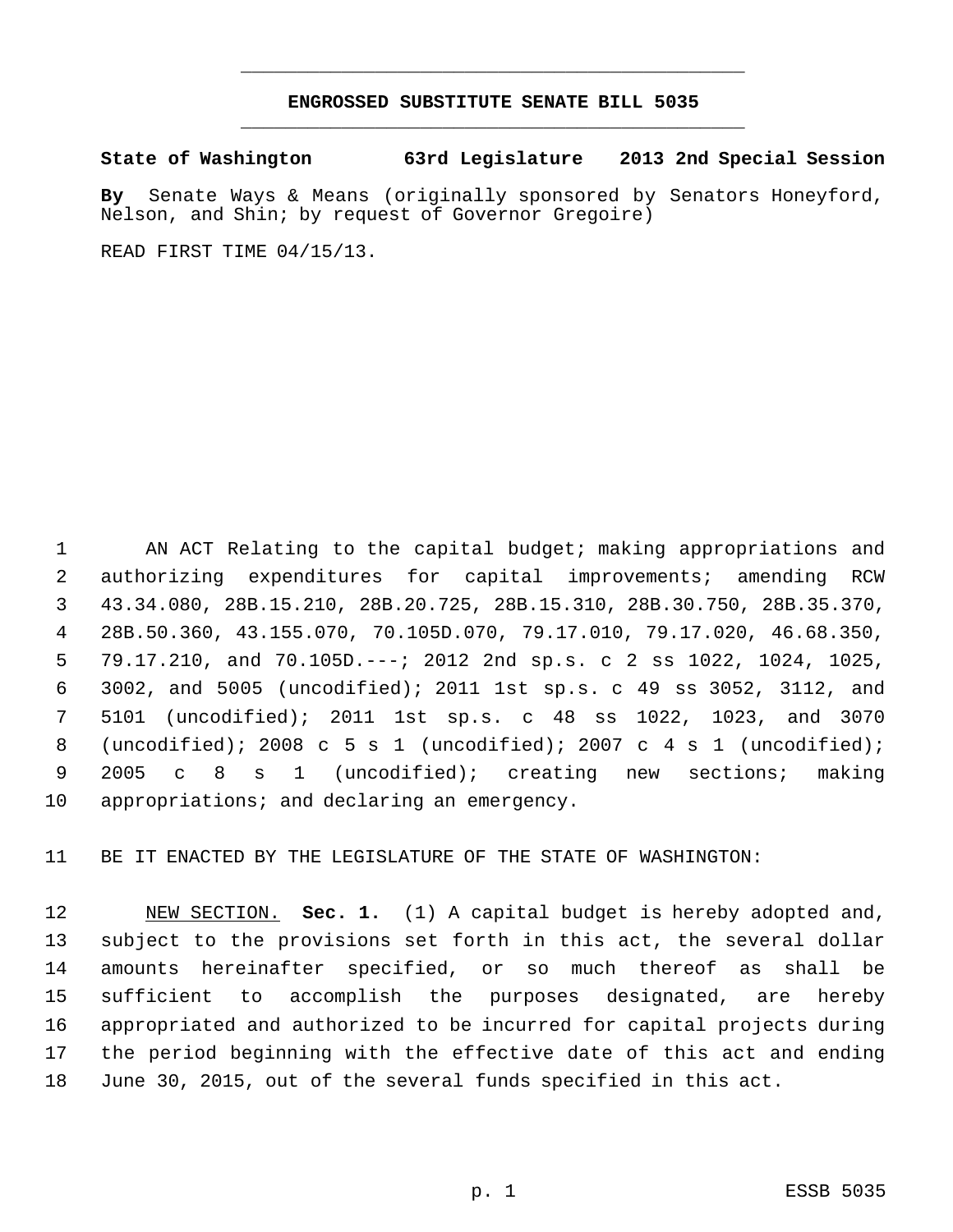- (2) The definitions in this subsection apply throughout this act unless the context clearly requires otherwise.
- (a) "Fiscal year 2014" or "FY 2014" means the period beginning July 1, 2013, and ending June 30, 2014.
- (b) "Fiscal year 2015" or "FY 2015" means the period beginning July 1, 2014, and ending June 30, 2015.
- (c) "Lapse" or "revert" means the amount shall return to an unappropriated status.
- (d) "Provided solely" means the specified amount may be spent only for the specified purpose.
- (3) Unless otherwise specifically authorized in this act, any portion of an amount provided solely for a specified purpose that is not expended subject to the specified conditions and limitations to fulfill the specified purpose shall lapse.
- (4) The amounts shown under the headings "Prior Biennia," "Future Biennia," and "Total" in this act are for informational purposes only and do not constitute legislative approval of these amounts. "Prior biennia" typically refers to the immediate prior biennium for reappropriations, but may refer to multiple biennia in the case of specific projects. A "future biennia" amount is an estimate of what may be appropriated for the project or program in the 2015-2017 biennium and the following three biennia; an amount of zero does not necessarily constitute legislative intent to not provide funding for the project or program in the future.
- (5) "Reappropriations" in this act are appropriations and, unless the context clearly provides otherwise, are subject to the relevant conditions and limitations applicable to appropriations. Reappropriations shall be limited to the unexpended balances remaining on June 30, 2013, from the 2011-2013 biennial appropriations for each project.
- 

#### **PART 1**

#### **GENERAL GOVERNMENT**

 NEW SECTION. **Sec. 1001. FOR THE JOINT LEGISLATIVE AUDIT AND REVIEW COMMITTEE**

Review of Public Lands (92000002)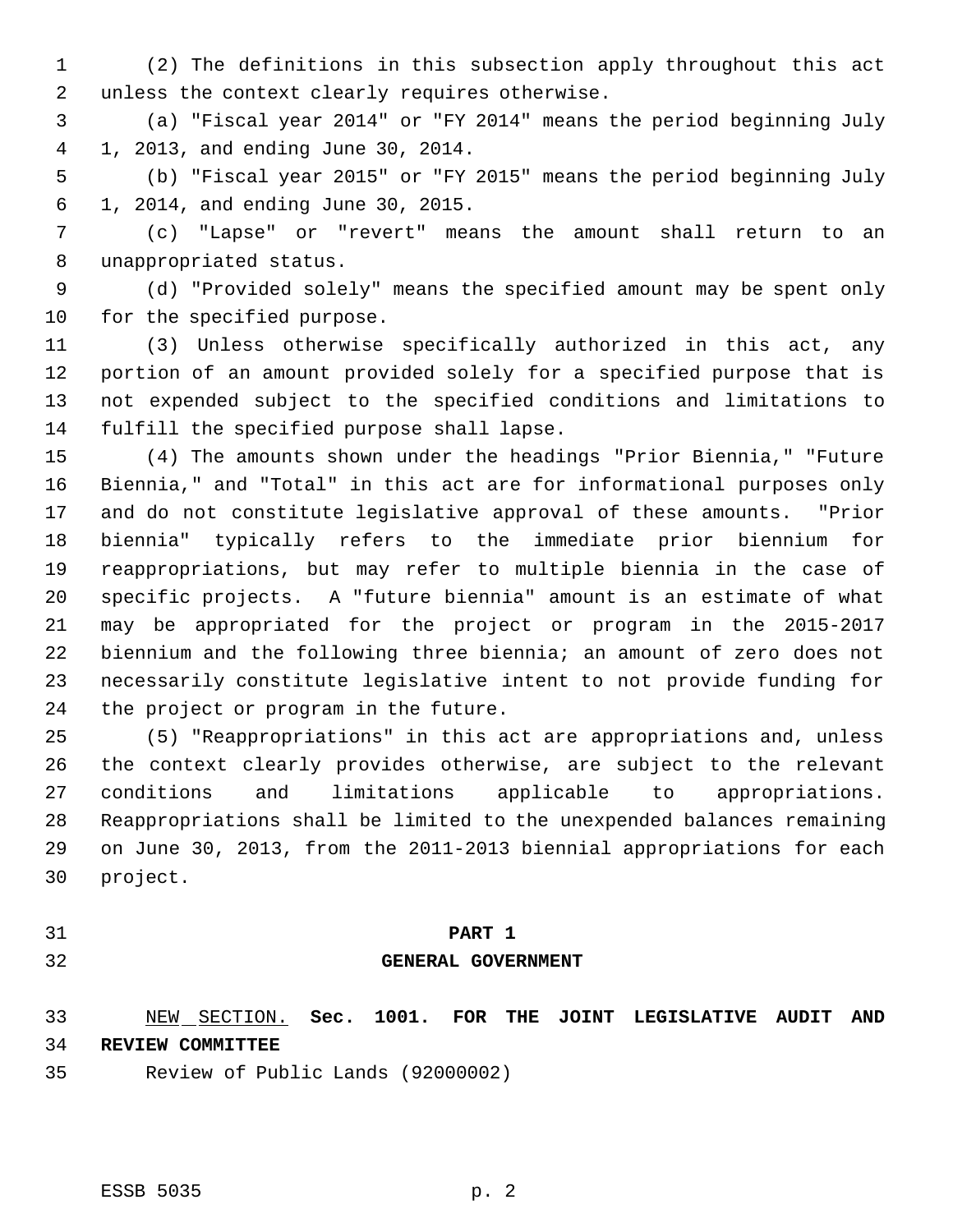The appropriation in this section is subject to the following conditions and limitation: The appropriation is provided solely for a three part study of public recreation and habitat lands. Parts two and three of the study must be conducted under contract with a qualified economist at one of Washington's public universities.

 (1) Part one of the study is a review of the operating budget impacts of recreation and habitat land acquisitions by the departments of fish and wildlife, natural resources, and by the state parks and recreation commission over the past ten years. The review must describe the separate acquisitions by each agency, including the location, number of acres, the acquisition price, a general description of the land, the intended use of the land at the time of acquisition, and the source or sources of funding for the acquisition. The report must also identify the current use of the land and whether the current use matches the intended use at the time of acquisition. The review must estimate the current biennial operating budget costs to manage the land acquired and what the estimated capital and operating budget costs are to put the land to its intended use if that has not yet occurred.

 (2) Part two of the study is a review of estimated economic benefits and costs from acquisitions of recreation and habitat lands. The study must review and summarize the available literature describing and quantifying the economic benefits and costs of public recreation and habitat lands. The study must evaluate the reliability and validity of measures used by federal and state agencies to estimate the economic benefits of recreation and habitat lands.

 (3) Part three of the study is an analysis of differences in public land ownership among Washington's thirty-nine counties. The analysis must report the number of acres and percentage of total acres in each county owned by federal, state, tribal and local governmental agencies by the following categories:

(a) Developed recreation land,

(b) Habitat and passive recreation land,

- (c) Timber lands,
- (d) Agricultural lands, and

(e) Other public lands.

 The analysis must evaluate the hypothesis that higher amounts or percentages of acres of public lands in the categories above are detrimental to measures of economic vitality in the county. Measures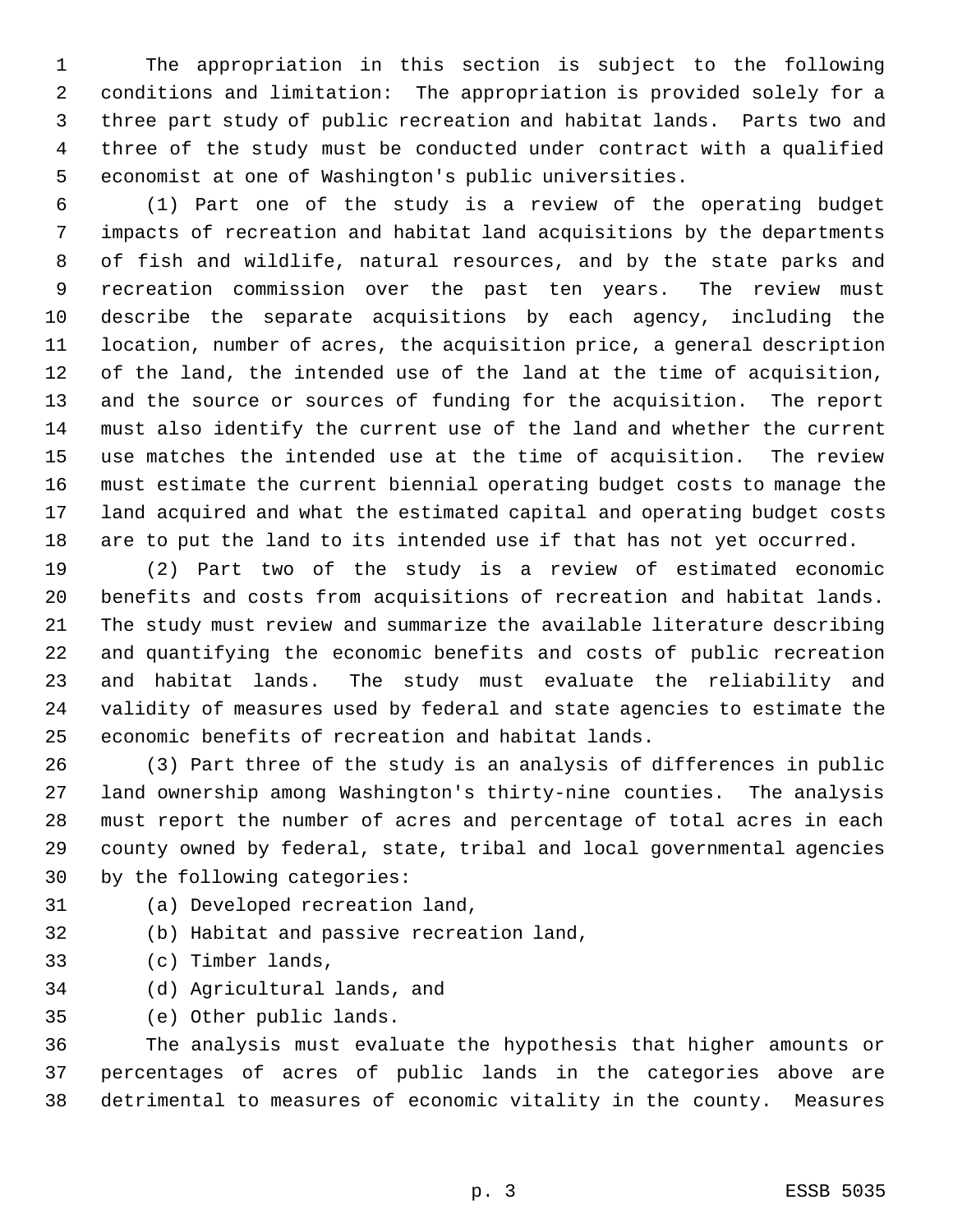of economic vitality should include taxable sales per capita, median household income, median per capita income, annual employment growth, and unemployment rate. The study should control for other relevant location related factors including elevation, population size and density, urban or rural status, and proximity to major transportation hubs such as commercial airports and seaports. The study should include a review and compilation of literature and studies on this topic. (4) The report must be submitted to the appropriate policy and fiscal committees of the legislature by December 1, 2014. Appropriation: 12 State Building Construction Account--State . . . . . . . . \$320,000 13 Prior Biennia (Expenditures) . . . . . . . . . . . . . . . . . . \$0 Future Biennia (Projected Costs) . . . . . . . . . . . . . . . . \$0 TOTAL . . . . . . . . . . . . . . . . . . . . . . . . \$320,000 NEW SECTION. **Sec. 1002. FOR THE OFFICE OF THE SECRETARY OF STATE** Archives Facilities Mechanical Systems Chiller Replacement (30000003) Appropriation: State Building Construction Account--State . . . . . . . . \$128,000 21 Prior Biennia (Expenditures) . . . . . . . . . . . . . . . . . . \$0 22 Future Biennia (Projected Costs) . . . . . . . . . . . . . . . . \$0 TOTAL . . . . . . . . . . . . . . . . . . . . . . . . \$128,000 NEW SECTION. **Sec. 1003. FOR THE OFFICE OF THE SECRETARY OF STATE** Office of Financial Management Emergency Funds (30000027) Reappropriation: State Building Construction Account--State . . . . . . . . \$28,000 Prior Biennia (Expenditures) . . . . . . . . . . . . . . . . . .\$0 29 Future Biennia (Projected Costs) . . . . . . . . . . . . . . . . \$0 TOTAL . . . . . . . . . . . . . . . . . . . . . . . . \$28,000 NEW SECTION. **Sec. 1004. FOR THE DEPARTMENT OF COMMERCE** Rural Washington Loan Fund (19882002)

Reappropriation: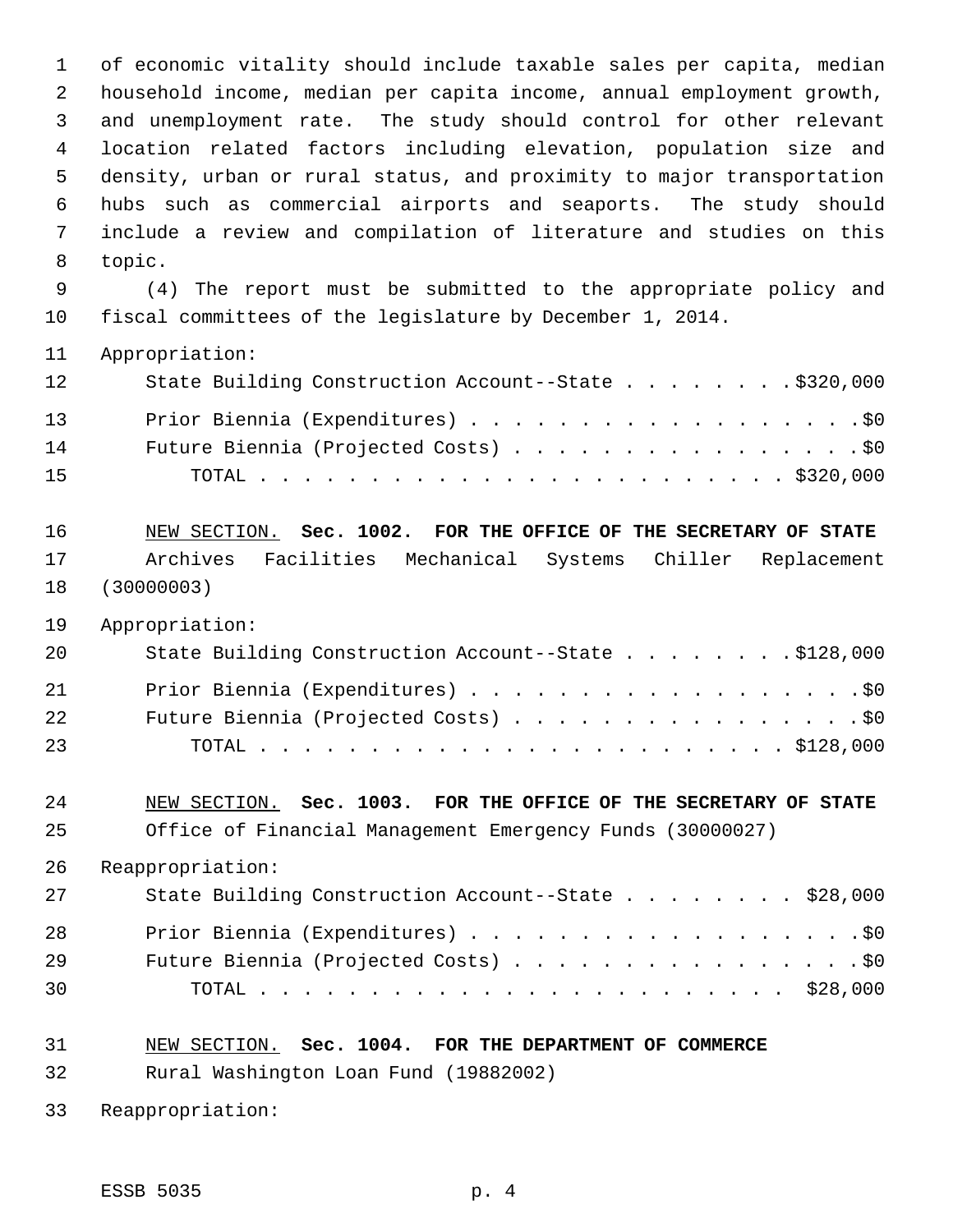| $\mathbf{1}$   | Rural Washington Loan Account--State \$105,000 |
|----------------|------------------------------------------------|
| 2              | Prior Biennia (Expenditures) \$13,260,000      |
| $\overline{3}$ | Future Biennia (Projected Costs) \$0           |
| $\overline{4}$ |                                                |

 NEW SECTION. **Sec. 1005. FOR THE DEPARTMENT OF COMMERCE** Local and Community Projects (20064008)

 The reappropriation in this section is subject to the following conditions and limitations:

 (1) The reappropriation is subject to the provisions in section 131, chapter 488, Laws of 2005.

 (2) Except as directed otherwise prior to the effective date of this section, the department shall not expend the reappropriation in this section unless and until the nonstate share of project costs have been either expended, or firmly committed, or both, in an amount sufficient to complete the project or a distinct phase of the project that is useable to the public for the purpose intended by the legislature. This requirement does not apply to projects where a share of the reappropriation is released for design costs only.

Reappropriation:

| 20 | State Building Construction Account--State \$692,000 |
|----|------------------------------------------------------|
| 21 | Prior Biennia (Expenditures) \$45,210,000            |
| 22 | Future Biennia (Projected Costs) \$0                 |
| 23 |                                                      |

 NEW SECTION. **Sec. 1006. FOR THE DEPARTMENT OF COMMERCE** Rural Washington Loan Fund (20064010)

Reappropriation:

| 27 | Rural Washington Loan Account--State \$2,656,000 |
|----|--------------------------------------------------|
| 28 | Prior Biennia (Expenditures) \$1,471,000         |
| 29 | Future Biennia (Projected Costs) \$0             |
| 30 |                                                  |

## NEW SECTION. **Sec. 1007. FOR THE DEPARTMENT OF COMMERCE**

Job and Economic Development Grants (20064950)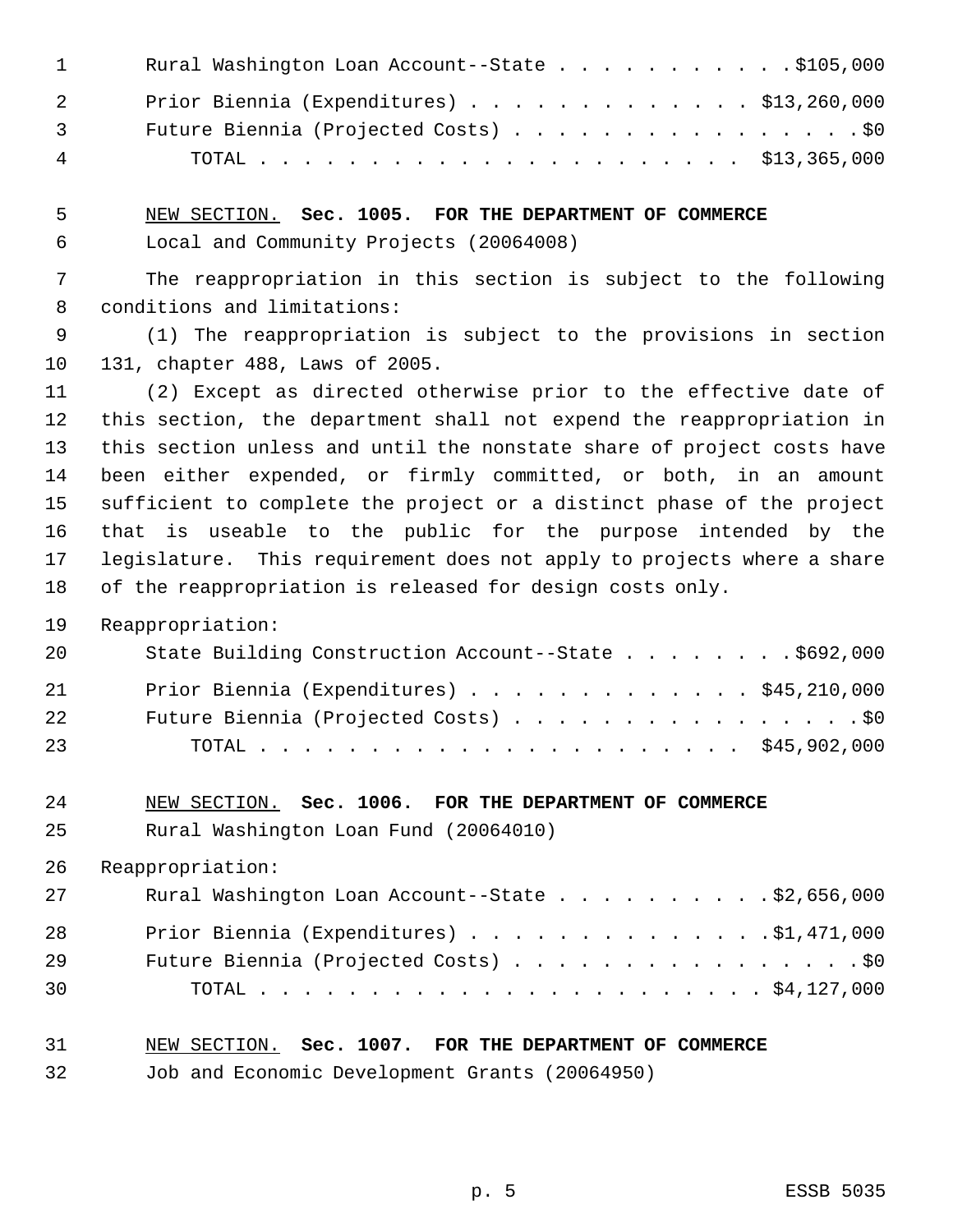The reappropriation in this section is subject to the following conditions and limitations: The reappropriation is subject to the provisions of section 107, chapter 371, Laws of 2006. Reappropriation: State Building Construction Account--State . . . . . . . \$1,406,000 Prior Biennia (Expenditures) . . . . . . . . . . . . . \$45,051,000 Future Biennia (Projected Costs) . . . . . . . . . . . . . . . . \$0 TOTAL . . . . . . . . . . . . . . . . . . . . . . \$46,457,000 NEW SECTION. **Sec. 1008. FOR THE DEPARTMENT OF COMMERCE** Jobs in Communities (20064951) The reappropriation in this section is subject to the following conditions and limitations: The reappropriation is subject to the provisions of section 140, chapter 488, Laws of 2005. Reappropriation: State Building Construction Account--State . . . . . . . \$1,428,000 Prior Biennia (Expenditures) . . . . . . . . . . . . . \$10,822,000 Future Biennia (Projected Costs) . . . . . . . . . . . . . . . . \$0 TOTAL . . . . . . . . . . . . . . . . . . . . . . \$12,250,000 NEW SECTION. **Sec. 1009. FOR THE DEPARTMENT OF COMMERCE** Drinking Water Assistance Program (20074004) Reappropriation: Drinking Water Assistance Repayment Account--State . . \$15,693,000 Prior Biennia (Expenditures) . . . . . . . . . . . . . \$18,347,000 24 Future Biennia (Projected Costs) . . . . . . . . . . . . . . . . \$0 TOTAL . . . . . . . . . . . . . . . . . . . . . . \$34,040,000 NEW SECTION. **Sec. 1010. FOR THE DEPARTMENT OF COMMERCE** Public Works Trust Fund (20074005) Reappropriation: 29 Public Works Assistance Account--State . . . . . . . \$32,000,000 Prior Biennia (Expenditures) . . . . . . . . . . . . .\$295,000,000 Future Biennia (Projected Costs) . . . . . . . . . . . . . . . . \$0 TOTAL . . . . . . . . . . . . . . . . . . . . . . \$327,000,000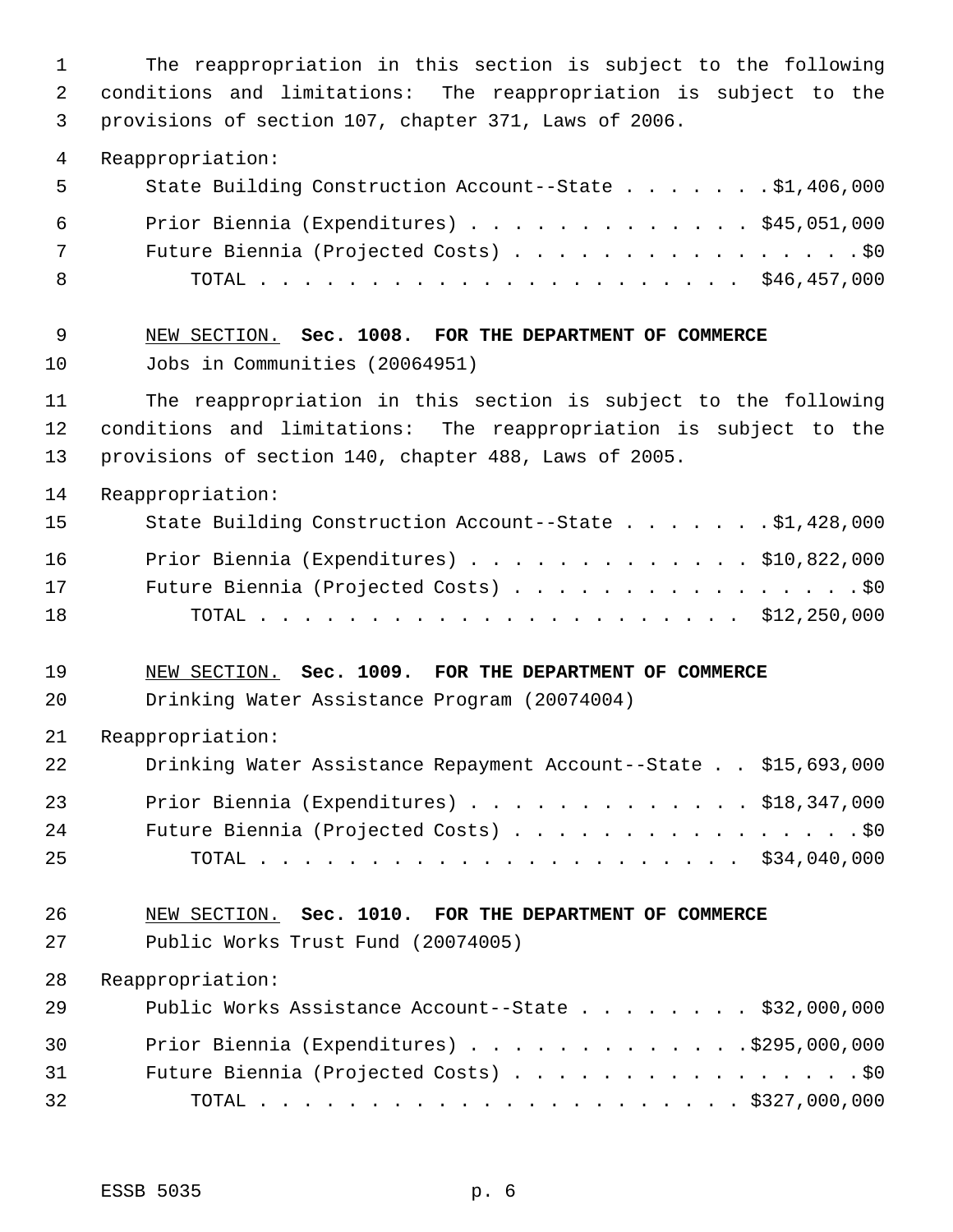| $\mathbf 1$<br>2 | NEW SECTION. Sec. 1011. FOR THE DEPARTMENT OF COMMERCE<br>Rural Washington Loan Fund (20074008) |
|------------------|-------------------------------------------------------------------------------------------------|
| 3                | Reappropriation:                                                                                |
| 4                | Rural Washington Loan Account--State \$1,751,000                                                |
| 5                | Prior Biennia (Expenditures) \$276,000                                                          |
| 6                | Future Biennia (Projected Costs) \$0                                                            |
| 7                |                                                                                                 |
| 8                | NEW SECTION. Sec. 1012. FOR THE DEPARTMENT OF COMMERCE                                          |
| 9<br>10          | Housing Assistance, Weatherization, and Affordable Housing<br>(20074009)                        |
| 11               | Reappropriation:                                                                                |
| 12               | State Taxable Building Construction Account--State \$4,434,000                                  |
| 13               | Prior Biennia (Expenditures) $\ldots$ \$195,566,000                                             |
| 14               | Future Biennia (Projected Costs) \$0                                                            |
| 15               |                                                                                                 |
| 16               | NEW SECTION. Sec. 1013. FOR THE DEPARTMENT OF COMMERCE                                          |
| 17               | Job Development Fund Grants (20074010)                                                          |
| 18               | The reappropriation in this section is subject to the following                                 |
| 19               | conditions and limitations: The reappropriation is subject to the                               |
| 20               | provisions of section 1032, chapter 520, Laws of 2007 and section 1005,                         |
| 21               | chapter 36, Laws of 2010 1st sp. sess.                                                          |
| 22               | Reappropriation:                                                                                |
| 23               | State Building Construction Account--State \$4,061,000                                          |
| 24               | Prior Biennia (Expenditures) \$44,869,000                                                       |
| 25               | Future Biennia (Projected Costs) \$0                                                            |
| 26               |                                                                                                 |
| 27               | NEW SECTION. Sec. 1014. FOR THE DEPARTMENT OF COMMERCE                                          |
| 28               | Longview Regional Water Treatment Plant Dredging (20081001)                                     |
| 29               | Reappropriation:                                                                                |
| 30               | State Building Construction Account--State \$24,000                                             |
| 31               | Prior Biennia (Expenditures) \$126,000                                                          |
| 32               | Future Biennia (Projected Costs) \$0                                                            |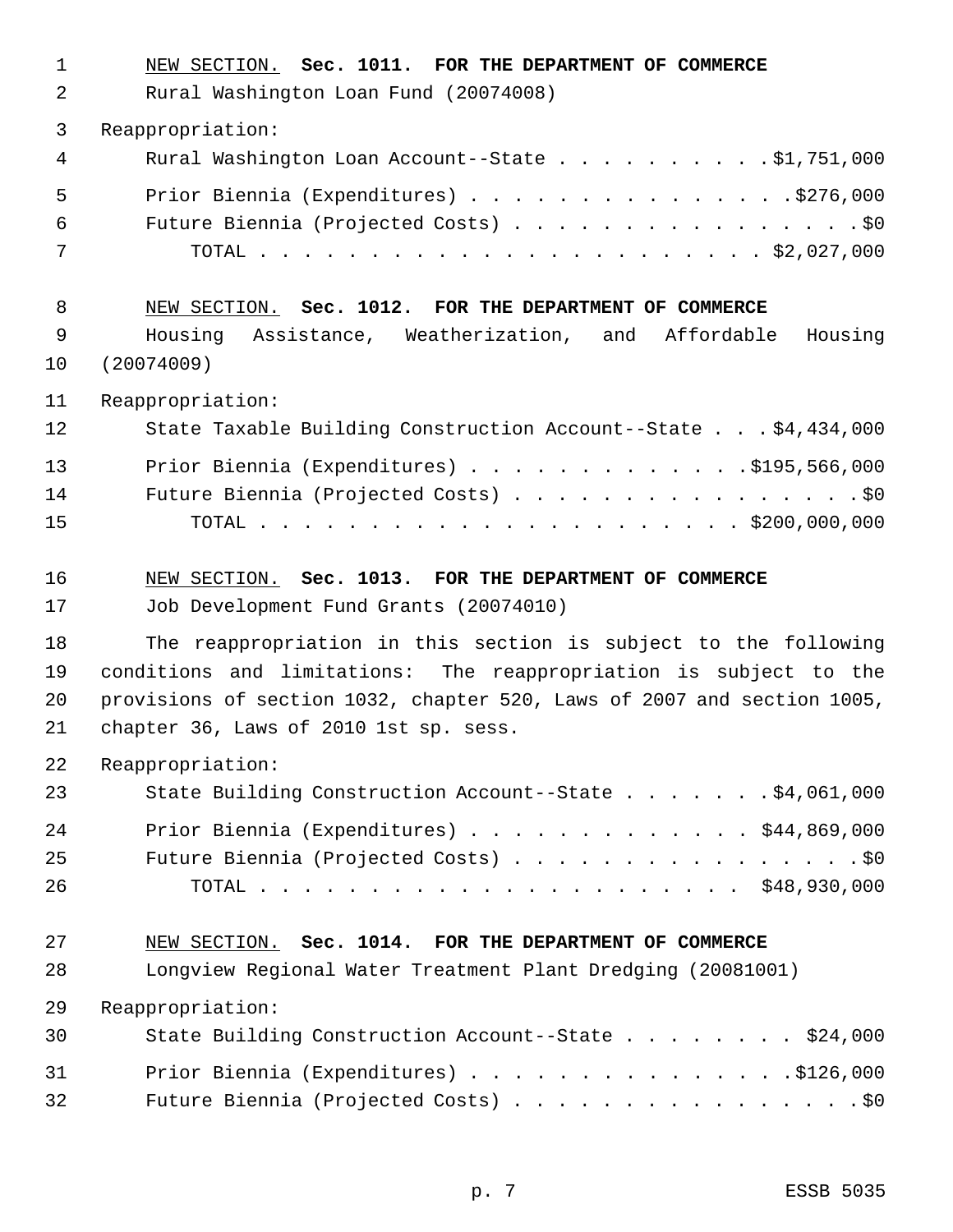TOTAL . . . . . . . . . . . . . . . . . . . . . . . . \$150,000

| 2                     | NEW SECTION. Sec. 1015. FOR THE DEPARTMENT OF COMMERCE                                                                                                                                                                                                                                                                                                              |
|-----------------------|---------------------------------------------------------------------------------------------------------------------------------------------------------------------------------------------------------------------------------------------------------------------------------------------------------------------------------------------------------------------|
| 3                     | Local and Community Projects (20084001)                                                                                                                                                                                                                                                                                                                             |
| 4<br>5<br>6<br>7<br>8 | The reappropriation in this section is subject to the following<br>conditions and limitations: Except as directed otherwise prior to the<br>effective date of this section, the department shall not expend the<br>reappropriation in this section unless and until the nonstate share of<br>project costs have been either expended, or firmly committed, or both, |
| 9                     | in an amount sufficient to complete the project or a distinct phase of                                                                                                                                                                                                                                                                                              |
| 10<br>11<br>12        | the project that is useable to the public for the purpose intended by<br>the legislature. This requirement does not apply to projects where a<br>share of the reappropriation is released for design costs only.                                                                                                                                                    |
|                       |                                                                                                                                                                                                                                                                                                                                                                     |
| 13<br>14              | Reappropriation:<br>State Building Construction Account--State \$750,000                                                                                                                                                                                                                                                                                            |
| 15<br>16<br>17        | Prior Biennia (Expenditures) \$124,394,000<br>Future Biennia (Projected Costs) \$0                                                                                                                                                                                                                                                                                  |
| 18<br>19              | NEW SECTION. Sec. 1016. FOR THE DEPARTMENT OF COMMERCE<br>Innovation Partnership Zones (20082003)                                                                                                                                                                                                                                                                   |
| 20                    | Reappropriation:                                                                                                                                                                                                                                                                                                                                                    |
| 21                    | State Building Construction Account--State \$42,000                                                                                                                                                                                                                                                                                                                 |
| 22<br>23<br>24        | Prior Biennia (Expenditures) \$4,958,000<br>Future Biennia (Projected Costs) \$0                                                                                                                                                                                                                                                                                    |
| 25<br>26              | NEW SECTION. Sec. 1017. FOR THE DEPARTMENT OF COMMERCE<br>Community Development Fund (20084850)                                                                                                                                                                                                                                                                     |
| 27                    | Reappropriation:                                                                                                                                                                                                                                                                                                                                                    |
| 28                    | State Building Construction Account--State \$1,410,000                                                                                                                                                                                                                                                                                                              |
| 29                    | Prior Biennia (Expenditures) \$19,506,000                                                                                                                                                                                                                                                                                                                           |
| 30                    | Future Biennia (Projected Costs) \$0                                                                                                                                                                                                                                                                                                                                |
| 31                    |                                                                                                                                                                                                                                                                                                                                                                     |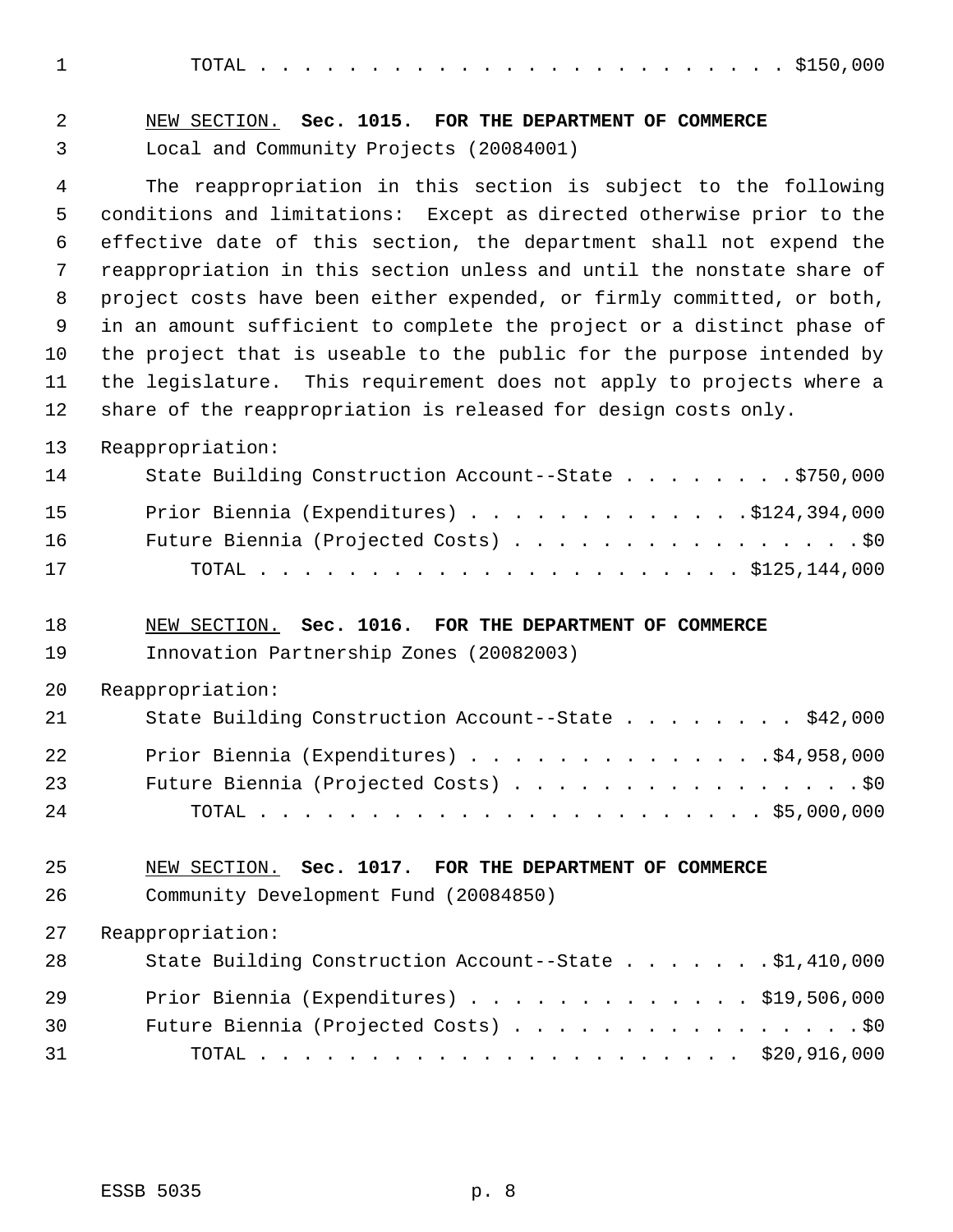NEW SECTION. **Sec. 1018. FOR THE DEPARTMENT OF COMMERCE**

Belfair Sewer Improvements (20084852)

Reappropriation:

| 4   | State Building Construction Account--State \$506,000 |
|-----|------------------------------------------------------|
| - 5 | Prior Biennia (Expenditures) 99,794,000              |
| 6   | Future Biennia (Projected Costs) \$0                 |
| 7   |                                                      |

## NEW SECTION. **Sec. 1019. FOR THE DEPARTMENT OF COMMERCE** 2008 Local and Community Projects (20084861)

 The reappropriation in this section is subject to the following conditions and limitations: Except as directed otherwise prior to the effective date of this section, the department shall not expend the reappropriation in this section unless and until the nonstate share of project costs have been either expended, or firmly committed, or both, in an amount sufficient to complete the project or a distinct phase of the project that is useable to the public for the purpose intended by the legislature. This requirement does not apply to projects where a share of the reappropriation is released for design costs only.

#### Reappropriation:

| 20 | State Building Construction Account--State \$1,535,000 |  |
|----|--------------------------------------------------------|--|
| 21 | Prior Biennia (Expenditures) \$16,209,000              |  |
| 22 | Future Biennia (Projected Costs) \$0                   |  |
| 23 |                                                        |  |

#### NEW SECTION. **Sec. 1020. FOR THE DEPARTMENT OF COMMERCE**

Drinking Water State Revolving Fund Loan Program (30000005)

Reappropriation:

| 27 | Drinking Water Assistance Account--State \$10,233,000           |  |
|----|-----------------------------------------------------------------|--|
| 28 | Drinking Water Assistance Repayment Account--State \$31,201,000 |  |
| 29 | Subtotal Reappropriation \$41,434,000                           |  |
| 30 | Prior Biennia (Expenditures) \$0                                |  |
| 31 | Future Biennia (Projected Costs) \$0                            |  |
| 32 |                                                                 |  |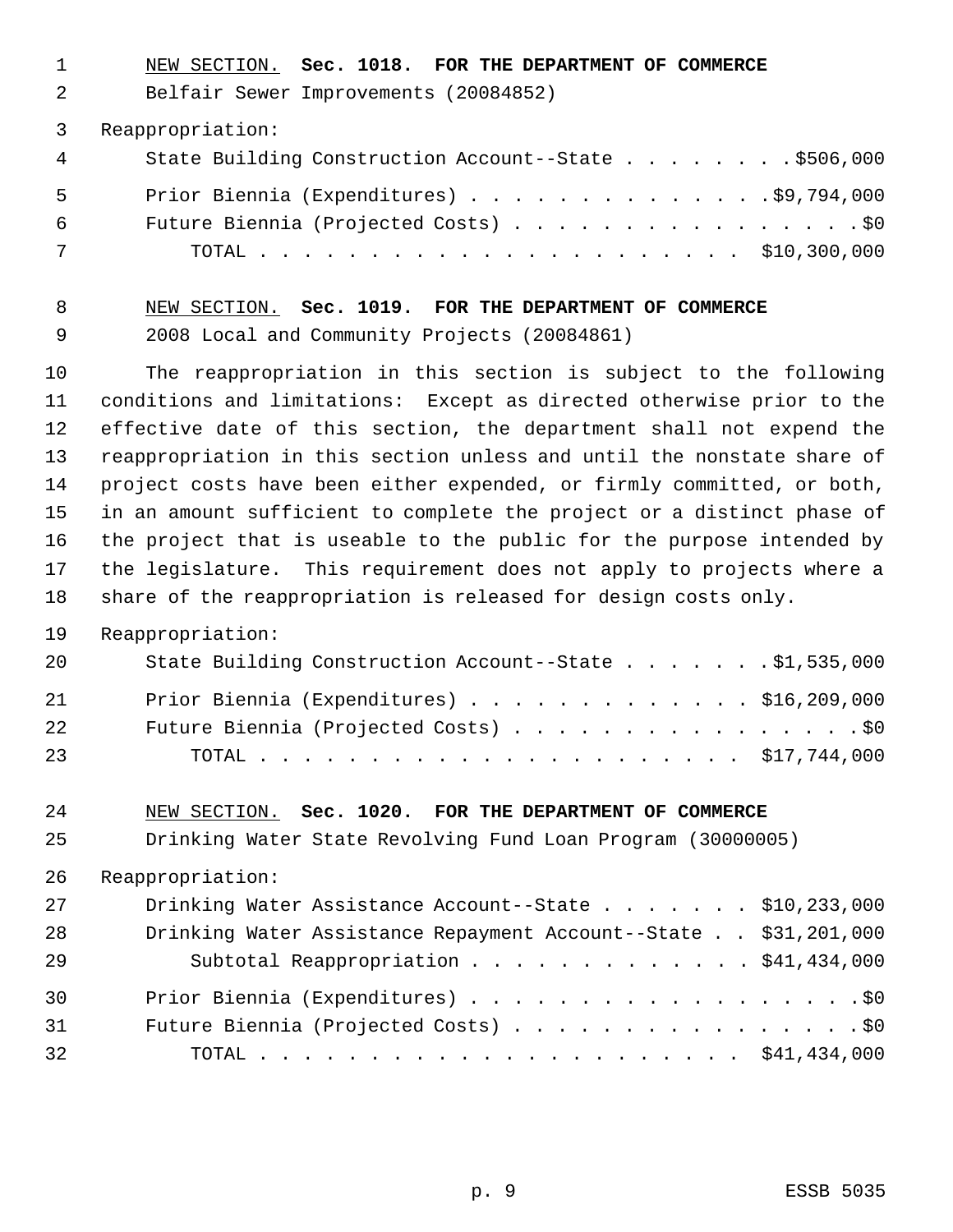| $\mathbf 1$ | NEW SECTION. Sec. 1021. FOR THE DEPARTMENT OF COMMERCE               |
|-------------|----------------------------------------------------------------------|
| 2           | Community Economic Revitalization Board (30000010)                   |
| 3           | Reappropriation:                                                     |
| 4           | Public Facility Construction Loan Revolving                          |
| 5           | Account--State \$5,076,000                                           |
| 6           | Prior Biennia (Expenditures) $\ldots$ 91, 177, 000                   |
| 7           | Future Biennia (Projected Costs) \$0                                 |
| 8           |                                                                      |
| 9           | NEW SECTION. Sec. 1022. FOR THE DEPARTMENT OF COMMERCE               |
| 10          | Innovation Partnership Zones (30000012)                              |
| 11          | Reappropriation:                                                     |
| 12          | State Building Construction Account--State \$750,000                 |
| 13          | Prior Biennia (Expenditures) 5750,000                                |
| 14          | Future Biennia (Projected Costs) \$0                                 |
| 15          |                                                                      |
| 16          | NEW SECTION. Sec. 1023. FOR THE DEPARTMENT OF COMMERCE               |
| 17          | Assistance, Weatherization, and Affordable<br>Housing<br>Housing     |
| 18          | (30000013)                                                           |
| 19          | Reappropriation:                                                     |
| 20          | State Building Construction Account--State \$1,964,000               |
| 21          | Washington Housing Trust Account--State \$751,000                    |
| 22          | Subtotal Reappropriation 92,715,000                                  |
| 23          | Prior Biennia (Expenditures) \$127,285,000                           |
| 24          | Future Biennia (Projected Costs) \$0                                 |
| 25          |                                                                      |
| 26          | NEW SECTION. Sec. 1024. FOR THE DEPARTMENT OF COMMERCE               |
| 27          | Local and Community Projects (30000019)                              |
| 28          | The reappropriation in this section is subject to the following      |
| 29          | conditions and limitations:                                          |
| 30          | The projects must comply with RCW 43.63A.125 and other<br>(1)        |
| 31          | requirements for community projects administered by the department.  |
| 32          | (2) Except as directed otherwise prior to the effective date of      |
| 33          | this section, the department shall not expend the reappropriation in |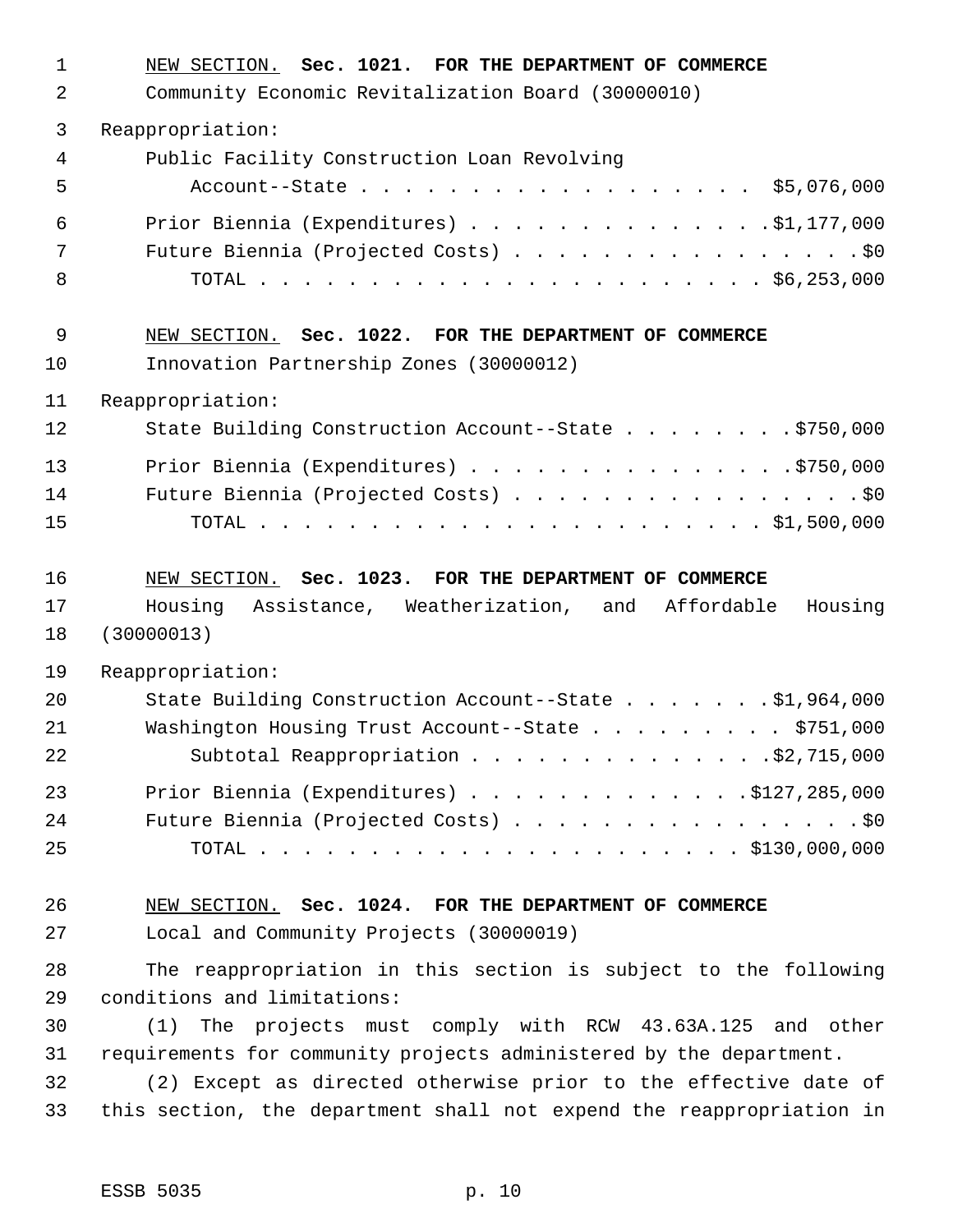this section unless and until the nonstate share of project costs have been either expended, or firmly committed, or both, in an amount sufficient to complete the project or a distinct phase of the project that is useable to the public for the purpose intended by the legislature. This requirement does not apply to projects where a share of the reappropriation is released for design costs only.

Reappropriation:

| 8               | State Building Construction Account--State \$556,000 |
|-----------------|------------------------------------------------------|
| - 9             | Prior Biennia (Expenditures) \$19,589,000            |
| 10 <sup>1</sup> | Future Biennia (Projected Costs) \$0                 |
| 11              |                                                      |

NEW SECTION. **Sec. 1025. FOR THE DEPARTMENT OF COMMERCE**

2010 Local and Community Projects (30000082)

 The reappropriation in this section is subject to the following conditions and limitations:

 (1) The projects must comply with RCW 43.63A.125 and other requirements for community projects administered by the department.

 (2) Except as directed otherwise prior to the effective date of this section, the department shall not expend the reappropriation in this section unless and until the nonstate share of project costs have been either expended, or firmly committed, or both, in an amount sufficient to complete the project or a distinct phase of the project that is useable to the public for the purpose intended by the legislature. This requirement does not apply to projects where a share of the reappropriation is released for design costs only.

Reappropriation:

| 27 | State Building Construction Account--State \$3,961,000 |
|----|--------------------------------------------------------|
| 28 | Prior Biennia (Expenditures) $\ldots$ \$10,169,000     |
| 29 | Future Biennia (Projected Costs) \$0                   |
| 30 |                                                        |

## NEW SECTION. **Sec. 1026. FOR THE DEPARTMENT OF COMMERCE** Community Schools (91000002)

The reappropriation in this section is subject to the following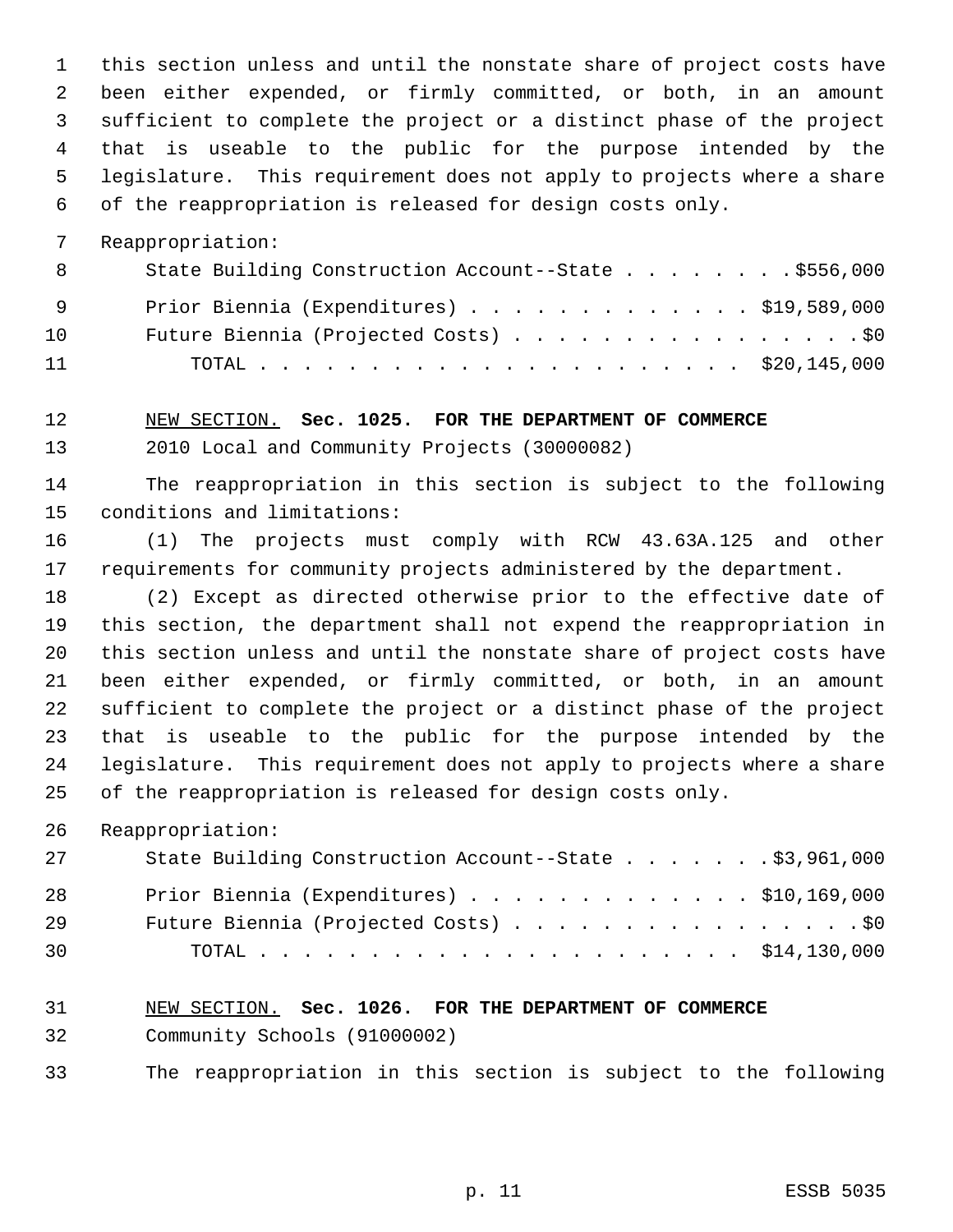conditions and limitations: The reappropriation is subject to the provisions of section 1013, chapter 36, Laws of 2010 1st sp. sess. Reappropriation: State Building Construction Account--State . . . . . . . . \$150,000 Prior Biennia (Expenditures) . . . . . . . . . . . . . .\$6,350,000 Future Biennia (Projected Costs) . . . . . . . . . . . . . . . . \$0 TOTAL . . . . . . . . . . . . . . . . . . . . . . . \$6,500,000 NEW SECTION. **Sec. 1027. FOR THE DEPARTMENT OF COMMERCE** Temporary Public Works Grant Program (92000021) The reappropriations in this section are subject to the following conditions and limitations: The reappropriations in this section are subject to the provisions of section 6001, chapter 49, Laws of 2011 1st sp. sess. Reappropriation: State Building Construction Account--State . . . . . . . \$1,049,000 State Taxable Building Construction Account--State . . . . \$69,000 17 Subtotal Reappropriation . . . . . . . . . . . . . . \$1,118,000 Prior Biennia (Expenditures) . . . . . . . . . . . . . \$40,252,000 Future Biennia (Projected Costs) . . . . . . . . . . . . . . . . \$0 TOTAL . . . . . . . . . . . . . . . . . . . . . . \$41,370,000 NEW SECTION. **Sec. 1028. FOR THE DEPARTMENT OF COMMERCE** Jobs Act for K-12 Public Schools and Higher Education Institutions (91000085) The reappropriation in this section is subject to the following conditions and limitations: The reappropriation is subject to the provisions of section 1016, chapter 36, Laws of 2010 1st sp. sess. Reappropriation: State Building Construction Account--State . . . . . . . \$3,643,000 Prior Biennia (Expenditures) . . . . . . . . . . . . . \$41,166,000 Future Biennia (Projected Costs) . . . . . . . . . . . . . . . . \$0 TOTAL . . . . . . . . . . . . . . . . . . . . . . \$44,809,000 NEW SECTION. **Sec. 1029. FOR THE DEPARTMENT OF COMMERCE**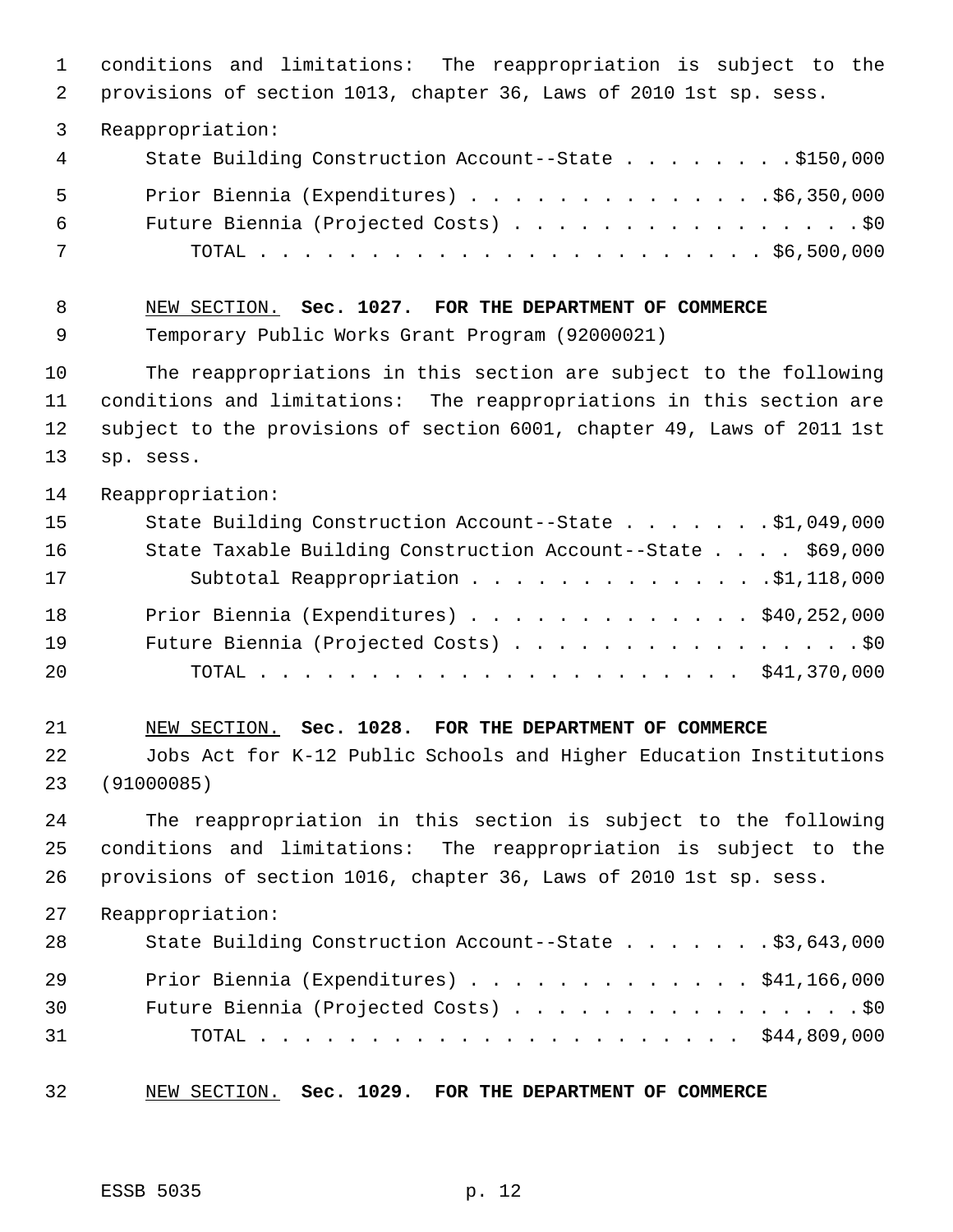Community Economic Revitalization Board - Export Assistance Grants and Loans (92000069)

 The reappropriation in this section is subject to the following conditions and limitations: The reappropriation is subject to the provisions of section 1018, chapter 36, Laws of 2010 1st sp. sess.

### Reappropriation:

| 7   | Public Facility Construction Loan Revolving |
|-----|---------------------------------------------|
| - 8 | Account--State \$601,000                    |
| - 9 | Prior Biennia (Expenditures) 32,399,000     |
| 10  | Future Biennia (Projected Costs) \$0        |
| 11  |                                             |

#### NEW SECTION. **Sec. 1030. FOR THE DEPARTMENT OF COMMERCE**

Drinking Water State Revolving Fund Loan Program (30000095)

 The reappropriations in this section are subject to the following conditions and limitations: For projects involving repair, replacement, or improvement of a clean water infrastructure facility or other public works facility for which an investment grade efficiency audit is obtainable, the public works board must require as a contract condition that the project sponsor undertake an investment grade efficiency audit. The project sponsor may finance the costs of the audit as part of its drinking water state revolving fund program loan.

Reappropriation:

| 23 | Drinking Water Assistance Repayment Account--State \$92,000,000 |
|----|-----------------------------------------------------------------|
| 24 | Drinking Water Assistance Account--State \$16,000,000           |
| 25 | Subtotal Reappropriation 9108,000,000                           |
| 26 | Prior Biennia (Expenditures) \$0                                |
| 27 | Future Biennia (Projected Costs) \$0                            |
| 28 |                                                                 |

#### NEW SECTION. **Sec. 1031. FOR THE DEPARTMENT OF COMMERCE**

Community Economic Revitalization Board (30000097)

Reappropriation:

| 32 | Public Facility Construction Loan Revolving |  |
|----|---------------------------------------------|--|
| 33 | Account--State \$5,000,000                  |  |
| 34 | Prior Biennia (Expenditures) \$0            |  |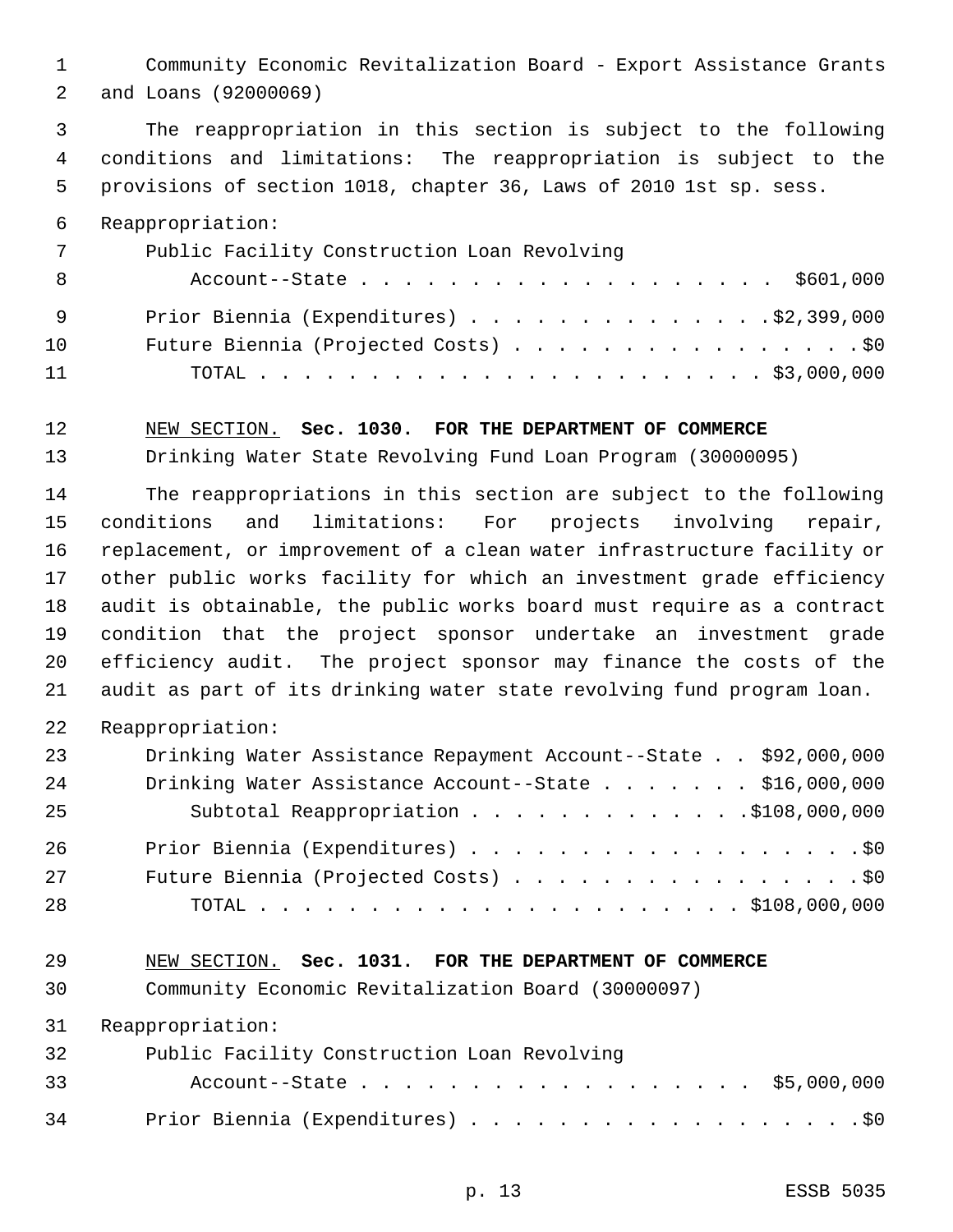| $\mathbf 1$ | Future Biennia (Projected Costs) \$0                                   |
|-------------|------------------------------------------------------------------------|
| 2           |                                                                        |
| 3           | NEW SECTION. Sec. 1032. FOR THE DEPARTMENT OF COMMERCE                 |
| 4           | Housing Assistance, Weatherization, Affordable Housing Trust Fund      |
| 5           | (30000098)                                                             |
| 6           | The reappropriation in this section is subject to the following        |
| 7           | conditions and limitations: The reappropriation is subject to the      |
| 8           | provisions of section 1026, chapter 49, Laws of 2011 1st sp. sess.     |
| 9           | Reappropriation:                                                       |
| 10          | State Taxable Building Construction Account--State \$28,332,000        |
| 11          | Prior Biennia (Expenditures) \$21,668,000                              |
| 12          | Future Biennia (Projected Costs) \$0                                   |
| 13          |                                                                        |
| 14          | NEW SECTION. Sec. 1033. FOR THE DEPARTMENT OF COMMERCE                 |
| 15          | Youth Recreational Facilities Grants (30000100)                        |
| 16          | The reappropriation in this section is subject to the following        |
| 17          | conditions and limitations:                                            |
| 18          | (1) The reappropriation is subject to the provisions of section        |
| 19          | 1029, chapter 49, Laws of 2011 1st sp. sess.                           |
| 20          | (2) Except as directed otherwise prior to the effective date of        |
| 21          | this section, the department shall not expend the reappropriation in   |
| 22          | this section unless and until the nonstate share of project costs have |
| 23          | been either expended, or firmly committed, or both, in an amount       |
| 24          | sufficient to complete the project or a distinct phase of the project  |
| 25          | that is useable to the public for the purpose intended by the          |
| 26          | legislature. This requirement does not apply to projects where a share |
| 27          | of the reappropriation is released for design costs only.              |
| 28          | Reappropriation:                                                       |
| 29          | State Building Construction Account--State \$1,554,000                 |
| 30          | Prior Biennia (Expenditures) \$2,699,000                               |
| 31          |                                                                        |
| 32          |                                                                        |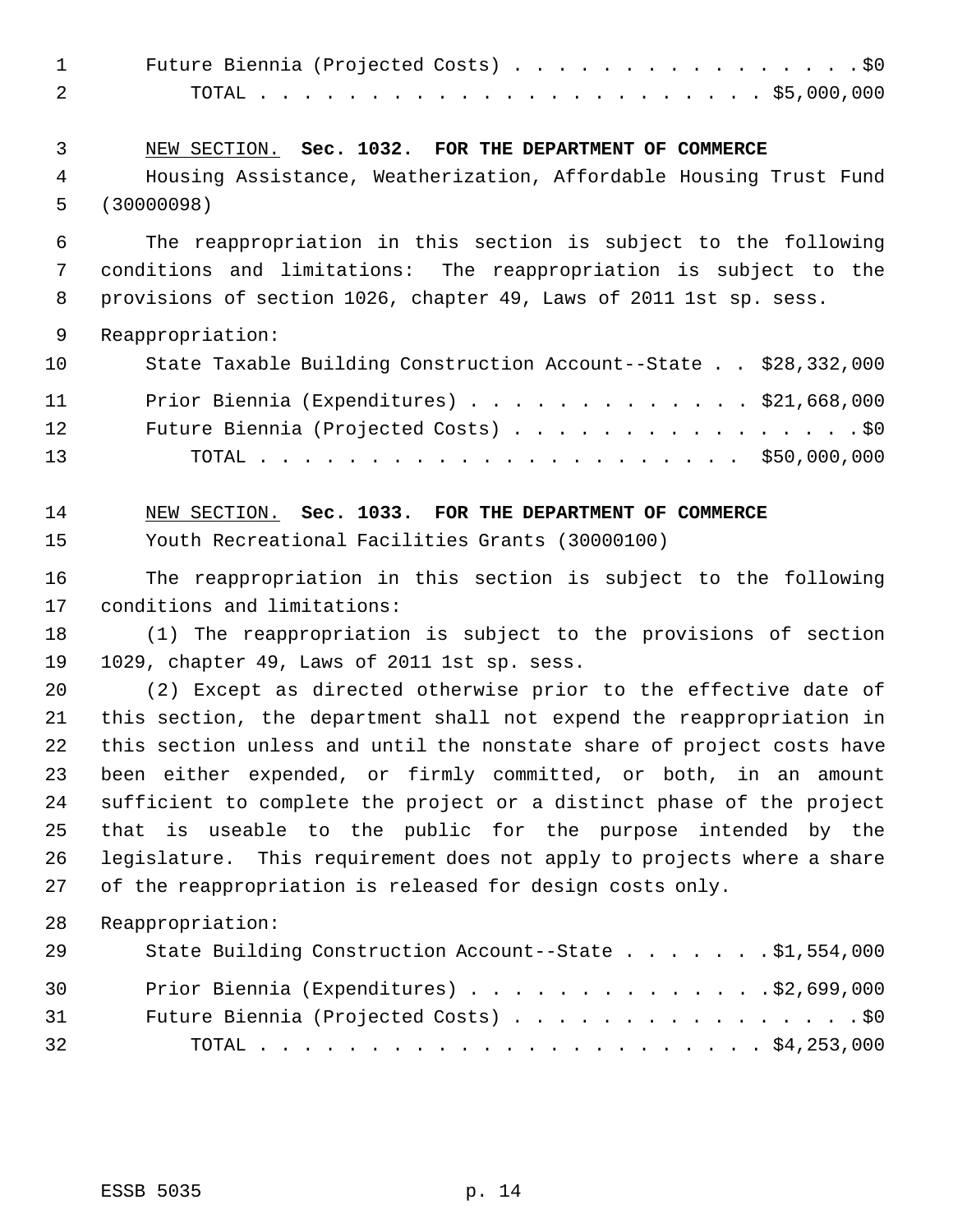NEW SECTION. **Sec. 1034. FOR THE DEPARTMENT OF COMMERCE**

Building for the Arts Grants (30000101)

 The reappropriation in this section is subject to the following conditions and limitations:

 (1) The reappropriation is subject to the provisions of section 1030, chapter 49, Laws of 2011 1st sp. sess.

 (2) Except as directed otherwise prior to the effective date of this section, the department shall not expend the reappropriation in this section unless and until the nonstate share of project costs have been either expended, or firmly committed, or both, in an amount sufficient to complete the project or a distinct phase of the project that is useable to the public for the purpose intended by the legislature. This requirement does not apply to projects where a share of the reappropriation is released for design costs only.

Reappropriation:

| 16 | State Building Construction Account--State \$1,137,000 |
|----|--------------------------------------------------------|
| 17 | Prior Biennia (Expenditures) 31,325,000                |
| 18 | Future Biennia (Projected Costs) \$0                   |
| 19 |                                                        |

 NEW SECTION. **Sec. 1035. FOR THE DEPARTMENT OF COMMERCE** Building Communities Fund Grants (30000102)

 The reappropriation in this section is subject to the following conditions and limitations:

 (1) The reappropriation is subject to the provisions of section 1027, chapter 49, Laws of 2011 1st sp. sess.

 (2) Except as directed otherwise prior to the effective date of this section, the department shall not expend the reappropriation in this section unless and until the nonstate share of project costs have been either expended, or firmly committed, or both, in an amount sufficient to complete the project or a distinct phase of the project that is useable to the public for the purpose intended by the legislature. This requirement does not apply to projects where a share of the reappropriation is released for design costs only.

Reappropriation:

35 State Building Construction Account--State . . . . . . \$3,727,000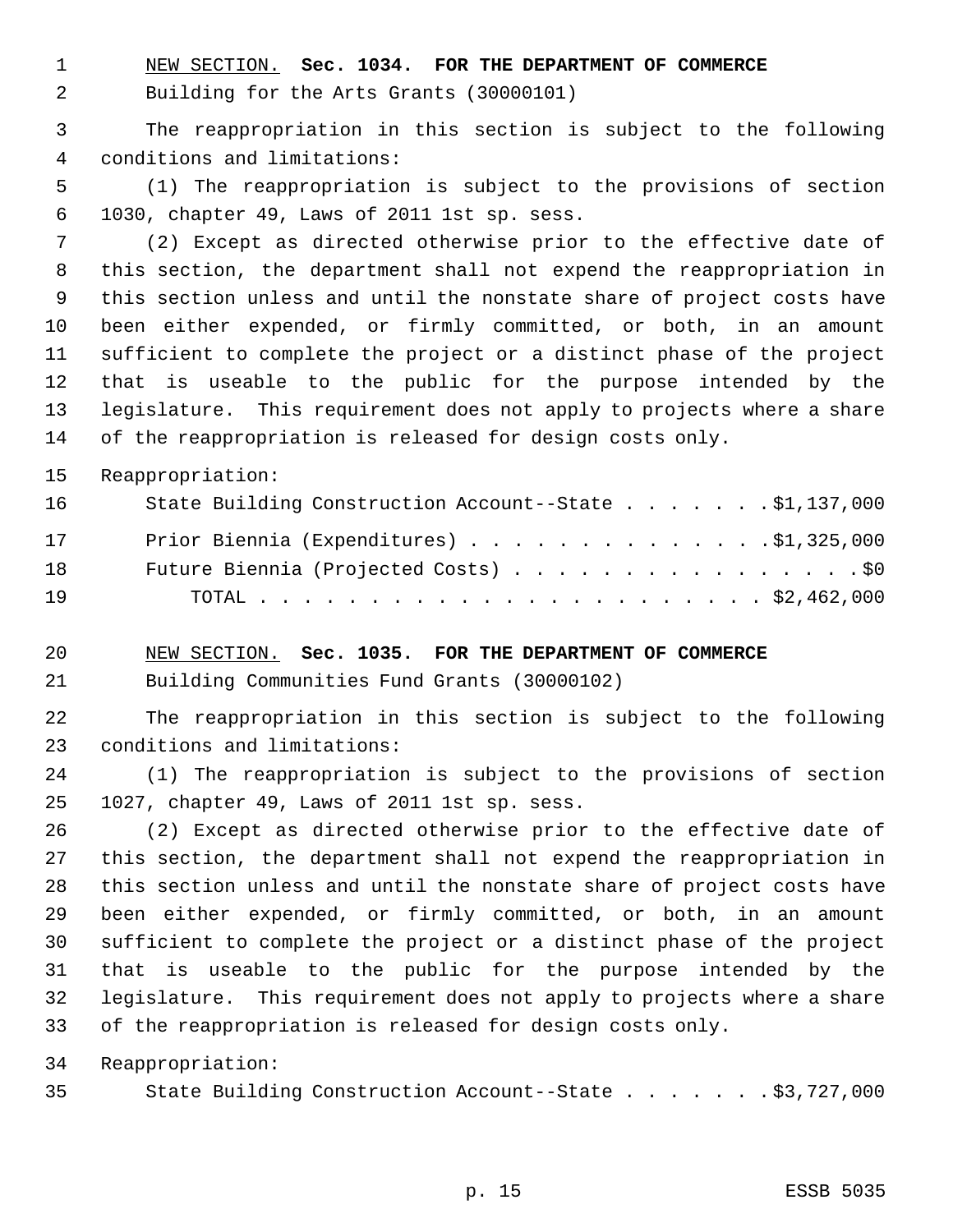| 1<br>2<br>3 | Prior Biennia (Expenditures) \$9,676,000<br>Future Biennia (Projected Costs) \$0                                                        |
|-------------|-----------------------------------------------------------------------------------------------------------------------------------------|
| 4           | NEW SECTION. Sec. 1036. FOR THE DEPARTMENT OF COMMERCE                                                                                  |
| 5           | Public Works Assistance Account Program (30000103)                                                                                      |
| 6           | The reappropriation in this section is subject to the following                                                                         |
| 7<br>8      | conditions and limitations: The reappropriation is subject to the<br>provisions of section 1021, chapter 48, Laws of 2011 1st sp. sess. |
| 9           | Reappropriation:                                                                                                                        |
| 10          | Public Works Assistance Account--State \$213,483,000                                                                                    |
| 11          | Prior Biennia (Expenditures) \$8,329,000                                                                                                |
| 12          | Future Biennia (Projected Costs) \$0                                                                                                    |
| 13          |                                                                                                                                         |
| 14          | NEW SECTION. Sec. 1037. FOR THE DEPARTMENT OF COMMERCE                                                                                  |
| 15          | Local and Community Projects (30000166)                                                                                                 |
| 16          | The reappropriation in this section is subject to the following                                                                         |
| 17          | conditions and limitations:                                                                                                             |
| 18          | (1) The reappropriation is subject to the provisions of section                                                                         |
| 19<br>20    | 1002, chapter 2, Laws of 2012 2nd sp. sess.<br>(2) Except as directed otherwise prior to the effective date of                          |
| 21          | this section, the department shall not expend the reappropriation in                                                                    |
| 22          | this section unless and until the nonstate share of project costs have                                                                  |
| 23          | been either expended, or firmly committed, or both, in an amount                                                                        |
| 24          | sufficient to complete the project or a distinct phase of the project                                                                   |
| 25          | that is useable to the public for the purpose intended by the                                                                           |
| 26          | legislature. This requirement does not apply to projects where a share                                                                  |
| 27          | of the reappropriation is released for design costs only.                                                                               |
| 28          | Reappropriation:                                                                                                                        |
| 29          | State Building Construction Account--State \$8,541,000                                                                                  |
| 30          | Prior Biennia (Expenditures) \$8,276,000                                                                                                |
| 31          | Future Biennia (Projected Costs) \$0                                                                                                    |
| 32          |                                                                                                                                         |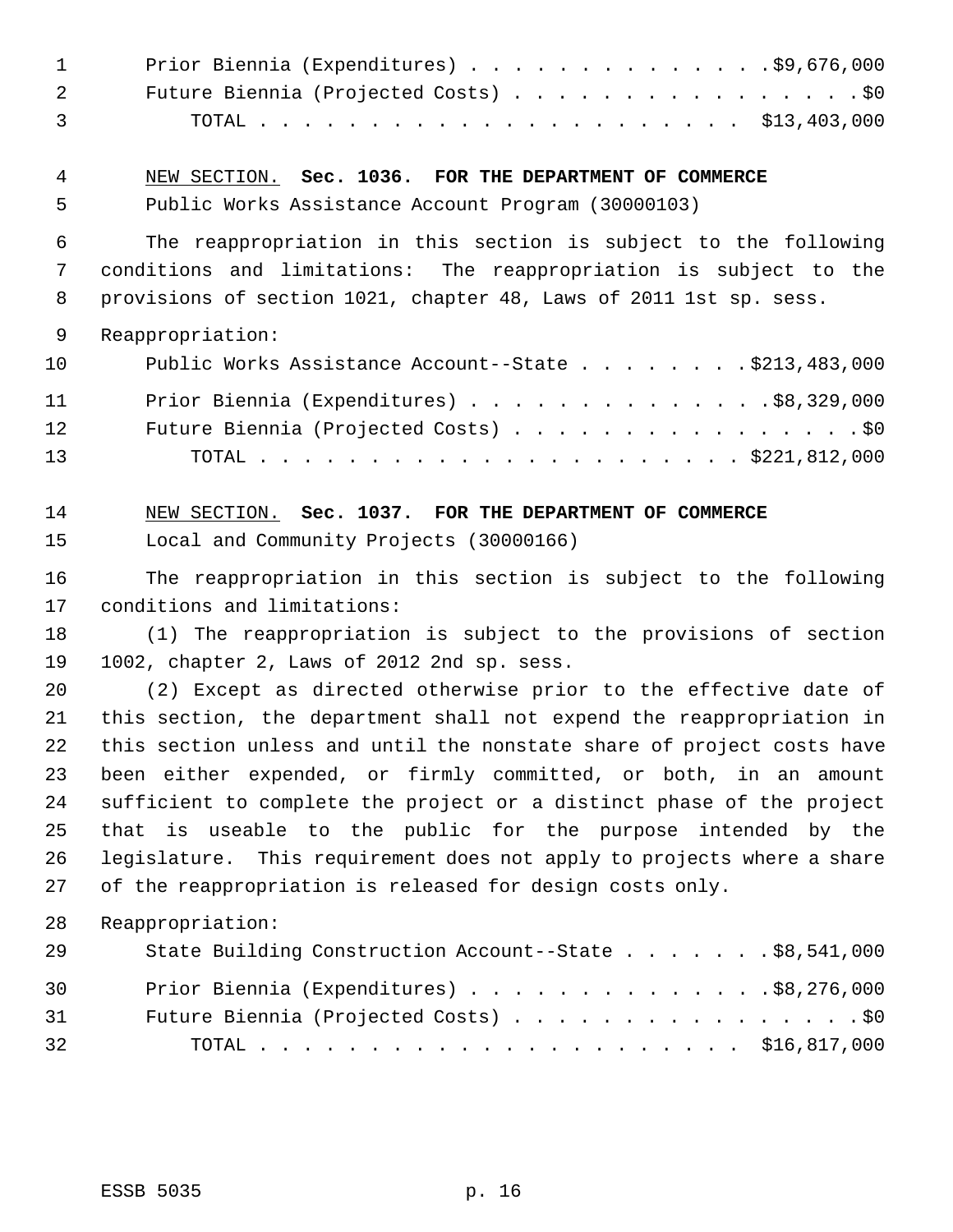| 1<br>2 | NEW SECTION. Sec. 1038. FOR THE DEPARTMENT OF COMMERCE<br>Clean Energy Partnership (30000175) |
|--------|-----------------------------------------------------------------------------------------------|
| 3      | The reappropriation in this section is subject to the following                               |
| 4      | conditions and limitations:                                                                   |
| 5      | (1) The reappropriation is provided solely for implementation of                              |
| 6      | the recommendations of the clean energy leadership council by providing                       |
| 7      | state matching funds for projects that:                                                       |
| 8      | (a) Integrate energy efficiency and renewable energy in buildings;                            |
| 9      | Integrate renewable energy into the regional electrical grid;<br>(b)                          |
| 10     | (c) Advance bioenergy in the state.                                                           |
| 11     | State funding must not exceed fifty percent of the total<br>(2)                               |
| 12     | program or project funds.                                                                     |
| 13     | (3) Eligible projects must:                                                                   |
| 14     | (a) Involve a majority of companies that are located in Washington                            |
| 15     | state;                                                                                        |
| 16     | (b) Represent a substantially new solution that is not widely                                 |
| 17     | available today; and                                                                          |
| 18     | (c) Be designed to generate solutions that are applicable both                                |
| 19     | inside and outside of the state.                                                              |
| 20     | Reappropriation:                                                                              |
| 21     | Public Facility Construction Loan Revolving                                                   |
| 22     | Account--State \$5,499,000                                                                    |
| 23     | Prior Biennia (Expenditures) \$1,000                                                          |
| 24     | Future Biennia (Projected Costs) \$0                                                          |
| 25     |                                                                                               |
| 26     | NEW SECTION. Sec. 1039. FOR THE DEPARTMENT OF COMMERCE                                        |
| 27     | Financing Energy/Water Efficiency (30000180)                                                  |
| 28     | Reappropriation:                                                                              |
| 29     | Public Works Assistance Account--State \$4,927,000                                            |
| 30     | Prior Biennia (Expenditures) \$73,000                                                         |
| 31     | Future Biennia (Projected Costs) \$0                                                          |
| 32     |                                                                                               |
| 33     | NEW SECTION. Sec. 1040. FOR THE DEPARTMENT OF COMMERCE                                        |

Public Works Assistance Account Program 2013 Loan List (30000184)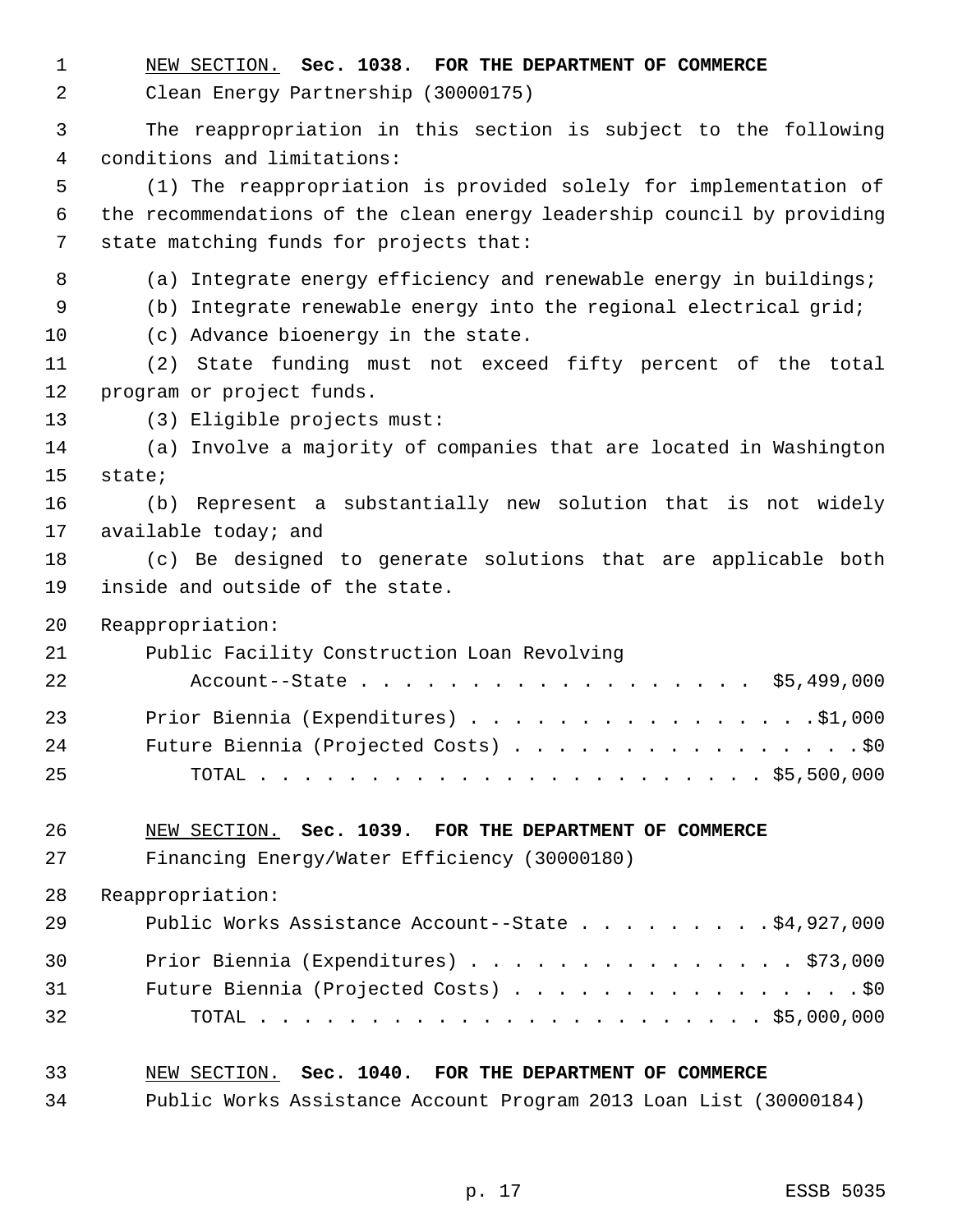The reappropriation in this section is subject to the following conditions and limitations: The reappropriation is provided solely for the list of projects in LEAP capital document No. 2012-1B, developed February 18, 2012. Reappropriation:

| <u>ิ</u> 6 | Public Works Assistance Account--State \$152,781,000 |
|------------|------------------------------------------------------|
| 7          | Prior Biennia (Expenditures) \$0                     |
| 8          | Future Biennia (Projected Costs) \$0                 |
| <u>g</u>   |                                                      |

#### NEW SECTION. **Sec. 1041. FOR THE DEPARTMENT OF COMMERCE**

Energy Efficiency Grants for Local Governments (91000241)

 The reappropriation in this section is subject to the following conditions and limitations: The reappropriation is subject to the provisions of section 301, chapter 1, Laws of 2012 2nd sp. sess.

## Reappropriation:

| 16 | State Building Construction Account--State \$17,797,000 |  |
|----|---------------------------------------------------------|--|
| 17 | Prior Biennia (Expenditures) \$203,000                  |  |
| 18 | Future Biennia (Projected Costs) \$0                    |  |
| 19 |                                                         |  |

### NEW SECTION. **Sec. 1042. FOR THE DEPARTMENT OF COMMERCE**

Energy Efficiency Grants for Higher Education (91000242)

 The reappropriation in this section is subject to the following conditions and limitations: The reappropriation is subject to the provisions of section 307, chapter 1, Laws of 2012 2nd sp. sess.

Reappropriation:

| 26 | State Building Construction Account--State \$19,910,000 |
|----|---------------------------------------------------------|
| 27 | Prior Biennia (Expenditures) \$90,000                   |
| 28 | Future Biennia (Projected Costs) \$0                    |
| 29 |                                                         |

## NEW SECTION. **Sec. 1043. FOR THE DEPARTMENT OF COMMERCE** Weatherization (91000247)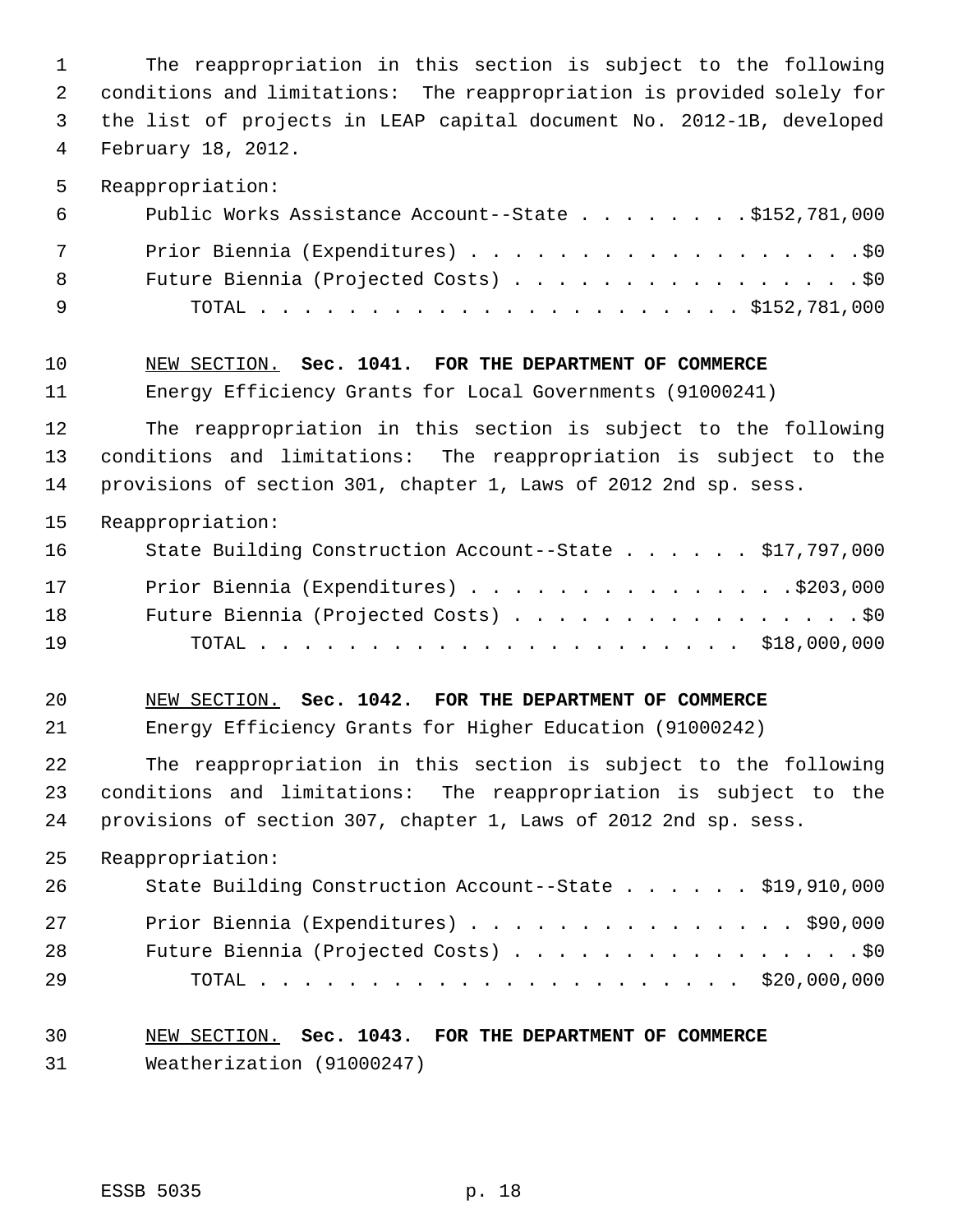| $\mathbf 1$ | The reappropriation in this section is subject to the following   |
|-------------|-------------------------------------------------------------------|
| 2           | conditions and limitations: The reappropriation is subject to the |
| 3           | provisions of section 1015, chapter 2, Laws of 2012 2nd sp. sess. |
| 4           | Reappropriation:                                                  |
| 5           | State Taxable Building Construction Account--State \$20,534,000   |
| 6           | Prior Biennia (Expenditures) \$4,466,000                          |
| 7           | Future Biennia (Projected Costs) \$0                              |
| 8           |                                                                   |
| 9           | NEW SECTION. Sec. 1044. FOR THE DEPARTMENT OF COMMERCE            |
| 10          | Connell Klindworth Water Line Distribution (91000318)             |
| 11          | Reappropriation:                                                  |
| 12          | State Building Construction Account--State \$28,000               |
| 13          | Prior Biennia (Expenditures) \$512,000                            |
| 14          | Future Biennia (Projected Costs) \$0                              |
| 15          |                                                                   |
| 16          | NEW SECTION. Sec. 1045. FOR THE DEPARTMENT OF COMMERCE            |
| 17          | Public Works Preconstruction Loan Program (91000319)              |
| 18          | Reappropriation:                                                  |
| 19          | Public Works Assistance Account--State \$3,000,000                |
| 20          | Prior Biennia (Expenditures) \$0                                  |
| 21          | Future Biennia (Projected Costs) \$0                              |
| 22          |                                                                   |
| 23          | NEW SECTION. Sec. 1046. FOR THE DEPARTMENT OF COMMERCE            |
| 24          | Housing for Families with Children (91000409)                     |
| 25          | The reappropriation in this section is subject to the following   |
| 26          | conditions and limitations: The reappropriation is subject to the |
| 27          | provisions of section 310, chapter 1, Laws of 2012 2nd sp. sess.  |
| 28          | Reappropriation:                                                  |
| 29          | State Taxable Building Construction Account--State \$8,250,000    |
| 30          | Prior Biennia (Expenditures) \$0                                  |
| 31          | Future Biennia (Projected Costs) \$0                              |
| 32          |                                                                   |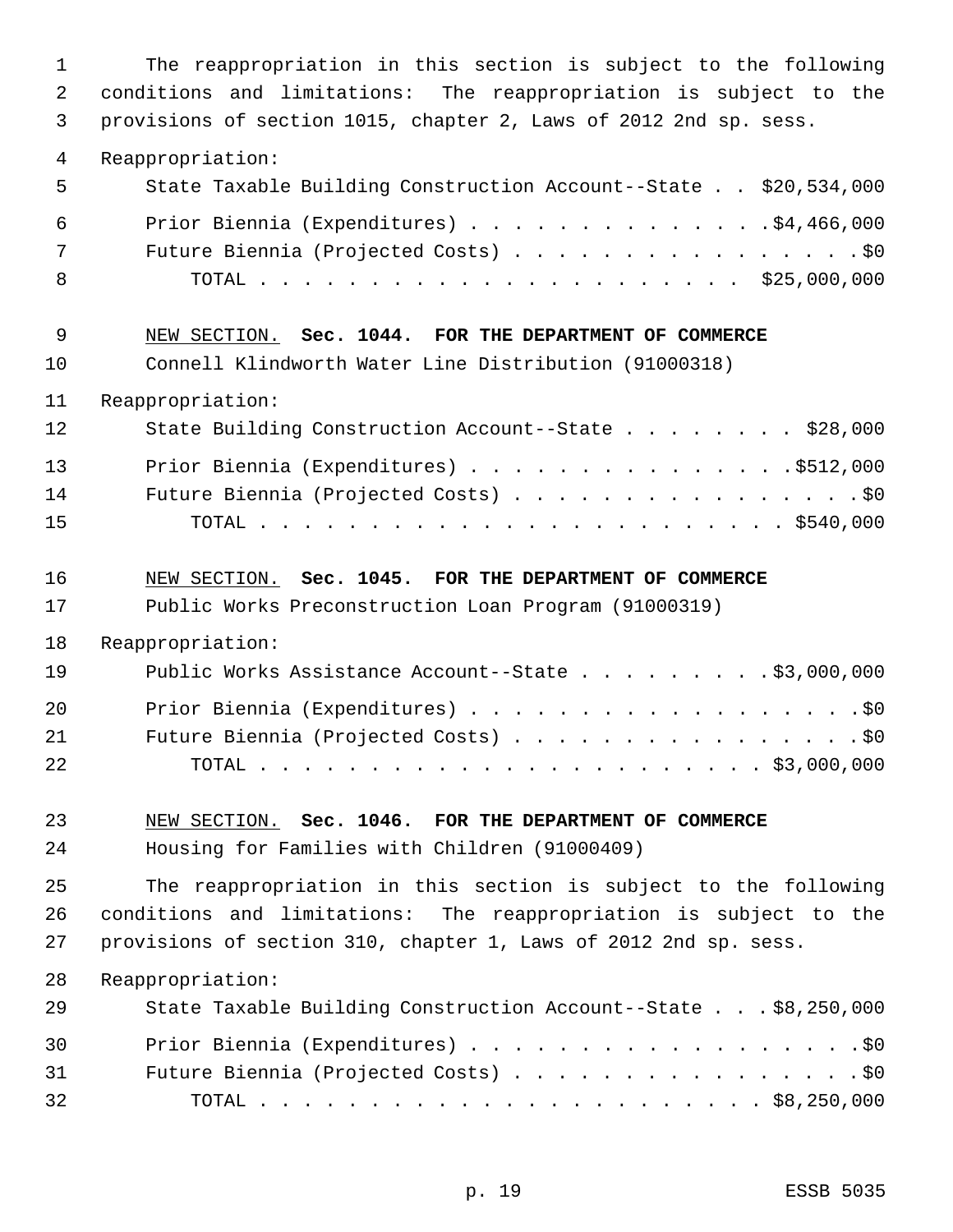NEW SECTION. **Sec. 1047. FOR THE DEPARTMENT OF COMMERCE** Housing for People with Developmental Disabilities (91000410) The reappropriation in this section is subject to the following conditions and limitations: The reappropriation is subject to the provisions of section 1009, chapter 2, Laws of 2012 2nd sp. sess. Reappropriation: State Taxable Building Construction Account--State . . . \$2,900,000 8 Prior Biennia (Expenditures) . . . . . . . . . . . . . . . . . . \$0 9 Future Biennia (Projected Costs) . . . . . . . . . . . . . . . . \$0 TOTAL . . . . . . . . . . . . . . . . . . . . . . . \$2,900,000 NEW SECTION. **Sec. 1048. FOR THE DEPARTMENT OF COMMERCE** Housing for Seniors and People with Physical Disabilities (91000411) The reappropriation in this section is subject to the following conditions and limitations: The reappropriation is subject to the provisions of section 311, chapter 1, Laws of 2012 2nd sp. sess. Reappropriation: State Taxable Building Construction Account--State . . . \$9,666,000 19 Prior Biennia (Expenditures) . . . . . . . . . . . . . . . . . . \$0 20 Future Biennia (Projected Costs) . . . . . . . . . . . . . . . . \$0 TOTAL . . . . . . . . . . . . . . . . . . . . . . . \$9,666,000 NEW SECTION. **Sec. 1049. FOR THE DEPARTMENT OF COMMERCE** Housing for People with Chronic Mental Illness (91000412) The reappropriation in this section is subject to the following conditions and limitations: The reappropriation is subject to the provisions of section 1010, chapter 2, Laws of 2012 2nd sp. sess. Reappropriation: State Taxable Building Construction Account--State . . . \$1,125,000 Prior Biennia (Expenditures) . . . . . . . . . . . . . . . . . .\$0 Future Biennia (Projected Costs) . . . . . . . . . . . . . . . . \$0 TOTAL . . . . . . . . . . . . . . . . . . . . . . . \$1,125,000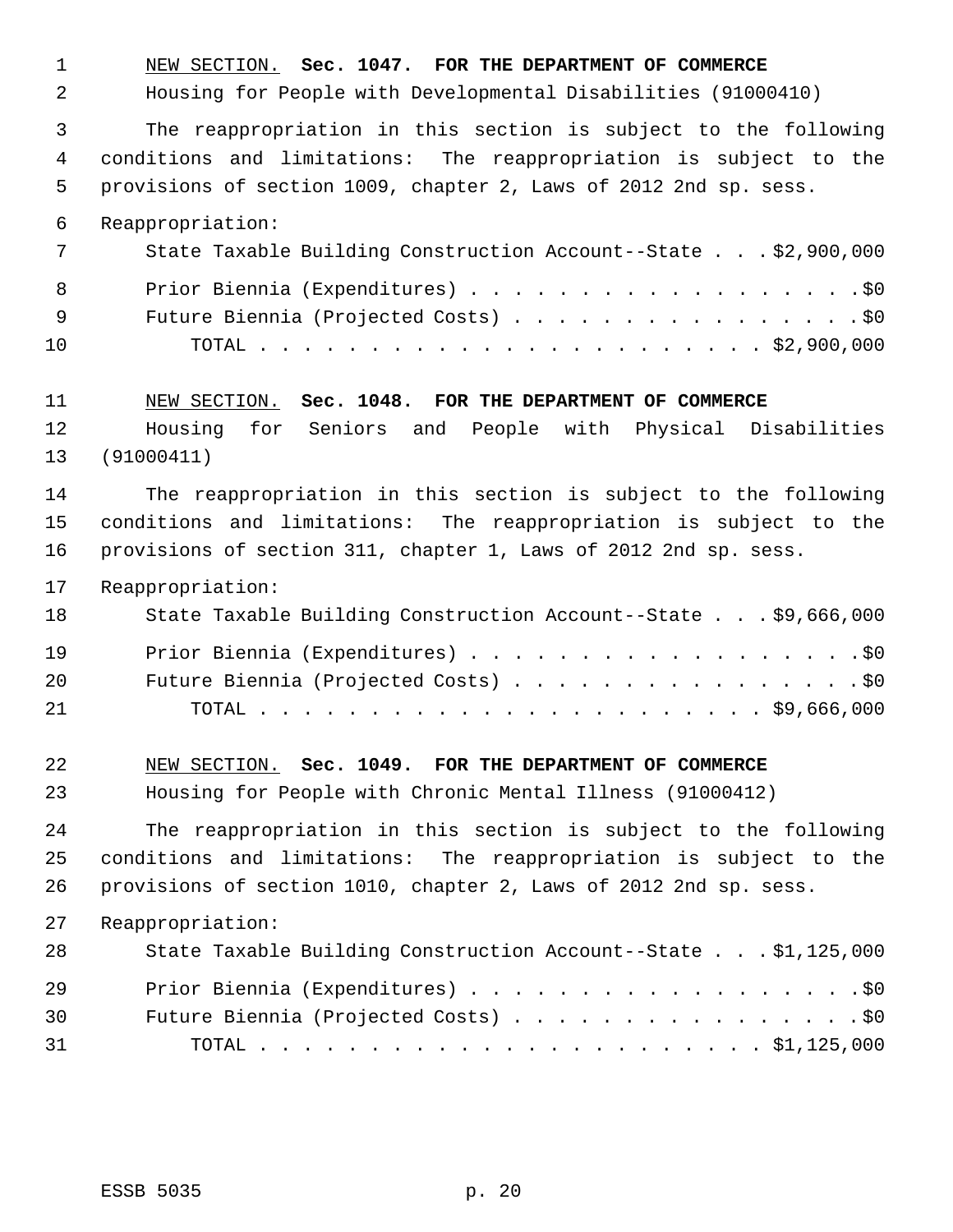NEW SECTION. **Sec. 1050. FOR THE DEPARTMENT OF COMMERCE** Housing for the Homeless (91000413) The reappropriation in this section is subject to the following conditions and limitations: The reappropriation is subject to the provisions of section 1011, chapter 2, Laws of 2012 2nd sp. sess. Reappropriation: State Taxable Building Construction Account--State . . \$28,944,000 8 Prior Biennia (Expenditures) . . . . . . . . . . . . . . . . . . \$0 9 Future Biennia (Projected Costs) . . . . . . . . . . . . . . . . \$0 TOTAL . . . . . . . . . . . . . . . . . . . . . . \$28,944,000 NEW SECTION. **Sec. 1051. FOR THE DEPARTMENT OF COMMERCE** Housing for Farmworkers (91000414) The reappropriation in this section is subject to the following conditions and limitations: The reappropriation is subject to the provisions of section 1012, chapter 2, Laws of 2012 2nd sp. sess. Reappropriation: State Taxable Building Construction Account--State . . . \$6,215,000 18 Prior Biennia (Expenditures) . . . . . . . . . . . . . . . . . . \$0 Future Biennia (Projected Costs) . . . . . . . . . . . . . . . . \$0 TOTAL . . . . . . . . . . . . . . . . . . . . . . . \$6,215,000 NEW SECTION. **Sec. 1052. FOR THE DEPARTMENT OF COMMERCE** Housing for People At Risk of Homelessness (91000415) The reappropriation in this section is subject to the following conditions and limitations: The reappropriation is subject to the provisions of section 312, chapter 1, Laws of 2012 2nd sp. sess. Reappropriation: State Taxable Building Construction Account--State . . . \$2,500,000 28 Prior Biennia (Expenditures) . . . . . . . . . . . . . . . . . . \$0 29 Future Biennia (Projected Costs) . . . . . . . . . . . . . . . . \$0 TOTAL . . . . . . . . . . . . . . . . . . . . . . . \$2,500,000

- NEW SECTION. **Sec. 1053. FOR THE DEPARTMENT OF COMMERCE**
- Housing for Low-Income Households (91000416)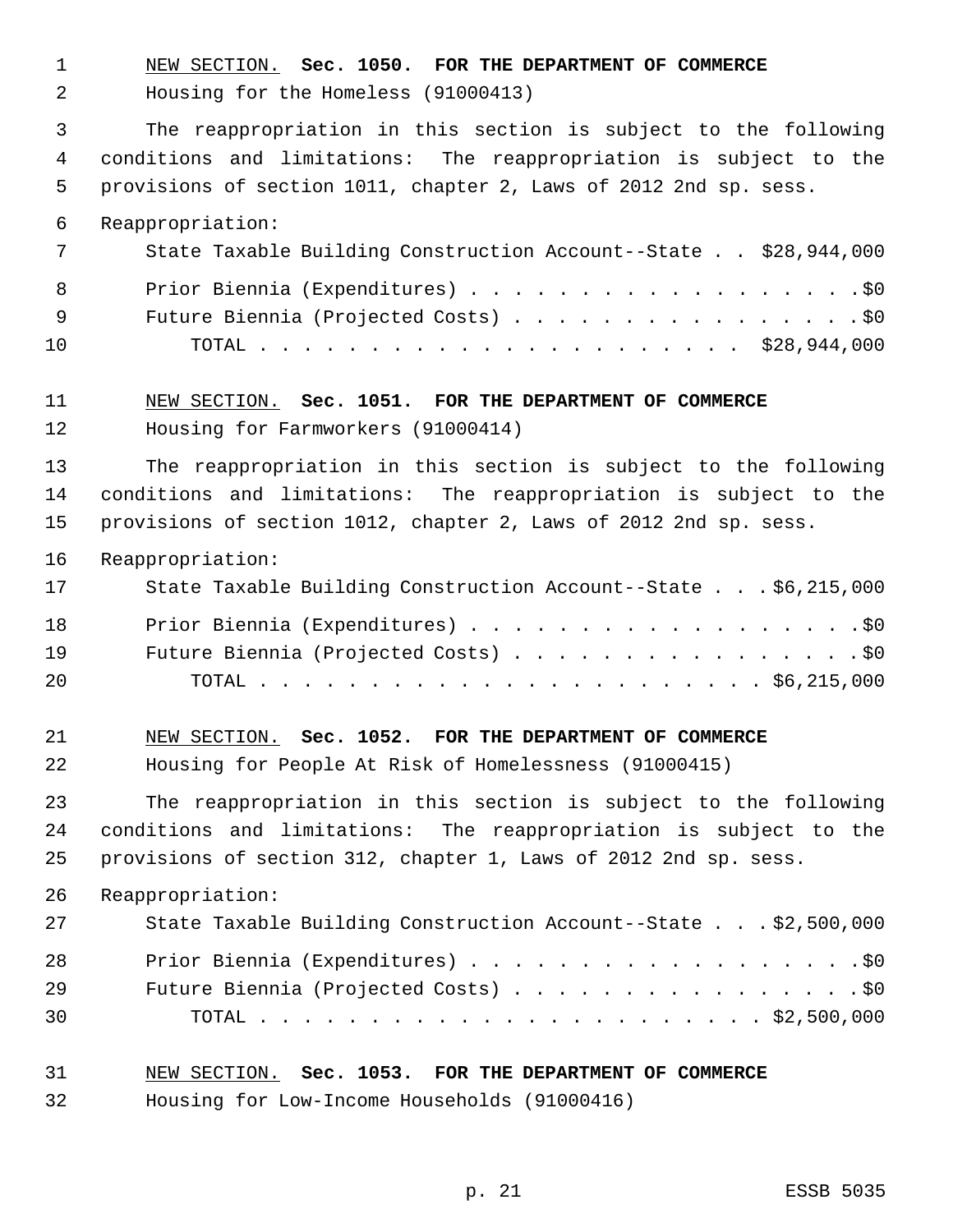The reappropriation in this section is subject to the following conditions and limitations: The reappropriation is subject to the provisions of section 1013, chapter 2, Laws of 2012 2nd sp. sess.

Reappropriation:

| 5          | State Taxable Building Construction Account--State \$2,982,000 |
|------------|----------------------------------------------------------------|
| 6          | Prior Biennia (Expenditures) \$0                               |
| $7\degree$ | Future Biennia (Projected Costs) \$0                           |
| - 8        |                                                                |

NEW SECTION. **Sec. 1054. FOR THE DEPARTMENT OF COMMERCE**

2012 Local and Community Projects (91000417)

 The reappropriation in this section is subject to the following conditions and limitations:

 (1) The reappropriation is subject to the provisions of section 302, chapter 1, Laws of 2012 2nd sp. sess.

 (2) Except as directed otherwise prior to the effective date of this section, the department shall not expend the reappropriation in this section unless and until the nonstate share of project costs have been either expended, or firmly committed, or both, in an amount sufficient to complete the project or a distinct phase of the project that is useable to the public for the purpose intended by the legislature. This requirement does not apply to projects where a share of the reappropriation is released for design costs only.

Reappropriation:

| 24 | State Building Construction Account--State \$9,097,000 |
|----|--------------------------------------------------------|
| 25 | Prior Biennia (Expenditures) \$526,000                 |
| 26 | Future Biennia (Projected Costs) \$0                   |
| 27 |                                                        |

 NEW SECTION. **Sec. 1055. FOR THE DEPARTMENT OF COMMERCE** Housing Competitive Pool (91000432)

 The reappropriation in this section is subject to the following conditions and limitations: The reappropriation is subject to the provisions of section 1014, chapter 2, Laws of 2012 2nd sp. sess.

Reappropriation:

State Taxable Building Construction Account--State . . . \$4,530,000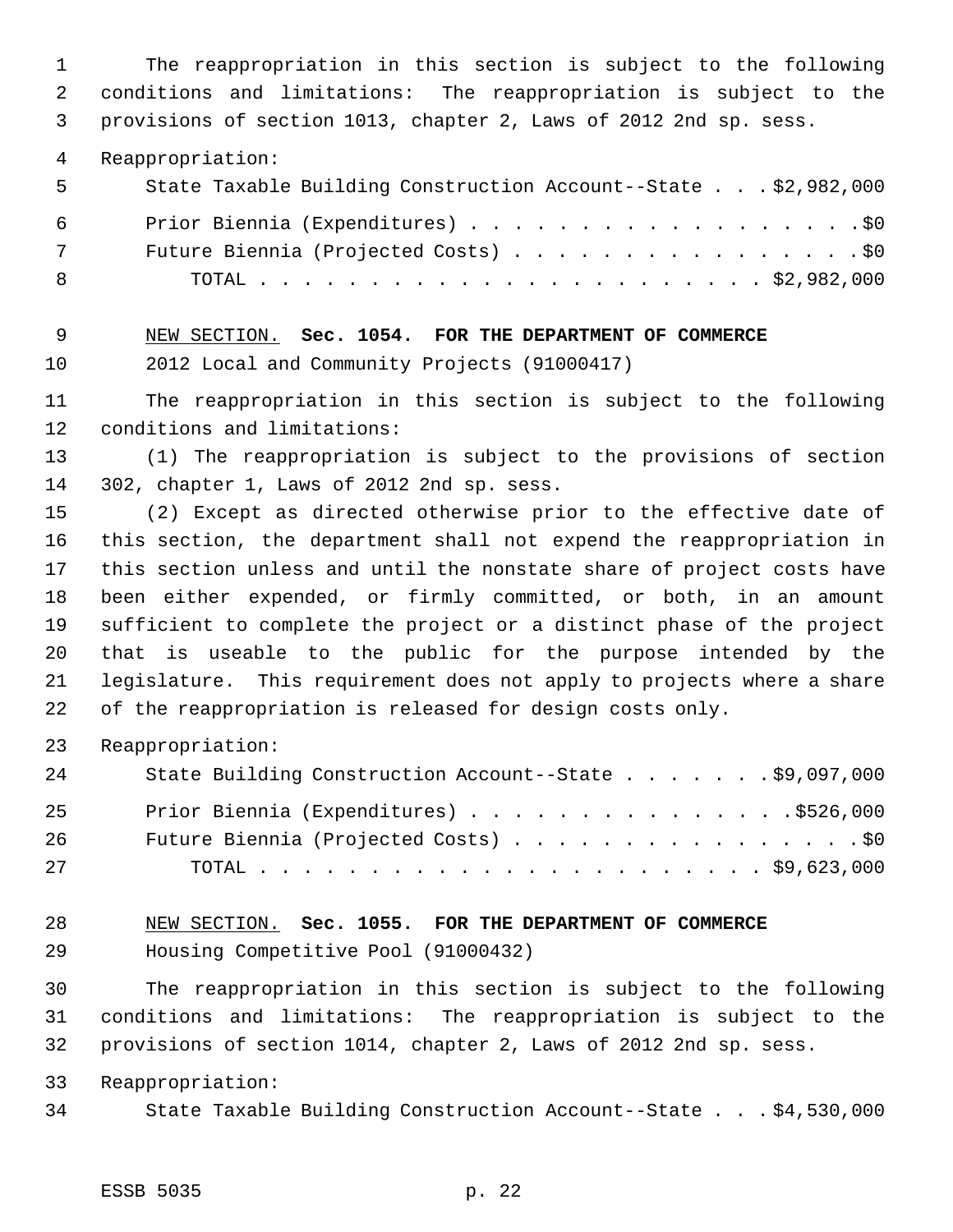| 1 Prior Biennia (Expenditures) \$0     |
|----------------------------------------|
| 2 Future Biennia (Projected Costs) \$0 |
|                                        |

# NEW SECTION. **Sec. 1056. FOR THE DEPARTMENT OF COMMERCE**

Local and Community Projects 2012 (91000437)

 The reappropriations in this section are subject to the following conditions and limitations:

 (1) The reappropriations are subject to the provisions of section 1003, chapter 2, Laws of 2012 2nd sp. sess.

 (2) Except as directed otherwise prior to the effective date of this section, the department shall not expend the reappropriations in this section unless and until the nonstate share of project costs have been either expended, or firmly committed, or both, in an amount sufficient to complete the project or a distinct phase of the project that is useable to the public for the purpose intended by the legislature. This requirement does not apply to projects where a share of the reappropriation is released for design costs only.

Reappropriation:

| 19 | State Building Construction Account--State \$31,000            |
|----|----------------------------------------------------------------|
| 20 | State Taxable Building Construction Account--State \$1,800,000 |
| 21 | Subtotal Reappropriation \$1,831,000                           |
| 22 | Prior Biennia (Expenditures) \$1,004,000                       |
| 23 | Future Biennia (Projected Costs) \$0                           |
| 24 |                                                                |

### NEW SECTION. **Sec. 1057. FOR THE DEPARTMENT OF COMMERCE**

 Innovation Partnership Zones - Facilities and Infrastructure (92000089)

 The reappropriation in this section is subject to the following conditions and limitations: The reappropriation is subject to the provisions of section 309, chapter 1, Laws of 2012 2nd sp. sess.

Reappropriation:

| 32 | State Building Construction Account--State \$13,177,000 |
|----|---------------------------------------------------------|
| 33 | Prior Biennia (Expenditures) \$343,000                  |
| 34 | Future Biennia (Projected Costs) \$0                    |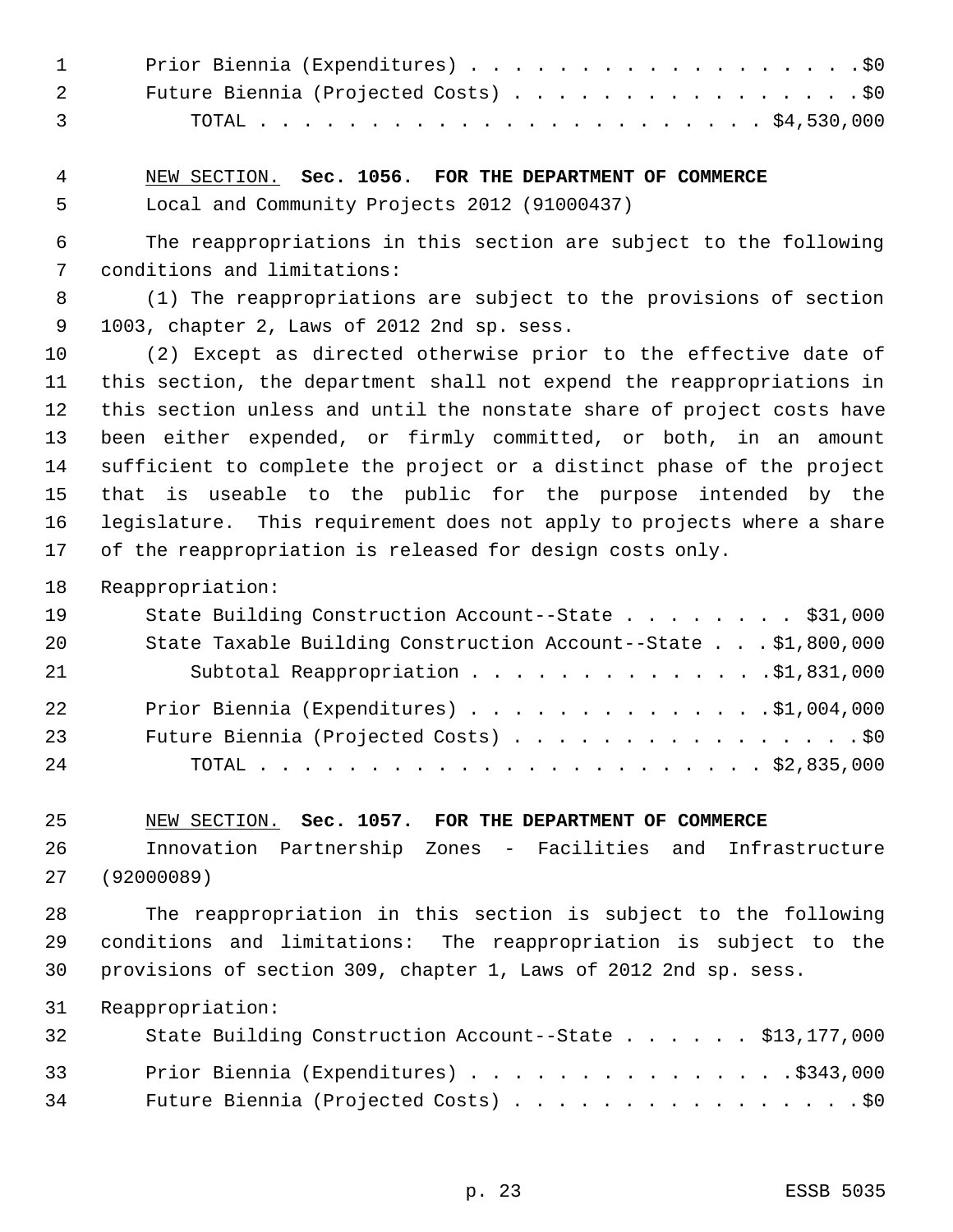TOTAL . . . . . . . . . . . . . . . . . . . . . . \$13,520,000

| 2      | NEW SECTION. Sec. 1058. FOR THE DEPARTMENT OF COMMERCE                                                                 |
|--------|------------------------------------------------------------------------------------------------------------------------|
| 3<br>4 | Community Economic Revitalization Board Administered Economic<br>Development, Innovation, and Export Grants (92000096) |
| 5      | The reappropriations in this section are subject to the following                                                      |
| 6      | conditions and limitations: The reappropriations are subject to the                                                    |
| 7      | provisions of section 304, chapter 1, Laws of 2012 2nd sp. sess.                                                       |
| 8      | Reappropriation:                                                                                                       |
| 9      | State Building Construction Account--State \$14,891,000                                                                |
| 10     | Public Works Assistance Account--State \$15,836,000                                                                    |
| 11     | Subtotal Reappropriation \$30,727,000                                                                                  |
| 12     | Prior Biennia (Expenditures) \$1,871,000                                                                               |
| 13     | Future Biennia (Projected Costs) \$0                                                                                   |
| 14     |                                                                                                                        |
| 15     | NEW SECTION. Sec. 1059. FOR THE DEPARTMENT OF COMMERCE                                                                 |
| 16     | Main Street Improvement Grants (92000098)                                                                              |
| 17     | The reappropriations in this section are subject to the following                                                      |
| 18     | conditions and limitations: The reappropriations are subject to the                                                    |
| 19     | provisions of section 305, chapter 1, Laws of 2012 2nd sp. sess.                                                       |
| 20     | Reappropriation:                                                                                                       |
| 21     | State Building Construction Account--State \$13,771,000                                                                |
| 22     | Public Works Assistance Account--State \$793,000                                                                       |
| 23     | Subtotal Reappropriation \$14,564,000                                                                                  |
| 24     | Prior Biennia (Expenditures) \$286,000                                                                                 |
| 25     | Future Biennia (Projected Costs) \$0                                                                                   |
| 26     |                                                                                                                        |
| 27     | NEW SECTION. Sec. 1060. FOR THE DEPARTMENT OF COMMERCE                                                                 |
| 28     | Brownfield Redevelopment Grants (92000100)                                                                             |
| 29     | The reappropriation in this section is subject to the following                                                        |
| 30     | conditions and limitations: The reappropriation in this section is                                                     |
| 31     | provided solely for redevelopment of the Bellingham waterfront.                                                        |
| 32     | Reappropriation:                                                                                                       |
| 33     | Local Toxics Control Account--State \$1,492,000                                                                        |
|        |                                                                                                                        |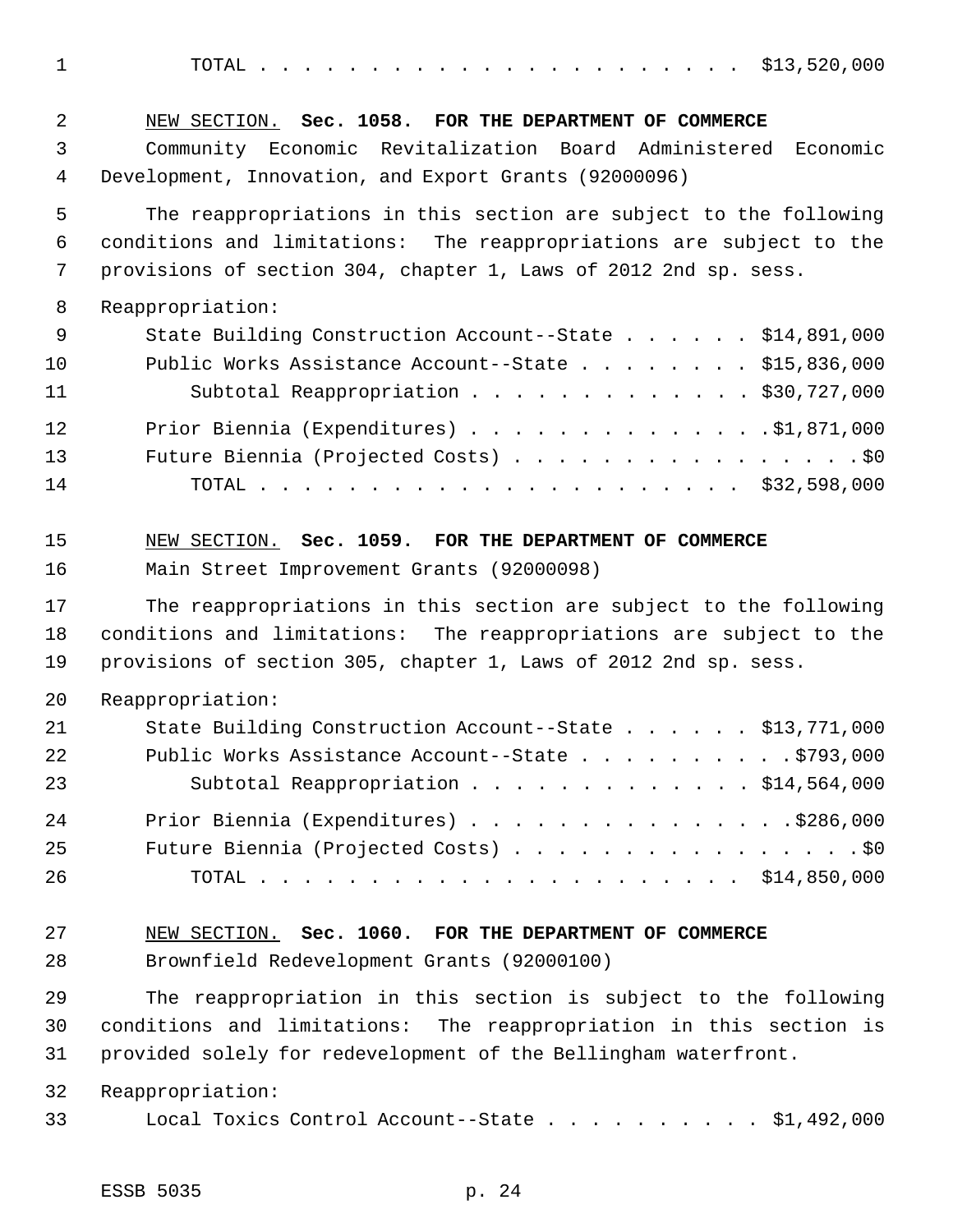| $\mathbf 1$                | Prior Biennia (Expenditures) \$8,000                                                                                                                                                                                                                 |
|----------------------------|------------------------------------------------------------------------------------------------------------------------------------------------------------------------------------------------------------------------------------------------------|
| 2                          | Future Biennia (Projected Costs) \$0                                                                                                                                                                                                                 |
| 3                          |                                                                                                                                                                                                                                                      |
| 4                          | NEW SECTION. Sec. 1061. FOR THE DEPARTMENT OF COMMERCE                                                                                                                                                                                               |
| 5                          | Port and Export Related Infrastructure (92000102)                                                                                                                                                                                                    |
| 6                          | The reappropriation in this section is subject to the following                                                                                                                                                                                      |
| 7                          | conditions and limitations: The reappropriation is subject to the                                                                                                                                                                                    |
| 8                          | provisions of section 306, chapter 1, Laws of 2012 2nd sp. sess.                                                                                                                                                                                     |
| 9                          | Reappropriation:                                                                                                                                                                                                                                     |
| 10                         | State Building Construction Account--State \$30,222,000                                                                                                                                                                                              |
| 11                         | Prior Biennia (Expenditures) 92,928,000                                                                                                                                                                                                              |
| 12                         | Future Biennia (Projected Costs) \$0                                                                                                                                                                                                                 |
| 13                         |                                                                                                                                                                                                                                                      |
| 14                         | NEW SECTION. Sec. 1062. FOR THE DEPARTMENT OF COMMERCE                                                                                                                                                                                               |
| 15                         | Youth Recreational Facilities Grants (30000185)                                                                                                                                                                                                      |
| 16<br>17<br>18<br>19<br>20 | The appropriation in this section is subject to the following<br>conditions and limitations:<br>The appropriation is subject to the provisions<br>(1)<br>of<br>RCW<br>43.63A.135.<br>(2) Except as directed otherwise prior to the effective date of |
| 21                         | this section, the department shall not expend the appropriation in this                                                                                                                                                                              |
| 22                         | section unless and until the nonstate share of project costs have been                                                                                                                                                                               |
| 23                         | either expended, or firmly committed, or both, in an amount sufficient                                                                                                                                                                               |
| 24                         | to complete the project or a distinct phase of the project that is                                                                                                                                                                                   |
| 25                         | useable to the public for the purpose intended by the legislature.                                                                                                                                                                                   |
| 26                         | This requirement does not apply to projects where a share of the                                                                                                                                                                                     |
| 27                         | appropriation is released for design costs only.                                                                                                                                                                                                     |
| 28                         | (3) The appropriation is provided solely for the following list of                                                                                                                                                                                   |
| 29                         | projects:                                                                                                                                                                                                                                            |
| 30                         |                                                                                                                                                                                                                                                      |
| 31                         | Boys and Girls Clubs of Bellevue \$388,000                                                                                                                                                                                                           |
| 32                         | Boys and Girls Clubs of King county \$140,000                                                                                                                                                                                                        |
| 33                         | Boys and Girls Clubs of Skagit county \$100,000                                                                                                                                                                                                      |
| 34                         | YMCA of Greater Seattle \$800,000                                                                                                                                                                                                                    |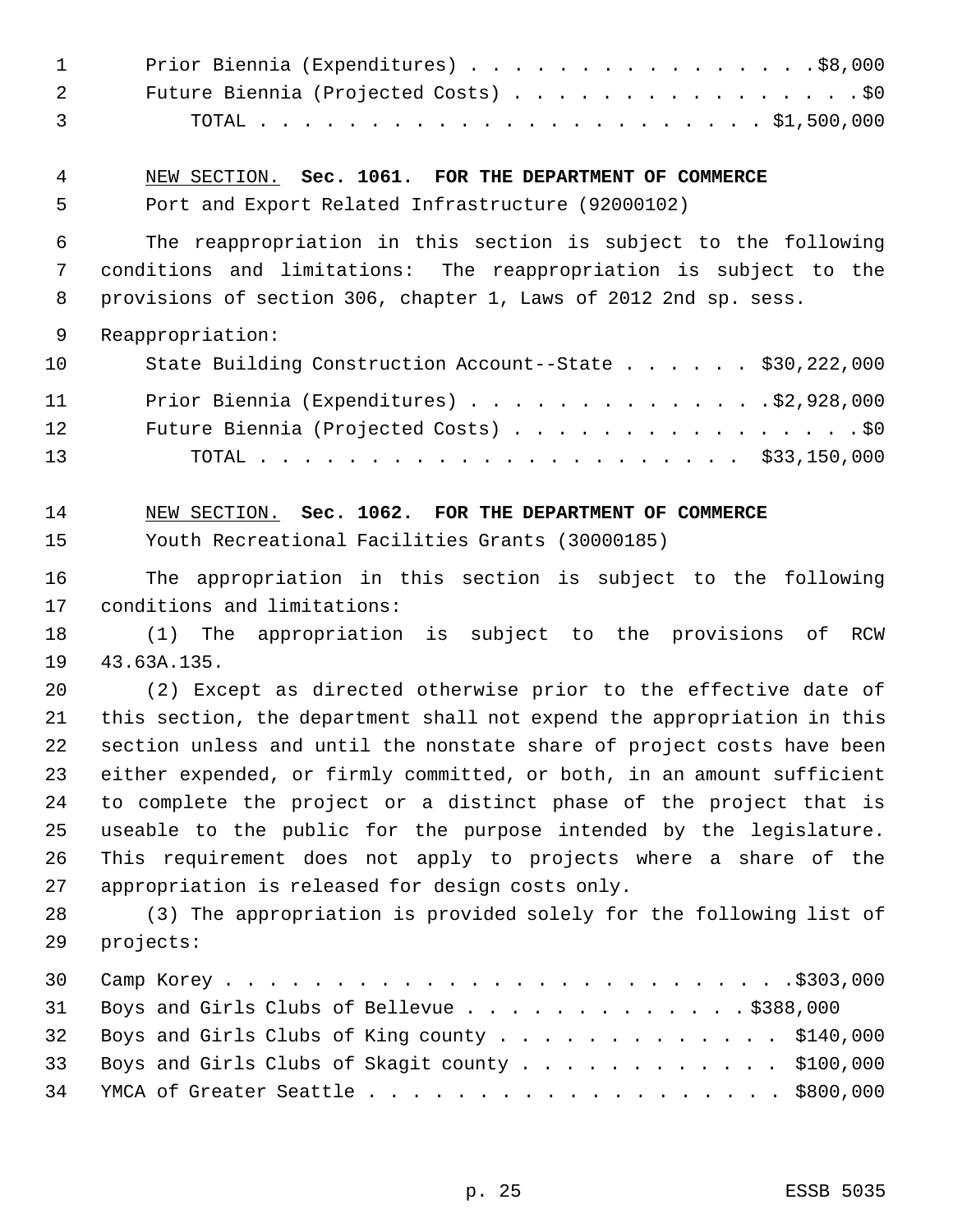|                | Boys and Girls Clubs of Southwest Washington \$800,000 |
|----------------|--------------------------------------------------------|
| 2              | Boys and Girls Clubs of South Puget Sound \$800,000    |
| $\overline{3}$ | New Life Community Development Agency \$800,000        |
| 4              |                                                        |
| 5              | Appropriation:                                         |
| 6              | State Building Construction Account--State \$4,131,000 |
| 7              |                                                        |
| 8              | Future Biennia (Projected Costs) $\ldots$ \$32,000,000 |
| 9              |                                                        |
|                |                                                        |

# NEW SECTION. **Sec. 1063. FOR THE DEPARTMENT OF COMMERCE** Building for the Arts Grants (30000186)

 The appropriation in this section is subject to the following conditions and limitations:

 (1) The appropriation is subject to the provisions of RCW 43.63A.750.

 (2) Except as directed otherwise prior to the effective date of this section, the department shall not expend the appropriation in this section unless and until the nonstate share of project costs have been either expended, or firmly committed, or both, in an amount sufficient to complete the project or a distinct phase of the project that is useable to the public for the purpose intended by the legislature. This requirement does not apply to projects where a share of the appropriation is released for design costs only.

 (3) The appropriation is provided solely for the following list of projects:

| 26 | Washington Center for the Performing Arts \$816,000 |
|----|-----------------------------------------------------|
| 27 |                                                     |
| 28 |                                                     |
| 29 | Icicle Creek Center for the Arts \$1,052,000        |
| 30 | Capitol Hill Housing Foundation \$565,000           |
| 31 | Bellevue Youth Theatre Foundation \$199,000         |
| 32 | Broadway Center for the Performing Arts \$1,300,000 |
| 33 | Capitol Theatre Committee \$833,000                 |
| 34 | Bainbridge Island Museum of Art \$1,750,000         |
| 35 |                                                     |
| 36 |                                                     |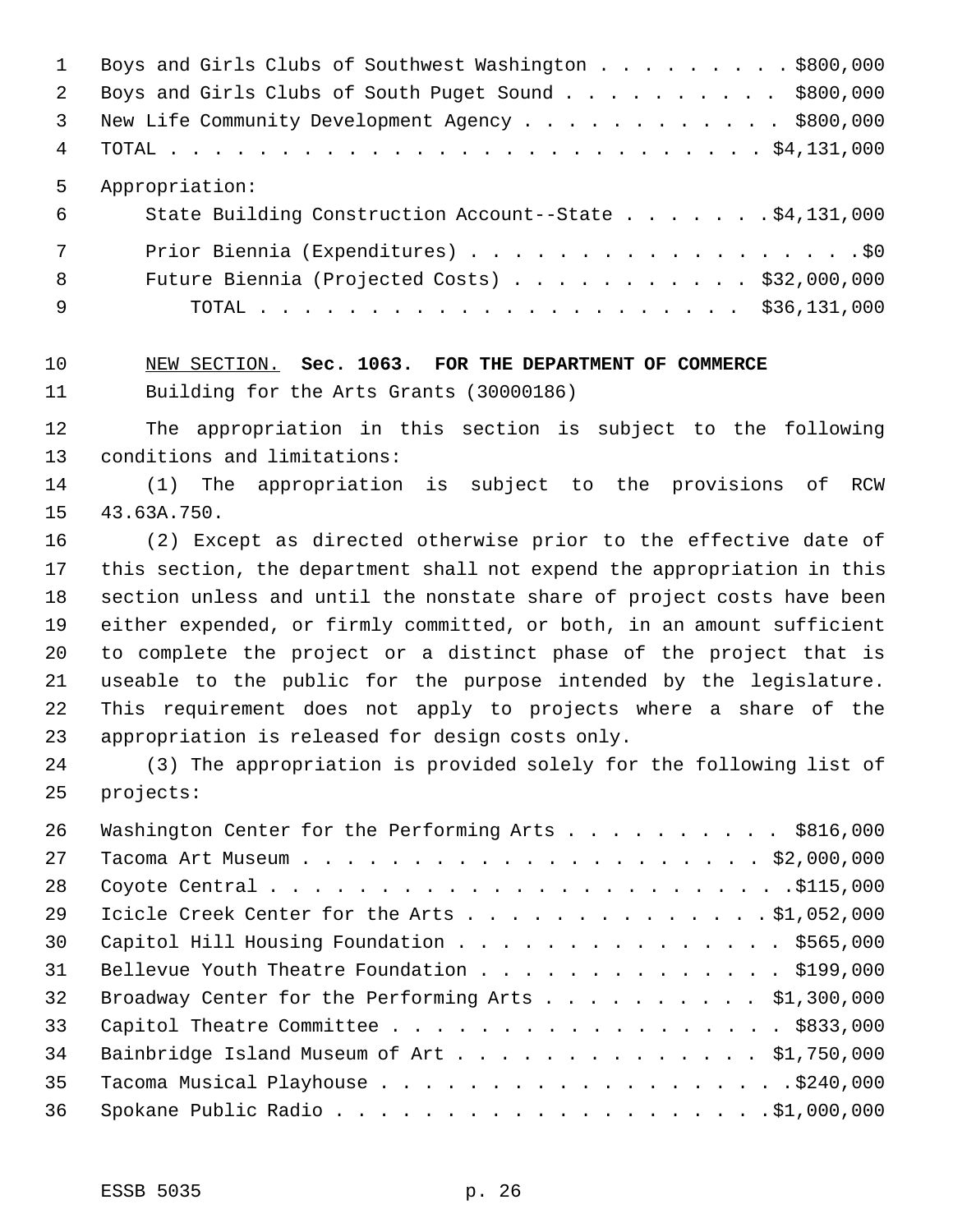| 2          |                                                         |  |
|------------|---------------------------------------------------------|--|
|            | Appropriation:                                          |  |
| $4\degree$ | State Building Construction Account--State \$10,204,000 |  |
| 5          | Prior Biennia (Expenditures) \$0                        |  |
| 6          | Future Biennia (Projected Costs) $\ldots$ \$48,000,000  |  |
| 7          |                                                         |  |

 NEW SECTION. **Sec. 1064. FOR THE DEPARTMENT OF COMMERCE** Housing for Homeless Veterans (91000455)

 The appropriation in this section is subject to the following conditions and limitations: The appropriation in this section is provided for the ranked list of projects in the category "Housing for Homeless Veterans" in LEAP capital document No. 2013-1A, developed April 10, 2013. The department shall evaluate projects on the LEAP list and allocate the funding based on the requirements of RCW 43.185.050 and 43.185.070. Upon review of a completed application, if the department determines that a project is not eligible or is not ready to proceed, the department may reallocate the funding to the highest ranking project on the alternate list in LEAP capital document No. 2013-1A, developed April 10, 2013. The department shall, at its discretion, determine the actual amount of funding to be allocated to each project, provided that the total allocation does not exceed the appropriation provided in this section.

Appropriation:

State Taxable Building Construction

| 26 | Account--State \$9,367,000           |
|----|--------------------------------------|
| 27 | Prior Biennia (Expenditures) \$0     |
| 28 | Future Biennia (Projected Costs) \$0 |
| 29 |                                      |

# NEW SECTION. **Sec. 1065. FOR THE DEPARTMENT OF COMMERCE** Housing for Farmworkers (91000457)

 The appropriation in this section is subject to the following conditions and limitations: The appropriation in this section is provided for the ranked list of projects in the category "Housing for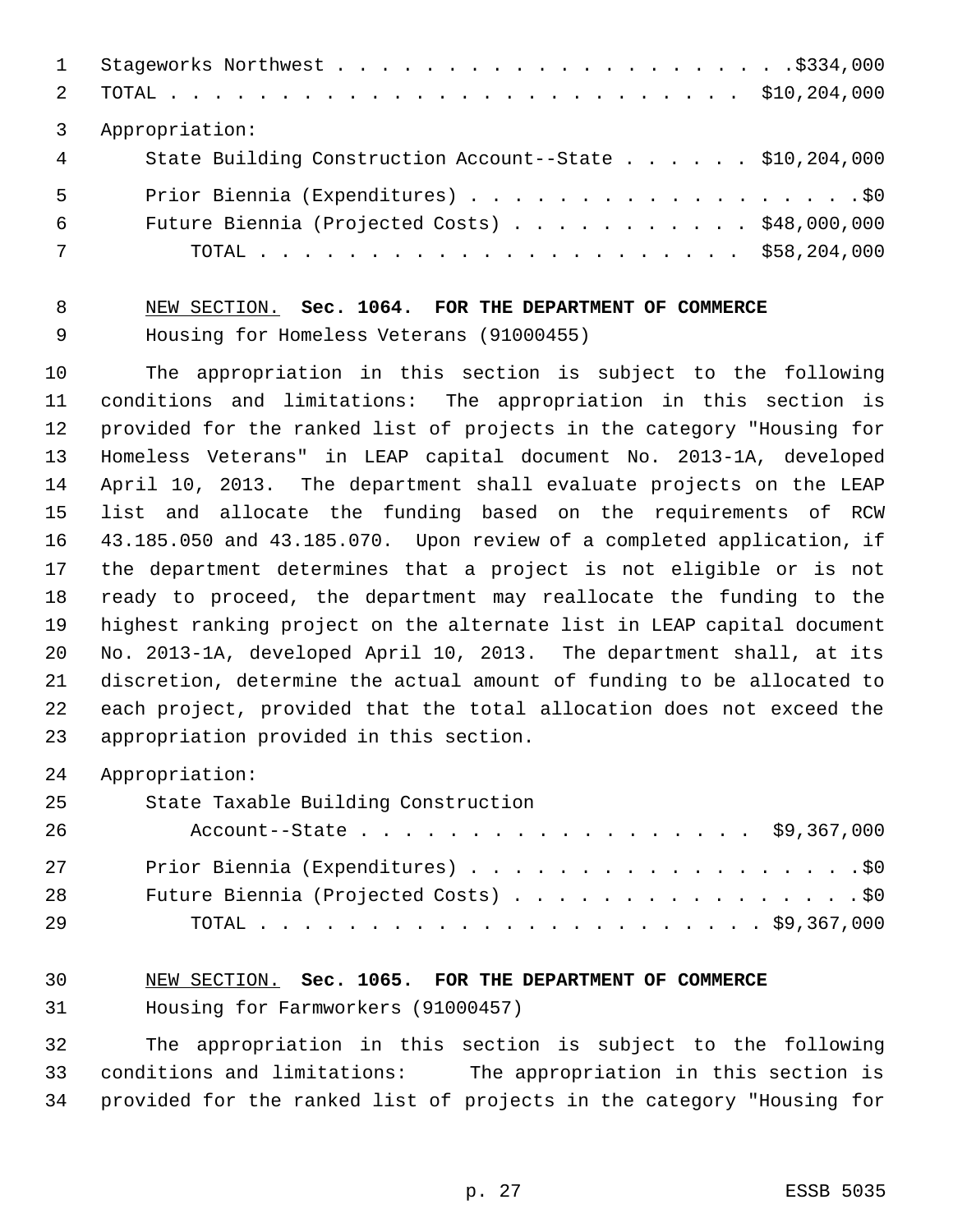Farmworkers" in LEAP capital document No. 2013-1A, developed April 10, 2013. The department shall evaluate projects on the LEAP list and allocate the funding based on the requirements of RCW 43.185.050 and 43.185.070. Upon review of a completed application, if the department determines that a project is not eligible or is not ready to proceed, the department may reallocate the funding to the highest ranking project on the alternate list in LEAP capital document No. 2013-1A, developed April 10, 2013. The department shall, at its discretion, determine the actual amount of funding to be allocated to each project, provided that the total allocation does not exceed the appropriation provided in this section.

Appropriation:

| 13 | State Taxable Building Construction  |
|----|--------------------------------------|
| 14 | Account--State \$27,050,000          |
| 15 | Prior Biennia (Expenditures) \$0     |
| 16 | Future Biennia (Projected Costs) \$0 |
| 17 |                                      |

NEW SECTION. **Sec. 1066. FOR THE DEPARTMENT OF COMMERCE**

Housing for People with Developmental Disabilities (91000458)

 The appropriation in this section is subject to the following conditions and limitations: The appropriation in this section is provided for the ranked list of projects in the category "Housing for People with Developmental Disabilities" in LEAP capital document No. 2013-1A, developed April 10, 2013. The department shall evaluate projects on the LEAP list and allocate the funding based on the requirements of RCW 43.185.050 and 43.185.070. Upon review of a completed application, if the department determines that a project is not eligible or is not ready to proceed, the department may reallocate the funding to the highest ranking project on the alternate list in LEAP capital document No. 2013-1A, developed April 10, 2013. The department shall, at its discretion, determine the actual amount of funding to be allocated to each project, provided that the total allocation does not exceed the appropriation provided in this section.

Appropriation:

| 35 | State Taxable Building Construction |  |
|----|-------------------------------------|--|
| 36 | Account--State \$9,019,000          |  |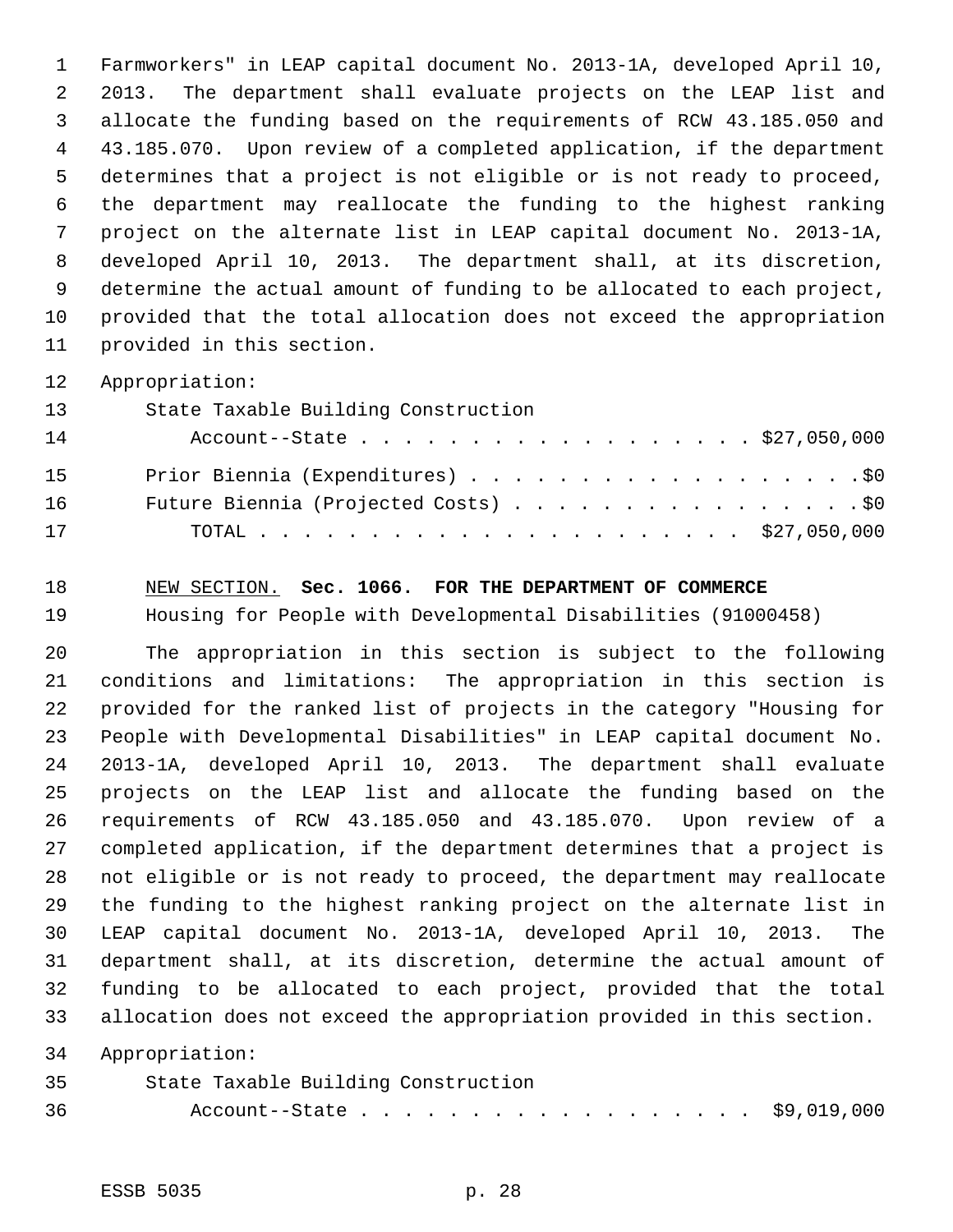| $\mathbf{1}$                                                                                                                                                                                                                                                                                                                       | Prior Biennia (Expenditures) \$0     |
|------------------------------------------------------------------------------------------------------------------------------------------------------------------------------------------------------------------------------------------------------------------------------------------------------------------------------------|--------------------------------------|
| $\overline{2}$                                                                                                                                                                                                                                                                                                                     | Future Biennia (Projected Costs) \$0 |
| $\overline{3}$ and $\overline{3}$ and $\overline{3}$ and $\overline{3}$ and $\overline{3}$ and $\overline{3}$ and $\overline{3}$ and $\overline{3}$ and $\overline{3}$ and $\overline{3}$ and $\overline{3}$ and $\overline{3}$ and $\overline{3}$ and $\overline{3}$ and $\overline{3}$ and $\overline{3}$ and $\overline{3}$ and |                                      |

 NEW SECTION. **Sec. 1067. FOR THE DEPARTMENT OF COMMERCE** Housing for People with Chronic Mental Illness (91000459)

 The appropriation in this section is subject to the following conditions and limitations: The appropriation in this section is provided for the ranked list of projects in the category "Housing for People with Chronic Mental Illness" in LEAP capital document No. 2013- 1A, developed April 10, 2013. The department shall evaluate projects on the LEAP list and allocate the funding based on the requirements of RCW 43.185.050 and 43.185.070. Upon review of a completed application, if the department determines that a project is not eligible or is not ready to proceed, the department may reallocate the funding to the highest ranking project on the alternate list in LEAP capital document No. 2013-1A, developed April 10, 2013. The department shall, at its discretion, determine the actual amount of funding to be allocated to each project, provided that the total allocation does not exceed the appropriation provided in this section.

Appropriation:

| -21 | State Taxable Building Construction  |
|-----|--------------------------------------|
| 22  | Account--State \$6,064,000           |
| 23  |                                      |
| 24  | Future Biennia (Projected Costs) \$0 |
| -25 |                                      |

 NEW SECTION. **Sec. 1068. FOR THE DEPARTMENT OF COMMERCE** Sand Point Building 9 (91000446)

 The appropriation in this section is subject to the following conditions and limitations:

 (1) \$10,000,000 of the appropriation in this section is provided solely for the renovation of Sand Point Building 9 into affordable housing units for low-income tenants.

 (2) Up to \$4,000,000 of the appropriation in this section is for reimbursement to the University of Washington for its expenditures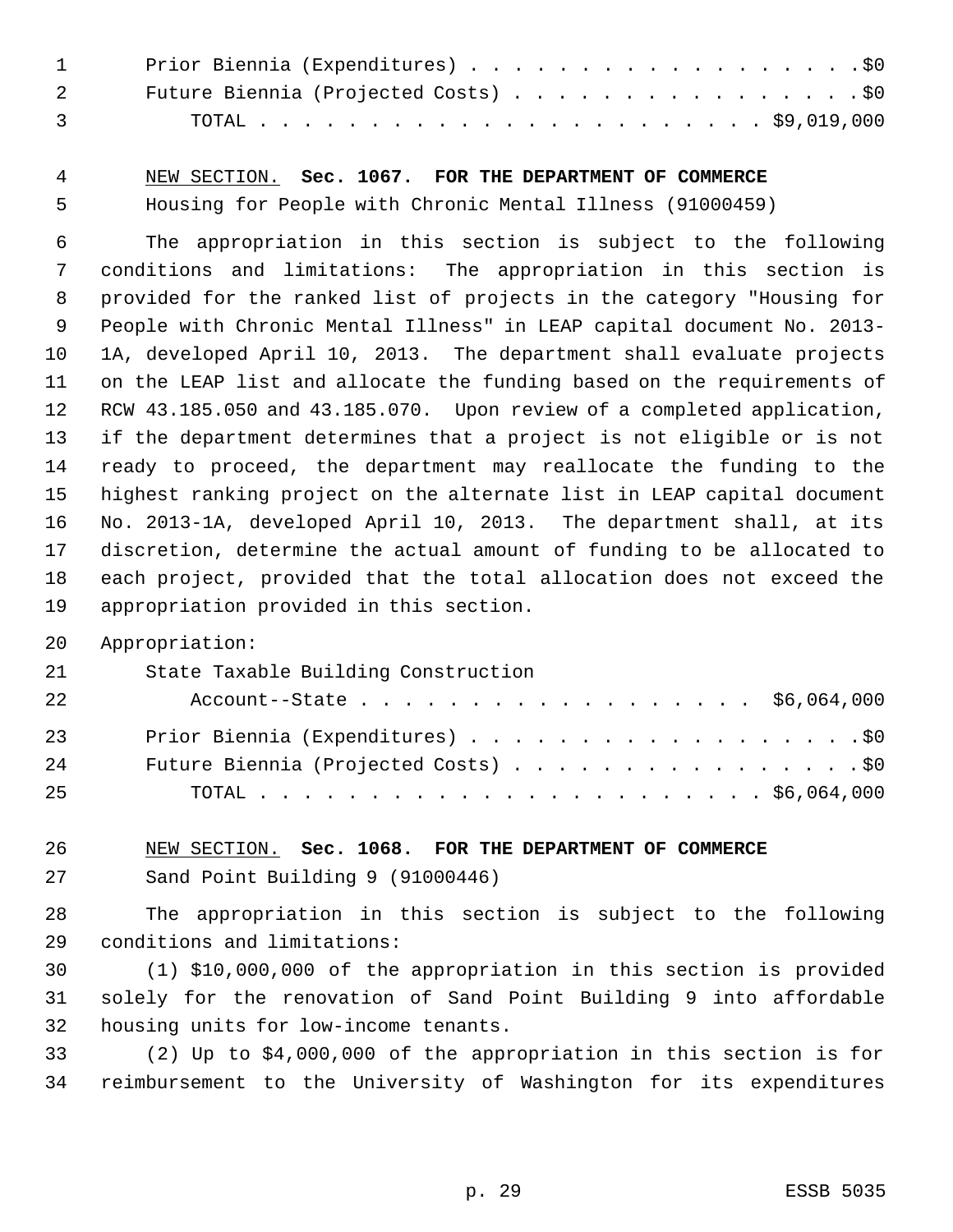associated with Sand Point Building 9 for infrastructure, major repairs, operations and maintenance, staffing and development preparation.

 (3) The department may not expend the appropriation provided in this section unless and until the United States department of education and the United States department of the Navy provide the University of Washington with title to Sand Point Building 9 that is either free and clear or that, at a minimum, does not prohibit use of that property for affordable housing. If the federal government does not provide such title by January 1, 2015, the appropriation provided in this section shall lapse.

Appropriation:

| 13 | State Taxable Building Construction  |
|----|--------------------------------------|
| 14 | Account--State \$14,000,000          |
| 15 | Prior Biennia (Expenditures) \$0     |
| 16 | Future Biennia (Projected Costs) \$0 |
| 17 |                                      |

 NEW SECTION. **Sec. 1069. FOR THE DEPARTMENT OF COMMERCE** Housing Preservation (91000448)

 The appropriation in this section is subject to the following conditions and limitations:

 (1) The appropriation in this section is provided solely for grants to local housing authorities for the purchase of the housing projects designated in this section. The purpose of providing the grants is to assure the retention of subsidized housing for low-income tenants.

 (2) The appropriation is provided solely for the following list of projects:

| 28 |                             |
|----|-----------------------------|
| 29 |                             |
| 30 |                             |
| 31 |                             |
| 32 |                             |
| 33 |                             |
| 34 | Appropriation:              |
| 35 | State Building Construction |
| 36 | Account--State \$2,000,000  |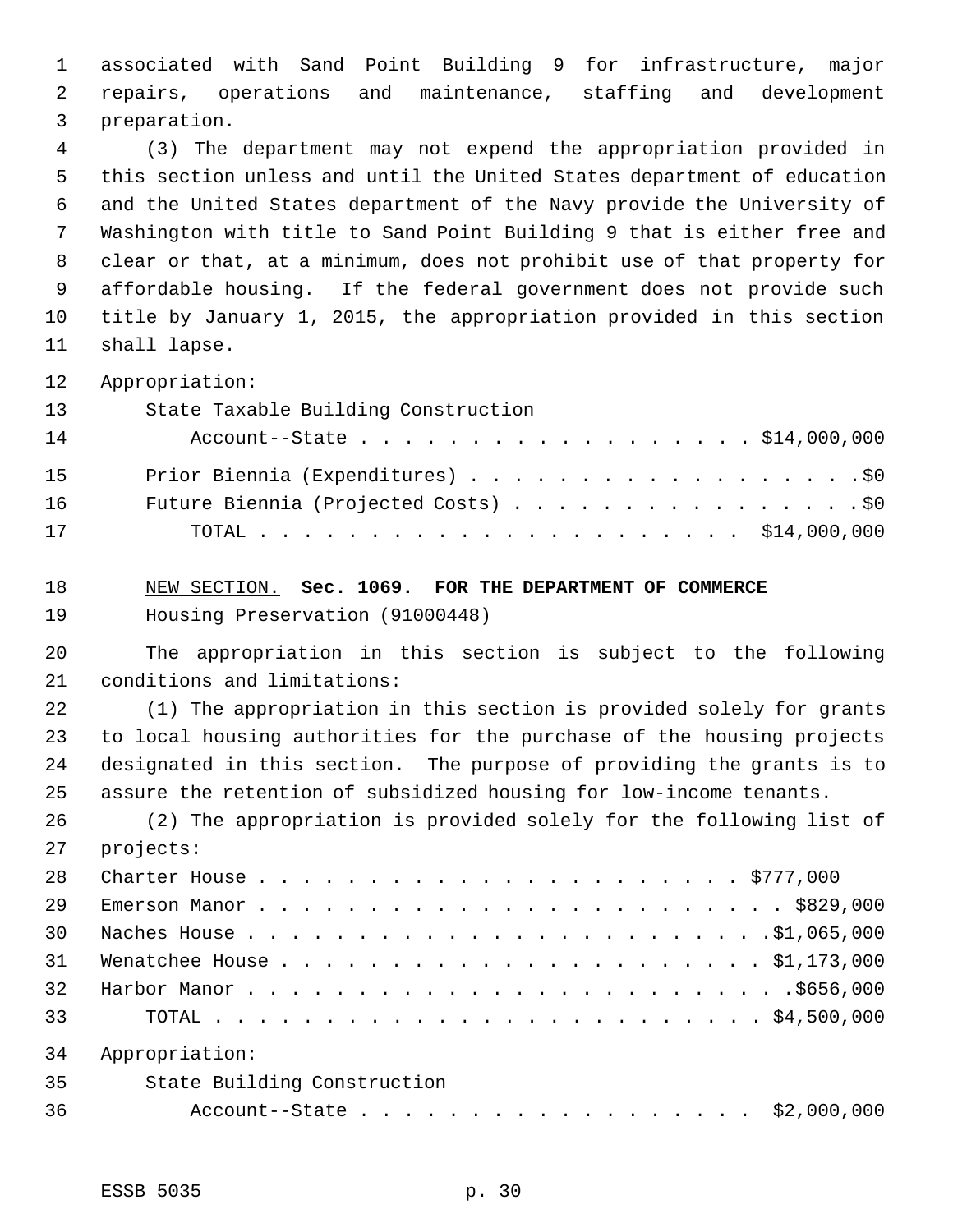|                | Washington Housing Trust Account--State \$2,500,000 |
|----------------|-----------------------------------------------------|
|                | Subtotal Appropriation \$4,500,000                  |
| $\overline{3}$ | Prior Biennia (Expenditures) \$0                    |
| 4              | Future Biennia (Projected Costs) \$0                |
| 5              |                                                     |

NEW SECTION. **Sec. 1070. FOR THE DEPARTMENT OF COMMERCE**

Community Economic Revitalization Board (30000190)

 The appropriation in this section is subject to the following conditions and limitations: During the 2013-2015 fiscal biennium, the community economic revitalization board may make loans to municipalities to finance public facilities projects that will improve opportunities for revitalizing existing retail, industrial, or commercial properties located within incorporated areas. These properties must have either been abandoned, or have more than seventy-five percent of their square footage vacant.

 (1) Municipalities include: Cities, towns, counties, port districts, and housing authorities of this state.

 (2) Public facilities projects include: Planning, acquisition, construction, repair, reconstruction, replacement, rehabilitation, or improvement of: Bridges; roads; research, testing, training, and incubation facilities in areas designated as innovation partnership zones under RCW 43.330.270; buildings or structures; domestic and industrial water; earth stabilization; sanitary sewer; storm sewer; 24 railroad; electricity; telecommunications; transportation; natural gas; and port facilities.

 (3) The board may make a revitalization loan only for a public facilities project approved by a municipality that demonstrates convincing evidence that a specific private development or expansion is ready to occur and will occur only if the public facility improvement is made.

 (4) The board may allow de minimis general system improvements to be funded if they are critically linked to the viability of the project.

 (5) An application for a revitalization loan must be made in the form and manner prescribed by the board. When evaluating and prioritizing projects, the board must give consideration, at a minimum, to the following factors: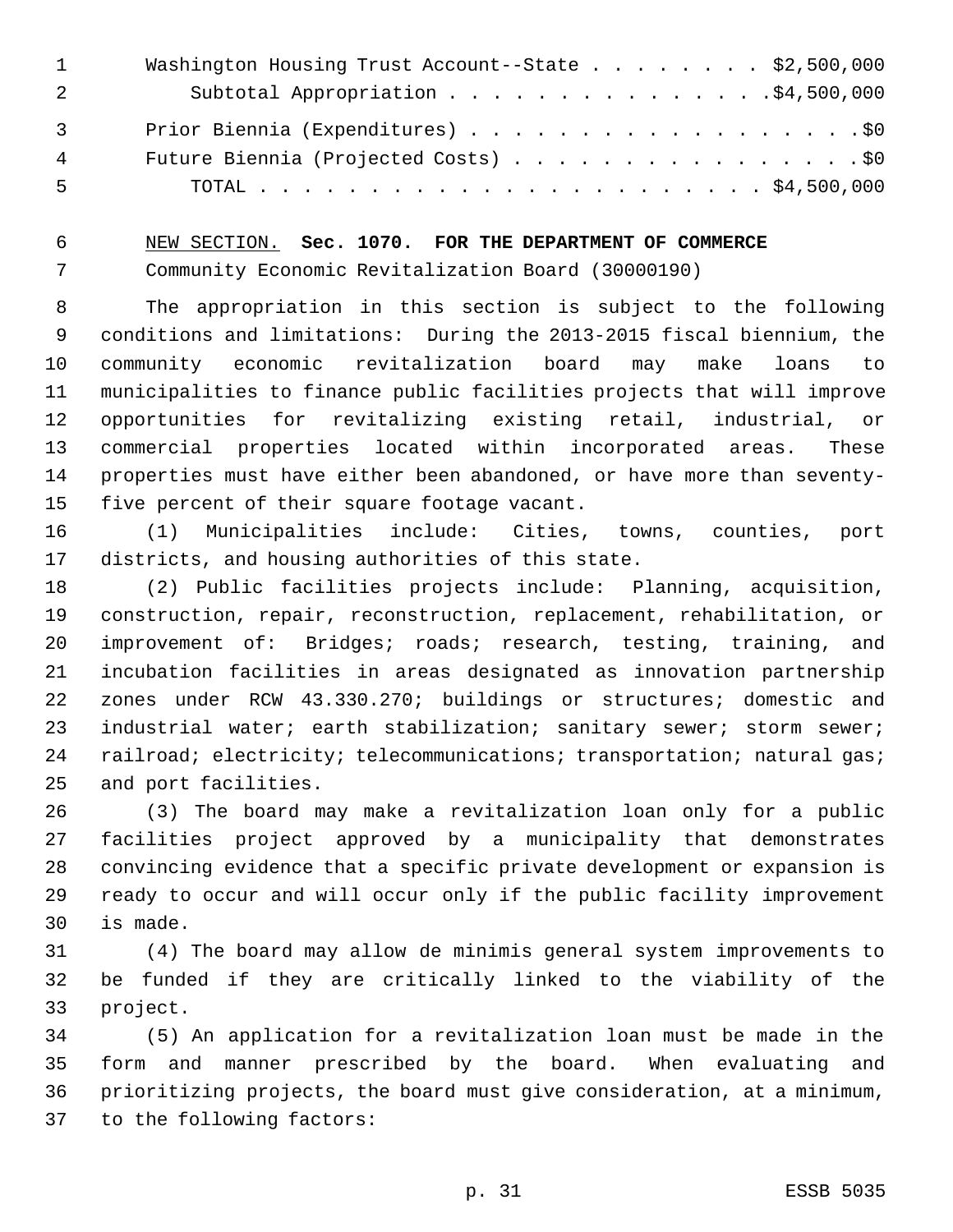(a) The project's value to the community, including evidence of 2 support from affected local businesses and government;

(b) The project's feasibility, using standard economic principles;

 (c) Commitment of local matching resources and local participation; (d) The project's inclusion in a capital facilities plan,

 comprehensive plan, or local economic development plan consistent with applicable state planning requirements;

 (e) Whether the proposed project offers a health insurance plan for employees that includes an option for dependents of employees; and

(f) The project's readiness to proceed.

 (6) In making revitalization loans, the board must conform to the following requirements:

 (a) The board must provide reasonable terms and conditions for repayment for loans;

 (b) The board must not make loans that exceed twenty years in duration;

 (c) A municipality must begin repayment of a loan five years after receiving it; and

 (d) One or a combination of loans made to a municipality for a specific project must not exceed two million dollars.

 (7) The board must not provide financing for any public facilities project that:

 (a) Has the primary purpose of facilitating or promoting a retail 24 shopping development with a floor exceeding ten thousand square feet;

 (b) Will result in a development or expansion that would displace existing jobs in any other community in the state;

(c) Has the primary purpose of facilitating or promoting gambling;

(d) Is located outside the jurisdiction of the applicant; or

 (e) Will result in a development or expansion of a professional sports arena.

Appropriation:

| 32 | Public Facility Construction Loan Revolving   |  |
|----|-----------------------------------------------|--|
| 33 | Account--State \$9,000,000                    |  |
| 34 |                                               |  |
| 35 | Future Biennia (Projected Costs) \$36,000,000 |  |
| 36 |                                               |  |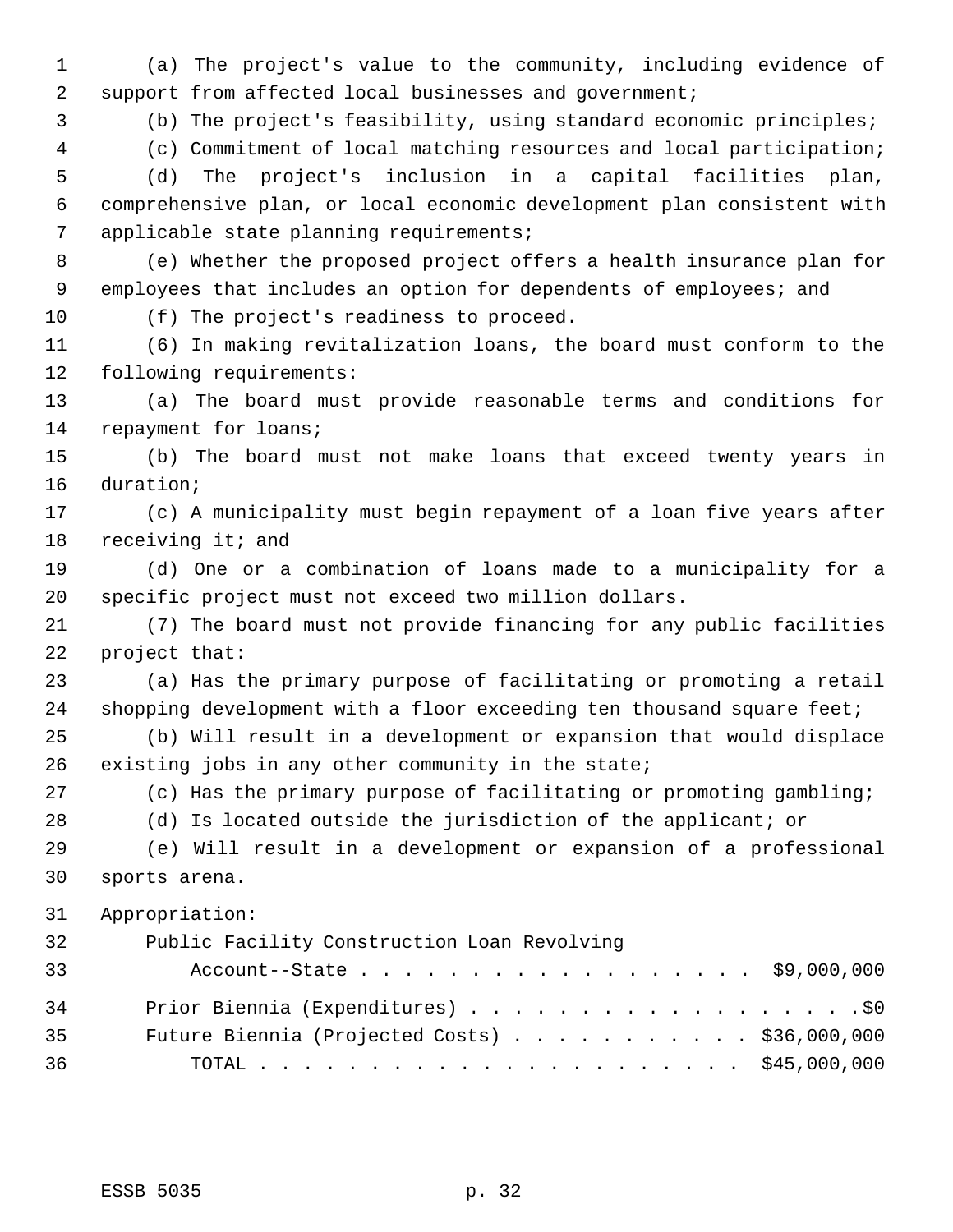NEW SECTION. **Sec. 1071. FOR THE DEPARTMENT OF COMMERCE** Mental Health Beds (91000447)

 The appropriation in this section is subject to the following conditions and limitations: The appropriation in this section is provided solely for the department of commerce, in collaboration with the department of social and health services, to issue grants to hospitals or other entities to establish new community hospital inpatient psychiatric beds, free-standing evaluation and treatment facilities, enhanced services facilities, triage facilities, or crisis stabilization facilities with sixteen or fewer beds for the purpose of providing short term detention services through the publicly funded mental health system. Funds may be used for construction and equipment costs associated with establishment of the community hospital inpatient psychiatric beds, free-standing evaluation and treatment facilities, enhanced services facilities, triage facilities, or crisis stabilization facilities. These funds shall not be used for operating costs associated with the treatment of patients using these services. The department shall establish criteria for the issuance of grants and priority shall be given to those proposals to establish new community hospital inpatient psychiatric beds or free-standing evaluation and treatment facilities. The criteria shall include:

 (1) Evidence that the application was developed in collaboration with one or more regional support networks, as defined in RCW 71.24.025;

 (2) Evidence that the applicant has assessed and would meet gaps in geographical access to short term detention services under chapter 71.05 RCW in their region;

 (3) A commitment by applicants to serve persons who are publicly funded and persons detained under the involuntary treatment act at chapter 71.05 RCW;

 (4) Evidence of capacity of the applicant to serve individuals with medical and psychiatric comorbidities;

 (5) A commitment by the applicant to maintain the beds or facility for at least a ten year period;

 (6) The date upon which structural modifications or construction would begin and the anticipated date of completion of the project;

 (7) A detailed estimate of the costs associated with opening the beds; and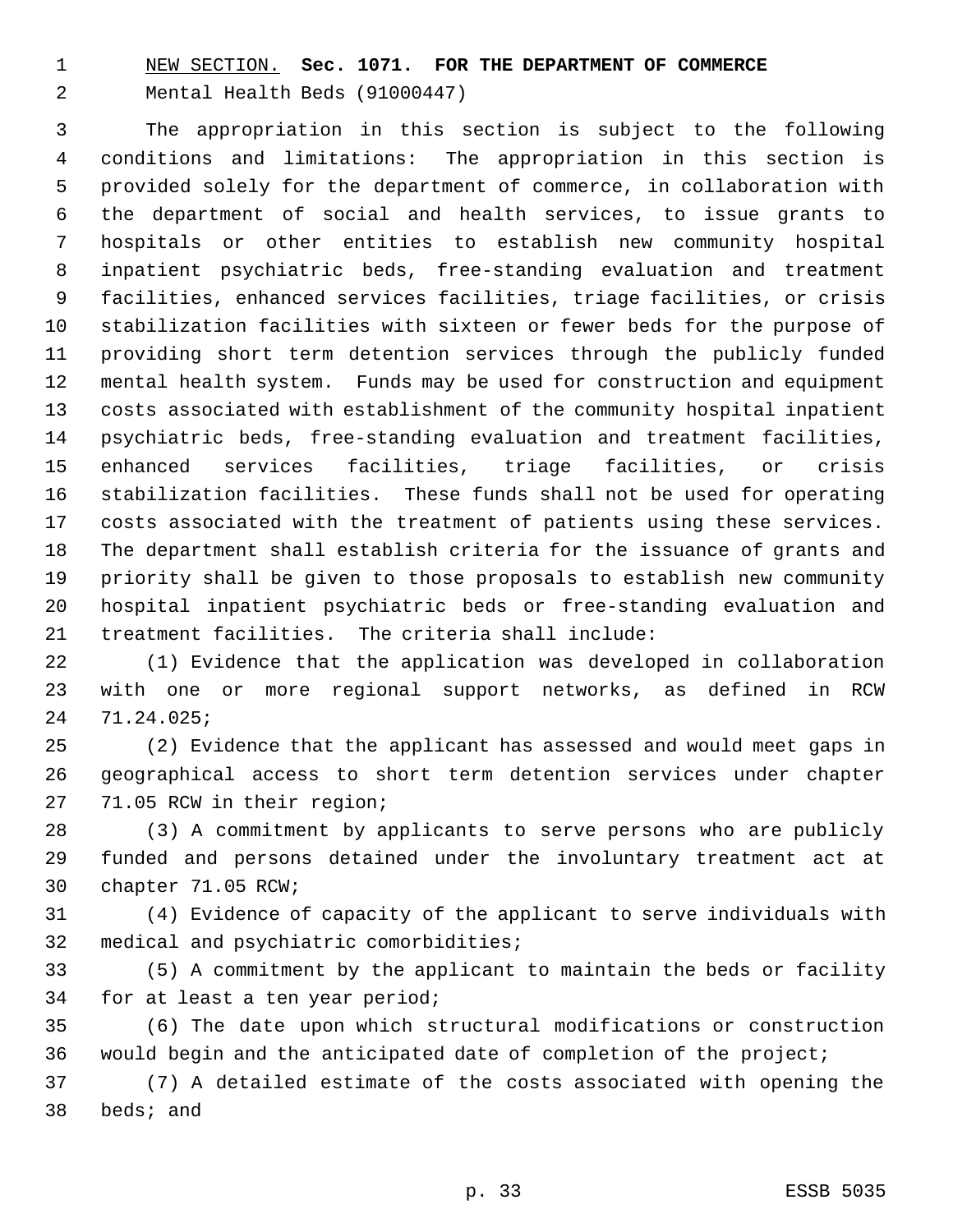(8) The applicant's commitment to work with local courts and prosecutors to ensure that prosecutors and courts in the area served by the hospital or facility will be available to conduct involuntary commitment hearings and proceedings under chapter 71.05 RCW.

 To accommodate the emergent need for inpatient psychiatric services, the department of health and the department of commerce, in collaboration with the department of social and health services shall establish a concurrent and expedited process for the purpose of grant applicants meeting any applicable regulatory requirements necessary to operate inpatient psychiatric beds, free-standing evaluation and treatment facilities, enhanced services facilities, triage facilities, or crisis stabilization facilities.

Appropriation:

State Building Construction

| 15 | Account--State \$5,000,000           |
|----|--------------------------------------|
| 16 |                                      |
| 17 | Future Biennia (Projected Costs) \$0 |
| 18 |                                      |

NEW SECTION. **Sec. 1072. FOR THE DEPARTMENT OF COMMERCE**

Building Communities Fund Grants (30000188)

 The appropriation in this section is subject to the following conditions and limitations:

 (1) The appropriation is subject to the provisions of RCW 43.63A.125.

 (2) Except as directed otherwise prior to the effective date of this section, the department shall not expend the appropriation in this section unless and until the nonstate share of project costs have been either expended, or firmly committed, or both, in an amount sufficient to complete the project or a distinct phase of the project that is useable to the public for the purpose intended by the legislature. This requirement does not apply to projects where a share of the appropriation is released for design costs only.

 (3) The appropriation is provided solely for the following list of projects:

| 35 Interfaith community health center \$559,000 |
|-------------------------------------------------|
|                                                 |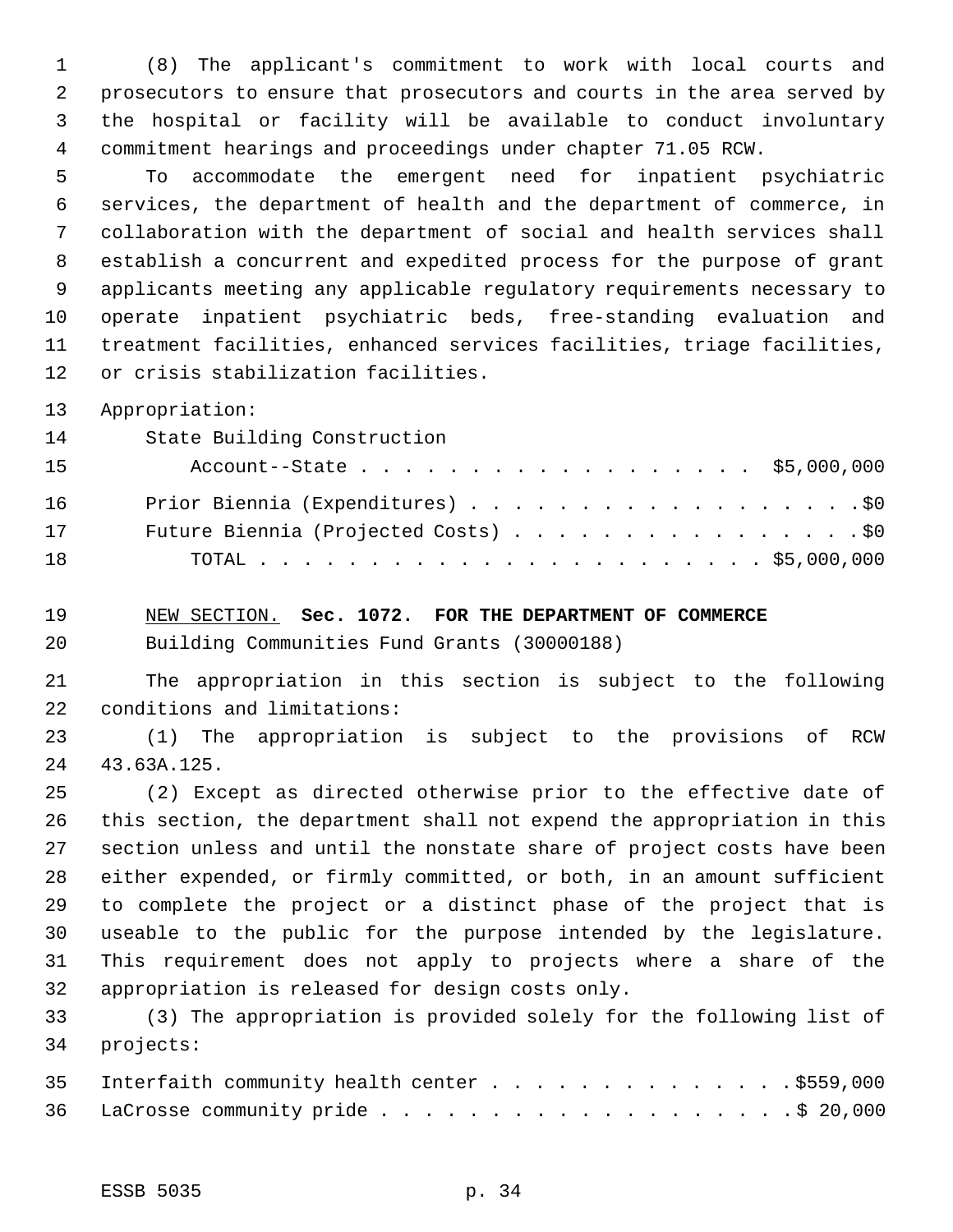| 1  | Gay city health project \$ 64,000                                      |
|----|------------------------------------------------------------------------|
| 2  |                                                                        |
| 3  | University Heights center for the community \$367,000                  |
| 4  | Brigit Collins family support center \$ 62,000                         |
| 5  |                                                                        |
| 6  | Spokane neighborhood action partners \$638,000                         |
| 7  | Associated ministries of Tacoma-Pierce county \$105,000                |
| 8  |                                                                        |
| 9  | Behavioral health resources \$1,000,000                                |
| 10 |                                                                        |
| 11 |                                                                        |
| 12 |                                                                        |
| 13 |                                                                        |
| 14 |                                                                        |
| 15 |                                                                        |
| 16 | Appropriation:                                                         |
| 17 | State Building Construction Account--State \$5,279,000                 |
| 18 | Prior Biennia (Expenditures) \$0                                       |
| 19 | Future Biennia (Projected Costs) \$40,000,000                          |
| 20 |                                                                        |
| 21 | NEW SECTION. Sec. 1073. FOR THE DEPARTMENT OF COMMERCE                 |
| 22 | Drinking Water State Revolving Fund Loan Program (30000189)            |
| 23 | The appropriations in this section are subject to the following        |
| 24 | conditions and limitations:                                            |
| 25 | $(1)$ \$4,400,000 for fiscal year 2014 and \$4,400,000 for fiscal year |
| 26 | 2015 is provided solely as state match for federal safe drinking water |
| 27 | funds.                                                                 |
| 28 | (2) For projects involving repair, replacement, or improvement of      |
| 29 | a clean water infrastructure facility or other public works facility   |
| 30 | for which an investment grade efficiency audit is obtainable, the      |
| 31 | public works board must require as a contract condition that<br>the    |
| 32 | project sponsor undertake an investment grade efficiency audit.<br>The |
| 33 | project sponsor may finance the costs of the audit as part of its      |
| 34 | drinking water state revolving fund program loan.                      |
| 35 | Appropriation:                                                         |
| 36 | State Building Construction Account--State \$8,800,000                 |
|    |                                                                        |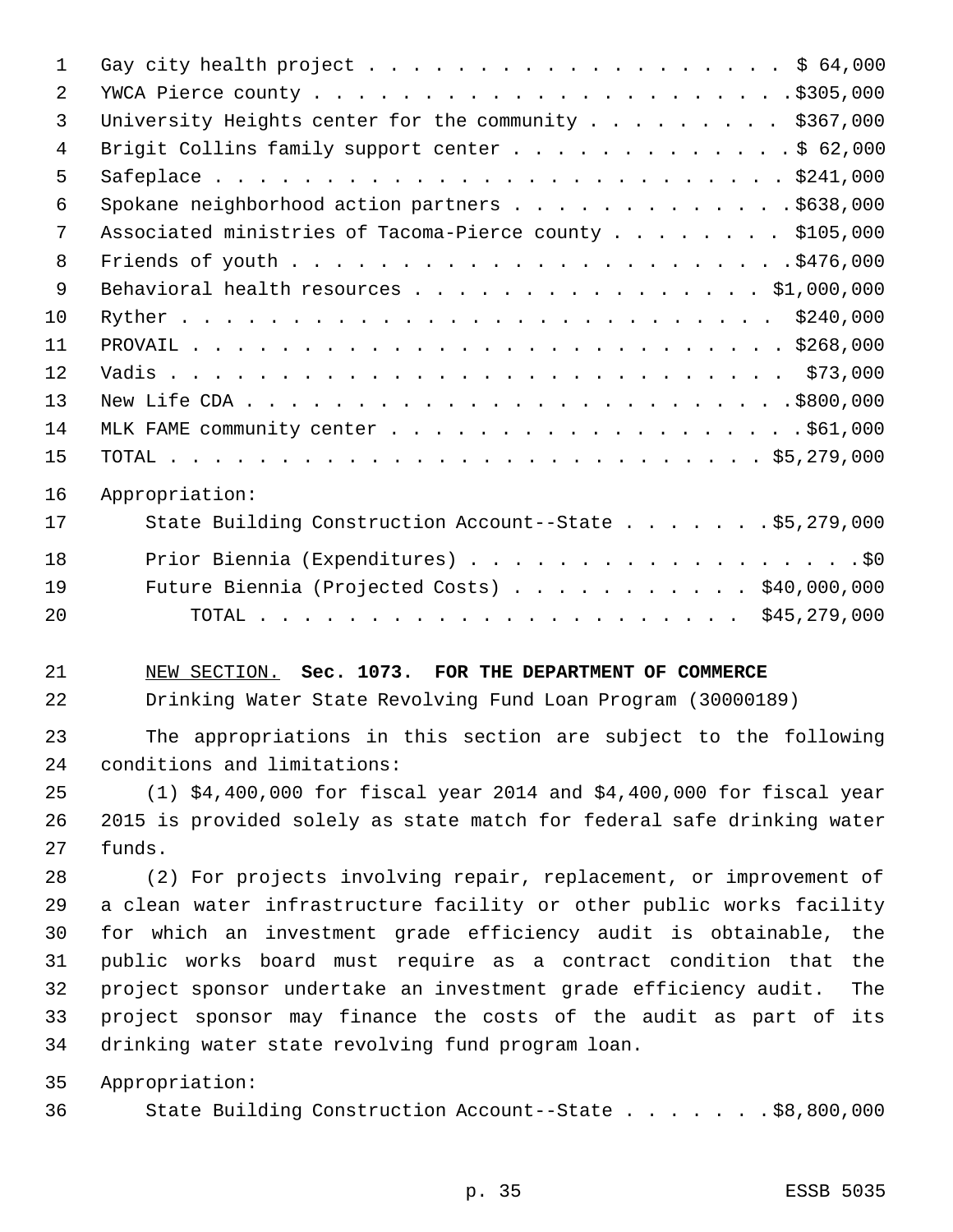|                | Drinking Water Assistance Repayment Account--State \$200,000,000 |
|----------------|------------------------------------------------------------------|
|                |                                                                  |
| $\overline{3}$ | Prior Biennia (Expenditures) \$0                                 |
| 4              | Future Biennia (Projected Costs) \$680,000,000                   |
| 5              |                                                                  |

 NEW SECTION. **Sec. 1074. FOR THE DEPARTMENT OF COMMERCE** Clean Energy and Energy Freedom Program (910000582)

 The appropriations in this section are subject to the following conditions and limitations:

 (1) All expenditures from the state taxable building construction account--state appropriation in this section must be used for projects that provide a benefit to the public through development, demonstration, and deployment of clean energy technologies that save energy and reduce energy costs, reduce harmful air emissions or otherwise increase energy independence for the state. All expenditures must be used for projects that develop and acquire assets that have a useful life of at least thirteen years. These requirements must be specified in funding agreements issued by the department.

 (2) For any project funded from the state taxable building construction account--state appropriation in this section, state funds must not exceed fifty percent of the estimated cost of a project, and funding preference must be provided to projects that offer a higher percentage of nonstate match funds.

 (3)(a) \$15,000,000 of the state taxable building construction account--state appropriation in this section is provided solely to create a revolving loan fund to support the widespread use of proven building energy efficiency and renewable energy technologies now inhibited by lack of access to capital.

 (b) To create the loan fund, the department shall provide grant funds to a competitively selected nonprofit lender that will provide matching private capital and will administer the loan fund. The department must select the loan fund administrator through a competitive process, with scoring conducted by a group of qualified experts, applying criteria specified by the department.

 (c) The department must establish guidelines for the lender related to applicant eligibility, the screening process, and evaluation and selection criteria. The criteria must include requiring evidence of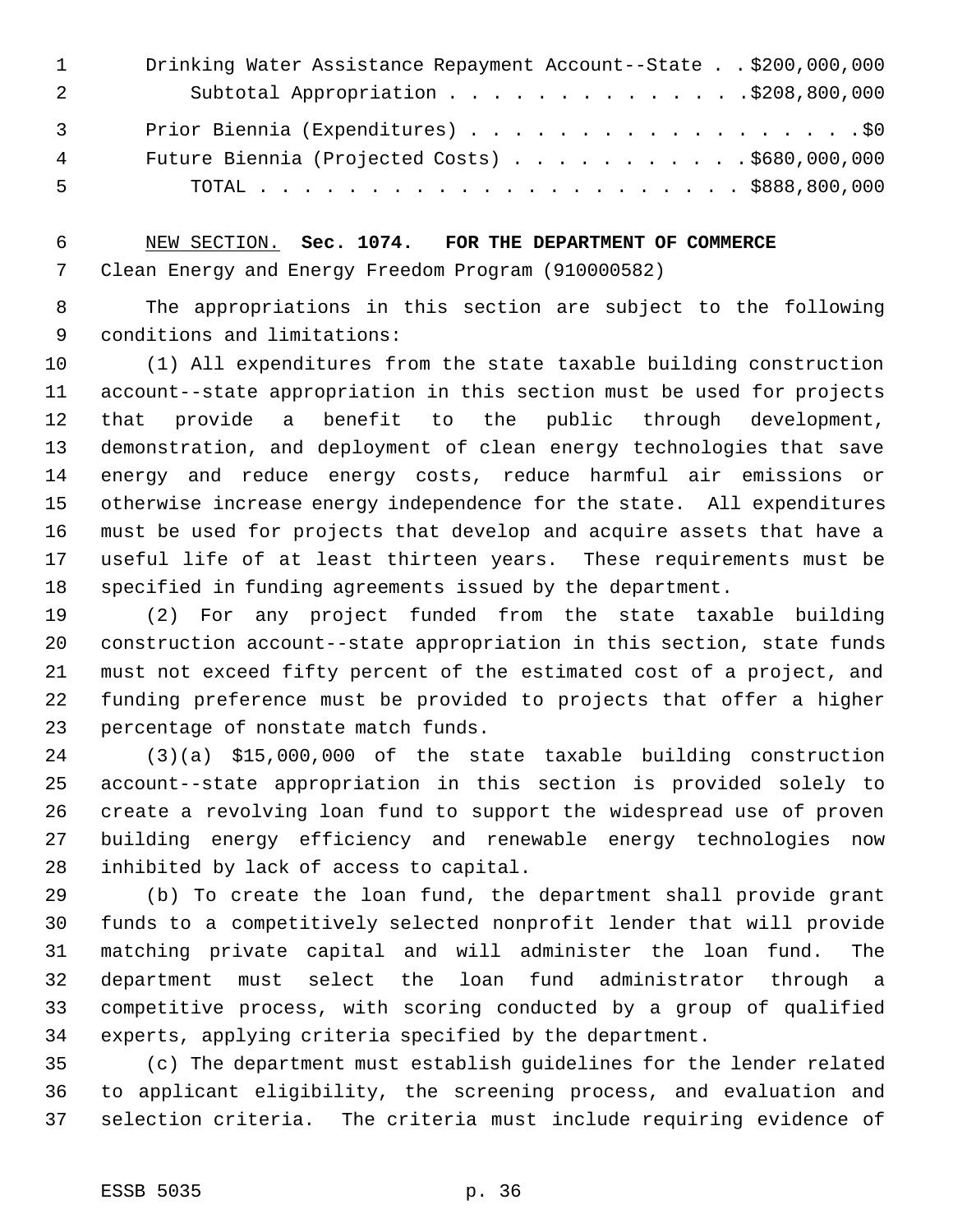support for the proposed project from the impacted community and consistency with economic growth strategies and plans of the affected local governments. Applications for loans from the revolving fund must disclose all sources of public funding to be provided for a project. The nonprofit lender must use the revolving loan fund to make affordable loans for projects including, but not limited to: Residential and commercial energy retrofits, residential and community- scale solar installations, anaerobic digesters to treat dairy and organic waste, and combined heat and power projects using woody biomass as a fuel source.

 (d) The department must conduct due diligence activities associated with the use of public funds, including oversight of the project selection process and project monitoring.

 (e) Projects seeking financing of solar installations under this section must agree in contract to not participate in the cost-recovery program under RCW 82.16.120.

 (4) \$15,000,000 of the state taxable building construction account--state appropriation in this section is provided solely for grants to advance renewable energy technologies by public and private electrical utilities that serve retail customers in the state. The department shall work with utilities to offer matching grants for projects that demonstrate new smart grid technologies. The department shall develop a grant application process to competitively select projects for grant awards, to include scoring conducted by a group of qualified experts with application of criteria specified by the department. Applications for grants must disclose all sources of public funding to be provided for a project. The grant funds must be used to fund projects that demonstrate how to: Integrate intermittent renewables through energy storage and information technology, dispatch energy storage resources from utility control rooms, use the thermal properties and electric load of commercial buildings and district energy systems to store energy, or otherwise improve the reliability and reduce the costs of intermittent or distributed renewable energy.

 (5) \$6,000,000 of the state taxable building construction account-- state appropriation in this section is provided solely for grants to match federal funds used to develop and demonstrate clean energy technologies. The department shall work with the University of Washington, Washington State University, and the Pacific Northwest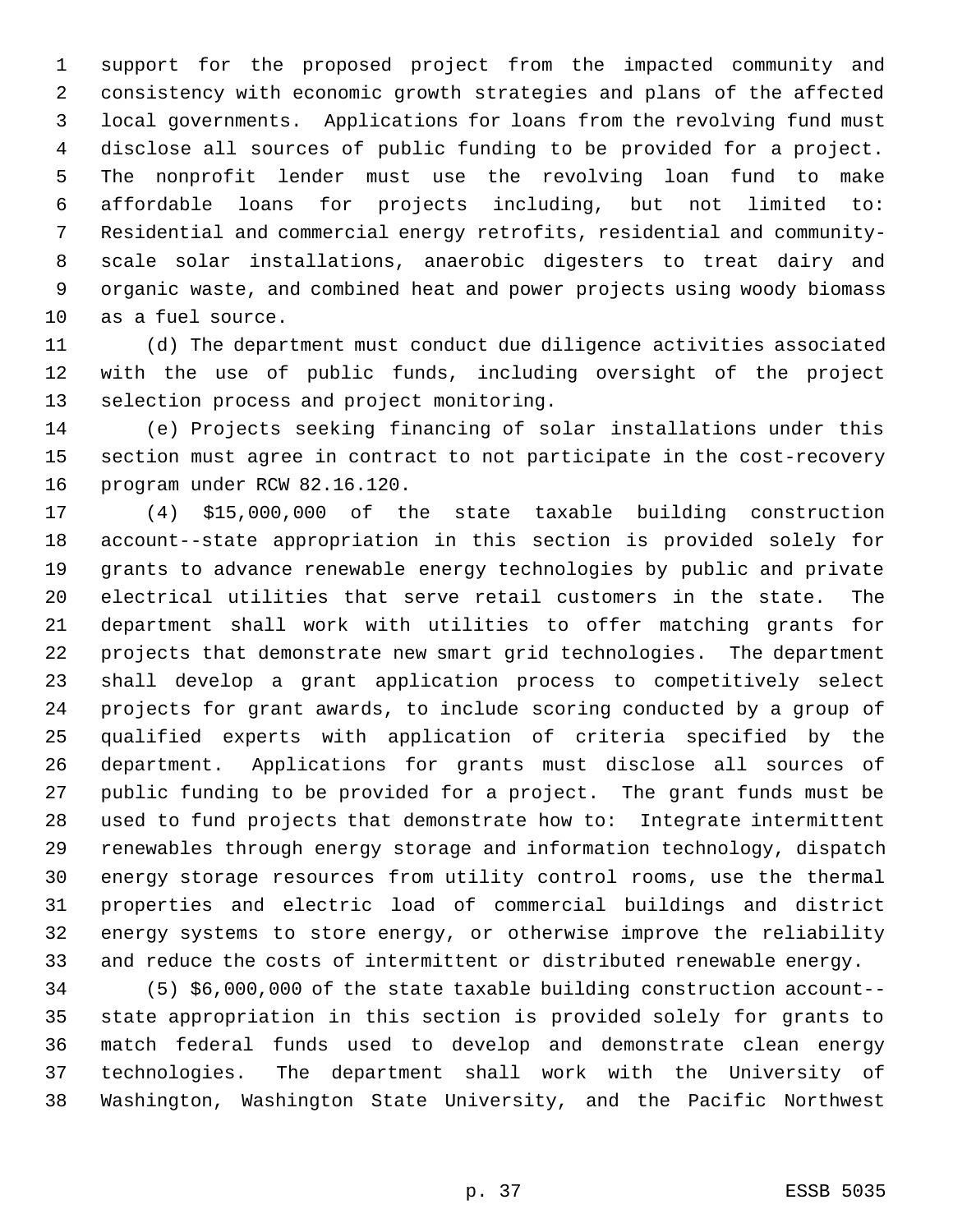National Laboratory to offer matching funds for projects including, but not limited to: Advancing energy storage and solar technologies, and federal manufacturing innovation centers related to use of light-weight carbon fiber components to advance energy efficiency in the aeronautical, automotive, and marine sectors.

 (6) The department must report on number and results of projects funded through the clean energy fund, including the number of job hours created and the number of jobs maintained and created, to the governor and the legislature, by November 1, 2014.

 (7) The energy recovery act account--federal appropriation in this section is provided solely for loans, loan guarantees, and grants that encourage the establishment of innovative and sustainable industries for renewable energy and energy efficiency technology, consistent with provisions of RCW 43.325.040 (energy freedom account).

Appropriation:

| 16 | State Taxable Building Construction Account--State \$36,000,000 |  |
|----|-----------------------------------------------------------------|--|
| 17 | Energy Recovery Act Account--Federal \$4,000,000                |  |
| 18 | Subtotal Appropriation \$40,000,000                             |  |
| 19 |                                                                 |  |
| 20 | Future Biennia (Projected Costs) \$0                            |  |
| 21 |                                                                 |  |

#### NEW SECTION. **Sec. 1075. FOR THE DEPARTMENT OF COMMERCE**

2013-2015 Energy Efficiency Grants (30000193)

 The appropriation in this section is subject to the following conditions and limitations: \$18,000,000 for fiscal year 2014 and \$7,000,000 for fiscal year 2015 is provided solely for grants to be awarded in competitive rounds to local agencies, public higher education institutions, and state agencies for operational cost savings improvements to facilities and related projects that result in energy and operational cost savings.

 (1) At least ten percent of each competitive grant round must be awarded to small cities or towns with a population of five thousand or fewer residents.

 (2) In each competitive round, the higher the leverage ratio of non-state funding sources to state grant and the higher the energy savings, the higher the project ranking.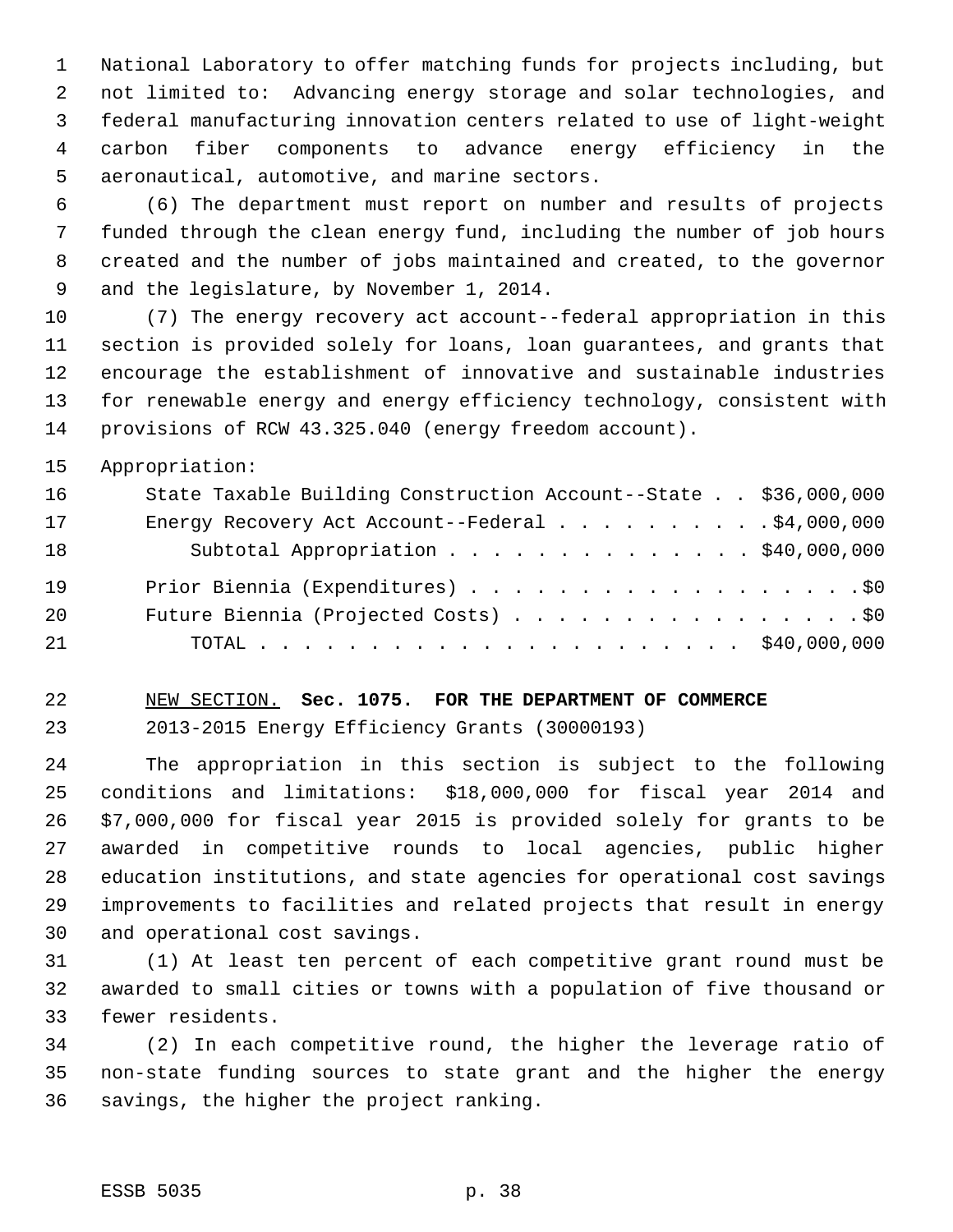(3) The department must develop rating criteria and a scoring system that provide access to at least five million dollars in energy efficiency grants for projects that involve the purchase and installation of Washington-manufactured solar energy systems, including solar modules and inverters.

Appropriation:

| 7   | State Building Construction Account--State \$25,000,000 |
|-----|---------------------------------------------------------|
| 8   | Prior Biennia (Expenditures) \$0                        |
| - 9 | Future Biennia (Projected Costs) $\ldots$ \$240,000,000 |
| 10  |                                                         |

#### NEW SECTION. **Sec. 1076. FOR THE DEPARTMENT OF COMMERCE** Weatherization (30000192)

 The appropriation in this section is subject to the following conditions and limitations:

 (1) \$10,000,000 of the appropriation in this section is provided solely for low-income weatherization through the energy matchmakers program.

 (2) \$10,000,000 of the appropriation in this section is provided solely for continuation of the community energy efficiency program administered by the Washington State University energy extension.

#### Appropriation:

| 22 | State Taxable Building Construction Account--State \$20,000,000 |  |
|----|-----------------------------------------------------------------|--|
| 23 | Prior Biennia (Expenditures) \$0                                |  |
| 24 | Future Biennia (Projected Costs) $\ldots$ \$20,000,000          |  |
| 25 |                                                                 |  |

NEW SECTION. **Sec. 1077. FOR THE DEPARTMENT OF COMMERCE**

Projects for Jobs and Economic Development (92000151)

 The appropriations in this section are subject to the following conditions and limitations:

 (1) Except as directed otherwise prior to the effective date of this section, the department shall not expend the appropriations in this section unless and until the nonstate share of project costs have been either expended, or firmly committed, or both, in an amount sufficient to complete the project or a distinct phase of the project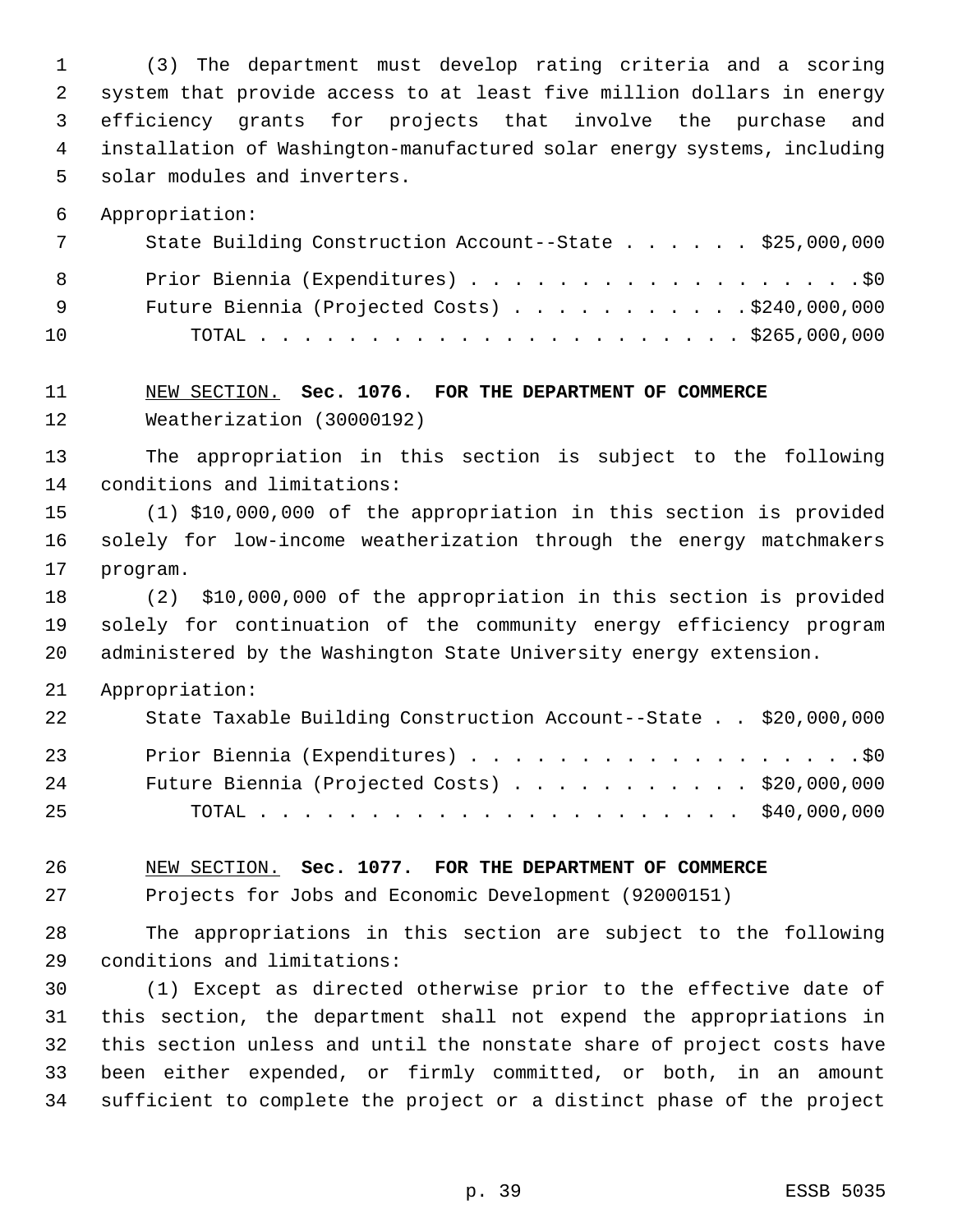that is useable to the public for the purpose intended by the legislature. This requirement does not apply to projects where a share of the appropriations are released for design costs only.

 (2) Prior to receiving funds, project recipients must demonstrate that the project site is under control for a minimum of ten years, either through ownership or a long-term lease. This requirement does not apply to appropriations for preconstruction activities or appropriations whose sole purpose is to purchase real property that does not include a construction or renovation component.

 (3) Projects funded in this section may be required to comply with Washington's high performance building standards as required by chapter 39.35D RCW.

 (4) Project funds are available on a reimbursement basis only, and shall not be advanced under any circumstances.

 (5) Projects funded in this section must be held by the recipient for a minimum of ten years and used for the same purpose or purposes intended by the legislature as required in RCW 43.63A.125(6).

 (6) Projects funded in this section, including those that are owned and operated by nonprofit organizations, are generally required to pay state prevailing wages.

 (7) The appropriations are provided solely for the following list of projects:

#### **Projects for Jobs & Economic Development**

| \$2,700,000<br>25<br>Fairchild Airforce Base<br>\$250,000<br>26<br>City of Lynnwood Main Street Improvements<br>\$1,500,000<br>27<br>Port of Everett: Roll-On/Roll-Off Cargo Berth<br>\$5,000,000<br>28<br>Kittitas County Infrastructure and Facilities<br>\$1,000,000<br>29<br>City of Kennewick Industrial Land<br>\$1,000,000<br>30<br>Perry Tech Institute Building<br>\$350,000<br>31<br>City of Buckley Drinking Water Improvements<br>\$525,000<br>32<br>Coronado Reservoir Replacement<br>\$1,000,000<br>Hopelink Cleveland Street Project<br>33<br><b>Redmond Connector</b><br>\$1,300,000<br>34<br>\$1,000,000<br>35<br>Washougal Storm Water Decant Facility<br>\$500,000<br>36<br>Roslyn Renaissance Northwest Improvement Company Building | 24 | City of Bremerton Puget Sound Naval Safety Project | \$1,300,000 |
|----------------------------------------------------------------------------------------------------------------------------------------------------------------------------------------------------------------------------------------------------------------------------------------------------------------------------------------------------------------------------------------------------------------------------------------------------------------------------------------------------------------------------------------------------------------------------------------------------------------------------------------------------------------------------------------------------------------------------------------------------------|----|----------------------------------------------------|-------------|
|                                                                                                                                                                                                                                                                                                                                                                                                                                                                                                                                                                                                                                                                                                                                                          |    |                                                    |             |
|                                                                                                                                                                                                                                                                                                                                                                                                                                                                                                                                                                                                                                                                                                                                                          |    |                                                    |             |
|                                                                                                                                                                                                                                                                                                                                                                                                                                                                                                                                                                                                                                                                                                                                                          |    |                                                    |             |
|                                                                                                                                                                                                                                                                                                                                                                                                                                                                                                                                                                                                                                                                                                                                                          |    |                                                    |             |
|                                                                                                                                                                                                                                                                                                                                                                                                                                                                                                                                                                                                                                                                                                                                                          |    |                                                    |             |
|                                                                                                                                                                                                                                                                                                                                                                                                                                                                                                                                                                                                                                                                                                                                                          |    |                                                    |             |
|                                                                                                                                                                                                                                                                                                                                                                                                                                                                                                                                                                                                                                                                                                                                                          |    |                                                    |             |
|                                                                                                                                                                                                                                                                                                                                                                                                                                                                                                                                                                                                                                                                                                                                                          |    |                                                    |             |
|                                                                                                                                                                                                                                                                                                                                                                                                                                                                                                                                                                                                                                                                                                                                                          |    |                                                    |             |
|                                                                                                                                                                                                                                                                                                                                                                                                                                                                                                                                                                                                                                                                                                                                                          |    |                                                    |             |
|                                                                                                                                                                                                                                                                                                                                                                                                                                                                                                                                                                                                                                                                                                                                                          |    |                                                    |             |
|                                                                                                                                                                                                                                                                                                                                                                                                                                                                                                                                                                                                                                                                                                                                                          |    |                                                    |             |

ESSB 5035 p. 40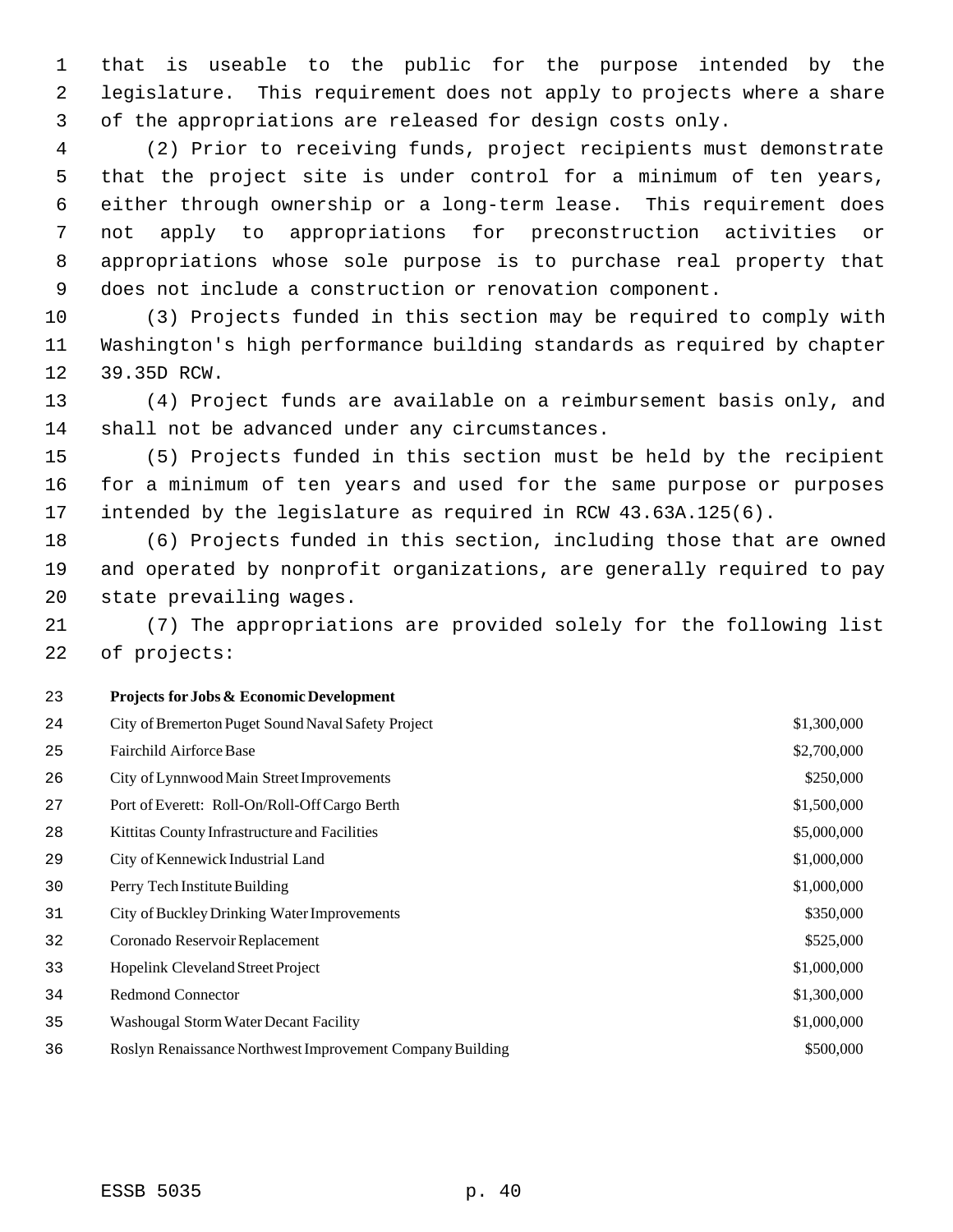| 1  | Everett/Tulalip Water Pipeline Construction             | \$1,000,000  |
|----|---------------------------------------------------------|--------------|
| 2  | Renton Aerospace Training Center Construction           | \$5,000,000  |
| 3  | Renton Riverview Bridge Replacement                     | \$1,100,000  |
| 4  | Omak City Sewer, Collection System, and Treatment Plant | \$2,000,000  |
| 5  | Harper Pier Replacement                                 | \$800,000    |
| 6  | University Place Main Street Redevelopment              | \$975,000    |
| 7  | Sultan Alder Avenue Water/Sewer Line Replacement        | \$185,000    |
| 8  | Quincy Industrial Water Reclamation & Reuse             | \$700,000    |
| 9  | <b>NW Medical School</b>                                | \$136,000    |
| 10 | Ione - 8th St Lift Station Replacement                  | \$165,000    |
| 11 | <b>Stevens PUD Projects</b>                             | \$532,000    |
| 12 | Port Orchard Bay St. Pedestrian Path - Phase 2          | \$336,000    |
| 13 | Dekalb Pier - Phase 2                                   | \$255,000    |
| 14 | Kenmore Village                                         | \$300,000    |
| 15 | South Kirkland TOD/Cross Kirkland Corridor              | \$1,300,000  |
| 16 | Washington Agriculture Discovery Center                 | \$100,000    |
| 17 | Mountlake Terrace Mainstreet Grant                      | \$2,000,000  |
| 18 | Issaquah - North Roadway Network Improvement            | \$5,000,000  |
| 19 | TRIDEC Development of Small Modular Reactor Proposal    | \$500,000    |
| 20 | City of Shelton Wastewater                              | \$1,500,000  |
| 21 | Port of Moses Lake Firefighting System                  | \$300,000    |
| 22 | Seattle Chinatown/ID Development                        | \$500,000    |
| 23 |                                                         |              |
| 24 | <b>TOTAL</b>                                            | \$42,109,000 |
| 25 | Appropriation:                                          |              |
| 26 | State Building Construction Account--State \$35,009,000 |              |
| 27 | Public Facility Construction Loan Revolving             |              |
| 28 |                                                         |              |
| 29 | Subtotal Appropriation \$42,109,000                     |              |
| 30 | Prior Biennia (Expenditures) \$0                        |              |
| 31 | Future Biennia (Projected Costs) \$0                    |              |
| 32 |                                                         |              |
| 33 | NEW SECTION. Sec. 1078. FOR THE DEPARTMENT OF COMMERCE  |              |

Projects That Strengthen Communities and Quality of Life (92000230)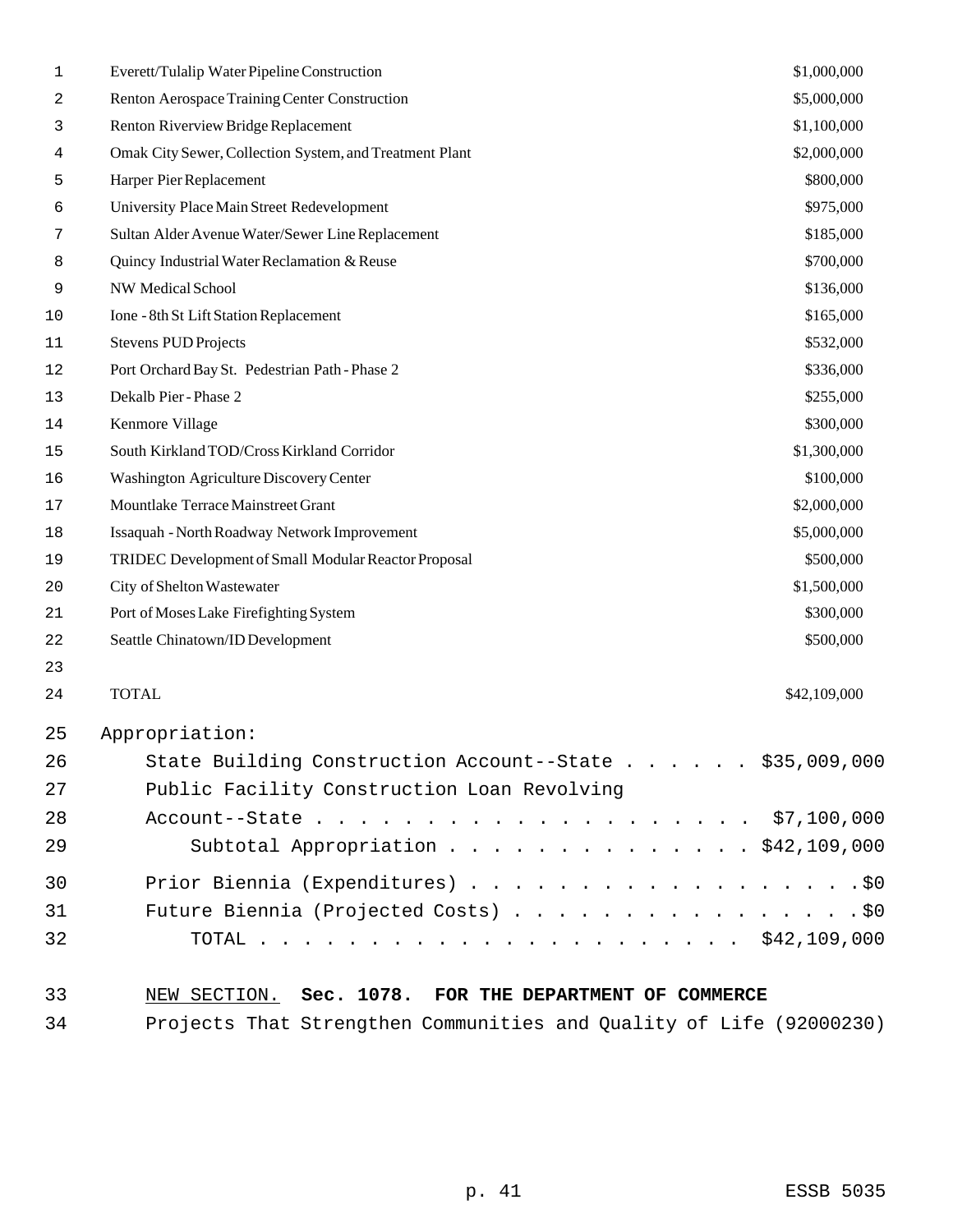The appropriations in this section are subject to the following conditions and limitations:

 (1) Except as directed otherwise prior to the effective date of this section, the department shall not expend the appropriation in this section unless and until the nonstate share of project costs have been either expended, or firmly committed, or both, in an amount sufficient to complete the project or a distinct phase of the project that is useable to the public for the purpose intended by the legislature. This requirement does not apply to projects where a share of the appropriation is released for design costs only.

 (2) Prior to receiving funds, project recipients must demonstrate that the project site is under control for a minimum of ten years, either through ownership or a long-term lease. This requirement does not apply to appropriations for preconstruction activities or appropriations whose sole purpose is to purchase real property that does not include a construction or renovation component.

 (3) Projects funded in this section may be required to comply with Washington's high performance building standards as required by chapter 39.35D RCW.

 (4) Project funds are available on a reimbursement basis only, and shall not be advanced under any circumstances.

 (5) Projects funded in this section must be held by the recipient for a minimum of ten years and used for the same purpose or purposes intended by the legislature as required in RCW 43.63A.125(6).

 (6) Projects funded in this section, including those that are owned and operated by nonprofit organizations, are generally required to pay state prevailing wages.

 (7) \$1,500,000 of the appropriation in this section from the state building construction account--state is provided solely for design development to align ongoing planning for the replacement of the Seattle multimodal terminal at Colman dock with the creation of a public park. The scope of work must provide a design plan that includes an elevated park and corresponding amenities above the terminal. Design development shall be delivered through the city of Seattle. The scope of this project does not preclude any current plans for Colman dock to replace or seismically upgrade the facility, nor does it reduce the amount of general and commercial traffic, high occupancy vehicles, transit, bicyclist and pedestrian movement.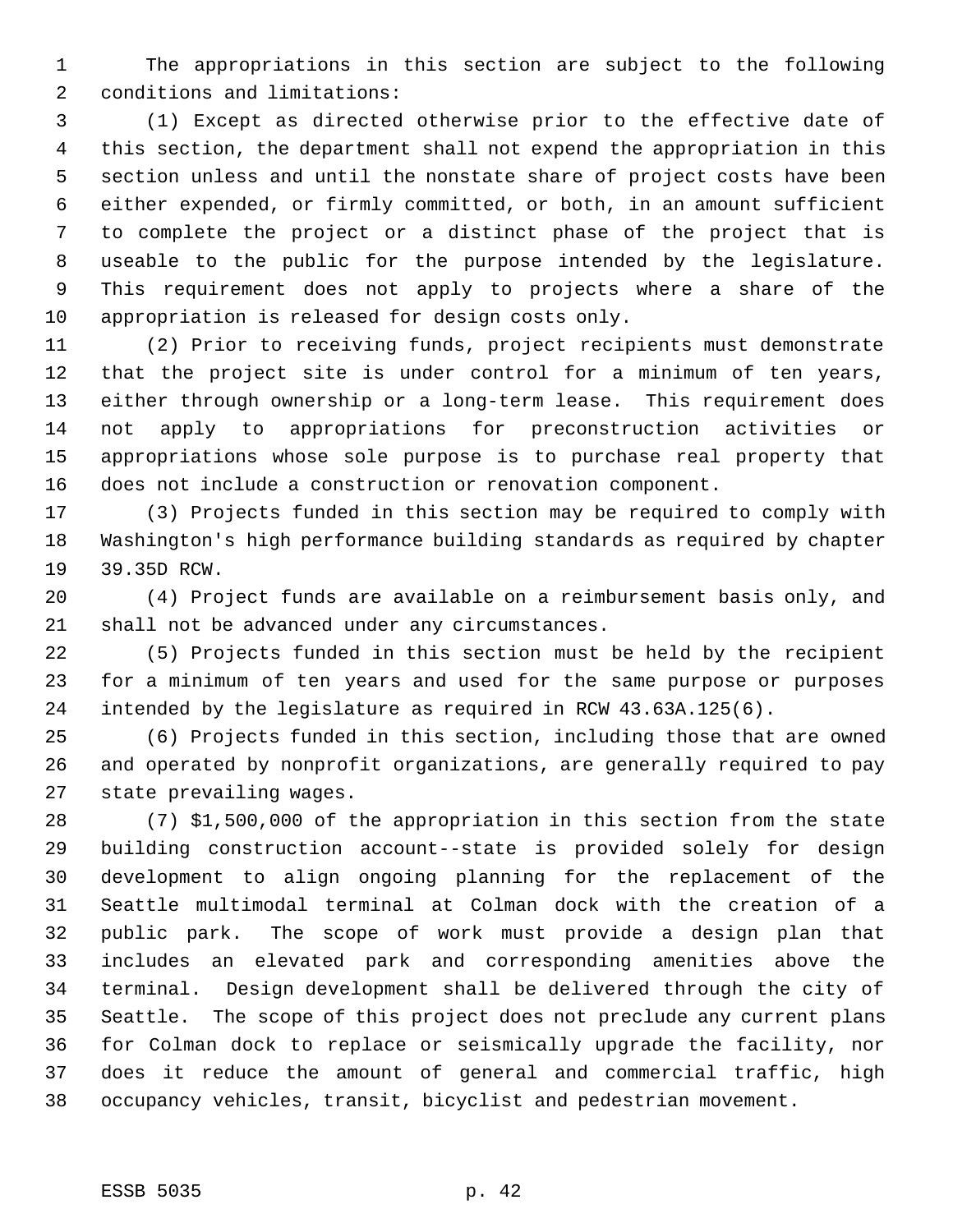(8) \$500,000 of the appropriation from the environmental legacy stewardship account--state is provided solely for an investigation of possible contaminated soils around the Colman dock.

 (9) The appropriation is provided solely for the following list of projects:

| 6  | Projects that Strengthen Communities & Quality of Life    |             |
|----|-----------------------------------------------------------|-------------|
| 7  | Ft. Vancouver - Mother Joseph Academy & Infantry Barracks | \$1,000,000 |
| 8  | LaConner Boardwalk                                        | \$1,600,000 |
| 9  | Kent Interurban Trail Connector                           | \$750,000   |
| 10 | Town of Concrete Public Safety Building                   | \$785,000   |
| 11 | <b>Complete Development of Ashford Park Facilities</b>    | \$1,000,000 |
| 12 | <b>Jackson Park Renovation</b>                            | \$1,000,000 |
| 13 | South Whatcom Library Construction                        | \$90,000    |
| 14 | Guemes Channel Trail Project                              | \$700,000   |
| 15 | Seabrook Trail                                            | \$437,000   |
| 16 | Vashon Island Allied Arts                                 | \$2,000,000 |
| 17 | Federal Way Performing Arts                               | \$2,000,000 |
| 18 | Japanese Gulch Land Acquisition                           | \$1,000,000 |
| 19 | Milton - Triangle Park ADA Upgrades                       | \$225,000   |
| 20 | Langston Hughes Performing Arts Center - Storage          | \$150,000   |
| 21 | Wood Pellet Heat in Schools Pilot                         | \$500,000   |
| 22 | Snohomish County Sheriff's Office South Precinct          | \$1,000,000 |
| 23 | Ravensdale Park                                           | \$650,000   |
| 24 | <b>Worthington Park</b>                                   | \$210,000   |
| 25 | Eastside Tacoma Community Center                          | \$400,000   |
| 26 | 228th Street Trail                                        | \$500,000   |
| 27 | Institute for Community Leadership                        | \$275,000   |
| 28 | FISH of Vancouver/Nonprofit Community Service Center      | \$1,000,000 |
| 29 | <b>Yelm Community Center</b>                              | \$1,000,000 |
| 30 | <b>Ellensburg Depot</b>                                   | \$500,000   |
| 31 | Roslyn City Hall                                          | \$400,000   |
| 32 | Northwest Carriage Museum                                 | \$375,000   |
| 33 | People's Community Center and Pool                        | \$500,000   |
| 34 | Town of Concrete Fire and Life Safety Facility            | \$500,000   |
| 35 | Chehalis Pool                                             | \$250,000   |
| 36 | Mount Rainier Park Ranger Memorial                        | \$60,000    |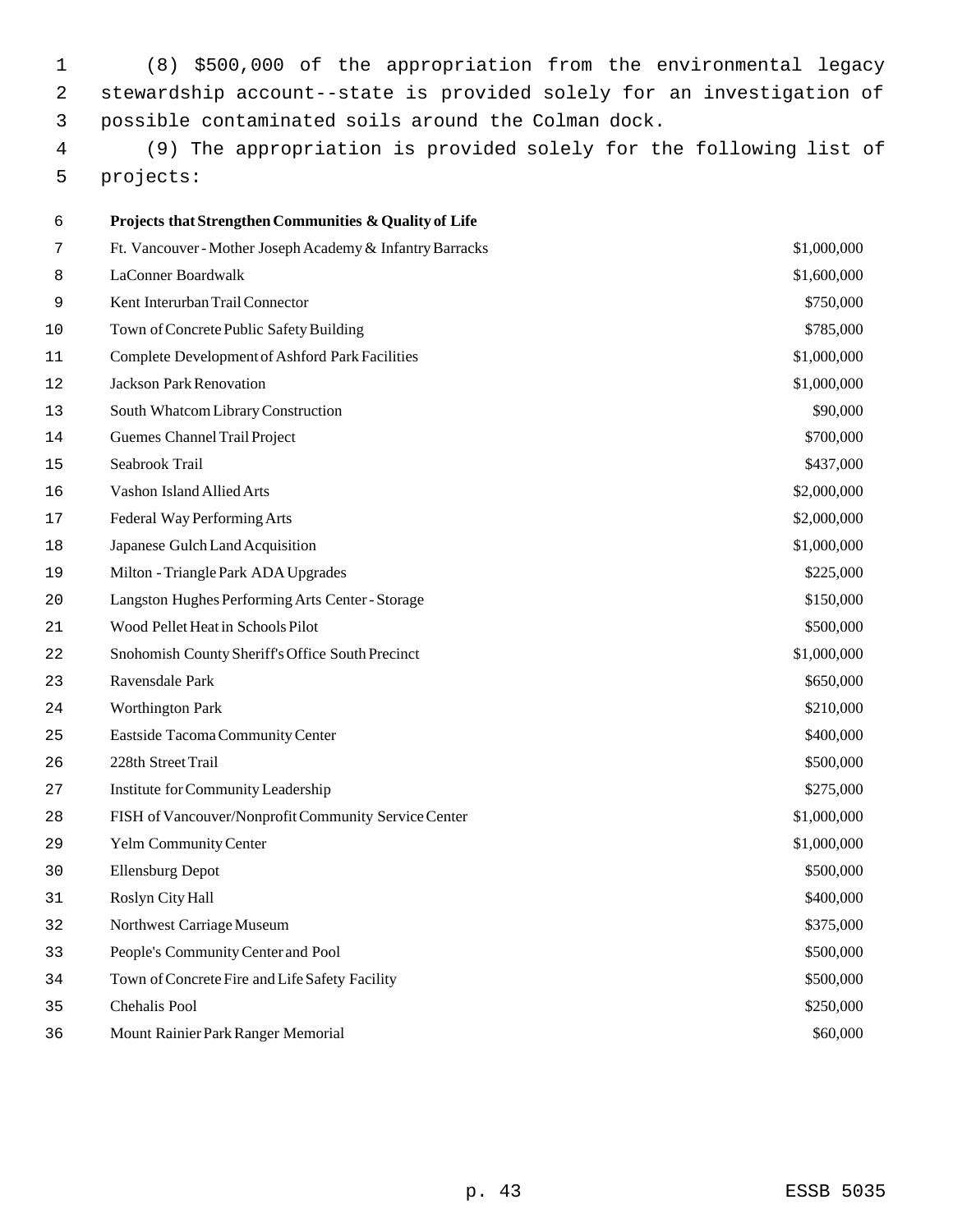| $\mathbf 1$ | McAllister Air Museum                                                   | \$500,000    |
|-------------|-------------------------------------------------------------------------|--------------|
| 2           | Repairs to Stevenson Grange                                             | \$50,000     |
| 3           | Meydenbauer Park Improvements                                           | \$3,000,000  |
| 4           | <b>Sixty Acres Park Enhancements</b>                                    | \$750,000    |
| 5           | Covington Community Park Phase 2                                        | \$2,100,000  |
| 6           | Johnson Farm Museum - Anderson Island                                   | \$250,000    |
| 7           | Nikolai Project                                                         | \$40,000     |
| 8           | Ft. Steilacoom Building Preservation                                    | \$250,000    |
| 9           | Plaza Roberto Maestas - Building the Beloved Community                  | \$1,000,000  |
| 10          | Seattle Multimodal Terminal at Colman Dock/Public Park                  | \$2,000,000  |
| 11          | Confluence Project                                                      | \$747,000    |
| 12          | Castle Rock Citywide Residential Street Project                         | \$504,000    |
| 13          | <b>UWAVE</b>                                                            | \$30,000     |
| 14          | <b>Transit-Community Center</b>                                         | \$800,000    |
| 15          | Mt. Spokane Lodge                                                       | \$250,000    |
| 16          |                                                                         |              |
| 17          | <b>TOTAL</b>                                                            | \$33,128,000 |
| 18          | Appropriation:                                                          |              |
| 19          | State Building Construction Account--State \$32,628,000                 |              |
| 20          | Environmental Legacy Stewardship Account--State \$500,000               |              |
| 21          | Subtotal Appropriation \$33,128,000                                     |              |
| 22          | Prior Biennia (Expenditures)                                            | $.$ \$0      |
| 23          | Future Biennia (Projected Costs)                                        | $.$ \$0      |
| 24          | TOTAL                                                                   | \$33,128,000 |
|             |                                                                         |              |
| 25          | NEW SECTION. Sec. 1079. FOR THE DEPARTMENT OF COMMERCE                  |              |
| 26          | Projects That Strengthen Youth and Families (92000227)                  |              |
| 27          | The appropriation in this section is subject to the following           |              |
| 28          | conditions and limitations:                                             |              |
| 29          | (1) Except as directed otherwise prior to the effective date of         |              |
| 30          | this section, the department shall not expend the appropriation in this |              |
| 31          | section unless and until the nonstate share of project costs have been  |              |
| 32          | either expended, or firmly committed, or both, in an amount sufficient  |              |
| 33          | to complete the project or a distinct phase of the project that is      |              |
| 34          | useable to the public for the purpose intended by the legislature.      |              |
|             |                                                                         |              |
|             |                                                                         |              |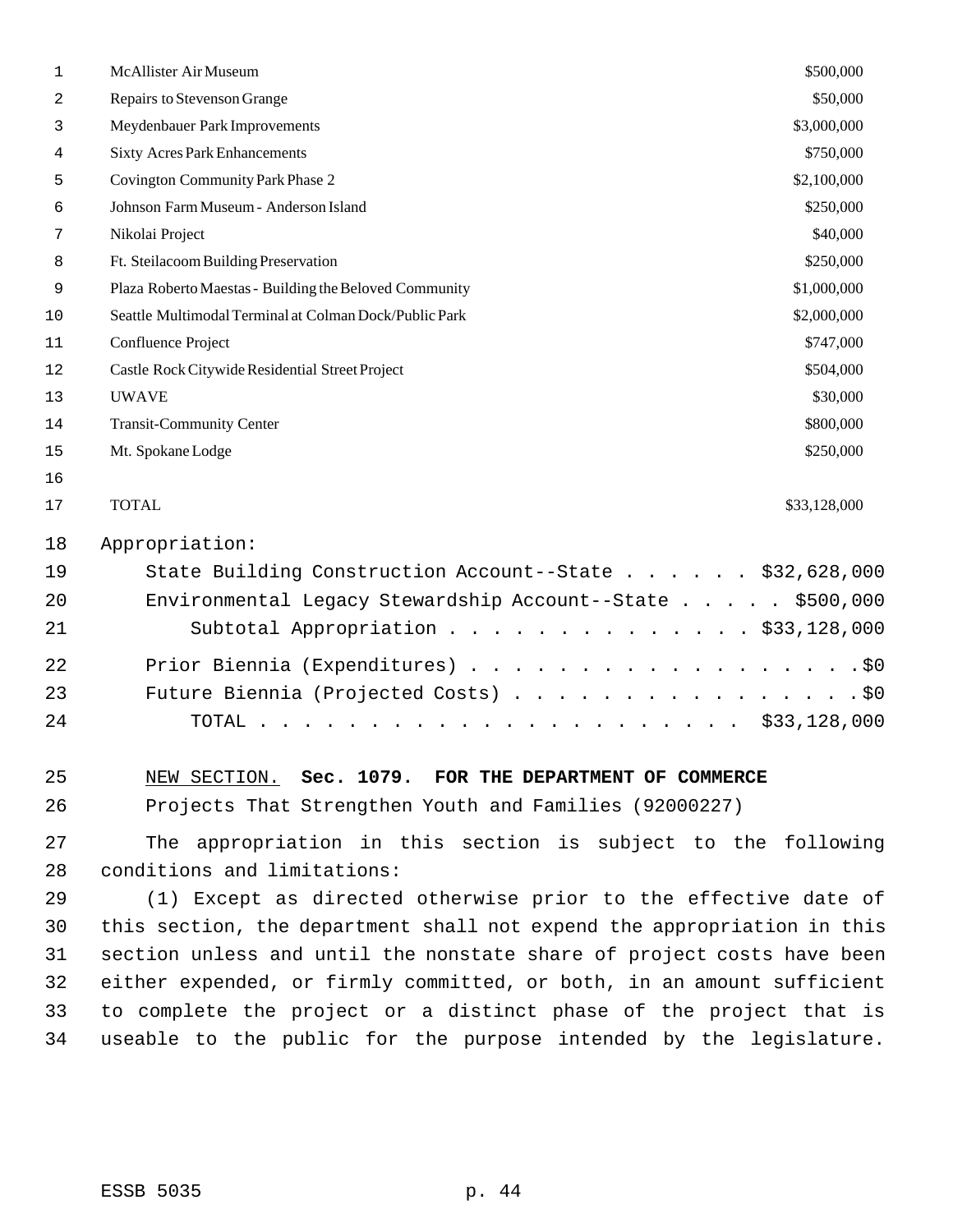This requirement does not apply to projects where a share of the appropriation is released for design costs only.

 (2) Prior to receiving funds, project recipients must demonstrate that the project site is under control for a minimum of ten years, either through ownership or a long-term lease. This requirement does not apply to appropriations for preconstruction activities or appropriations whose sole purpose is to purchase real property that does not include a construction or renovation component.

 (3) Projects funded in this section may be required to comply with Washington's high performance building standards as required by chapter 39.35D RCW.

 (4) Project funds are available on a reimbursement basis only, and shall not be advanced under any circumstances.

 (5) Projects funded in this section must be held by the recipient for a minimum of ten years and used for the same purpose or purposes intended by the legislature as required in RCW 43.63A.125(6).

 (6) Projects funded in this section, including those that are owned and operated by nonprofit organizations, are generally required to pay state prevailing wages.

 (7) The appropriation is provided solely for the following list of projects:

| 23 | <b>Projects that Strengthen Youth &amp; Families</b> |           |
|----|------------------------------------------------------|-----------|
| 24 | <b>Emmanuel Family Life Center</b>                   | \$250,000 |
| 25 | Lower Falls Community Center                         | \$230,000 |
| 26 | Jerry Taylor Memorial Plaza for Veterans             | \$65,000  |
| 27 | Spokane Valley Foodbank Remodel                      | \$225,000 |
| 28 | Rainier Beach Urban Farm Youth Program               | \$300,000 |
| 29 | Algona Community Center                              | \$125,000 |
| 30 | Community Center at the Village Green                | \$500,000 |
| 31 | Milton - Activities Center                           | \$250,000 |
| 32 | S Everett Community Resource Center                  | \$53,000  |
| 33 | Dynamic Aquatic and Autism Center                    | \$250,000 |
| 34 | Disabled Veterans' Recreation Improvements           | \$500,000 |
| 35 | B. F. Day School Playground                          | \$157,000 |
| 36 | <b>YWCA Facility Improvements</b>                    | \$231,000 |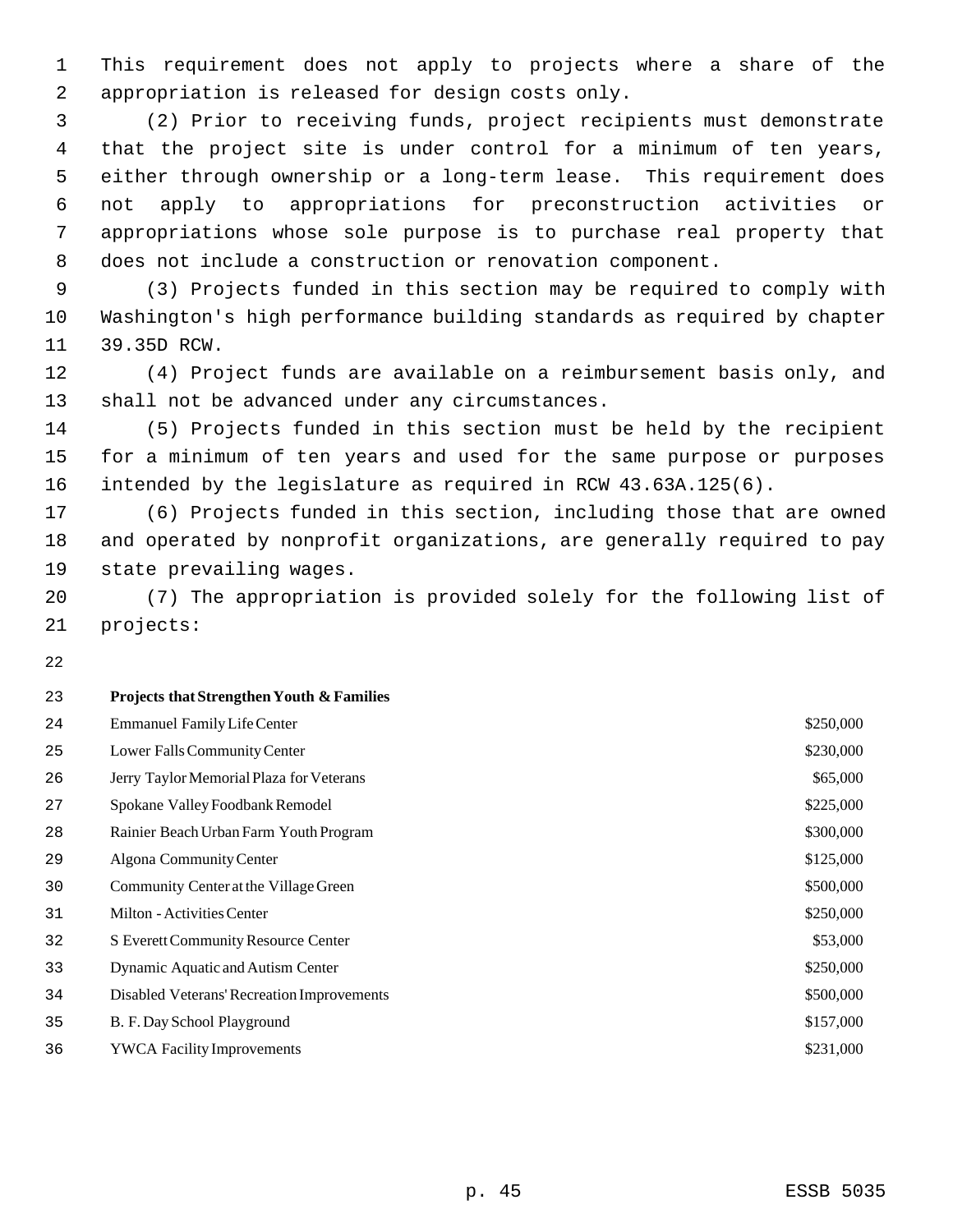| $\mathbf 1$ | King County Boys and Girls Club                                                                                                                                                                                                            | \$1,000,000  |
|-------------|--------------------------------------------------------------------------------------------------------------------------------------------------------------------------------------------------------------------------------------------|--------------|
| 2           | The Children's Center - Vancouver                                                                                                                                                                                                          | \$1,200,000  |
| 3           | Food Lifeline Relocation                                                                                                                                                                                                                   | \$3,100,000  |
| 4           | Camp Primetime Repairs and Improvements                                                                                                                                                                                                    | \$100,000    |
| 5           | Boys & Girls Club Community Center/Clubhouse                                                                                                                                                                                               | \$300,000    |
| 6           | Safe Routes to School - 68th Avenue NW                                                                                                                                                                                                     | \$471,000    |
| 7           | Drug Abuse Prevention Center                                                                                                                                                                                                               | \$114,000    |
| 8           | <b>SERA Campus Multi-Sports Facility</b>                                                                                                                                                                                                   | \$1,000,000  |
| 9           | Adna School District Track                                                                                                                                                                                                                 | \$160,000    |
| 10          | Safe Harbor                                                                                                                                                                                                                                | \$100,000    |
| 11          | <b>HUB</b> Center for Seniors                                                                                                                                                                                                              | \$500,000    |
| 12          | Small Faces Child Development Center                                                                                                                                                                                                       | \$500,000    |
| 13          | Meals on Wheels Services Center                                                                                                                                                                                                            | \$496,000    |
| 14          | <b>Cottages at Forest Park</b>                                                                                                                                                                                                             | \$500,000    |
| 15          | Pasco Second Harvest Distribution Center Construction Phase 2                                                                                                                                                                              | \$3,000,000  |
| 16          | Thurston County Food Bank                                                                                                                                                                                                                  | \$1,000,000  |
| 17          | Auburn Community Center at Les Grove Park Campus                                                                                                                                                                                           | \$3,000,000  |
| 18          |                                                                                                                                                                                                                                            |              |
| 19          | <b>TOTAL</b>                                                                                                                                                                                                                               | \$19,677,000 |
| 20          | Appropriation:                                                                                                                                                                                                                             |              |
| 21          | State Building Construction Account--State \$19,677,000                                                                                                                                                                                    |              |
| 22          | Prior Biennia (Expenditures)                                                                                                                                                                                                               | $.$ \$0      |
| 23          | Future Biennia (Projected Costs)                                                                                                                                                                                                           | .50          |
| 24          | TOTAL<br>$\mathbf{1}$ , and a set of the set of the set of the set of the set of the set of the set of the set of the set of the set of the set of the set of the set of the set of the set of the set of the set of the set of the set of | \$19,677,000 |
|             |                                                                                                                                                                                                                                            |              |

#### NEW SECTION. **Sec. 1080. FOR THE DEPARTMENT OF COMMERCE** Pacific Medical Center (91000445)

 The appropriation in this section is subject to the following conditions and limitations: The appropriation in this section is provided solely for predesign, design, renovation, and other development or transition costs necessary for Pacific Tower to be used for community college health career training programs, offices for the department of commerce or other appropriate state agencies, and other nonprofit community uses, including community meeting and training facilities. Funds may be allotted only after a memorandum of understanding containing the lease provisions and a plan for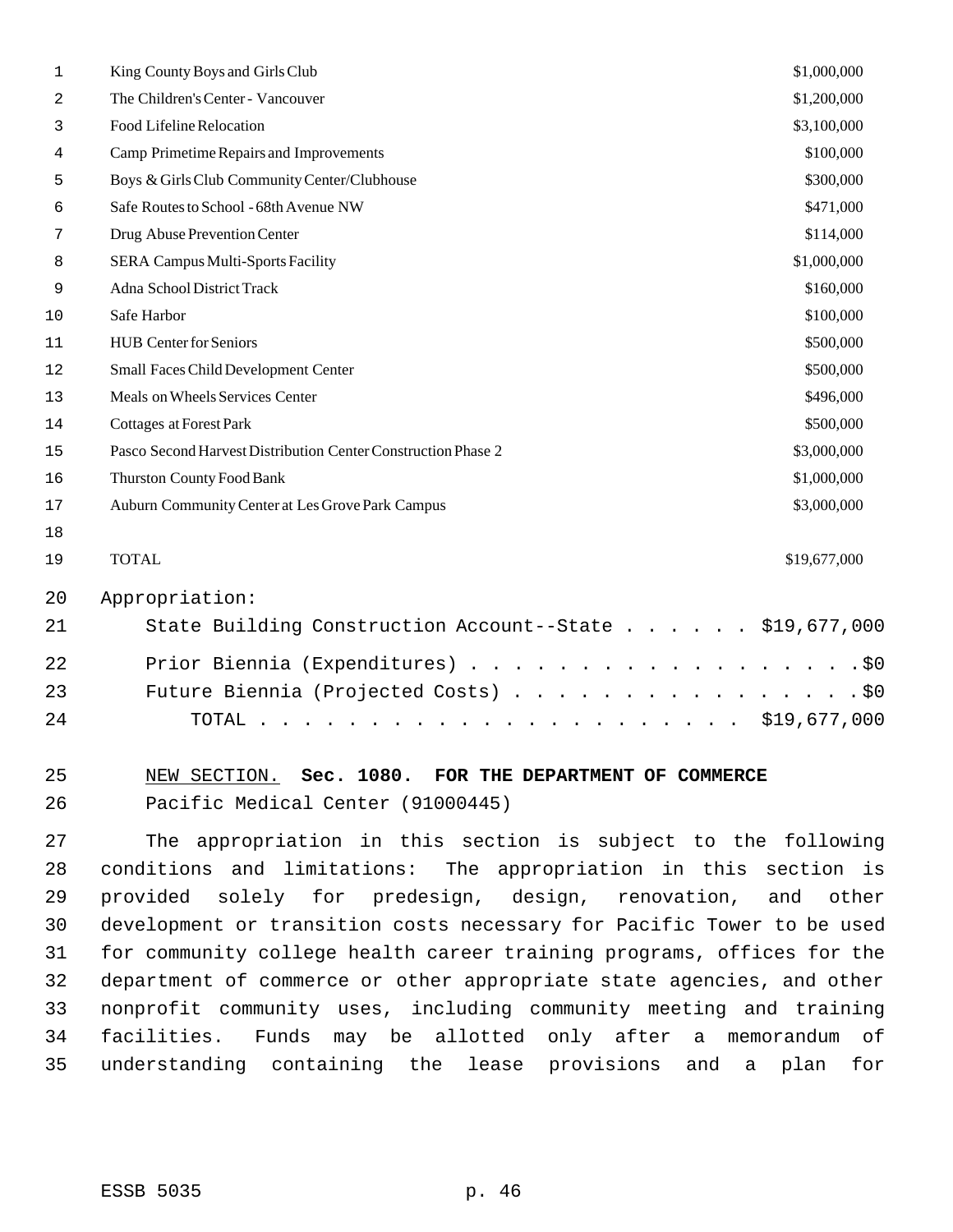construction management has been executed between the state of Washington and the Pacific hospital preservation and development authority. Appropriation: State Building Construction Account--State . . . . . . \$20,000,000 Prior Biennia (Expenditures) . . . . . . . . . . . . . . . . . .\$0 Future Biennia (Projected Costs) . . . . . . . . . . . . . . . . \$0 TOTAL . . . . . . . . . . . . . . . . . . . . . . \$20,000,000 NEW SECTION. **Sec. 1081. FOR THE DEPARTMENT OF COMMERCE** Public Works Assistance Account Project Backfill (91000581) The appropriation in this section is subject to the following conditions and limitations: \$104,000,000 for fiscal year 2014 and \$54,000,000 for fiscal year 2015 is provided solely for the anticipated drawdown of funds associated with previously authorized projects under sections 1010, 1036, 1039, 1040, 1058, and 1059 of this act. Appropriation: State Taxable Building Construction Account-- State . . . . . . . . . . . . . . . . . . . . . . \$158,000,000 Prior Biennia (Expenditures) . . . . . . . . . . . . . . . . . .\$0 20 Future Biennia (Projected Costs) . . . . . . . . . . . . . . . . \$0 TOTAL . . . . . . . . . . . . . . . . . . . . . . \$158,000,000 NEW SECTION. **Sec. 1082. FOR THE OFFICE OF FINANCIAL MANAGEMENT** Cowlitz River Dredging (20082856) Reappropriation: State Building Construction Account--State . . . . . . . . \$250,000 Prior Biennia (Expenditures) . . . . . . . . . . . . . .\$1,250,000 27 Future Biennia (Projected Costs) . . . . . . . . . . . . . . . . \$0 TOTAL . . . . . . . . . . . . . . . . . . . . . . . \$1,500,000 NEW SECTION. **Sec. 1083. FOR THE OFFICE OF FINANCIAL MANAGEMENT** Chehalis River Basin Flood Relief Projects (91000398) Reappropriation: State Building Construction Account--State . . . . . . . \$4,689,000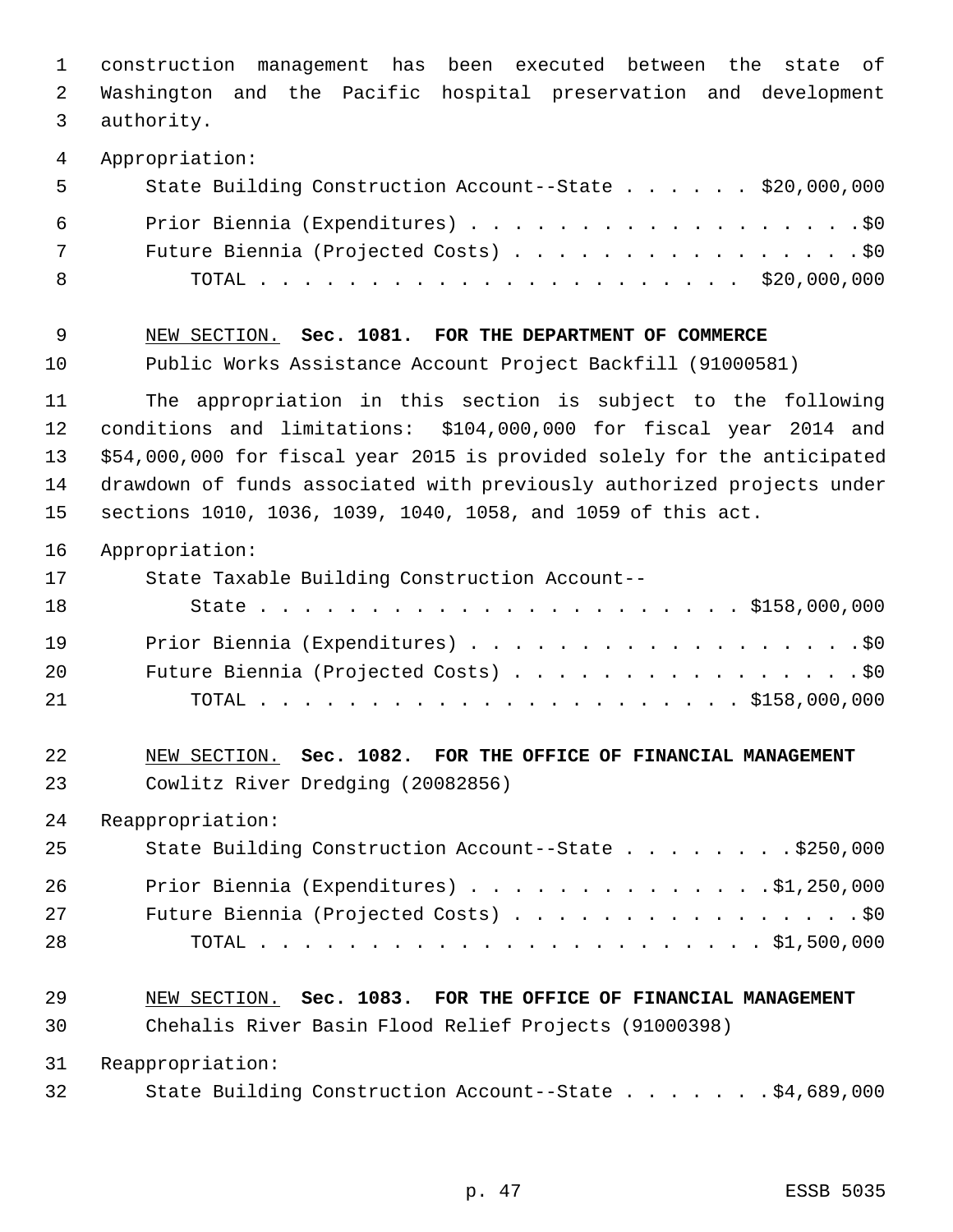| $\mathbf{1}$<br>2<br>3 | Prior Biennia (Expenditures) \$311,000<br>Future Biennia (Projected Costs) \$0                                                    |
|------------------------|-----------------------------------------------------------------------------------------------------------------------------------|
| 4<br>5                 | NEW SECTION. Sec. 1084. FOR THE OFFICE OF FINANCIAL MANAGEMENT<br>Catastrophic Flood Relief (20084850)                            |
| 6                      | The appropriation in this section is subject to the following                                                                     |
| 7                      | conditions and limitations:                                                                                                       |
| 8<br>9                 | to \$9,200,000 of the appropriation is for design<br>(1)<br>Up<br>alternatives for large capital flood damage reduction projects, |
| 10                     | including basin-level water retention and Interstate 5 protection                                                                 |
| 11                     | projects.                                                                                                                         |
| 12                     | (2) Up to \$15,092,000 of the appropriation is for construction of                                                                |
| 13                     | priority local flood protection projects, including multipurpose                                                                  |
| 14                     | projects that reduce flood damage and benefit fish habitat.                                                                       |
| 15                     | (3) Up to \$1,750,000 of the appropriation is for projects to reduce                                                              |
| 16                     | damage to residential and other structures in the floodplain, through                                                             |
| 17                     | flood proofing and buyouts.                                                                                                       |
| 18                     | $(4)$ Up to \$2,160,000 of the appropriation is for state agency                                                                  |
| 19                     | technical assistance, stakeholder project management, project support,                                                            |
| 20                     | and coordination.                                                                                                                 |
| 21                     | Reappropriation:                                                                                                                  |
| 22                     | State Building Construction Account--State \$752,000                                                                              |
| 23                     | Appropriation:                                                                                                                    |
| 24                     | State Building Construction Account--State \$28,202,000                                                                           |
| 25                     | Prior Biennia (Expenditures) \$8,733,000                                                                                          |
| 26                     | Future Biennia (Projected Costs) \$0                                                                                              |
| 27                     |                                                                                                                                   |
| 28                     | NEW SECTION. Sec. 1085. FOR THE OFFICE OF FINANCIAL MANAGEMENT                                                                    |
| 29                     | Oversight of State Facilities (30000035)                                                                                          |
| 30                     | The appropriation in this section is subject to the following                                                                     |
| 31                     | conditions and limitations: The office of financial management in                                                                 |
| 32                     | consultation with the department of enterprise services, shall work                                                               |
| 33                     | with all appropriate public and private stakeholders that lease and/or                                                            |
| 34                     | build commercial office space and/or warehouse facilities to the state                                                            |
| 35                     | of Washington to review and recommend policies relating to lease                                                                  |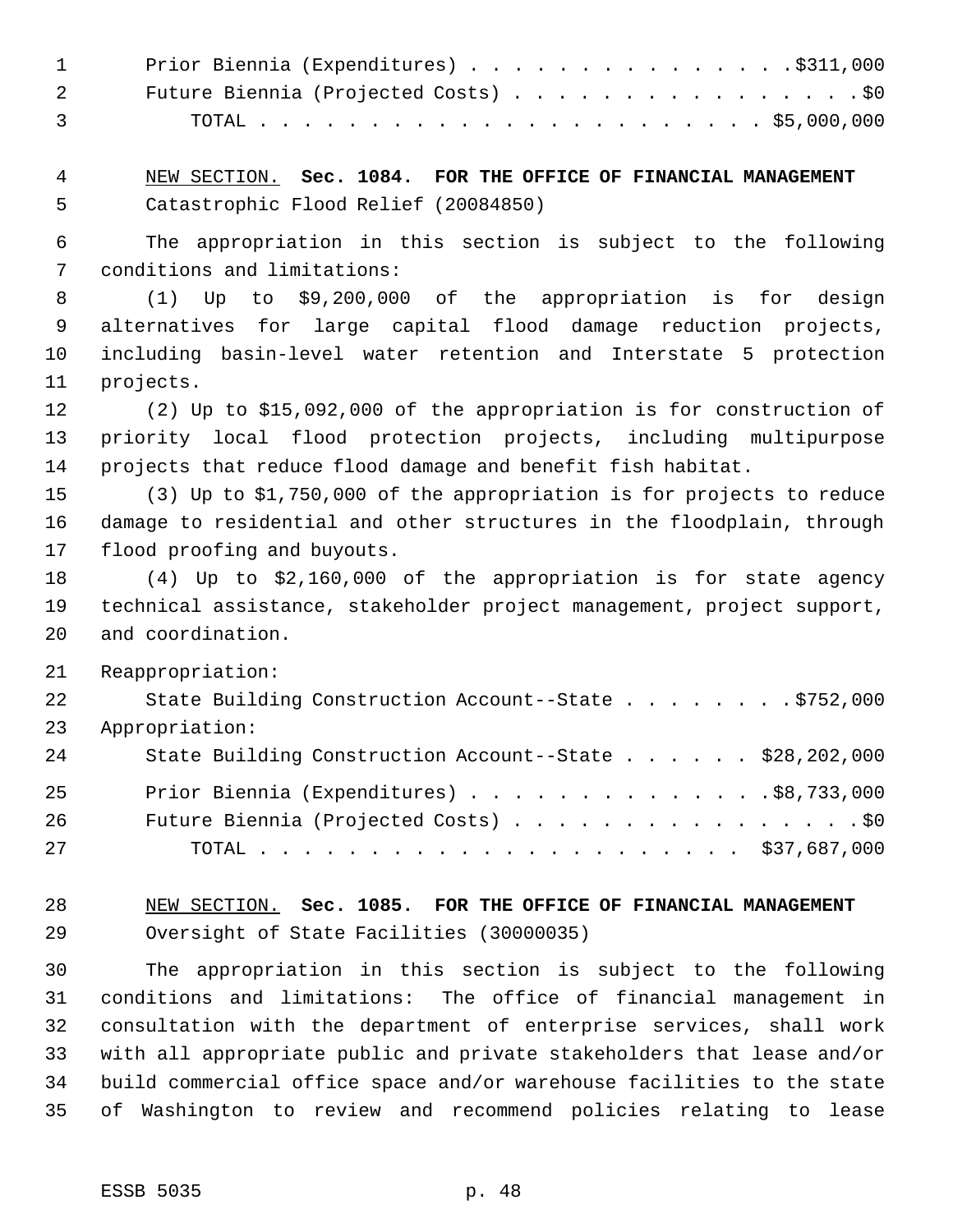renewals, request for proposals, cancellation clauses, backfill policy of private sector real estate, and other related issues. Members of the appropriate fiscal committees of the legislature must be invited to participate in stakeholder meetings. The office of financial management must recommend improvements to these policies to ensure cancellation clauses are used in a financially advantageous way, and renewal practices minimize unnecessary relocation costs.

Appropriation:

| - 9 | State Building Construction Account--State \$2,080,000 |
|-----|--------------------------------------------------------|
| 10  | Prior Biennia (Expenditures) \$0                       |
| 11  | Future Biennia (Projected Costs) \$0                   |
| 12  |                                                        |

# NEW SECTION. **Sec. 1086. FOR THE OFFICE OF FINANCIAL MANAGEMENT**

Aerospace and Manufacturing Training Equipment Pool (91000003)

Reappropriation:

| 16 | State Building Construction Account--State \$2,265,000 |
|----|--------------------------------------------------------|
| 17 | Prior Biennia (Expenditures) \$0                       |
| 18 | Future Biennia (Projected Costs) \$0                   |
| 19 |                                                        |

#### NEW SECTION. **Sec. 1087. FOR THE OFFICE OF FINANCIAL MANAGEMENT** Emergency Repairs (90000008)

 The appropriation in this section is subject to the following conditions and limitations: Emergency repair funding is provided solely to address unexpected building or grounds failures that will impact public health and safety and the day-to-day operations of the facility. To be eligible for funds from the emergency repair pool, an emergency declaration signed by the affected agency director must be submitted to the office of financial management and the appropriate legislative fiscal committees. The emergency declaration must include a description of the health and safety hazard, the possible cause, the proposed scope of emergency repair work and related cost estimate, and identification of other funding that may be applied to the project. For emergencies occurring during a legislative session, an agency must notify the legislative fiscal committees before requesting emergency funds from the office of financial management. The office of financial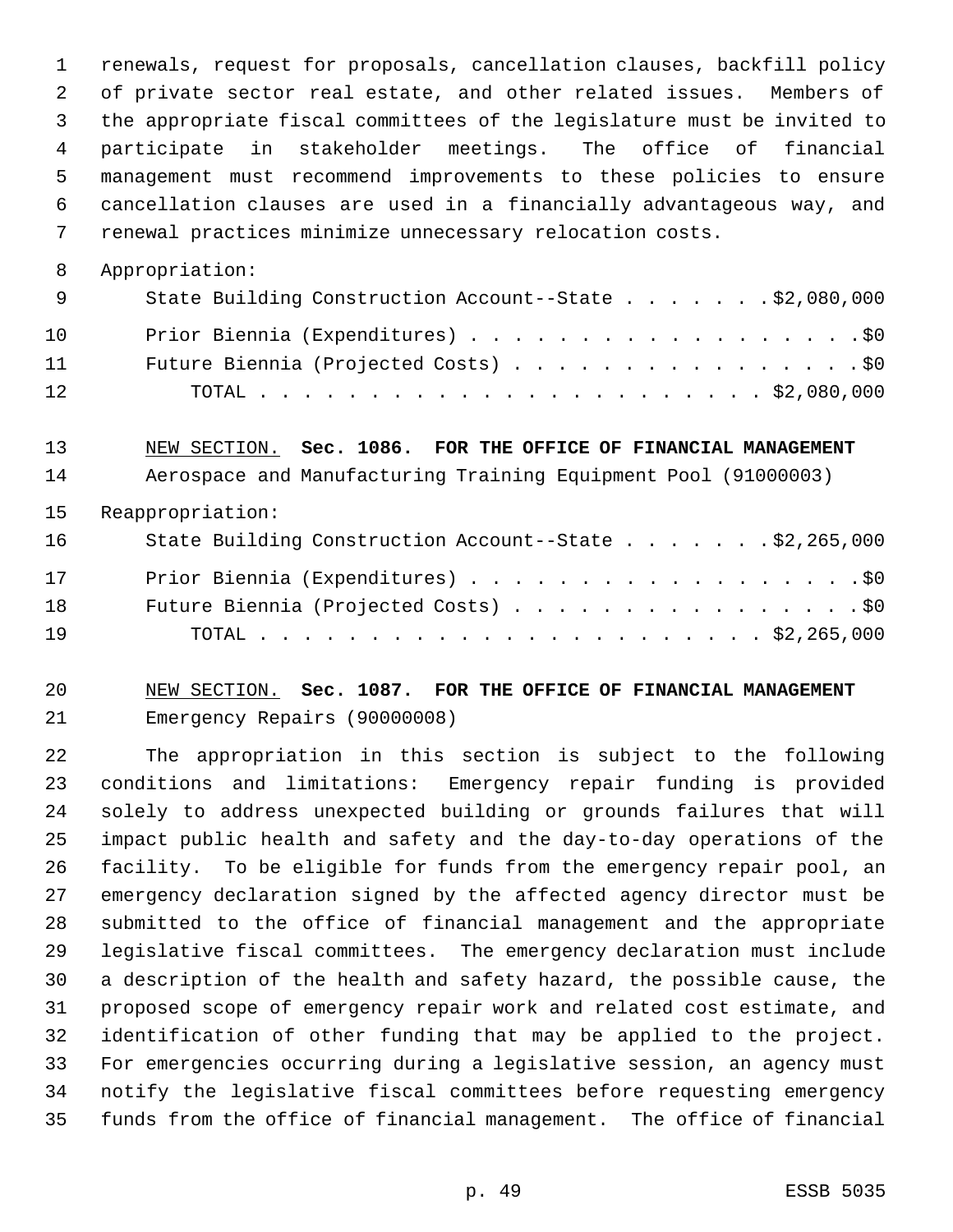management must notify the legislative evaluation and accountability program committee, the house capital budget committee, and senate ways

and means committee as emergency projects are approved for funding.

Appropriation:

| - 5 | State Building Construction Account--State \$5,000,000 |
|-----|--------------------------------------------------------|
| - 6 | Prior Biennia (Expenditures) \$0                       |
| 7   | Future Biennia (Projected Costs) \$0                   |
| - 8 |                                                        |

 NEW SECTION. **Sec. 1088. FOR THE OFFICE OF FINANCIAL MANAGEMENT** Office of Financial Management Capital Staff (30000034)

 The appropriation in this section is subject to the following conditions and limitation:

 (1) Up to \$100,000 of the appropriation in this section is for the office of financial management to review and update the existing cost estimating process and electronic forms to more accurately reflect project costs and alternative public works. The scope of the review must include, at a minimum, construction inflation, project management fees, the architectural and engineering fee schedule, consultant extra services, project contingencies, and project cost ranges. The office of financial management shall confer with legislative staff and other agencies with public works authority. Inflation must be adjusted biennially while the governor's budget is being developed using the construction cost index from global insight.

 (2) The department of enterprise services, in consultation with the office of financial management, shall provide the capital project cost estimates source data, business logic, and electronic copies to the legislative evaluation and accountability program. The source data and electronic copies of the cost estimates shall be provided with the agency request and governor budget submittals to the legislature. The business logic used for creation of the cost estimates developed for the 2013 legislative session must be provided to the legislative evaluation and accountability program by July 31, 2013. Any changes to the cost estimate business logic must be shared with the legislative evaluation and accountability program on an ongoing basis. Projects may also be adjusted by the legislature with new inflation forecasts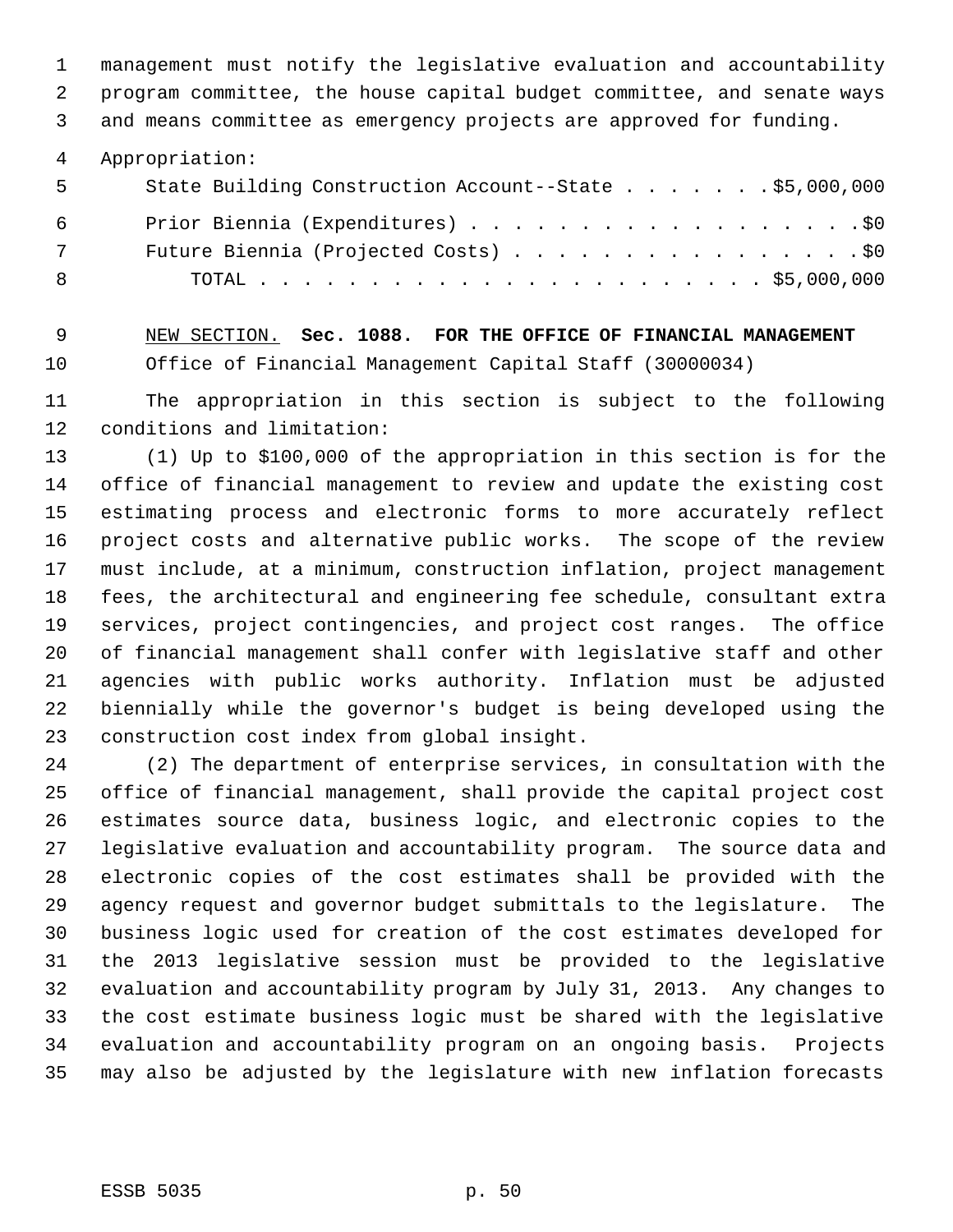using the cost estimate tool developed by the legislative evaluation and accountability program.

 (3) The office of financial management shall report to the senate ways and means committee and the house capital budget committee by November 30, 2013, on these efforts.

Appropriation:

| 7  | State Building Construction Account--State \$900,000 |
|----|------------------------------------------------------|
| 8  | Prior Biennia (Expenditures) \$0                     |
| 9  | Future Biennia (Projected Costs) \$0                 |
| 10 |                                                      |

#### NEW SECTION. **Sec. 1089. FOR THE OFFICE OF FINANCIAL MANAGEMENT** Emergency Repair Pool for K-12 Public Schools (91000399)

 The appropriation in this section is subject to the following conditions and limitations: Emergency repair funding is provided solely to address unexpected and imminent health and safety hazards at K-12 public schools, including skill centers, that will impact the day- to-day operations of the school facility. To be eligible for funds from the emergency repair pool, an emergency declaration must be signed by the school district board of directors and the superintendent of public instruction, and submitted to the office of financial management for consideration. The emergency declaration must include a description of the imminent health and safety hazard, the possible cause, the proposed scope of emergency repair work and related cost estimate, and identification of local funding to be applied to the project. Grants of emergency repair moneys must be conditioned upon the written commitment and plan of the school district board of directors to repay the grant with any insurance payments or other judgments that may be awarded, if applicable. The office of financial management must notify the legislative evaluation and accountability program committee, the house capital budget committee, and the senate ways and means committee as emergency projects are approved for funding.

| 34   | State Building Construction Account--State \$5,000,000 |
|------|--------------------------------------------------------|
| 35   | Prior Biennia (Expenditures) \$0                       |
| 36 — | Future Biennia (Projected Costs) \$0                   |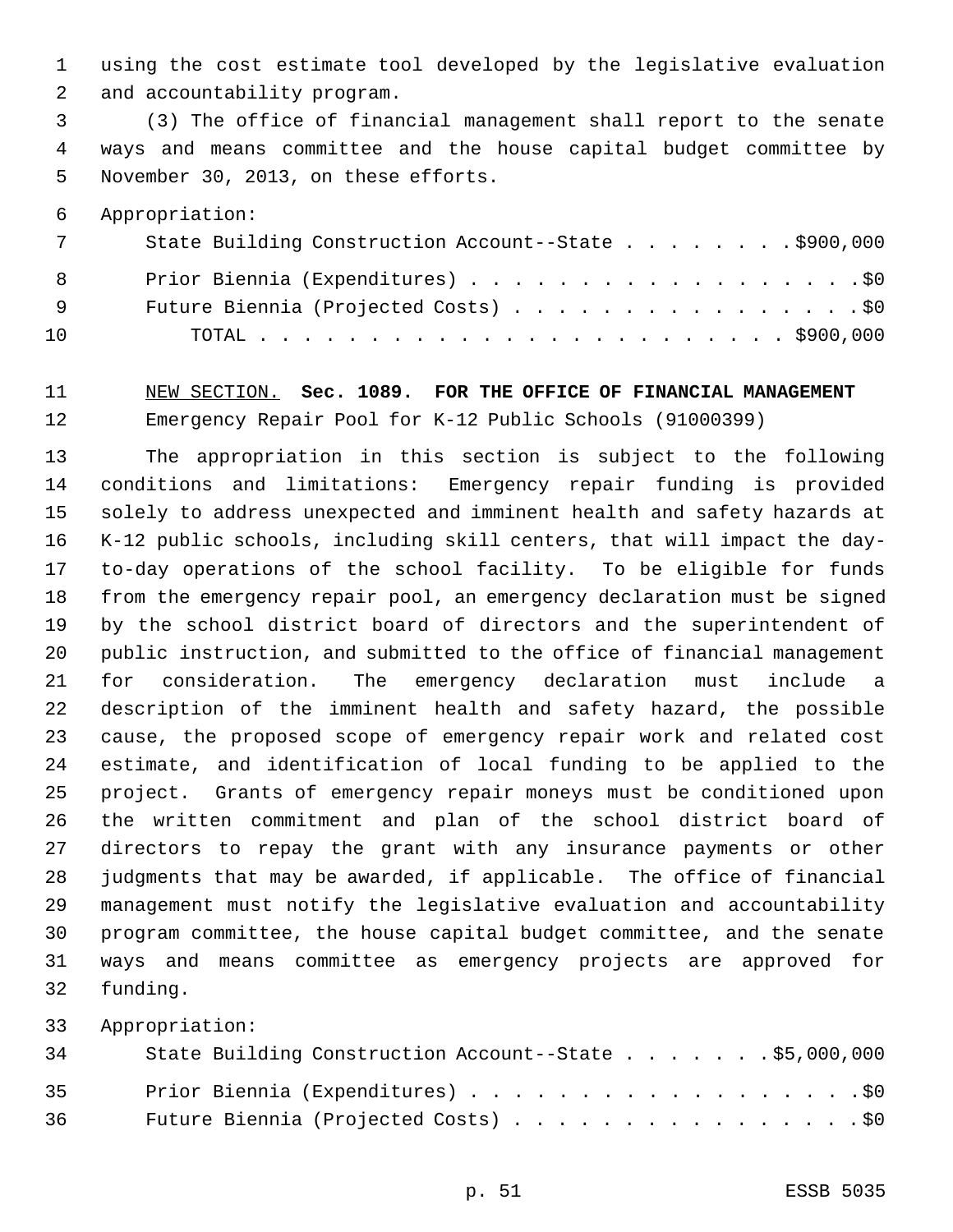TOTAL . . . . . . . . . . . . . . . . . . . . . . . \$5,000,000

 NEW SECTION. **Sec. 1090. FOR THE OFFICE OF FINANCIAL MANAGEMENT** Higher Education Preservation Information (91000427)

 The appropriations in this section are subject to the following conditions and limitations: The appropriations are provided solely to refresh preservation information that resides in the state's comparable framework for higher education buildings including any necessary revisions or adjustments that will enable more direct translation of information, updates for last renewal or replacement of major systems, and quality assurance field sampling. In executing this continued capital study, the office of financial management shall consult the legislative fiscal committees about its workplan to ensure field sampling of facilities prioritized for renovation or replacement, and timely delivery of assembled facilities information and related capital models in an easy to understand format. As a general condition, upon appropriations provided to higher education agencies in this act, the state board for community and technical colleges and each state baccalaureate institution shall provide requested facilities information in a timely manner to enable the office of financial management to complete the tasks and oversight assigned in this section.

| 23 | University of Washington Building Account--State $\ldots$ \$130,000 |
|----|---------------------------------------------------------------------|
| 24 | Washington State University Building Account--State \$94,000        |
| 25 | Eastern Washington University Capital Projects                      |
| 26 |                                                                     |
| 27 | Central Washington University Capital Projects                      |
| 28 | Account--State \$19,000                                             |
| 29 | The Evergreen State College Capital Projects                        |
| 30 | Account--State \$13,000                                             |
| 31 | Western Washington University Capital Projects                      |
| 32 | Account--State \$21,000                                             |
| 33 | Subtotal Appropriation \$300,000                                    |
| 34 |                                                                     |
| 35 | Future Biennia (Projected Costs) \$0                                |
| 36 |                                                                     |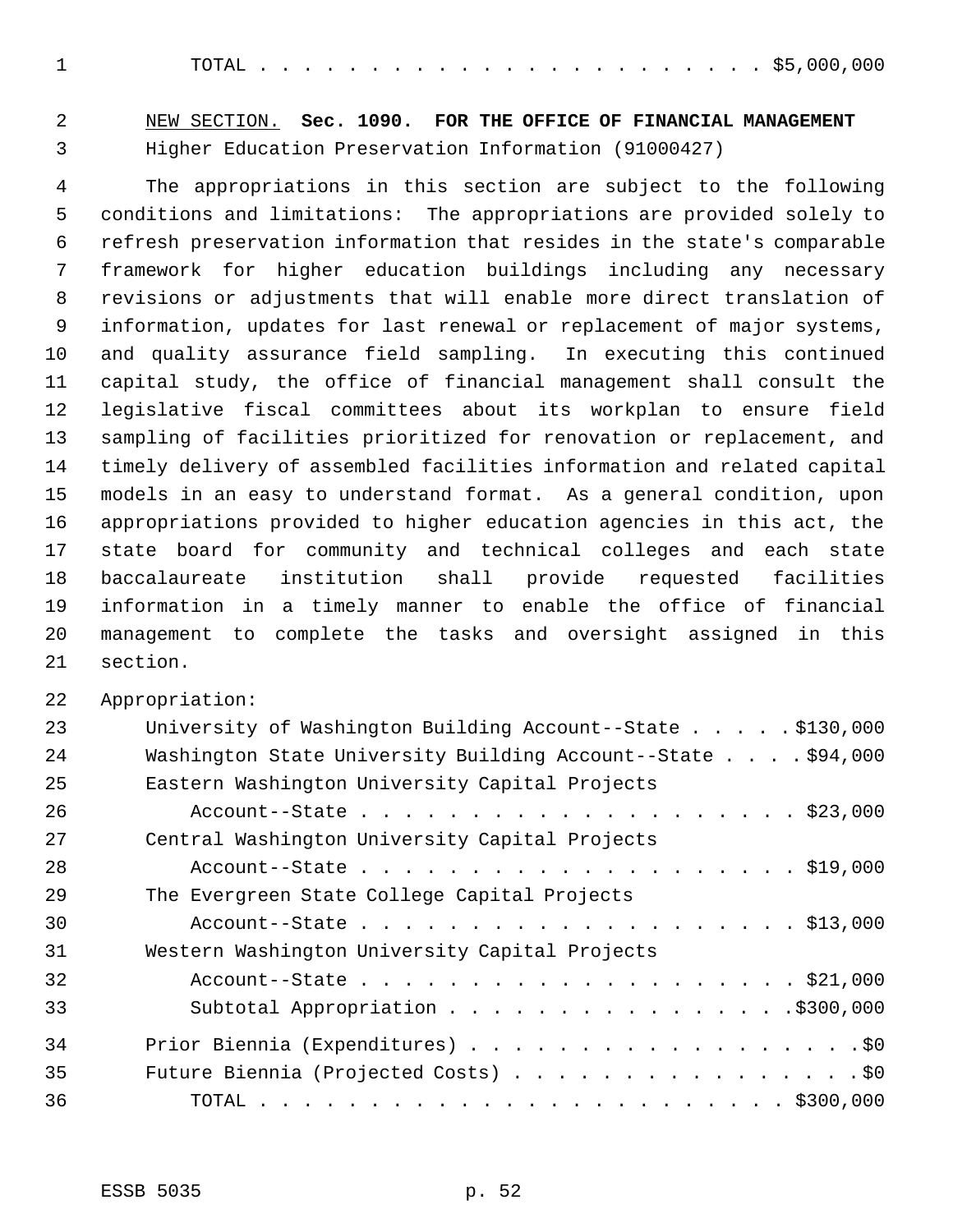NEW SECTION. **Sec. 1091. FOR THE OFFICE OF FINANCIAL MANAGEMENT** Construction Contingency Pool (91000428)

 The appropriation in this section is subject to the following conditions and limitations: The appropriation in this section is provided solely for construction projects that confront emergent and unavoidable costs in excess of the construction contingency and management reserves included in the project appropriation. For requests occurring during a legislative session, an agency must notify the legislative fiscal committees before requesting contingency funds from the office of financial management. Eligible agencies that may apply to the pool include higher education institutions, the state parks and recreation commission, the department of corrections, the department of enterprise services, and the department of health. Eligible construction projects are only projects that had project cost reductions. The office of financial management must notify the legislative evaluation and accountability program committee, the house capital budget committee, and senate ways and means committee as projects are approved for funding.

Appropriation:

| 20 | State Building Construction Account--State \$4,000,000 |
|----|--------------------------------------------------------|
| 21 | Prior Biennia (Expenditures) \$0                       |
| 22 | Future Biennia (Projected Costs) \$0                   |
| 23 |                                                        |

#### NEW SECTION. **Sec. 1092. FOR THE OFFICE OF FINANCIAL MANAGEMENT** Culverts in Three State Agencies (92000004)

Appropriation:

| 27 | State Building Construction Account--State \$7,000,000 |
|----|--------------------------------------------------------|
| 28 | Prior Biennia (Expenditures) \$0                       |
| 29 | Future Biennia (Projected Costs) \$0                   |
| 30 |                                                        |

# NEW SECTION. **Sec. 1093. FOR THE DEPARTMENT OF ENTERPRISE SERVICES** Natural Resource Building Roof Replacement/Exterior Foam Insulation Repairs (30000546)

Reappropriation: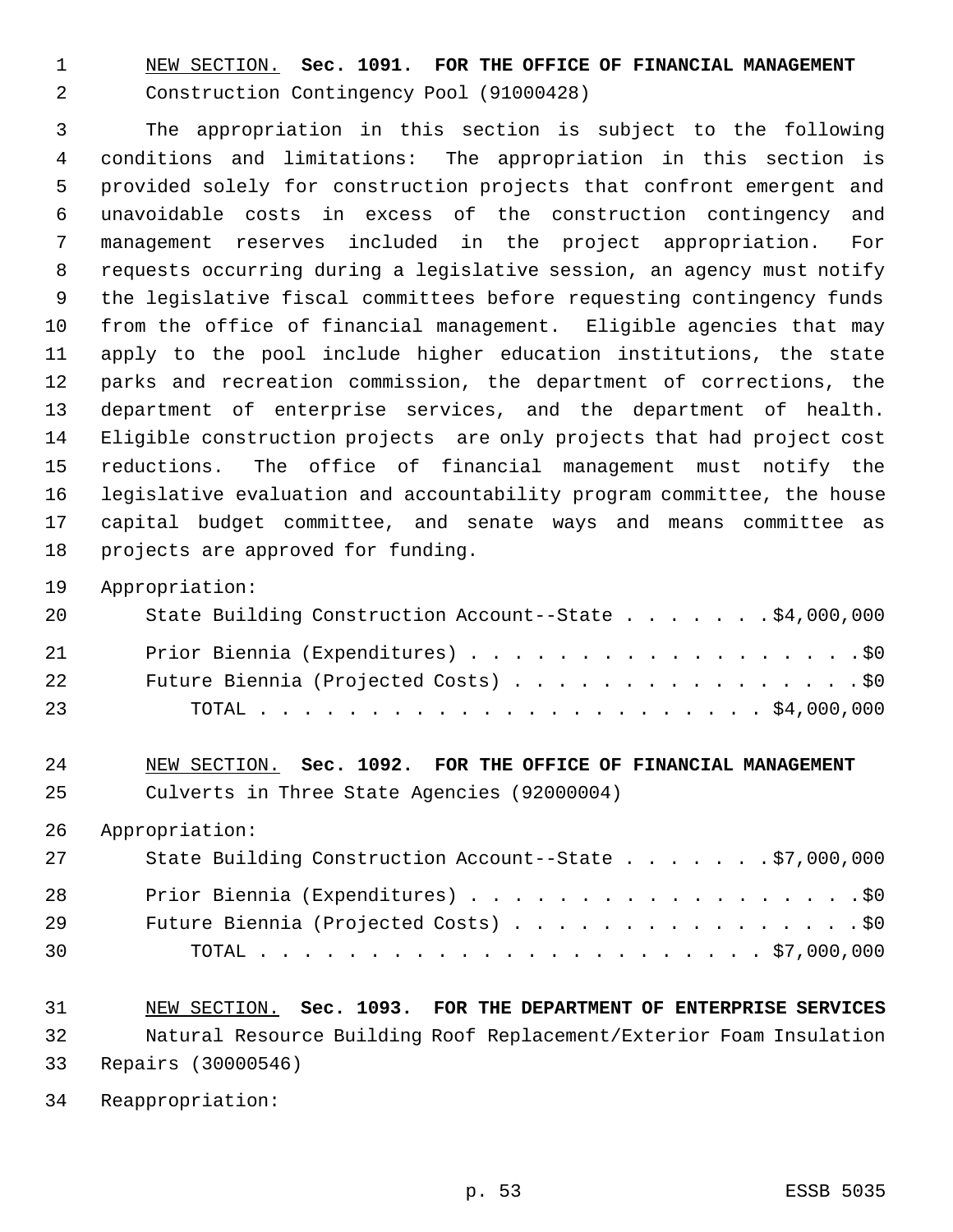|                | State Building Construction Account--State \$510,000<br>$\sim$ 1 |
|----------------|------------------------------------------------------------------|
|                | Prior Biennia (Expenditures) \$3,972,000<br>$\overline{2}$       |
| $\overline{3}$ | Future Biennia (Projected Costs) \$0                             |
| $\overline{4}$ |                                                                  |

#### NEW SECTION. **Sec. 1094. FOR THE DEPARTMENT OF ENTERPRISE SERVICES** East Plaza - Water Infiltration and Elevator Repairs (30000548)

| 7              | Appropriation:                                         |
|----------------|--------------------------------------------------------|
| 8 <sup>8</sup> | State Vehicle Parking Account--State \$793,000         |
| 9              | State Building Construction Account--State \$2,310,000 |
| 10             | Subtotal Appropriation \$3,103,000                     |
| 11             | Prior Biennia (Expenditures) \$0                       |
| 12             | Future Biennia (Projected Costs) $\ldots$ 97,444,000   |
| 13             |                                                        |

# NEW SECTION. **Sec. 1095. FOR THE DEPARTMENT OF ENTERPRISE SERVICES** Minor Works Preservation (30000550)

Reappropriation:

| 17 | State Building Construction Account--State \$1,698,000 |
|----|--------------------------------------------------------|
| 18 | Prior Biennia (Expenditures) \$636,000                 |
| 19 | Future Biennia (Projected Costs) \$0                   |
| 20 |                                                        |

 NEW SECTION. **Sec. 1096. FOR THE DEPARTMENT OF ENTERPRISE SERVICES** Capitol Lake Dredging (30000571)

 The reappropriation in this section is subject to the following conditions and limitations: Within the reappropriation, the department must prepare a long term financing plan for maintenance dredging activities that may be required to either maintain Capitol Lake or support estuary restoration efforts. In consultation with the involved local governments, the department must recommend an equitable cost sharing formula for the cost of maintenance dredging based on the relative benefits received by the state and the various local governments.

Reappropriation:

| 33 |  |  |  |  | State Toxics Control Account--State \$181,000 |  |  |  |  |  |  |  |  |  |  |  |  |
|----|--|--|--|--|-----------------------------------------------|--|--|--|--|--|--|--|--|--|--|--|--|
|----|--|--|--|--|-----------------------------------------------|--|--|--|--|--|--|--|--|--|--|--|--|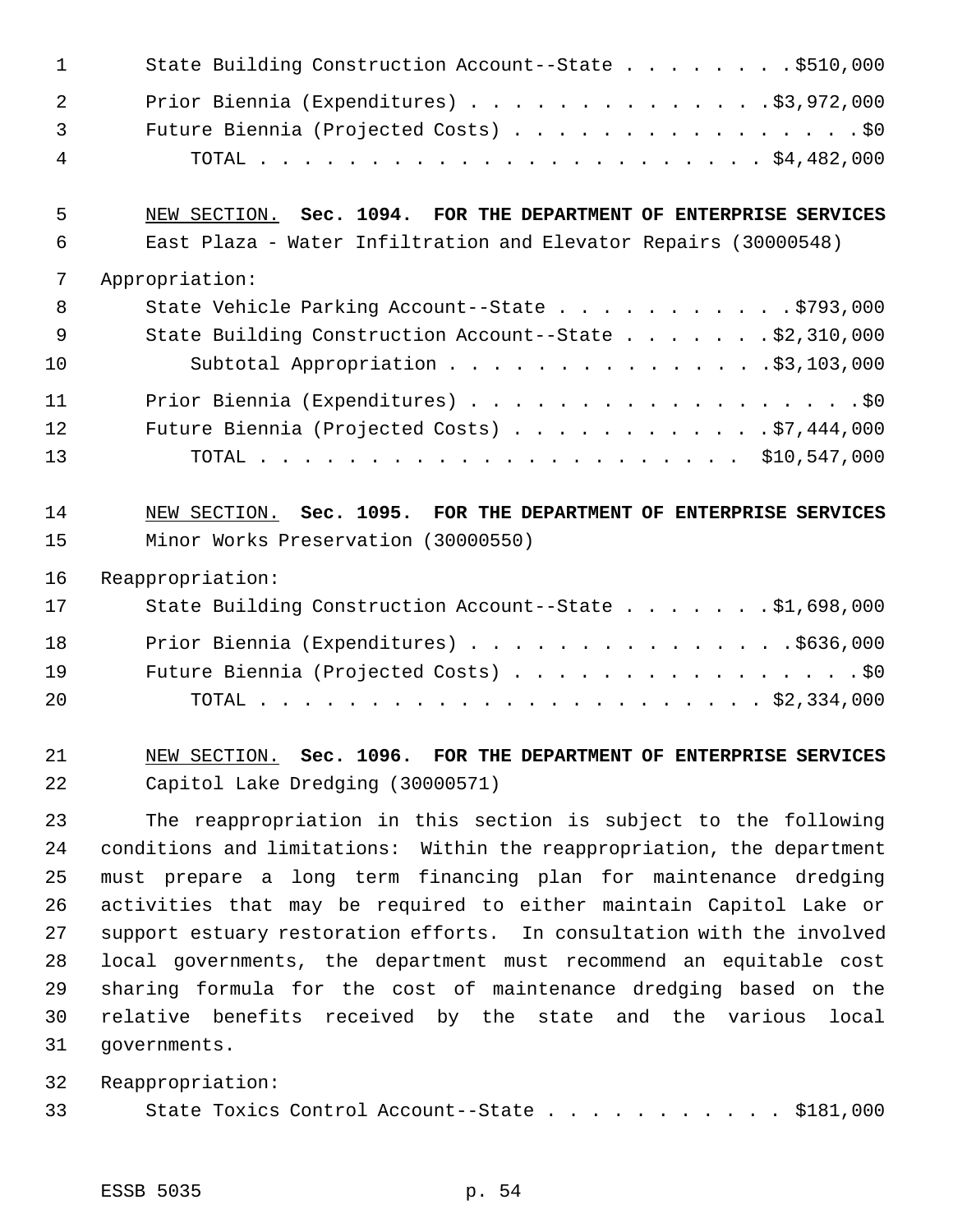| $\mathbf{1}$ | Prior Biennia (Expenditures) \$19,000                                 |
|--------------|-----------------------------------------------------------------------|
| 2            | Future Biennia (Projected Costs) \$0                                  |
| 3            |                                                                       |
| 4            | NEW SECTION. Sec. 1097. FOR THE DEPARTMENT OF ENTERPRISE SERVICES     |
| 5            | Legislative Building Critical Exterior Repairs (30000577)             |
| 6            | Reappropriation:                                                      |
| 7            | State Building Construction Account--State \$64,000                   |
| 8            | Prior Biennia (Expenditures) \$892,000                                |
| 9            | Future Biennia (Projected Costs) \$0                                  |
| 10           |                                                                       |
| 11           | NEW SECTION. Sec. 1098. FOR THE DEPARTMENT OF ENTERPRISE SERVICES     |
| 12           | Engineering and Architectural Services: Staffing (30000580)           |
| 13           | The appropriations in this section are subject to the following       |
| 14           | conditions and limitations: Within the appropriations the department  |
| 15           | must determine the rough feasibility and economic benefits of         |
| 16           | recovering heat energy from wastewater at one of the state's large    |
| 17           | facilities. If likely to be feasible and economically beneficial, the |
| 18           | department must recommend an institution for a pilot project.         |
| 19           | Appropriation:                                                        |
| 20           | Charitable, Educational, Penal and Reformatory                        |
| 21           | Institutions Account--State $\ldots$ \$1,000,000                      |
| 22           | State Vehicle Parking Account--State \$500,000                        |
| 23           | Thurston County Capital Facilities                                    |
| 24           | Account--State \$1,850,000                                            |
| 25           | State Building Construction Account--State \$9,550,000                |
| 26           | Subtotal Appropriation \$12,900,000                                   |
| 27           | Prior Biennia (Expenditures) \$0                                      |
| 28           | Future Biennia (Projected Costs) \$56,600,000                         |
| 29           |                                                                       |
| 30           | NEW SECTION. Sec. 1099. FOR THE DEPARTMENT OF ENTERPRISE SERVICES     |
| 31           | Legislative Building Critical Hydronic Loop Repairs (30000584)        |
| 32           | Reappropriation:                                                      |
| 33           | State Building Construction Account--State \$1,075,000                |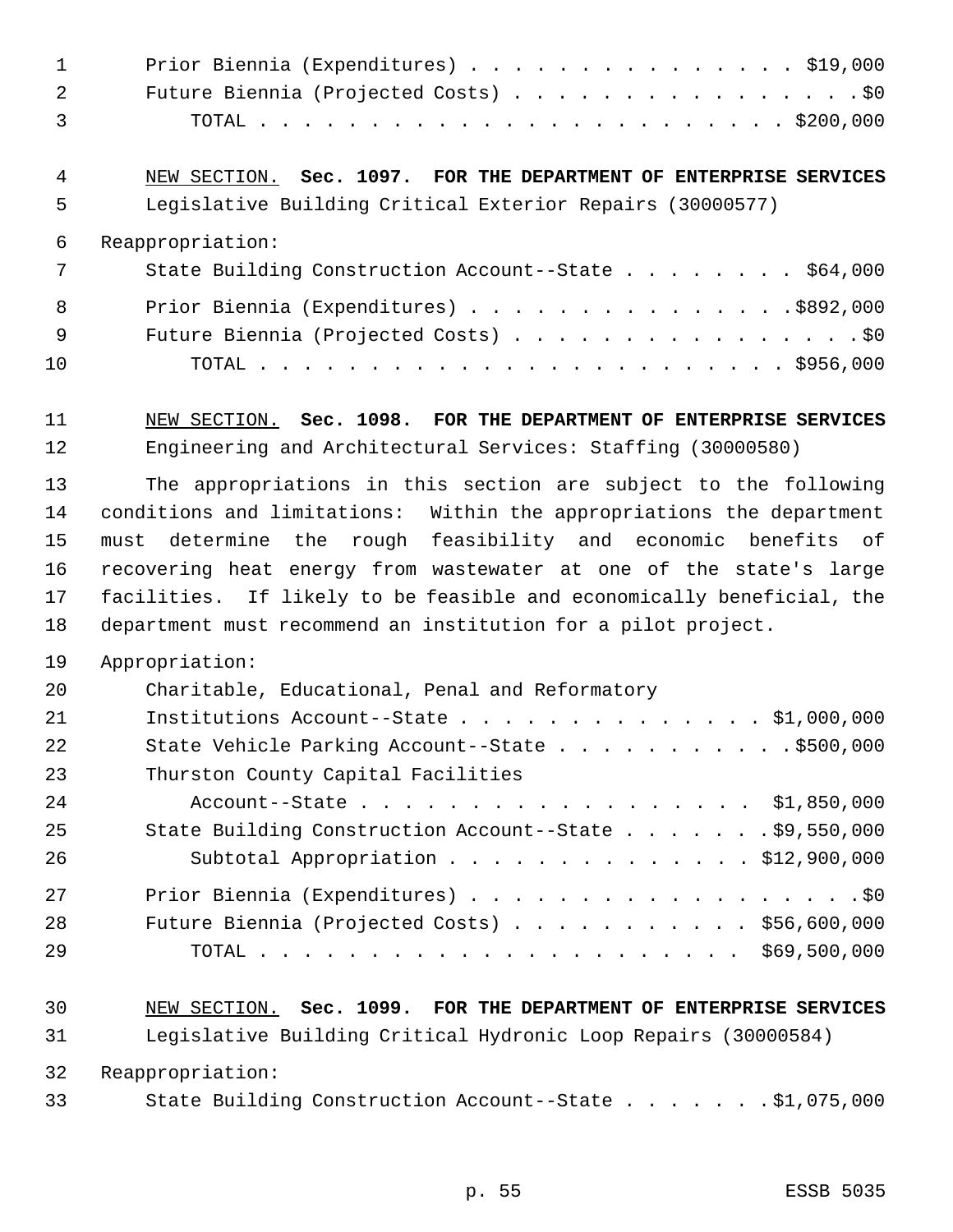| 2<br>3<br>4<br>5<br>6<br>7<br>8<br>Library, and State Patrol (92000003)<br>9<br>Reappropriation:<br>10<br>11<br>12<br>13<br>14<br>15<br>Legislative Building Critical Exterior Repairs (92000004)<br>16<br>Reappropriation:<br>17<br>18<br>19<br>20<br>21<br>22<br>23<br>(30000578)<br>24<br>Appropriation:<br>25<br>26<br>27<br>28<br>29<br>30<br>31 | $\mathbf 1$ | Appropriation:                                                                                           |
|-------------------------------------------------------------------------------------------------------------------------------------------------------------------------------------------------------------------------------------------------------------------------------------------------------------------------------------------------------|-------------|----------------------------------------------------------------------------------------------------------|
|                                                                                                                                                                                                                                                                                                                                                       |             | State Building Construction Account--State \$851,000                                                     |
|                                                                                                                                                                                                                                                                                                                                                       |             | Prior Biennia (Expenditures) \$104,000<br>Future Biennia (Projected Costs) \$0                           |
|                                                                                                                                                                                                                                                                                                                                                       |             | NEW SECTION. Sec. 1100. FOR THE DEPARTMENT OF ENTERPRISE SERVICES                                        |
|                                                                                                                                                                                                                                                                                                                                                       |             | Reuse General Administration Building for Heritage Center, State                                         |
|                                                                                                                                                                                                                                                                                                                                                       |             |                                                                                                          |
|                                                                                                                                                                                                                                                                                                                                                       |             | Washington State Heritage Center Account--State \$75,000                                                 |
|                                                                                                                                                                                                                                                                                                                                                       |             | Prior Biennia (Expenditures) \$75,000<br>Future Biennia (Projected Costs) \$0                            |
|                                                                                                                                                                                                                                                                                                                                                       |             | NEW SECTION. Sec. 1101. FOR THE DEPARTMENT OF ENTERPRISE SERVICES                                        |
|                                                                                                                                                                                                                                                                                                                                                       |             |                                                                                                          |
|                                                                                                                                                                                                                                                                                                                                                       |             | State Building Construction Account--State \$557,000                                                     |
|                                                                                                                                                                                                                                                                                                                                                       |             | Prior Biennia (Expenditures) \$843,000                                                                   |
|                                                                                                                                                                                                                                                                                                                                                       |             | Future Biennia (Projected Costs) \$0                                                                     |
|                                                                                                                                                                                                                                                                                                                                                       |             | NEW SECTION. Sec. 1102. FOR THE DEPARTMENT OF ENTERPRISE SERVICES                                        |
|                                                                                                                                                                                                                                                                                                                                                       |             | Natural Resources Building Garage Fire Suppression System Repairs                                        |
|                                                                                                                                                                                                                                                                                                                                                       |             |                                                                                                          |
|                                                                                                                                                                                                                                                                                                                                                       |             | State Vehicle Parking Account--State \$738,000                                                           |
|                                                                                                                                                                                                                                                                                                                                                       |             | State Building Construction Account--State \$1,500,000<br>Subtotal Appropriation \$2,238,000             |
|                                                                                                                                                                                                                                                                                                                                                       |             |                                                                                                          |
|                                                                                                                                                                                                                                                                                                                                                       |             | Future Biennia (Projected Costs) \$0                                                                     |
|                                                                                                                                                                                                                                                                                                                                                       | 32          | NEW SECTION. Sec. 1103. FOR THE DEPARTMENT OF ENTERPRISE SERVICES<br>Minor Works Preservation (30000635) |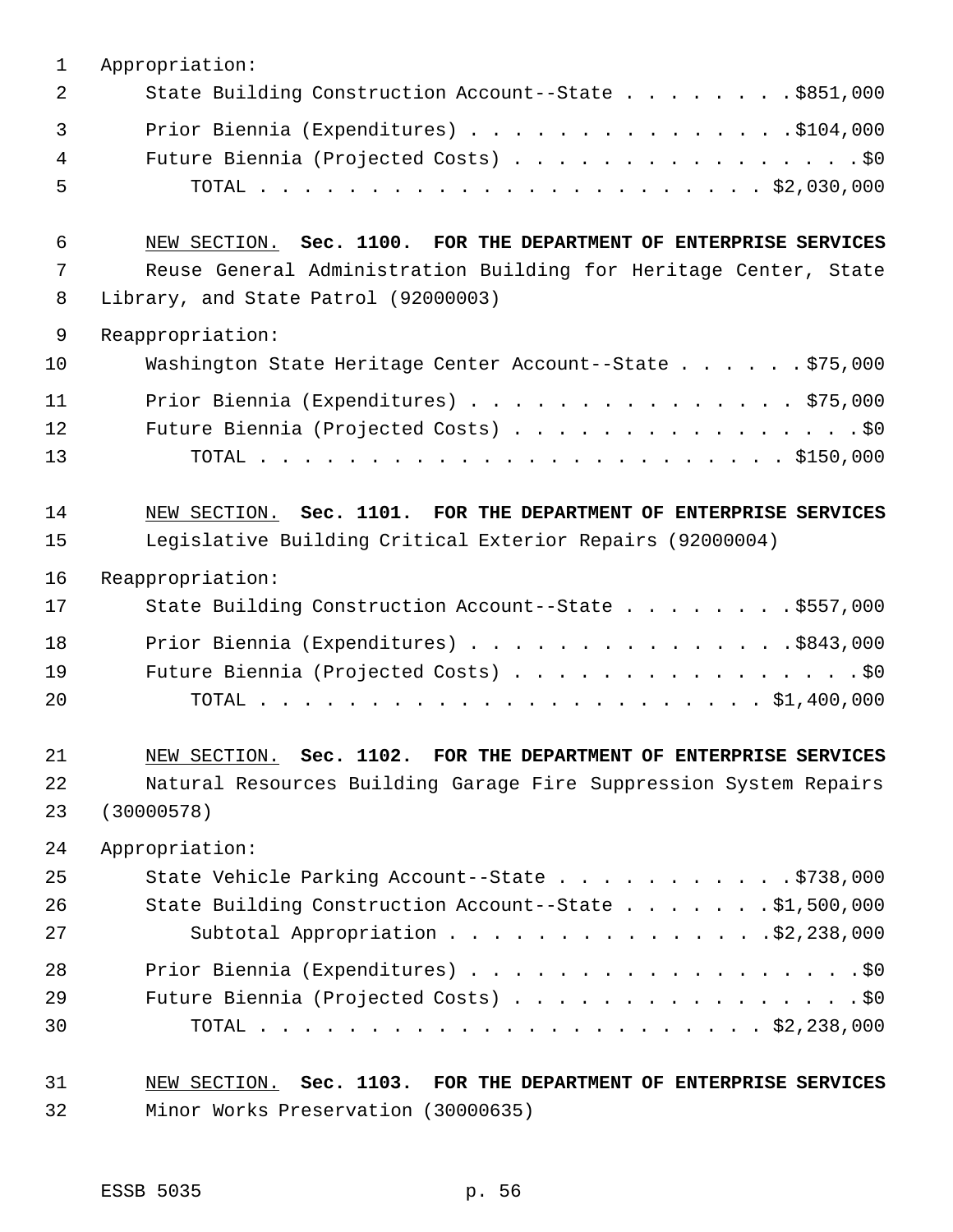| $\mathbf{1}$ | Appropriation:                                                          |
|--------------|-------------------------------------------------------------------------|
| 2            | State Building Construction Account--State \$3,218,000                  |
| 3            | Thurston County Capital Facilities Account--State \$810,000             |
| 4            | Subtotal Appropriation \$4,028,000                                      |
| 5            | Prior Biennia (Expenditures) \$0                                        |
| 6            | Future Biennia (Projected Costs) \$12,000,000                           |
| 7            |                                                                         |
| 8            | NEW SECTION. Sec. 1104. FOR THE DEPARTMENT OF ENTERPRISE SERVICES       |
| 9            | Capitol Campus Underground Utility Repairs (30000687)                   |
| 10           | Appropriation:                                                          |
| 11           | State Building Construction Account--State \$1,983,000                  |
| 12           |                                                                         |
| 13           | Future Biennia (Projected Costs) \$8,827,000                            |
| 14           |                                                                         |
| 15           | NEW SECTION. Sec. 1105. FOR THE DEPARTMENT OF ENTERPRISE SERVICES       |
| 16           | Natural Resource Building Repairs Phase 1 (91000009)                    |
| 17           | The appropriations in this section are subject to the following         |
| 18           | conditions and limitations: The natural resource building repairs       |
| 19           | phase 1 project must include at a minimum the multipurpose room water   |
| 20           | infiltration project and the roof project. After this work is           |
| 21           | completed, the department may include work that was in the department's |
| 22           | 2013-2015 capital budget request for other repairs to the building.     |
| 23           | Appropriation:                                                          |
| 24           | State Building Construction Account--State \$4,161,000                  |
| 25           | Thurston County Capital Facilities Construction                         |
| 26           | Account--State \$940,000                                                |
| 27           | Subtotal Appropriation \$5,101,000                                      |
| 28           | Prior Biennia (Expenditures) \$0                                        |
| 29           | Future Biennia (Projected Costs) \$0                                    |
| 30           |                                                                         |
| 31           | NEW SECTION. Sec. 1106. FOR THE DEPARTMENT OF ENTERPRISE SERVICES       |
| 32           | Campus Steam System and Chiller Upgrades (91000014)                     |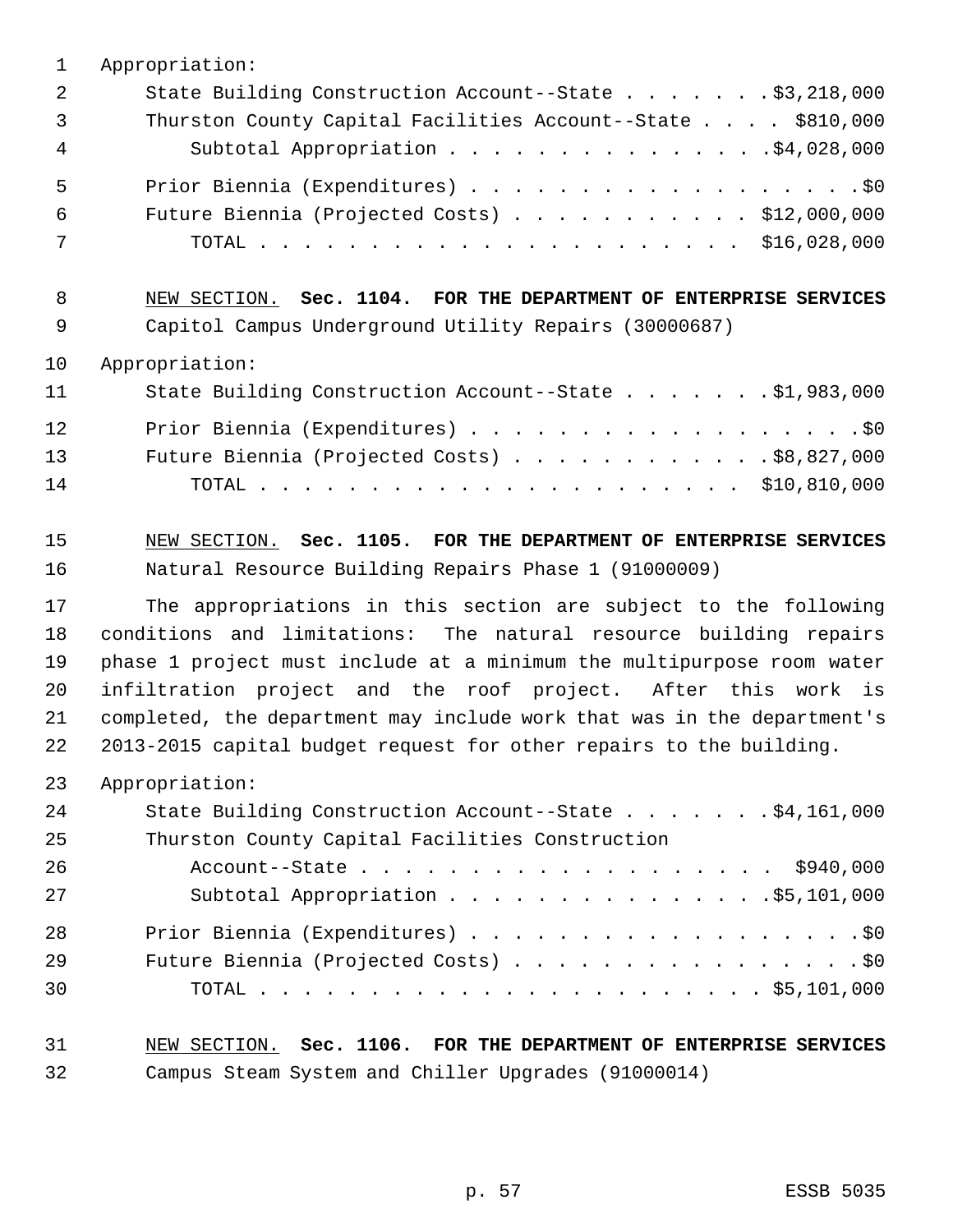The appropriations in this section are subject to the following conditions and limitations: The campus steam system repairs and powerhouse chiller projects must be done as one project, with energy savings from heat recovery paying for as much of the project as practical. Energy savings must also be used to upgrade the HVAC system in the governor's residence, and provide hot water boilers in as many buildings as needed to shut down the powerhouse in the summer months.

Appropriation:

| - 9 | State Building Construction Account--State \$2,497,000 |
|-----|--------------------------------------------------------|
| 10  | Thurston County Capital Facilities Construction        |
| 11  | Account--State \$1,500,000                             |
| 12  |                                                        |
| 13  | Prior Biennia (Expenditures) \$0                       |
| 14  | Future Biennia (Projected Costs) \$0                   |
| 15  |                                                        |

 NEW SECTION. **Sec. 1107. FOR THE DEPARTMENT OF ENTERPRISE SERVICES** Archives Building and Capitol Court HVAC Upgrades (91000015)

 The appropriation in this section is subject to the following conditions and limitations: The archives building HVAC upgrade and capitol court HVAC upgrade projects must be done as one project, with energy savings from heat recovery paying for as much of the project as practical.

Appropriation:

| 24  | State Building Construction Account--State \$1,000,000 |
|-----|--------------------------------------------------------|
| 25  | Prior Biennia (Expenditures) \$0                       |
| 26  | Future Biennia (Projected Costs) \$0                   |
| 2.7 |                                                        |

#### NEW SECTION. **Sec. 1108. FOR THE DEPARTMENT OF ENTERPRISE SERVICES** Legislative Building Exterior Repairs (30000604)

| 31 | State Building Construction Account--State \$1,000,000 |
|----|--------------------------------------------------------|
| 32 | Prior Biennia (Expenditures) \$0                       |
| 33 | Future Biennia (Projected Costs) \$0                   |
| 34 |                                                        |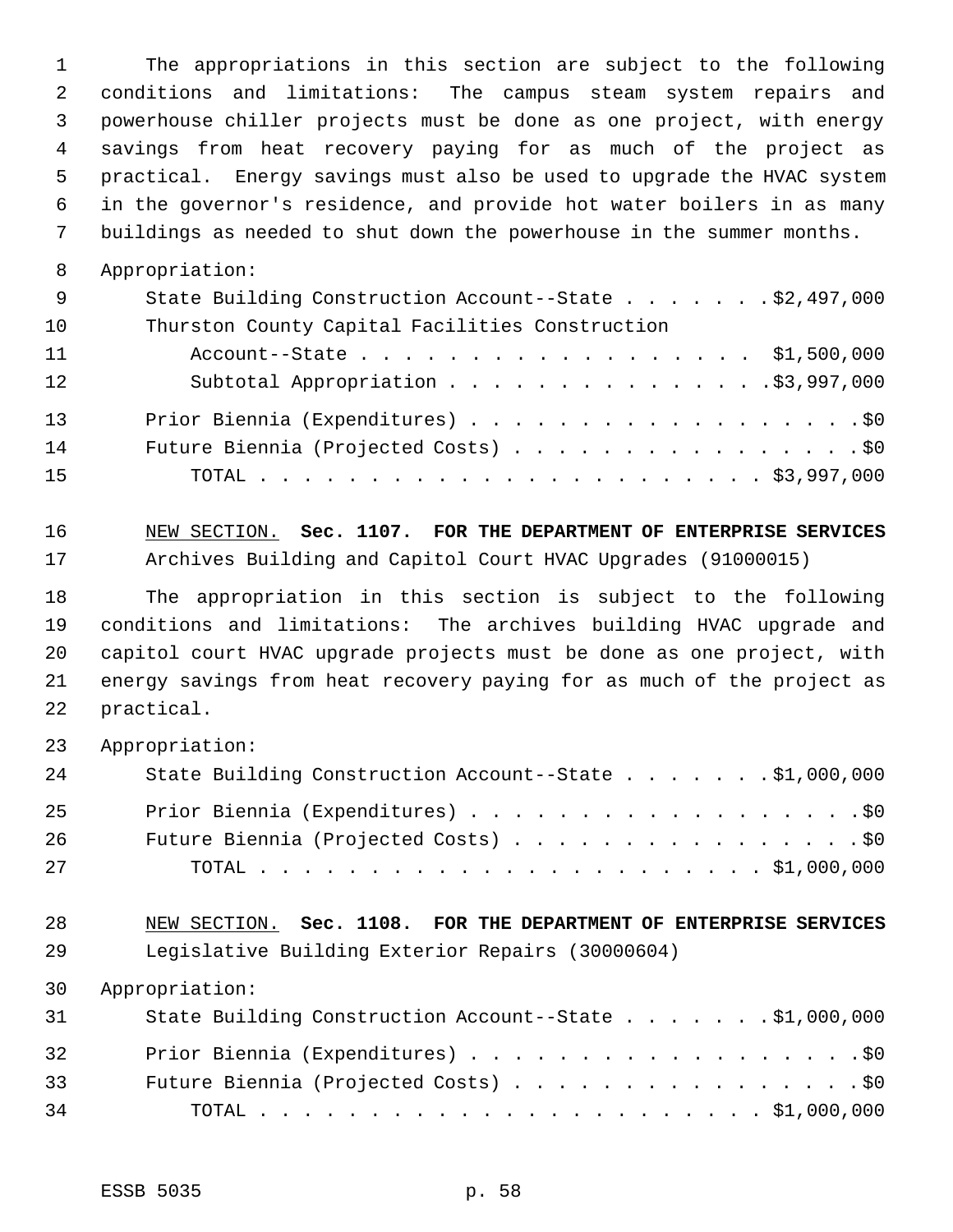NEW SECTION. **Sec. 1109. FOR THE DEPARTMENT OF ENTERPRISE SERVICES** 1063 Block Replacement (91000016)

 The appropriation in this section is subject to the following conditions and limitations: The appropriation in this section is provided solely for predesign and bridging documents, design, competition honoraria, project management, demolition, and other planning activities including permits. The predesign must specify the tenants of the building as directed by the office of financial management. The predesign must indicate the estimated annual cost increase for state agency tenants compared to the cost of their existing leases. The estimated cost increase may take into account estimated cost savings in staff costs and other costs that may result in more efficient building design and layout of office space. The director of the office of financial management must review these cost estimates and submit a report to the appropriate committees of the legislature indicating the budget increase that would be required sixty days prior to executing any construction contracts for the building. The lease for any prospective tenant may not be extended beyond the anticipated occupancy date of the building. The building will be alternatively financed as authorized in section 7014 of this act.

Appropriation:

| 22  | State Building Construction Account--State \$13,000,000 |
|-----|---------------------------------------------------------|
| 23  | Prior Biennia (Expenditures) \$0                        |
| 24  | Future Biennia (Projected Costs) \$0                    |
| -25 |                                                         |

# NEW SECTION. **Sec. 1110. FOR THE DEPARTMENT OF ENTERPRISE SERVICES**

Security Improvements Division 3 Court of Appeals (92000006)

Appropriation:

| 29 | State Building Construction Account--State \$104,000 |
|----|------------------------------------------------------|
| 30 | Prior Biennia (Expenditures) \$0                     |
| 31 | Future Biennia (Projected Costs) \$0                 |
| 32 |                                                      |

#### NEW SECTION. **Sec. 1111. FOR THE MILITARY DEPARTMENT**

Minor Works Preservation (30000560)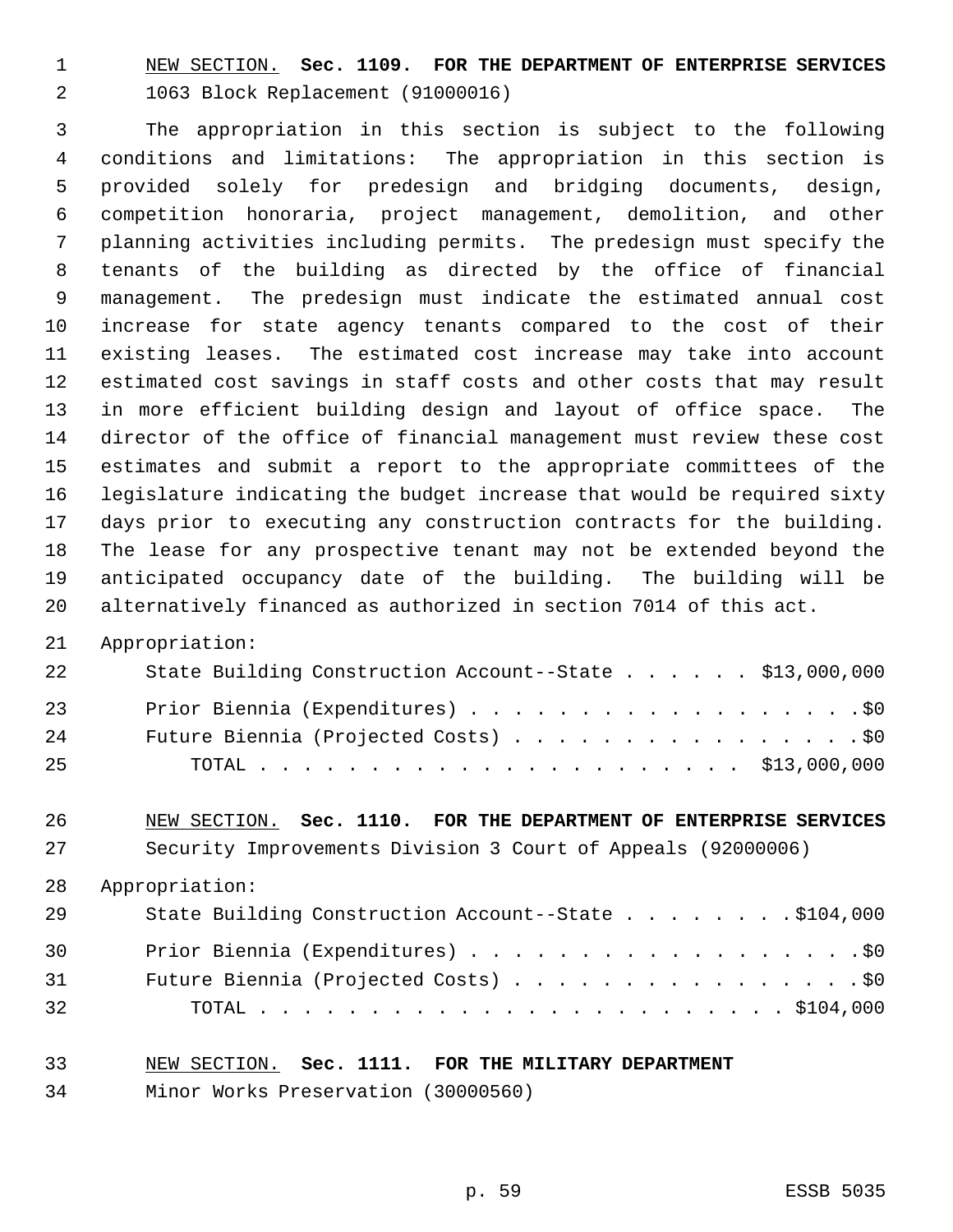| $\mathbf{1}$ | Reappropriation:                                                 |
|--------------|------------------------------------------------------------------|
| 2            | General Fund--Federal $\ldots$ \$1,840,000                       |
| 3            | State Building Construction Account--State \$417,000             |
| 4            | Subtotal Reappropriation \$2,257,000                             |
| 5            | Prior Biennia (Expenditures) $\ldots$ 92,542,000                 |
| 6            |                                                                  |
| 7            | Future Biennia (Projected Costs) \$0                             |
|              |                                                                  |
| 8            | NEW SECTION. Sec. 1112. FOR THE MILITARY DEPARTMENT              |
| 9            | Minor Works Program (30000561)                                   |
| 10           | Reappropriation:                                                 |
| 11           | General Fund--Federal \$4,728,000                                |
|              |                                                                  |
| 12           | Prior Biennia (Expenditures) \$5,230,000                         |
| 13           | Future Biennia (Projected Costs) \$0                             |
| 14           |                                                                  |
|              |                                                                  |
| 15           | NEW SECTION. Sec. 1113. FOR THE MILITARY DEPARTMENT              |
| 16           | Information Operations Readiness Center-Joint Base Lewis McChord |
| 17           | (30000589)                                                       |
| 18           | Appropriation:                                                   |
| 19           | General Fund--Federal \$35,000,000                               |
| 20           |                                                                  |
| 21           | Future Biennia (Projected Costs) \$0                             |
| 22           |                                                                  |
|              |                                                                  |
| 23           | NEW SECTION. Sec. 1114. FOR THE MILITARY DEPARTMENT              |
| 24           | Pierce County Readiness Center (30000593)                        |
| 25           | Appropriation:                                                   |
| 26           |                                                                  |
| 27           | State Building Construction Account--State \$3,659,000           |
| 28           | Military Department Capital Account--State \$3,000,000           |
| 29           | Subtotal Appropriation \$33,601,000                              |
| 30           |                                                                  |
| 31           | Future Biennia (Projected Costs) \$0                             |
| 32           |                                                                  |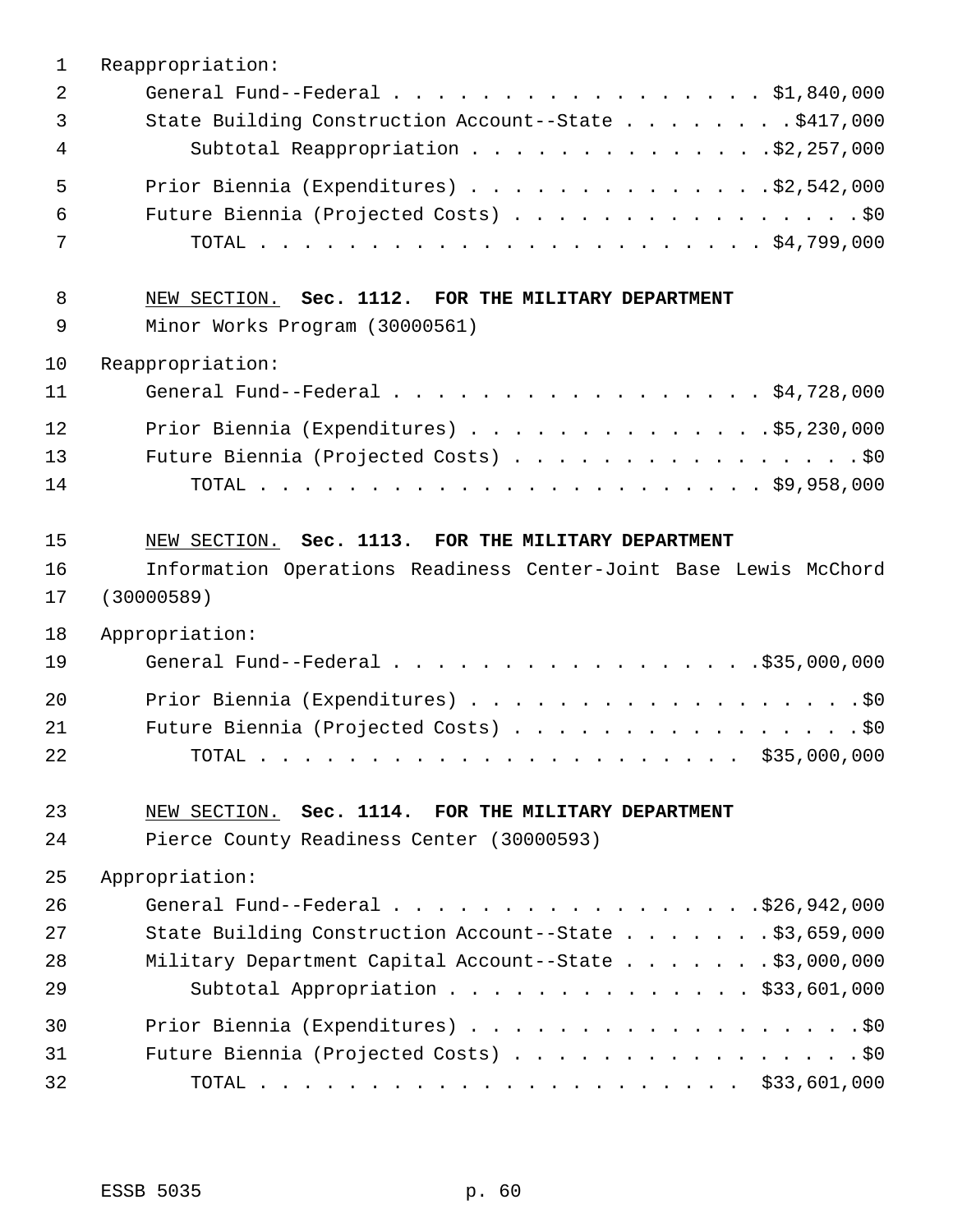| $\mathbf{1}$ | NEW SECTION. Sec. 1115. FOR THE MILITARY DEPARTMENT                                                   |
|--------------|-------------------------------------------------------------------------------------------------------|
| 2            | Thurston County Readiness Center (30000594)                                                           |
| 3            | Appropriation:                                                                                        |
| 4            | State Building Construction Account--State \$2,800,000                                                |
| 5            | Prior Biennia (Expenditures) \$0                                                                      |
| 6            | Future Biennia (Projected Costs) \$44,249,000                                                         |
| 7            |                                                                                                       |
| 8            | NEW SECTION. Sec. 1116. FOR THE MILITARY DEPARTMENT                                                   |
| 9            | Minor Works Preservation - 2013-2015 Biennium (30000602)                                              |
| 10           | Appropriation:                                                                                        |
| 11           | General Fund--Federal $\ldots$ , $\ldots$ , $\ldots$ , $\ldots$ , $\ldots$ , $\frac{1}{3}$ , 726, 000 |
| 12           | State Building Construction Account--State \$1,500,000                                                |
| 13           | Subtotal Appropriation \$5,226,000                                                                    |
| 14           |                                                                                                       |
| 15           | Future Biennia (Projected Costs) $\ldots$ \$13,121,000                                                |
| 16           |                                                                                                       |
| 17           | NEW SECTION. Sec. 1117. FOR THE MILITARY DEPARTMENT                                                   |
| 18           | Minor Works Program - 2013-2015 Biennium (30000605)                                                   |
| 19           | Appropriation:                                                                                        |
| 20           | General Fund--Federal \$12,925,000                                                                    |
| 21           | Prior Biennia (Expenditures) \$0                                                                      |
| 22           | Future Biennia (Projected Costs) $\ldots$ \$29,397,000                                                |
| 23           |                                                                                                       |
| 24           | NEW SECTION. Sec. 1118. FOR THE MILITARY DEPARTMENT                                                   |
| 25           | Yakima Training Center Barracks (30000696)                                                            |
| 26           | Appropriation:                                                                                        |
| 27           | General Fund--Federal \$18,000,000                                                                    |
| 28           | Prior Biennia (Expenditures) \$0                                                                      |
| 29           | Future Biennia (Projected Costs) \$0                                                                  |
| 30           |                                                                                                       |
| 31           | NEW SECTION. Sec. 1119. FOR THE MILITARY DEPARTMENT                                                   |
| 32           | Thurston County Readiness Center (91000005)                                                           |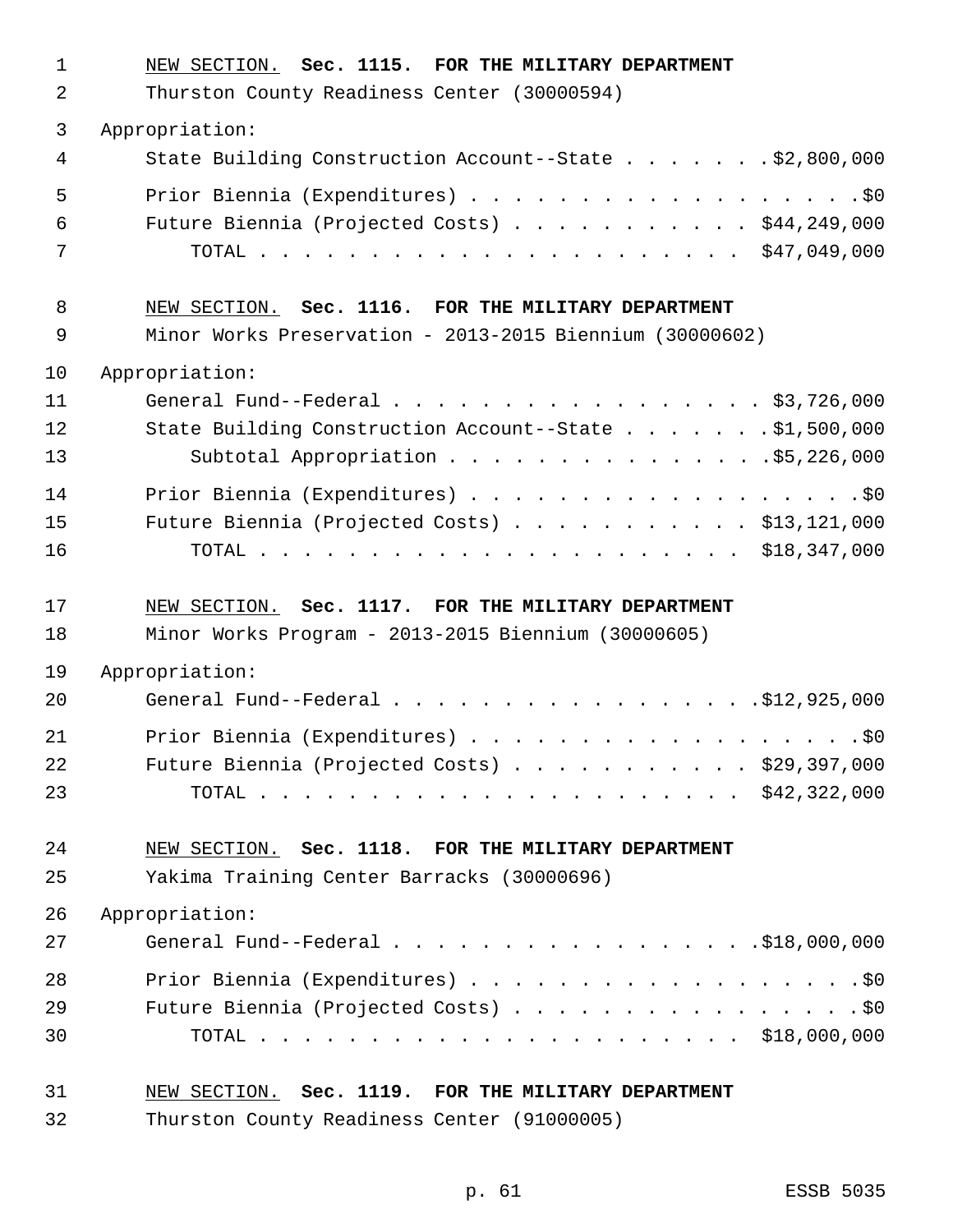| $\mathbf{1}$   | Reappropriation:                                              |
|----------------|---------------------------------------------------------------|
| $\overline{2}$ |                                                               |
| 3              |                                                               |
| $\overline{4}$ | Future Biennia (Projected Costs) \$0                          |
| 5              |                                                               |
| 6              | NEW SECTION. Sec. 1120. FOR THE DEPARTMENT OF ARCHAEOLOGY AND |
| 7              | HISTORIC PRESERVATION                                         |
| 8              | Heritage Barn Preservation Program (30000005)                 |
| 9              | Reappropriation:                                              |
| 10             | State Building Construction Account--State \$105,000          |
| 11             | Prior Biennia (Expenditures) \$95,000                         |
| 12             | Future Biennia (Projected Costs) \$0                          |
| 13             |                                                               |
| 14             | NEW SECTION. Sec. 1121. FOR THE DEPARTMENT OF ARCHAEOLOGY AND |
| 15             | HISTORIC PRESERVATION                                         |
| 16             | Courthouse Preservation (30000006)                            |
| 17             | Reappropriation:                                              |
| 18             | State Building Construction Account--State \$673,000          |
| 19             | Prior Biennia (Expenditures) \$77,000                         |
| 20             | Future Biennia (Projected Costs) \$0                          |
| 21             |                                                               |
| 22             | NEW SECTION. Sec. 1122. FOR THE DEPARTMENT OF ARCHAEOLOGY AND |
| 23             | HISTORIC PRESERVATION                                         |
| 24             | Historic Courthouse Preservation Grants (92000001)            |
| 25             | Appropriation:                                                |
| 26             | State Building Construction Account--State \$2,000,000        |
| 27             | Prior Biennia (Expenditures) \$0                              |
| 28             | Future Biennia (Projected Costs) \$0                          |
| 29             |                                                               |
| 30             | NEW SECTION. Sec. 1123. FOR THE DEPARTMENT OF ARCHAEOLOGY AND |
| 31             | HISTORIC PRESERVATION                                         |
| 32             | Heritage Barn Preservation Program (92000002)                 |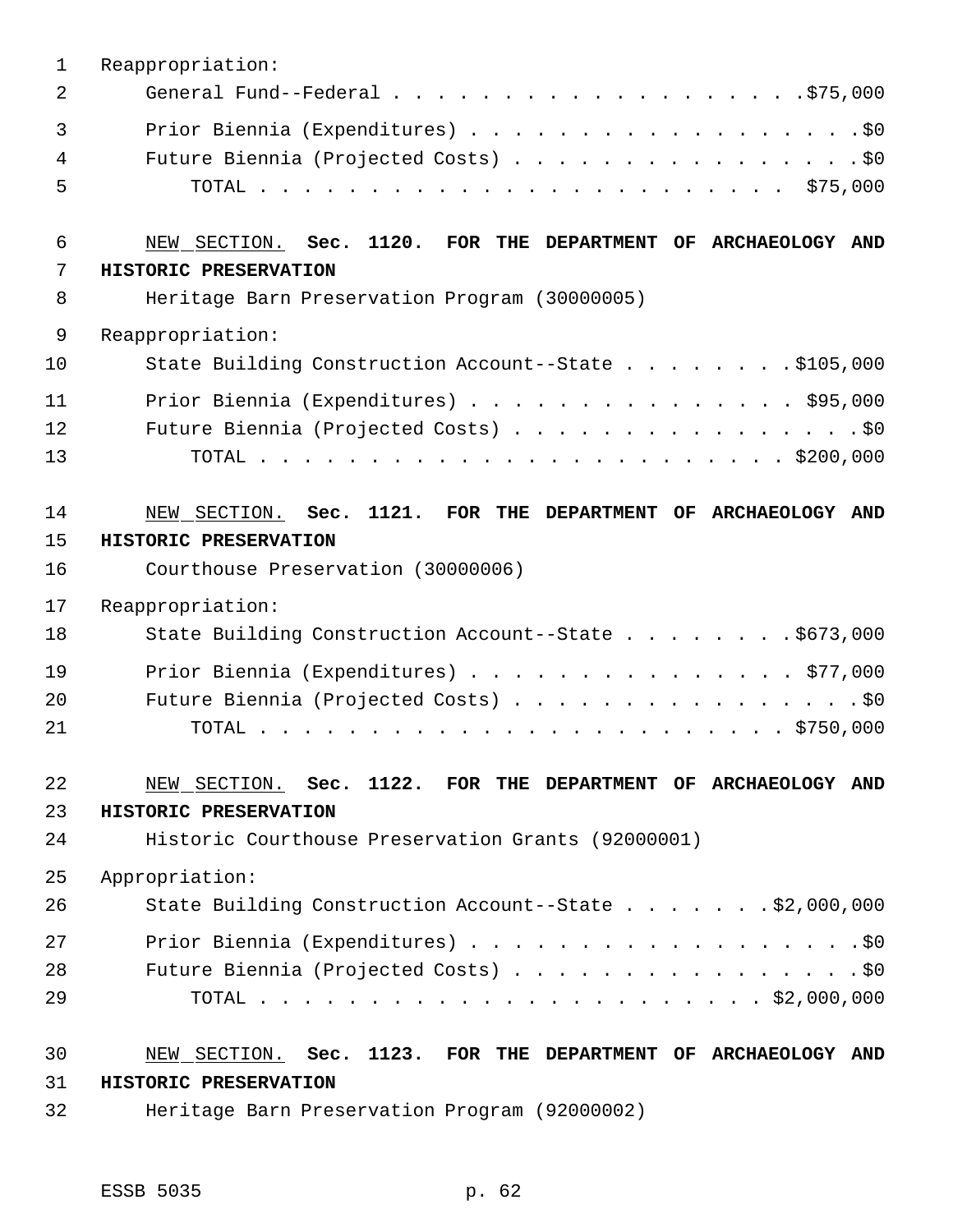### 1 Appropriation:

| 2           | State Building Construction Account--State \$500,000 |
|-------------|------------------------------------------------------|
| $3^{\circ}$ | Prior Biennia (Expenditures) \$0                     |
| 4           | Future Biennia (Projected Costs) \$0                 |
| - 5         |                                                      |

(End of part)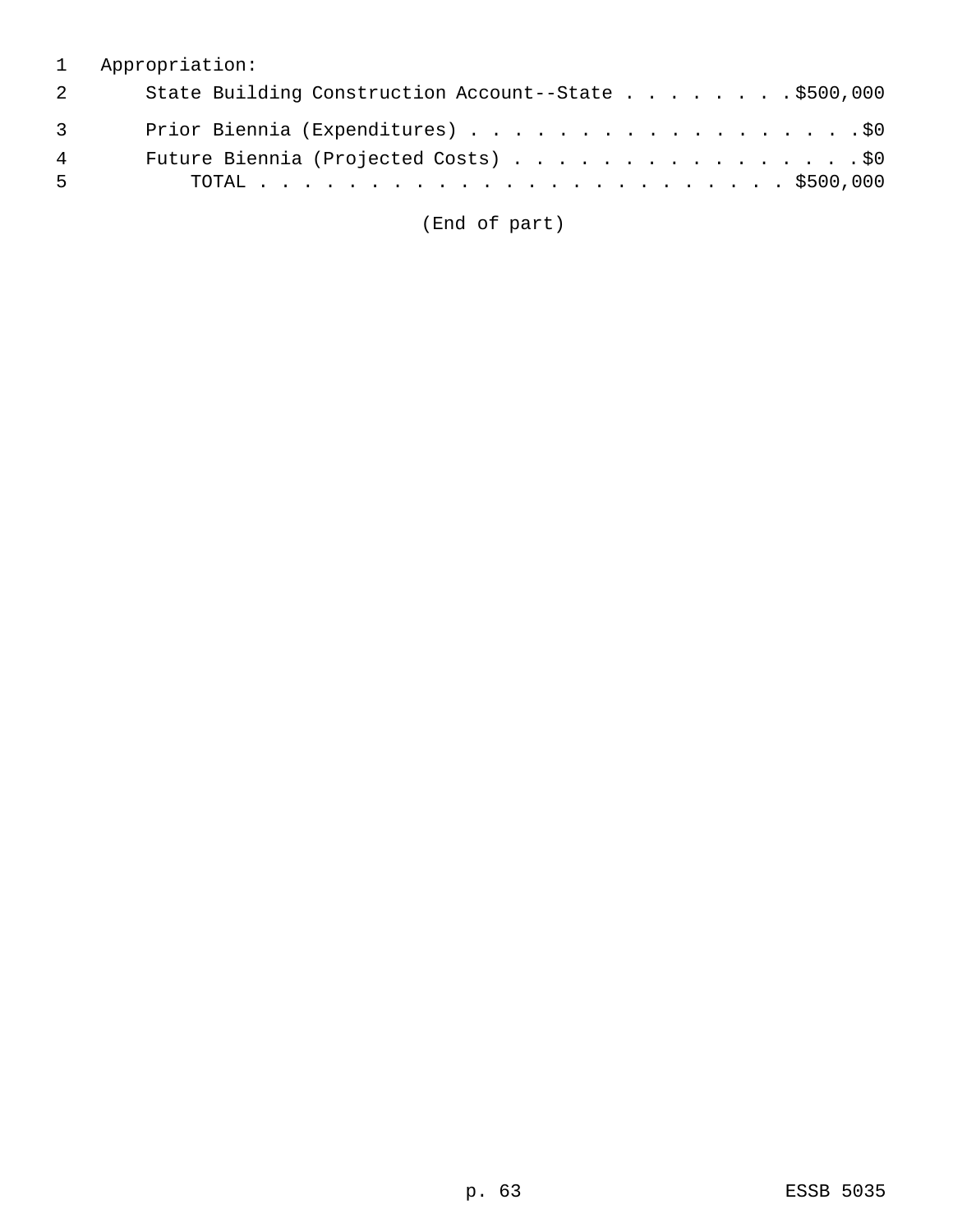| $\mathbf 1$    | PART <sub>2</sub>                                                                                                                                         |
|----------------|-----------------------------------------------------------------------------------------------------------------------------------------------------------|
| $\overline{a}$ | <b>HUMAN SERVICES</b>                                                                                                                                     |
| 3              | NEW SECTION. Sec. 2001. FOR THE DEPARTMENT OF SOCIAL AND HEALTH                                                                                           |
| 4              | <b>SERVICES</b>                                                                                                                                           |
| 5              | Eastern State Hospital: Westlake Building Renovation (30000852)                                                                                           |
| 6              | Reappropriation:                                                                                                                                          |
| 7              | State Building Construction Account--State \$300,000                                                                                                      |
| 8              | Prior Biennia (Expenditures) \$1,575,000                                                                                                                  |
| 9              | Future Biennia (Projected Costs) \$0                                                                                                                      |
| 10             |                                                                                                                                                           |
| 11             | NEW SECTION. Sec. 2002. FOR THE DEPARTMENT OF SOCIAL AND HEALTH                                                                                           |
| 12             | <b>SERVICES</b>                                                                                                                                           |
| 13             | Minor Works Preservation: Health, Safety, and Code Requirements                                                                                           |
| 14             | (30001264)                                                                                                                                                |
| 15             | Reappropriation:                                                                                                                                          |
| 16             | State Building Construction Account--State \$1,500,000                                                                                                    |
| 17             | Prior Biennia (Expenditures) \$2,000,000                                                                                                                  |
| 18             | Future Biennia (Projected Costs) \$0                                                                                                                      |
| 19             |                                                                                                                                                           |
| 20<br>21<br>22 | NEW SECTION.<br>Sec. 2003. FOR THE DEPARTMENT OF SOCIAL AND HEALTH<br><b>SERVICES</b><br>Minor Works Preservation: Infrastructure Preservation (30001290) |
| 23             | Reappropriation:                                                                                                                                          |
| 24             | State Building Construction Account--State \$2,000,000                                                                                                    |
| 25             | Prior Biennia (Expenditures) \$2,000,000                                                                                                                  |
| 26             | Future Biennia (Projected Costs) \$0                                                                                                                      |
| 27             |                                                                                                                                                           |
| 28             | NEW SECTION. Sec. 2004. FOR THE DEPARTMENT OF SOCIAL AND HEALTH                                                                                           |
| 29             | <b>SERVICES</b>                                                                                                                                           |
| 30             | Minor Works Preservation: Facilities Preservation (30001291)                                                                                              |
| 31             | Reappropriation:                                                                                                                                          |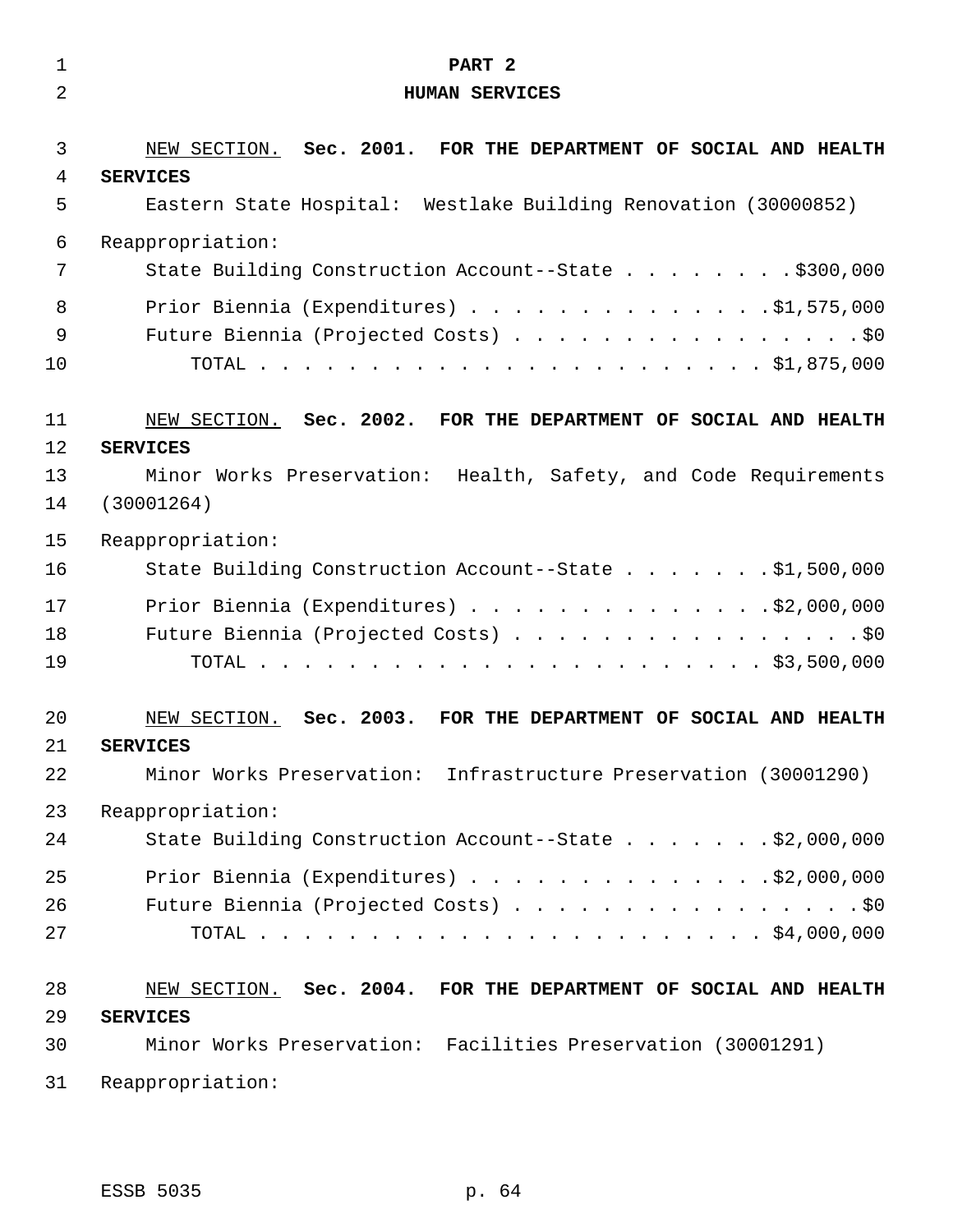| 1              | State Building Construction Account--State \$3,315,000          |
|----------------|-----------------------------------------------------------------|
| $\overline{a}$ | Prior Biennia (Expenditures) $\ldots$ 92,760,000                |
| 3              | Future Biennia (Projected Costs) \$0                            |
| 4              |                                                                 |
| 5              | NEW SECTION. Sec. 2005. FOR THE DEPARTMENT OF SOCIAL AND HEALTH |
| 6              | <b>SERVICES</b>                                                 |
| 7              | Hazards Abatement and Demolition (30002221)                     |
| 8              | Reappropriation:                                                |
| 9              | State Building Construction Account--State \$600,000            |
| 10             | Prior Biennia (Expenditures) \$400,000                          |
| 11             | Future Biennia (Projected Costs) \$4,244,000                    |
| 12             |                                                                 |
| 13             | NEW SECTION. Sec. 2006. FOR THE DEPARTMENT OF SOCIAL AND HEALTH |
| 14             | <b>SERVICES</b>                                                 |
| 15             | Capacity to Replace Maple Lane School (92000005)                |
| 16             | Reappropriation:                                                |
| 17             | State Building Construction Account--State \$50,000             |
| 18             | Prior Biennia (Expenditures) \$2,410,000                        |
| 19             | Future Biennia (Projected Costs) \$0                            |
| 20             |                                                                 |
| 21             | NEW SECTION. Sec. 2007. FOR THE DEPARTMENT OF SOCIAL AND HEALTH |
| 22             | <b>SERVICES</b>                                                 |
| 23             | Rainier School: Cottages Remodel and Renovation (91000017)      |
| 24             | Reappropriation:                                                |
| 25             | State Building Construction Account--State \$2,800,000          |
| 26             | Prior Biennia (Expenditures) \$200,000                          |
| 27             | Future Biennia (Projected Costs) \$0                            |
| 28             |                                                                 |
| 29             | NEW SECTION. Sec. 2008. FOR THE DEPARTMENT OF SOCIAL AND HEALTH |
| 30             | <b>SERVICES</b>                                                 |
| 31             | Naselle Youth Camp-Three Cottages: Renovation (20081222)        |
| 32             | Appropriation:                                                  |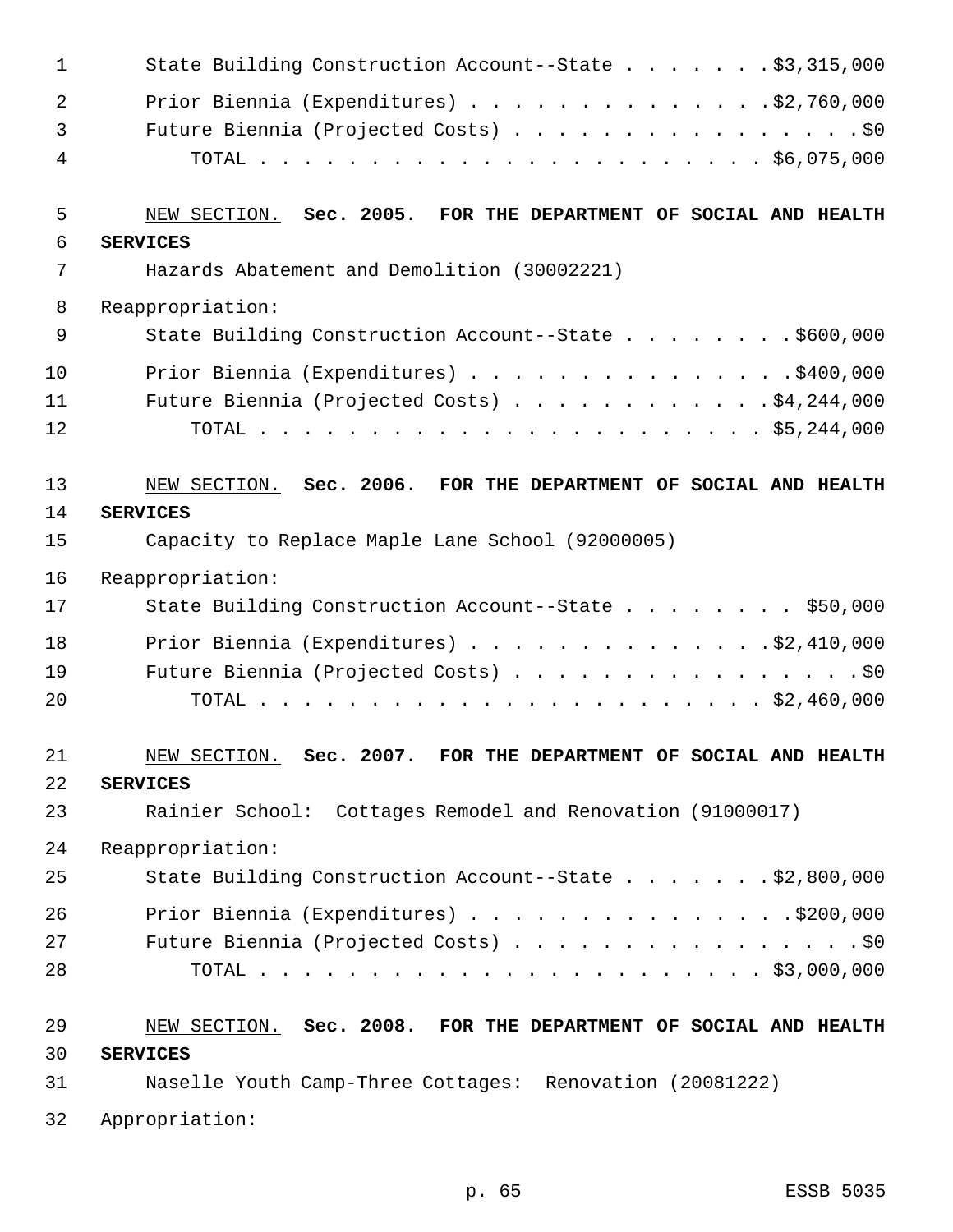| 1              | State Building Construction Account--State \$1,900,000                                                   |
|----------------|----------------------------------------------------------------------------------------------------------|
| $\overline{2}$ | Prior Biennia (Expenditures) \$0                                                                         |
| 3              | Future Biennia (Projected Costs) \$0                                                                     |
| 4              |                                                                                                          |
| 5              | NEW SECTION. Sec. 2009. FOR THE DEPARTMENT OF SOCIAL AND HEALTH                                          |
| 6              | <b>SERVICES</b>                                                                                          |
| 7<br>8         | Eastern State Hospital and Western State Hospital - All Wards:<br>Patient Safety Improvements (91000019) |
| 9              | Appropriation:                                                                                           |
| 10             | Charitable, Educational, Penal and Reformatory                                                           |
| 11             | Institutions Account--State \$4,800,000                                                                  |
| 12             |                                                                                                          |
| 13             | Future Biennia (Projected Costs) \$0                                                                     |
| 14             |                                                                                                          |
| 15             | NEW SECTION. Sec. 2010. FOR THE DEPARTMENT OF SOCIAL AND HEALTH                                          |
| 16             | <b>SERVICES</b>                                                                                          |
| 17             | Minor Works Preservation Projects: Statewide (30002235)                                                  |
| 18             | Appropriation:                                                                                           |
| 19             | State Building Construction Account--State \$11,755,000                                                  |
| 20             | Charitable, Educational, Penal and Reformatory                                                           |
| 21             | Institutions Account--State \$2,400,000                                                                  |
| 22             | \$14,155,000<br>Subtotal Appropriation                                                                   |
| 23             | Prior Biennia (Expenditures) \$0                                                                         |
| 24             | Future Biennia (Projected Costs) \$0                                                                     |
| 25             |                                                                                                          |
| 26             | NEW SECTION. Sec. 2011. FOR THE DEPARTMENT OF SOCIAL AND HEALTH                                          |
| 27             | <b>SERVICES</b>                                                                                          |
| 28             | Medical Lake Infrastructure Modernization Study (92000007)                                               |
| 29             | Appropriation:                                                                                           |
| 30             | State Building Construction Account--State \$500,000                                                     |
| 31             |                                                                                                          |
| 32             | Future Biennia (Projected Costs) \$0                                                                     |
| 33             |                                                                                                          |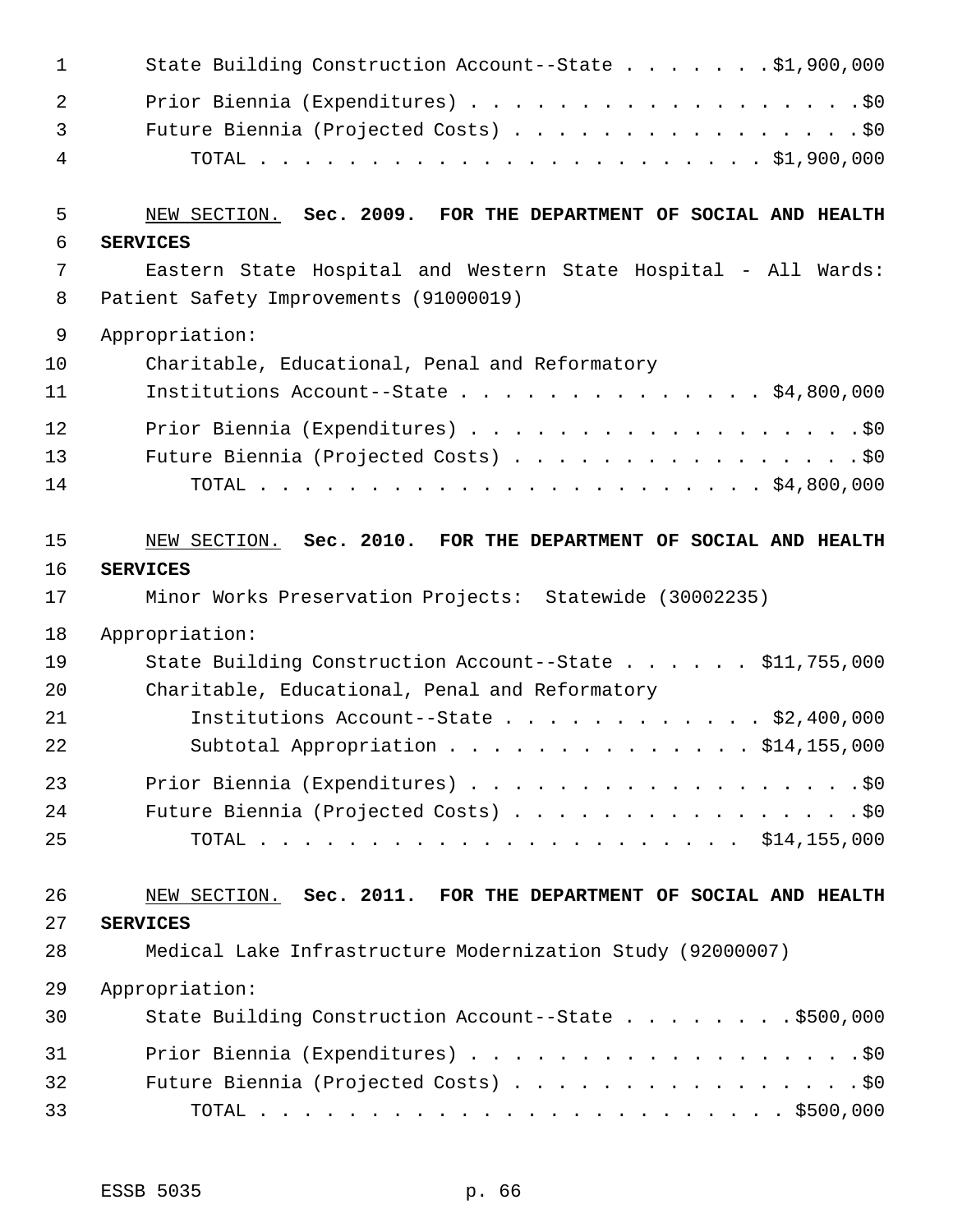| $\mathbf 1$ | NEW SECTION. Sec. 2012. FOR THE DEPARTMENT OF HEALTH    |
|-------------|---------------------------------------------------------|
| 2           | Drinking Water Assistance Program (30000013)            |
| 3           | Reappropriation:                                        |
| 4           | Drinking Water Assistance Account--Federal \$75,670,000 |
| 5           | Prior Biennia (Expenditures) $\ldots$ \$51,840,000      |
| 6           | Future Biennia (Projected Costs) \$0                    |
| 7           |                                                         |
| 8           | NEW SECTION. Sec. 2013. FOR THE DEPARTMENT OF HEALTH    |
| 9           | Safe Reliable Drinking Water Grants (92000002)          |
| 10          | Reappropriation:                                        |
| 11          | State Building Construction Account--State \$9,628,000  |
| 12          | Prior Biennia (Expenditures) $\ldots$ 92,010,000        |
| 13          | Future Biennia (Projected Costs) \$0                    |
| 14          |                                                         |
| 15          | NEW SECTION. Sec. 2014. FOR THE DEPARTMENT OF HEALTH    |
| 16          | HVAC Systems Upgrade Continuation (30000298)            |
| 17          | Appropriation:                                          |
| 18          | State Building Construction Account--State \$2,809,000  |
| 19          | Prior Biennia (Expenditures) \$0                        |
| 20          | Future Biennia (Projected Costs) \$0                    |
| 21          |                                                         |
| 22          | NEW SECTION. Sec. 2015. FOR THE DEPARTMENT OF HEALTH    |
| 23          | Minor Works - Facility Preservation (30000300)          |
| 24          | Appropriation:                                          |
| 25          | State Building Construction Account--State \$958,000    |
| 26          | Prior Biennia (Expenditures) \$0                        |
| 27          | Future Biennia (Projected Costs) $\ldots$ \$1,800,000   |
| 28          |                                                         |
| 29          | NEW SECTION. Sec. 2016. FOR THE DEPARTMENT OF HEALTH    |
| 30          | Drinking Water Assistance Program (30000323)            |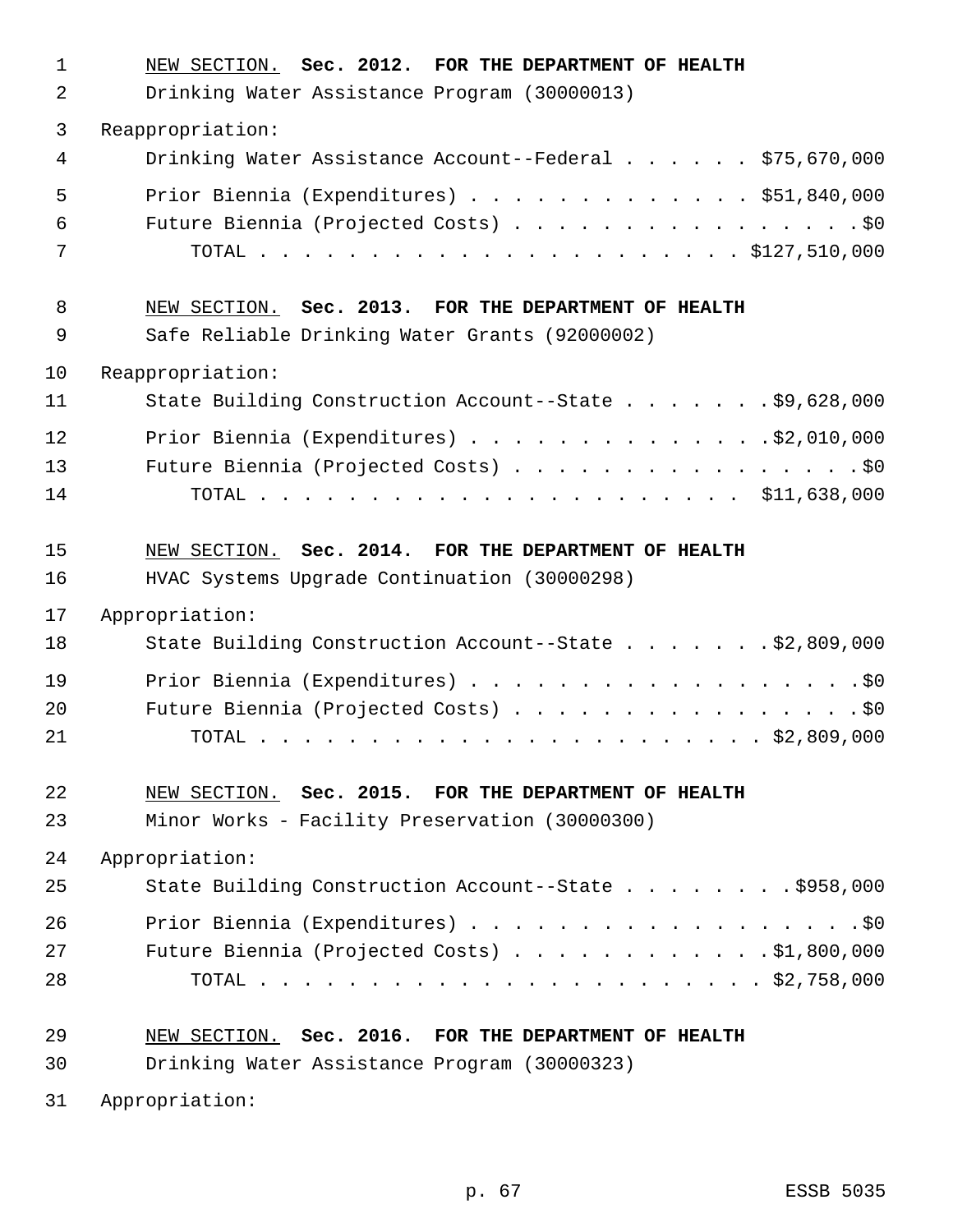| $\mathbf 1$    | Drinking Water Assistance Account--Federal \$28,800,000                                                |
|----------------|--------------------------------------------------------------------------------------------------------|
| $\overline{a}$ |                                                                                                        |
| 3              | Future Biennia (Projected Costs) \$115,200,000                                                         |
| 4              |                                                                                                        |
| 5              | NEW SECTION. Sec. 2017. FOR THE DEPARTMENT OF VETERANS AFFAIRS                                         |
| 6              | Minor Works Facilities Preservation (30000094)                                                         |
| 7              | Appropriation:                                                                                         |
| 8              | State Building Construction Account--State \$1,313,000                                                 |
| 9              |                                                                                                        |
| 10             | Future Biennia (Projected Costs) \$0                                                                   |
| 11             |                                                                                                        |
| 12             | NEW SECTION. Sec. 2018. FOR THE DEPARTMENT OF VETERANS AFFAIRS                                         |
| 13             | Walla Walla Nursing Facility (20082008)                                                                |
| 14             | Reappropriation:                                                                                       |
| 15             | General Fund--Federal $\ldots$ , $\ldots$ , $\ldots$ , $\ldots$ , $\ldots$ , $\frac{1}{31}$ , 200, 000 |
| 16             | State Building Construction Account--State \$15,978,000                                                |
| 17             | Subtotal Reappropriation \$47,178,000                                                                  |
| 18             | Prior Biennia (Expenditures) \$947,000                                                                 |
| 19             | Future Biennia (Projected Costs) \$0                                                                   |
| 20             |                                                                                                        |
| 21             | NEW SECTION. Sec. 2019. FOR THE DEPARTMENT OF CORRECTIONS                                              |
| 22             | Washington State Penitentiary: Housing Units, Kitchen, and Site                                        |
| 23             | Work (30000482)                                                                                        |
| 24             | Reappropriation:                                                                                       |
| 25             | State Building Construction Account--State \$9,130,000                                                 |
| 26             | Prior Biennia (Expenditures) \$38,442,000                                                              |
| 27             | Future Biennia (Projected Costs) \$0                                                                   |
| 28             |                                                                                                        |
| 29             | NEW SECTION. Sec. 2020. FOR THE DEPARTMENT OF CORRECTIONS                                              |
| 30             | SW: Minor Works - Infrastructure Preservation (30000539)                                               |
| 31             | Reappropriation:                                                                                       |
| 32             | State Building Construction Account--State \$1,026,000                                                 |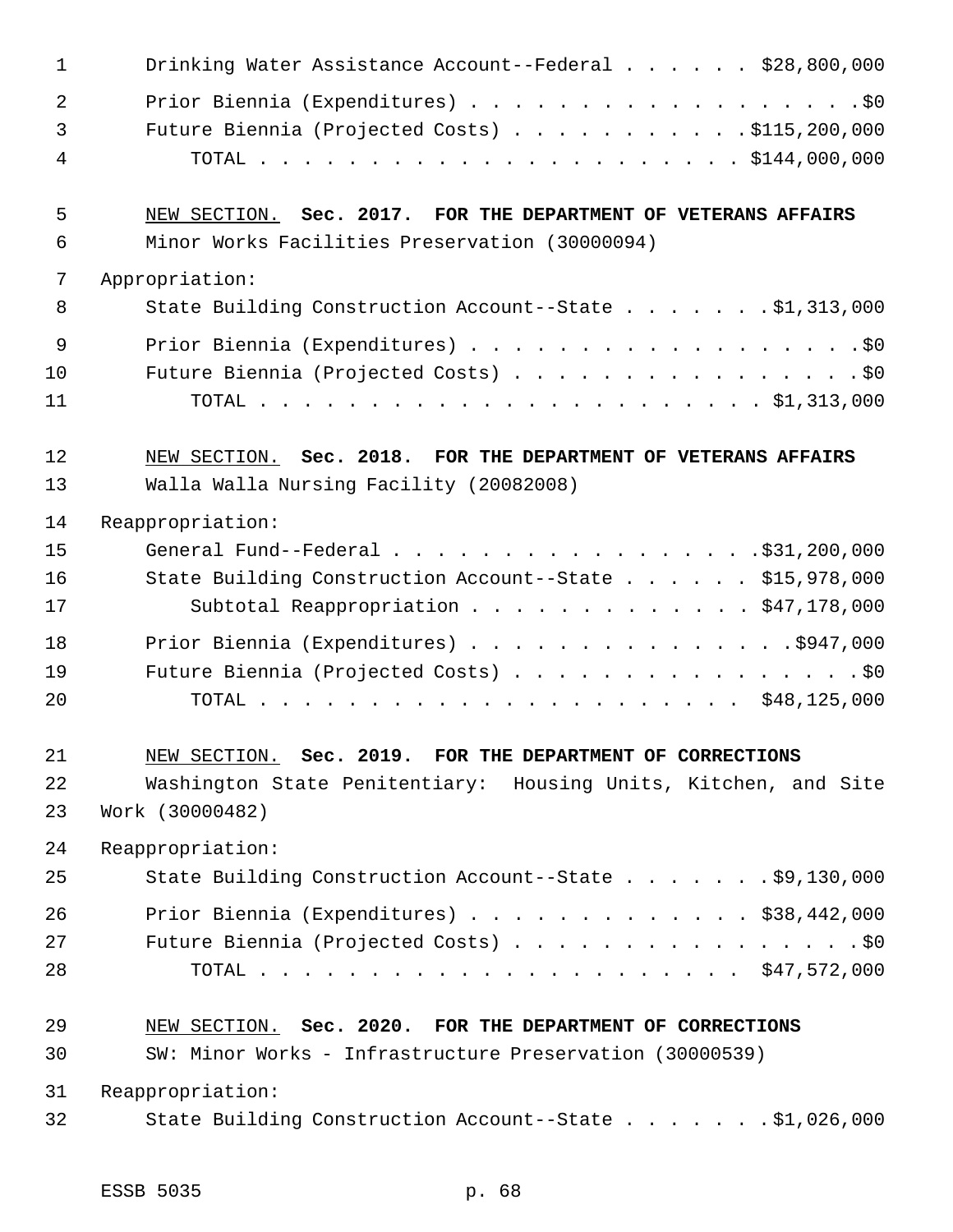| $\mathbf{1}$   | Prior Biennia (Expenditures) $\ldots$ 91,474,000             |
|----------------|--------------------------------------------------------------|
| $\overline{2}$ | Future Biennia (Projected Costs) \$0                         |
| 3              |                                                              |
| 4              | NEW SECTION. Sec. 2021. FOR THE DEPARTMENT OF CORRECTIONS    |
| 5              | SW: Minor Works - Facility Preservation (30000540)           |
| 6              | Reappropriation:                                             |
| 7              | State Building Construction Account--State \$1,506,000       |
| 8              | Prior Biennia (Expenditures) \$994,000                       |
| 9              | Future Biennia (Projected Costs) \$0                         |
| 10             |                                                              |
| 11             | NEW SECTION. Sec. 2022. FOR THE DEPARTMENT OF CORRECTIONS    |
| 12             | Monroe Corrections Complex: Close Sewer Lagoon (20082022)    |
| 13             | Reappropriation:                                             |
| 14             | State Building Construction Account--State \$294,000         |
| 15             | Prior Biennia (Expenditures) \$1,097,000                     |
| 16             | Future Biennia (Projected Costs) \$8,500,000                 |
| 17             |                                                              |
| 18             | NEW SECTION. Sec. 2023. FOR THE DEPARTMENT OF CORRECTIONS    |
| 19             | SW: Minor Works - Health, Safety, and Code (30000541)        |
| 20             | Reappropriation:                                             |
| 21             | State Building Construction Account--State \$1,740,000       |
| 22             | Prior Biennia (Expenditures) \$860,000                       |
| 23             | Future Biennia (Projected Costs) \$0                         |
| 24             |                                                              |
| 25             | NEW SECTION. Sec. 2024. FOR THE DEPARTMENT OF CORRECTIONS    |
| 26             | Monroe Corrections Center: WSR Living Units Roofs (30000542) |
| 27             | Appropriation:                                               |
| 28             | State Building Construction Account--State \$1,785,000       |
| 29             | Prior Biennia (Expenditures) \$0                             |
| 30             | Future Biennia (Projected Costs) \$0                         |
| 31             |                                                              |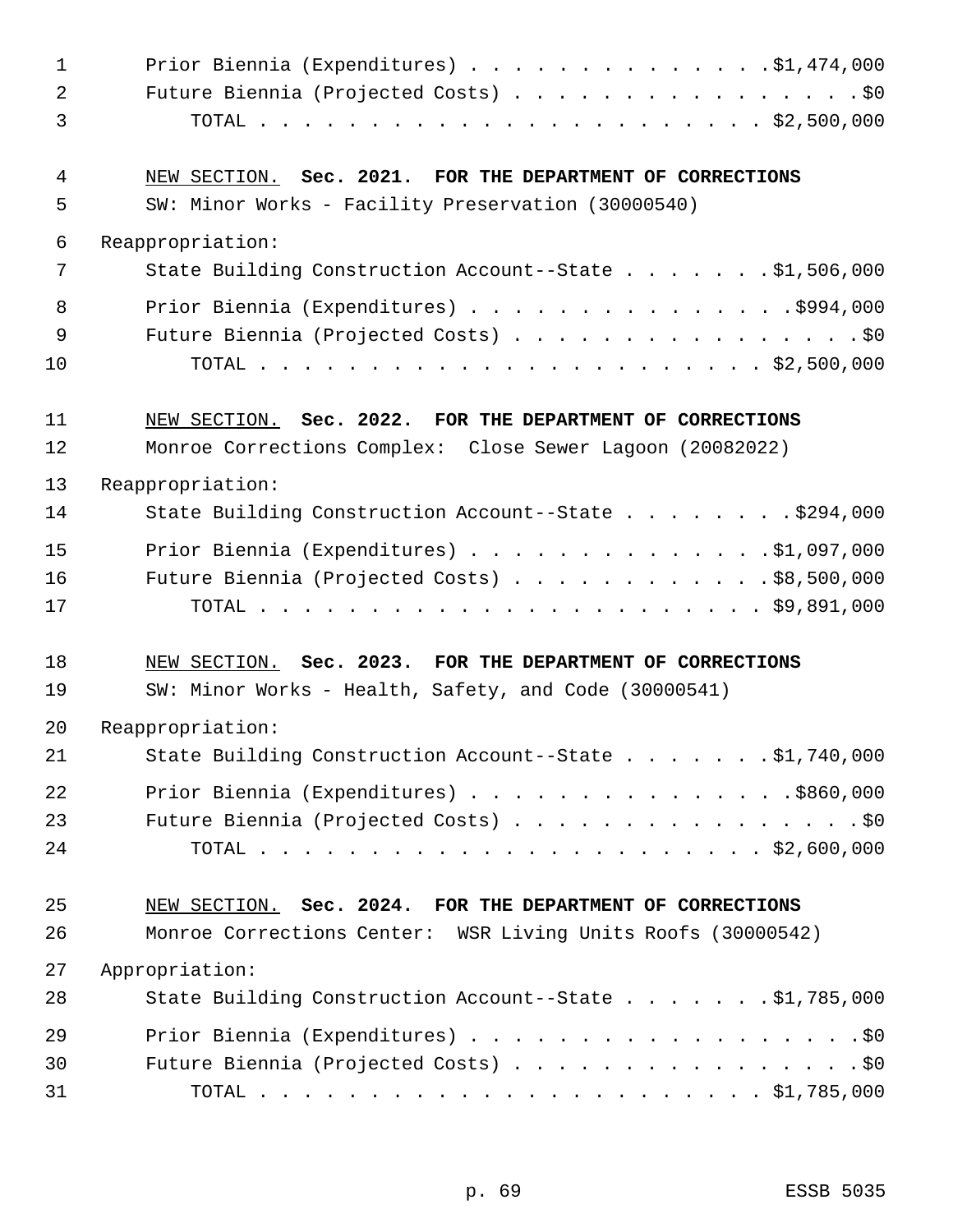| 1  | NEW SECTION. Sec. 2025. FOR THE DEPARTMENT OF CORRECTIONS               |
|----|-------------------------------------------------------------------------|
| 2  | Washington Corrections Center: Replace Intensive Management Unit        |
| 3  | Roof (30000723)                                                         |
| 4  | Appropriation:                                                          |
| 5  | State Building Construction Account--State \$1,071,000                  |
| 6  | Prior Biennia (Expenditures) \$0                                        |
| 7  | Future Biennia (Projected Costs) \$0                                    |
| 8  |                                                                         |
| 9  | NEW SECTION. Sec. 2026. FOR THE DEPARTMENT OF CORRECTIONS               |
| 10 | Corrections<br>WSR<br>Replace Fire Alarm<br>Monroe<br>Center:<br>System |
| 11 | (30000724)                                                              |
| 12 | Appropriation:                                                          |
| 13 | State Building Construction Account--State \$2,616,000                  |
| 14 | Prior Biennia (Expenditures) \$0                                        |
| 15 | Future Biennia (Projected Costs) \$0                                    |
| 16 |                                                                         |
|    |                                                                         |
| 17 | NEW SECTION. Sec. 2027. FOR THE DEPARTMENT OF CORRECTIONS               |
| 18 | Airway Heights Corrections Center: Replace Fire Alarm System            |
| 19 | (30000725)                                                              |
| 20 | Appropriation:                                                          |
| 21 | State Building Construction Account--State \$3,399,000                  |
| 22 | Prior Biennia (Expenditures) \$0                                        |
| 23 | Future Biennia (Projected Costs) \$0                                    |
| 24 |                                                                         |
| 25 | NEW SECTION. Sec. 2028. FOR THE DEPARTMENT OF CORRECTIONS               |
| 26 | Washington Corrections Center for Women: Replace Fire Alarm System      |
| 27 | (30000727)                                                              |
| 28 | Appropriation:                                                          |
| 29 | State Building Construction Account--State \$2,569,000                  |
| 30 | Prior Biennia (Expenditures) \$0                                        |
| 31 | Future Biennia (Projected Costs) \$0                                    |
| 32 |                                                                         |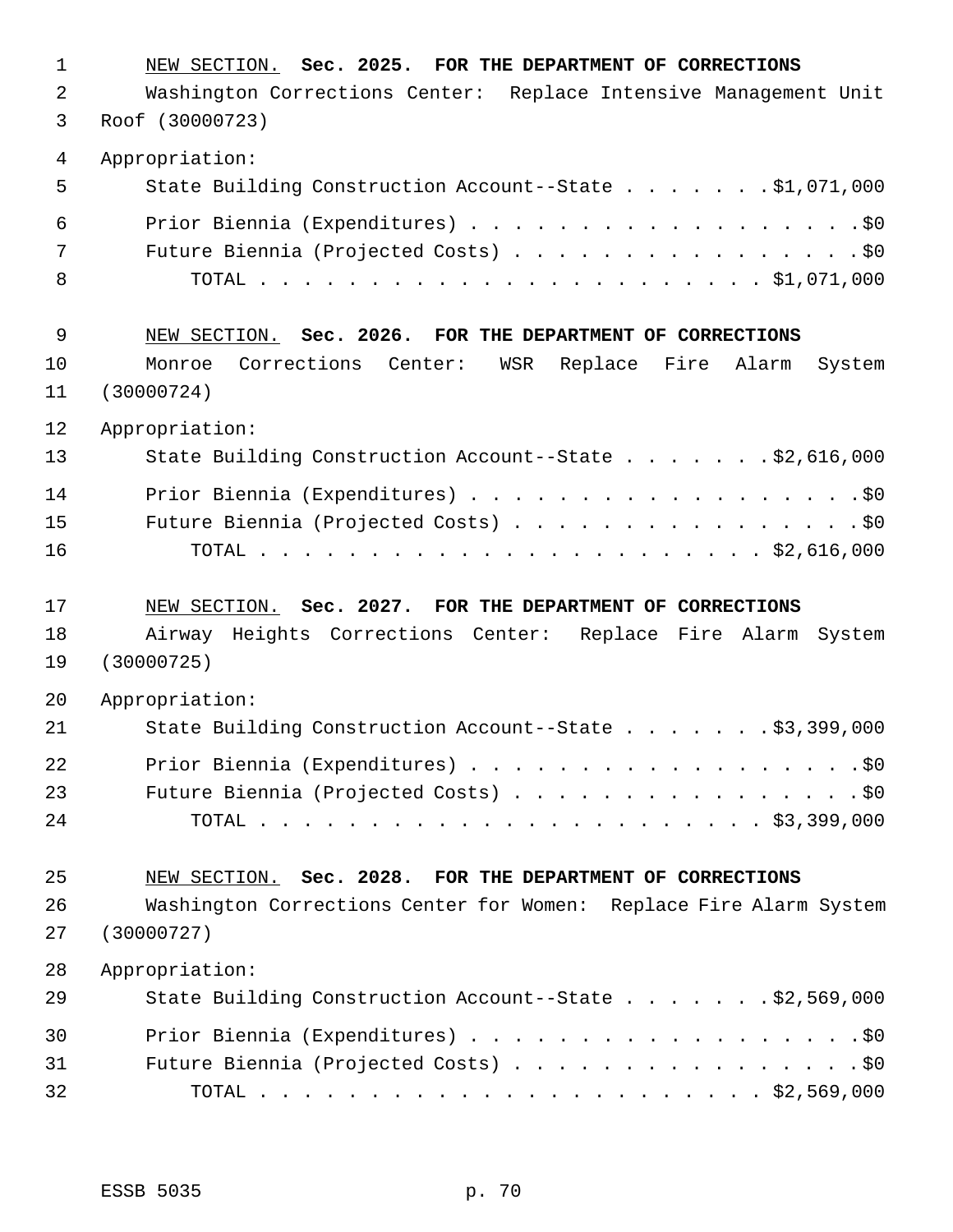| 1  | NEW SECTION. Sec. 2029. FOR THE DEPARTMENT OF CORRECTIONS       |
|----|-----------------------------------------------------------------|
| 2  | SW: Minor Works - Preservation Projects (30000734)              |
| 3  | Appropriation:                                                  |
| 4  | State Building Construction Account--State \$10,100,000         |
| 5  | Prior Biennia (Expenditures) \$0                                |
| 6  | Future Biennia (Projected Costs) \$51,618,000                   |
| 7  |                                                                 |
| 8  | NEW SECTION. Sec. 2030. FOR THE DEPARTMENT OF CORRECTIONS       |
| 9  | Airway Heights Corrections Center: Security Electronics         |
| 10 | Renovations (30000726)                                          |
| 11 | Appropriation:                                                  |
| 12 | State Building Construction Account--State \$5,047,000          |
| 13 | Prior Biennia (Expenditures) \$0                                |
| 14 | Future Biennia (Projected Costs) \$0                            |
| 15 |                                                                 |
| 16 | NEW SECTION. Sec. 2031. FOR THE DEPARTMENT OF CORRECTIONS       |
| 17 | Washington Corrections Center: Security Video System (30000791) |
| 18 | Appropriation:                                                  |
| 19 | State Building Construction Account--State \$6,972,000          |
| 20 | Prior Biennia (Expenditures) \$0                                |
| 21 | Future Biennia (Projected Costs) \$0                            |
| 22 |                                                                 |
| 23 | NEW SECTION. Sec. 2032. FOR THE DEPARTMENT OF CORRECTIONS       |
| 24 | Monroe Corrections Center: TRU Security Video System (30000801) |
| 25 | Appropriation:                                                  |
| 26 | State Building Construction Account--State \$3,876,000          |
| 27 | Prior Biennia (Expenditures) \$0                                |
| 28 | Future Biennia (Projected Costs) \$0                            |
| 29 |                                                                 |
| 30 | NEW SECTION. Sec. 2033. FOR THE DEPARTMENT OF CORRECTIONS       |
| 31 | Washington Corrections Center for Women: Security Video System  |
| 32 | (30000802)                                                      |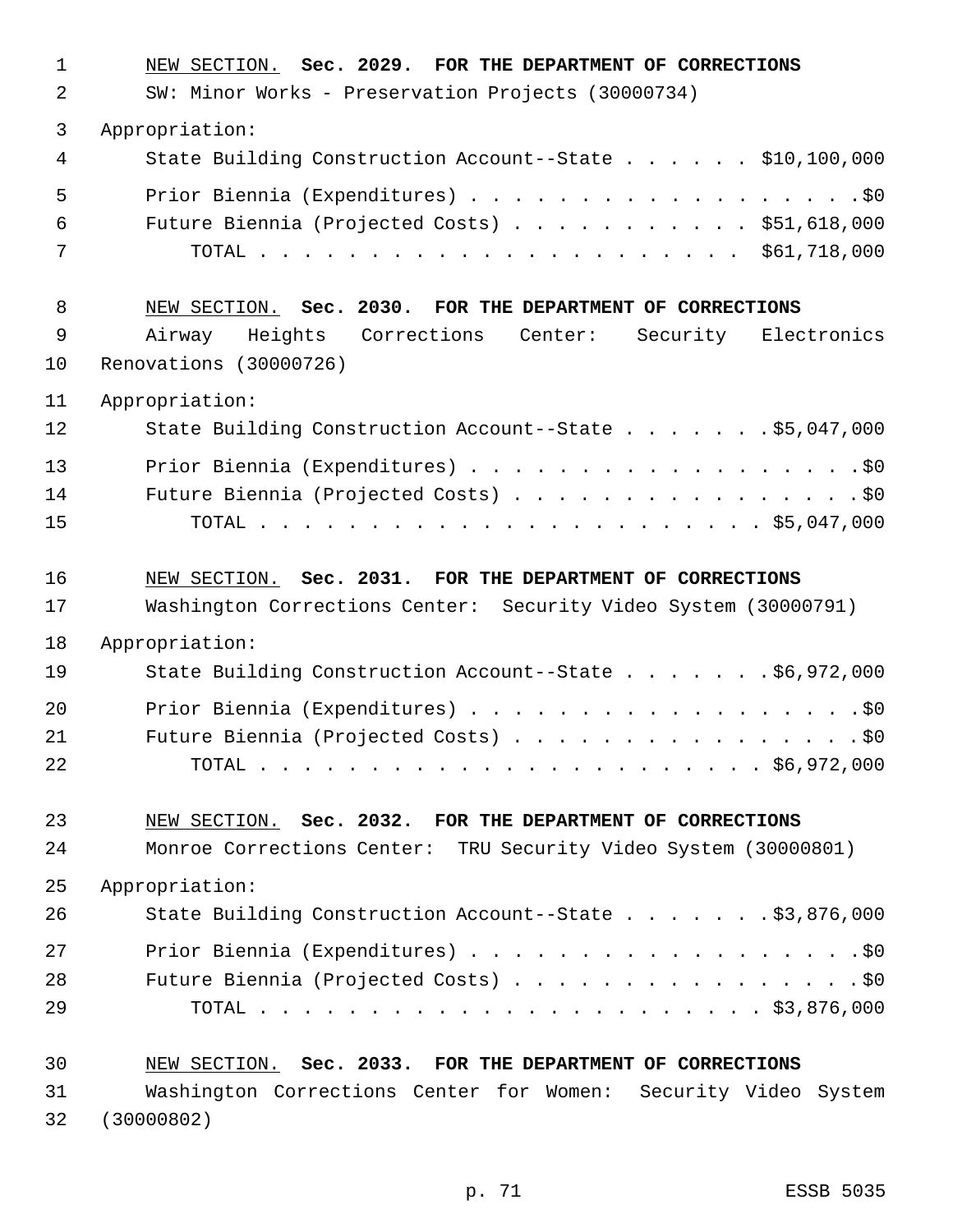| $\mathbf{1}$ | Appropriation:                                                  |
|--------------|-----------------------------------------------------------------|
| 2            | State Building Construction Account--State \$3,421,000          |
| 3            | Prior Biennia (Expenditures) \$0                                |
| 4            | Future Biennia (Projected Costs) \$0                            |
| 5            |                                                                 |
| 6            | NEW SECTION. Sec. 2034. FOR THE DEPARTMENT OF CORRECTIONS       |
| 7            | Monroe Corrections Center: SOU IMU Security Video (30000803)    |
| 8            | Appropriation:                                                  |
| 9            | State Building Construction Account--State \$2,640,000          |
| 10           | Prior Biennia (Expenditures) \$0                                |
| 11           | Future Biennia (Projected Costs) \$0                            |
| 12           |                                                                 |
| 13           | NEW SECTION. Sec. 2035. FOR THE DEPARTMENT OF CORRECTIONS       |
| 14           | Monroe Corrections Center: WSR Security Video System (30000795) |
| 15           | Appropriation:                                                  |
| 16           | State Building Construction Account--State \$5,233,000          |
| 17           | Prior Biennia (Expenditures) \$0                                |
| 18           | Future Biennia (Projected Costs) \$0                            |
| 19           |                                                                 |
| 20           | NEW SECTION. Sec. 2036. FOR THE DEPARTMENT OF CORRECTIONS       |
| 21           | Monroe Corrections Center: TRU Support Building Repair Fire     |
| 22           | Detection System (30000733)                                     |
| 23           | Appropriation:                                                  |
| 24           | State Building Construction Account--State \$1,058,000          |
| 25           |                                                                 |
| 26           | Future Biennia (Projected Costs) \$0                            |
| 27           |                                                                 |
| 28           | NEW SECTION. Sec. 2037. FOR THE DEPARTMENT OF CORRECTIONS       |
| 29           | Department of Corrections Centralized Pharmacy (92000034)       |
| 30           | Appropriation:                                                  |
| 31           | State Building Construction Account--State \$700,000            |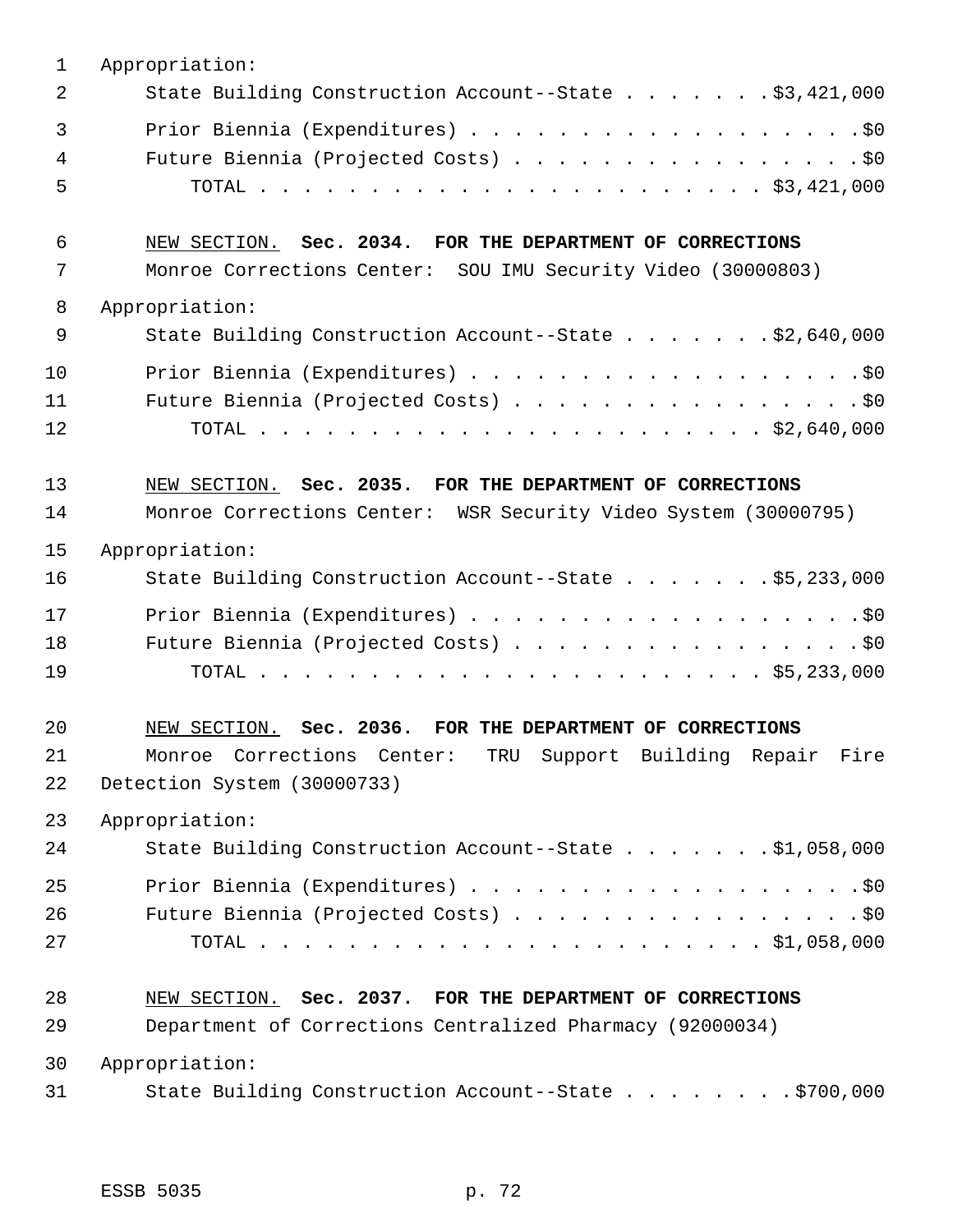|                | Prior Biennia (Expenditures) \$0                          |
|----------------|-----------------------------------------------------------|
| $\mathcal{L}$  | Future Biennia (Projected Costs) \$0                      |
| 3              |                                                           |
|                |                                                           |
| $\overline{4}$ | NEW SECTION. Sec. 2038. FOR THE DEPARTMENT OF CORRECTIONS |
| 5              | OFM Emergency Funds (90000027)                            |
| 6              | Reappropriation:                                          |
| 7              | State Building Construction Account--State \$250,000      |
| 8              | Prior Biennia (Expenditures) $\ldots$ 91,050,000          |
| 9              | Future Biennia (Projected Costs) \$0                      |

(End of part)

10 TOTAL . . . . . . . . . . . . . . . . . . . . . . . \$1,300,000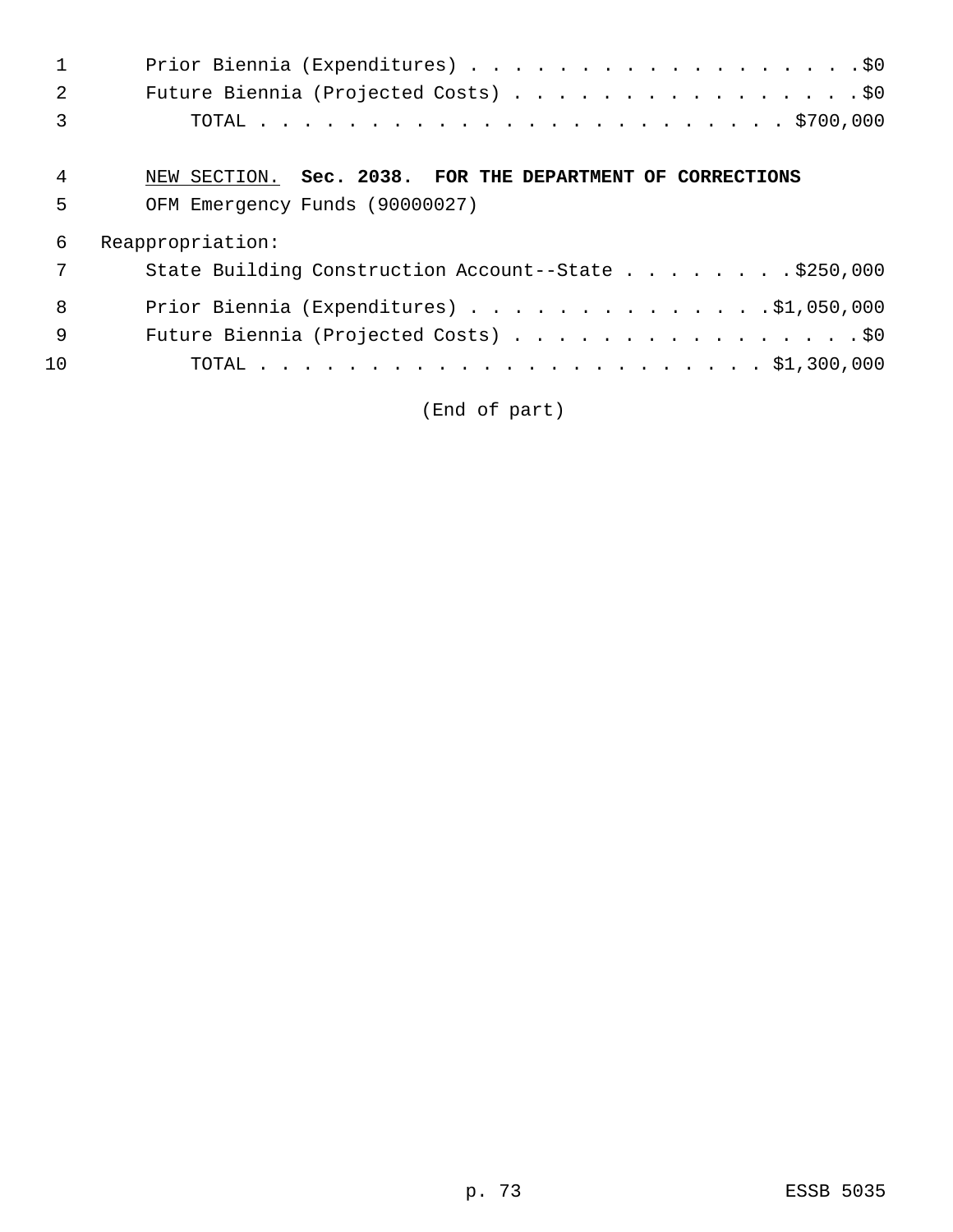| $\mathbf{1}$ | PART 3                                                                                      |
|--------------|---------------------------------------------------------------------------------------------|
| 2            | NATURAL RESOURCES                                                                           |
| 3<br>4       | NEW SECTION. Sec. 3001. FOR THE DEPARTMENT OF ECOLOGY<br>Water Supply Facilities (19742006) |
| 5            | Reappropriation:                                                                            |
| 6            | State and Local Improvements Revolving Account                                              |
| 7            | (Water Supply Facilities)--State \$552,000                                                  |
| 8            | Prior Biennia (Expenditures) \$19,998,000                                                   |
| 9            | Future Biennia (Projected Costs) \$0                                                        |
| 10           |                                                                                             |
| 11           | NEW SECTION. Sec. 3002. FOR THE DEPARTMENT OF ECOLOGY                                       |
| 12           | Low-Level Nuclear Waste Disposal Trench Closure (19972012)                                  |
| 13           | Reappropriation:                                                                            |
| 14           | Site Closure Account--State \$11,885,000                                                    |
| 15           |                                                                                             |
| 16           | Prior Biennia (Expenditures) \$3,548,000<br>Future Biennia (Projected Costs) \$0            |
| 17           |                                                                                             |
|              |                                                                                             |
| 18           | NEW SECTION. Sec. 3003. FOR THE DEPARTMENT OF ECOLOGY                                       |
| 19           | Twin Lake Aquifer Recharge Project (20042951)                                               |
| 20           | Reappropriation:                                                                            |
| 21           | State Building Construction Account--State \$191,000                                        |
| 22           | Prior Biennia (Expenditures) \$559,000                                                      |
| 23           | Future Biennia (Projected Costs) \$0                                                        |
| 24           |                                                                                             |
| 25           | NEW SECTION. Sec. 3004. FOR THE DEPARTMENT OF ECOLOGY                                       |
| 26           | Water Supply Facilities (20044006)                                                          |
| 27           | Reappropriation:                                                                            |
| 28           | State and Local Improvements Revolving Account                                              |
| 29           | (Water Supply Facilities)--State \$51,000                                                   |
| 30           | Prior Biennia (Expenditures) \$13,467,000                                                   |
| 31           | Future Biennia (Projected Costs) \$0                                                        |
|              |                                                                                             |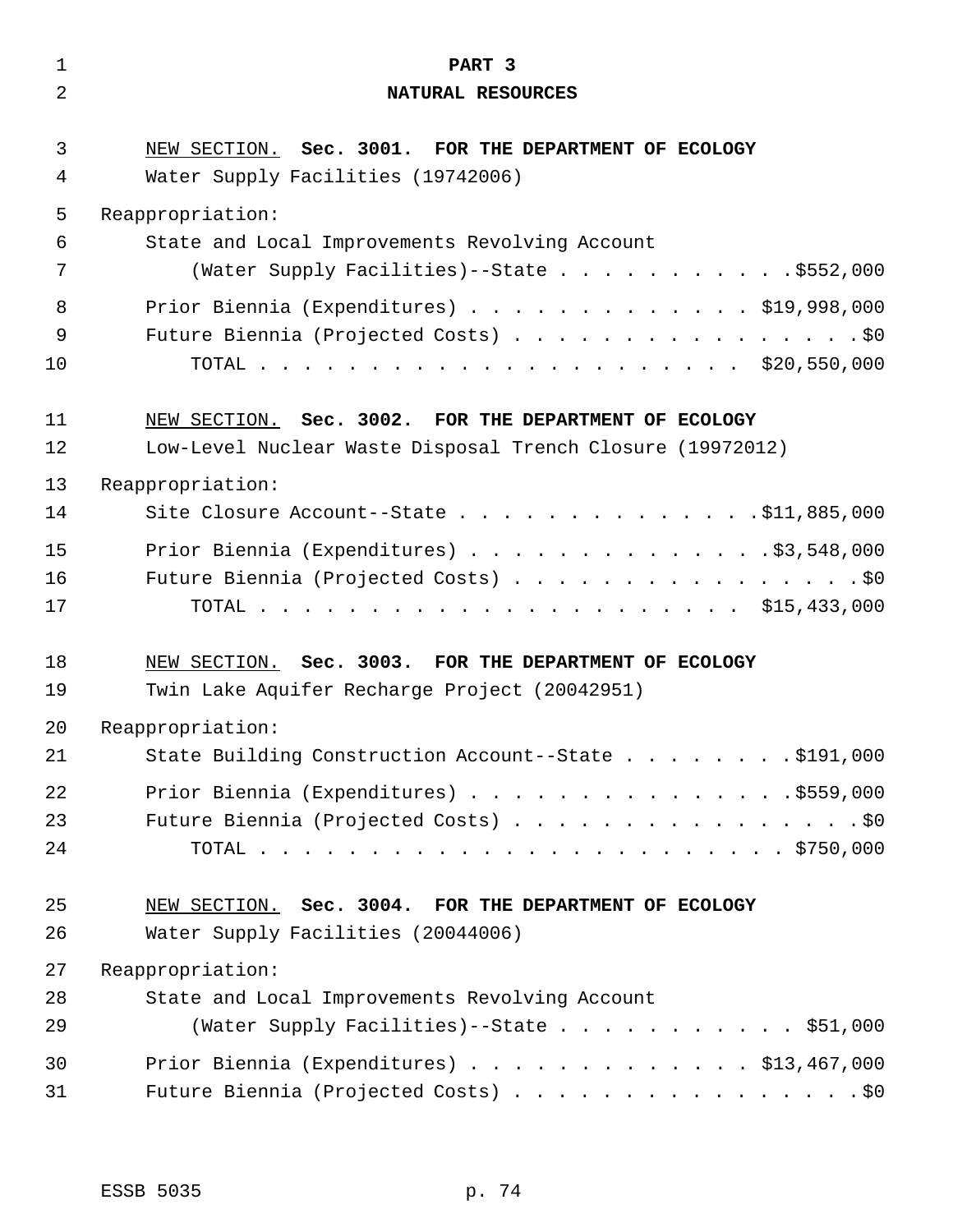TOTAL . . . . . . . . . . . . . . . . . . . . . . \$13,518,000 NEW SECTION. **Sec. 3005. FOR THE DEPARTMENT OF ECOLOGY** Water Conveyance Infrastructure Projects (20052850) The reappropriation in this section is subject to the following conditions and limitations: The reappropriation is subject to the provisions in section 322, chapter 488, Laws of 2005. Reappropriation: 8 State Building Construction Account--State . . . . . . \$1,569,000 9 Prior Biennia (Expenditures) . . . . . . . . . . . . . . \$4,143,000 10 Future Biennia (Projected Costs) . . . . . . . . . . . . . . . . \$0 TOTAL . . . . . . . . . . . . . . . . . . . . . . . \$5,712,000 NEW SECTION. **Sec. 3006. FOR THE DEPARTMENT OF ECOLOGY** Quad Cities Water Right Mitigation (20052852) Reappropriation: State Building Construction Account--State . . . . . . . . \$421,000 Prior Biennia (Expenditures) . . . . . . . . . . . . . .\$1,179,000 17 Future Biennia (Projected Costs) . . . . . . . . . . . . . . . . \$0 TOTAL . . . . . . . . . . . . . . . . . . . . . . . \$1,600,000 NEW SECTION. **Sec. 3007. FOR THE DEPARTMENT OF ECOLOGY** Watershed Plan Implementation and Flow Achievement (20062003) The reappropriation in this section is subject to the following conditions and limitations: The reappropriation is subject to the provisions in section 136, chapter 371, Laws of 2006. Reappropriation: 25 State Building Construction Account--State . . . . . . . . \$364,000 Prior Biennia (Expenditures) . . . . . . . . . . . . . \$12,436,000 27 Future Biennia (Projected Costs) . . . . . . . . . . . . . . . . \$0 TOTAL . . . . . . . . . . . . . . . . . . . . . . \$12,800,000 NEW SECTION. **Sec. 3008. FOR THE DEPARTMENT OF ECOLOGY** Columbia River Basin Water Supply Development Program (20062950)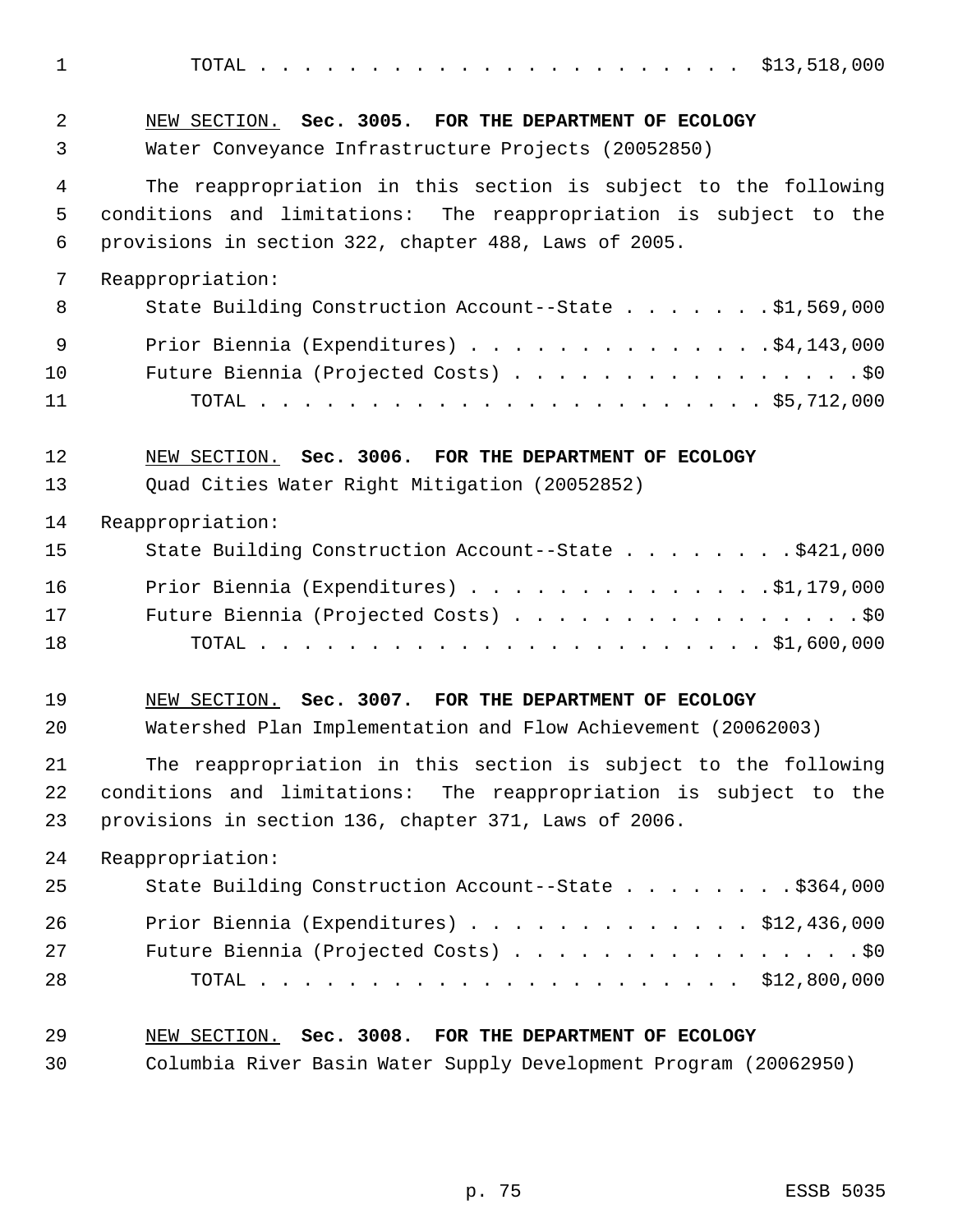The reappropriations in this section are subject to the following conditions and limitations: The reappropriations are subject to the provisions of section 3008, chapter 49, Laws of 2011 1st sp. sess.

Reappropriation:

| 5   | Columbia River Basin Water Supply Development  |
|-----|------------------------------------------------|
| -6  | Account--State \$29,705,000                    |
| 7   | Columbia River Basin Taxable Bond Water Supply |
| -8  | Development Account--State \$10,404,000        |
| - 9 | Subtotal Reappropriation \$40,109,000          |
| 10  | Prior Biennia (Expenditures) \$51,391,000      |
| 11  | Future Biennia (Projected Costs) \$0           |
| 12  |                                                |

#### NEW SECTION. **Sec. 3009. FOR THE DEPARTMENT OF ECOLOGY**

Water Pollution Control Revolving Account (20064002)

Reappropriation:

| 16 | Water Pollution Control Revolving Account--State \$5,223,000   |
|----|----------------------------------------------------------------|
| 17 | Water Pollution Control Revolving Account--Federal \$8,453,000 |
| 18 | Subtotal Reappropriation \$13,676,000                          |
| 19 | Prior Biennia (Expenditures) \$225,940,000                     |
| 20 | Future Biennia (Projected Costs) \$0                           |
| 21 |                                                                |

### NEW SECTION. **Sec. 3010. FOR THE DEPARTMENT OF ECOLOGY**

Centennial Clean Water Program (20064007)

Reappropriation:

| 25 | State Building Construction Account--State \$317,000 |  |
|----|------------------------------------------------------|--|
| 26 | Water Quality Capital Account--State \$32,000        |  |
| 27 | Subtotal Reappropriation \$349,000                   |  |
| 28 | Prior Biennia (Expenditures) \$47,151,000            |  |
| 29 | Future Biennia (Projected Costs) \$0                 |  |
| 30 |                                                      |  |

## NEW SECTION. **Sec. 3011. FOR THE DEPARTMENT OF ECOLOGY**

Local Toxics Grants for Cleanup and Prevention (20064008)

Reappropriation: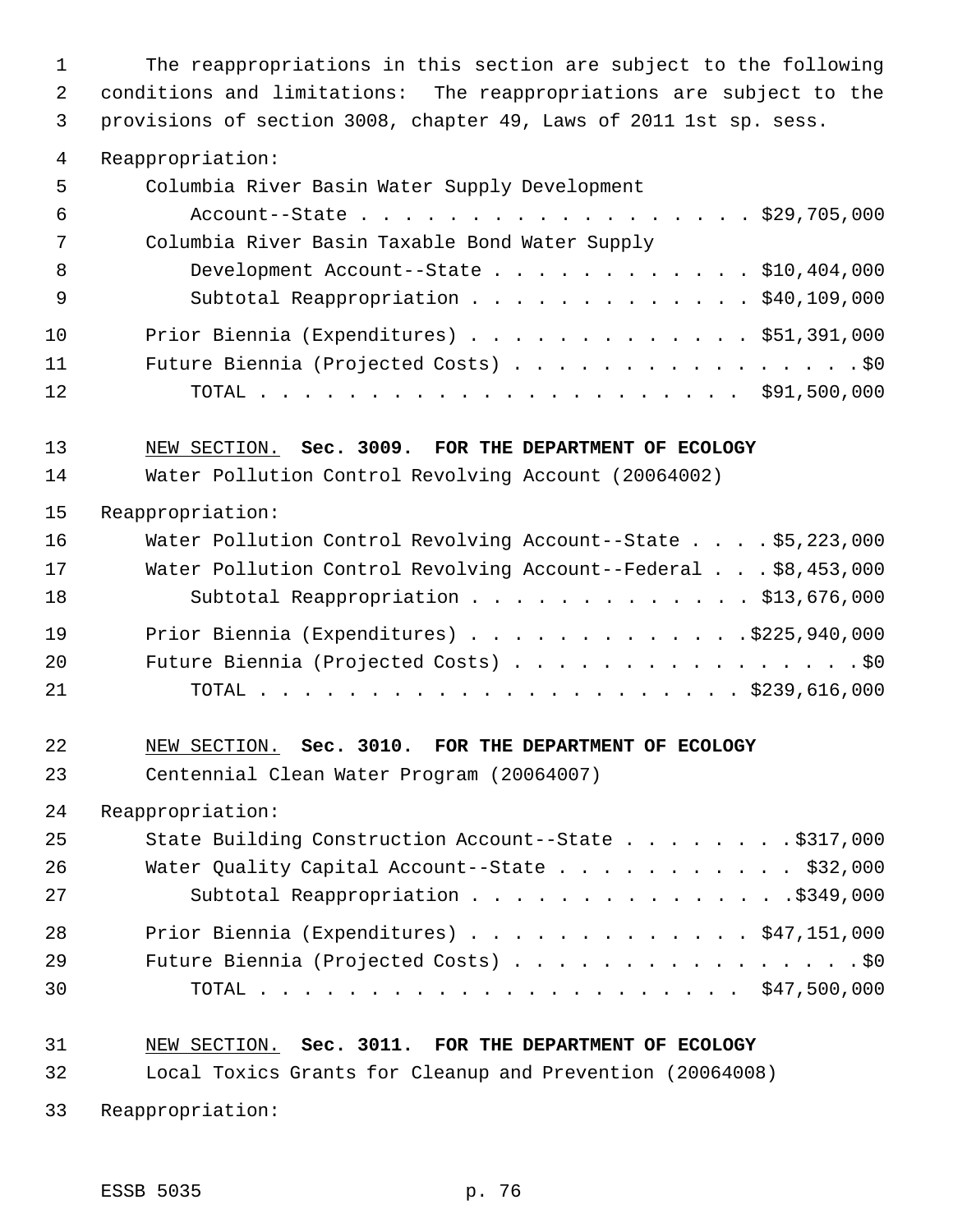| $\mathbf{1}$ | State Building Construction Account--State \$9,066,000        |
|--------------|---------------------------------------------------------------|
| 2            | Prior Biennia (Expenditures) $\ldots$ \$89,834,000            |
| $\mathbf{3}$ | Future Biennia (Projected Costs) \$0                          |
| 4            |                                                               |
| 5            | NEW SECTION. Sec. 3012. FOR THE DEPARTMENT OF ECOLOGY         |
| 6            | Transfer of Water Rights for Cabin Owners (20081951)          |
| 7            | Reappropriation:                                              |
| 8            | State Building Construction Account--State \$305,000          |
| 9            | Prior Biennia (Expenditures) \$145,000                        |
| 10           | Future Biennia (Projected Costs) \$0                          |
| 11           |                                                               |
| 12           | NEW SECTION. Sec. 3013. FOR THE DEPARTMENT OF ECOLOGY         |
| 13           | Remedial Action Grants (20084008)                             |
| 14           | Reappropriation:                                              |
| 15           | State Building Construction Account--State \$14,108,000       |
| 16           | Prior Biennia (Expenditures) $\ldots$ \$78,767,000            |
| 17           | Future Biennia (Projected Costs) \$0                          |
| 18           |                                                               |
| 19           | NEW SECTION. Sec. 3014. FOR THE DEPARTMENT OF ECOLOGY         |
| 20           | Centennial Clean Water Program (20084010)                     |
| 21           | Reappropriation:                                              |
| 22           | State Building Construction Account--State \$771,000          |
| 23           | Water Quality Capital Account--State \$401,000                |
| 24           | State Toxics Control Account--State $\ldots$ \$997,000        |
| 25           | Subtotal Reappropriation \$2,169,000                          |
| 26           | Prior Biennia (Expenditures) \$64,314,000                     |
| 27           | Future Biennia (Projected Costs) \$0                          |
| 28           |                                                               |
| 29           | NEW SECTION. Sec. 3015. FOR THE DEPARTMENT OF ECOLOGY         |
| 30           | Water Pollution Control Loan Program (20084011)               |
| 31           | Reappropriation:                                              |
| 32           | Water Pollution Control Revolving Account--State \$14,581,000 |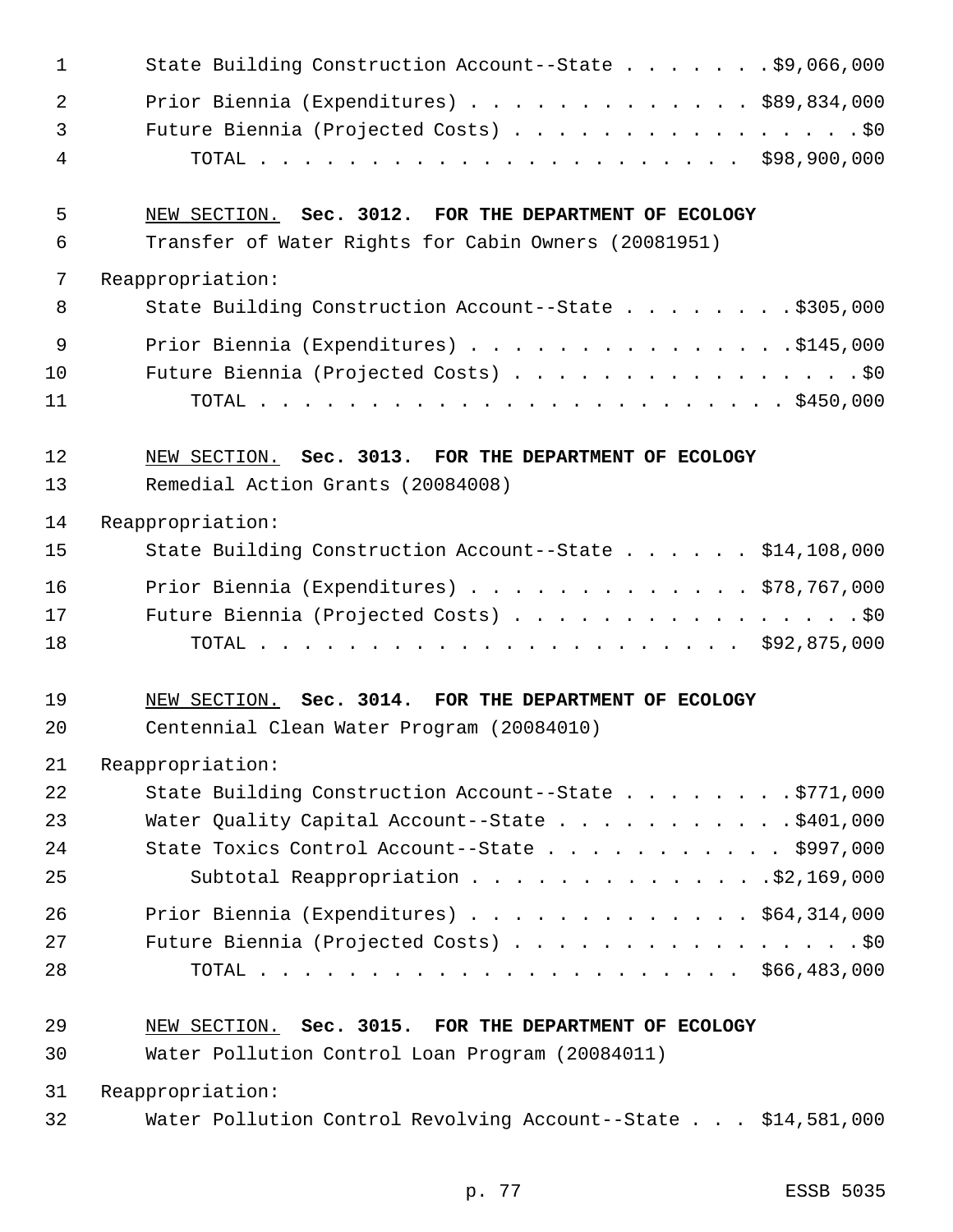| $\mathbf{1}$ | Water Pollution Control Revolving          |
|--------------|--------------------------------------------|
| 2            | Account--Federal \$19,068,000              |
|              | Subtotal Reappropriation \$33,649,000      |
| 4            | Prior Biennia (Expenditures) \$106,351,000 |
| 5            | Future Biennia (Projected Costs) \$0       |
| 6            |                                            |

NEW SECTION. **Sec. 3016. FOR THE DEPARTMENT OF ECOLOGY**

Yakima River Basin Water Storage Feasibility Study (20084026)

 The reappropriation in this section is subject to the following conditions and limitations: The reappropriation is provided solely for completion of the United States bureau of reclamation's Yakima basin storage feasibility study, including the associated joint national environmental policy act, the state environmental policy act, and the environmental impact statement. The reappropriated funds are to be used by the bureau of reclamation and the department of ecology to evaluate potential in basin storage facilities such as the proposed Bumping Lake and Wymer reservoirs and other reasonable alternatives that will enhance water supplies and streamflows in the Yakima Basin.

Reappropriation:

| 20 | State Building Construction Account--State \$83,000 |
|----|-----------------------------------------------------|
| 21 | Prior Biennia (Expenditures) \$5,167,000            |
| 22 | Future Biennia (Projected Costs) \$0                |
| 23 |                                                     |

### NEW SECTION. **Sec. 3017. FOR THE DEPARTMENT OF ECOLOGY**

Watershed Plan Implementation and Flow Achievement (20084029)

 The reappropriation in this section is subject to the following conditions and limitations: The reappropriation is subject to the provisions in section 3054, chapter 520, Laws of 2007.

Reappropriation:

| 30 | State Building Construction Account--State \$2,897,000 |  |
|----|--------------------------------------------------------|--|
| 31 | Prior Biennia (Expenditures) $\ldots$ \$11,103,000     |  |
| 32 | Future Biennia (Projected Costs) \$0                   |  |
| 33 |                                                        |  |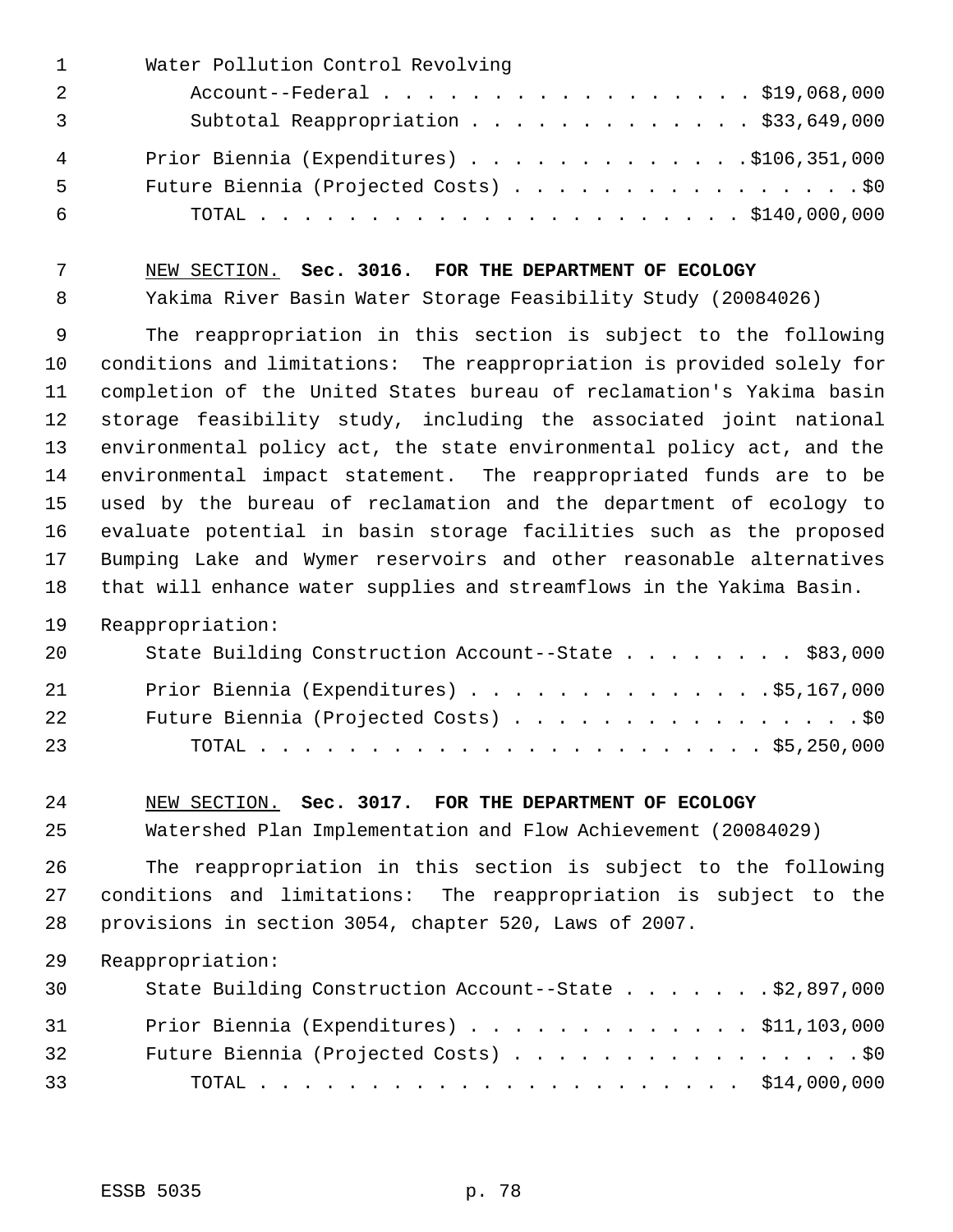| $\mathbf{1}$ | NEW SECTION. Sec. 3018. FOR THE DEPARTMENT OF ECOLOGY         |
|--------------|---------------------------------------------------------------|
| 2            | Water Pollution Control Revolving Fund Program (30000007)     |
| 3            | Reappropriation:                                              |
| 4            | Water Pollution Control Revolving Account--State \$16,325,000 |
| 5            | Water Pollution Control Revolving                             |
| 6            | Account--Federal \$16,825,000                                 |
| 7            | Water Pollution Control Revolving Account--Federal            |
| 8<br>9       | Subtotal Reappropriation \$35,870,000                         |
| 10           | Prior Biennia (Expenditures) \$142,830,000                    |
| 11           | Future Biennia (Projected Costs) \$0                          |
| 12           |                                                               |
| 13           | NEW SECTION. Sec. 3019. FOR THE DEPARTMENT OF ECOLOGY         |
| 14           | Centennial Clean Water Program (30000008)                     |
| 15           | Reappropriation:                                              |
| 16           | State Building Construction Account--State \$8,925,000        |
| 17           | Prior Biennia (Expenditures) \$21,075,000                     |
| 18           | Future Biennia (Projected Costs) \$0                          |
| 19           |                                                               |
| 20           | NEW SECTION. Sec. 3020. FOR THE DEPARTMENT OF ECOLOGY         |
| 21           | Upper Columbia River Black Sand Beach Cleanup (30000016)      |
| 22           | Reappropriation:                                              |
| 23           | State Building Construction Account--State \$117,000          |
| 24           | Prior Biennia (Expenditures) \$383,000                        |
| 25           | Future Biennia (Projected Costs) \$0                          |
| 26           |                                                               |
| 27           | NEW SECTION. Sec. 3021. FOR THE DEPARTMENT OF ECOLOGY         |
| 28           | Watershed Plan Implementation and Flow Achievement (30000028) |
| 29           | Reappropriation:                                              |
| 30           | State Building Construction Account--State \$2,612,000        |
| 31           | Prior Biennia (Expenditures) \$3,388,000                      |
| 32           | Future Biennia (Projected Costs) \$0                          |
| 33           |                                                               |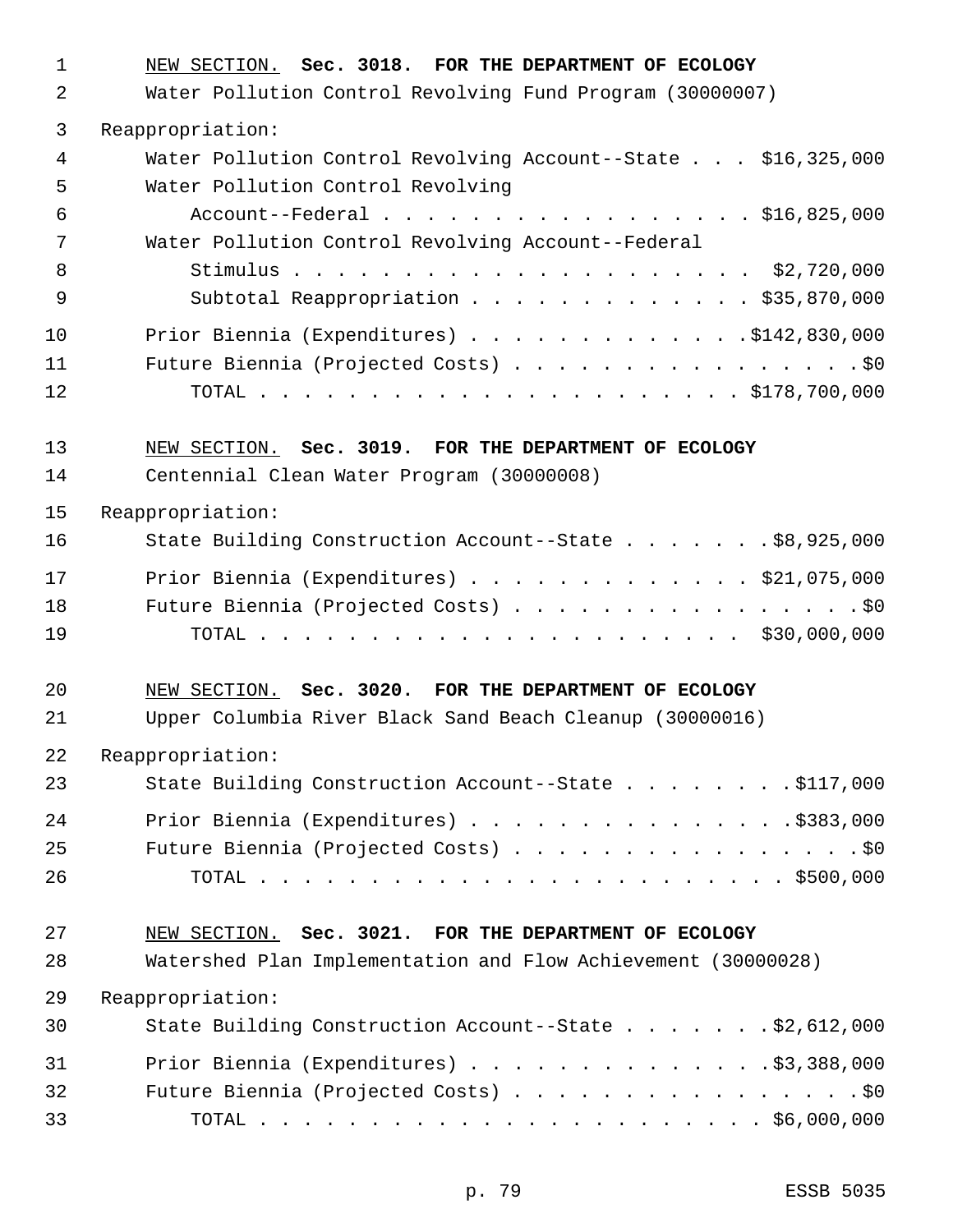NEW SECTION. **Sec. 3022. FOR THE DEPARTMENT OF ECOLOGY**

Kittitas Groundwater Study (30000029)

 The reappropriation in this section is subject to the following conditions and limitations:

 (1) Funds may be provided to develop and implement water banking and transfer methods and agreements that are fully protective of senior water rights and that protect domestic groundwater users and improve the profitability of farming operations. The legislature finds such activities to be in the public interest because they can help sustain the viability of the agricultural economy and enhance the certainty of water supplies for domestic groundwater users.

 (2) Funds may be provided to lease or purchase water rights to create a reserve water supply for domestic groundwater users that have a groundwater right with a priority date later than May 10, 1905, as well as for all out-of-priority groundwater users. In securing water for such domestic groundwater users, strong preference must be given to the use of water banking and transfer methods that provide alternatives to permanent purchase and dry-up of agricultural water rights in the basin, including dry-year options, water banking, long-term water supply lease agreements, long-term agricultural land fallowing agreements, and reduced consumptive use through efficiency or alternative cropping arrangements while maintaining historic return flows.

 (3) A portion of the reappropriation may be used for administrative costs, not to exceed four percent, and other costs associated with leasing or acquiring and transferring the water rights. All costs must be fully recovered from participating domestic water users for their prorated portion of the cost, including, but not limited to, the costs of securing a water right or rights for this purpose, costs associated with the development and implementation of alternative agricultural water transfer methods, associated annual operational costs, and federal water service contract costs owed to the United States bureau of reclamation. Funds recovered in this manner must be deposited in the state and local improvements revolving account and may be used for any purpose provided in this section.

Reappropriation:

 State and Local Improvements Revolving Account 38 (Water Supply Facilities) -- State . . . . . . . . . . . \$263,000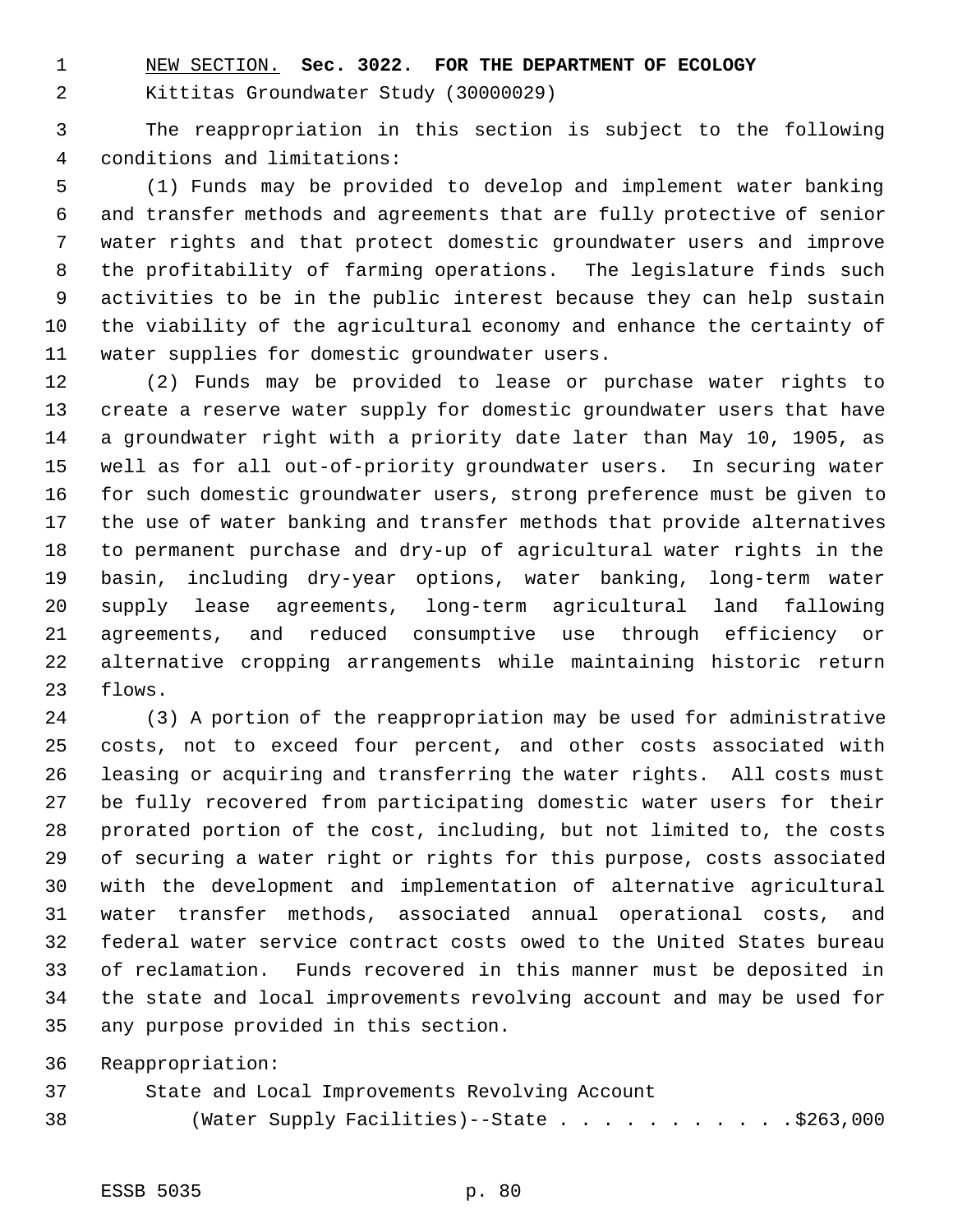| $\mathbf 1$ | Prior Biennia (Expenditures) \$437,000                              |
|-------------|---------------------------------------------------------------------|
| 2           | Future Biennia (Projected Costs) \$0                                |
| 3           |                                                                     |
| 4           | NEW SECTION. Sec. 3023. FOR THE DEPARTMENT OF ECOLOGY               |
| 5           | Remedial Action Grant Program (30000039)                            |
| 6           | The reappropriations in this section are subject to the following   |
| 7           | conditions and limitations: The reappropriations are subject to the |
| 8           | provisions of section 3006, chapter 36, Laws of 2010 1st sp. sess.  |
| 9           | Reappropriation:                                                    |
| 10          | Local Toxics Control Account--State \$17,019,000                    |
| 11          | State Building Construction Account--State \$3,062,000              |
| 12          | Subtotal Reappropriation \$20,081,000                               |
| 13          | Prior Biennia (Expenditures) \$55,830,000                           |
| 14          | Future Biennia (Projected Costs) \$0                                |
| 15          |                                                                     |
| 16          | NEW SECTION. Sec. 3024. FOR THE DEPARTMENT OF ECOLOGY               |
| 17          | Storm Water Retrofit and Low-Impact Development Grant Program       |
| 18          | (30000097)                                                          |
| 19          | The reappropriations in this section are subject to the following   |
| 20          | conditions and limitations: The reappropriations are subject to the |
| 21          | provisions of section 3005, chapter 36, Laws of 2010 1st sp. sess.  |
| 22          | Reappropriation:                                                    |
| 23          | State and Local Improvements Revolving                              |
| 24          | Account--State \$973,000                                            |
| 25          | Local Toxics Control Account--State $\ldots$ \$1,151,000            |
| 26          | State and Local Improvements Revolving                              |
| 27          | Account--Waste Facilities $1980$ --State \$325,000                  |
| 28          | State Building Construction Account--State \$20,812,000             |
| 29          | State Toxics Control Account--State $\ldots$ \$5,564,000            |
| 30          | Subtotal Reappropriation \$28,825,000                               |
| 31          | Prior Biennia (Expenditures) \$25,784,000                           |
| 32          | Future Biennia (Projected Costs) \$0                                |
| 33          |                                                                     |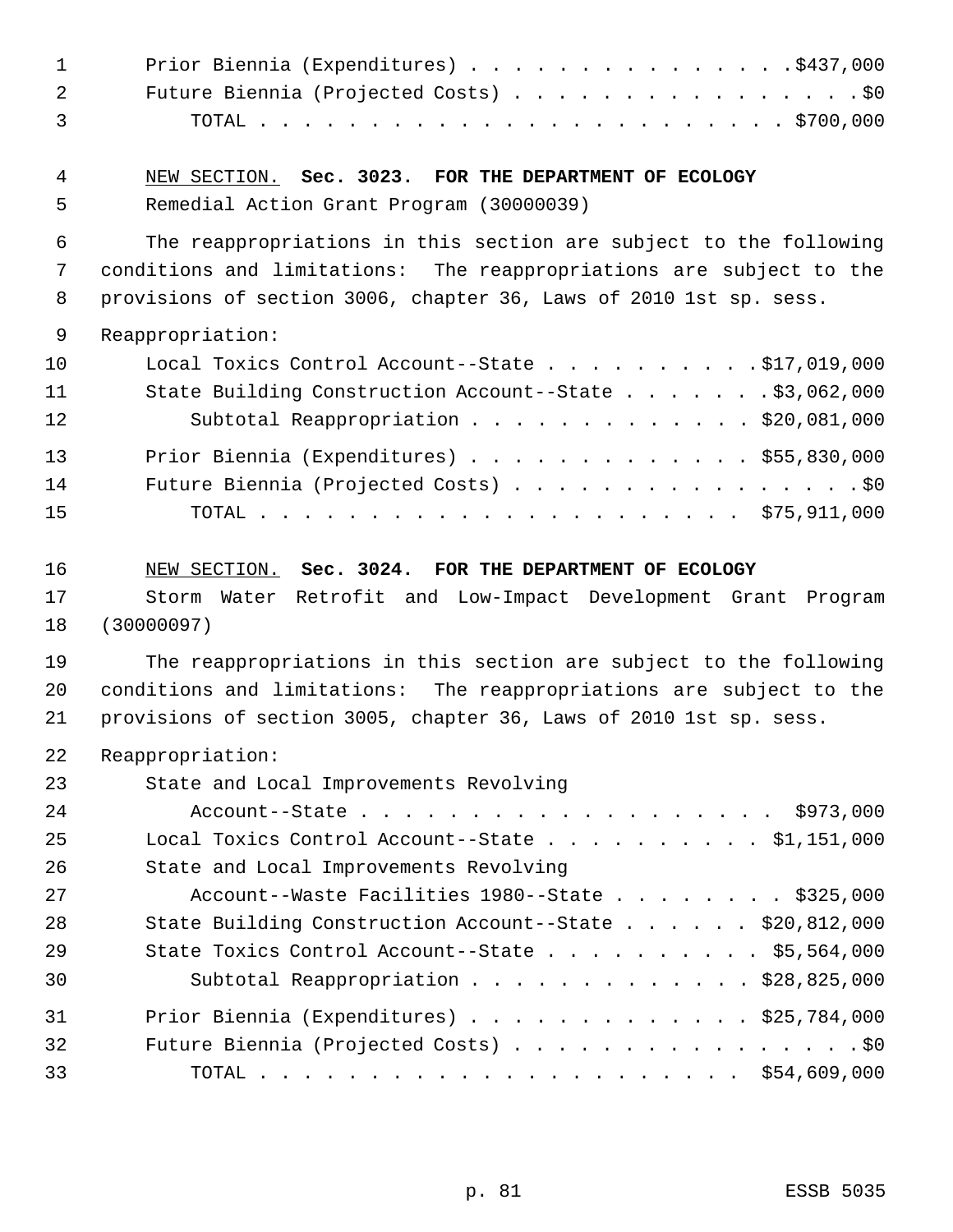| $\mathbf{1}$ | NEW SECTION. Sec. 3025. FOR THE DEPARTMENT OF ECOLOGY               |
|--------------|---------------------------------------------------------------------|
| 2            | Reducing Diesel Particle Emissions in Tacoma (30000139)             |
| 3            | Reappropriation:                                                    |
| 4            | Air Pollution Control Account--State \$350,000                      |
| 5            | Prior Biennia (Expenditures) \$650,000                              |
| 6            | Future Biennia (Projected Costs) \$0                                |
| 7            |                                                                     |
| 8            | NEW SECTION. Sec. 3026. FOR THE DEPARTMENT OF ECOLOGY               |
| 9            | Water Pollution Control Revolving Fund Program (30000142)           |
| 10           | Reappropriation:                                                    |
| 11           | Water Pollution Control Revolving Account--Federal \$8,793,000      |
| 12           | Water Pollution Control Revolving Account--State \$21,742,000       |
| 13           | Subtotal Reappropriation \$30,535,000                               |
| 14           | Prior Biennia (Expenditures) \$6,465,000                            |
| 15           | Future Biennia (Projected Costs) \$0                                |
| 16           |                                                                     |
|              |                                                                     |
| 17           | NEW SECTION. Sec. 3027. FOR THE DEPARTMENT OF ECOLOGY               |
| 18           | Clean Up Toxic Sites - Puget Sound (30000144)                       |
| 19           | The reappropriations in this section are subject to the following   |
| 20           | conditions and limitations: The reappropriations are subject to the |
| 21           | provisions of section 3021, chapter 48, Laws of 2011 1st sp. sess.  |
| 22           | Reappropriation:                                                    |
| 23           | Cleanup Settlement Account--State \$7,402,000                       |
| 24           | State Toxics Control Account--State $\ldots$ \$6,670,000            |
| 25           | Subtotal Reappropriation \$14,072,000                               |
| 26           | Prior Biennia (Expenditures) \$27,126,000                           |
| 27           | Future Biennia (Projected Costs) \$0                                |
| 28           |                                                                     |
| 29           | NEW SECTION. Sec. 3028. FOR THE DEPARTMENT OF ECOLOGY               |
| 30           | Settlement Funding To Clean Up Toxic Sites (30000145)               |
| 31           | Reappropriation:                                                    |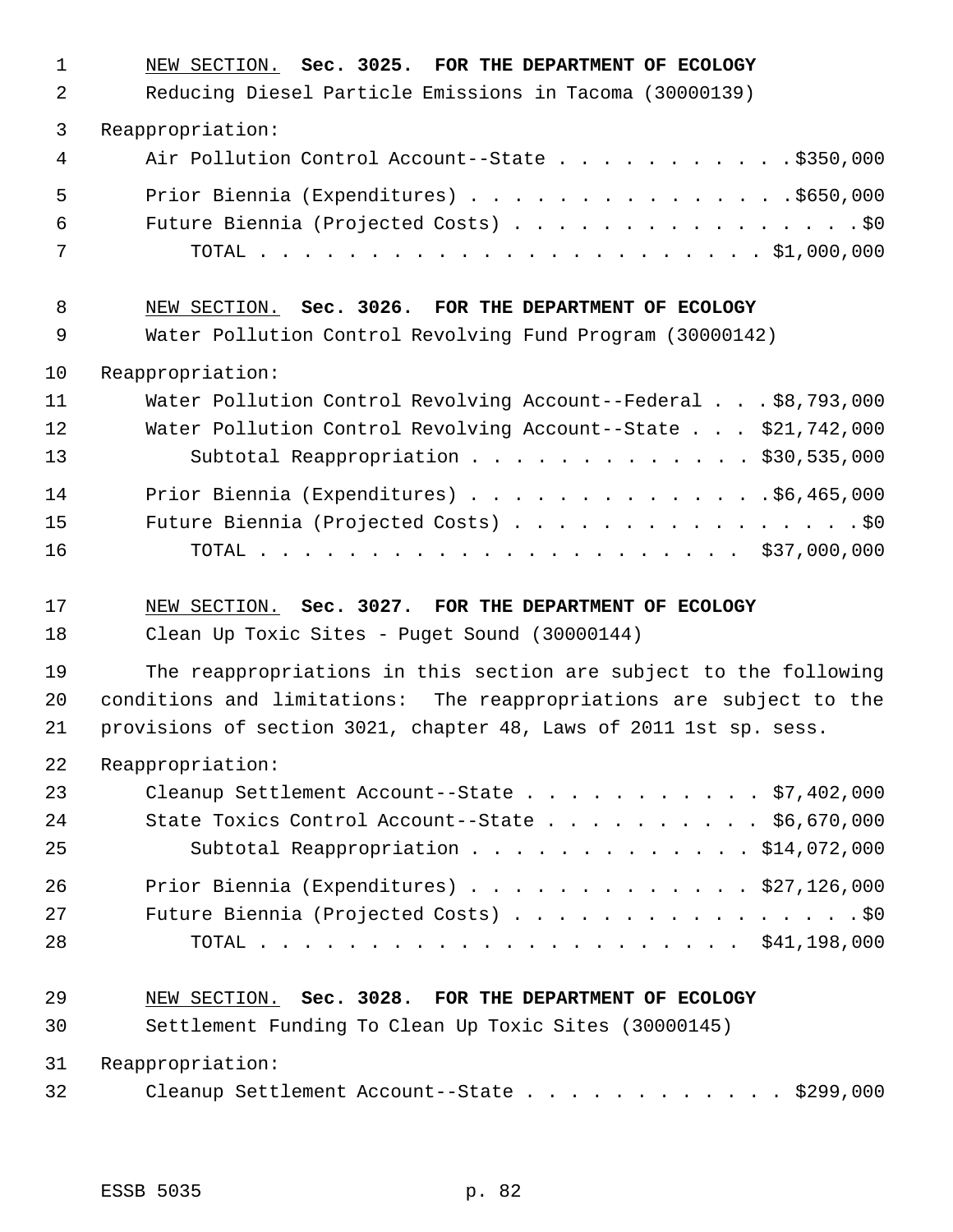| $\mathbf 1$ | Prior Biennia (Expenditures) $\ldots$ \$8,201,000                  |
|-------------|--------------------------------------------------------------------|
| 2           | Future Biennia (Projected Costs) \$0                               |
| 3           |                                                                    |
| 4           | NEW SECTION. Sec. 3029. FOR THE DEPARTMENT OF ECOLOGY              |
| 5           | Habitat Mitigation (91000007)                                      |
| 6           | Reappropriation:                                                   |
| 7           | State Building Construction Account--State \$3,338,000             |
| 8           | Prior Biennia (Expenditures) $\ldots$ 91,062,000                   |
| 9           | Future Biennia (Projected Costs) \$0                               |
| 10          |                                                                    |
| 11          | NEW SECTION. Sec. 3030. FOR THE DEPARTMENT OF ECOLOGY              |
| 12          | Protect Communities from Flood and Drought (92000002)              |
| 13          | Reappropriation:                                                   |
| 14          | State Building Construction Account--State \$3,984,000             |
| 15          | Prior Biennia (Expenditures) $\ldots$ \$10,991,000                 |
| 16          | Future Biennia (Projected Costs) \$0                               |
| 17          |                                                                    |
| 18          | NEW SECTION. Sec. 3031. FOR THE DEPARTMENT OF ECOLOGY              |
| 19          | Wastewater Treatment and Water Reclamation (92000041)              |
| 20          | The reappropriation in this section is subject to the following    |
| 21          | conditions and limitations: The reappropriation is subject to the  |
| 22          | provisions of section 3016, chapter 36, Laws of 2010 1st sp. sess. |
| 23          | Reappropriation:                                                   |
| 24          | State Building Construction Account--State \$1,641,000             |
| 25          | Prior Biennia (Expenditures) $\ldots$ 91,789,000                   |
| 26          | Future Biennia (Projected Costs) \$0                               |
| 27          |                                                                    |
| 28          | NEW SECTION. Sec. 3032. FOR THE DEPARTMENT OF ECOLOGY              |
| 29          | Centennial Clean Water Program (30000208)                          |
| 30          | The reappropriation in this section is subject to the following    |
| 31          | conditions and limitations: The reappropriation is subject to the  |
| 32          | provisions of section 3024, chapter 48, Laws of 2011 1st sp. sess. |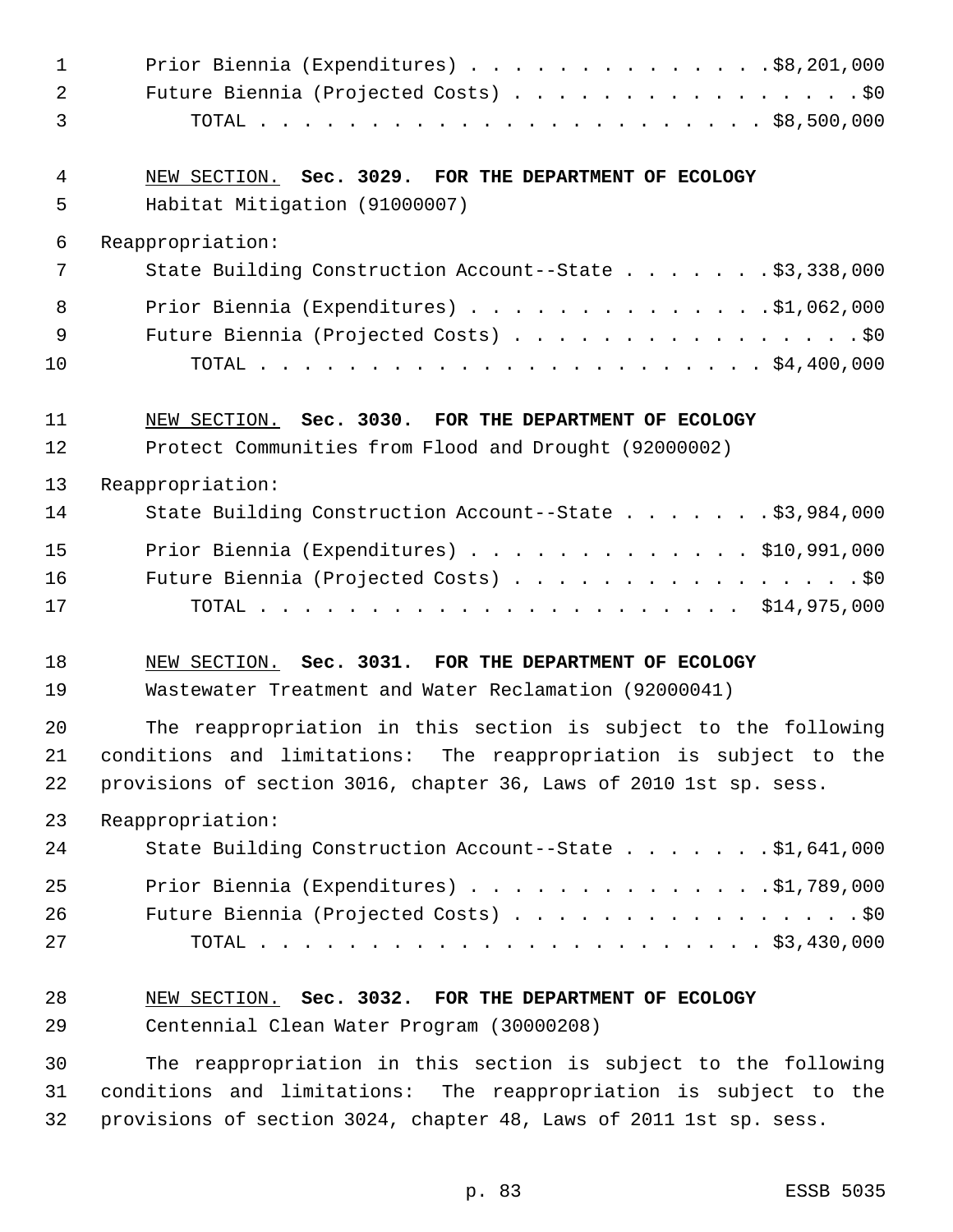|                | Reappropriation:                                   |  |
|----------------|----------------------------------------------------|--|
| $\overline{2}$ | State Toxics Control Account--State \$20,904,000   |  |
| $\overline{3}$ | Prior Biennia (Expenditures) $\ldots$ \$13,196,000 |  |
| 4              | Future Biennia (Projected Costs) \$0               |  |
| . 5            |                                                    |  |

NEW SECTION. **Sec. 3033. FOR THE DEPARTMENT OF ECOLOGY**

Water Pollution Control Revolving Fund Program (30000209)

 The reappropriations in this section are subject to the following conditions and limitations: For projects involving repair, replacement, or improvement of a wastewater treatment plant or other public works facility for which an investment grade efficiency audit is obtainable, the department of ecology must require as a contract condition that the project sponsor undertake an investment grade efficiency audit. The project sponsor may finance the costs of the audit as part of its water pollution control revolving fund program loan.

Reappropriation:

Water Pollution Control Revolving

| 19 | Account--Federal \$58,594,000                                 |
|----|---------------------------------------------------------------|
| 20 | Water Pollution Control Revolving Account--State \$97,068,000 |
| 21 | Subtotal Reappropriation 5155,662,000                         |
| 22 | Prior Biennia (Expenditures) \$36,482,000                     |
| 23 | Future Biennia (Projected Costs) \$0                          |
| 24 |                                                               |

#### NEW SECTION. **Sec. 3034. FOR THE DEPARTMENT OF ECOLOGY**

Waste Tire Pile Prevention and Cleanup (30000210)

Reappropriation:

| 28 | Waste Tire Removal Account--State \$263,000 |
|----|---------------------------------------------|
| 29 | Prior Biennia (Expenditures) \$737,000      |
| 30 | Future Biennia (Projected Costs) \$0        |
| 31 |                                             |

## NEW SECTION. **Sec. 3035. FOR THE DEPARTMENT OF ECOLOGY**

Wood Stove Pollution Reduction (30000211)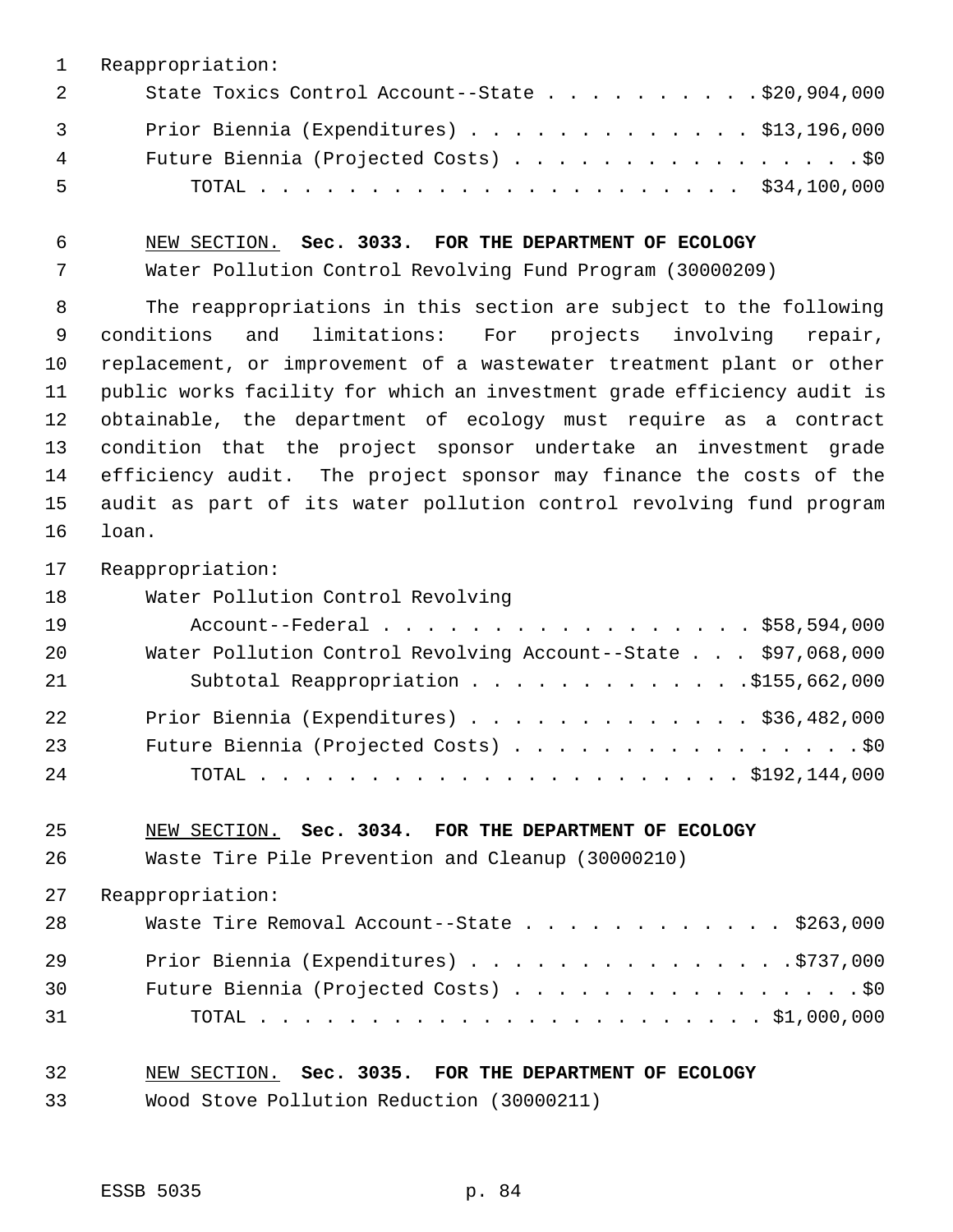| $\mathbf{1}$           | Reappropriation:                                                                                                                                                                                           |
|------------------------|------------------------------------------------------------------------------------------------------------------------------------------------------------------------------------------------------------|
| $\overline{2}$         | Local Toxics Control Account--State \$2,111,000                                                                                                                                                            |
| $\mathbf{3}$<br>4<br>5 | Prior Biennia (Expenditures) \$889,000<br>Future Biennia (Projected Costs) \$0                                                                                                                             |
| 6<br>7                 | NEW SECTION. Sec. 3036. FOR THE DEPARTMENT OF ECOLOGY<br>Diesel Emissions Reduction (30000212)                                                                                                             |
| 8                      | Reappropriation:                                                                                                                                                                                           |
| $\mathsf 9$            | Local Toxics Control Account--State $\ldots$ \$3,419,000                                                                                                                                                   |
| 10<br>11<br>12         | Prior Biennia (Expenditures) \$3,581,000<br>Future Biennia (Projected Costs) \$0                                                                                                                           |
| 13<br>14               | NEW SECTION. Sec. 3037. FOR THE DEPARTMENT OF ECOLOGY<br>Watershed Plan Implementation and Flow Achievement (30000213)                                                                                     |
| 15<br>16<br>17         | The reappropriation in this section is subject to the following<br>conditions and limitations: The reappropriation is subject to the<br>provisions of section 3030, chapter 49, Laws of 2011 1st sp. sess. |
| 18                     | Reappropriation:                                                                                                                                                                                           |
| 19                     | State Building Construction Account--State \$6,219,000                                                                                                                                                     |
| 20<br>21<br>22         | Prior Biennia (Expenditures) \$1,781,000<br>Future Biennia (Projected Costs) \$0                                                                                                                           |
| 23                     | NEW SECTION. Sec. 3038. FOR THE DEPARTMENT OF ECOLOGY                                                                                                                                                      |
| 24                     | Hood Canal Regional Septic Repair Loan Program (30000215)                                                                                                                                                  |
| 25                     | Reappropriation:                                                                                                                                                                                           |
| 26                     | State Building Construction Account--State \$395,000                                                                                                                                                       |
| 27                     | Prior Biennia (Expenditures) \$2,855,000                                                                                                                                                                   |
| 28<br>29               | Future Biennia (Projected Costs) \$0                                                                                                                                                                       |
| 30                     | NEW SECTION. Sec. 3039. FOR THE DEPARTMENT OF ECOLOGY                                                                                                                                                      |
|                        |                                                                                                                                                                                                            |

Remedial Action Grant Program (30000216)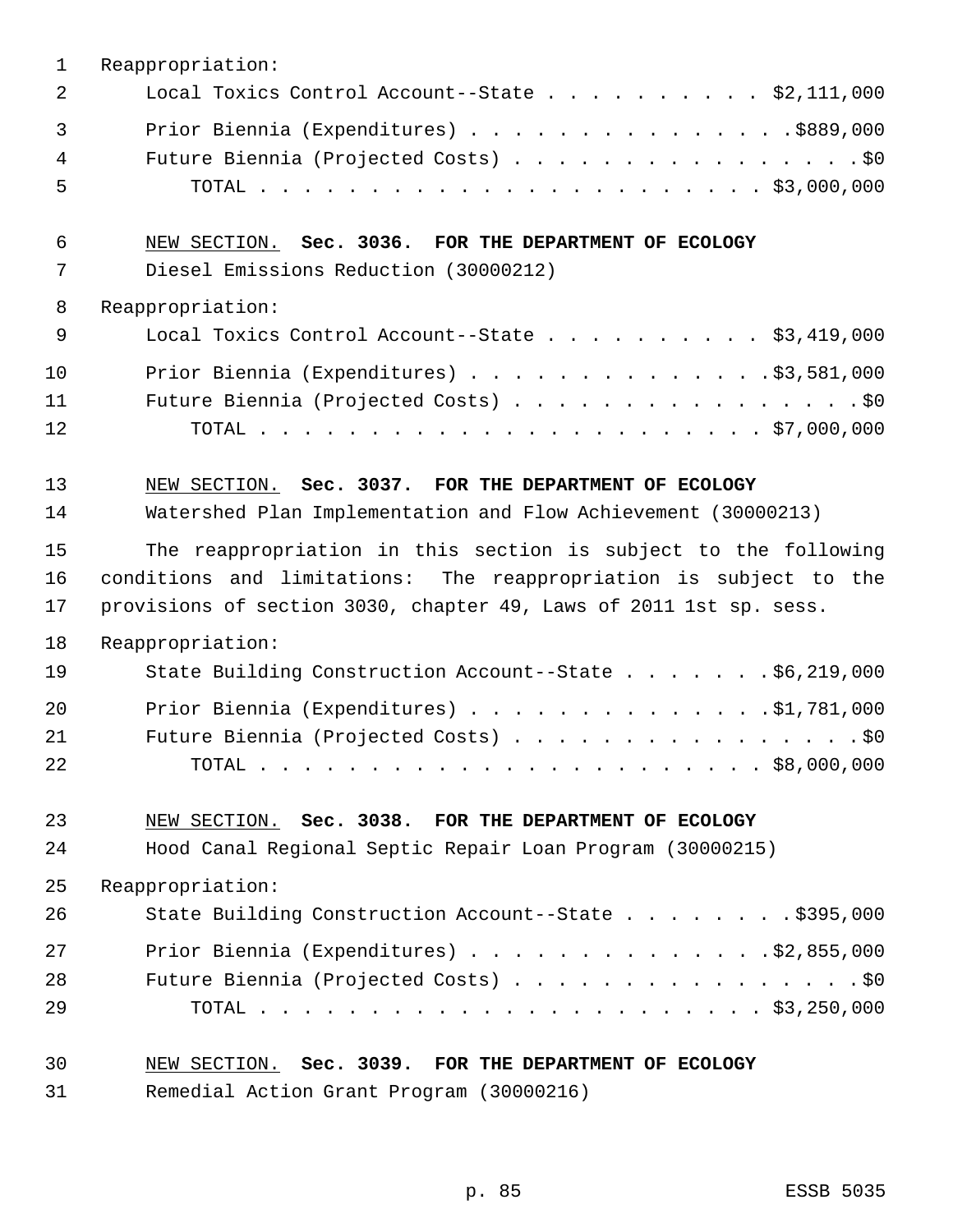| $\mathbf 1$ | Reappropriation:                                               |
|-------------|----------------------------------------------------------------|
| 2           | Local Toxics Control Account--State $\ldots$ \$51,463,000      |
| 3           | Prior Biennia (Expenditures) $\ldots$ \$12,371,000             |
| 4           | Future Biennia (Projected Costs) \$0                           |
| 5           |                                                                |
| 6           | NEW SECTION. Sec. 3040. FOR THE DEPARTMENT OF ECOLOGY          |
| 7           | Eastern Washington Clean Sites Initiative (30000217)           |
| 8           | Reappropriation:                                               |
| 9           | State Toxics Control Account--State \$4,146,000                |
| 10          | Prior Biennia (Expenditures) \$1,854,000                       |
| 11          | Future Biennia (Projected Costs) \$0                           |
| 12          |                                                                |
| 13          | NEW SECTION. Sec. 3041. FOR THE DEPARTMENT OF ECOLOGY          |
| 14          | Burlington Northern Santa Fe Skykomish Restoration (30000218)  |
| 15          | Reappropriation:                                               |
| 16          | Cleanup Settlement Account--State \$284,000                    |
| 17          | Prior Biennia (Expenditures) \$0                               |
| 18          | Future Biennia (Projected Costs) \$0                           |
| 19          |                                                                |
| 20          | NEW SECTION. Sec. 3042. FOR THE DEPARTMENT OF ECOLOGY          |
| 21          | Safe Soils Remediation Program - Central Washington (30000263) |
| 22          | Reappropriation:                                               |
| 23          | State Toxics Control Account--State \$2,693,000                |
| 24          | Prior Biennia (Expenditures) \$1,018,000                       |
| 25          | Future Biennia (Projected Costs) \$0                           |
| 26          |                                                                |
| 27          | NEW SECTION. Sec. 3043. FOR THE DEPARTMENT OF ECOLOGY          |
| 28          | Clean Up Toxics Sites - Puget Sound (30000265)                 |
| 29          | Reappropriation:                                               |
| 30          | State Toxics Control Account--State $\ldots$ \$15,410,000      |
| 31          | Prior Biennia (Expenditures) \$990,000                         |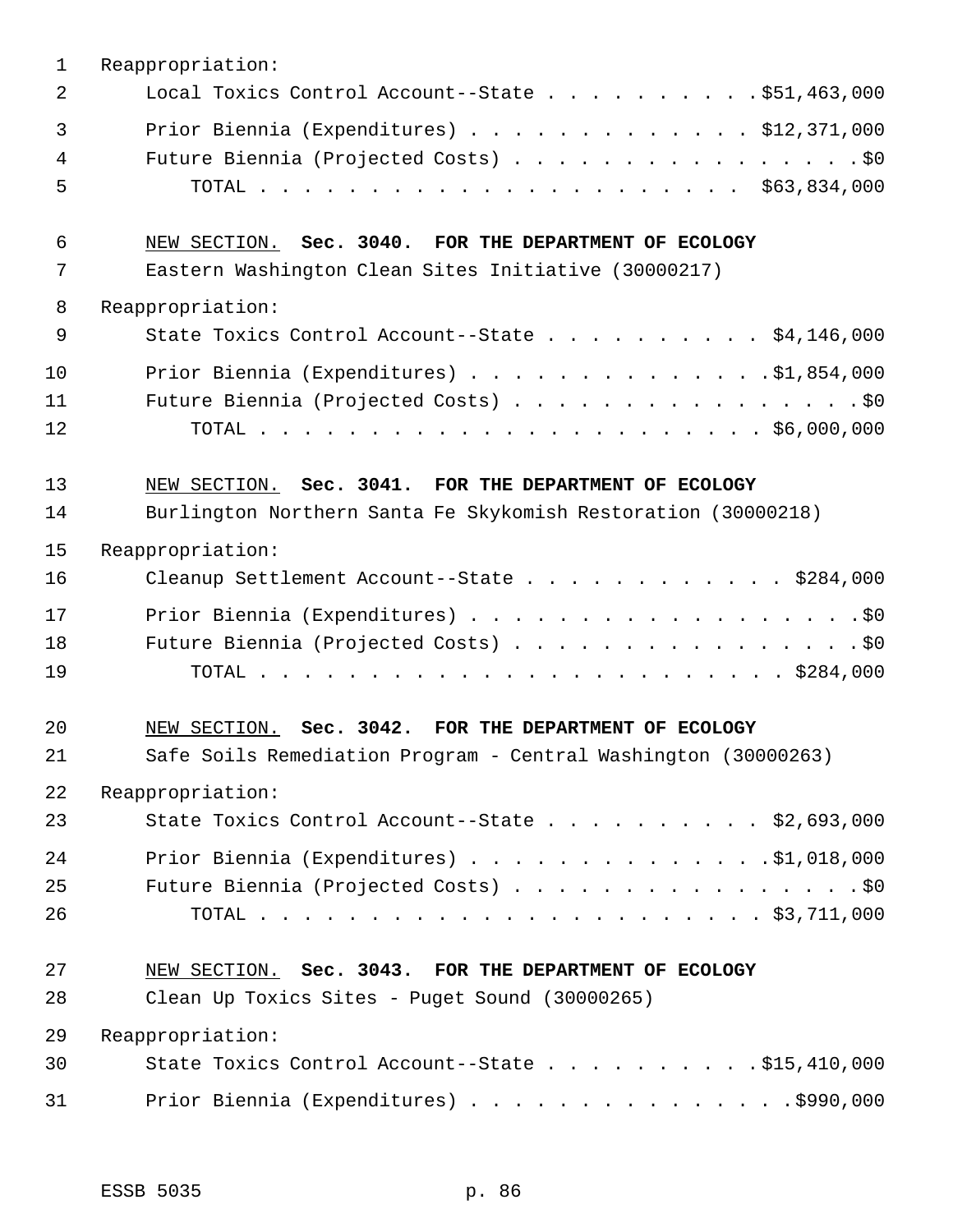|                                                                                                                | Future Biennia (Projected Costs) \$0 |
|----------------------------------------------------------------------------------------------------------------|--------------------------------------|
| 2                                                                                                              |                                      |
|                                                                                                                |                                      |
| 3<br>Sec. 3044. FOR THE DEPARTMENT OF ECOLOGY<br>NEW SECTION.                                                  |                                      |
| Yakima<br>4<br>Basin Integrated Water Management Plan Implementation                                           |                                      |
| 5<br>(30000278)                                                                                                |                                      |
| 6<br>Reappropriation:                                                                                          |                                      |
| 7<br>State Building Construction Account--State \$220,000                                                      |                                      |
| 8<br>Prior Biennia (Expenditures) \$1,780,000                                                                  |                                      |
| 9<br>Future Biennia (Projected Costs) \$0                                                                      |                                      |
| 10                                                                                                             |                                      |
|                                                                                                                |                                      |
| 11<br>NEW SECTION. Sec. 3045. FOR THE DEPARTMENT OF ECOLOGY                                                    |                                      |
| 12<br>ASARCO - Tacoma Smelter Plume and Mines (30000280)                                                       |                                      |
| 13<br>Reappropriation:                                                                                         |                                      |
| Cleanup Settlement Account--State \$17,963,000<br>14                                                           |                                      |
| 15<br>Prior Biennia (Expenditures) \$2,684,000                                                                 |                                      |
| 16<br>Future Biennia (Projected Costs) \$0                                                                     |                                      |
| 17                                                                                                             |                                      |
| 18<br>NEW SECTION. Sec. 3046. FOR THE DEPARTMENT OF ECOLOGY                                                    |                                      |
| 19<br>Padilla Bay Boat Launch (30000281)                                                                       |                                      |
| 20<br>Reappropriation:                                                                                         |                                      |
| 21<br>General Fund--Federal $\ldots$ \$100,000                                                                 |                                      |
|                                                                                                                |                                      |
| 22<br>Prior Biennia (Expenditures) \$220,000                                                                   |                                      |
| 23<br>Future Biennia (Projected Costs) \$0                                                                     |                                      |
| 24                                                                                                             |                                      |
|                                                                                                                |                                      |
| 25                                                                                                             |                                      |
| NEW SECTION. Sec. 3047. FOR THE DEPARTMENT OF ECOLOGY<br>26<br>Padilla Bay Federal Capital Projects (30000282) |                                      |
|                                                                                                                |                                      |
| 27<br>Reappropriation:<br>28                                                                                   |                                      |
| General Fund--Federal \$800,000                                                                                |                                      |
| 29<br>Prior Biennia (Expenditures) \$0<br>30<br>Future Biennia (Projected Costs) \$0                           |                                      |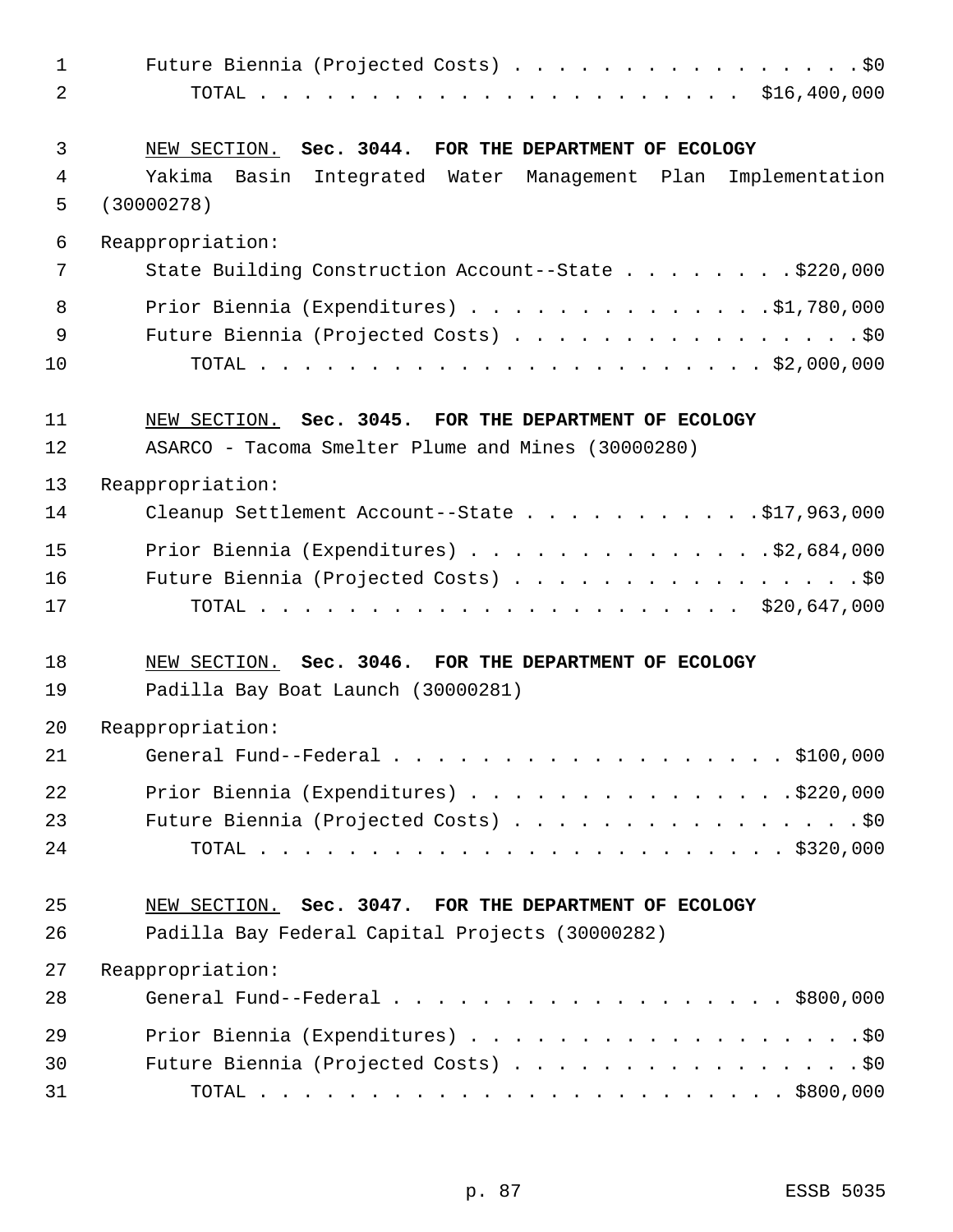| 1  | NEW SECTION. Sec. 3048. FOR THE DEPARTMENT OF ECOLOGY    |
|----|----------------------------------------------------------|
| 2  | Coastal Wetlands Federal Funds Administration (30000283) |
| 3  | Reappropriation:                                         |
| 4  | General Fund--Federal \$17,413,000                       |
| 5  | Prior Biennia (Expenditures) \$5,787,000                 |
| 6  | Future Biennia (Projected Costs) \$0                     |
| 7  |                                                          |
| 8  | NEW SECTION. Sec. 3049. FOR THE DEPARTMENT OF ECOLOGY    |
| 9  | Water Irrigation Efficiencies (30000285)                 |
| 10 | Reappropriation:                                         |
| 11 | State Building Construction Account--State \$549,000     |
| 12 | Prior Biennia (Expenditures) \$451,000                   |
|    |                                                          |
| 13 | Future Biennia (Projected Costs) \$0                     |

## NEW SECTION. **Sec. 3050. FOR THE DEPARTMENT OF ECOLOGY**

Statewide Storm Water Projects (30000294)

 The reappropriation in this section is subject to the following conditions and limitations: The reappropriation is provided solely for construction projects or design/construction projects statewide that result in the greatest improvements necessary to meet national pollution discharge elimination system requirements for communities least able to pay for those projects or for jurisdictions that are early adopters of new regulations and effective new technology. The department must develop specific evaluative criteria to award grants on a competitive basis to projects that meet the policy objectives in this section, demonstrate readiness to proceed, and have a minimum cash match of twenty-five percent.

Reappropriation:

| 29 | Local Toxics Control Account--State \$29,334,000 |  |
|----|--------------------------------------------------|--|
| 30 | Prior Biennia (Expenditures) \$666,000           |  |
| 31 | Future Biennia (Projected Costs) \$0             |  |
| 32 |                                                  |  |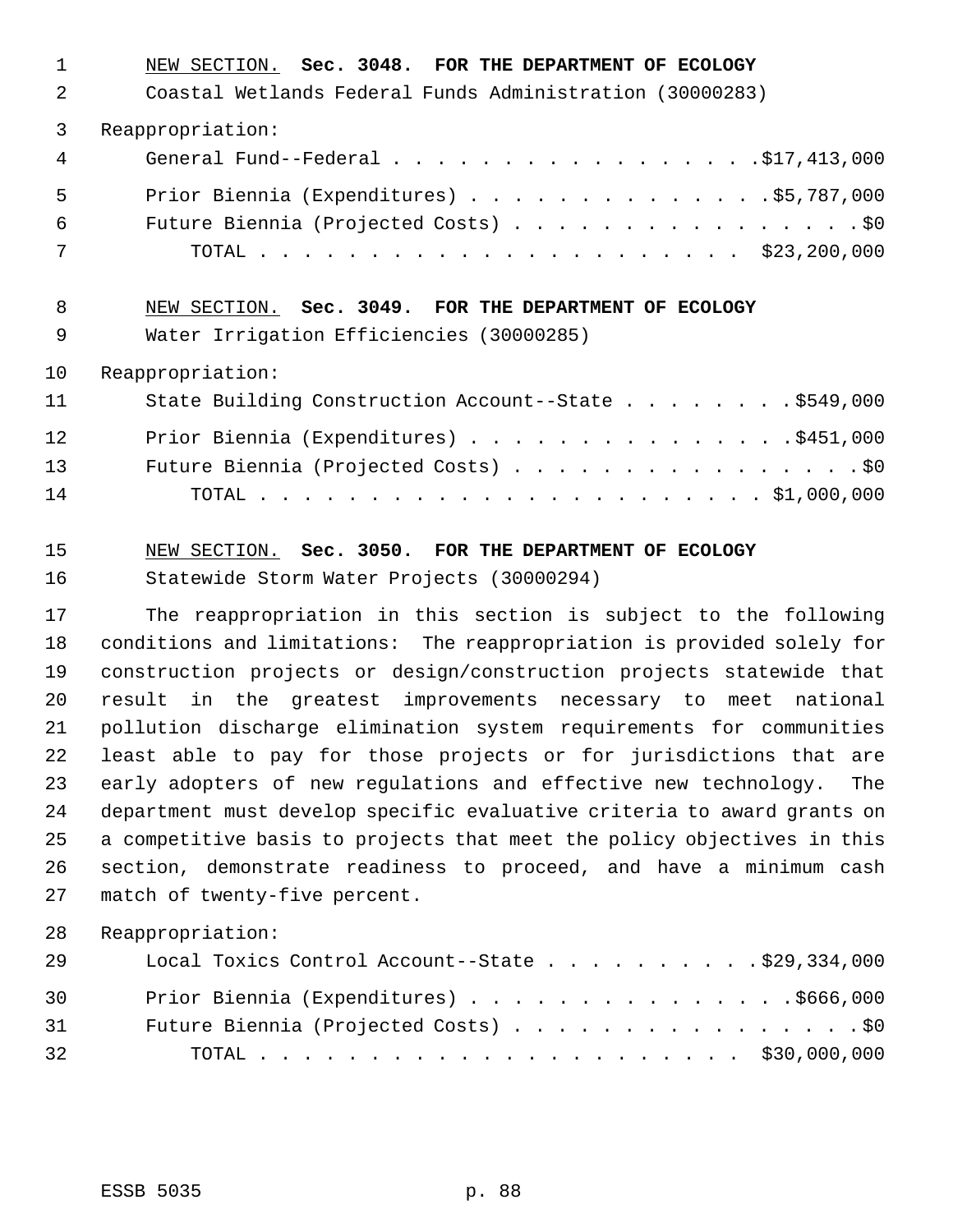| $\mathbf 1$<br>2 | NEW SECTION. Sec. 3051. FOR THE DEPARTMENT OF ECOLOGY<br>Green River Flood Levee Improvements (30000295) |
|------------------|----------------------------------------------------------------------------------------------------------|
| 3                | Reappropriation:                                                                                         |
| 4                | State Building Construction Account--State \$4,000,000                                                   |
| 5                |                                                                                                          |
| 6                | Future Biennia (Projected Costs) \$0                                                                     |
| 7                |                                                                                                          |
| 8                | NEW SECTION. Sec. 3052. FOR THE DEPARTMENT OF ECOLOGY                                                    |
| 9                | Mount Vernon Flood Protection (30000297)                                                                 |
| 10               | Reappropriation:                                                                                         |
| 11               | State Building Construction Account--State \$700,000                                                     |
| 12               | Prior Biennia (Expenditures) \$0                                                                         |
| 13               | Future Biennia (Projected Costs) \$0                                                                     |
| 14               |                                                                                                          |
| 15               | NEW SECTION. Sec. 3053. FOR THE DEPARTMENT OF ECOLOGY                                                    |
| 16               | Clean Up Toxics Sites - Puget Sound (91000032)                                                           |
| 17               | The reappropriation in this section is subject to the following                                          |
| 18               | conditions and limitations: The reappropriation is provided solely for                                   |
| 19               | the following list of projects:                                                                          |
| 20               | <b>Authorized Amount</b><br>Project                                                                      |
| 21               | Port Gamble Bay - Open up 90 acres of geoduck tracts<br>\$2,000,000                                      |
| 22               |                                                                                                          |
| 23               | Port Gamble Bay - Source control, habitat preservation<br>\$7,000,000                                    |
|                  | and clean-up sustainability                                                                              |
| 24               | Administration<br>\$180,000                                                                              |
| 25               | <b>TOTAL</b><br>\$9,180,000                                                                              |
| 26               | Reappropriation:                                                                                         |
| 27               | State Toxics Control Account--State \$9,180,000                                                          |
| 28               | Prior Biennia (Expenditures) \$90,000                                                                    |
| 29               | Future Biennia (Projected Costs) \$0                                                                     |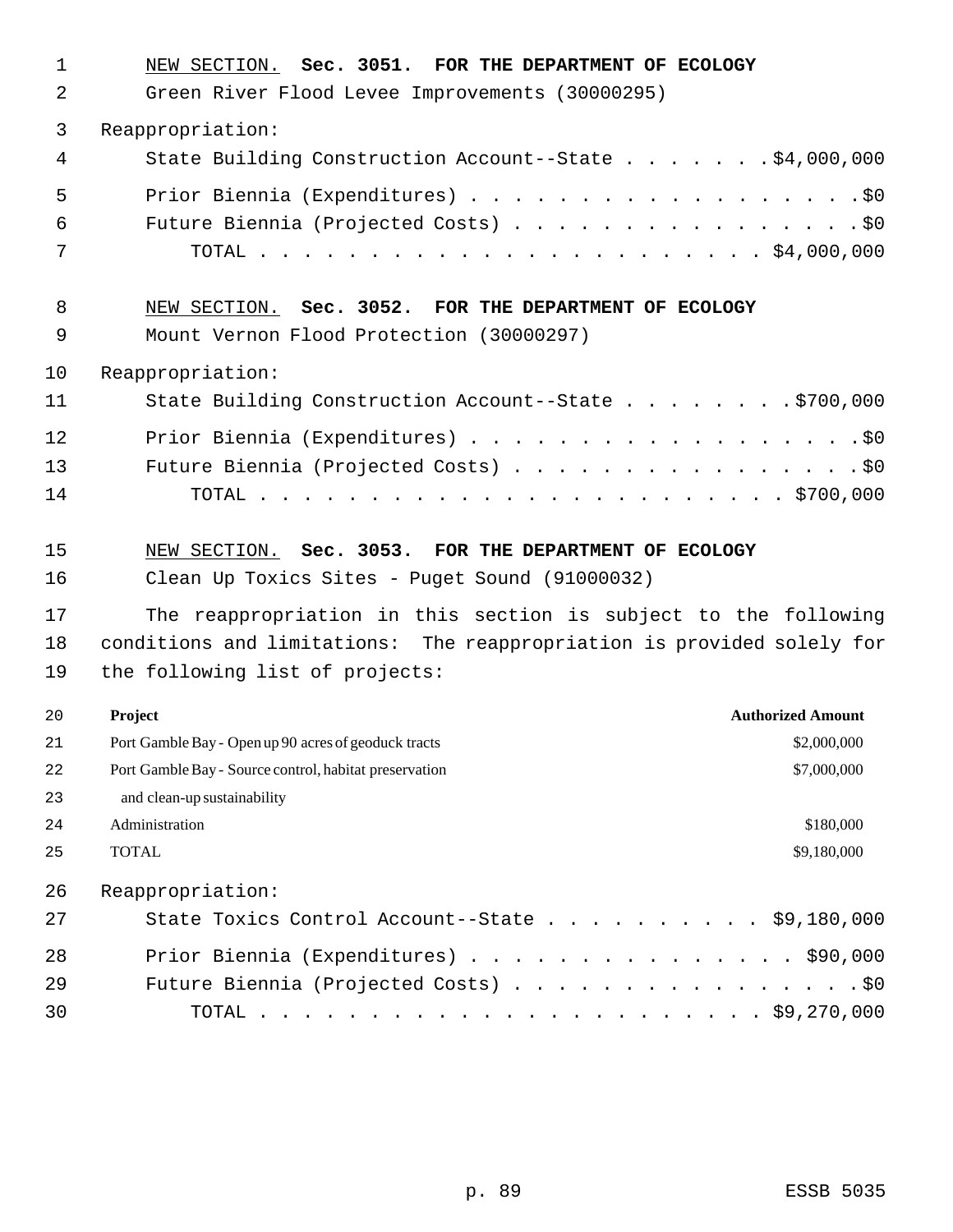NEW SECTION. **Sec. 3054. FOR THE DEPARTMENT OF ECOLOGY** Eastern Washington Clean Sites Initiative (91000033) The reappropriation in this section is subject to the following conditions and limitations: The reappropriation is subject to the provisions of section 3003, chapter 2, Laws of 2012 2nd sp. sess. Reappropriation: 7 State Toxics Control Account--State . . . . . . . . . \$1,543,000 8 Prior Biennia (Expenditures) . . . . . . . . . . . . . . . . \$2,000 9 Future Biennia (Projected Costs) . . . . . . . . . . . . . . . . \$0 TOTAL . . . . . . . . . . . . . . . . . . . . . . . \$1,545,000 NEW SECTION. **Sec. 3055. FOR THE DEPARTMENT OF ECOLOGY** Fiscal Year 2012 Statewide Storm Water Grant Program (91000053) The reappropriation in this section is subject to the following conditions and limitations: The reappropriation is subject to the provisions of section 3004, chapter 2, Laws of 2012 2nd sp. sess. Reappropriation: Local Toxics Control Account--State . . . . . . . . . . \$23,161,000 18 Prior Biennia (Expenditures) . . . . . . . . . . . . . . . . \$912,000 Future Biennia (Projected Costs) . . . . . . . . . . . . . . . . \$0 TOTAL . . . . . . . . . . . . . . . . . . . . . . \$24,073,000 NEW SECTION. **Sec. 3056. FOR THE DEPARTMENT OF ECOLOGY** Storm Water Retrofit and Local Improvement District Competitive Grants (91000054) The reappropriation in this section is subject to the following conditions and limitations: The reappropriation is subject to the provisions of section 3005, chapter 2, Laws of 2012 2nd sp. sess. Reappropriation: Local Toxics Control Account--State . . . . . . . . . . \$14,459,000 29 Prior Biennia (Expenditures) . . . . . . . . . . . . . . . . \$4,000 Future Biennia (Projected Costs) . . . . . . . . . . . . . . . . \$0 TOTAL . . . . . . . . . . . . . . . . . . . . . . \$14,463,000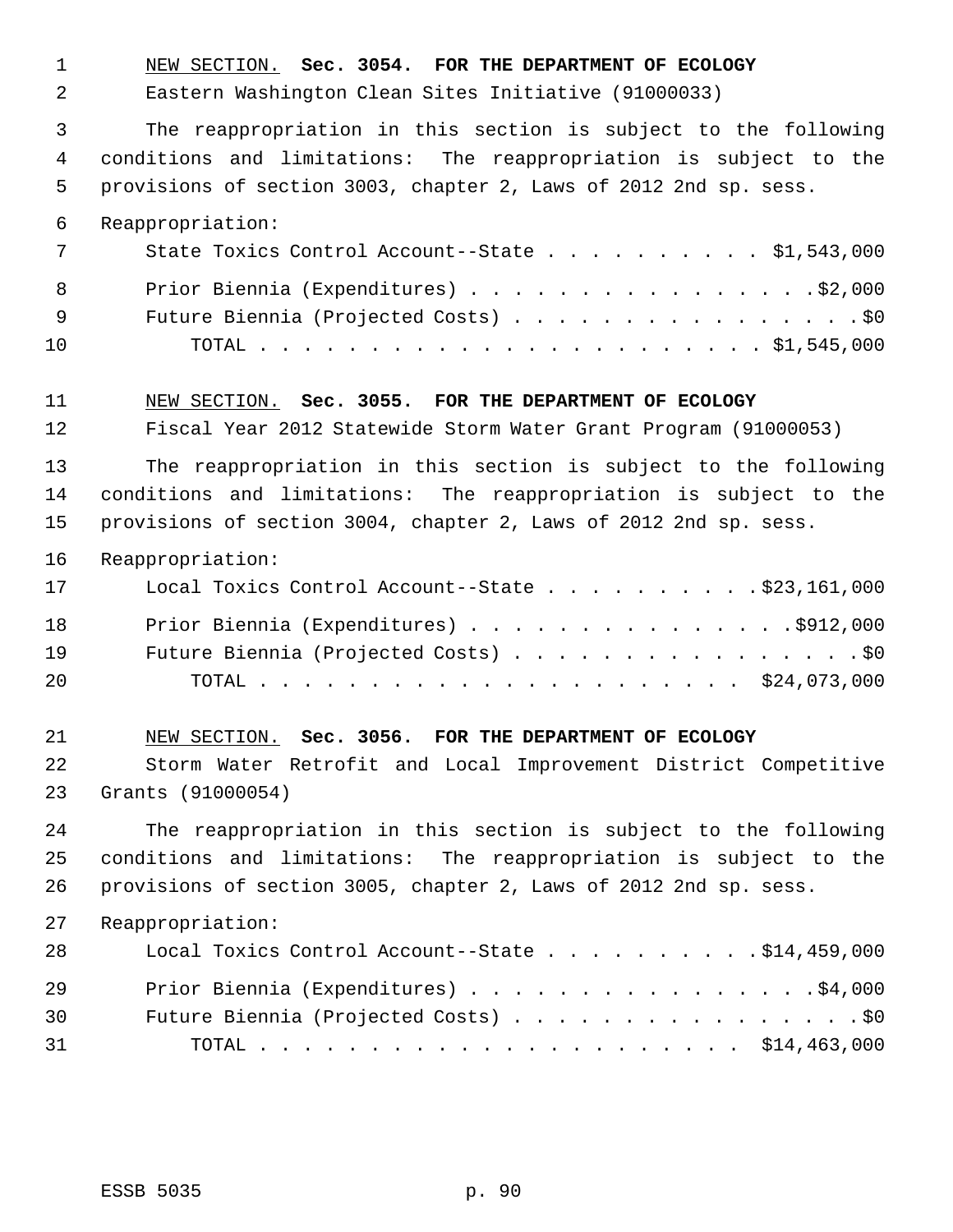NEW SECTION. **Sec. 3057. FOR THE DEPARTMENT OF ECOLOGY**

Columbia River Water Management Projects (91000179)

 The reappropriation in this section is subject to the following conditions and limitations: The reappropriation is subject to the provisions of section 502, chapter 1, Laws of 2012 2nd sp. sess.

#### Reappropriation:

| 7   | Columbia River Basin Water Supply Development |
|-----|-----------------------------------------------|
| - 8 | Account--State \$2,000,000                    |
| - 9 | Prior Biennia (Expenditures) \$2,500,000      |
| 10  | Future Biennia (Projected Costs) \$0          |
| 11  |                                               |

### NEW SECTION. **Sec. 3058. FOR THE DEPARTMENT OF ECOLOGY**

Skagit Mitigation (91000181)

 The reappropriation in this section is subject to the following conditions and limitations: The reappropriation in this section is provided solely for the department to develop mitigation options and alternative water sources or tools to make water available for stream flows and for rural domestic permit-exempt uses within the Carpenter/Fisher, East Nookachamps, and Upper Nookachamps subbasins. Up to \$500,000 of the amount specified shall be used to develop a rural domestic demonstration project to determine if surface or groundwater infiltration can mitigate for ground water use during low flow periods to meet the mitigation requirements of chapter 173-503 WAC.

Reappropriation:

| 25 | State Building Construction Account--State \$2,156,000 |
|----|--------------------------------------------------------|
| 26 | Prior Biennia (Expenditures) \$69,000                  |
| 27 | Future Biennia (Projected Costs) \$0                   |
| 28 |                                                        |

# NEW SECTION. **Sec. 3059. FOR THE DEPARTMENT OF ECOLOGY**

Flood Levee Improvements (92000057)

 The reappropriations in this section are subject to the following conditions and limitations:

(1) The reappropriation in this section from the state building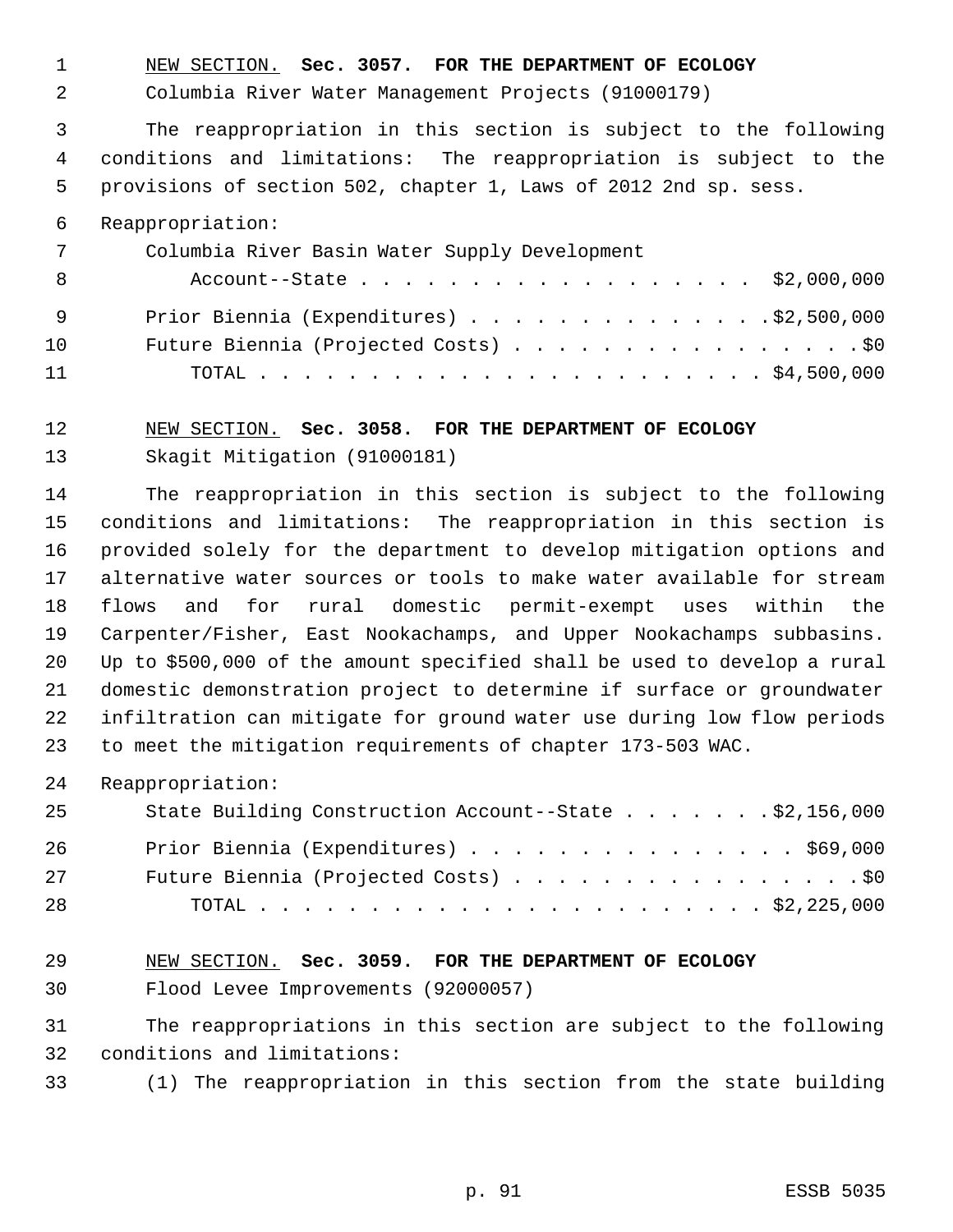construction account is provided solely for the Mt. Vernon flood protection project. (2) The reappropriation in this section from the local toxics control account is provided solely for the King county flood district for the Briscoe-Desimone levee improvement project. Reappropriation: State Building Construction Account--State . . . . . . . \$1,500,000 Local Toxics Control Account--State . . . . . . . . . . \$7,000,000 9 Subtotal Reappropriation . . . . . . . . . . . . . \$8,500,000 10 Prior Biennia (Expenditures) . . . . . . . . . . . . . . . . . . \$0 Future Biennia (Projected Costs) . . . . . . . . . . . . . . . . \$0 TOTAL . . . . . . . . . . . . . . . . . . . . . . . \$8,500,000 NEW SECTION. **Sec. 3060. FOR THE DEPARTMENT OF ECOLOGY** Ground Water Management Yakima Basin (92000061) Reappropriation: Columbia River Basin Water Supply Development Account--State . . . . . . . . . . . . . . . . . . . \$450,000 18 Prior Biennia (Expenditures) . . . . . . . . . . . . . . . . . . \$0 19 Future Biennia (Projected Costs) . . . . . . . . . . . . . . . . \$0 TOTAL . . . . . . . . . . . . . . . . . . . . . . . . \$450,000 NEW SECTION. **Sec. 3061. FOR THE DEPARTMENT OF ECOLOGY** Coordinated Prevention Grants (30000321) The appropriation in this section is subject to the following conditions and limitations: (1) The department shall allocate the appropriation in this section through a distribution formula to eligible jurisdictions. (2) The department must grant the entire appropriation according to the distribution formula and match requirements in chapter 70.95 RCW. (3) The state grant funding must not be used to supplant local funds. (4) If eligible jurisdictions are unable to use their entire allocation, the department may offer competitive grants for solid waste enforcement and implementation. Appropriation: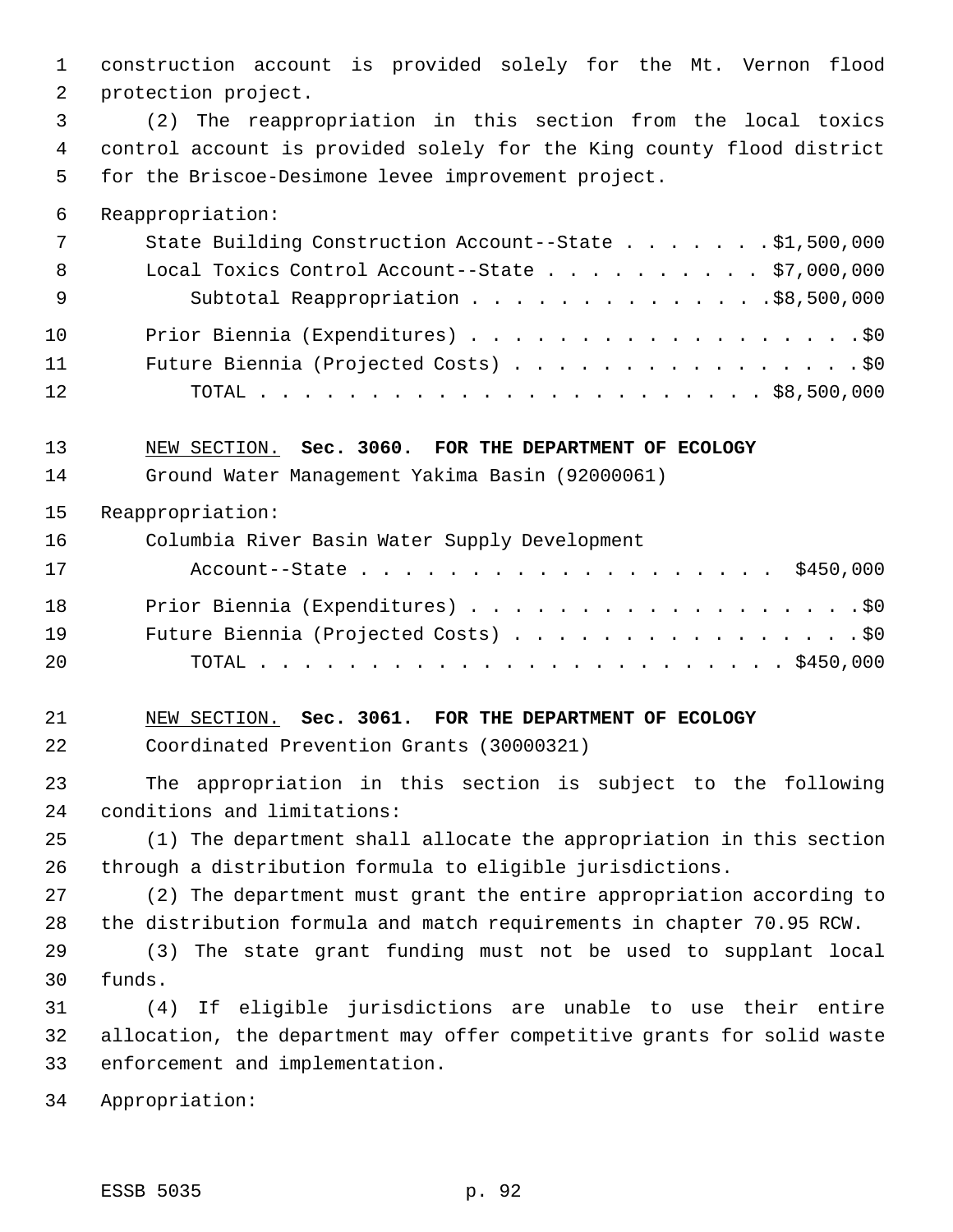| $\mathbf 1$ | Local Toxics Control Account--State \$28,240,000         |
|-------------|----------------------------------------------------------|
| 2           | Prior Biennia (Expenditures) \$0                         |
| 3           | Future Biennia (Projected Costs) \$131,520,000           |
| 4           |                                                          |
| 5           | NEW SECTION. Sec. 3062. FOR THE DEPARTMENT OF ECOLOGY    |
| 6           | Waste Tire Pile Cleanup and Prevention (30000322)        |
| 7           | Appropriation:                                           |
| 8           | Waste Tire Removal Account--State \$1,000,000            |
| 9           | Prior Biennia (Expenditures) \$0                         |
| 10          | Future Biennia (Projected Costs) $\ldots$ \$4,000,000    |
| 11          |                                                          |
| 12          | NEW SECTION. Sec. 3063. FOR THE DEPARTMENT OF ECOLOGY    |
| 13          | Mercury Switch Removal (30000323)                        |
| 14          | Appropriation:                                           |
| 15          | State Toxics Control Account--State $\ldots$ \$500,000   |
| 16          | Prior Biennia (Expenditures) \$0                         |
| 17          | Future Biennia (Projected Costs) \$0                     |
| 18          |                                                          |
| 19          | NEW SECTION. Sec. 3064. FOR THE DEPARTMENT OF ECOLOGY    |
| 20          | Reducing Toxic Diesel Emissions (30000324)               |
| 21          | Appropriation:                                           |
| 22          | State Toxics Control Account--State \$4,500,000          |
| 23          | Prior Biennia (Expenditures) \$0                         |
| 24          | Future Biennia (Projected Costs) $\ldots$ \$20,000,000   |
| 25          |                                                          |
| 26          | NEW SECTION. Sec. 3065. FOR THE DEPARTMENT OF ECOLOGY    |
| 27          | Reducing Toxic Wood Stove Emissions (30000325)           |
| 28          | Appropriation:                                           |
| 29          | State Toxics Control Account--State $\ldots$ \$4,000,000 |
| 30          | Prior Biennia (Expenditures) \$0                         |
| 31          | Future Biennia (Projected Costs) \$16,000,000            |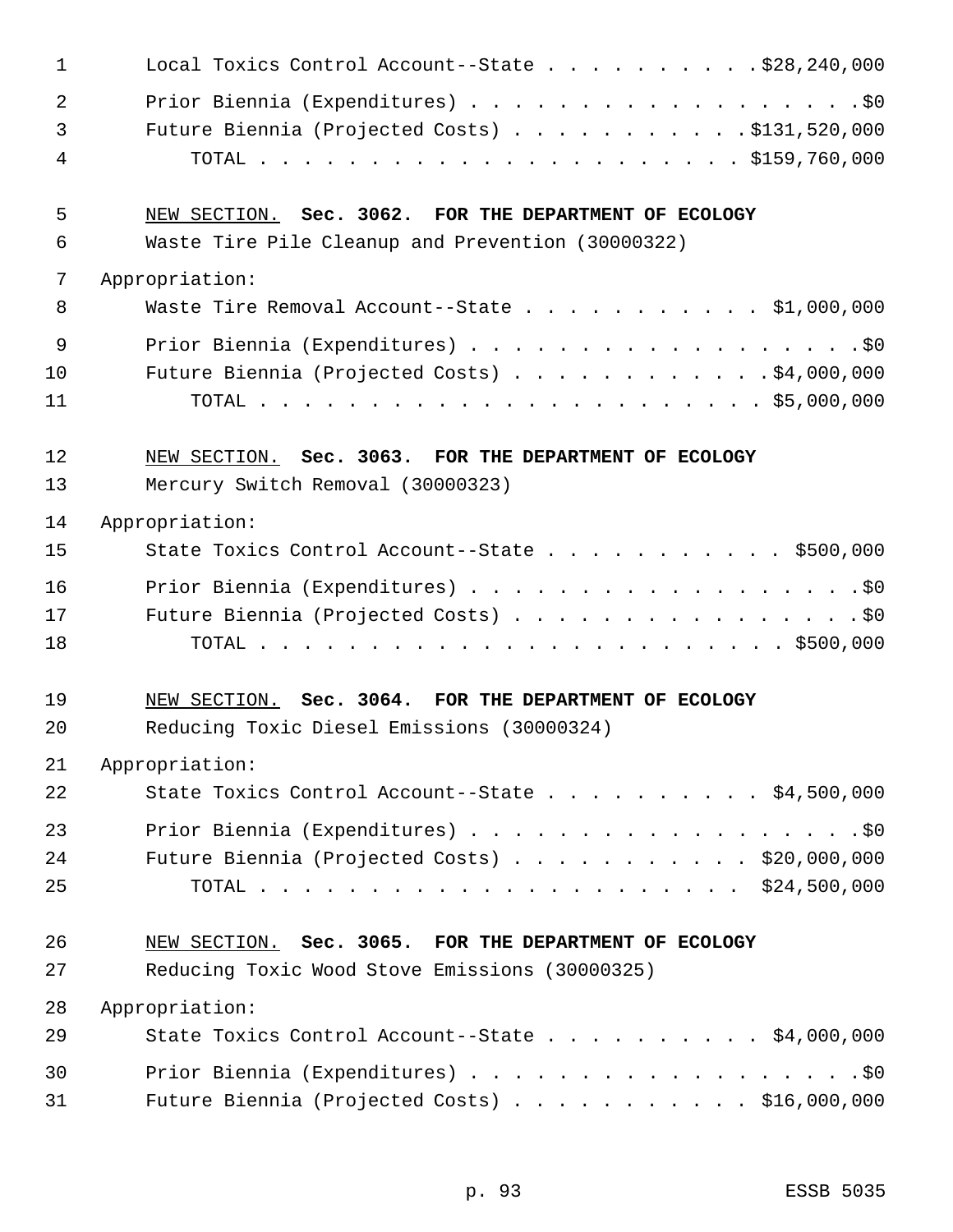TOTAL . . . . . . . . . . . . . . . . . . . . . . \$20,000,000

| $\overline{a}$ | NEW SECTION. Sec. 3066. FOR THE DEPARTMENT OF ECOLOGY                  |
|----------------|------------------------------------------------------------------------|
| 3              | Centennial Clean Water Program (30000326)                              |
| $\overline{4}$ | The appropriations in this section are subject to the following        |
| 5              | conditions and limitations:                                            |
| 6              | (1) For projects involving repair, replacement, or improvement of      |
| 7              | a wastewater treatment plant or other public works facility for which  |
| 8              | an investment grade efficiency audit is obtainable, the department of  |
| 9              | ecology must require as a contract condition that the project sponsor  |
| 10             | undertake an investment grade efficiency audit. The project sponsor    |
| 11             | may finance the costs of the audit as part of its centennial clean     |
| 12             | water program grant.                                                   |
| 13             | (2) \$3,000,000 of the appropriation in this section is provided       |
| 14             | solely for the Port of Walla Walla/Burbank school district septic      |
| 15             | system replacement project.                                            |
| 16             | Appropriation:                                                         |
| 17             | Environmental Legacy Stewardship Account--State \$50,000,000           |
| 18             | Prior Biennia (Expenditures) \$0                                       |
| 19             | Future Biennia (Projected Costs) \$240,000,000                         |
| 20             |                                                                        |
| 21             | NEW SECTION. Sec. 3067. FOR THE DEPARTMENT OF ECOLOGY                  |
| 22             | Water Pollution Control Revolving Program (30000327)                   |
| 23             | The appropriations in this section are subject to the following        |
| 24             | conditions and limitations:                                            |
| 25             | $(1)$ \$7,750,000 for fiscal year 2014 and \$7,750,000 for fiscal year |
| 26             | 2015 of the state building construction account--state is provided     |
| 27             | solely as state match for federal clean water funds.                   |
| 28             | (2) For projects involving repair, replacement, or improvement of      |
| 29             | a wastewater treatment plant or other public works facility for which  |
| 30             | an investment grade efficiency audit is obtainable, the department of  |
| 31             | ecology must require as a contract condition that the project sponsor  |
| 32             | undertake an investment grade efficiency audit. The project sponsor    |
| 33             | may finance the costs of the audit as part of its water pollution      |
| 34             | control program loan.                                                  |

Appropriation: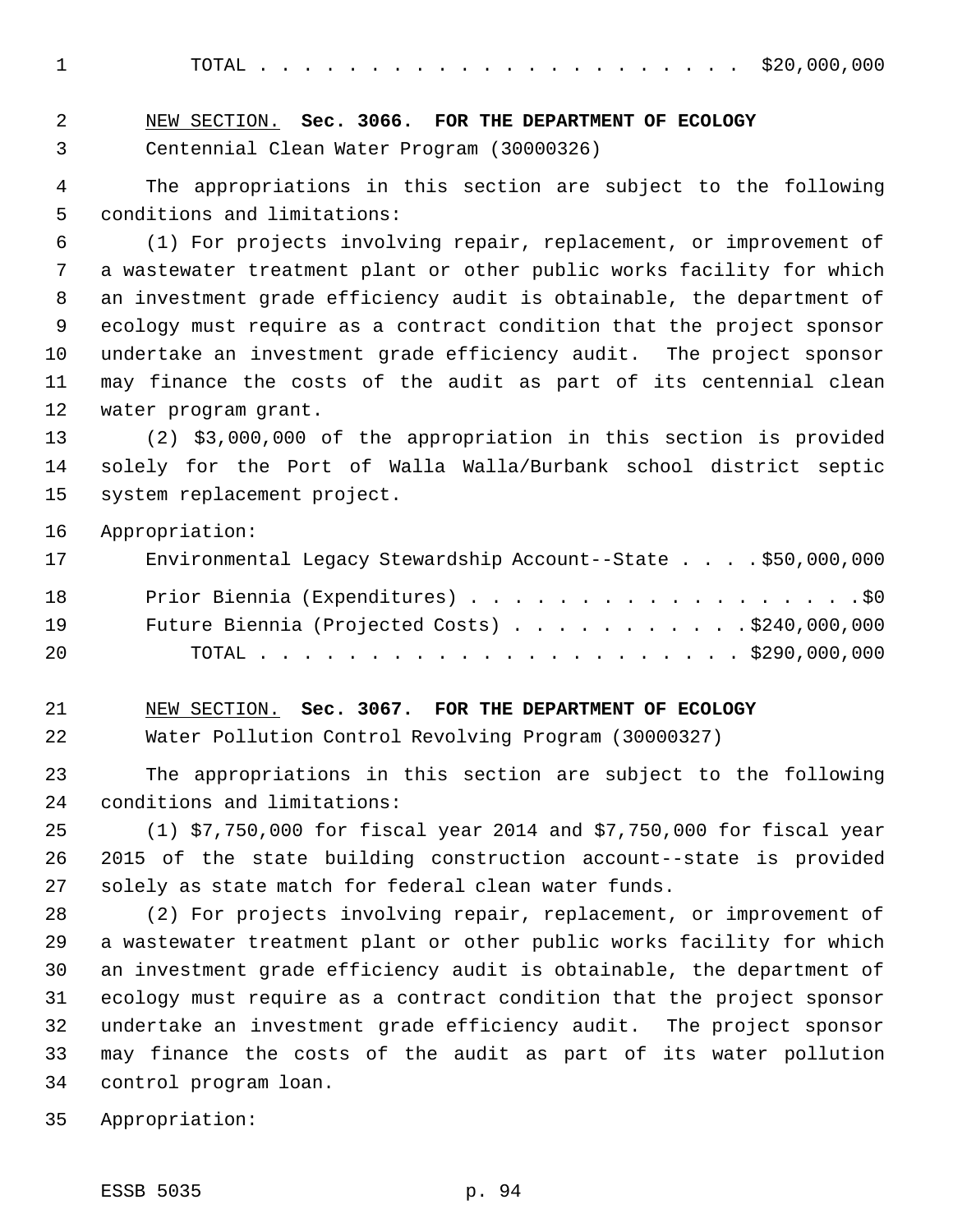| $\mathbf 1$ | State Building Construction Account--State \$15,500,000               |
|-------------|-----------------------------------------------------------------------|
| 2           | Water Pollution Control Revolving Account--State \$184,500,000        |
| 3           | Water Pollution Control Revolving                                     |
| 4           | Account--Federal \$50,000,000                                         |
| 5           | Subtotal Appropriation \$250,000,000                                  |
| 6           | Prior Biennia (Expenditures) \$0                                      |
| 7           | Future Biennia (Projected Costs) \$510,000,000                        |
| 8           |                                                                       |
| 9           | NEW SECTION. Sec. 3068. FOR THE DEPARTMENT OF ECOLOGY                 |
| 10          | Coastal Wetlands Federal Funds (30000328)                             |
| 11          | Appropriation:                                                        |
| 12          | General Fund--Federal \$9,800,000                                     |
| 13          | Prior Biennia (Expenditures) \$0                                      |
| 14          | Future Biennia (Projected Costs) \$40,000,000                         |
| 15          |                                                                       |
| 16          | NEW SECTION. Sec. 3069. FOR THE DEPARTMENT OF ECOLOGY                 |
| 17          | Floodplain Management and Control Grants (92000078)                   |
| 18          | The appropriation in this section is subject to the following         |
| 19          | conditions and limitations:                                           |
| 20          | (1) \$11,250,000 of the appropriation in this section is provided     |
| 21          | solely for making grants for flood hazard reduction projects on a     |
| 22          | competitive basis to the following eligible entities: Counties;       |
| 23          | cities; federally recognized Indian tribes; port districts; flood     |
| 24          | control zone districts; flood control districts; and diking and       |
| 25          | drainage districts. Preference may be given to entities with approved |
| 26          | comprehensive flood hazard management plans. Applicants must provide  |
| 27          | a twenty percent match with nonstate dollars. The department must     |
| 28          | evaluate, score, and rank applications according to the following     |
| 29          | criteria:                                                             |
| 30          | (a) Projects that provide cost-effective hazard reduction to          |
| 31          | people, property, critical facilities, and transportation corridors.  |
| 32          | (b) Projects that achieve multiple benefits, including, but not       |
| 33          | limited to, salmon recovery, water quality improvements, habitat      |
| 34          | restoration, and channel migration zone protection.                   |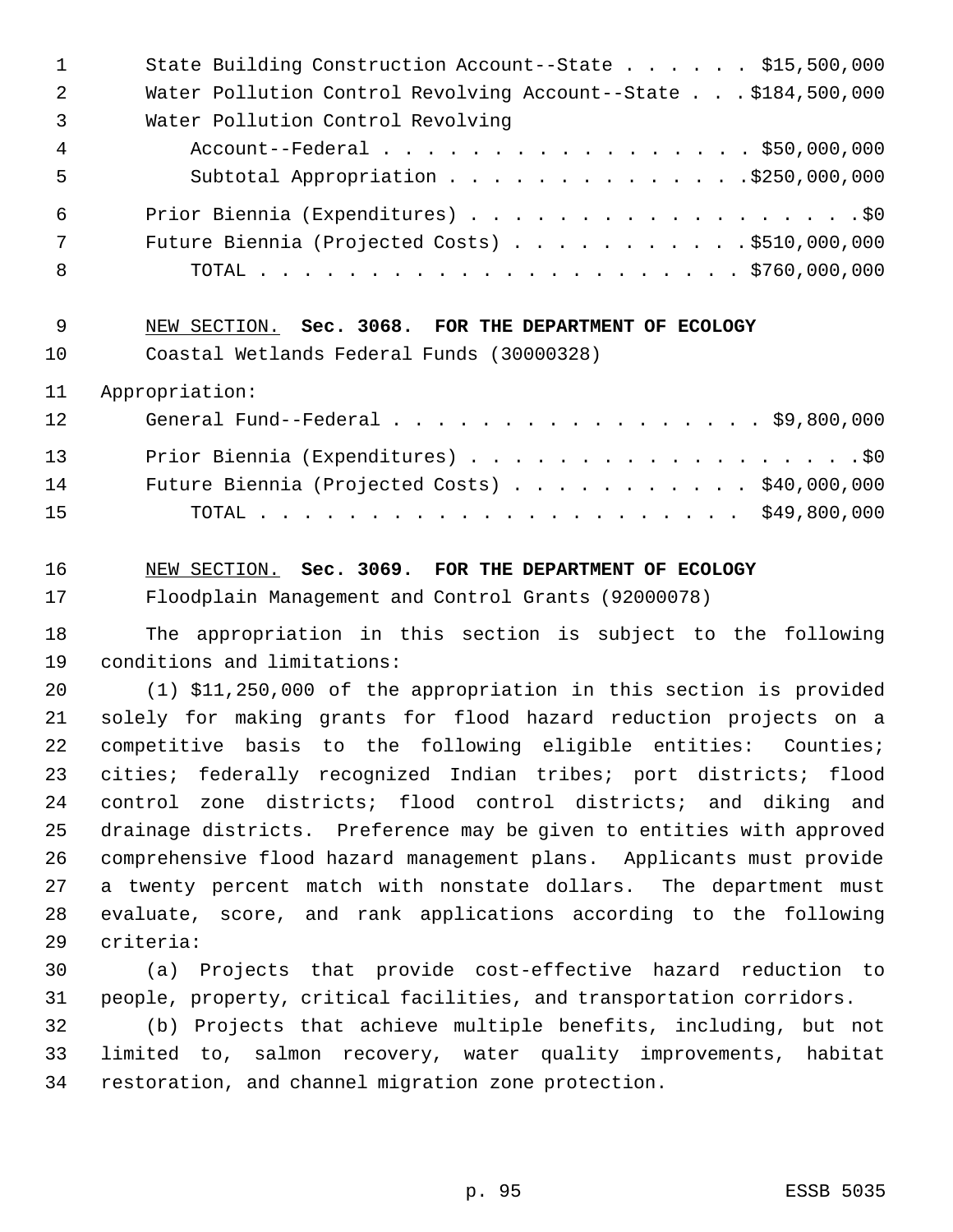(c) Projects that minimize or eliminate future costs for maintenance, operation, or emergency response.

 (d) Projects that have been examined through a planning process that includes public comment, such as a comprehensive flood hazard management plan, a hazard mitigation plan, a comprehensive plan, a watershed plan, or other applicable plans.

 (e) Projects that are ready to proceed with the scope of work, and whose sponsors have the capacity to complete the project successfully.

 (2) \$33,000,000 of the appropriation in this section is provided solely for floodplain restoration grants for the following specific projects and amounts:

 (a) Calistoga Reach Setback Levee and Side-Channel Construction . . . . . . . . . . . . . . . . . . . . . . . \$5,708,000 (b) Canyon Creek Integrated Flood-Fish . . . . . . . . . \$2,086,000 (c) Lower Cedar River Integrated Floodplain Restoration . . . . . . . . . . . . . . . . . . . . . . . . \$4,103,000 (d) Lower Dungeness Floodplain Recovery . . . . . . . . \$7,828,000 (e) Lower Stillaguamish Fish, Farm, and Flood Management . . . . . . . . . . . . . . . . . . . . . . . . \$4,272,000 20 (f) Neadham Road Setback Levee . . . . . . . . . . . . \$3,394,000 (g) Skokomish River Floodplain Restoration and Sediment Management . . . . . . . . . . . . . . . . . . . . . . . . \$1,387,000 (h) Lower Snohomish River Restoration and Infrastructure Assessment . . . . . . . . . . . . . . . . . . . . . . . . . \$894,000 25 (i) Snoqualmie River Fall City Corridor . . . . . . . \$3,328,000 (3) \$5,000,000 of the appropriation in this section is provided solely for the Mt. Vernon protection project. (4) \$750,000 of the appropriation is provided solely for the Prairie Creek Drainage Improvements.

Appropriation:

| 31 | State Building Construction Account--State \$50,000,000 |  |
|----|---------------------------------------------------------|--|
| 32 |                                                         |  |
| 33 | Future Biennia (Projected Costs) $\ldots$ \$24,000,000  |  |
| 34 |                                                         |  |

- NEW SECTION. **Sec. 3070. FOR THE DEPARTMENT OF ECOLOGY**
- Watershed Plan Implementation and Flow Achievement (30000331)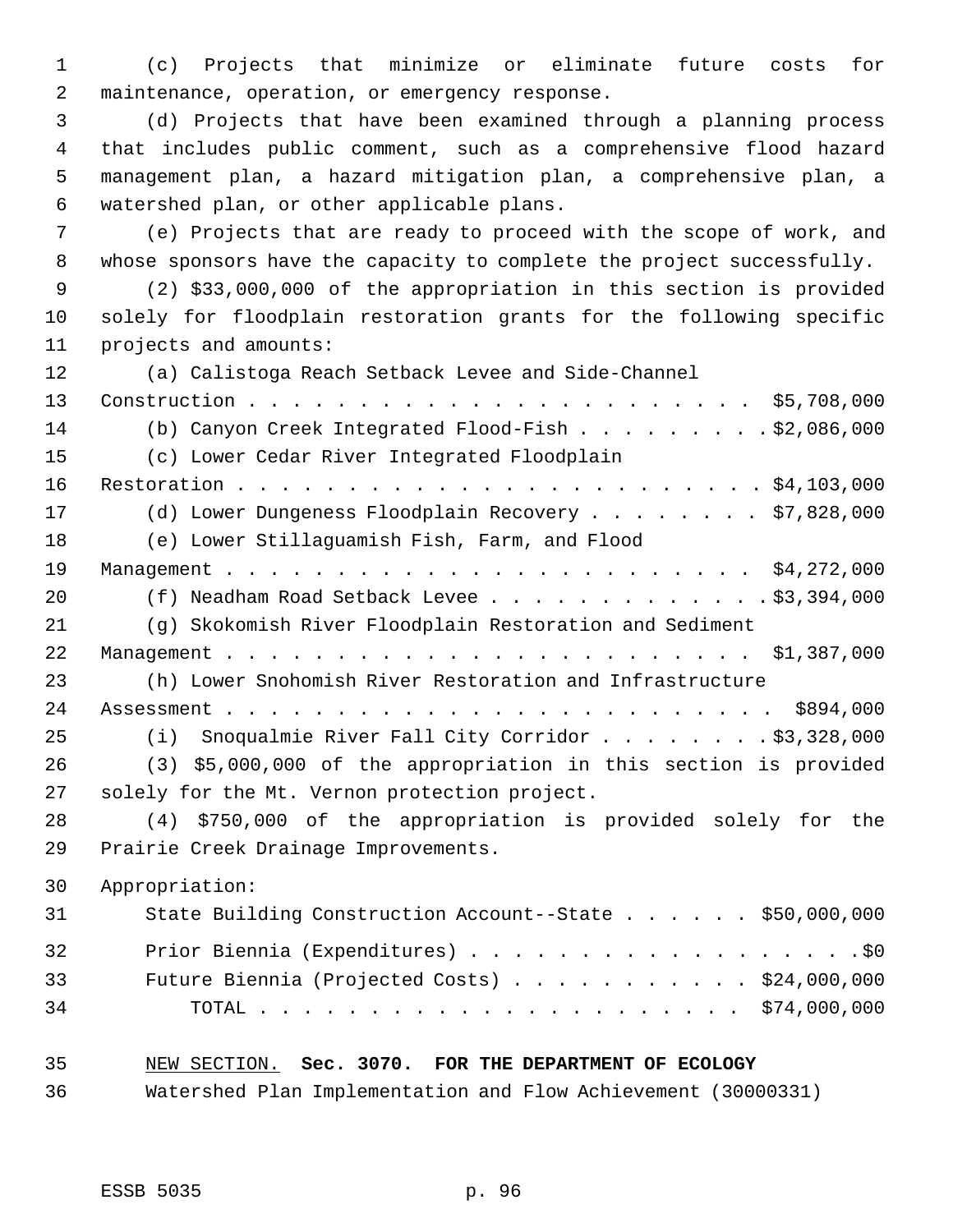| 1  | Appropriation:                                                     |
|----|--------------------------------------------------------------------|
| 2  | State Building Construction Account--State \$10,000,000            |
| 3  |                                                                    |
| 4  | Future Biennia (Projected Costs) \$4,000,000                       |
| 5  |                                                                    |
| 6  | NEW SECTION. Sec. 3071. FOR THE DEPARTMENT OF ECOLOGY              |
| 7  | Sunnyside Valley Irrigation District Water Conservation (30000332) |
| 8  | Appropriation:                                                     |
| 9  | State Building Construction Account--State \$3,055,000             |
| 10 | Prior Biennia (Expenditures) \$0                                   |
| 11 | Future Biennia (Projected Costs) \$5,900,000                       |
| 12 |                                                                    |
| 13 | NEW SECTION. Sec. 3072. FOR THE DEPARTMENT OF ECOLOGY              |
| 14 | ASARCO Cleanup (30000334)                                          |
| 15 | The appropriation in this section is subject to the following      |
| 16 | conditions and limitations: \$400,000 of the appropriation in this |
| 17 | section is provided solely for the department to contract for the  |
| 18 | cleanup and remediation of the former Ruston Way tunnel.           |
| 19 | Appropriation:                                                     |
| 20 | Cleanup Settlement Account--State \$30,660,000                     |
| 21 | State Building Construction Account--State \$4,000,000             |
| 22 | Subtotal Appropriation \$34,660,000                                |
| 23 | Prior Biennia (Expenditures) \$0                                   |
| 24 | Future Biennia (Projected Costs) \$0                               |
| 25 |                                                                    |
| 26 | NEW SECTION. Sec. 3073. FOR THE DEPARTMENT OF ECOLOGY              |
| 27 | Padilla Bay Federal Capital Projects - Programmatic (30000335)     |
| 28 | Appropriation:                                                     |
| 29 | General Fund--Federal \$500,000                                    |
| 30 | Prior Biennia (Expenditures) \$0                                   |
| 31 | Future Biennia (Projected Costs) \$2,000,000                       |
| 32 |                                                                    |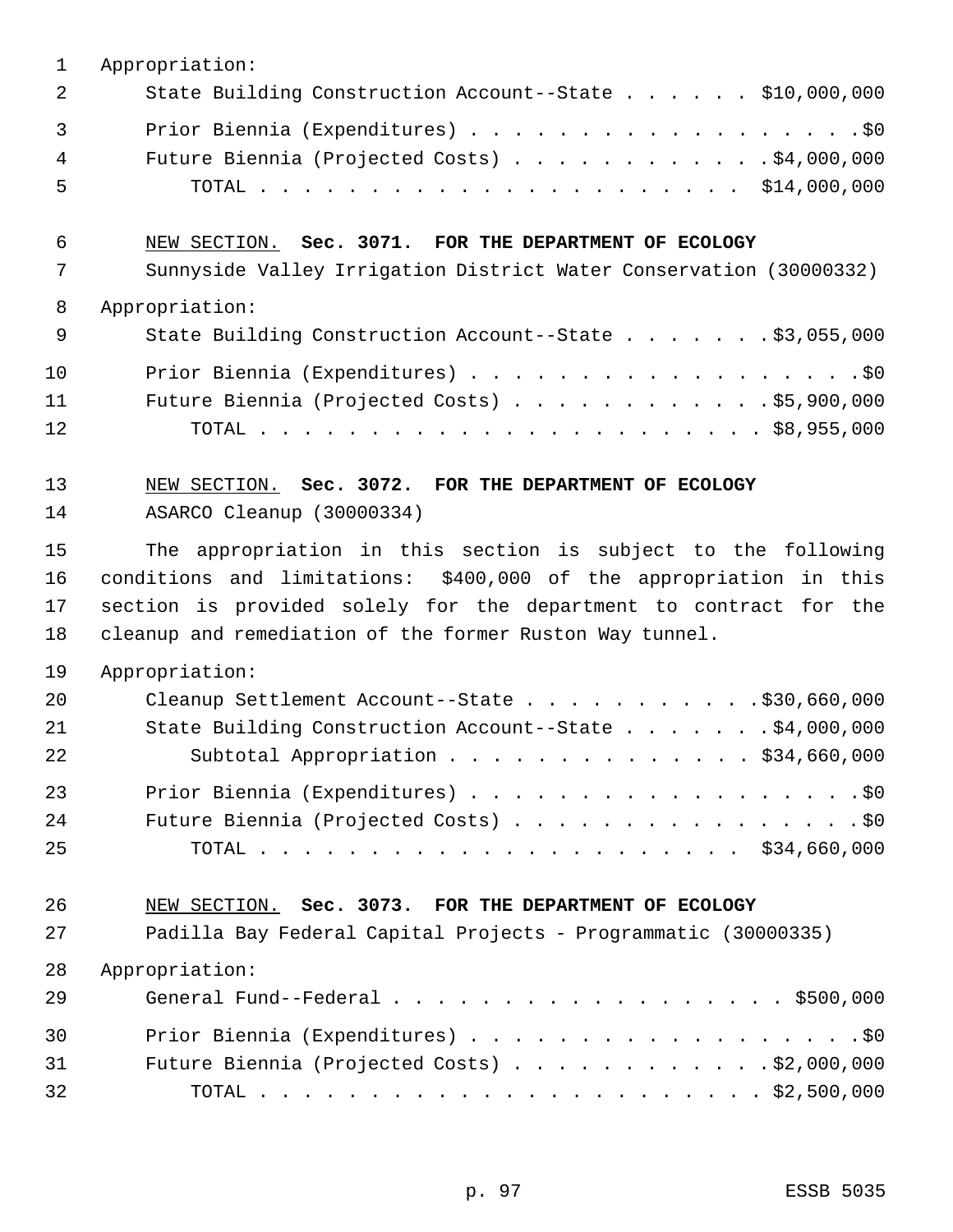| 1<br>2         | NEW SECTION. Sec. 3074. FOR THE DEPARTMENT OF ECOLOGY<br>Padilla Bay Federal Capital Projects - Preservation (30000336) |
|----------------|-------------------------------------------------------------------------------------------------------------------------|
|                |                                                                                                                         |
| 3<br>4         | Appropriation:<br>General Fund--Federal \$100,000                                                                       |
| 5<br>6<br>7    | Future Biennia (Projected Costs) \$2,000,000                                                                            |
| 8<br>9         | NEW SECTION. Sec. 3075. FOR THE DEPARTMENT OF ECOLOGY<br>Cleanup Toxics Sites - Puget Sound (30000337)                  |
| 10             | Appropriation:                                                                                                          |
| 11             | Environmental Legacy Stewardship Account--State \$31,500,000                                                            |
| 12<br>13<br>14 | Future Biennia (Projected Costs) \$35,517,000                                                                           |
| 15<br>16       | NEW SECTION. Sec. 3076. FOR THE DEPARTMENT OF ECOLOGY<br>Eastern Washington Clean Sites Initiative (30000351)           |
| 17             | Appropriation:                                                                                                          |
| 18             | Environmental Legacy Stewardship Account--State \$10,300,000                                                            |
| 19<br>20<br>21 | Future Biennia (Projected Costs) \$9,047,000                                                                            |
| 22<br>23       | NEW SECTION. Sec. 3077. FOR THE DEPARTMENT OF ECOLOGY<br>Yakima River Basin Water Supply (30000373)                     |
| 24             | Appropriation:                                                                                                          |
| 25             | State Building Construction Account--State \$32,100,000                                                                 |
| 26<br>27<br>28 | Prior Biennia (Expenditures) \$0<br>Future Biennia (Projected Costs) $\ldots$ \$85,000,000                              |
| 29             | NEW SECTION. Sec. 3078. FOR THE DEPARTMENT OF ECOLOGY                                                                   |
| 30             | Columbia River Water Supply Development Program (30000372)                                                              |
| 31             | Appropriation:                                                                                                          |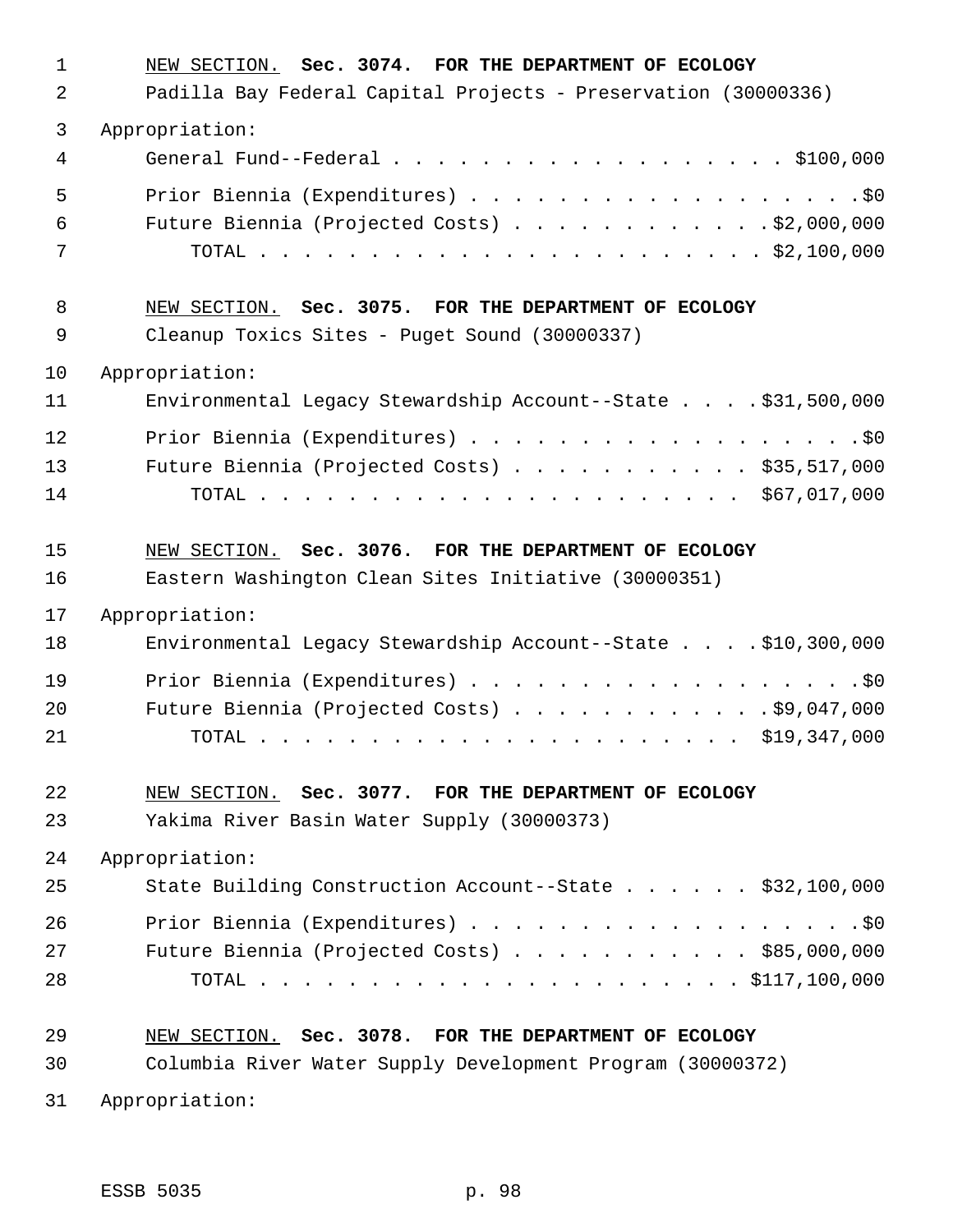| $\mathbf{1}$ | Columbia River Basin Water Supply Development                 |
|--------------|---------------------------------------------------------------|
| 2            | Account--State \$43,955,000                                   |
| 3            | Columbia River Basin Taxable Bond Water Supply                |
| 4            | Development Account--State \$30,545,000                       |
| 5            | Subtotal Appropriation \$74,500,000                           |
| 6            |                                                               |
| 7            | Future Biennia (Projected Costs) \$0                          |
| 8            |                                                               |
| 9            | NEW SECTION. Sec. 3079. FOR THE DEPARTMENT OF ECOLOGY         |
| 10           | Remedial Action Grants (30000374)                             |
| 11           | Appropriation:                                                |
| 12           | Local Toxics Control Account--State \$62,537,000              |
| 13           | Prior Biennia (Expenditures) \$0                              |
| 14           | Future Biennia (Projected Costs) \$260,000,000                |
| 15           |                                                               |
| 16           | NEW SECTION. Sec. 3080. FOR THE DEPARTMENT OF ECOLOGY         |
| 17           | Water Irrigation Efficiencies Program (30000389)              |
| 18           | The appropriation in this section is subject to the following |
| 19           |                                                               |

 (1) The appropriation is provided solely for technical assistance and grants to conservation districts for the purpose of implementing water conservation measures and irrigation efficiencies. The department and the state conservation commission shall give preference in order of priority to projects located in the 16 fish critical basins, other water short basins, and basins with significant water resource and instream flow issues. Projects that are not within basins as described in this subsection are also eligible to receive funding.

 (2) Conservation districts statewide are eligible for grants listed in subsection (1) of this section. A conservation district receiving funds shall manage each grant to ensure that a portion of the water saved by the water conservation measure or irrigation efficiency will be placed as a purchase or a lease in the trust water rights program to enhance instream flows. The proportion of saved water placed in the trust water rights program must be equal to the percentage of the public investment in the conservation measure or irrigation efficiency.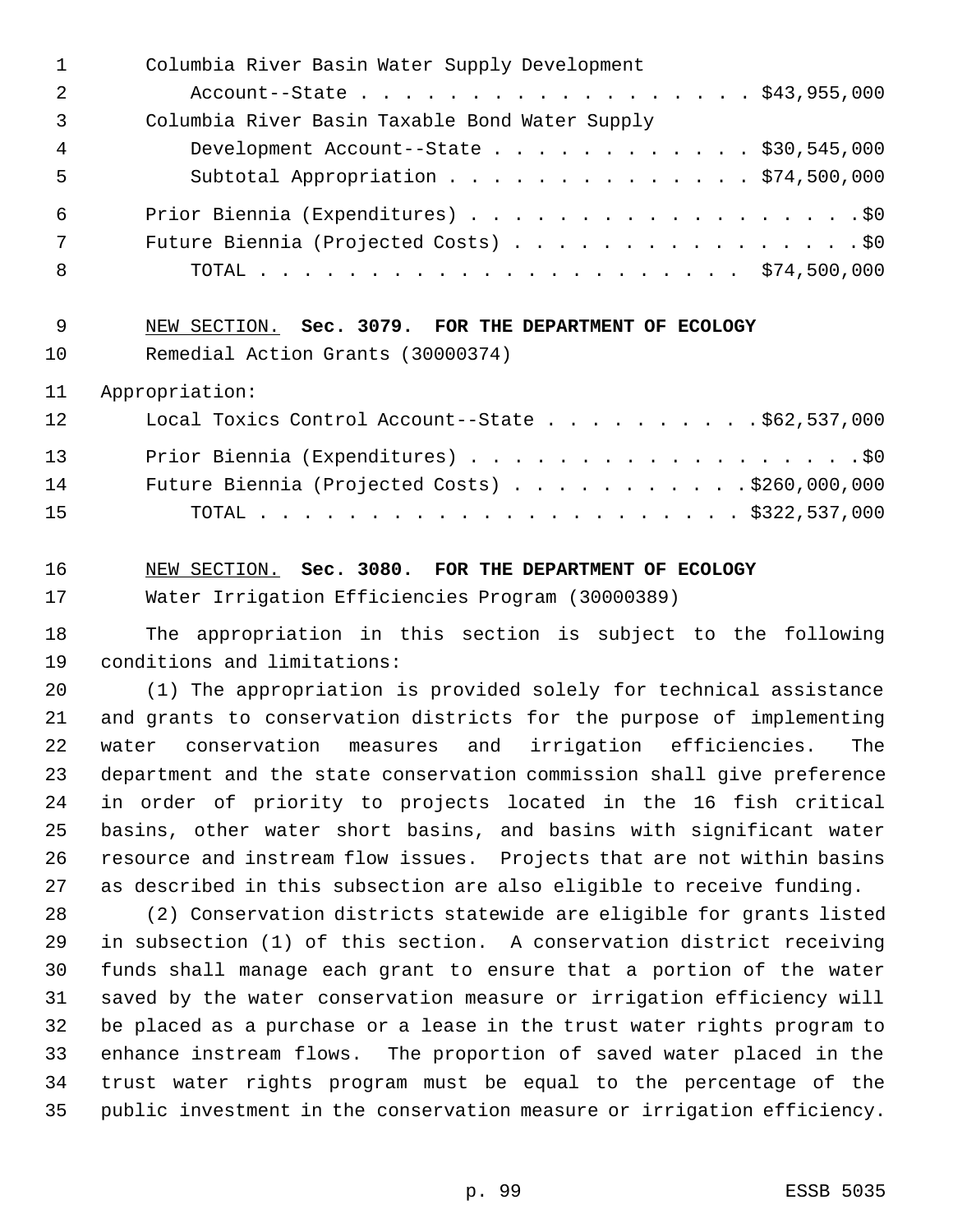The percentage of the public investment may not exceed eighty-five percent of the total cost of the conservation measure or irrigation efficiency.

Appropriation:

| - 5        | State Building Construction Account--State \$4,000,000 |  |
|------------|--------------------------------------------------------|--|
| 6          | Prior Biennia (Expenditures) \$0                       |  |
| $7\degree$ | Future Biennia (Projected Costs) $\ldots$ \$13,000,000 |  |
| - 8        |                                                        |  |

 NEW SECTION. **Sec. 3081. FOR THE DEPARTMENT OF ECOLOGY** Storm Water Improvements (92000076)

 The appropriation in this section is subject to the following conditions and limitations:

 (1) \$81,081,000 of the appropriation in this section is provided solely for grants to cities and counties to perform project-specific planning, design, and construction of projects that reduce storm water impacts from existing infrastructure and development. The grants are intended to build on and expand a city's or county's storm water program.

 (a) In consultation with storm water stakeholders, the department shall develop and implement a competitive grant program by July 1, 2014, that is designed to fund storm water projects and activities that have been proven effective at reducing environmental degradation from storm water.

 (b) In order to receive funding, projects must have a high water quality or ecological benefit and address pollution from existing development.

 (c) A project that relies on low-impact development retrofit techniques to reduce storm water impacts that is otherwise rated equally to a project that does not rely on low-impact development retrofit techniques must be given priority for grant funding.

 (d) Projects required by court or administrative order or for mitigation purposes are not eligible for funding.

 (e) Up to \$15,000,000 of the appropriation provided in this subsection may be allocated to cities or counties covered by a phase I or II national pollutant discharge elimination system permit for project-specific planning and design activities that prepare projects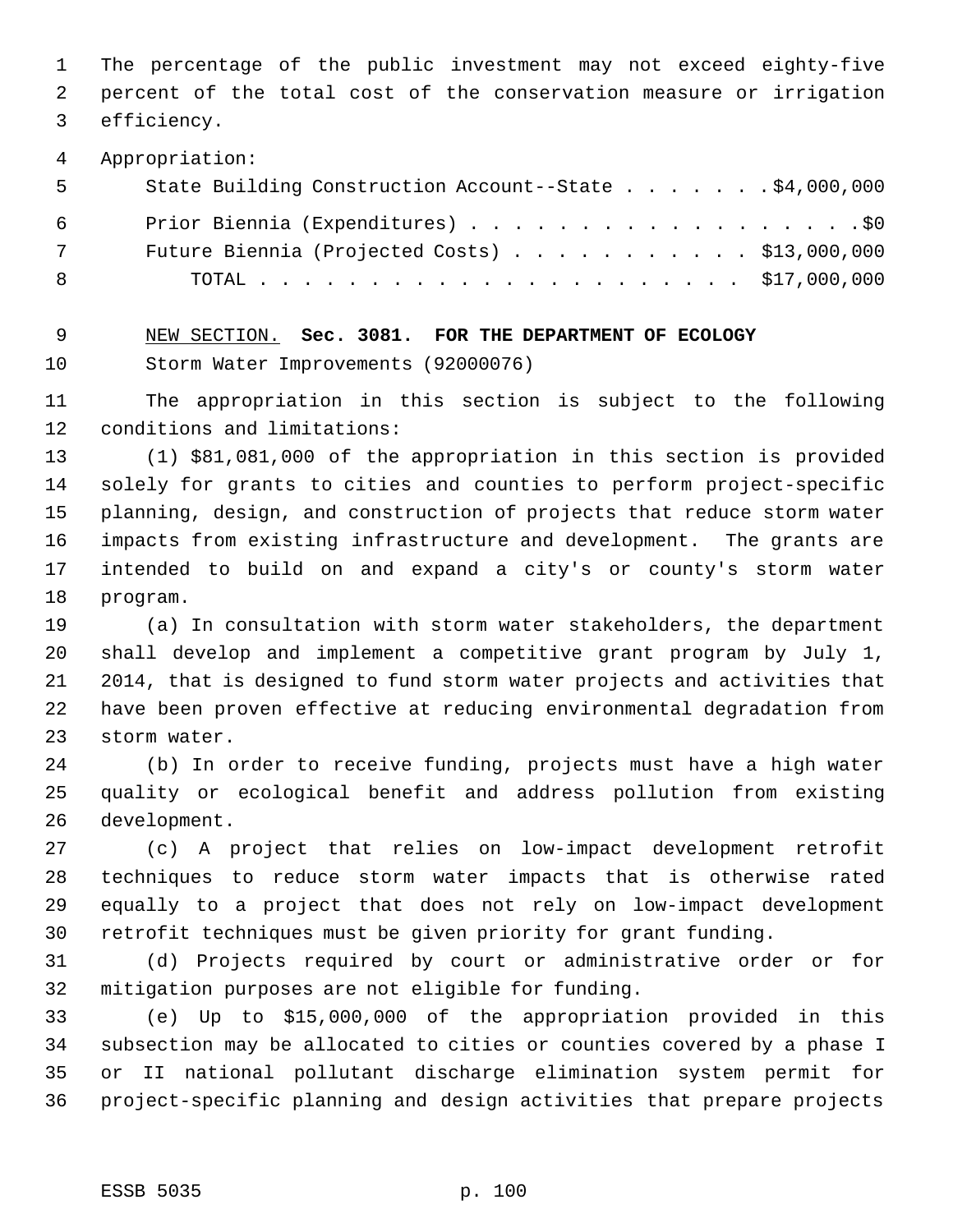for application to the competitive grant program to be implemented under subsection (1)(a) of this section. As a condition for funding, cities or counties shall prepare low-impact development retrofit projects for the competitive grant program. Cities or counties may also use project-specific planning and design funds for other projects that have high water quality and ecological benefits that address pollution from existing development. The department must provide notice to all cities and counties that are eligible for planning and design grants. The notice of eligibility must also include information on grant requirements so that those who elect to participate understand the requirements for funding.

 (2)(a) \$150,000 of the appropriation in this section is provided solely to the department to develop an ongoing comprehensive, statewide storm water financial assistance program to be implemented beginning no later than July 1, 2015. The program will provide grants to local governments for the protection and improvement of statewide water quality and to improve watershed functionality by reducing the transport of toxics and other pollutants through storm water runoff, and by reducing uncontrolled runoff flows.

 (b) The department must collaborate with storm water stakeholders to develop the funding criteria for the storm water financial assistance program, and include the new statewide storm water financial assistance program into the department's integrated water quality funding cycle process.

 (c) The storm water financial assistance program may include, but 26 not be limited to: Funding for retrofit capital improvement projects; low-impact development; research and development components and investments in learning; pass-through funding for local government storm water permit implementation, education, and outreach; prioritized watershed basin retrofit strategies; purchase of pooled equipment for local government use; and preconstruction awards solely for the planning and design of either new storm water facilities or a retrofit of existing storm water facilities.

 (3) \$18,769,000 of the appropriation in this section is provided solely for the following list of projects.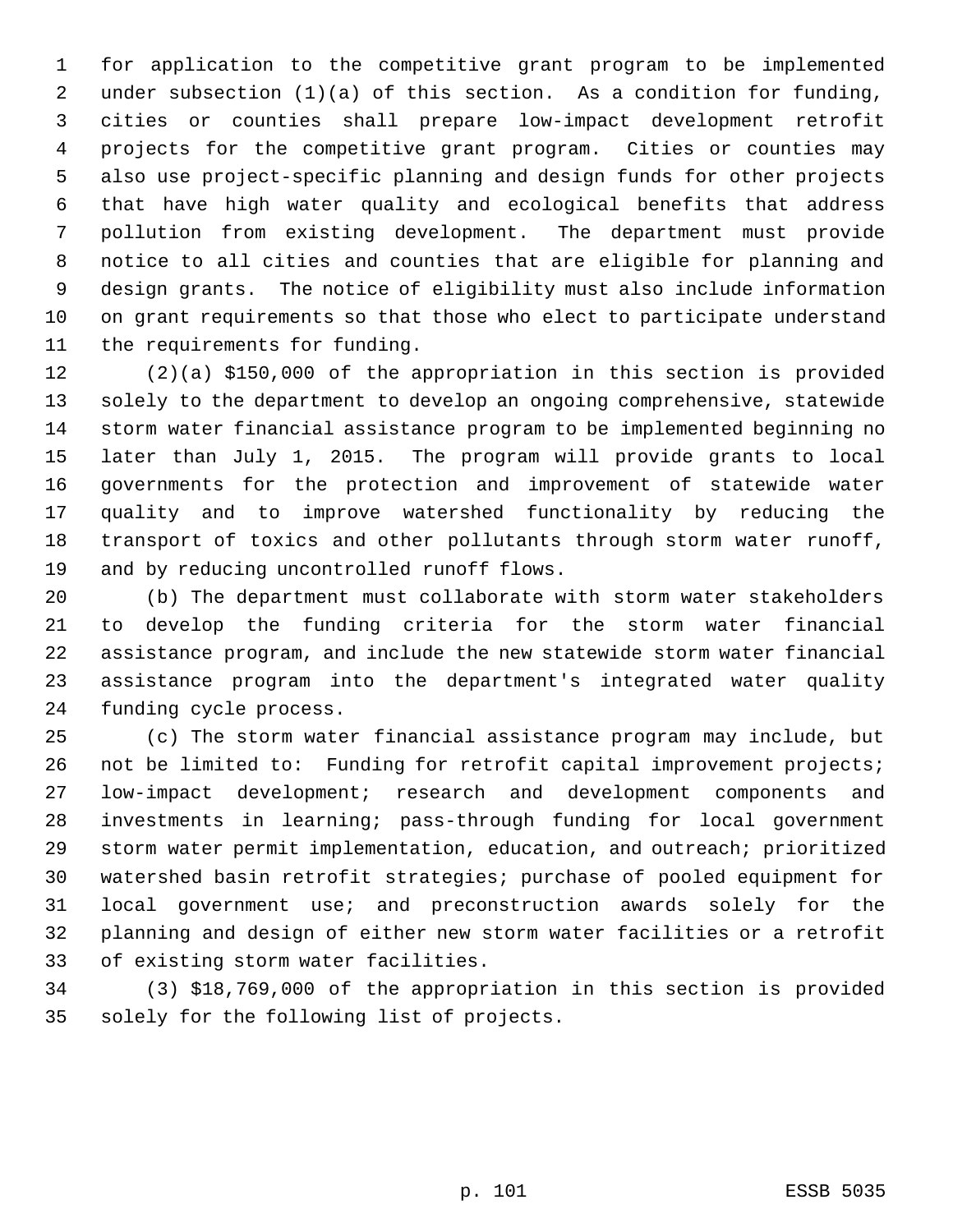| $\overline{a}$ | <b>Storm Water Improvements</b>                      |              |
|----------------|------------------------------------------------------|--------------|
| 3              | Bellingham Shipping Terminal Storm Water Project     | \$1,500,000  |
| 4              | Camas Storm Water Projects                           | \$2,000,000  |
| 5              | Centralia Station Storm Water Project                | \$750,000    |
| 6              | <b>Clark County Storm Water Projects</b>             | \$1,531,000  |
| 7              | Kennewick Storm Water Projects                       | \$1,780,000  |
| 8              | Tacoma Regional Stormwater Facility                  | \$3,000,000  |
| 9              | Port of Bellingham Marine Trades Storm Water Project | \$1,000,000  |
| 10             | 15th Street Water Quality Infrastructure Project     | \$2,184,000  |
| $11\,$         | <b>Richland Storm Water Projects</b>                 | \$900,000    |
| 12             | Spanaway Lake Management Plan                        | \$400,000    |
| 13             | Spokane Storm Water Projects                         | \$2,000,000  |
| 14             | Sunnyside Storm Water Project                        | \$455,000    |
| 15             | Union Gap Storm Water Project                        | \$495,000    |
| 16             | West Richland Yakima River Outfall Elimination       | \$124,000    |
| 17             | Zillah Storm Water Project                           | \$650,000    |
| 18             | <b>TOTAL</b>                                         | \$18,769,000 |
|                |                                                      |              |

#### Appropriation:

| 21 | Environmental Legacy Stewardship Account--State \$100,000,000 |
|----|---------------------------------------------------------------|
| 22 | Prior Biennia (Expenditures) \$0                              |
| 23 | Future Biennia (Projected Costs) \$0                          |
| 24 |                                                               |

## NEW SECTION. **Sec. 3082. FOR THE DEPARTMENT OF ECOLOGY**

Dungeness Water Supply and Mitigation (30000333)

 The appropriation in this section is subject to the following conditions and limitations: The appropriation in this section is provided solely for the department to develop projects and acquire water rights to enhance flows and to mitigate for rural development within the basin. The department will work with the Dungeness local leaders workgroup to coordinate water supply and mitigation projects for implementation that have been developed in cooperation with local stakeholders.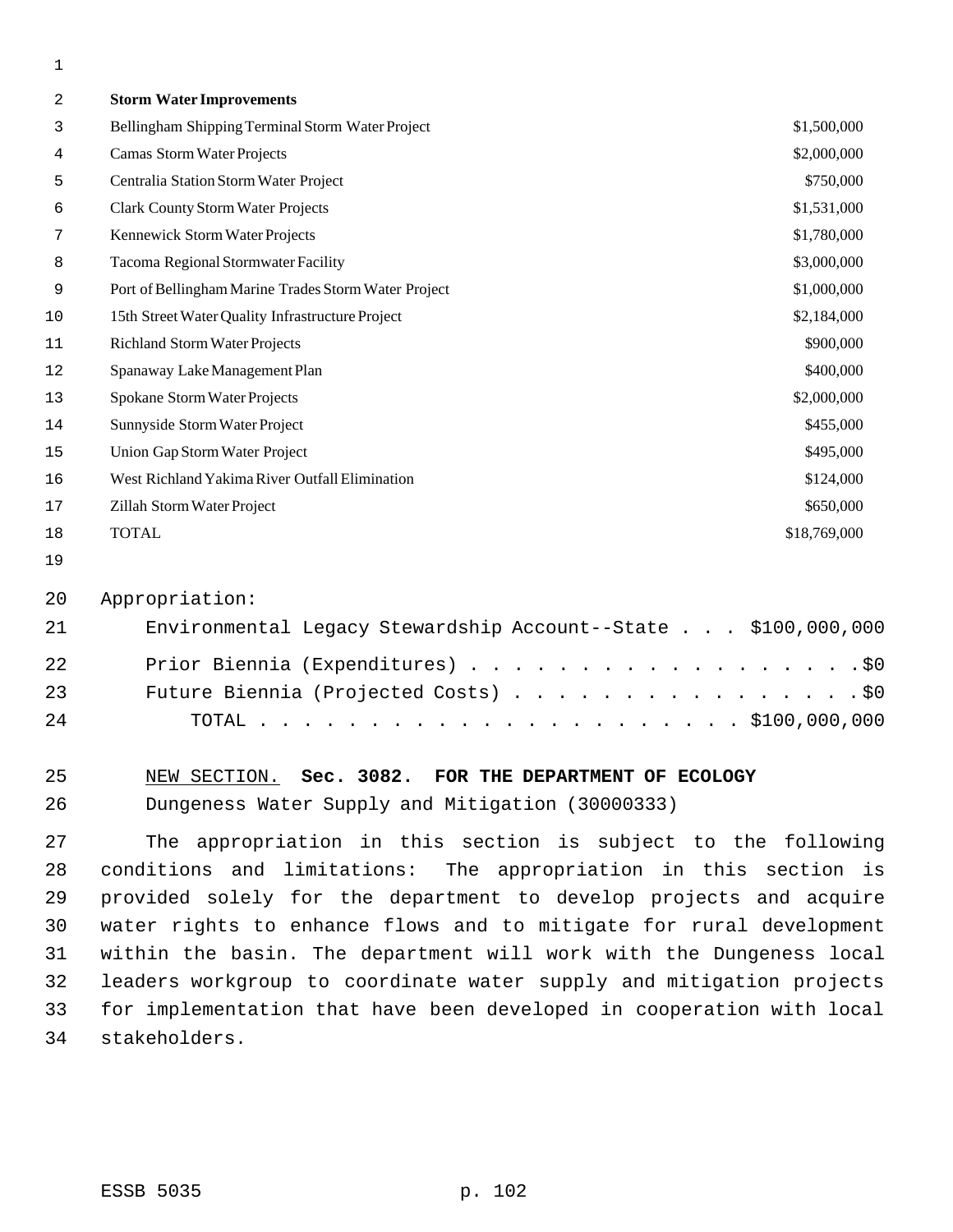| $\mathbf 1$    | Appropriation:                                                                                              |
|----------------|-------------------------------------------------------------------------------------------------------------|
| $\overline{2}$ | State Building Construction Account--State \$2,050,000                                                      |
| $\overline{3}$ | Prior Biennia (Expenditures) \$0                                                                            |
| 4              | Future Biennia (Projected Costs) \$0                                                                        |
| 5              |                                                                                                             |
| 6              | NEW SECTION. Sec. 3083. FOR THE DEPARTMENT OF ECOLOGY                                                       |
| 7              | Lower Yakima GWMA Program Development (92000085)                                                            |
| 8              | Appropriation:                                                                                              |
| 9              | State Building Construction Account--State \$1,614,000                                                      |
| 10             | Prior Biennia (Expenditures) \$0                                                                            |
| 11             | Future Biennia (Projected Costs) \$0                                                                        |
| 12             |                                                                                                             |
| 13             | NEW SECTION. Sec. 3084. FOR THE DEPARTMENT OF ECOLOGY                                                       |
| 14             | Veterans' Conservation Corps (91000237)                                                                     |
| 15             | Appropriation:                                                                                              |
| 16             | Environmental Legacy Stewardship Account--State \$1,000,000                                                 |
| 17             | Prior Biennia (Expenditures) \$0                                                                            |
| 18             | Future Biennia (Projected Costs) \$0                                                                        |
| 19             |                                                                                                             |
| 20             | 3085.<br>NEW SECTION. Sec.<br>FOR<br>THE<br><b>STATE</b><br><b>AND</b><br><b>RECREATION</b><br><b>PARKS</b> |
| 21             | <b>COMMISSION</b>                                                                                           |
| 22             | Bay View Park: Wide Wastewater Treatment System (20082041)                                                  |
| 23             | Reappropriation:                                                                                            |
| 24             | State Building Construction Account--State \$370,000                                                        |
| 25             | Prior Biennia (Expenditures) $\ldots$ 91,817,000                                                            |
| 26             | Future Biennia (Projected Costs) \$0                                                                        |
| 27             |                                                                                                             |
| 28             | NEW SECTION. Sec. 3086. FOR THE STATE PARKS<br><b>AND</b><br><b>RECREATION</b>                              |
| 29             | COMMISSION                                                                                                  |
| 30             | Improvement (20082950)<br>Ike Kinswa State Park:                                                            |
| 31             | Reappropriation:                                                                                            |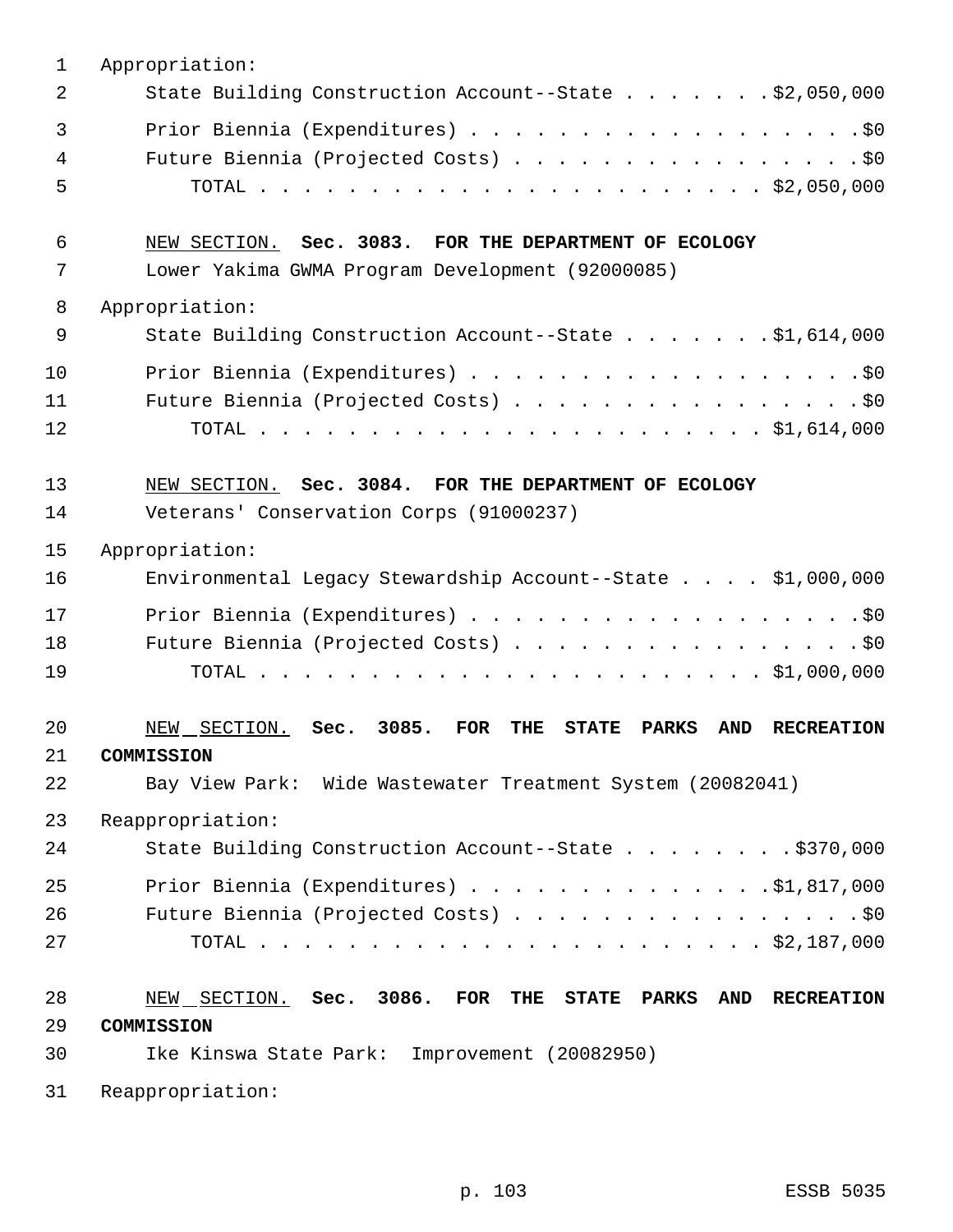| $\mathbf 1$    | Parks Renewal and Stewardship Account--Private/Local \$490,000                                    |
|----------------|---------------------------------------------------------------------------------------------------|
| $\overline{2}$ | Prior Biennia (Expenditures) \$10,000                                                             |
| 3              | Future Biennia (Projected Costs) \$0                                                              |
| 4              |                                                                                                   |
| 5              | NEW SECTION. Sec. 3087.<br>$\overline{\text{FOR}}$<br>THE<br><b>STATE PARKS</b><br>AND RECREATION |
| 6              | COMMISSION                                                                                        |
| 7              | Fish Barrier Removal (30000540)                                                                   |
| 8              | Reappropriation:                                                                                  |
| $\mathsf 9$    | State Building Construction Account--State \$700,000                                              |
| 10             | Prior Biennia (Expenditures) \$538,000                                                            |
| 11             | Future Biennia (Projected Costs) \$0                                                              |
| 12             |                                                                                                   |
| 13             | NEW SECTION. Sec. 3088.<br>FOR<br>THE<br>PARKS<br>AND RECREATION<br><b>STATE</b>                  |
| 14             | COMMISSION                                                                                        |
| 15             | Iron Horse Tunnel Hazard Repair (30000552)                                                        |
| 16             | Reappropriation:                                                                                  |
| 17             | State Building Construction Account--State \$600,000                                              |
| 18             | Prior Biennia (Expenditures) \$1,296,000                                                          |
| 19             | Future Biennia (Projected Costs) \$0                                                              |
| 20             |                                                                                                   |
| 21             | NEW SECTION. Sec. 3089. FOR THE STATE PARKS AND RECREATION                                        |
| 22             | COMMISSION                                                                                        |
| 23             | Minor Works - Health and Safety (30000667)                                                        |
| 24             | Reappropriation:                                                                                  |
| 25             | State Building Construction Account--State \$3,200,000                                            |
| 26             | Prior Biennia (Expenditures) \$1,800,000                                                          |
| 27             | Future Biennia (Projected Costs) \$0                                                              |
| 28             |                                                                                                   |
| 29             | NEW SECTION. Sec. 3090. FOR THE STATE PARKS<br>AND RECREATION                                     |
| 30             | COMMISSION                                                                                        |
| 31             | Minor Works - Facilities and Infrastructure Preservation (30000766)                               |
| 32             | Reappropriation:                                                                                  |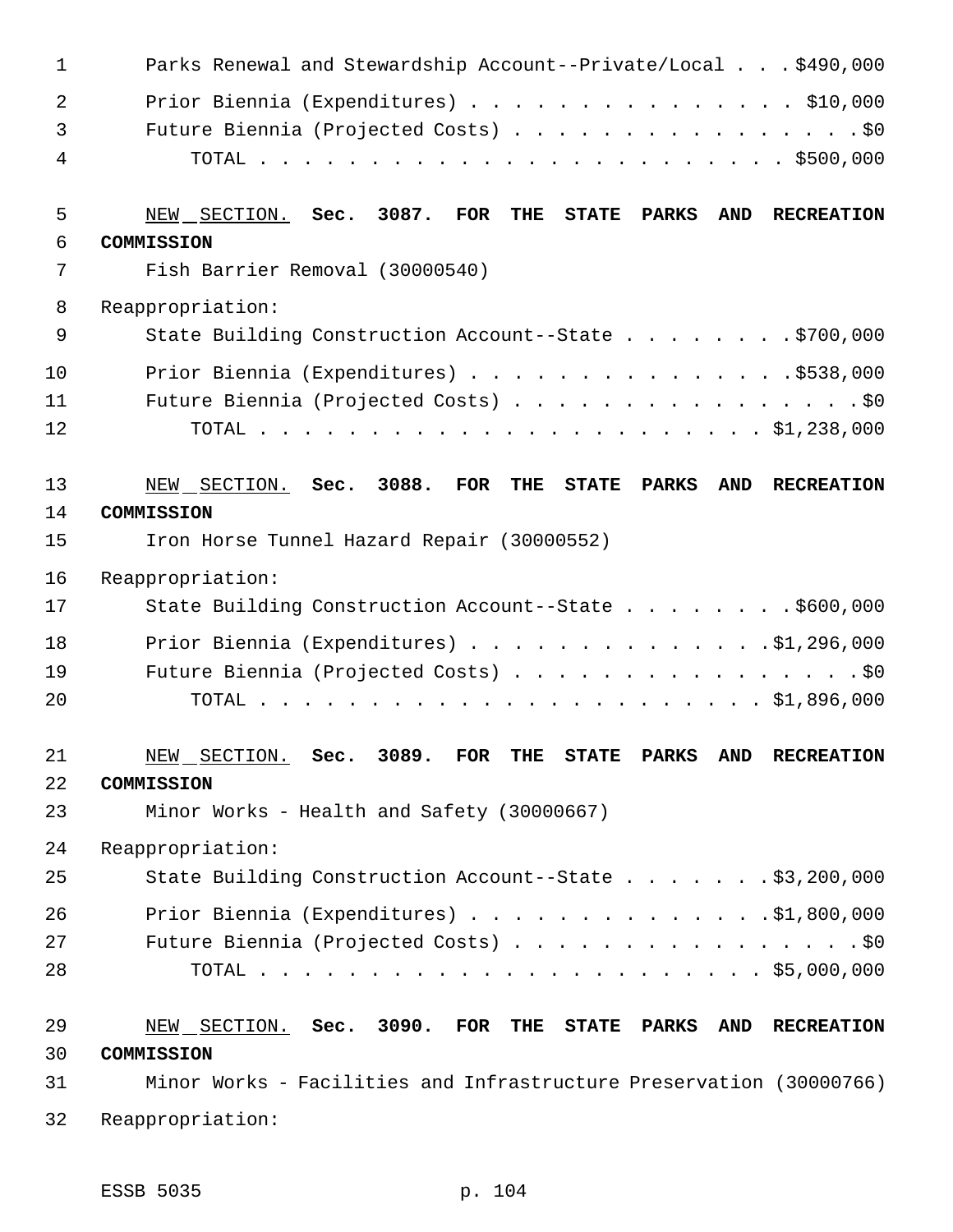| 1              | State Building Construction Account--State \$1,700,000                                                             |
|----------------|--------------------------------------------------------------------------------------------------------------------|
| $\overline{2}$ | Prior Biennia (Expenditures) \$1,300,000                                                                           |
| 3              | Future Biennia (Projected Costs) \$0                                                                               |
| 4              |                                                                                                                    |
| 5              | 3091.<br>NEW SECTION. Sec.<br>FOR<br><b>AND</b><br>THE<br><b>STATE</b><br>PARKS<br><b>RECREATION</b>               |
| 6              | COMMISSION                                                                                                         |
| 7              | Facility and Infrastructure Backlog Reduction (30000770)                                                           |
| 8              | Reappropriation:                                                                                                   |
| $\mathsf 9$    | State Building Construction Account--State \$400,000                                                               |
| 10             | Prior Biennia (Expenditures) \$900,000                                                                             |
| 11             | Future Biennia (Projected Costs) \$0                                                                               |
| 12             |                                                                                                                    |
| 13             | 3092.<br><b>FOR</b><br>NEW SECTION. Sec.<br>THE<br><b>STATE</b><br><b>PARKS</b><br><b>AND</b><br><b>RECREATION</b> |
| 14             | COMMISSION                                                                                                         |
| 15             | Picnic Shelters (91000018)                                                                                         |
| 16             | Reappropriation:                                                                                                   |
| 17             | State Building Construction Account--State \$490,000                                                               |
| 18             | Prior Biennia (Expenditures) \$10,000                                                                              |
| 19             | Future Biennia (Projected Costs) \$0                                                                               |
| 20             |                                                                                                                    |
| 21             | NEW SECTION. Sec. 3093. FOR THE STATE PARKS AND RECREATION                                                         |
| 22             | COMMISSION                                                                                                         |
| 23             | Rocky Reach Trail (91000035)                                                                                       |
| 24             | Reappropriation:                                                                                                   |
| 25             | State Building Construction Account--State \$325,000                                                               |
| 26             | Prior Biennia (Expenditures) \$75,000                                                                              |
| 27             | Future Biennia (Projected Costs) \$0                                                                               |
| 28             |                                                                                                                    |
| 29             | NEW SECTION. Sec. 3094. FOR THE<br><b>STATE PARKS</b><br><b>AND</b><br><b>RECREATION</b>                           |
| 30             | COMMISSION                                                                                                         |
| 31             | Comfort Stations (91000036)                                                                                        |
| 32             | Reappropriation:                                                                                                   |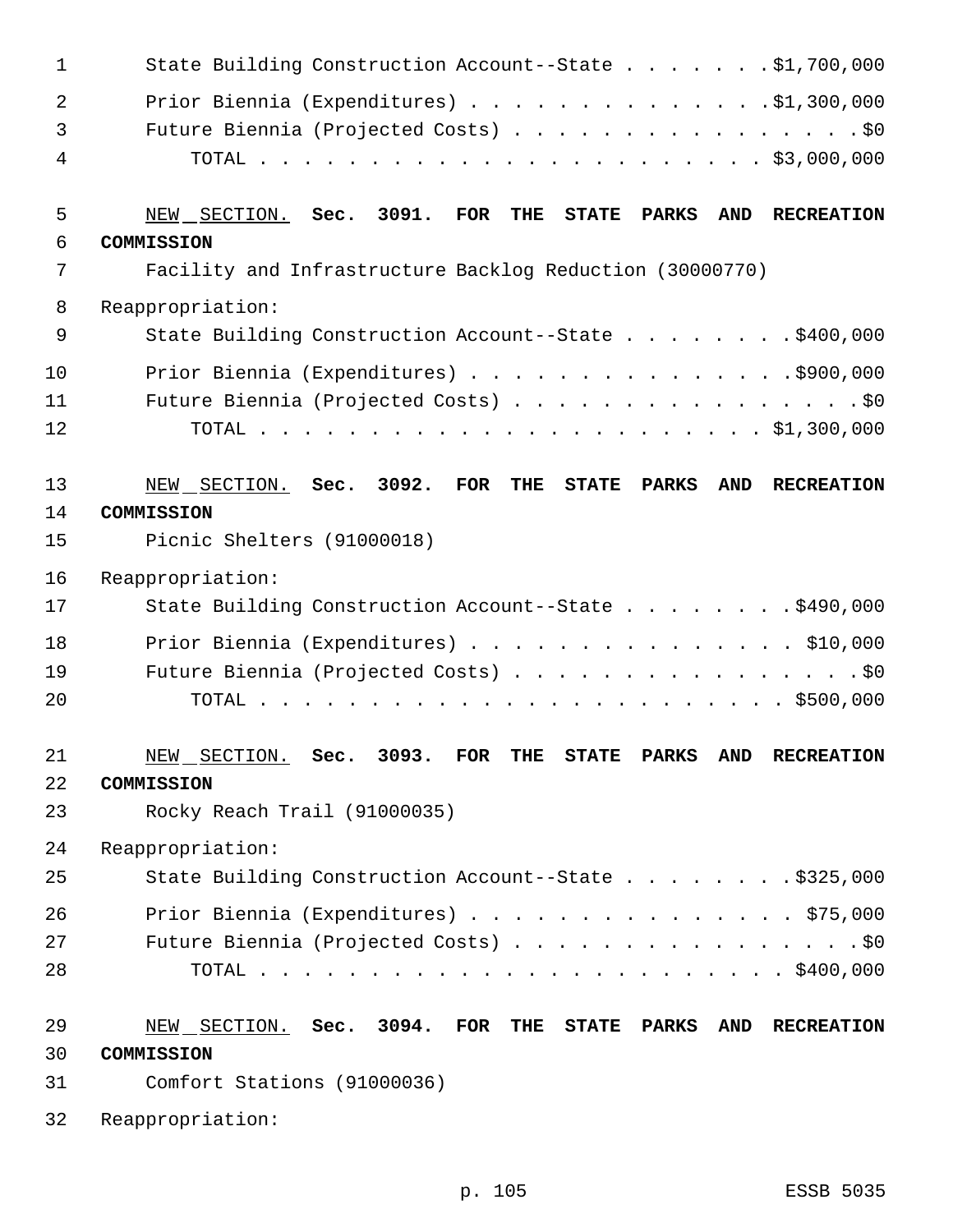| $\mathbf 1$    | State Building Construction Account--State \$1,500,000                                            |
|----------------|---------------------------------------------------------------------------------------------------|
| $\overline{2}$ | Prior Biennia (Expenditures) \$254,000                                                            |
| 3              | Future Biennia (Projected Costs) \$0                                                              |
| 4              |                                                                                                   |
| 5              | 3095.<br>NEW SECTION. Sec.<br><b>FOR</b><br>THE<br>STATE PARKS<br><b>AND</b><br><b>RECREATION</b> |
| 6              | COMMISSION                                                                                        |
| 7              | Deferred Maintenance (91000030)                                                                   |
| 8              | Reappropriation:                                                                                  |
| 9              | State Building Construction Account--State \$400,000                                              |
| 10             | Prior Biennia (Expenditures) \$670,000                                                            |
| 11             | Future Biennia (Projected Costs) \$0                                                              |
| 12             |                                                                                                   |
| 13             | 3096.<br><b>FOR</b><br>NEW SECTION. Sec.<br>THE<br><b>STATE</b><br><b>PARKS</b><br>AND RECREATION |
| 14             | COMMISSION                                                                                        |
| 15             | Energy Conservation (91000040)                                                                    |
| 16             | Reappropriation:                                                                                  |
| 17             | State Building Construction Account--State \$156,000                                              |
| 18             | Prior Biennia (Expenditures) \$59,000                                                             |
| 19             | Future Biennia (Projected Costs) \$0                                                              |
| 20             |                                                                                                   |
| 21             | FOR THE STATE PARKS AND RECREATION<br>3097.<br>NEW SECTION. Sec.                                  |
| 22             | COMMISSION                                                                                        |
| 23             | Culverts (91000046)                                                                               |
| 24             | Reappropriation:                                                                                  |
| 25             | State Building Construction Account--State \$1,000,000                                            |
| 26             | Prior Biennia (Expenditures) \$0                                                                  |
| 27             | Future Biennia (Projected Costs) \$0                                                              |
| 28             |                                                                                                   |
|                |                                                                                                   |
| 29             | NEW SECTION. Sec. 3098.<br>FOR<br>THE<br>STATE PARKS<br><b>AND</b><br><b>RECREATION</b>           |
| 30             | COMMISSION                                                                                        |
| 31             | Wallace Falls: Footbridge (91000047)                                                              |
| 32             | Reappropriation:                                                                                  |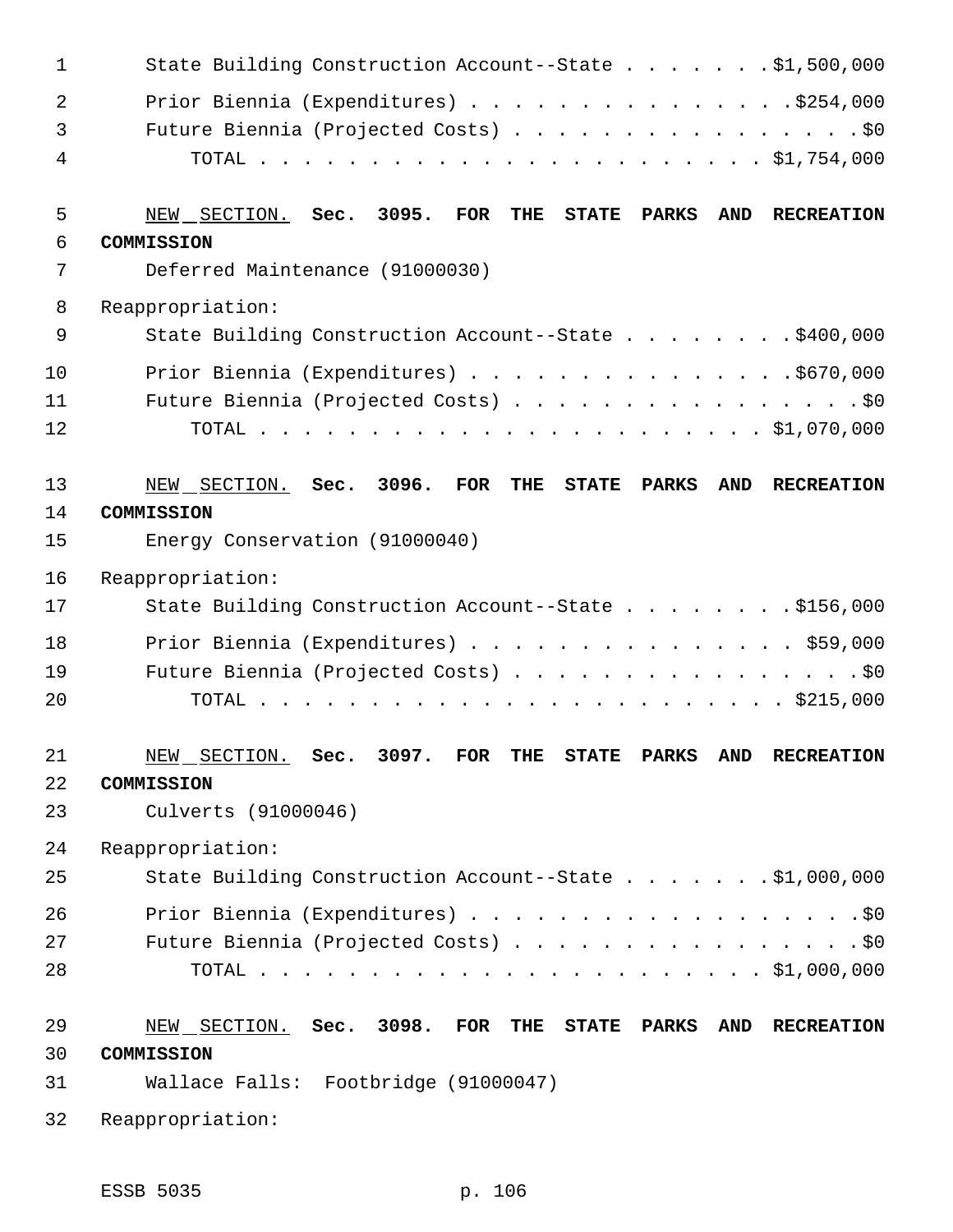| $\mathbf 1$ | State Building Construction Account--State \$470,000                                                                  |
|-------------|-----------------------------------------------------------------------------------------------------------------------|
| 2           | Prior Biennia (Expenditures) \$16,000                                                                                 |
| 3           | Future Biennia (Projected Costs) \$0                                                                                  |
| 4           |                                                                                                                       |
| 5           | 3099.<br>NEW SECTION.<br>Sec.<br>FOR<br><b>PARKS</b><br><b>AND</b><br><b>RECREATION</b><br>THE<br><b>STATE</b>        |
| 6           | COMMISSION                                                                                                            |
| 7           | Spencer Spit: Water System Replacement (30000140)                                                                     |
| 8           | Appropriation:                                                                                                        |
| 9           | State Building Construction Account--State \$983,000                                                                  |
| 10          | Prior Biennia (Expenditures) \$0                                                                                      |
| 11          | Future Biennia (Projected Costs) \$0                                                                                  |
| 12          |                                                                                                                       |
| 13          | 3100.<br>NEW SECTION.<br><b>FOR</b><br>Sec.<br><b>PARKS</b><br><b>AND</b><br><b>RECREATION</b><br>THE<br><b>STATE</b> |
| 14          | COMMISSION                                                                                                            |
| 15          | Peace Arch: Waterline Replacement and Upgrade (30000375)                                                              |
| 16          | Appropriation:                                                                                                        |
| 17          | State Building Construction Account--State \$972,000                                                                  |
| 18          |                                                                                                                       |
| 19          | Future Biennia (Projected Costs) \$0                                                                                  |
| 20          |                                                                                                                       |
| 21          | NEW SECTION. Sec. 3101. FOR THE STATE PARKS AND RECREATION                                                            |
| 22          | COMMISSION                                                                                                            |
| 23          | Dosewallips: Wastewater Treatment System (30000523)                                                                   |
| 24          | Appropriation:                                                                                                        |
| 25          | State Building Construction Account--State \$4,079,000                                                                |
| 26          | Prior Biennia (Expenditures) \$0                                                                                      |
| 27          | Future Biennia (Projected Costs) \$0                                                                                  |
| 28          |                                                                                                                       |
| 29          | NEW SECTION. Sec. 3102. FOR THE STATE PARKS<br>AND RECREATION                                                         |
| 30          | COMMISSION                                                                                                            |
| 31          | Lewis and Clark: Replace Wastewater System (30000544)                                                                 |
| 32          | Appropriation:                                                                                                        |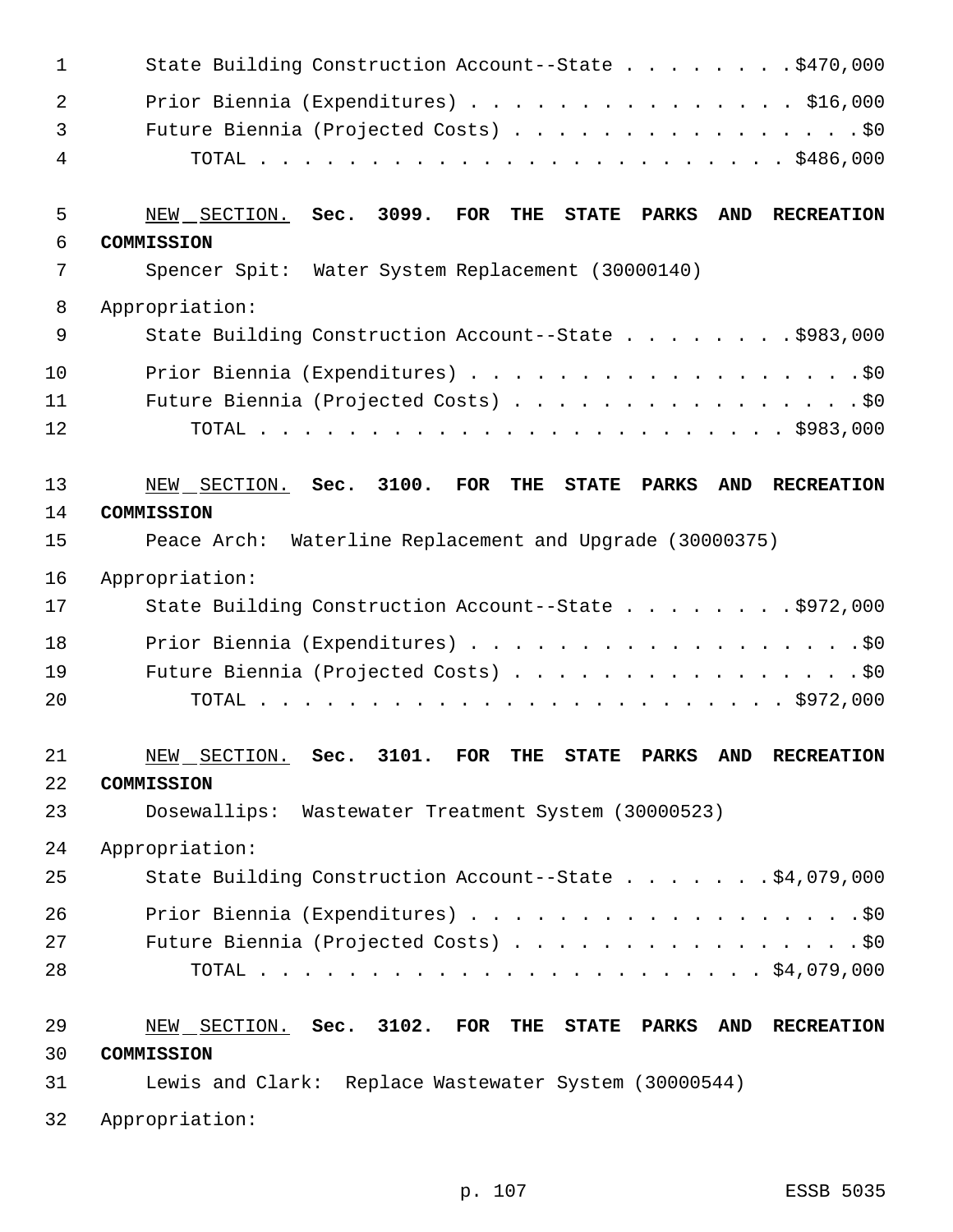| $\sim$ 1 $\sim$ $\sim$ | State Building Construction Account--State \$1,077,000 |
|------------------------|--------------------------------------------------------|
| $\overline{2}$         | Prior Biennia (Expenditures) \$0                       |
| $\overline{3}$         | Future Biennia (Projected Costs) \$0                   |
| - 4                    |                                                        |

# NEW SECTION. **Sec. 3103. FOR THE STATE PARKS AND RECREATION COMMISSION**

 Potholes: Replace Failed Recreational Vehicle Campsites Electrical Hookups (30000549)

Appropriation:

| 10 | State Building Construction Account--State \$997,000 |
|----|------------------------------------------------------|
| 11 | Prior Biennia (Expenditures) \$0                     |
| 12 | Future Biennia (Projected Costs) \$0                 |
| 13 |                                                      |

# NEW SECTION. **Sec. 3104. FOR THE STATE PARKS AND RECREATION COMMISSION**

 Lake Sammamish State Park: Sunset Beach Bathhouse Replacement (30000653)

 The appropriation in this section is subject to the following conditions and limitations: The state parks and recreation commission shall enter into an interagency agreement with the office of financial management to provide funding for a budget evaluation study. The office of financial management shall use a budget evaluation study team approach using value engineering techniques and life cycle cost analysis in conducting the study. The office of financial management shall select the budget evaluation team members, contract for the study, and report the results to the legislature and agencies in a timely manner following the study. Funds must not be allotted until the scope of work is approved by the office of financial management as recommended by the study.

Appropriation:

| 31 | State Building Construction Account--State \$2,984,000 |
|----|--------------------------------------------------------|
| 32 | Prior Biennia (Expenditures) \$0                       |
| 33 | Future Biennia (Projected Costs) \$0                   |
| 34 |                                                        |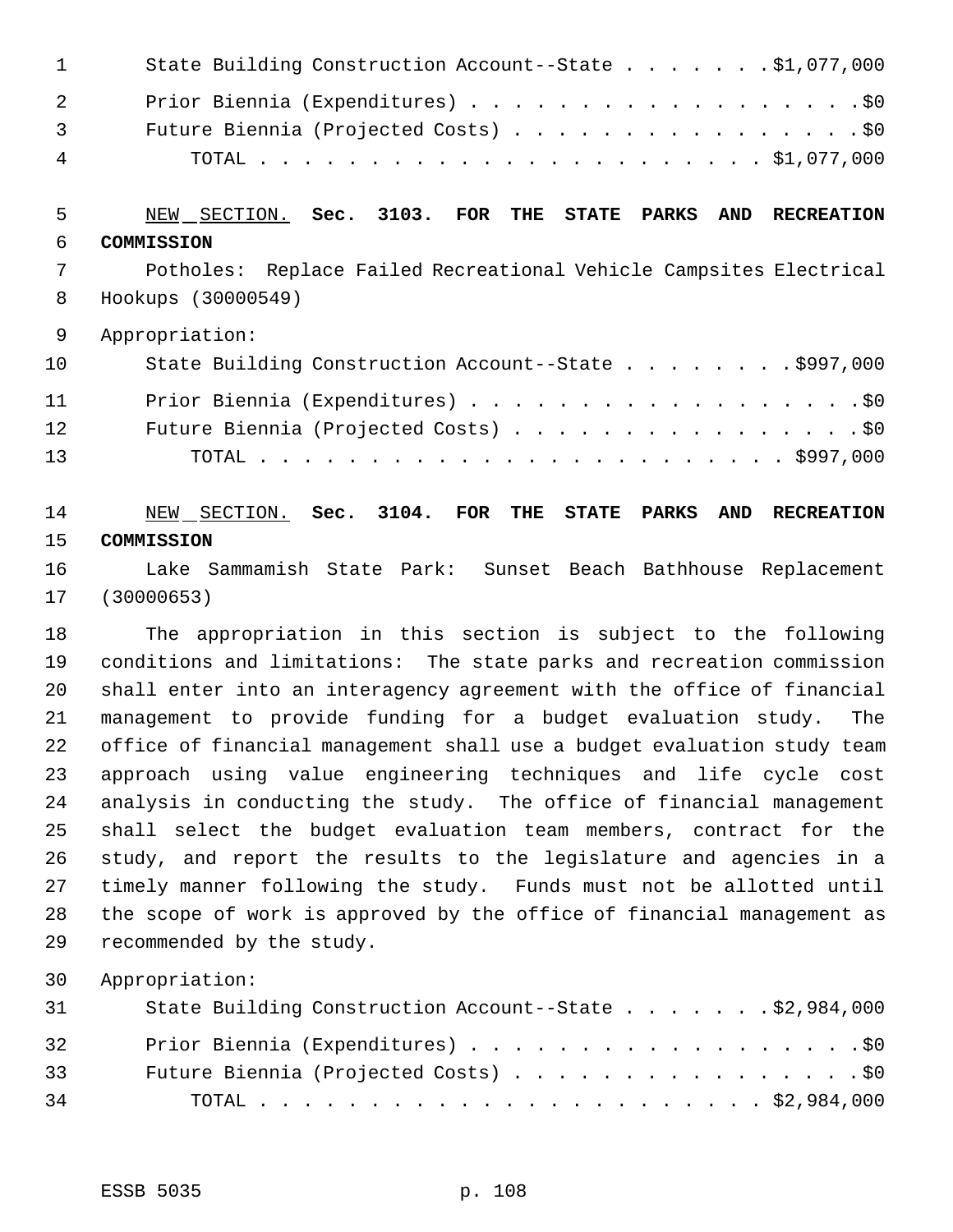| 1              | NEW SECTION. Sec. 3105.<br>$\overline{\text{FOR}}$<br>THE<br>STATE PARKS<br><b>AND</b><br><b>RECREATION</b> |
|----------------|-------------------------------------------------------------------------------------------------------------|
| $\overline{a}$ | COMMISSION                                                                                                  |
| 3              | Flaming Geyser State Park: Infrastructure (30000810)                                                        |
| 4              | Appropriation:                                                                                              |
| 5              | State Building Construction Account--State \$1,325,000                                                      |
| 6              |                                                                                                             |
| 7              | Future Biennia (Projected Costs) \$0                                                                        |
| 8              |                                                                                                             |
| 9              | NEW SECTION. Sec. 3106. FOR THE<br>STATE PARKS<br><b>RECREATION</b><br>AND                                  |
| 10             | COMMISSION                                                                                                  |
| 11             | Flaming Geyser State Park: Day Use Renovation (30000832)                                                    |
| 12             | Appropriation:                                                                                              |
| 13             | State Building Construction Account--State \$1,002,000                                                      |
| 14             | Prior Biennia (Expenditures) \$0                                                                            |
| 15             | Future Biennia (Projected Costs) \$0                                                                        |
| 16             |                                                                                                             |
| 17             | NEW SECTION. Sec. 3107. FOR<br>THE<br>STATE PARKS<br>AND RECREATION                                         |
| 18             | COMMISSION                                                                                                  |
| 19             | Parkland Acquisition Account (91000056)                                                                     |
| 20             | The appropriation in this section is subject to the following                                               |
| 21             | conditions and limitations:                                                                                 |
| 22             | (1) The appropriation in this section is provided solely for the                                            |
| 23             | acquisition of property adjacent to existing state park property and                                        |
| 24             | shall not be used to purchase property to establish new parks.                                              |
| 25             | (2) The appropriation of state building construction account--state                                         |
| 26             | is provided solely for the development of a report that identifies                                          |
| 27             | parks and recreation commission lands that are poorly used and/or not                                       |
| 28             | positioned for future directions of the commission.<br>The<br>well                                          |
| 29             | commission must identify estimated sale price, potential lease revenue,                                     |
| 30             | or other income that may be derived from disposal or alternative use of                                     |
| 31             | lands.<br>The legislature intends to use these under used<br>these                                          |
| 32<br>33       | commission assets for development of undeveloped park lands that have                                       |
|                | significant potential as destination state parks.                                                           |
| 34             | Appropriation:                                                                                              |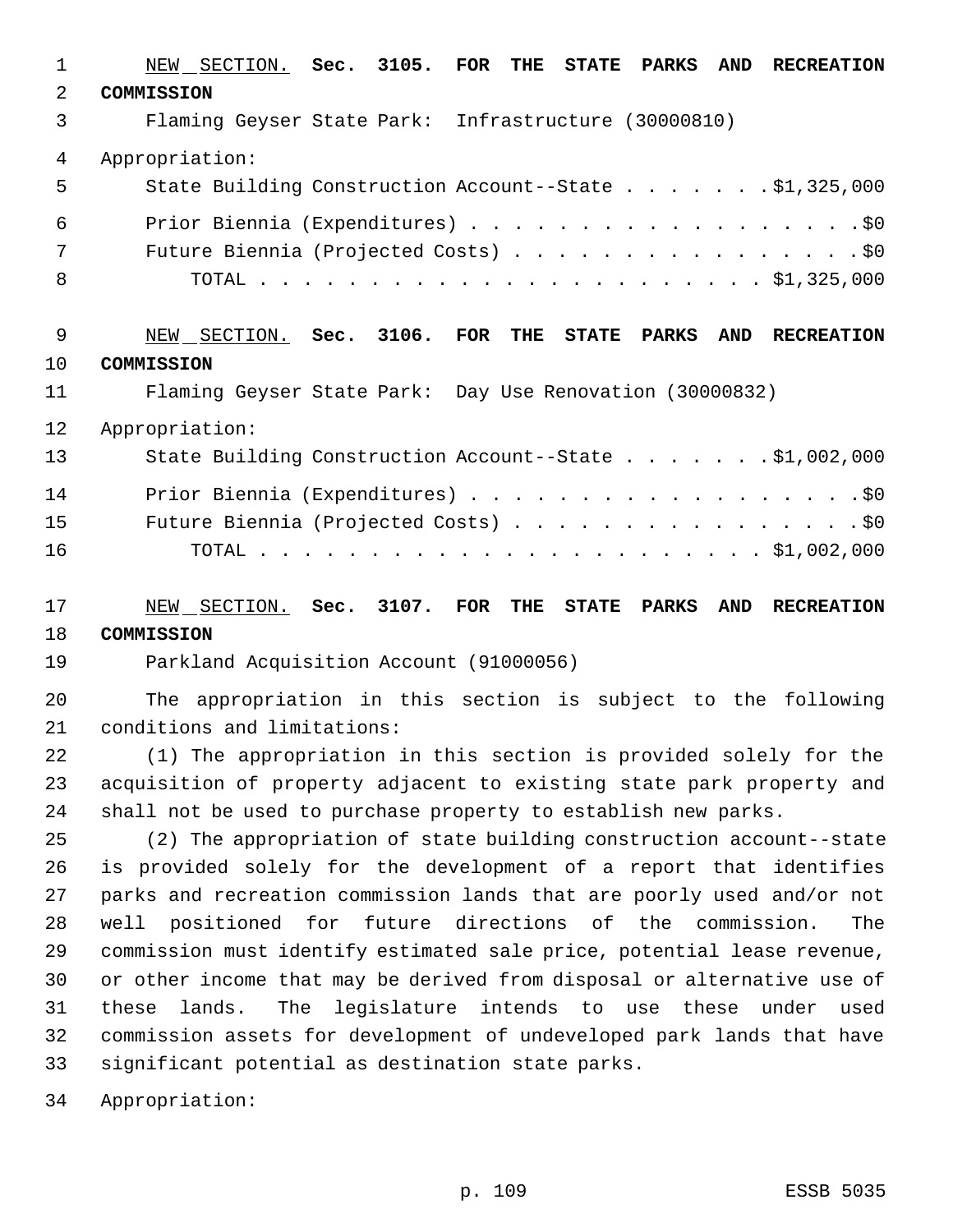| $\mathbf 1$<br>2<br>3    | State Building Construction Account--State \$250,000<br>Parkland Acquisition Account--State \$2,000,000<br>Subtotal Appropriation \$2,250,000 |
|--------------------------|-----------------------------------------------------------------------------------------------------------------------------------------------|
| $\overline{4}$<br>5<br>6 | Prior Biennia (Expenditures) \$0<br>Future Biennia (Projected Costs) \$8,000,000                                                              |
| 7                        | NEW SECTION. Sec. 3108.<br>FOR<br>THE<br><b>AND</b><br>STATE PARKS<br><b>RECREATION</b>                                                       |
| 8                        | COMMISSION                                                                                                                                    |
| 9                        | Minor Works - Facility and Infrastructure Preservation (30000845)                                                                             |
| 10                       | Appropriation:                                                                                                                                |
| 11                       | State Building Construction Account--State \$10,000,000                                                                                       |
| 12                       | Prior Biennia (Expenditures) \$0                                                                                                              |
| 13                       | Future Biennia (Projected Costs) \$0                                                                                                          |
| 14                       |                                                                                                                                               |
| 15<br>16<br>17           | NEW SECTION. Sec. 3109.<br>FOR<br>THE<br>AND RECREATION<br><b>STATE PARKS</b><br>COMMISSION<br>Fish Barrier Removal (30000854)                |
| 18                       | Appropriation:                                                                                                                                |
| 19                       | State Building Construction Account--State \$1,048,000                                                                                        |
| 20                       | Prior Biennia (Expenditures) \$0                                                                                                              |
| 21                       | Future Biennia (Projected Costs) \$4,368,000                                                                                                  |
| 22                       | . \$5,416,000<br>TOTAL                                                                                                                        |
| 23                       | NEW SECTION. Sec. 3110. FOR<br>AND RECREATION<br>THE<br><b>STATE PARKS</b>                                                                    |
| 24                       | COMMISSION                                                                                                                                    |
| 25                       | Rocky Reach - Chelan County Public Utility District<br>Grant                                                                                  |
| 26                       | (30000855)                                                                                                                                    |
|                          |                                                                                                                                               |
| 27                       | Appropriation:                                                                                                                                |
| 28                       | Parks Renewal and Stewardship Account--Private/Local \$600,000                                                                                |
| 29                       | Prior Biennia (Expenditures) \$0                                                                                                              |
| 30                       | Future Biennia (Projected Costs) \$0                                                                                                          |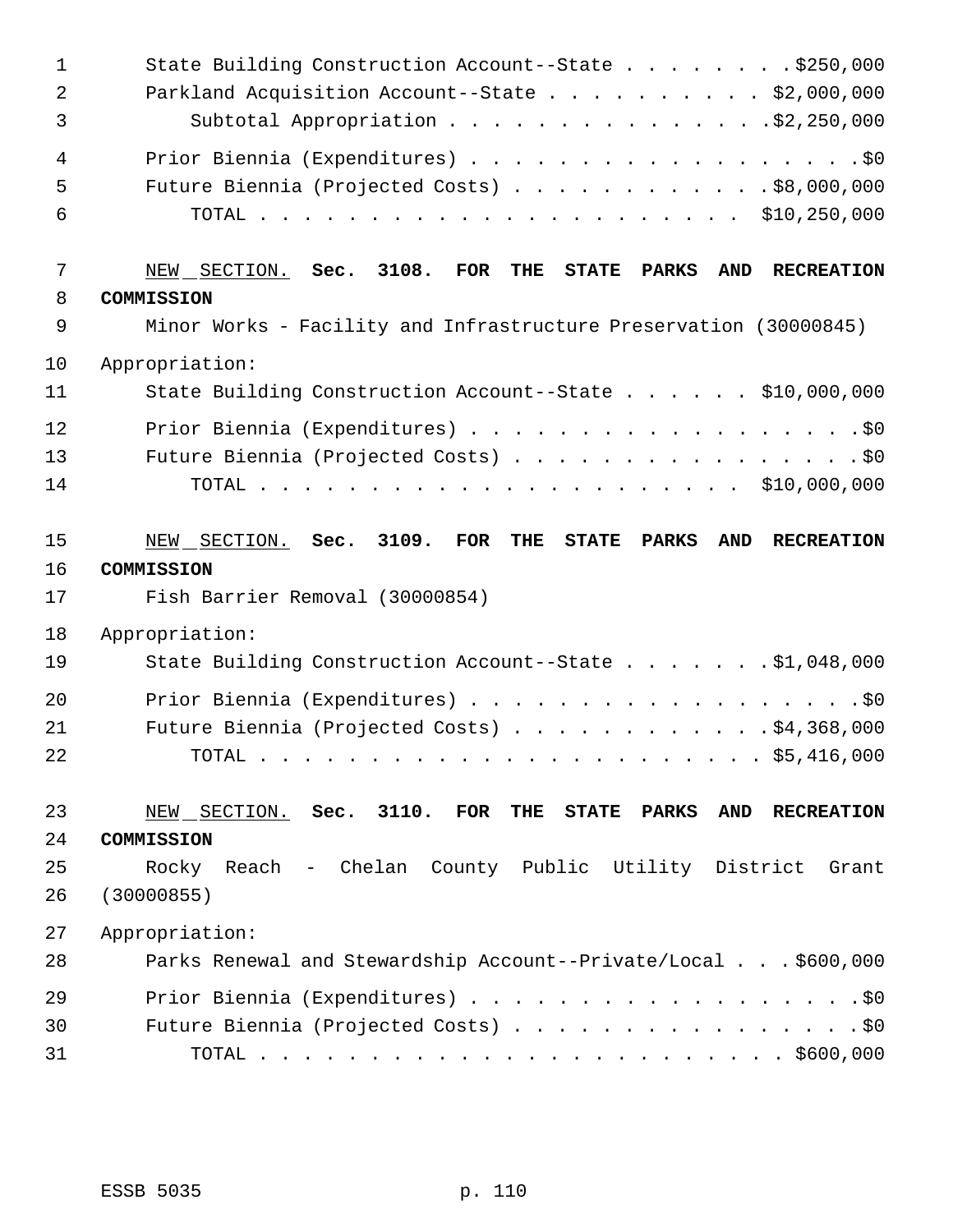NEW SECTION. **Sec. 3111. FOR THE STATE PARKS AND RECREATION COMMISSION** Clean Vessel Boating Pump-out Grants (30000856) Appropriation: General Fund--Federal . . . . . . . . . . . . . . . . . \$2,600,000 Prior Biennia (Expenditures) . . . . . . . . . . . . . . . . . .\$0 7 Future Biennia (Projected Costs) . . . . . . . . . . . . . . . . \$0 TOTAL . . . . . . . . . . . . . . . . . . . . . . . \$2,600,000 NEW SECTION. **Sec. 3112. FOR THE STATE PARKS AND RECREATION COMMISSION** Local Grant Authority (30000857) Appropriation: Parks Renewal and Stewardship Account--Private/Local . . \$1,200,000 14 Prior Biennia (Expenditures) . . . . . . . . . . . . . . . . . . \$0 Future Biennia (Projected Costs) . . . . . . . . . . . . \$4,000,000 TOTAL . . . . . . . . . . . . . . . . . . . . . . . \$5,200,000 NEW SECTION. **Sec. 3113. FOR THE STATE PARKS AND RECREATION COMMISSION** Federal Grant Authority (30000858) The appropriations in this section are subject to the following conditions and limitations: Prior to opening the Fudge Point state park area for public use, the commission shall work with the Mason County Board of Commissioners and local stakeholders to identify and appropriately mitigate environmental and public service impacts of park development and use. Appropriation: 27 General Fund--Federal . . . . . . . . . . . . . . . . \$1,750,000 28 Prior Biennia (Expenditures) . . . . . . . . . . . . . . . . . . \$0 Future Biennia (Projected Costs) . . . . . . . . . . . . \$3,000,000 TOTAL . . . . . . . . . . . . . . . . . . . . . . . \$4,750,000 NEW SECTION. **Sec. 3114. FOR THE STATE PARKS AND RECREATION COMMISSION** Backlog Repairs and Enhanced Amenities (92000007)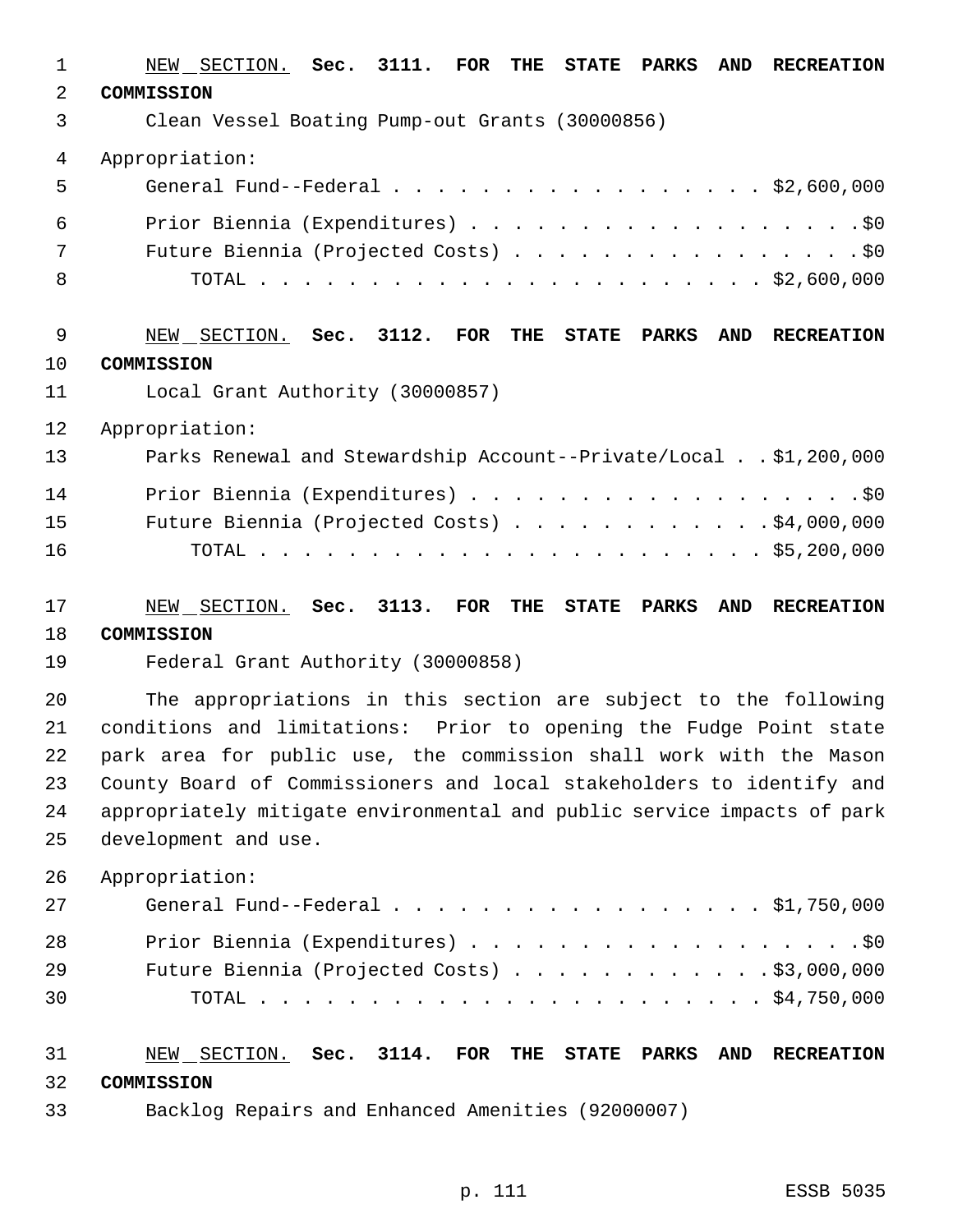The appropriation in this section is subject to the following conditions and limitations:

 (1) The appropriation is provided solely to reduce the backlog of deferred maintenance projects and for purchase, installation, and construction of park amenities that will produce additional park revenue. The state parks commission must limit charges against these capital appropriations for state parks throughout this act for project management and indirect and overhead costs to no more than fifteen percent of total project costs. The state parks commission must provide an annual progress report each December 1st on achieving these savings and the progress in reducing the backlog of deferred maintenance.

 (2) The state parks and recreation commission shall report to the appropriate legislative fiscal committees by November 30, 2014, on how many cabins and yurts have been installed, their locations, and the number of cabins and yurts contracted for completion by June 30, 2015. Cabins or yurts may not have a total cost of more than \$52,000 each.

Appropriation:

| 19 | State Building Construction Account--State \$9,404,000 |
|----|--------------------------------------------------------|
| 20 | Prior Biennia (Expenditures) \$0                       |
| 21 | Future Biennia (Projected Costs) \$0                   |
| 22 |                                                        |

## NEW SECTION. **Sec. 3115. FOR THE STATE PARKS AND RECREATION COMMISSION**

Cape Disappointment Trail Development (30000419)

Appropriation:

| 27 | State Building Construction Account--State \$517,000 |
|----|------------------------------------------------------|
| 28 | Prior Biennia (Expenditures) \$0                     |
| 29 | Future Biennia (Projected Costs) $\ldots$ 94,379,000 |
| 30 |                                                      |

# NEW SECTION. **Sec. 3116. FOR THE STATE PARKS AND RECREATION**

**COMMISSION**

- Cape Disappointment North Head Parking (30000522)
- Appropriation: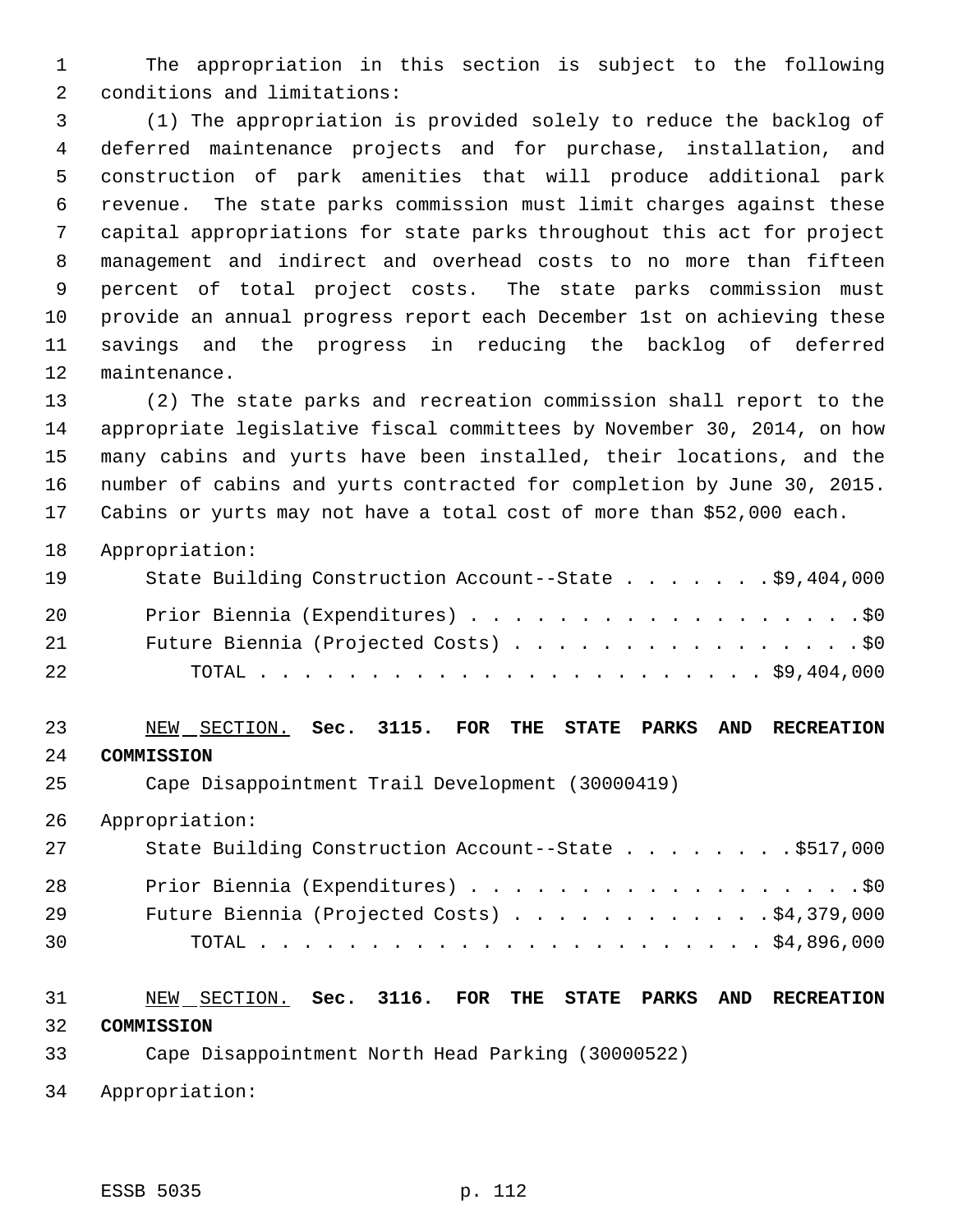| 1              | State Building Construction Account--State \$925,000                                                                      |
|----------------|---------------------------------------------------------------------------------------------------------------------------|
| $\overline{a}$ | Prior Biennia (Expenditures) \$0                                                                                          |
| 3              | Future Biennia (Projected Costs) $\ldots$ 91,365,000                                                                      |
| 4              |                                                                                                                           |
|                |                                                                                                                           |
| 5              | NEW SECTION. Sec. 3117.<br>$_{\rm FOR}$<br>THE<br><b>STATE</b><br><b>PARKS</b><br><b>AND</b><br><b>RECREATION</b>         |
| 6              | COMMISSION                                                                                                                |
| 7              | Kopachuck Day Use Development Design and Permit (30000820)                                                                |
| 8              | Appropriation:                                                                                                            |
| 9              | State Building Construction Account--State \$319,000                                                                      |
| 10             | Prior Biennia (Expenditures) \$0                                                                                          |
| 11             | Future Biennia (Projected Costs) \$4,974,000                                                                              |
| 12             |                                                                                                                           |
|                |                                                                                                                           |
| 13             | 3118.<br><b>FOR</b><br>NEW SECTION. Sec.<br><b>THE</b><br><b>STATE</b><br><b>PARKS</b><br><b>AND</b><br><b>RECREATION</b> |
| 14             | COMMISSION                                                                                                                |
| 15             | Twanoh State Park Storm Water Improvements Construction Phase 1                                                           |
| 16             | (30000851)                                                                                                                |
| 17             | Appropriation:                                                                                                            |
| 18             | State Building Construction Account--State \$354,000                                                                      |
| 19             | Prior Biennia (Expenditures) \$0                                                                                          |
| 20             | Future Biennia (Projected Costs) \$1,578,000                                                                              |
| 21             |                                                                                                                           |
|                |                                                                                                                           |
| 22             | $NEW$ SECTION. Sec. 3119. FOR THE STATE PARKS<br><b>AND</b><br><b>RECREATION</b>                                          |
| 23             | COMMISSION                                                                                                                |
| 24             | Camano Island Day Use Access and Facility Renovation (30000782)                                                           |
| 25             | Appropriation:                                                                                                            |
| 26             | State Building Construction Account--State \$301,000                                                                      |
| 27             | Prior Biennia (Expenditures) \$0                                                                                          |
| 28             | Future Biennia (Projected Costs) \$1,549,000                                                                              |
| 29             |                                                                                                                           |
|                |                                                                                                                           |
| 30             | NEW SECTION. Sec. 3120. FOR THE<br><b>STATE</b><br><b>PARKS</b><br><b>AND</b><br><b>RECREATION</b>                        |
| 31             | COMMISSION                                                                                                                |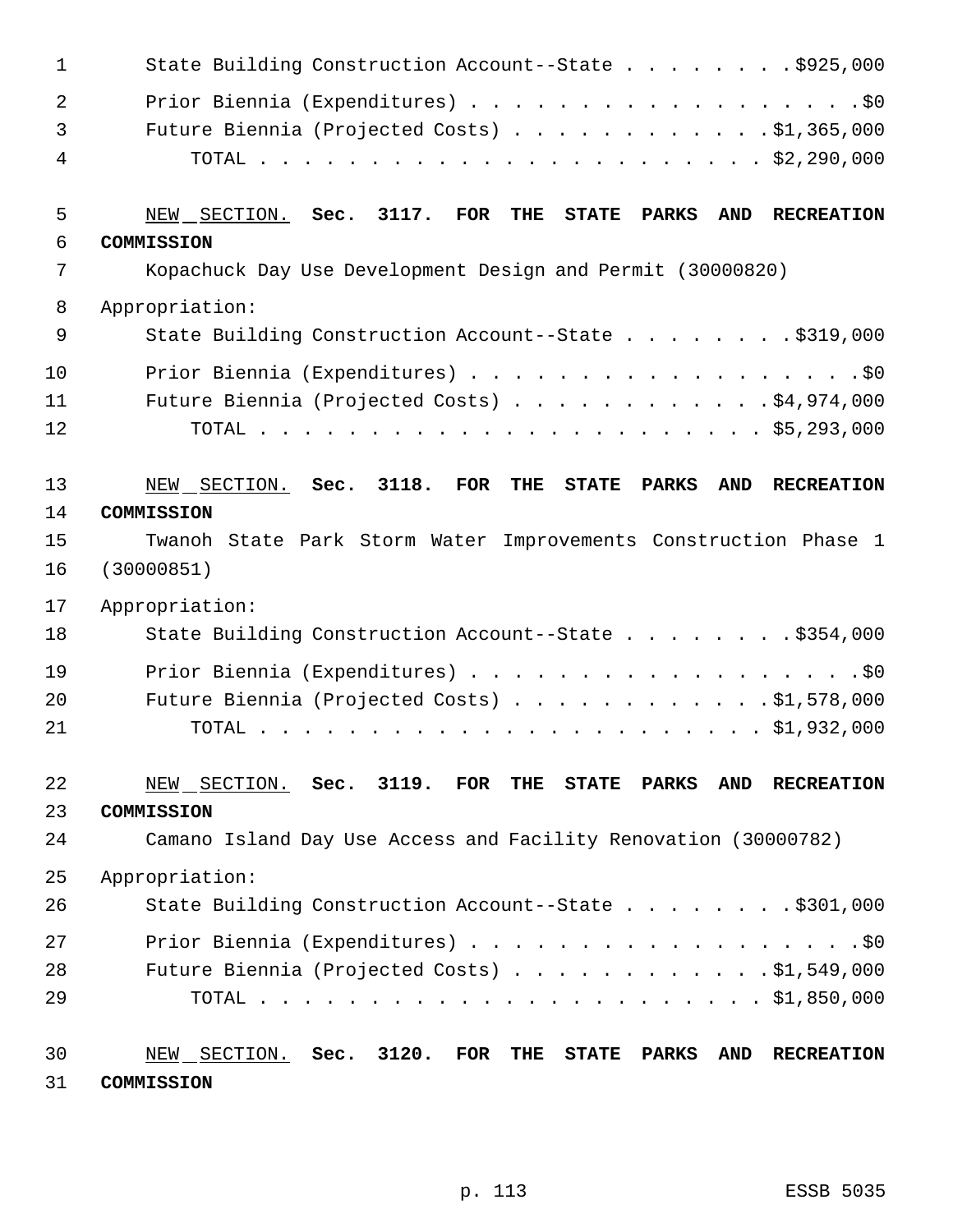| $\mathbf 1$<br>$\overline{2}$ | Millersylvania Replace Environmental Learning Center<br>Cabins<br>(30000821)                                        |
|-------------------------------|---------------------------------------------------------------------------------------------------------------------|
| 3                             | Appropriation:                                                                                                      |
| 4                             | State Building Construction Account--State \$1,089,000                                                              |
| 5                             |                                                                                                                     |
| 6                             | Future Biennia (Projected Costs) \$0                                                                                |
| 7                             |                                                                                                                     |
| 8                             | NEW SECTION. Sec. 3121. FOR<br>THE<br><b>STATE</b><br><b>PARKS</b><br>AND<br><b>RECREATION</b>                      |
| $\mathsf 9$                   | <b>COMMISSION</b>                                                                                                   |
| 10                            | Minor Works - Revenue Generation (30000847)                                                                         |
| 11                            | Appropriation:                                                                                                      |
| 12                            | State Building Construction Account--State \$437,000                                                                |
| 13                            |                                                                                                                     |
| 14                            | Future Biennia (Projected Costs) \$1,592,000                                                                        |
| 15                            |                                                                                                                     |
|                               |                                                                                                                     |
|                               |                                                                                                                     |
| 16<br>17                      | NEW SECTION. Sec. 3122. FOR<br>THE<br><b>PARKS</b><br><b>AND</b><br><b>RECREATION</b><br><b>STATE</b><br>COMMISSION |
| 18                            | Rocky Reach State Park Trail Development (30000853)                                                                 |
| 19                            | Appropriation:                                                                                                      |
| 20                            | State Building Construction Account--State \$3,755,000                                                              |
| 21                            | Prior Biennia (Expenditures) \$0                                                                                    |
| 22                            | Future Biennia (Projected Costs) \$0                                                                                |
| 23                            |                                                                                                                     |
|                               |                                                                                                                     |
| 24<br>25                      | NEW SECTION. Sec. 3123. FOR THE STATE PARKS<br>AND RECREATION<br>COMMISSION                                         |
| 26                            | Deception Pass - Kukutali Access and Interpretation (30000774)                                                      |
| 27                            | Appropriation:                                                                                                      |
| 28                            | State Building Construction Account--State \$225,000                                                                |
| 29                            |                                                                                                                     |
| 30                            | Future Biennia (Projected Costs) \$525,000                                                                          |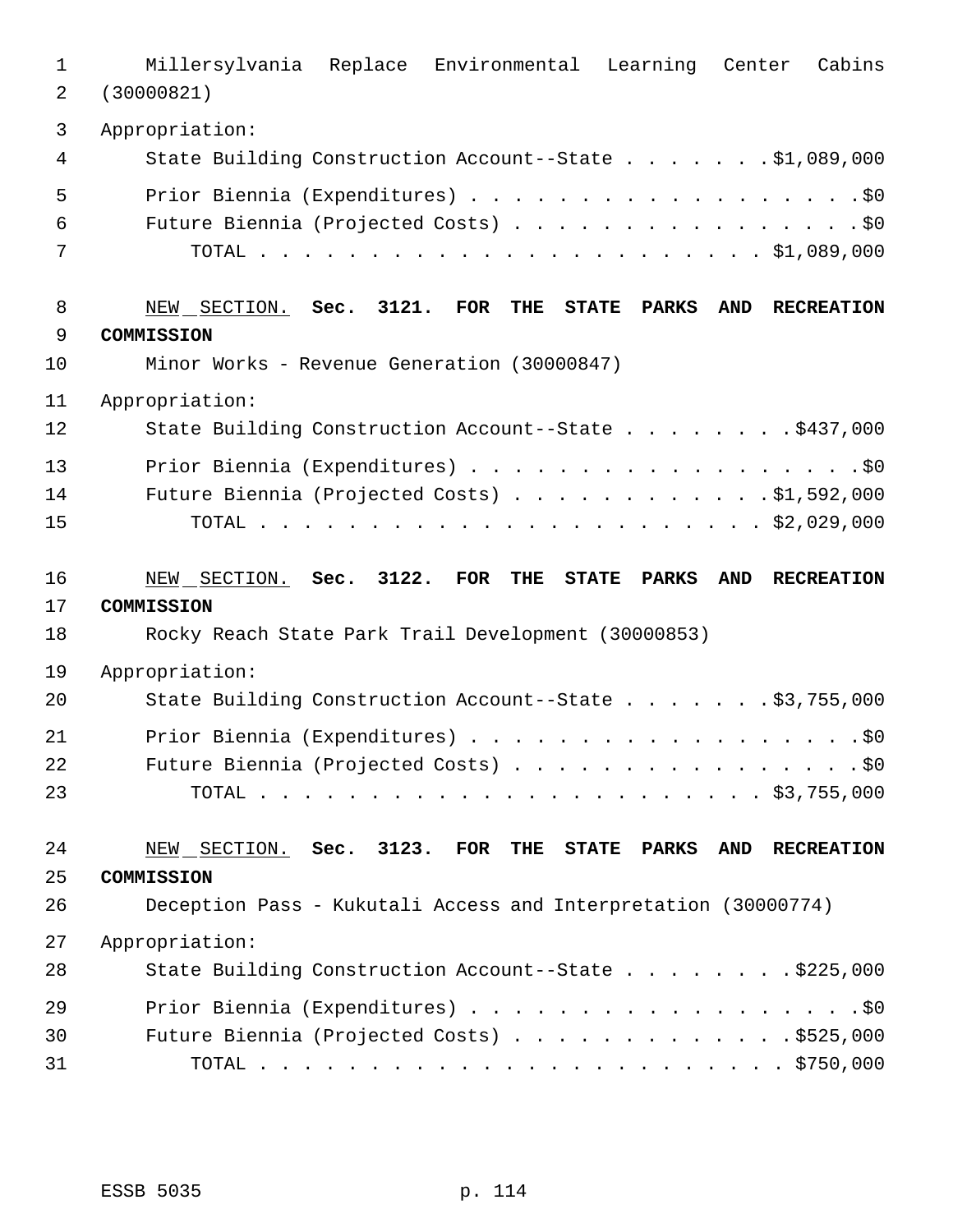|               | NEW SECTION. Sec. 3124. FOR THE STATE PARKS AND RECREATION |
|---------------|------------------------------------------------------------|
| $\mathcal{L}$ | COMMISSION                                                 |
| 3             | Ice Age Floods Interpretive Panels (30000827)              |
| 4             | Appropriation:                                             |
| 5             | State Building Construction Account--State \$154,000       |
| 6             | Prior Biennia (Expenditures) \$0                           |
| 7             | Future Biennia (Projected Costs) \$0                       |
| 8             |                                                            |

 NEW SECTION. **Sec. 3125. FOR THE STATE PARKS AND RECREATION COMMISSION**

## Lyons Ferry State Park (91000055)

 The appropriation in this section is subject to the following conditions and limitations: The appropriation is provided solely for capital expenses associated with re-establishing Lyons Ferry State Park. The operating costs for re-establishing the park will be offset by reduced services on Columbia Plateau Trail State Park. Other than taking actions, both in operating expenditures and use of limited staff time, to minimize state liabilities, such as maintaining culverts, noxious weed controls, oversight to access and easements, and other legal obligations as landowner, the agency shall not spend any additional operating funds on improvements to the following 85.5 mile undeveloped portion of Columbia Plateau Trail State Park: From Mile Post 256.5 to Mile Post 342, the Martin Road Trailhead.

Appropriation:

| 25 | State Building Construction Account--State \$600,000 |
|----|------------------------------------------------------|
| 26 | Prior Biennia (Expenditures) \$0                     |
| 27 | Future Biennia (Projected Costs) \$0                 |
| 28 |                                                      |

#### NEW SECTION. **Sec. 3126. FOR THE RECREATION AND CONSERVATION FUNDING BOARD**

Salmon Recovery Funding Board Programs (20044001)

| 33 | General Fund--Federal \$3,500,000                    |  |
|----|------------------------------------------------------|--|
| 34 | State Building Construction Account--State \$161,000 |  |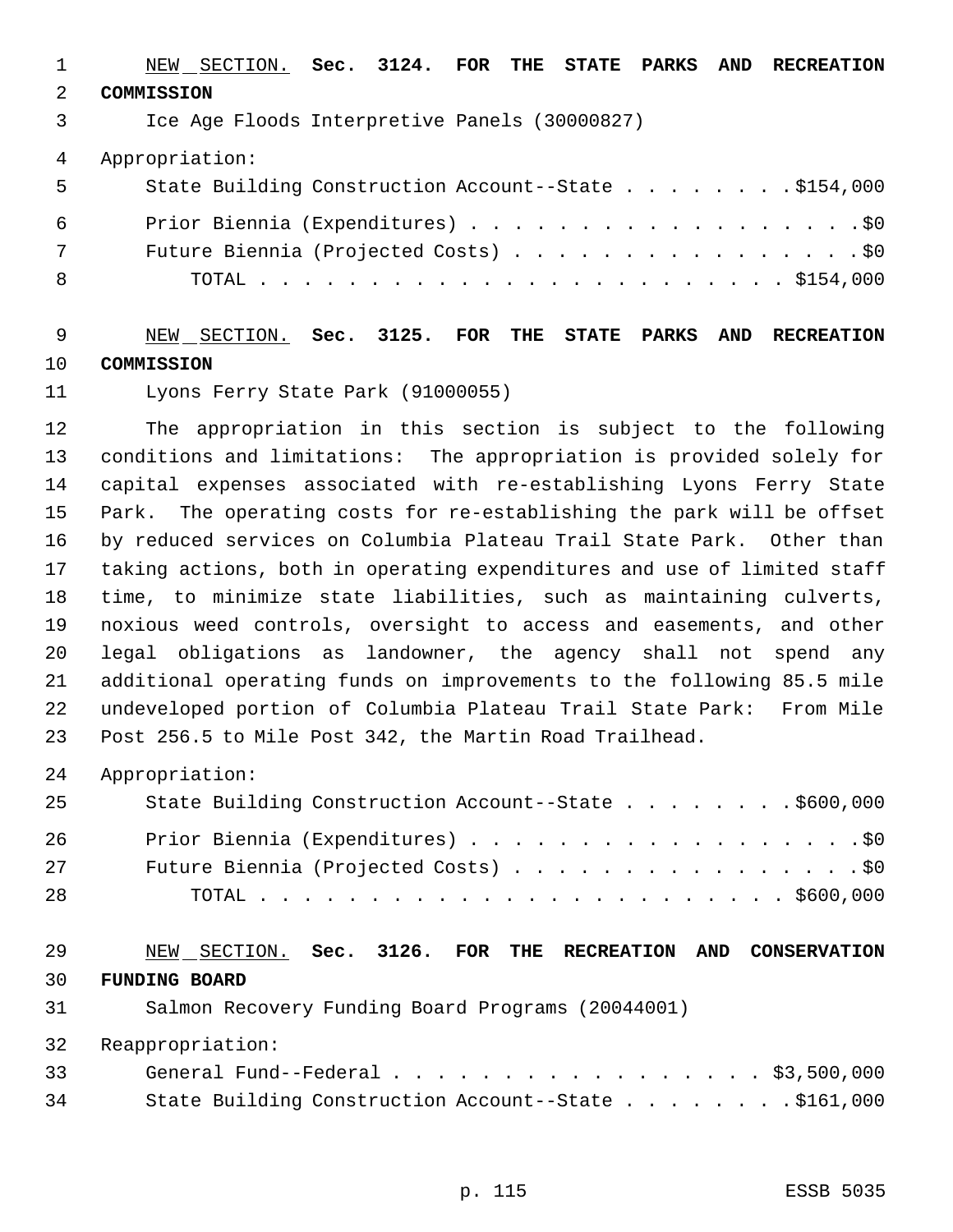| $\mathbf{1}$   | Subtotal Reappropriation \$3,661,000      |
|----------------|-------------------------------------------|
|                | Prior Biennia (Expenditures) \$42,714,000 |
| $\overline{3}$ | Future Biennia (Projected Costs) \$0      |
| $\overline{4}$ |                                           |

#### NEW SECTION. **Sec. 3127. FOR THE RECREATION AND CONSERVATION FUNDING BOARD**

Washington Wildlife and Recreation Program (20044002)

 The reappropriations in this section are subject to the following conditions and limitations: Any amount of the reappropriations that are not obligated to a specific project may be used to fund alternate projects approved by the legislature from the same account in biennia succeeding that in which the moneys were originally appropriated.

Reappropriation:

| 14 | Outdoor Recreation Account--State \$415,000   |
|----|-----------------------------------------------|
| 15 | Habitat Conservation Account--State \$200,000 |
| 16 | Subtotal Reappropriation \$615,000            |
| 17 | Prior Biennia (Expenditures) \$43,915,000     |
| 18 | Future Biennia (Projected Costs) \$0          |
| 19 |                                               |

#### NEW SECTION. **Sec. 3128. FOR THE RECREATION AND CONSERVATION FUNDING BOARD**

Youth Athletic Fields (20062952)

 The reappropriation in this section is subject to the following conditions and limitations: The reappropriation is subject to the provisions of section 172, chapter 371, Laws of 2006.

Reappropriation:

| 27 | State Building Construction Account--State \$63,000 |
|----|-----------------------------------------------------|
| 28 | Prior Biennia (Expenditures) $\ldots$ 92,437,000    |
| 29 | Future Biennia (Projected Costs) \$0                |
| 30 |                                                     |

#### NEW SECTION. **Sec. 3129. FOR THE RECREATION AND CONSERVATION FUNDING BOARD**

Salmon Recovery Funding Board Programs (20064001)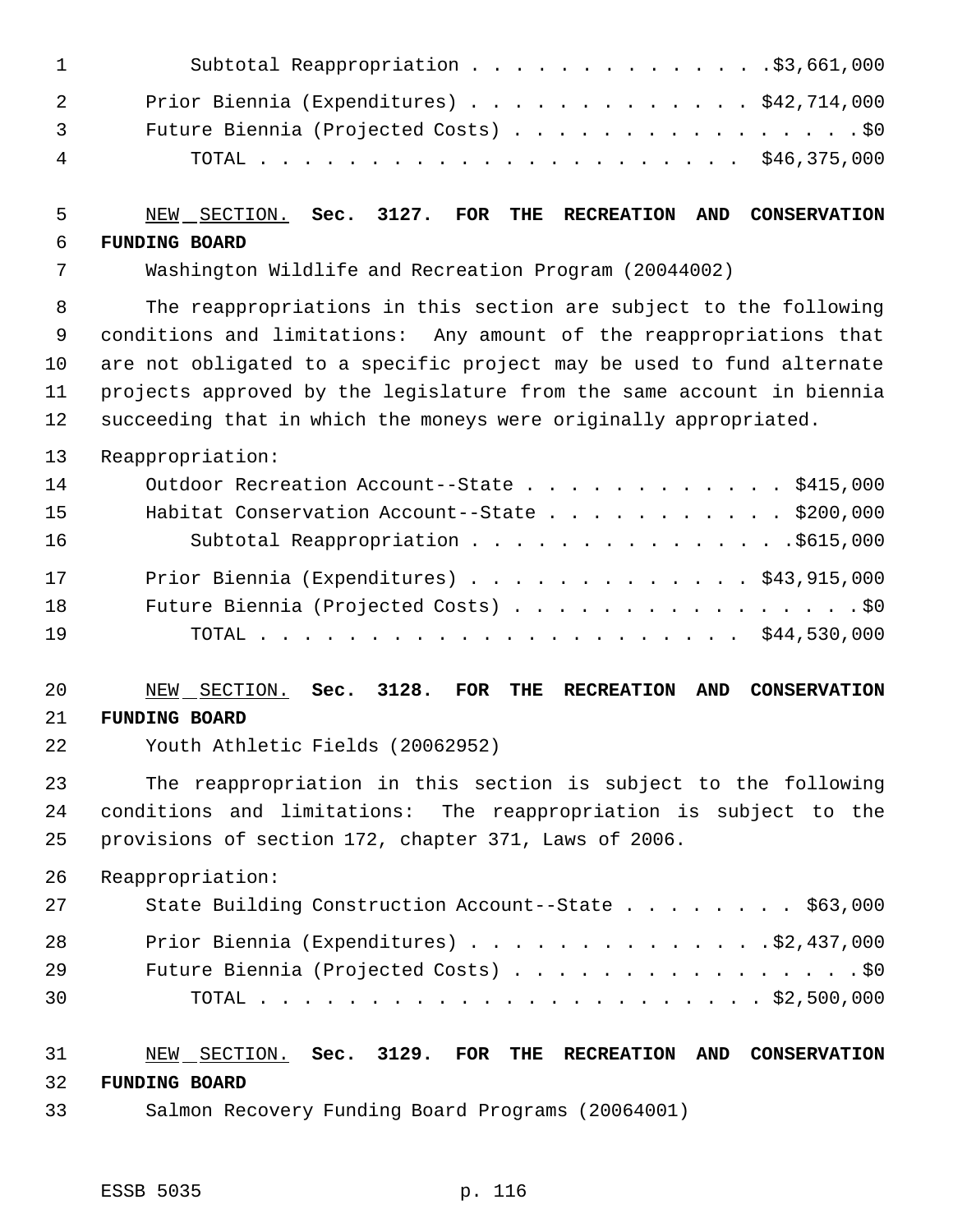The reappropriations in this section are subject to the following conditions and limitations: The reappropriations are subject to the provisions of section 403, chapter 488, Laws of 2005.

#### Reappropriation:

| - 5 | General Fund--Federal $\ldots$ , $\ldots$ , $\ldots$ , $\ldots$ , $\ldots$ , $\frac{1}{3}$ , 600, 000 |
|-----|-------------------------------------------------------------------------------------------------------|
| 6   | State Building Construction Account--State \$950,000                                                  |
| 7   | Subtotal Reappropriation 54,550,000                                                                   |
| - 8 | Prior Biennia (Expenditures) \$57,450,000                                                             |
| - 9 | Future Biennia (Projected Costs) \$0                                                                  |
| 10  |                                                                                                       |

#### NEW SECTION. **Sec. 3130. FOR THE RECREATION AND CONSERVATION FUNDING BOARD**

Washington Wildlife and Recreation Program (20064002)

 The reappropriations in this section are subject to the following conditions and limitations: The reappropriations are subject to the provisions of section 404, chapter 488, Laws of 2005.

Reappropriation:

| 18 | Outdoor Recreation Account--State \$928,000     |
|----|-------------------------------------------------|
| 19 | Habitat Conservation Account--State \$2,300,000 |
| 20 | Subtotal Reappropriation \$3,228,000            |
| 21 | Prior Biennia (Expenditures) \$46,772,000       |
| 22 | Future Biennia (Projected Costs) \$0            |
| 23 |                                                 |

#### NEW SECTION. **Sec. 3131. FOR THE RECREATION AND CONSERVATION FUNDING BOARD**

Nonhighway and Off-Road Vehicle Activities Program (20064004)

 The reappropriation in this section is subject to the following conditions and limitations: The reappropriation is subject to the provisions of section 170, chapter 371, Laws of 2006.

| 31 — 1 | NOVA Program Account--State \$437,000    |
|--------|------------------------------------------|
| 32     | Prior Biennia (Expenditures) \$7,142,000 |
| 33     | Future Biennia (Projected Costs) \$0     |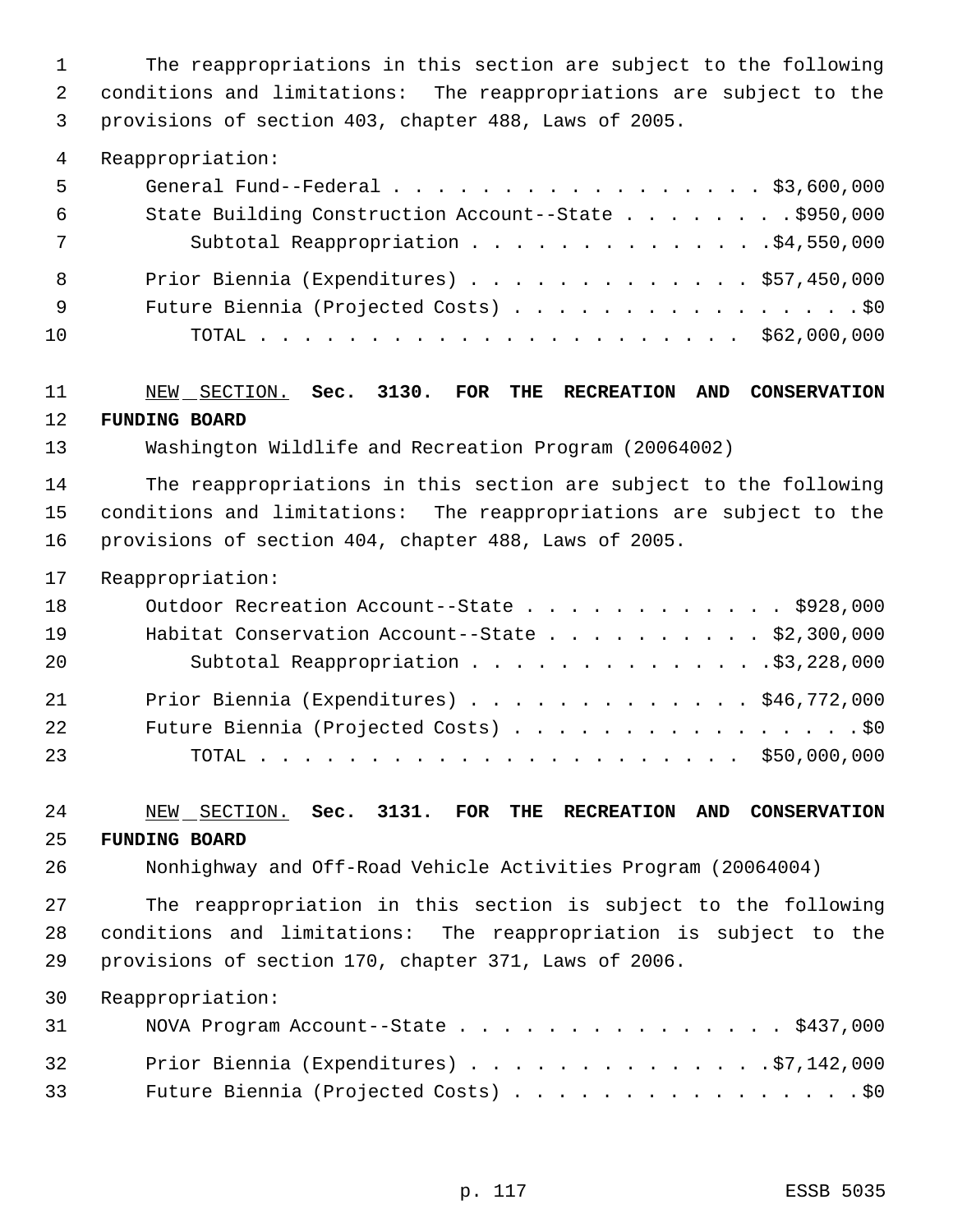TOTAL . . . . . . . . . . . . . . . . . . . . . . . \$7,579,000 NEW SECTION. **Sec. 3132. FOR THE RECREATION AND CONSERVATION FUNDING BOARD** Family Forest and Fish Passage Program (20082001) The reappropriation in this section is subject to the following conditions and limitations: The reappropriation is subject to the provisions of section 3138, chapter 520, Laws of 2007. Reappropriation: 9 State Building Construction Account--State . . . . . . . \$239,000 Prior Biennia (Expenditures) . . . . . . . . . . . . . .\$5,761,000 11 Future Biennia (Projected Costs) . . . . . . . . . . . . . . . . \$0 TOTAL . . . . . . . . . . . . . . . . . . . . . . . \$6,000,000 NEW SECTION. **Sec. 3133. FOR THE RECREATION AND CONSERVATION FUNDING BOARD** Boating Facilities Program (20084001) Reappropriation: 17 Recreation Resources Account--State . . . . . . . . . . \$469,000 Prior Biennia (Expenditures) . . . . . . . . . . . . . .\$7,552,000 Future Biennia (Projected Costs) . . . . . . . . . . . . . . . . \$0 TOTAL . . . . . . . . . . . . . . . . . . . . . . . \$8,021,000 NEW SECTION. **Sec. 3134. FOR THE RECREATION AND CONSERVATION FUNDING BOARD** Firearms and Archery Range Recreation (20084003) Reappropriation: 25 Firearms Range Account--State . . . . . . . . . . . . . . \$48,000 26 Prior Biennia (Expenditures) . . . . . . . . . . . . . . . \$424,000 27 Future Biennia (Projected Costs) . . . . . . . . . . . . . . . . \$0 TOTAL . . . . . . . . . . . . . . . . . . . . . . . . \$472,000 NEW SECTION. **Sec. 3135. FOR THE RECREATION AND CONSERVATION FUNDING BOARD** Puget Sound Restoration and Acquisition (20084004)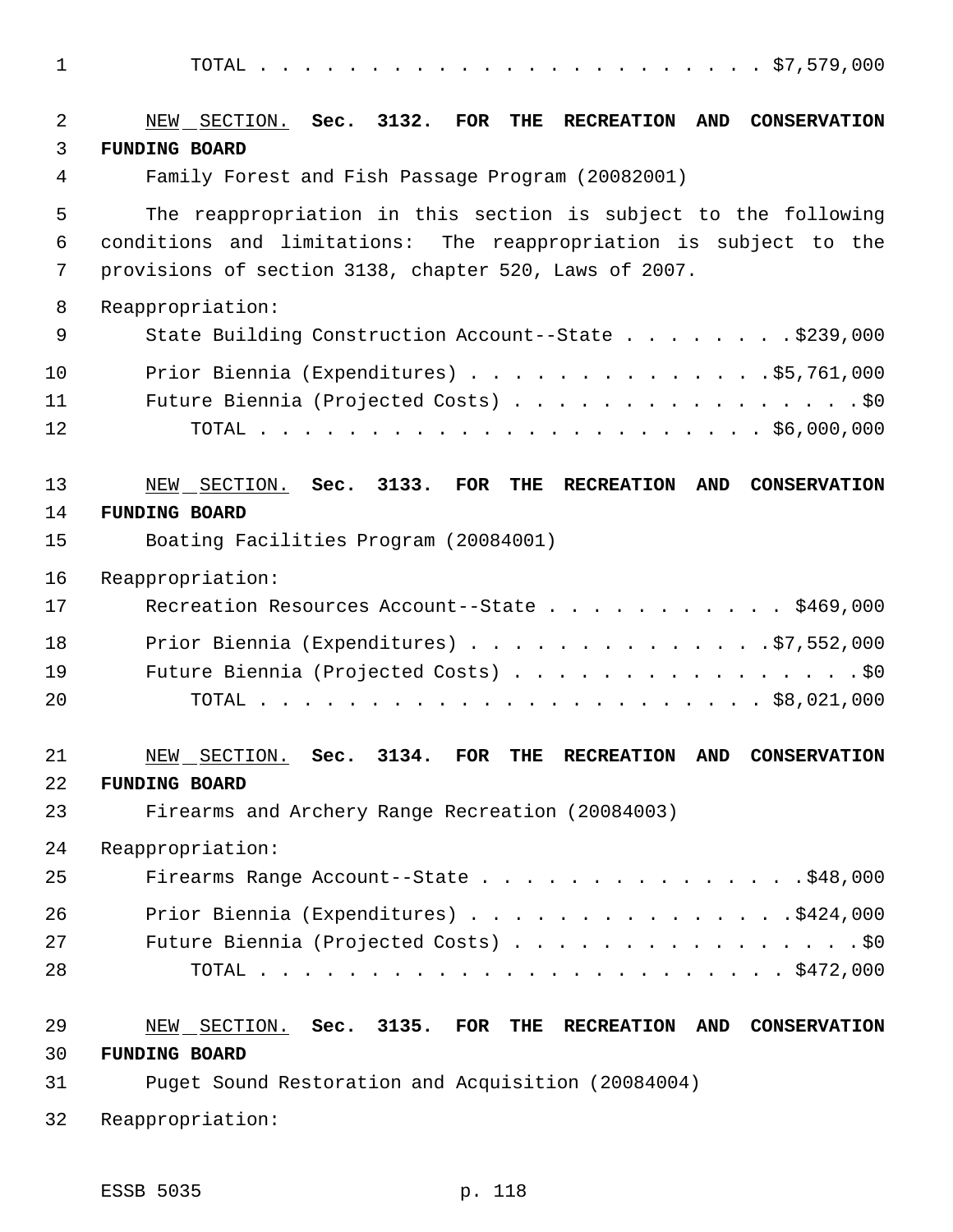| 1  | State Building Construction Account--State \$783,000                     |
|----|--------------------------------------------------------------------------|
| 2  | Prior Biennia (Expenditures) $\ldots$ \$39,967,000                       |
| 3  | Future Biennia (Projected Costs) \$0                                     |
| 4  |                                                                          |
| 5  | NEW SECTION. Sec. 3136. FOR THE<br>AND CONSERVATION<br><b>RECREATION</b> |
| 6  | <b>FUNDING BOARD</b>                                                     |
| 7  | Aquatic Lands Enhancement Account (20084005)                             |
| 8  | Reappropriation:                                                         |
| 9  | State Building Construction Account--State \$264,000                     |
| 10 | Prior Biennia (Expenditures) \$4,761,000                                 |
| 11 | Future Biennia (Projected Costs) \$0                                     |
| 12 |                                                                          |
| 13 | NEW SECTION. Sec. 3137. FOR THE RECREATION<br>AND<br><b>CONSERVATION</b> |
| 14 | <b>FUNDING BOARD</b>                                                     |
| 15 | Nonhighway and Off-Road Vehicle Activities Program (20084008)            |
| 16 | Reappropriation:                                                         |
| 17 | NOVA Program Account--State \$425,000                                    |
| 18 | Prior Biennia (Expenditures) $\ldots$ \$8,611,000                        |
| 19 | Future Biennia (Projected Costs) \$0                                     |
| 20 |                                                                          |
| 21 | NEW SECTION. Sec. 3138. FOR THE RECREATION AND CONSERVATION              |
| 22 | <b>FUNDING BOARD</b>                                                     |
| 23 | Washington Wildlife Recreation Grants (20084011)                         |
| 24 | The reappropriations in this section are subject to the following        |
| 25 | conditions and limitations: The reappropriations are subject to the      |
| 26 | provisions of section 3146, chapter 520, Laws of 2007.                   |
| 27 | Reappropriation:                                                         |
| 28 | Outdoor Recreation Account--State \$1,174,000                            |
| 29 | Habitat Conservation Account--State $\ldots$ \$7,217,000                 |
| 30 | Subtotal Reappropriation \$8,391,000                                     |
| 31 | Prior Biennia (Expenditures) \$90,101,000                                |
| 32 | Future Biennia (Projected Costs) \$0                                     |
| 33 |                                                                          |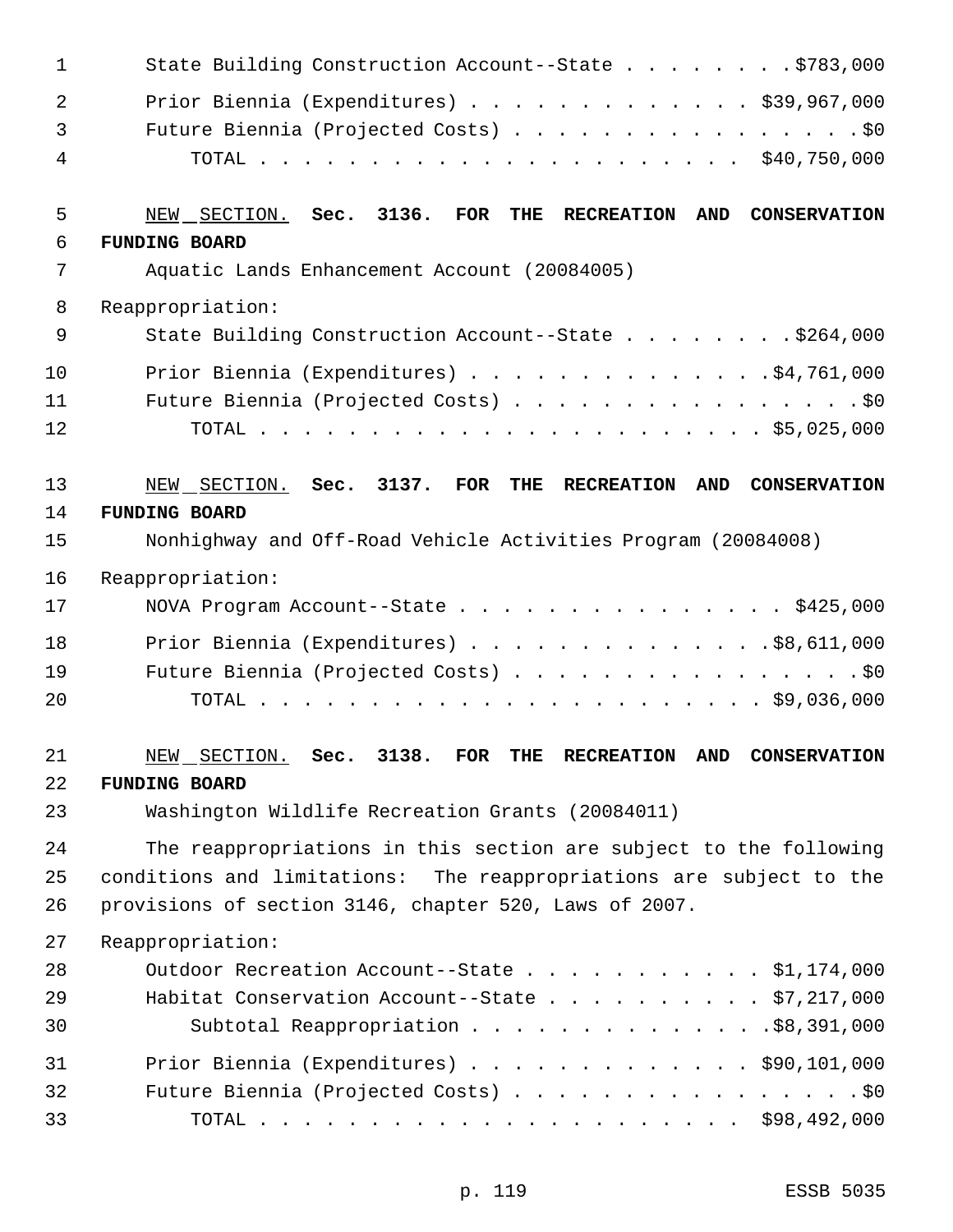| $\mathbf 1$ | 3139.<br>SECTION.<br>Sec.<br>FOR<br><b>RECREATION</b><br><b>AND</b><br><b>CONSERVATION</b><br>NEW<br>THE        |
|-------------|-----------------------------------------------------------------------------------------------------------------|
| 2           | <b>FUNDING BOARD</b>                                                                                            |
| 3           | Salmon Recovery Funding Board Programs (20084851)                                                               |
| 4           | Reappropriation:                                                                                                |
| 5           | State Building Construction Account--State \$1,929,000                                                          |
| 6           | Prior Biennia (Expenditures) \$58,071,000                                                                       |
| 7           | Future Biennia (Projected Costs) \$0                                                                            |
| 8           |                                                                                                                 |
| $\mathsf 9$ | 3140.<br>SECTION. Sec.<br><b>FOR</b><br>THE<br><b>RECREATION</b><br>AND<br><b>CONSERVATION</b><br>NEW           |
| 10          | <b>FUNDING BOARD</b>                                                                                            |
| 11          | Washington Wildlife Recreation Grants (30000002)                                                                |
| 12          | Reappropriation:                                                                                                |
| 13          | Outdoor Recreation Account--State \$619,000                                                                     |
| 14          | Habitat Conservation Account--State \$6,721,000                                                                 |
| 15          | Riparian Protection Account--State \$3,600,000                                                                  |
| 16          | Farmlands Preservation Account--State \$1,040,000                                                               |
| 17          | Subtotal Reappropriation \$11,980,000                                                                           |
| 18          | Prior Biennia (Expenditures) \$57,465,000                                                                       |
| 19          | Future Biennia (Projected Costs) \$0                                                                            |
| 20          |                                                                                                                 |
| 21          | 3141.<br>SECTION.<br><b>FOR</b><br><b>AND</b><br>Sec.<br>THE<br><b>RECREATION</b><br><b>CONSERVATION</b><br>NEW |
| 22          | <b>FUNDING BOARD</b>                                                                                            |
| 23          | Salmon Recovery Funding Board Programs (30000003)                                                               |
| 24          | Reappropriation:                                                                                                |
| 25          |                                                                                                                 |
| 26          | State Building Construction Account--State \$213,000                                                            |
| 27          | Subtotal Reappropriation \$10,513,000                                                                           |
| 28          | Prior Biennia (Expenditures) \$59,487,000                                                                       |
| 29          | Future Biennia (Projected Costs) \$0                                                                            |
| 30          |                                                                                                                 |
| 31          | NEW SECTION. Sec. 3142. FOR THE<br>RECREATION AND CONSERVATION                                                  |
| 32          | <b>FUNDING BOARD</b>                                                                                            |
| 33          | Land and Water Conservation Fund (30000005)                                                                     |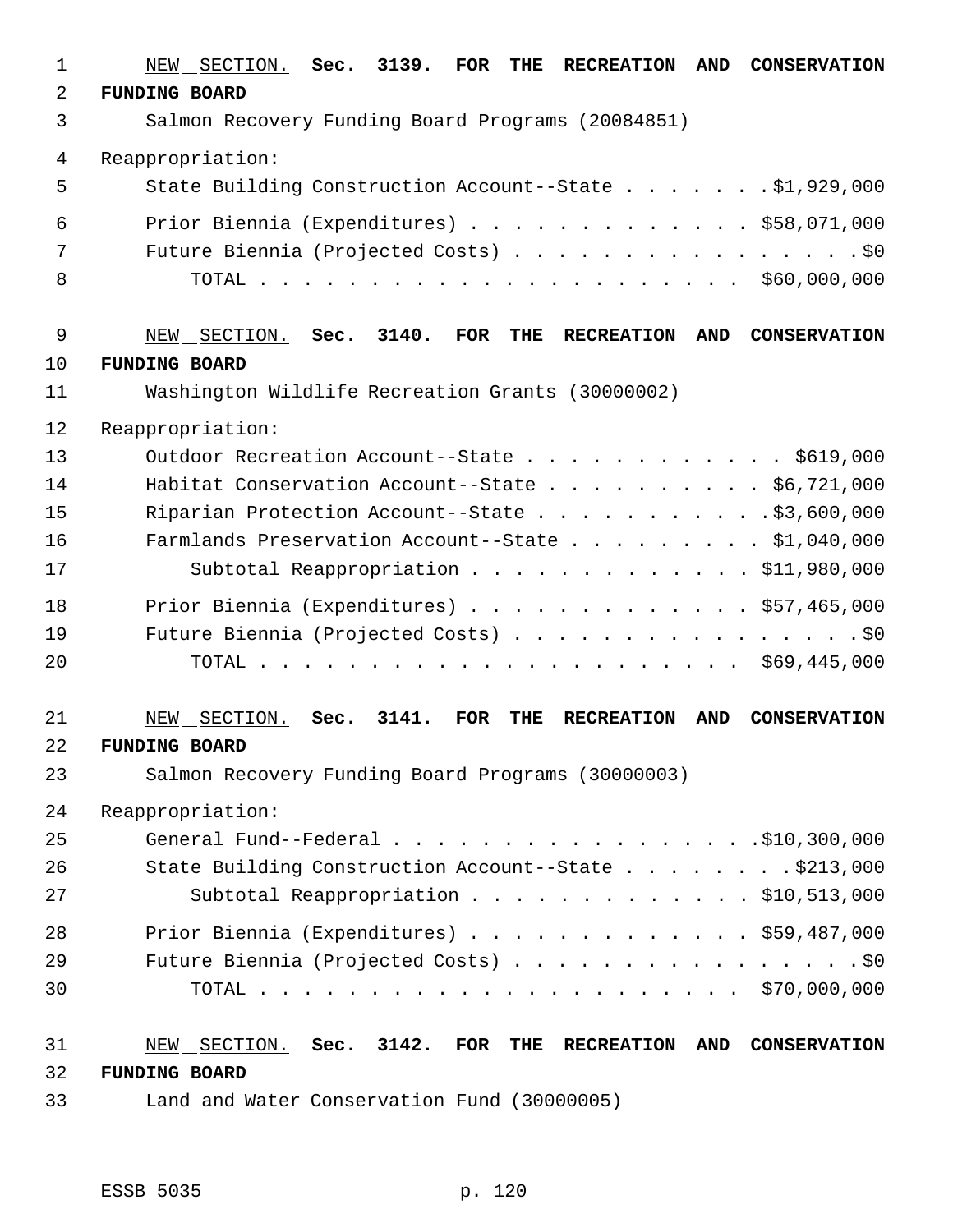| 1           | Reappropriation:                                                                                   |
|-------------|----------------------------------------------------------------------------------------------------|
| 2           | General Fund--Federal \$1,160,000                                                                  |
| 3           | Prior Biennia (Expenditures) \$2,840,000                                                           |
| 4           | Future Biennia (Projected Costs) \$0                                                               |
| 5           |                                                                                                    |
| 6           | NEW SECTION.<br>Sec. 3143.<br>FOR<br>THE<br><b>RECREATION</b><br>AND<br><b>CONSERVATION</b>        |
| 7           | <b>FUNDING BOARD</b>                                                                               |
| 8           | Aquatic Lands Enhancement Account (30000007)                                                       |
| $\mathsf 9$ | The reappropriations in this section are subject to the following                                  |
| 10          | conditions and limitations: The reappropriations are provided solely                               |
| 11          | for the list of projects in LEAP capital document No. 2009-3, developed                            |
| 12          | March 9, 2009.                                                                                     |
| 13          | Reappropriation:                                                                                   |
| 14          | Aquatic Lands Enhancement Account--State \$390,000                                                 |
| 15          | State Building Construction Account--State \$324,000                                               |
| 16          | Subtotal Reappropriation \$714,000                                                                 |
| 17          | Prior Biennia (Expenditures) $\ldots$ 94, 311, 000                                                 |
| 18          | Future Biennia (Projected Costs) \$0                                                               |
| 19          |                                                                                                    |
| 20          | Sec. 3144.<br>NEW SECTION.<br>FOR<br><b>AND</b><br>THE<br><b>RECREATION</b><br><b>CONSERVATION</b> |
| 21          | <b>FUNDING BOARD</b>                                                                               |
| 22          | Firearms and Archery Range Recreation (30000009)                                                   |
| 23          | Reappropriation:                                                                                   |
| 24          | Firearms Range Account--State \$210,000                                                            |
| 25          | Prior Biennia (Expenditures) \$285,000                                                             |
| 26          | Future Biennia (Projected Costs) \$0                                                               |
| 27          |                                                                                                    |
| 28          | NEW SECTION. Sec. 3145. FOR THE RECREATION AND CONSERVATION                                        |
| 29          | <b>FUNDING BOARD</b>                                                                               |
| 30          | Puget Sound Acquisition and Restoration (30000080)                                                 |
| 31          | Reappropriation:                                                                                   |
| 32          | State Building Construction Account--State \$4,369,000                                             |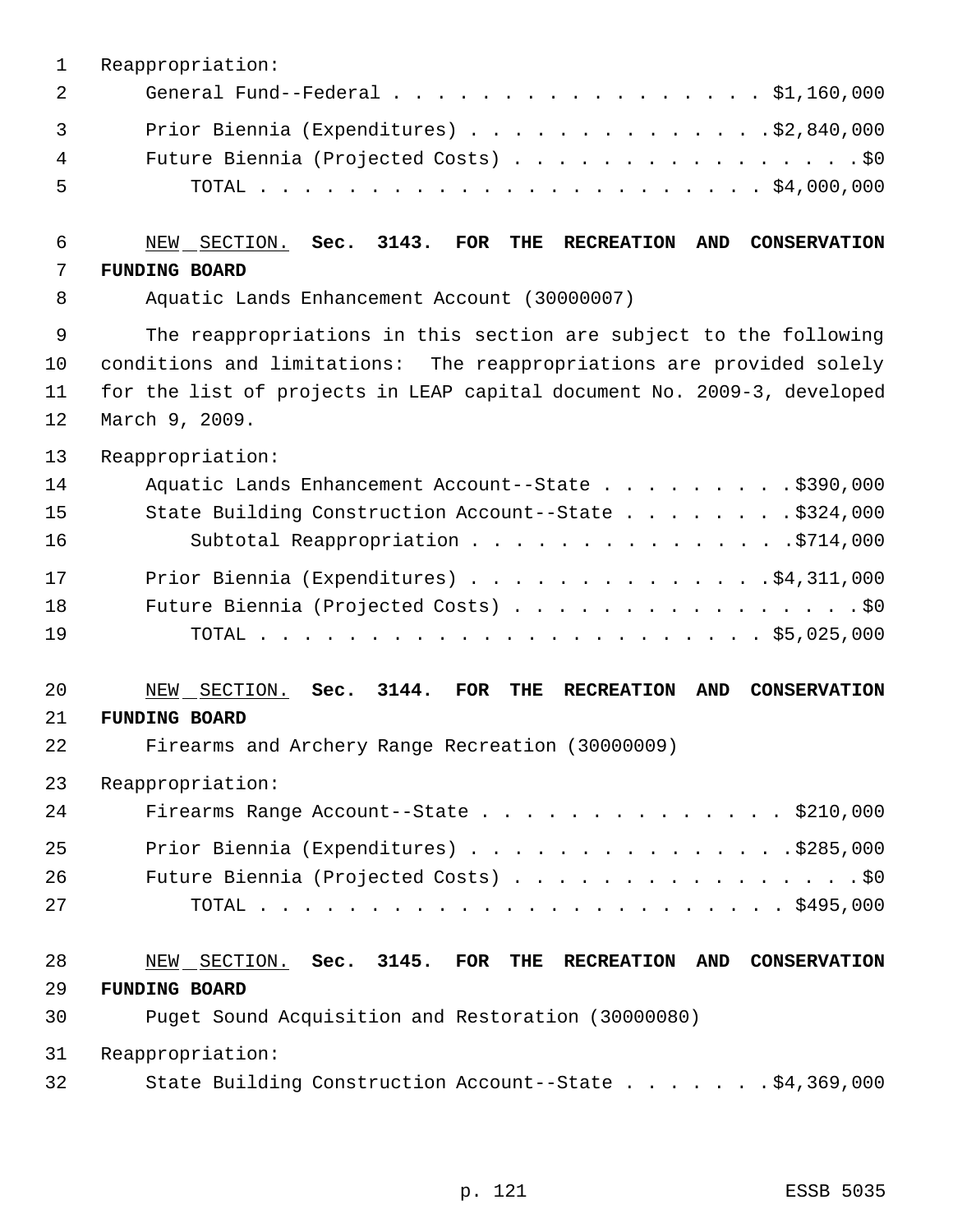| 1              | Prior Biennia (Expenditures) $\ldots$ \$28,631,000                                                                  |
|----------------|---------------------------------------------------------------------------------------------------------------------|
| $\overline{a}$ | Future Biennia (Projected Costs) \$0                                                                                |
| 3              |                                                                                                                     |
| 4              | NEW SECTION. Sec. 3146.<br>$\overline{\text{FOR}}$<br>THE<br><b>RECREATION</b><br><b>AND</b><br><b>CONSERVATION</b> |
| 5              | <b>FUNDING BOARD</b>                                                                                                |
| 6              | Puget Sound Estuary and Salmon Restoration Program (30000081)                                                       |
| 7              | Reappropriation:                                                                                                    |
| 8              | State Building Construction Account--State \$2,101,000                                                              |
| 9              | Prior Biennia (Expenditures) \$4,899,000                                                                            |
| 10             | Future Biennia (Projected Costs) \$0                                                                                |
| 11             |                                                                                                                     |
| 12             | NEW SECTION. Sec. 3147.<br><b>FOR</b><br>THE<br><b>RECREATION</b><br>AND<br><b>CONSERVATION</b>                     |
| 13             | <b>FUNDING BOARD</b>                                                                                                |
| 14             | Boating Facilities Program (30000138)                                                                               |
| 15             | Reappropriation:                                                                                                    |
| 16             | Recreation Resources Account--State \$4,300,000                                                                     |
| 17             | Prior Biennia (Expenditures) \$3,700,000                                                                            |
| 18             | Future Biennia (Projected Costs) \$0                                                                                |
| 19             |                                                                                                                     |
| 20             | 3148.<br>NEW SECTION.<br><b>FOR</b><br>AND<br>Sec.<br>THE<br><b>RECREATION</b><br><b>CONSERVATION</b>               |
| 21             | <b>FUNDING BOARD</b>                                                                                                |
| 22             | Washington Wildlife Recreation Grants (30000139)                                                                    |
| 23             | The reappropriations in this section are subject to the following                                                   |
| 24             | conditions and limitations: The reappropriations are provided solely                                                |
| 25             | for the list of projects in LEAP capital document No.<br>$2011 - 3A$ ,                                              |
| 26             | developed May 24, 2011.                                                                                             |
| 27             | Reappropriation:                                                                                                    |
| 28             | Riparian Protection Account--State \$650,000                                                                        |
| 29             | Farmlands Preservation Account--State \$314,000                                                                     |
| 30             | Outdoor Recreation Account--State \$8,330,000                                                                       |
| 31             | Habitat Conservation Account--State \$7,567,000                                                                     |
| 32             | Subtotal Reappropriation \$16,861,000                                                                               |
| 33             | Prior Biennia (Expenditures) \$25,139,000                                                                           |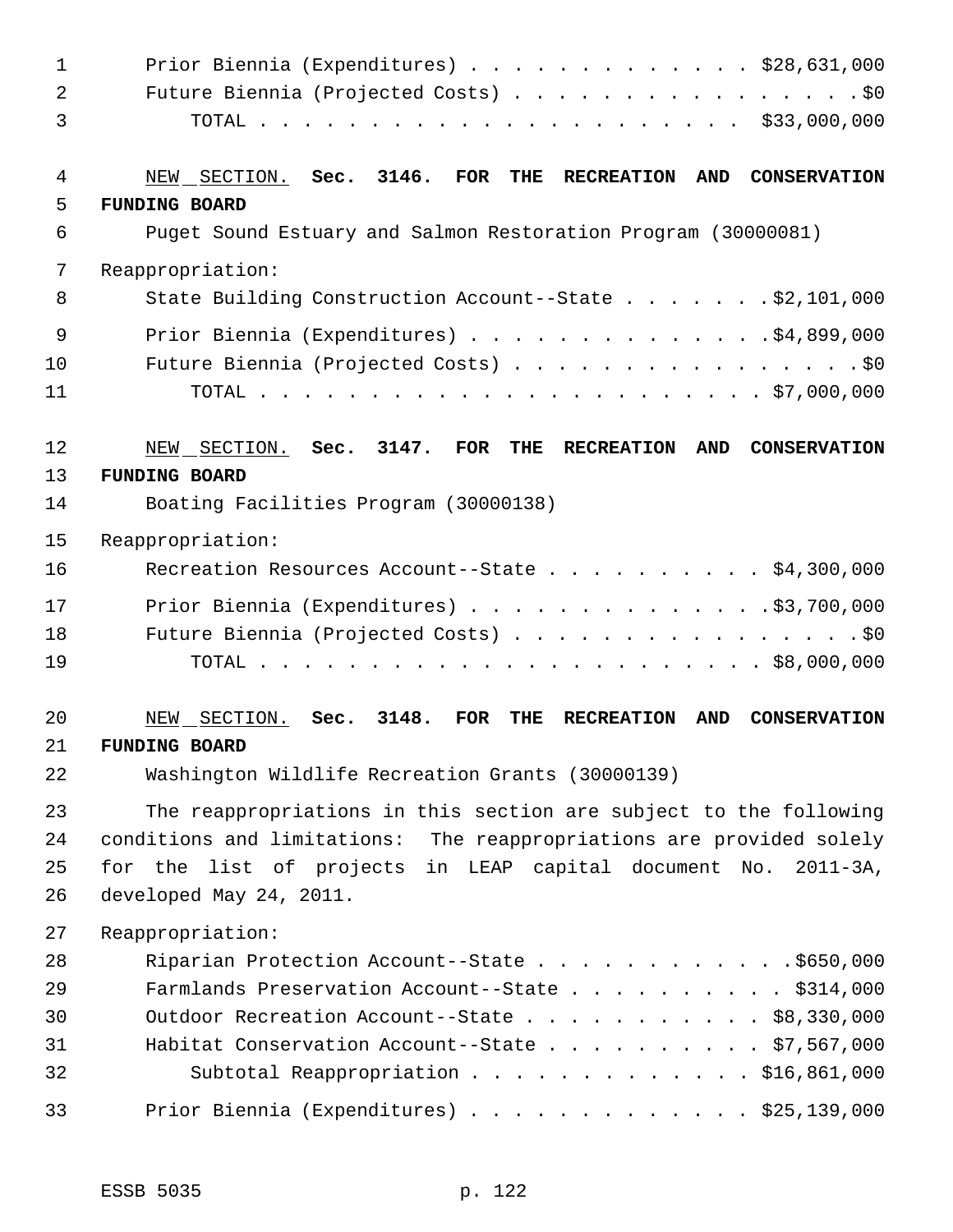| $\mathbf{1}$<br>2 | Future Biennia (Projected Costs) \$0                                                         |
|-------------------|----------------------------------------------------------------------------------------------|
|                   |                                                                                              |
| 3                 | NEW SECTION. Sec. 3149.<br>FOR<br>THE<br><b>RECREATION</b><br>AND<br><b>CONSERVATION</b>     |
| 4                 | <b>FUNDING BOARD</b>                                                                         |
| 5                 | Salmon Recovery Funding Board Programs (30000140)                                            |
| 6                 | Reappropriation:                                                                             |
| 7                 | General Fund--Federal \$50,000,000                                                           |
| 8                 | State Building Construction Account--State \$7,350,000                                       |
| 9                 | Subtotal Reappropriation \$57,350,000                                                        |
| 10                | Prior Biennia (Expenditures) $\ldots$ \$12,712,000                                           |
| 11                | Future Biennia (Projected Costs) \$0                                                         |
| 12                |                                                                                              |
| 13                | NEW SECTION. Sec. 3150.<br>FOR THE<br><b>RECREATION</b><br><b>AND</b><br><b>CONSERVATION</b> |
| 14                | <b>FUNDING BOARD</b>                                                                         |
| 15                | Nonhighway and Off-Road Vehicle Activities Program (30000141)                                |
| 16                | The reappropriation in this section is subject to the following                              |
| 17                | conditions and limitations: The reappropriation is subject to the                            |
| 18                | provisions of section 3067, chapter 48, Laws of 2011 1st sp. sess.                           |
| 19                | Reappropriation:                                                                             |
| 20                | NOVA Program Account--State \$3,347,000                                                      |
| 21                | Prior Biennia (Expenditures) $\ldots$ 92, 153, 000                                           |
| 22                | Future Biennia (Projected Costs) \$0                                                         |
| 23                |                                                                                              |
| 24                | NEW SECTION. Sec. 3151. FOR THE RECREATION AND CONSERVATION                                  |
| 25                | <b>FUNDING BOARD</b>                                                                         |
| 26                | Land and Water Conservation Fund (30000142)                                                  |
| 27                | Reappropriation:                                                                             |
| 28                | General Fund--Federal \$3,750,000                                                            |
| 29                | Prior Biennia (Expenditures) \$250,000                                                       |
| 30                | Future Biennia (Projected Costs) \$0                                                         |
| 31                |                                                                                              |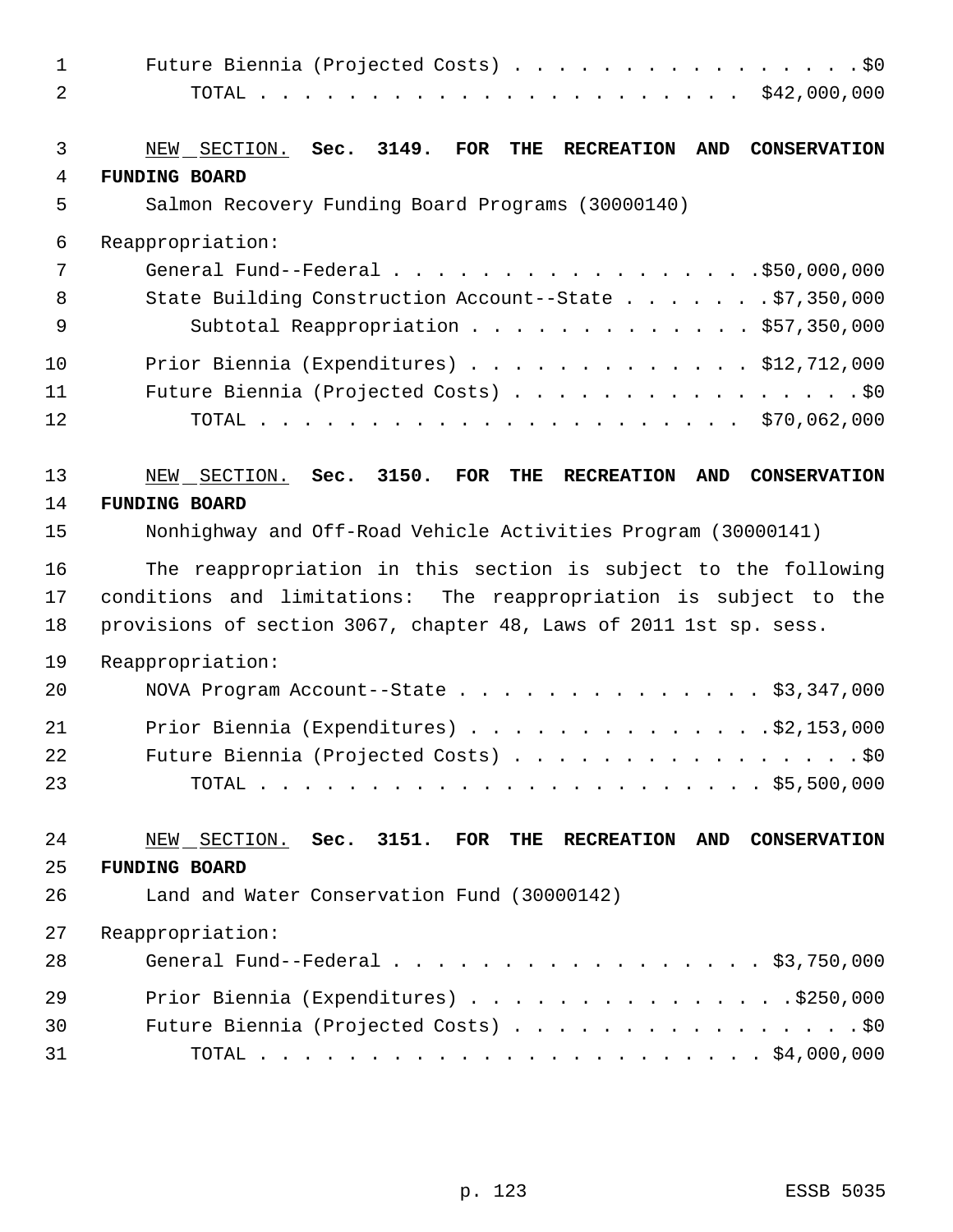| 1  | NEW SECTION. Sec. 3152. FOR<br>THE<br>AND<br><b>RECREATION</b><br><b>CONSERVATION</b>              |
|----|----------------------------------------------------------------------------------------------------|
| 2  | <b>FUNDING BOARD</b>                                                                               |
| 3  | Aquatic Lands Enhancement Account (30000143)                                                       |
| 4  | The reappropriation in this section is subject to the following                                    |
| 5  | conditions and limitations: The reappropriation is provided solely for                             |
| 6  | the list of projects in LEAP capital document No. 2011-3B, revised                                 |
| 7  | April 10, 2013.                                                                                    |
| 8  | Reappropriation:                                                                                   |
| 9  | Aquatic Lands Enhancement Account--State \$2,601,000                                               |
| 10 | Prior Biennia (Expenditures) $\ldots$ 94, 205, 000                                                 |
| 11 | Future Biennia (Projected Costs) \$0                                                               |
| 12 |                                                                                                    |
| 13 | NEW SECTION. Sec. 3153. FOR<br>THE<br><b>RECREATION</b><br>AND CONSERVATION                        |
| 14 | <b>FUNDING BOARD</b>                                                                               |
| 15 | Firearms and Archery Range Recreation (30000144)                                                   |
| 16 | Reappropriation:                                                                                   |
| 17 | Firearms Range Account--State \$45,000                                                             |
| 18 | Prior Biennia (Expenditures) $\ldots$ 9320,000                                                     |
| 19 | Future Biennia (Projected Costs) \$0                                                               |
| 20 |                                                                                                    |
| 21 | 3154.<br>FOR<br><b>CONSERVATION</b><br>NEW SECTION. Sec.<br>THE<br><b>RECREATION</b><br><b>AND</b> |
| 22 | <b>FUNDING BOARD</b>                                                                               |
| 23 | Boating Improvement Grants (30000145)                                                              |
| 24 | Reappropriation:                                                                                   |
| 25 | General Fund--Federal \$359,000                                                                    |
| 26 | Prior Biennia (Expenditures) \$1,741,000                                                           |
| 27 | Future Biennia (Projected Costs) \$0                                                               |
| 28 |                                                                                                    |
| 29 | NEW SECTION. Sec. 3155. FOR THE RECREATION<br>AND CONSERVATION                                     |
| 30 | <b>FUNDING BOARD</b>                                                                               |
| 31 | Recreational Trails Program (30000146)                                                             |
| 32 | Reappropriation:                                                                                   |
| 33 | General Fund--Federal \$3,960,000                                                                  |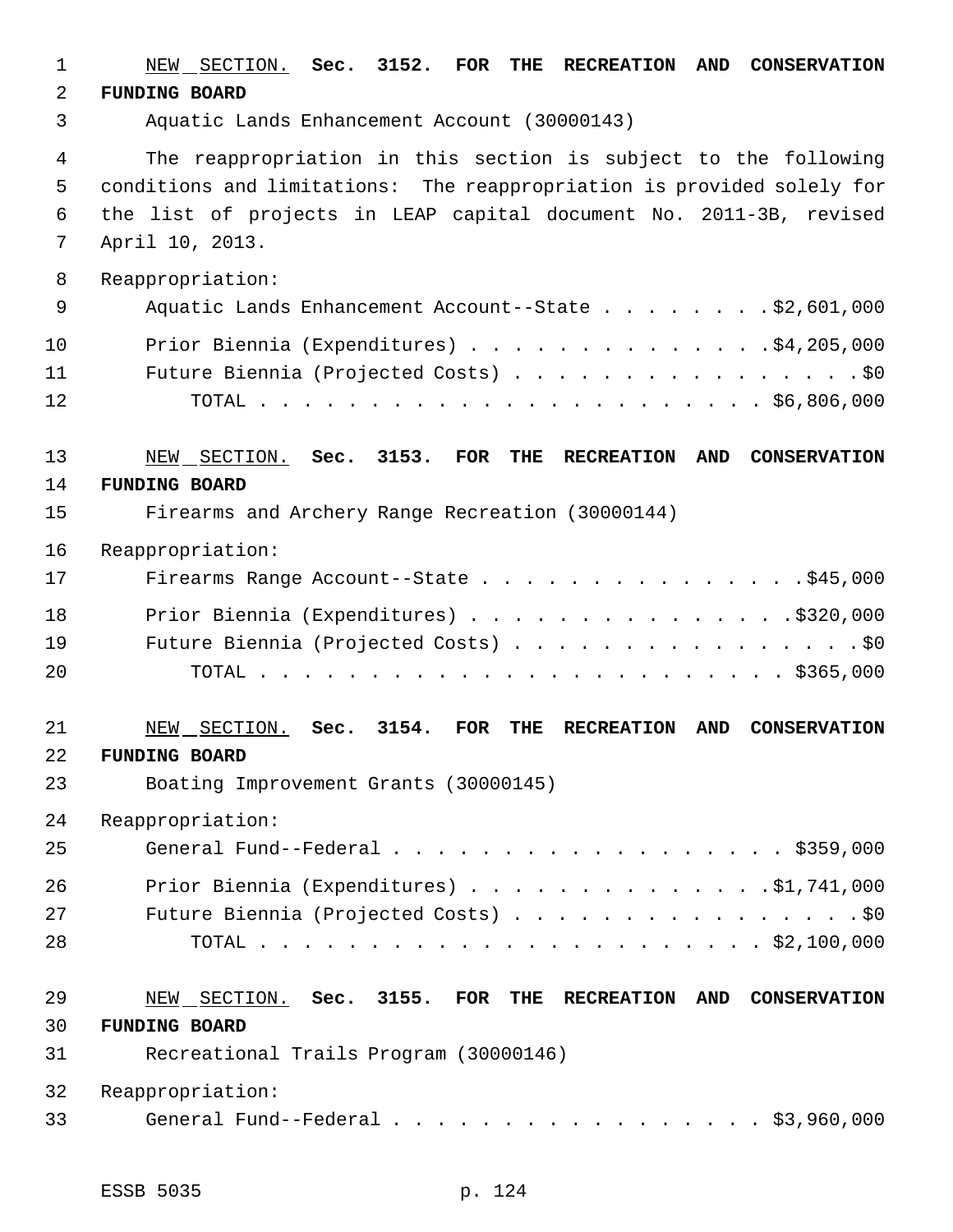| Prior Biennia (Expenditures) $\ldots$ 91,040,000                                          |
|-------------------------------------------------------------------------------------------|
| Future Biennia (Projected Costs) \$0                                                      |
|                                                                                           |
| NEW SECTION. Sec. 3156. FOR THE<br>AND CONSERVATION<br><b>RECREATION</b>                  |
| <b>FUNDING BOARD</b>                                                                      |
| Puget Sound Estuary and Salmon Restoration Program (30000148)                             |
| The reappropriation in this section is subject to the following                           |
| conditions and limitations: The reappropriation shall not be expended                     |
| on the acquisition of lands by state agencies.                                            |
| Reappropriation:                                                                          |
| State Building Construction Account--State \$3,455,000                                    |
| Prior Biennia (Expenditures) $\ldots$ 91,545,000                                          |
| Future Biennia (Projected Costs) \$0                                                      |
|                                                                                           |
| NEW SECTION. Sec. 3157. FOR THE<br><b>RECREATION</b><br><b>AND</b><br><b>CONSERVATION</b> |
| <b>FUNDING BOARD</b>                                                                      |
| Family Forest Fish Passage Program (91000001)                                             |
| Reappropriation:                                                                          |
| State Building Construction Account--State \$188,000                                      |
| Prior Biennia (Expenditures) \$4,812,000                                                  |
| Future Biennia (Projected Costs) \$0                                                      |
|                                                                                           |
| NEW SECTION. Sec. 3158. FOR THE RECREATION<br>AND CONSERVATION                            |
| <b>FUNDING BOARD</b>                                                                      |
| Puget Sound Restoration (30000147)                                                        |
| The reappropriation in this section is subject to the following                           |
| conditions and limitations: The reappropriation shall not be expended                     |
| on the acquisition of lands by state agencies.                                            |
| Reappropriation:                                                                          |
|                                                                                           |
| State Building Construction Account--State \$10,684,000                                   |
| Prior Biennia (Expenditures) \$4,316,000                                                  |
|                                                                                           |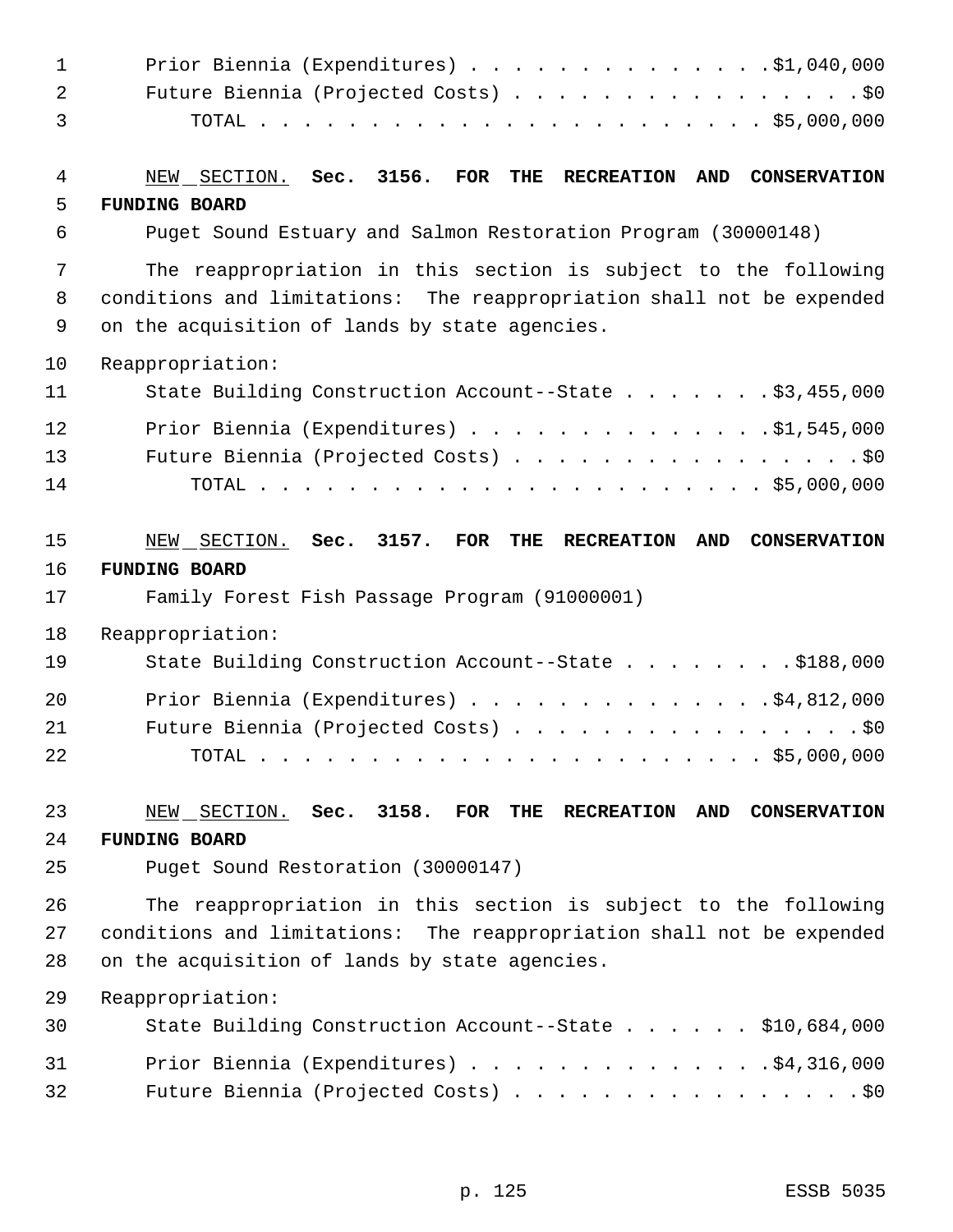| 1                   |                                                                                                  |
|---------------------|--------------------------------------------------------------------------------------------------|
| $\overline{2}$<br>3 | NEW SECTION. Sec. 3159. FOR THE<br>RECREATION AND<br><b>CONSERVATION</b><br><b>FUNDING BOARD</b> |
| 4                   | Family Forest Fish Passage Program (30000203)                                                    |
| 5                   | Reappropriation:                                                                                 |
| 6                   | State Building Construction Account--State \$367,000                                             |
| 7                   | Prior Biennia (Expenditures) $\ldots$ \$16,633,000                                               |
| 8                   | Future Biennia (Projected Costs) \$0                                                             |
| 9                   |                                                                                                  |
| 10                  | NEW SECTION. Sec. 3160. FOR THE<br><b>RECREATION</b><br>AND<br><b>CONSERVATION</b>               |
| 11                  | <b>FUNDING BOARD</b>                                                                             |
| 12                  | Family Forest Fish Passage Program (91000097)                                                    |
| 13                  | Reappropriation:                                                                                 |
| 14                  | State Toxics Control Account--State $\ldots$ \$8,981,000                                         |
| 15                  | Prior Biennia (Expenditures) \$1,019,000                                                         |
| 16                  | Future Biennia (Projected Costs) \$0                                                             |
| 17                  |                                                                                                  |
| 18                  | NEW SECTION. Sec. 3161. FOR THE<br>RECREATION AND<br><b>CONSERVATION</b>                         |
| 19                  | <b>FUNDING BOARD</b>                                                                             |
| 20                  | Washington Wildlife Recreation Grants (30000205)                                                 |
| 21                  | The appropriations in this section are subject to the following                                  |
| 22                  | conditions and limitations:                                                                      |
| 23                  | (1) The appropriations in this section are provided solely for the                               |
| 24<br>25            | list of projects in LEAP capital document No. 2013-6A, developed June                            |
| 26                  | 29, 2013.<br>(2) Amounts allocated to the Okanogan Similkameen 2012 project must                 |
| 27                  | not be disbursed until the recreation conservation office<br>has                                 |
| 28                  | reevaluated the level of local support for the project, including                                |
| 29                  | consultation with the Okanogan county board of commissioners, reported                           |
| 30                  | to the appropriate committees of the legislature the results of the                              |
| 31                  | reevaluation, and the legislature has amended this appropriation to                              |
| 32                  | allow the project to move forward.                                                               |
| 33                  | Appropriation:                                                                                   |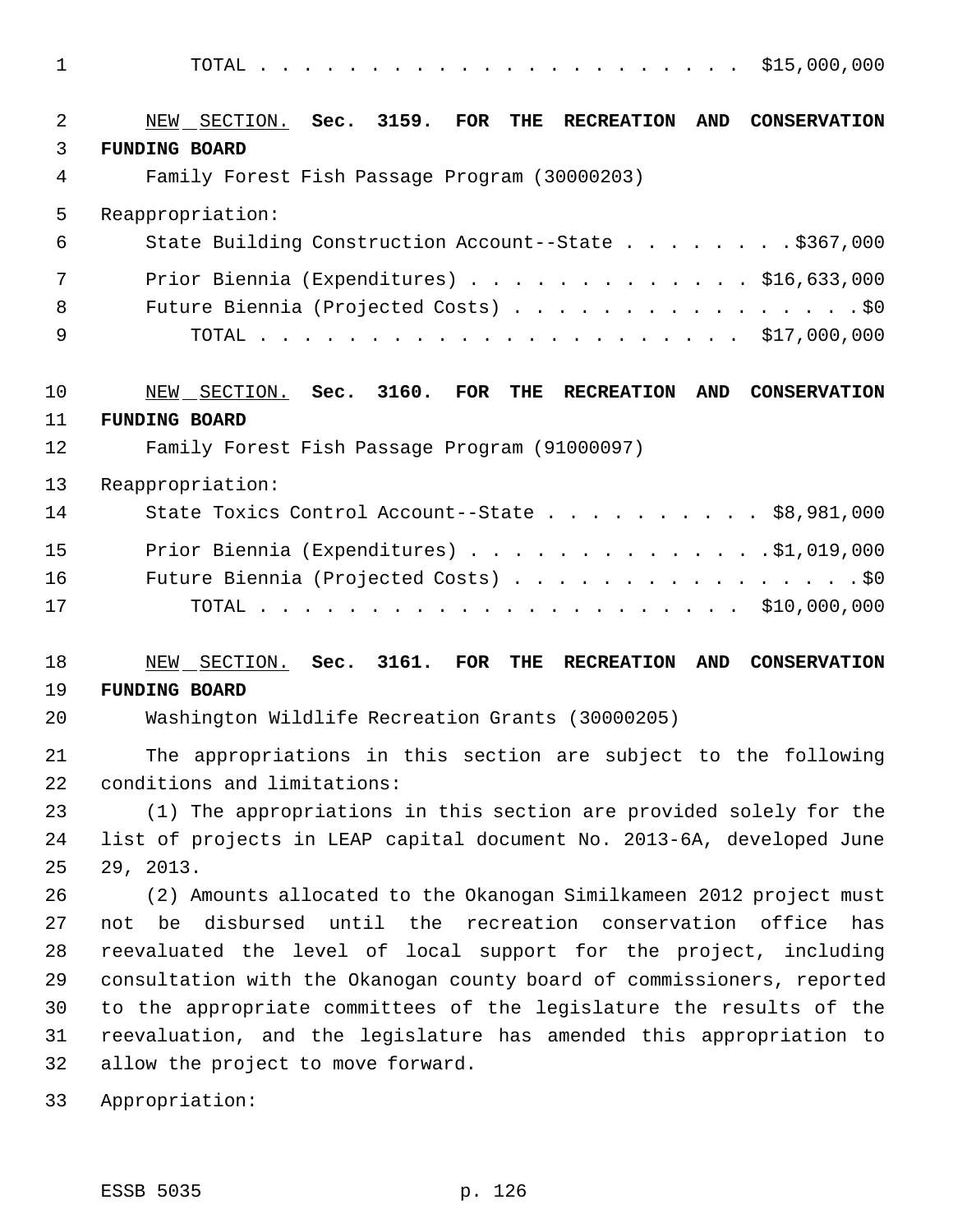| $\mathbf{1}$   | Outdoor Recreation Account--State \$25,500,000            |
|----------------|-----------------------------------------------------------|
| -2             | Habitat Conservation Account--State $\ldots$ \$25,500,000 |
| 3              | Riparian Protection Account--State \$8,500,000            |
| $\overline{4}$ | Farmlands Preservation Account--State \$5,500,000         |
| 5              | Subtotal Appropriation \$65,000,000                       |
| 6              |                                                           |
| 7              | Future Biennia (Projected Costs) $\ldots$ \$360,000,000   |
| 8              |                                                           |
|                |                                                           |

## NEW SECTION. **Sec. 3162. FOR THE RECREATION AND CONSERVATION FUNDING BOARD**

Salmon Recovery Funding Board Programs (30000206)

 The appropriations in this section are subject to the following conditions and limitations: \$100,000 of the state building construction account--state appropriation is provided solely for the recreation and conservation office, in consultation with the department of transportation and using only existing state licensed technologies, to identify transportation mitigation projects that minimize permit delays and optimize salmon habitat restoration.

#### Appropriation:

| 20 |                                                         |
|----|---------------------------------------------------------|
| 21 | State Building Construction Account--State \$15,000,000 |
| 22 | Subtotal Appropriation \$75,000,000                     |
| 23 | Prior Biennia (Expenditures) \$0                        |
| 24 | Future Biennia (Projected Costs) \$400,000,000          |
| 25 |                                                         |

#### NEW SECTION. **Sec. 3163. FOR THE RECREATION AND CONSERVATION FUNDING BOARD**

Boating Facilities Program (30000207)

| 30 | Recreation Resources Account--State \$6,363,000        |  |
|----|--------------------------------------------------------|--|
| 31 | Prior Biennia (Expenditures) \$0                       |  |
| 32 | Future Biennia (Projected Costs) $\ldots$ \$38,000,000 |  |
| 33 |                                                        |  |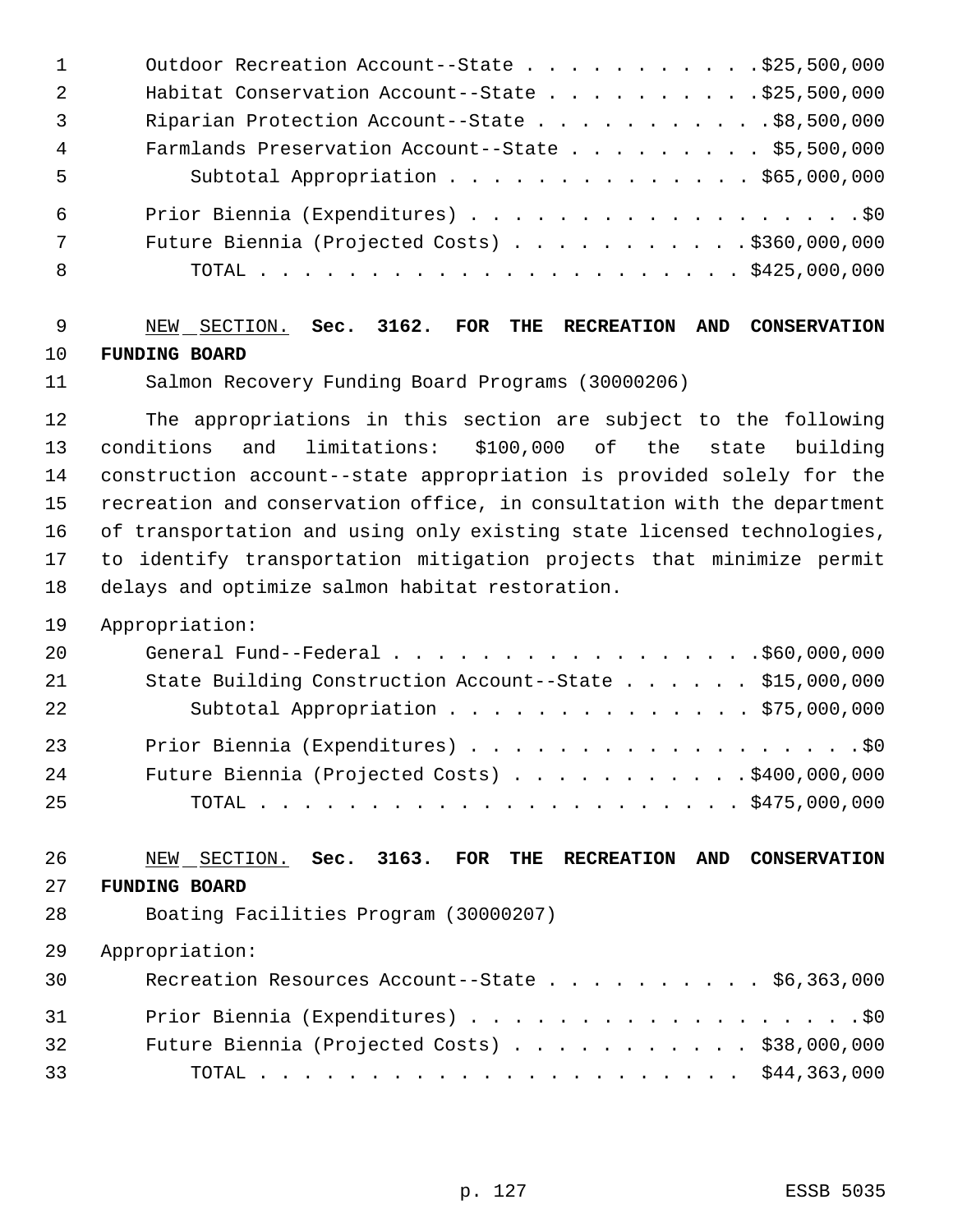| 1           | 3164. FOR<br>NEW SECTION. Sec.<br>AND<br><b>CONSERVATION</b><br>THE<br><b>RECREATION</b>              |
|-------------|-------------------------------------------------------------------------------------------------------|
| 2           | <b>FUNDING BOARD</b>                                                                                  |
| 3           | Nonhighway Off-Road Vehicle Activities (30000208)                                                     |
| 4           | Appropriation:                                                                                        |
| 5           | NOVA Program Account--State \$8,500,000                                                               |
| 6           | Prior Biennia (Expenditures) \$0                                                                      |
| 7           | Future Biennia (Projected Costs) \$34,000,000                                                         |
| 8           |                                                                                                       |
| $\mathsf 9$ | NEW SECTION. Sec. 3165. FOR THE RECREATION<br>AND CONSERVATION                                        |
| 10          | <b>FUNDING BOARD</b>                                                                                  |
| 11          | Aquatic Lands Enhancement Account (30000210)                                                          |
| 12          | The appropriation in this section is subject to the following                                         |
| 13          | conditions and limitations: The appropriation in this section is                                      |
| 14          | provided solely for the list of projects in LEAP capital document No.                                 |
| 15          | 2013-2B, developed April 10, 2013.                                                                    |
| 16          | Appropriation:                                                                                        |
| 17          | Aquatic Lands Enhancement Account--State \$6,000,000                                                  |
| 18          | Prior Biennia (Expenditures) \$0                                                                      |
| 19          | Future Biennia (Projected Costs) \$26,400,000                                                         |
| 20          |                                                                                                       |
| 21          | NEW SECTION.<br>3166.<br>Sec.<br><b>FOR</b><br><b>RECREATION</b><br>AND<br><b>CONSERVATION</b><br>THE |
| 22          | <b>FUNDING BOARD</b>                                                                                  |
| 23          | Puget Sound Acquisition and Restoration (30000211)                                                    |
| 24          | Appropriation:                                                                                        |
| 25          | State Building Construction Account--State \$70,000,000                                               |
| 26          |                                                                                                       |
| 27          | Future Biennia (Projected Costs) \$140,000,000                                                        |
| 28          |                                                                                                       |
| 29          | NEW SECTION. Sec. 3167. FOR THE RECREATION AND CONSERVATION                                           |
| 30          | <b>FUNDING BOARD</b>                                                                                  |
| 31          | Puget Sound Estuary and Salmon Restoration Program (30000212)                                         |
| 32          | Appropriation:                                                                                        |
| 33          | State Building Construction Account--State \$10,000,000                                               |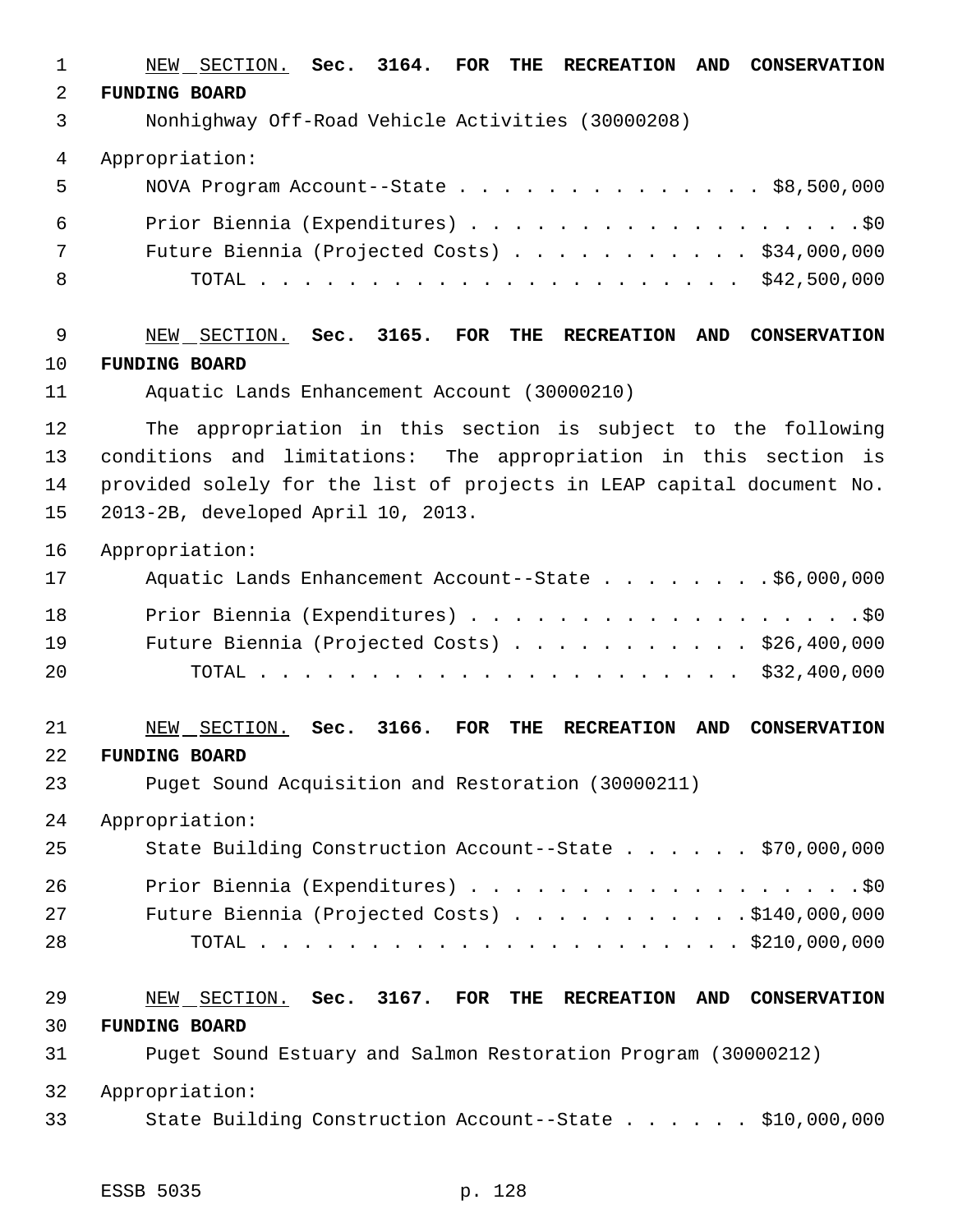| $\mathbf{1}$   | Prior Biennia (Expenditures) \$0                                                                      |
|----------------|-------------------------------------------------------------------------------------------------------|
| 2              | Future Biennia (Projected Costs) \$25,000,000                                                         |
| 3              |                                                                                                       |
| $\overline{4}$ | NEW SECTION. Sec. 3168. FOR THE<br><b>RECREATION AND</b><br><b>CONSERVATION</b>                       |
| 5              | <b>FUNDING BOARD</b>                                                                                  |
| 6              | Firearms and Archery Range Recreation (30000213)                                                      |
| 7              | The appropriations in this section are subject to the following                                       |
| 8              | conditions and limitations: \$35,000 of the appropriation is provided                                 |
| 9              | a grant for improvements at Klickitat<br>solely for<br>Co.<br>law                                     |
| 10             | enforcement/public shooting range.                                                                    |
| 11             | Appropriation:                                                                                        |
| 12             | Firearms Range Account--State \$800,000                                                               |
| 13             | Prior Biennia (Expenditures) \$0                                                                      |
| 14             | Future Biennia (Projected Costs) $\ldots$ \$1,750,000                                                 |
| 15             |                                                                                                       |
| 16             | NEW SECTION. Sec. 3169. FOR THE<br><b>RECREATION</b><br><b>AND</b><br><b>CONSERVATION</b>             |
| 17             | <b>FUNDING BOARD</b>                                                                                  |
| 18             | Recreational Trails Program (30000214)                                                                |
| 19             | Appropriation:                                                                                        |
| 20             | General Fund--Federal \$5,000,000                                                                     |
| 21             | Prior Biennia (Expenditures) \$0                                                                      |
| 22             | Future Biennia (Projected Costs) \$20,000,000                                                         |
| 23             |                                                                                                       |
| 24             | NEW SECTION. Sec. 3170. FOR THE RECREATION AND<br><b>CONSERVATION</b>                                 |
| 25             | <b>FUNDING BOARD</b>                                                                                  |
| 26             | Boating Infrastructure Grants (30000215)                                                              |
| 27             | Appropriation:                                                                                        |
| 28             | General Fund--Federal $\ldots$ , $\ldots$ , $\ldots$ , $\ldots$ , $\ldots$ , $\frac{2}{2}$ , 200, 000 |
| 29             | Prior Biennia (Expenditures) \$0                                                                      |
| 30             | Future Biennia (Projected Costs) \$8,800,000                                                          |
| 31             |                                                                                                       |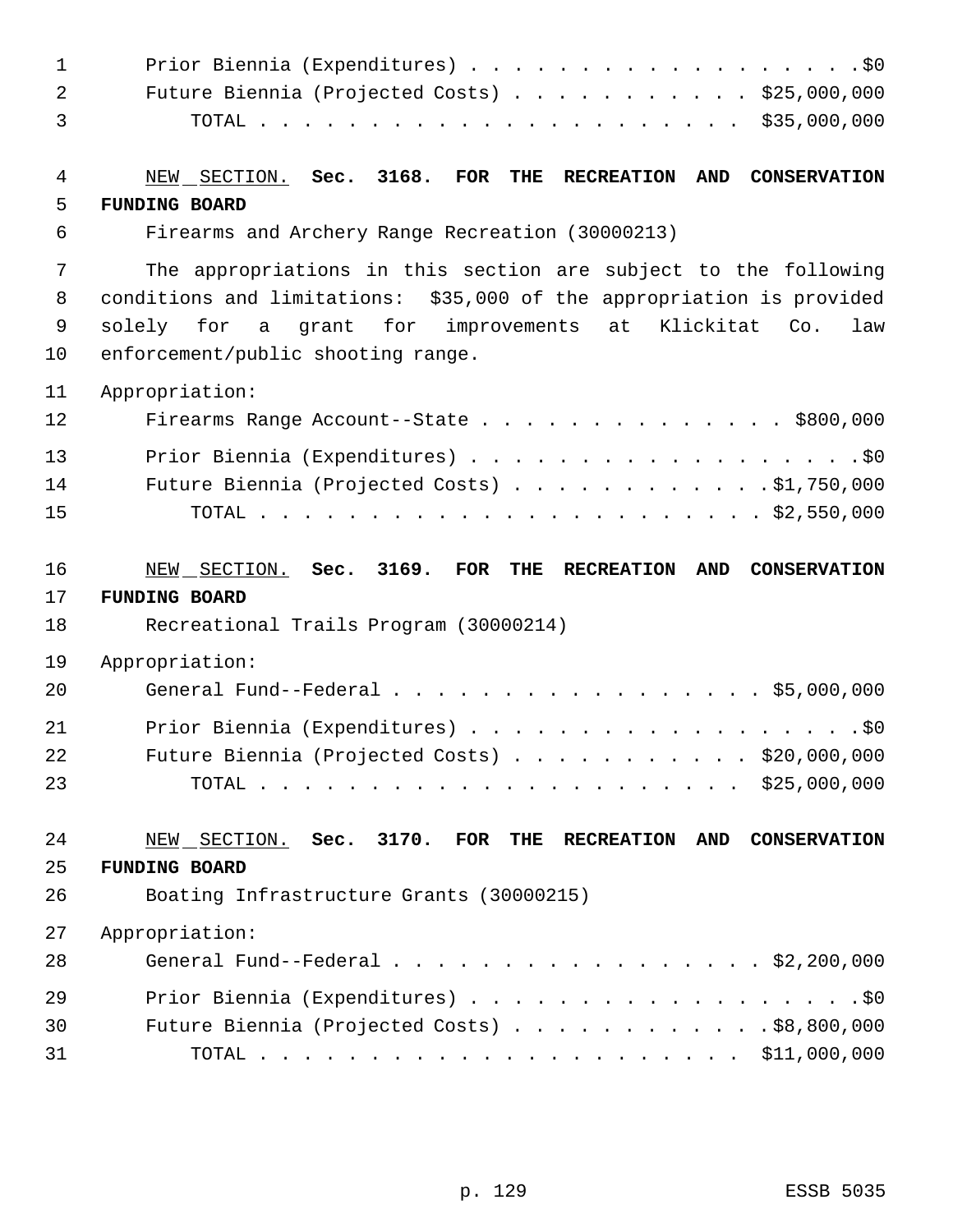| $\mathbf{1}$   | NEW SECTION. Sec. 3171. FOR<br>THE<br><b>RECREATION</b><br><b>AND</b><br><b>CONSERVATION</b> |
|----------------|----------------------------------------------------------------------------------------------|
| $\overline{2}$ | <b>FUNDING BOARD</b>                                                                         |
| 3              | Land and Water Conservation (30000216)                                                       |
| 4              | Appropriation:                                                                               |
| 5              | General Fund--Federal \$4,000,000                                                            |
| 6              | Prior Biennia (Expenditures) \$0                                                             |
| 7              | Future Biennia (Projected Costs) \$16,000,000                                                |
| 8              |                                                                                              |
| 9              | NEW SECTION. Sec. 3172. FOR THE<br><b>RECREATION</b><br><b>AND</b><br><b>CONSERVATION</b>    |
| 10             | <b>FUNDING BOARD</b>                                                                         |
| 11             | Family Forest Fish Passage Program (30000218)                                                |
| 12             | Appropriation:                                                                               |
| 13             | State Building Construction Account--State \$2,000,000                                       |
| 14             | Prior Biennia (Expenditures) \$0                                                             |
| 15             | Future Biennia (Projected Costs) $\ldots$ \$14,540,000                                       |
| 16             |                                                                                              |
| 17             | NEW SECTION. Sec. 3173. FOR THE<br><b>RECREATION</b><br>AND CONSERVATION                     |
| 18             | <b>FUNDING BOARD</b>                                                                         |
| 19             | Youth Recreation Grants (92000055)                                                           |
| 20             | The appropriations in this section are subject to the following                              |
| 21             | conditions and limitations: The appropriation is provided solely for                         |
| 22             | grants to the following list of projects:                                                    |
| 23             | Bellingham Sports Fields 51,500,000                                                          |
| 24             | Northshore Athletic Fields \$750,000                                                         |
| 25             | Playfields at Woodway High School \$680,000                                                  |
| 26             | Redmond Ridge Athletic Fields \$700,000                                                      |
| 27             |                                                                                              |
| 28             | Appropriation:                                                                               |
| 29             | State Building Construction Account--State \$3,630,000                                       |
| 30             | Prior Biennia (Expenditures) \$0                                                             |
| 31             | Future Biennia (Projected Costs) \$0                                                         |
| 32             |                                                                                              |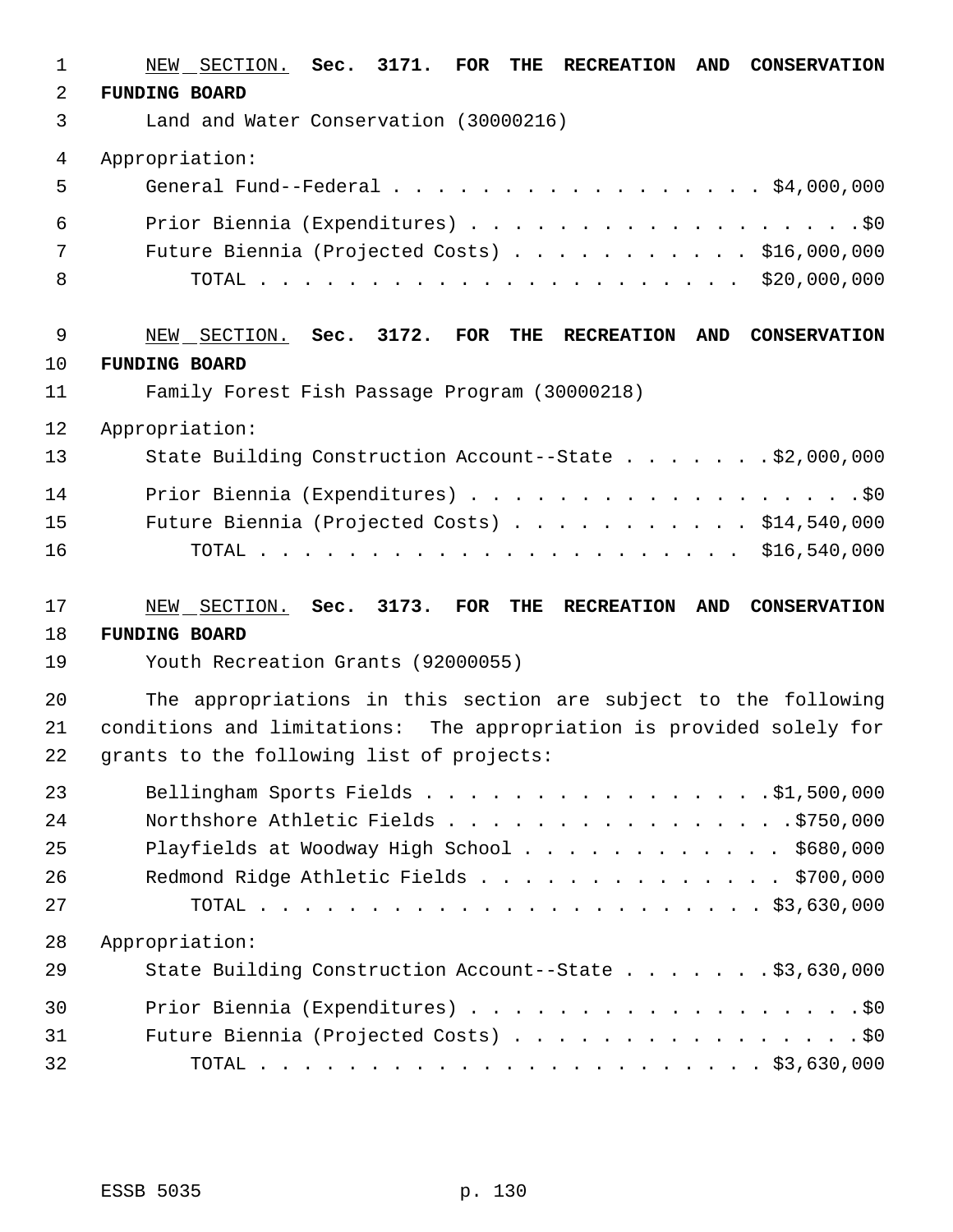NEW SECTION. **Sec. 3174. FOR THE RECREATION AND CONSERVATION FUNDING BOARD**

Public Lands Inventory (91000445)

 The appropriation in this section is subject to the following conditions and limitations: The recreation and conservation office, in collaboration with the joint legislative audit and review committee, shall:

 (1) Provide an updated, centralized inventory of lands in Washington owned by federal, state, and local governments, and by Native American tribes.

 (a) The inventory must be in a web-accessible format, including a GIS-based interactive map that allows users to find out information about specific areas. The data must be standardized to allow summary information to be accessible.

(b) The inventory must include the following information:

16 (i) Ownership (federal; state, by state agency; local government; and tribal);

- 18 (ii) Ownership type (fee simple or easements);
- (iii) Location;

(iv) Acreage;

 (v) Principal use of these lands (intended use at the time of acquisition and current use) including, but not limited to, developed recreation land, habitat and passive recreation land, and revenue-generation uses; and

 (vi) Acquisition costs if acquired by state agencies over the last ten years, including acquisition funding sources.

 (2) Develop recommendations for standardization of acquisition and disposal recordkeeping on a biennial basis, including identifying a preferred process for centralizing acquisition data.

 (3) Submit a status report on the inventory to the appropriate committees of the legislature by January 1, 2014, and a final report by July 1, 2014.

| 34 | State Building Construction Account--State \$200,000 |
|----|------------------------------------------------------|
| 35 | Prior Biennia (Expenditures) \$0                     |
| 36 | Future Biennia (Projected Costs) \$0                 |
| 37 |                                                      |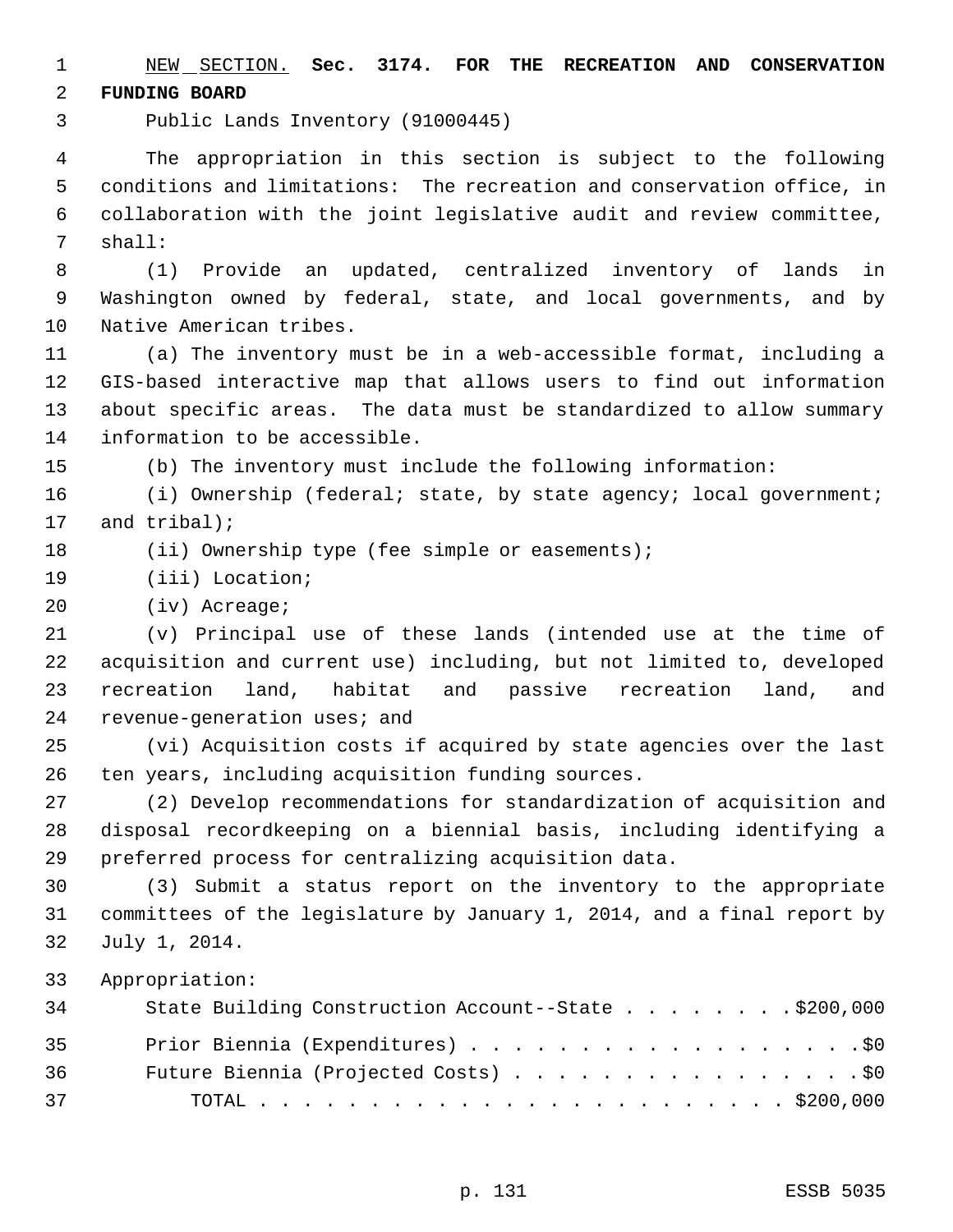| $\mathbf{1}$   | NEW SECTION. Sec. 3175. FOR THE STATE CONSERVATION COMMISSION           |
|----------------|-------------------------------------------------------------------------|
| $\overline{2}$ | Conservation Reserve Enhancement Program (91000007)                     |
| 3              | Reappropriation:                                                        |
| 4              | State Building Construction Account--State \$850,000                    |
| 5              | Prior Biennia (Expenditures) \$427,000                                  |
| 6              | Future Biennia (Projected Costs) \$0                                    |
| 7              |                                                                         |
| 8              | NEW SECTION. Sec. 3176. FOR THE STATE CONSERVATION COMMISSION           |
| 9              | Farms and Water Quality (91000004)                                      |
| 10             | Reappropriation:                                                        |
| 11             | State Building Construction Account--State \$500,000                    |
| 12             | Prior Biennia (Expenditures) \$4,500,000                                |
| 13             | Future Biennia (Projected Costs) \$0                                    |
| 14             |                                                                         |
| 15             | NEW SECTION. Sec. 3177. FOR THE STATE CONSERVATION COMMISSION           |
| 16             | CREP Riparian Cost Share - State Match (30000009)                       |
| 17             | Appropriation:                                                          |
| 18             | State Building Construction Account--State \$2,590,000                  |
| 19             |                                                                         |
| 20             | Future Biennia (Projected Costs) \$11,000,000                           |
| 21             |                                                                         |
| 22             | NEW SECTION. Sec. 3178. FOR THE STATE CONSERVATION COMMISSION           |
| 23             | Natural Resources Investment for the Economy and Environment            |
| 24             | (30000010)                                                              |
| 25             | The appropriations in this section are subject to the following         |
| 26             | conditions and limitations:                                             |
| 27             | (1) \$4,500,000 of the state building construction account--state       |
| 28             | appropriation and \$500,000 of the general fund--federal appropriation  |
| 29             | are provided solely for grants to complete natural resource enhancement |
| 30             | projects necessary to improve water quality in shellfish growing areas. |
| 31             | (2) \$4,500,000 of the state building construction account--state       |
| 32             | appropriation and \$500,000 of the general fund--federal appropriation  |
|                |                                                                         |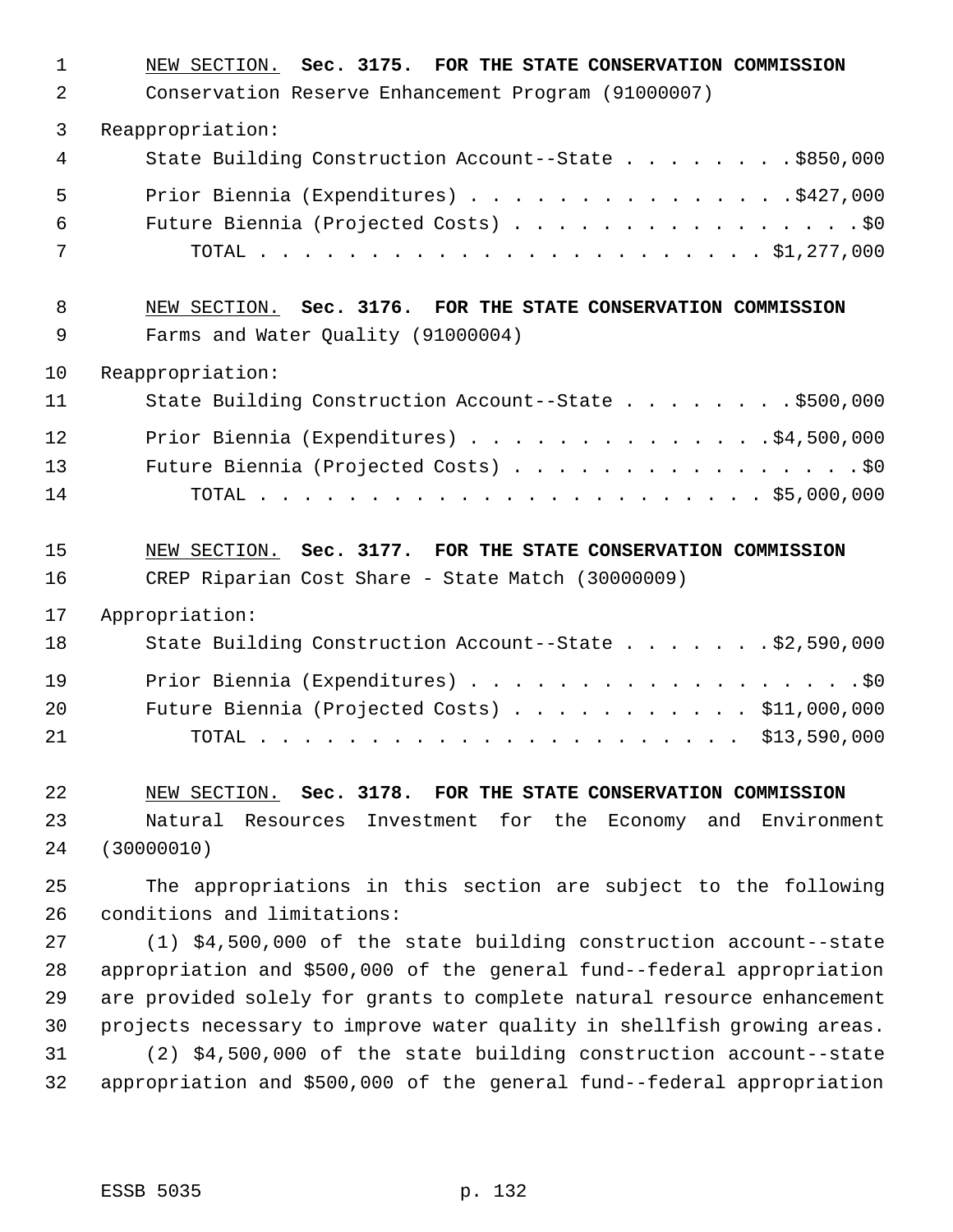are provided solely for grants to complete natural resource enhancement projects necessary to improve water quality in non-shellfish growing areas.

Appropriation:

| 5   | State Building Construction Account--State \$9,000,000                                             |
|-----|----------------------------------------------------------------------------------------------------|
| -6  | General Fund--Federal $\ldots$ , $\ldots$ , $\ldots$ , $\ldots$ , $\ldots$ , $\frac{1}{900}$ , 000 |
| 7   | Subtotal Appropriation \$10,000,000                                                                |
| - 8 | Prior Biennia (Expenditures) \$0                                                                   |
| - 9 | Future Biennia (Projected Costs) \$20,000,000                                                      |
| 10  |                                                                                                    |
| 11  | NEW SECTION. Sec. 3179. FOR THE STATE CONSERVATION COMMISSION                                      |

CREP PIP Loan Program (30000011)

Appropriation:

| 14 | Conservation Assistance Revolving Account--State \$180,000 |
|----|------------------------------------------------------------|
| 15 | Prior Biennia (Expenditures) \$0                           |
| 16 | Future Biennia (Projected Costs) 9720,000                  |
| 17 |                                                            |

#### NEW SECTION. **Sec. 3180. FOR THE STATE CONSERVATION COMMISSION**

 Conservation Reserve Enhancement Program Riparian Contract Funding (30000012)

| - 21 | Appropriation:                                         |  |
|------|--------------------------------------------------------|--|
| 22   | State Building Construction Account--State \$2,231,000 |  |
| 23   | Prior Biennia (Expenditures) \$0                       |  |
| - 24 | Future Biennia (Projected Costs) $\ldots$ \$8,924,000  |  |
| - 25 |                                                        |  |

## NEW SECTION. **Sec. 3181. FOR THE DEPARTMENT OF FISH AND WILDLIFE** Voights Creek Hatchery (20081003)

| 29 | State Building Construction Account--State \$13,300,000 |  |
|----|---------------------------------------------------------|--|
| 30 | Prior Biennia (Expenditures) \$1,997,000                |  |
| 31 | Future Biennia (Projected Costs) \$0                    |  |
| 32 |                                                         |  |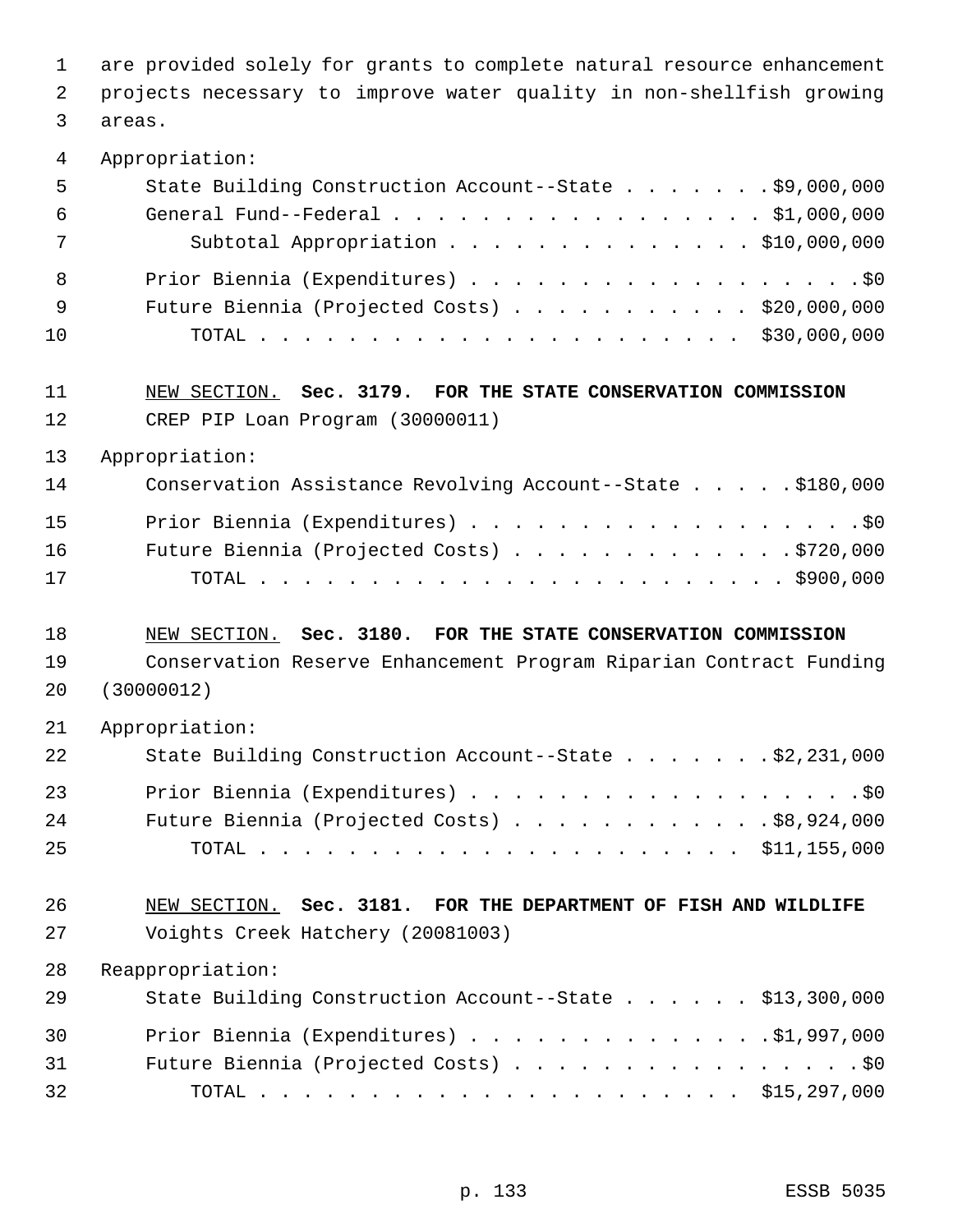| 1  | NEW SECTION. Sec. 3182. FOR THE DEPARTMENT OF FISH AND WILDLIFE |
|----|-----------------------------------------------------------------|
| 2  | Stemilt Basin Acquisition (20082029)                            |
| 3  | Reappropriation:                                                |
| 4  | State Building Construction Account--State \$153,000            |
| 5  | Prior Biennia (Expenditures) \$47,000                           |
| 6  | Future Biennia (Projected Costs) \$0                            |
| 7  |                                                                 |
| 8  | NEW SECTION. Sec. 3183. FOR THE DEPARTMENT OF FISH AND WILDLIFE |
| 9  | Minor Works - Facility Preservation (30000300)                  |
| 10 | Reappropriation:                                                |
| 11 | State Building Construction Account--State \$1,350,000          |
| 12 | Prior Biennia (Expenditures) \$1,207,000                        |
| 13 | Future Biennia (Projected Costs) \$0                            |
| 14 |                                                                 |
| 15 | NEW SECTION. Sec. 3184. FOR THE DEPARTMENT OF FISH AND WILDLIFE |
| 16 | Minor Works - Road Maintenance and Abandonment Plan (30000295)  |
| 17 | Reappropriation:                                                |
| 18 | State Building Construction Account--State \$1,505,000          |
| 19 | Prior Biennia (Expenditures) $\ldots$ 9321,000                  |
| 20 | Future Biennia (Projected Costs) \$0                            |
| 21 |                                                                 |
| 22 | NEW SECTION. Sec. 3185. FOR THE DEPARTMENT OF FISH AND WILDLIFE |
| 23 | Minor Works - Access Areas Preservation (30000296)              |
| 24 | Reappropriation:                                                |
| 25 |                                                                 |
|    | State Building Construction Account--State \$336,000            |
| 26 | Prior Biennia (Expenditures) \$691,000                          |
| 27 | Future Biennia (Projected Costs) \$0                            |
| 28 |                                                                 |
| 29 | NEW SECTION. Sec. 3186. FOR THE DEPARTMENT OF FISH AND WILDLIFE |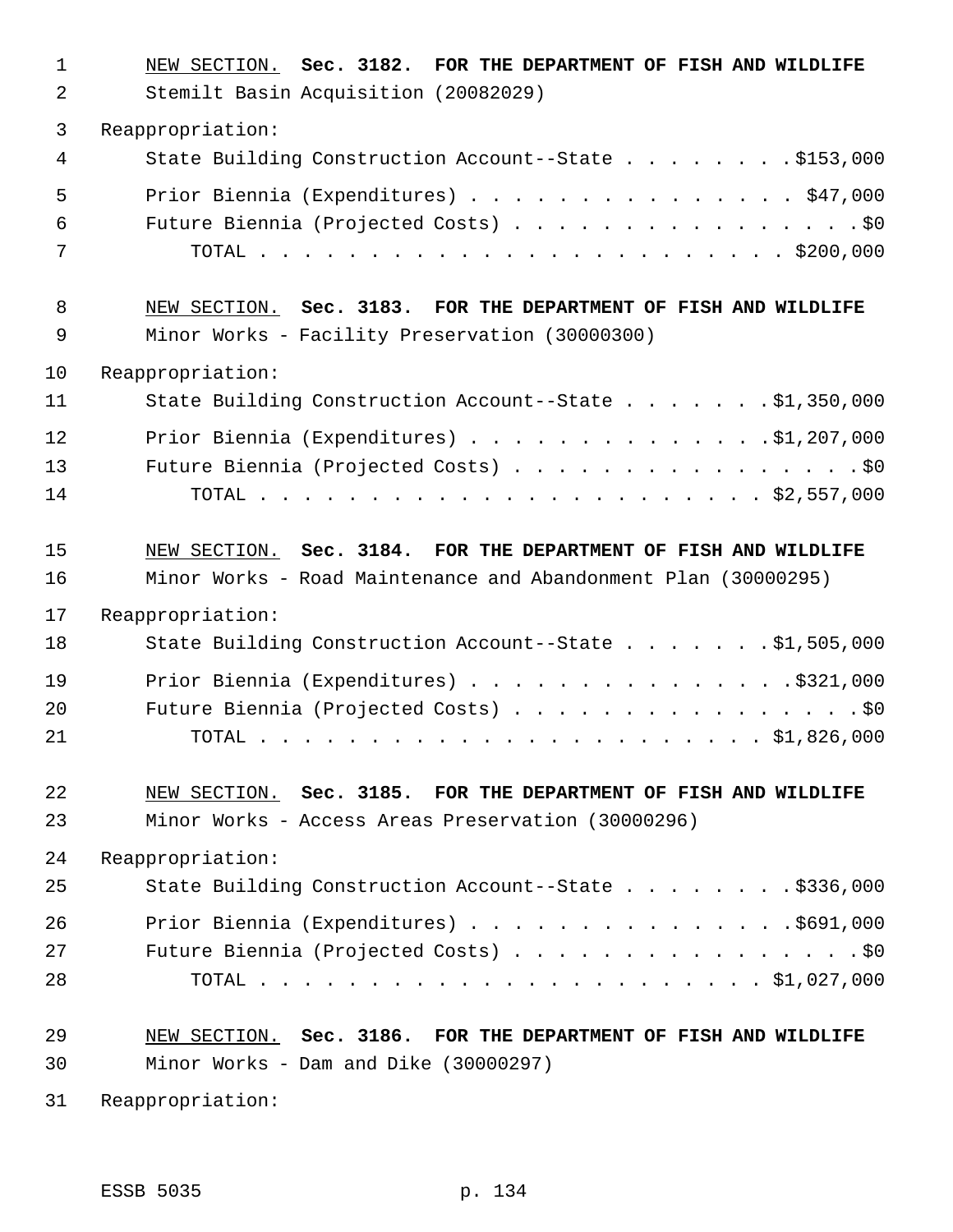| $\sim$ 1       | State Building Construction Account--State \$750,000 |
|----------------|------------------------------------------------------|
| $\overline{2}$ | Prior Biennia (Expenditures) \$293,000               |
| $\overline{3}$ | Future Biennia (Projected Costs) \$0                 |
| - 4            |                                                      |

 NEW SECTION. **Sec. 3187. FOR THE DEPARTMENT OF FISH AND WILDLIFE** Migratory Waterfowl Habitat (30000653)

#### Appropriation:

| 8               | State Wildlife Account--State $\ldots$ \$600,000     |
|-----------------|------------------------------------------------------|
| - 9             | Prior Biennia (Expenditures) \$0                     |
| 10 <sup>°</sup> | Future Biennia (Projected Costs) $\ldots$ 91,800,000 |
| 11              |                                                      |

 NEW SECTION. **Sec. 3188. FOR THE DEPARTMENT OF FISH AND WILDLIFE** Lab Equipment (30000656)

 The appropriation in this section is subject to the following conditions and limitations: The appropriation is provided solely for the department to purchase lab equipment for the Manchester and Mukilteo research stations as specified by the national oceanic and atmospheric administration to support the Washington state shellfish initiative.

Appropriation:

| 21 | State Building Construction Account--State \$100,000 |
|----|------------------------------------------------------|
| 22 | Prior Biennia (Expenditures) \$0                     |
| 23 | Future Biennia (Projected Costs) \$0                 |
| 24 |                                                      |

## NEW SECTION. **Sec. 3189. FOR THE DEPARTMENT OF FISH AND WILDLIFE** Leque Island Highway 532 Road Protection (92000019)

| 28 | State Building Construction Account--State \$394,000 |
|----|------------------------------------------------------|
| 29 | Prior Biennia (Expenditures) \$286,000               |
| 30 | Future Biennia (Projected Costs) \$0                 |
| 31 |                                                      |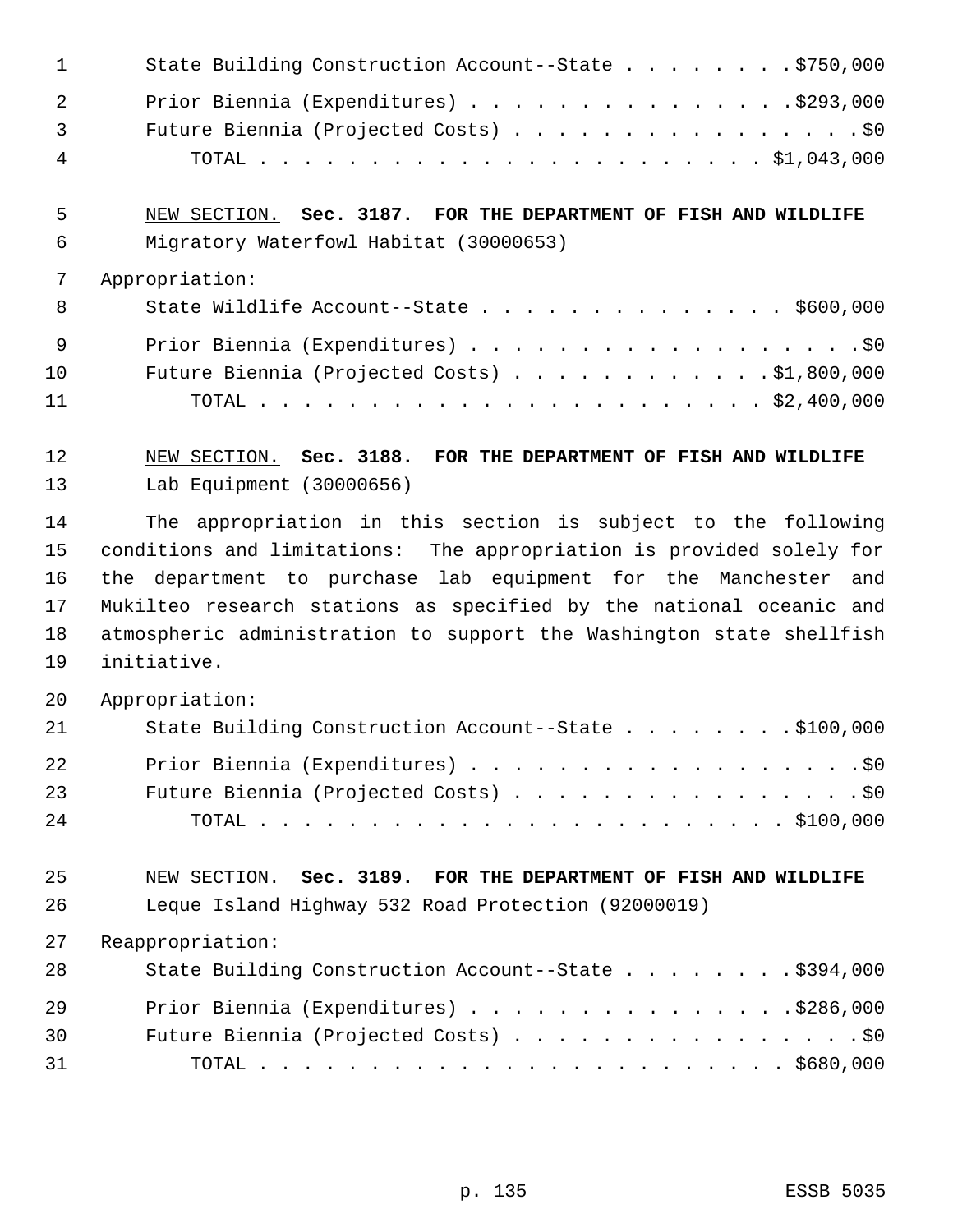NEW SECTION. **Sec. 3190. FOR THE DEPARTMENT OF FISH AND WILDLIFE**

Mitchell Act Federal Grant (91000021)

Reappropriation:

| $\overline{4}$ | General Fund--Federal $\ldots$ , $\ldots$ , $\ldots$ , $\ldots$ , $\ldots$ , $\frac{2}{328,000}$ |
|----------------|--------------------------------------------------------------------------------------------------|
| $5 - 5$        | Prior Biennia (Expenditures) \$672,000                                                           |
| 6              | Future Biennia (Projected Costs) \$0                                                             |
| 7              |                                                                                                  |

 NEW SECTION. **Sec. 3191. FOR THE DEPARTMENT OF FISH AND WILDLIFE** Mitigation Projects and Dedicated Funding (20082048)

 The appropriations are subject to the following conditions and limitations: The department must prepare an inventory of their agricultural land holdings. Agricultural land holdings are department owned lands that support agricultural activities, including raising nonnative crops for sale or use by wildlife, or grazing of domestic animals. The inventory must be submitted to the appropriate committees of the legislature by December 1, 2013. The inventory must also be submitted to the recreation conservation office for inclusion in the office's computer system for lands the department acquired through grants from recreation conservation office programs. The inventory must describe:

 (1) The size, location, and amount of any water right of each parcel used for agricultural activities;

 (2) The date of acquisition of the parcel, the amount and source of funds for the acquisition, and the intended purpose of the land at the time of acquisition;

 (3) The nature of the agricultural activities over the past five years;

 (4) Whether the activities are conducted by department employees or through a contract or lease to a private agricultural operator, and the terms of any lease;

 (5) The amount of the harvest and revenue received from the agricultural activities; and

 (6) A description of current leasing policies and procedures for leasing department lands for agricultural uses.

Reappropriation:

General Fund--Federal . . . . . . . . . . . . . . . . .\$12,778,000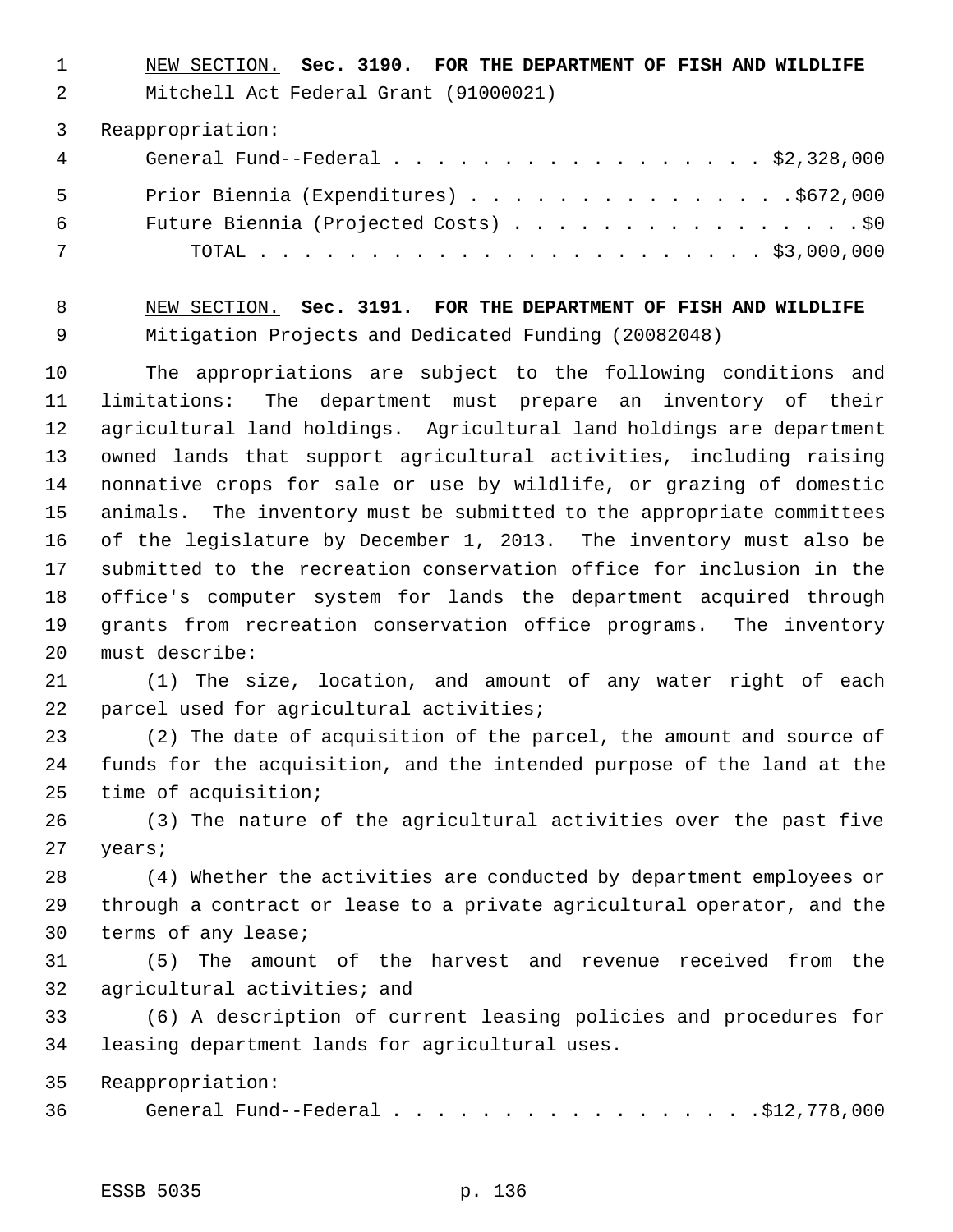| $\mathbf{1}$   | Special Wildlife Account--Federal \$300,000                     |
|----------------|-----------------------------------------------------------------|
| $\overline{a}$ | Special Wildlife Account--Private/Local \$203,000               |
| 3              | Subtotal Reappropriation \$13,281,000                           |
| 4              | Appropriation:                                                  |
| 5              | Special Wildlife Account--Federal \$800,000                     |
| 6              | Special Wildlife Account--Private/Local \$1,600,000             |
| 7              | State Wildlife Account--State \$1,500,000                       |
| 8              | General Fund--Private/Local \$2,500,000                         |
| 9              | General Fund--Federal \$29,600,000                              |
| 10             | Subtotal Appropriation \$36,000,000                             |
| 11             | Prior Biennia (Expenditures) \$81,515,000                       |
| 12             | Future Biennia (Projected Costs) \$90,750,000                   |
| 13             |                                                                 |
| 14             | NEW SECTION. Sec. 3192. FOR THE DEPARTMENT OF FISH AND WILDLIFE |
| 15             | Minor Works - Health Safety and Code Requirements (30000284)    |
| 16             | Reappropriation:                                                |
| 17             | State Building Construction Account--State \$693,000            |
| 18             | Prior Biennia (Expenditures) \$548,000                          |
| 19             | Future Biennia (Projected Costs) \$0                            |
| 20             |                                                                 |
| 21             | NEW SECTION. Sec. 3193. FOR THE DEPARTMENT OF FISH AND WILDLIFE |
| 22             | Minor Works - Infrastructure Preservation (30000298)            |
| 23             | Reappropriation:                                                |
| 24             | State Building Construction Account--State \$600,000            |
| 25             | Prior Biennia (Expenditures) \$1,930,000                        |
| 26             | Future Biennia (Projected Costs) \$0                            |
| 27             |                                                                 |
| 28             | NEW SECTION. Sec. 3194. FOR THE DEPARTMENT OF FISH AND WILDLIFE |
| 29             | Minor Works - Fish Passage Barrier Corrections (30000372)       |
| 30             | Reappropriation:                                                |
| 31             | State Building Construction Account--State \$841,000            |
| 32             | Prior Biennia (Expenditures) \$439,000                          |
| 33             | Future Biennia (Projected Costs) \$0                            |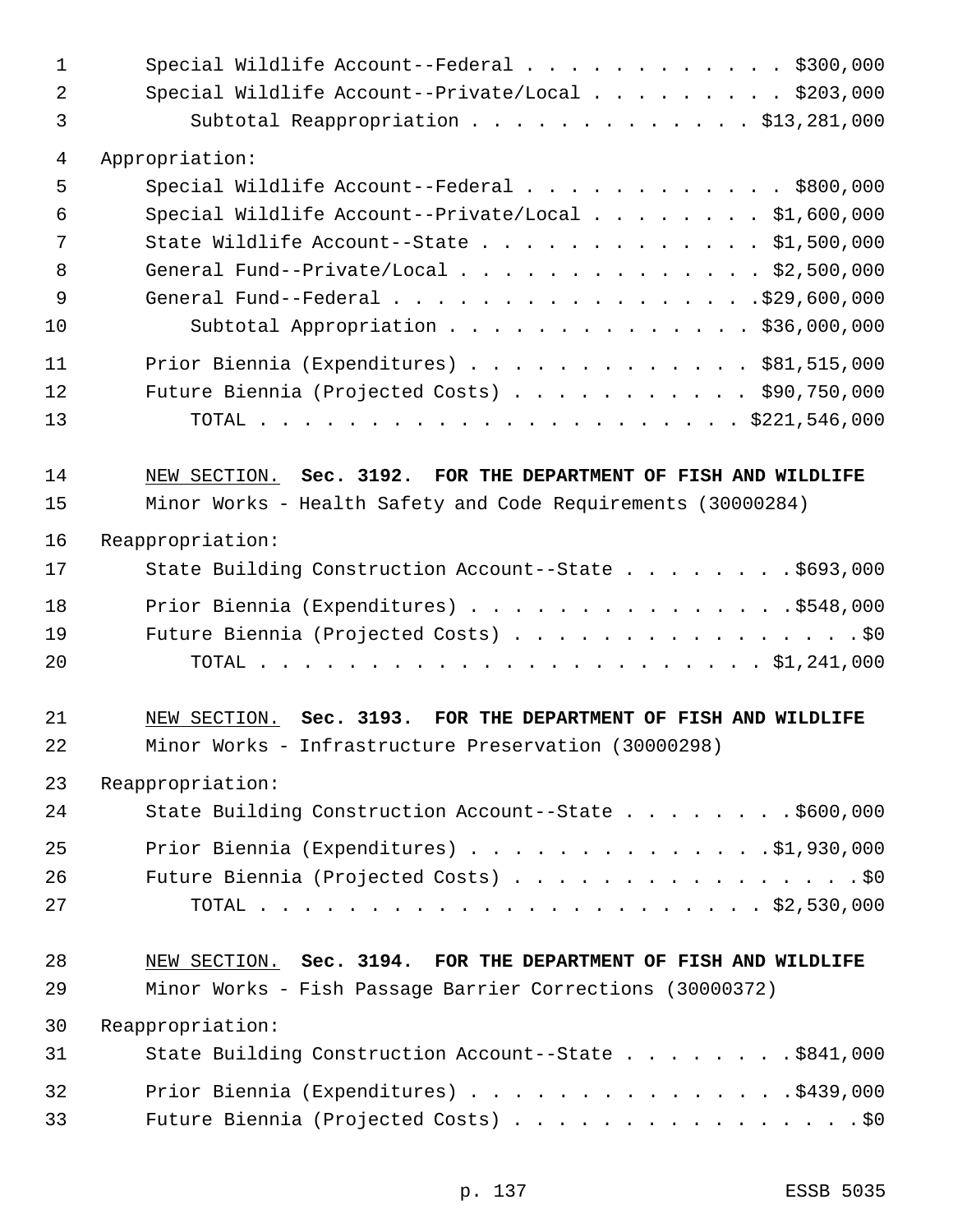TOTAL . . . . . . . . . . . . . . . . . . . . . . . \$1,280,000 NEW SECTION. **Sec. 3195. FOR THE DEPARTMENT OF FISH AND WILDLIFE** Beebe Springs Development (92000026) Reappropriation: State Building Construction Account--State . . . . . . . . \$960,000 Prior Biennia (Expenditures) . . . . . . . . . . . . . . .\$931,000 Future Biennia (Projected Costs) . . . . . . . . . . . . . . . . \$0 TOTAL . . . . . . . . . . . . . . . . . . . . . . . \$1,891,000 NEW SECTION. **Sec. 3196. FOR THE DEPARTMENT OF FISH AND WILDLIFE** Fishway Improvements/Diversions (91000033) Reappropriation: State Building Construction Account--State . . . . . . . \$7,300,000 13 Prior Biennia (Expenditures) . . . . . . . . . . . . . . . \$700,000 14 Future Biennia (Projected Costs) . . . . . . . . . . . . . . . . \$0 TOTAL . . . . . . . . . . . . . . . . . . . . . . . \$8,000,000 NEW SECTION. **Sec. 3197. FOR THE DEPARTMENT OF FISH AND WILDLIFE** Hatchery Improvements (91000036) Reappropriation: 19 State Building Construction Account--State . . . . . \$32,250,000 Prior Biennia (Expenditures) . . . . . . . . . . . . . .\$2,525,000 21 Future Biennia (Projected Costs) . . . . . . . . . . . . . . . . \$0 TOTAL . . . . . . . . . . . . . . . . . . . . . . \$34,775,000 NEW SECTION. **Sec. 3198. FOR THE DEPARTMENT OF FISH AND WILDLIFE** Dry Forest Restoration (91000039) Reappropriation: State Building Construction Account--State . . . . . . . . \$496,000 Prior Biennia (Expenditures) . . . . . . . . . . . . . . .\$300,000 28 Future Biennia (Projected Costs) . . . . . . . . . . . . . . . . \$0 TOTAL . . . . . . . . . . . . . . . . . . . . . . . . \$796,000 NEW SECTION. **Sec. 3199. FOR THE DEPARTMENT OF FISH AND WILDLIFE** Minor Works - Dam and Dike (91000042)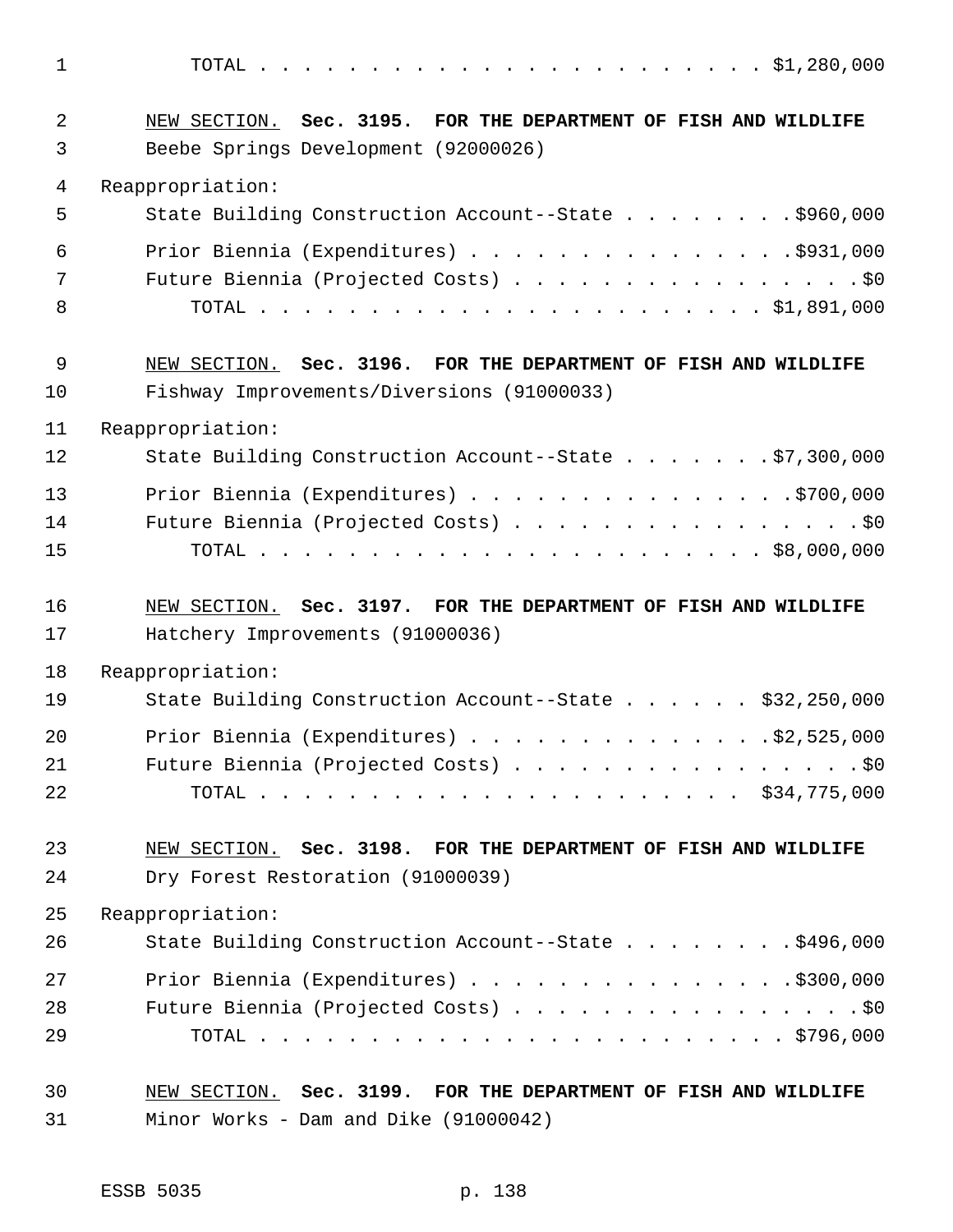| $\mathbf{1}$   | Reappropriation:                                                                                                                  |
|----------------|-----------------------------------------------------------------------------------------------------------------------------------|
| 2              | State Building Construction Account--State \$197,000                                                                              |
| 3<br>4<br>5    | Prior Biennia (Expenditures) \$3,000<br>Future Biennia (Projected Costs) \$0                                                      |
| 6<br>7         | NEW SECTION. Sec. 3200. FOR THE DEPARTMENT OF FISH AND WILDLIFE<br>Minor Works - Access Sites (91000044)                          |
| 8              | Reappropriation:                                                                                                                  |
| 9              | State Building Construction Account--State \$6,125,000                                                                            |
| 10<br>11<br>12 | Prior Biennia (Expenditures) $\ldots$ 91,281,000<br>Future Biennia (Projected Costs) \$0                                          |
| 13             | NEW SECTION. Sec. 3201. FOR THE DEPARTMENT OF FISH AND WILDLIFE                                                                   |
| 14             | Minor Works - Fish Passage Barriers (Culverts) (91000045)                                                                         |
| 15             | Reappropriation:                                                                                                                  |
| 16             | State Building Construction Account--State \$1,300,000                                                                            |
| 17<br>18<br>19 | Prior Biennia (Expenditures) \$195,000<br>Future Biennia (Projected Costs) \$0                                                    |
| 20<br>21       | NEW SECTION. Sec. 3202. FOR THE DEPARTMENT OF FISH AND WILDLIFE<br>Minor Works - Road Maintenance and Abandonment Plan (91000046) |
| 22             | Reappropriation:                                                                                                                  |
| 23             | State Building Construction Account--State \$495,000                                                                              |
| 24             | Prior Biennia (Expenditures) \$21,000                                                                                             |
| 25<br>26       | Future Biennia (Projected Costs) \$0                                                                                              |
| 27             | NEW SECTION. Sec. 3203. FOR THE DEPARTMENT OF FISH AND WILDLIFE                                                                   |
| 28             | Acquire Dryden Gravel Pit from Washington DOT (92000028)                                                                          |
| 29             | Reappropriation:                                                                                                                  |
| 30             | State Building Construction Account--State \$251,000                                                                              |
| 31             | Prior Biennia (Expenditures) \$0                                                                                                  |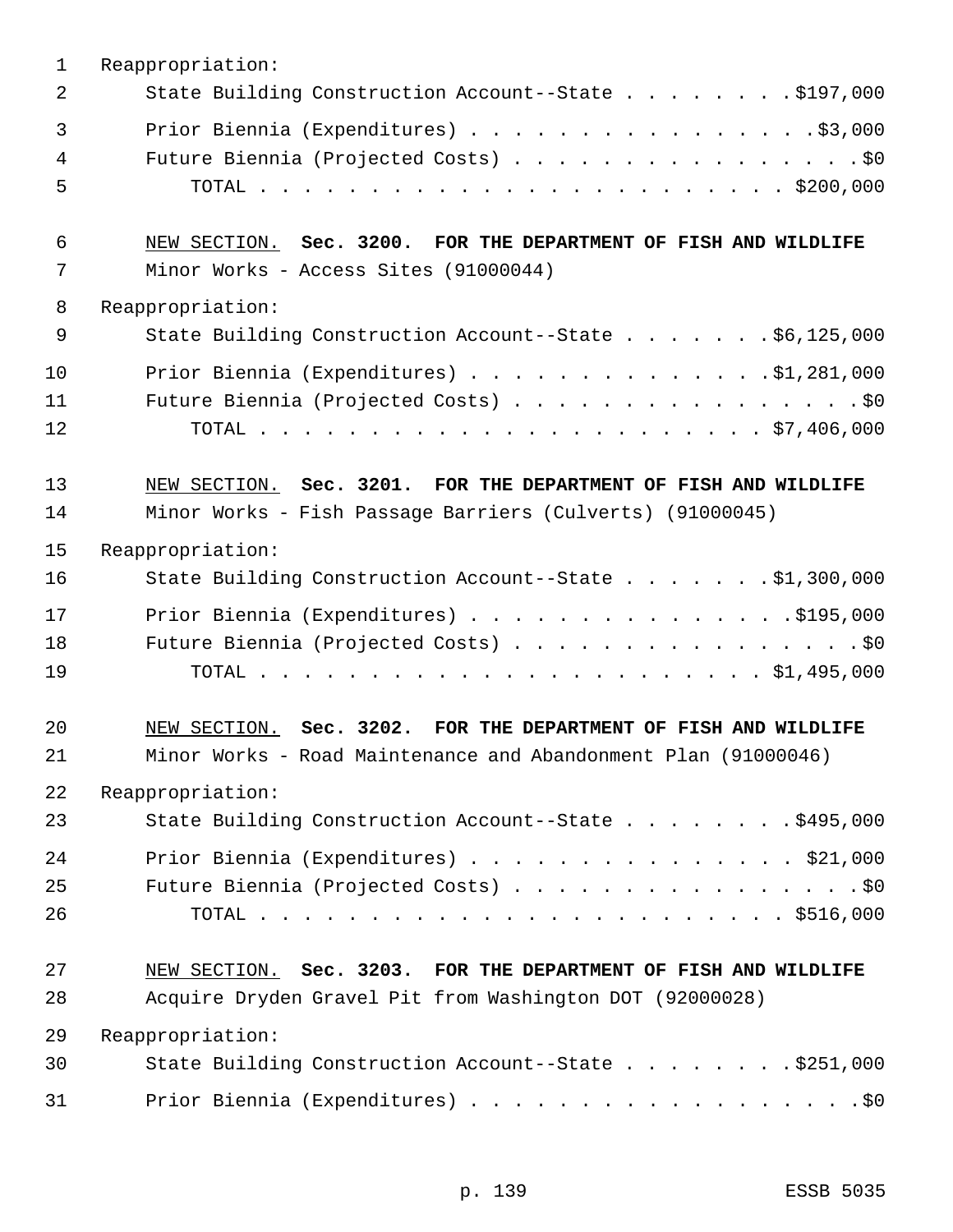| Future Biennia (Projected Costs) \$0 |  |
|--------------------------------------|--|
|                                      |  |

 NEW SECTION. **Sec. 3204. FOR THE DEPARTMENT OF FISH AND WILDLIFE** Minor Works Programmatic (300000644)

 The appropriation in this section is subject to the following conditions and limitations:

 (1) \$150,000 of the appropriation is provided solely for expansion of the incubation room at the Hurd Creek Hatchery.

 (2) \$350,000 of the appropriation is provided solely for net pens infrastructure and equipment at Mayfield Lake.

 (3) \$25,000 of the appropriation is provided solely for the department to construct a primitive road, of a minimum of one mile, with no adverse impacts on streams or riparian areas, in the Naneum road planning area within Kittitas county. This is to replace the lost general public access as a result of the Stray-Tekison road abandonment. The department shall collaborate in the placement of the road with the Kittitas county field and stream club. Further, as part of the Naneum to Columbia river recreational planning process, the department is instructed to adopt a plan that results in a net increase of green dot access roads in Kittitas county.

Appropriation:

| 23 | State Building Construction Account--State \$500,000 |
|----|------------------------------------------------------|
| 24 | Prior Biennia (Expenditures) \$0                     |
| 25 | Future Biennia (Projected Costs) \$0                 |
| 26 |                                                      |

 NEW SECTION. **Sec. 3205. FOR THE DEPARTMENT OF FISH AND WILDLIFE** Deschutes Watershed Center (20062008)

 The appropriation in this section is subject to the following conditions and limitations:

 (1) \$6,000,000 of the appropriation is provided solely to renovate the existing Tumwater Falls facility.

 (2) \$680,000 of the appropriation is provided solely for site work at the Pioneer Park site, including walking trails, educational or interpretive displays, a public feature, access, construction staging, parking and contouring.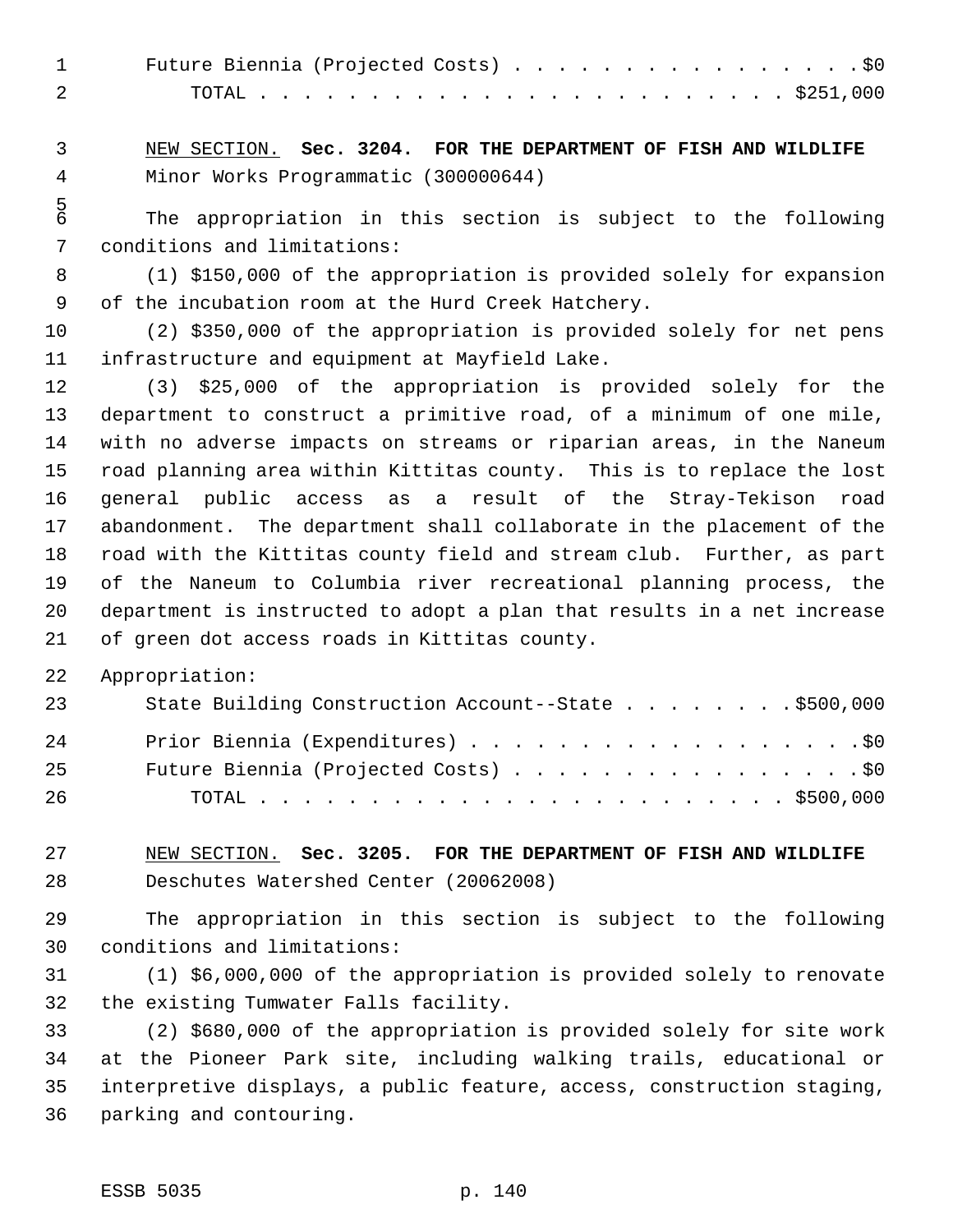(3) \$620,000 of the appropriation is provided solely for constructing the water delivery system for the future hatchery facility including development of existing well, constructing an aeration tower, and installing pumps and piping.

Reappropriation:

| 6   | State Building Construction Account--State \$219,000   |  |
|-----|--------------------------------------------------------|--|
|     | Appropriation:                                         |  |
| - 8 | State Building Construction Account--State \$7,300,000 |  |
| - 9 | Prior Biennia (Expenditures) \$2,976,000               |  |
| 10  | Future Biennia (Projected Costs) $\ldots$ \$31,234,000 |  |
| 11  |                                                        |  |

 NEW SECTION. **Sec. 3206. FOR THE DEPARTMENT OF FISH AND WILDLIFE** Minor Works Preservation (30000479)

Appropriation:

| 15 | State Building Construction Account--State \$9,975,000  |
|----|---------------------------------------------------------|
| 16 | Prior Biennia (Expenditures) \$0                        |
| 17 | Future Biennia (Projected Costs) $\ldots$ \$135,900,000 |
| 18 |                                                         |

 NEW SECTION. **Sec. 3207. FOR THE DEPARTMENT OF FISH AND WILDLIFE** Wooten Wildlife Area Improve Flood Plain (30000481)

 The appropriations in this section are subject to the following conditions and limitations: The state building construction account-- state appropriation is provided solely to relocate an existing campground out of the floodplain. The general fund--federal appropriation is provided solely as authority to expend anticipated funding by the Bonneville power administration for habitat enhancement in the Wooten wildlife area.

| 29 | General Fund--Federal $\ldots$ , \$2,600,000           |  |
|----|--------------------------------------------------------|--|
| 30 | State Building Construction Account--State \$500,000   |  |
| 31 | Subtotal Appropriation \$3,100,000                     |  |
| 32 | Prior Biennia (Expenditures) \$0                       |  |
| 33 | Future Biennia (Projected Costs) $\ldots$ \$18,197,000 |  |
| 34 |                                                        |  |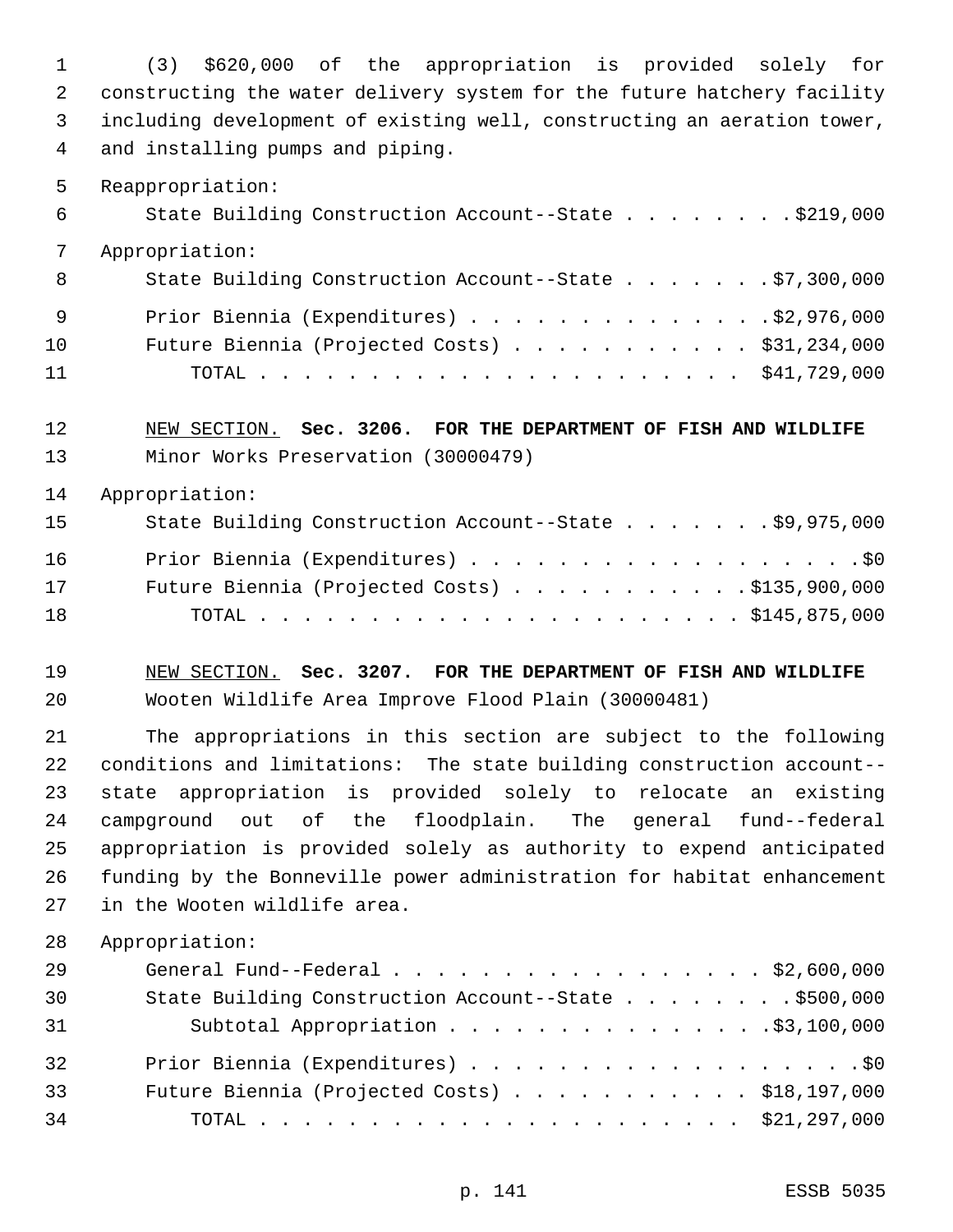NEW SECTION. **Sec. 3208. FOR THE DEPARTMENT OF FISH AND WILDLIFE** Replace Fire Damaged Fencing (30000655)

 The appropriation in this section is subject to the following conditions and limitations: The appropriation in this section is provided solely for repair and replacement of deer and elk fencing damaged in recent fires. Up to \$422,000 of this amount is provided for repair or replacement of fencing along state highway 97A destroyed in the 2012 Byrd complex fire. The department must work with the department of natural resources to pursue possible insurance claims for the damaged fencing. Any insurance payments received must be deposited in the state wildlife account.

Appropriation:

| 13 | State Building Construction Account--State \$1,612,000 |
|----|--------------------------------------------------------|
| 14 | Prior Biennia (Expenditures) \$0                       |
| 15 | Future Biennia (Projected Costs) \$0                   |
| 16 |                                                        |

 NEW SECTION. **Sec. 3209. FOR THE DEPARTMENT OF FISH AND WILDLIFE** Cooperative Fencing (91000147)

 The appropriation in this section is subject to the following conditions and limitations:

 (1) The appropriation in this section is provided solely for a cooperative fencing program between the department and landowners who experience chronic crop damage caused by deer and elk. Cooperative agreements shall be negotiated with landowners and materials provided, facilities constructed, or easements purchased to abate property damage.

 (2) \$210,000 of the appropriation in this section is provided solely for the Stemilt wildlife fence.

| 30 | State Building Construction Account--State \$350,000 |
|----|------------------------------------------------------|
| 31 | Prior Biennia (Expenditures) \$0                     |
| 32 | Future Biennia (Projected Costs) \$0                 |
| 33 |                                                      |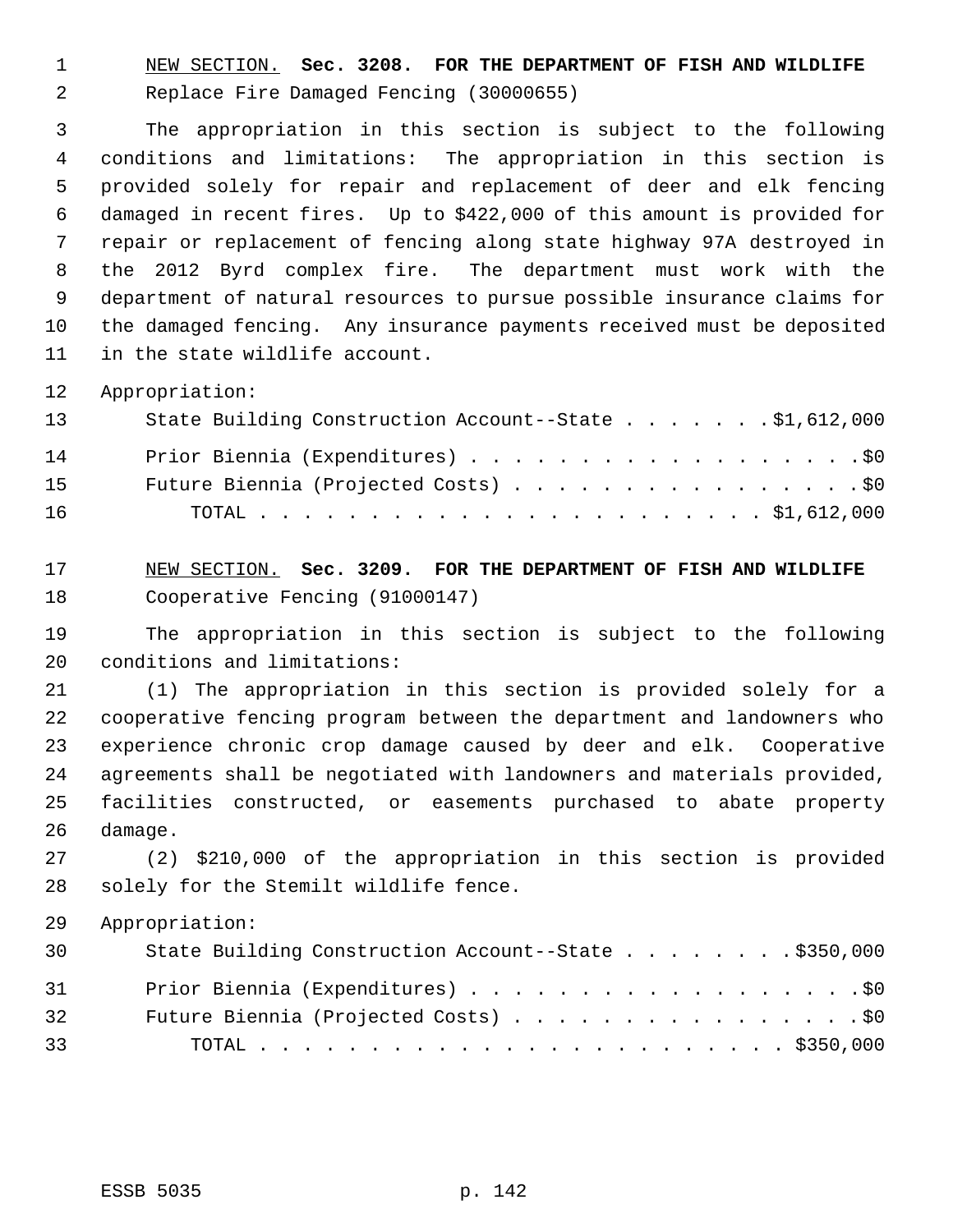NEW SECTION. **Sec. 3210. FOR THE DEPARTMENT OF FISH AND WILDLIFE** Derelict Net Removal (91000148)

 The appropriation in this section is subject to the following conditions and limitations: The appropriation in this section is provided solely to the department of fish and wildlife to work cooperatively with the northwest straits foundation for the removal of shallow water legacy nets from high priority areas of Puget Sound. The high priority areas are those where high historical fishing pressure coincides with sea bed characteristics likely to snag nets. Legacy nets are those nets lost in previous years of fishing, rather than newly lost nets.

Appropriation:

| 13 | State Building Construction Account--State \$3,500,000 |
|----|--------------------------------------------------------|
| 14 | Prior Biennia (Expenditures) \$0                       |
| 15 | Future Biennia (Projected Costs) \$0                   |
| 16 |                                                        |

## NEW SECTION. **Sec. 3211. FOR THE DEPARTMENT OF FISH AND WILDLIFE** Beebe Springs (92000034)

Appropriation:

| -20 | State Building Construction Account--State \$500,000 |
|-----|------------------------------------------------------|
| 21  | Prior Biennia (Expenditures) \$0                     |
| 22  | Future Biennia (Projected Costs) \$0                 |
| 23  |                                                      |

#### NEW SECTION. **Sec. 3212. FOR THE PUGET SOUND PARTNERSHIP**

Community Partnership Restoration Grants (30000007)

Reappropriation:

| 27 | General Fund--Federal $\ldots$ , $\ldots$ , $\ldots$ , $\ldots$ , $\ldots$ , $\frac{1}{155,000}$ |
|----|--------------------------------------------------------------------------------------------------|
| 28 | Prior Biennia (Expenditures) \$445,000                                                           |
| 29 | Future Biennia (Projected Costs) \$0                                                             |
| 30 |                                                                                                  |

 NEW SECTION. **Sec. 3213. FOR THE DEPARTMENT OF NATURAL RESOURCES** Land Acquisition Grants (20052021)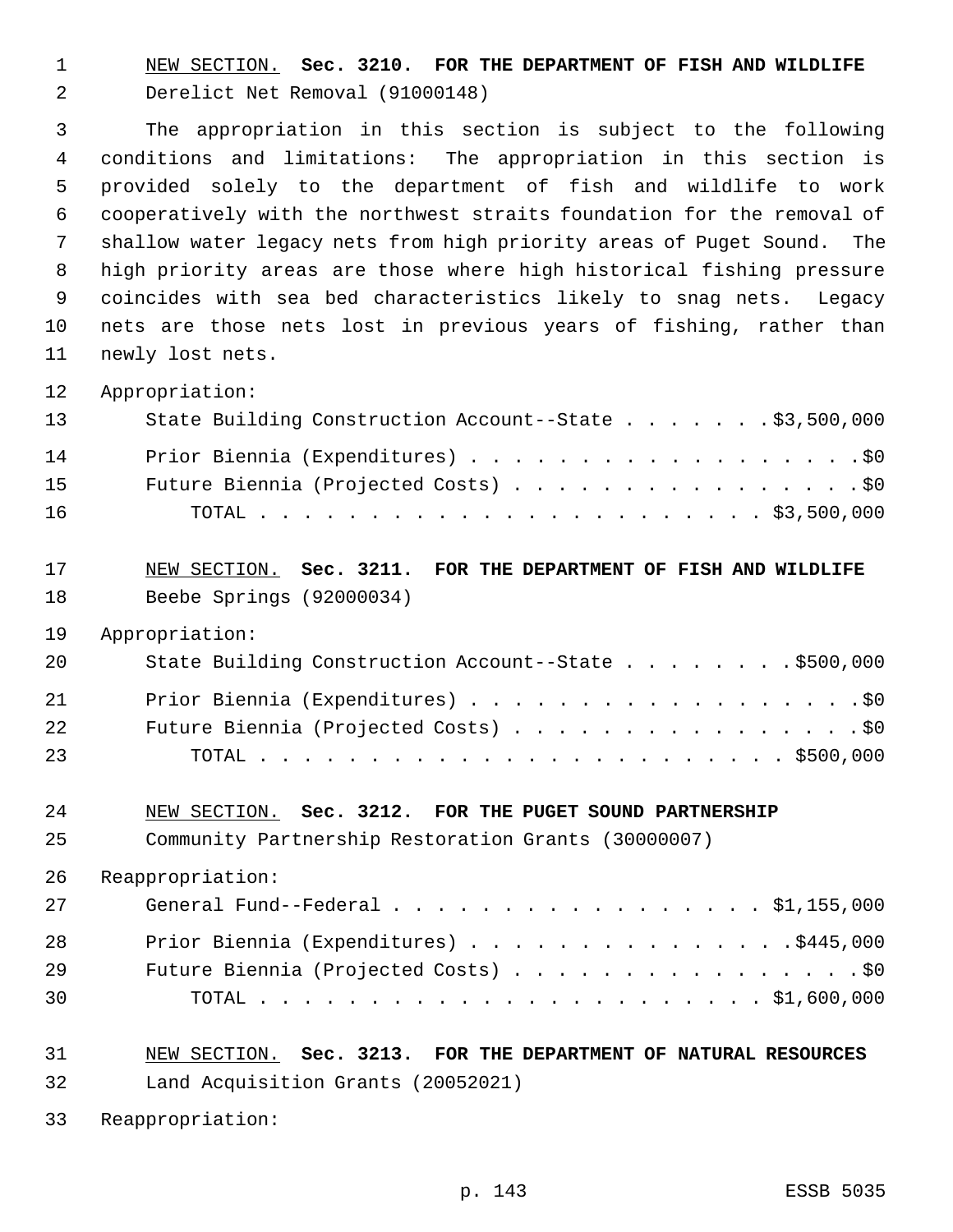| $\mathbf 1$    | General Fund--Federal \$3,714,000                                |
|----------------|------------------------------------------------------------------|
| $\overline{2}$ | Appropriation:                                                   |
| 3              | General Fund--Federal \$4,000,000                                |
| $\overline{4}$ | Prior Biennia (Expenditures) \$39,240,000                        |
| 5              | Future Biennia (Projected Costs) \$16,000,000                    |
| 6              |                                                                  |
| 7              | NEW SECTION. Sec. 3214. FOR THE DEPARTMENT OF NATURAL RESOURCES  |
| 8              | Marine Station (20081015)                                        |
| $\mathsf 9$    | Reappropriation:                                                 |
| 10             | Resources Management Cost Account--State \$318,000               |
| 11             | State Building Construction Account--State \$316,000             |
| 12             | Subtotal Reappropriation \$634,000                               |
| 13             | Prior Biennia (Expenditures) \$866,000                           |
| 14             | Future Biennia (Projected Costs) \$0                             |
| 15             |                                                                  |
| 16             | NEW SECTION. Sec. 3215. FOR THE DEPARTMENT OF NATURAL RESOURCES  |
| 17             | Forest Legacy (30000060)                                         |
| 18             | Reappropriation:                                                 |
| 19             |                                                                  |
| 20             | Appropriation:                                                   |
| 21             | General Fund--Federal \$7,000,000                                |
| 22             | Prior Biennia (Expenditures) \$2,481,000                         |
| 23             | Future Biennia (Projected Costs) \$28,000,000                    |
| 24             |                                                                  |
|                |                                                                  |
| 25             | NEW SECTION. Sec. 3216. FOR THE DEPARTMENT OF NATURAL RESOURCES  |
| 26             | Hazardous<br>Fuels Reduction, Forest Health,<br>and<br>Ecosystem |
| 27             | Improvements (91000001)                                          |
| 28             | Reappropriation:                                                 |
| 29             | General Fund--Federal Stimulus \$100,000                         |
| 30             | Prior Biennia (Expenditures) \$19,900,000                        |
| 31             | Future Biennia (Projected Costs) \$0                             |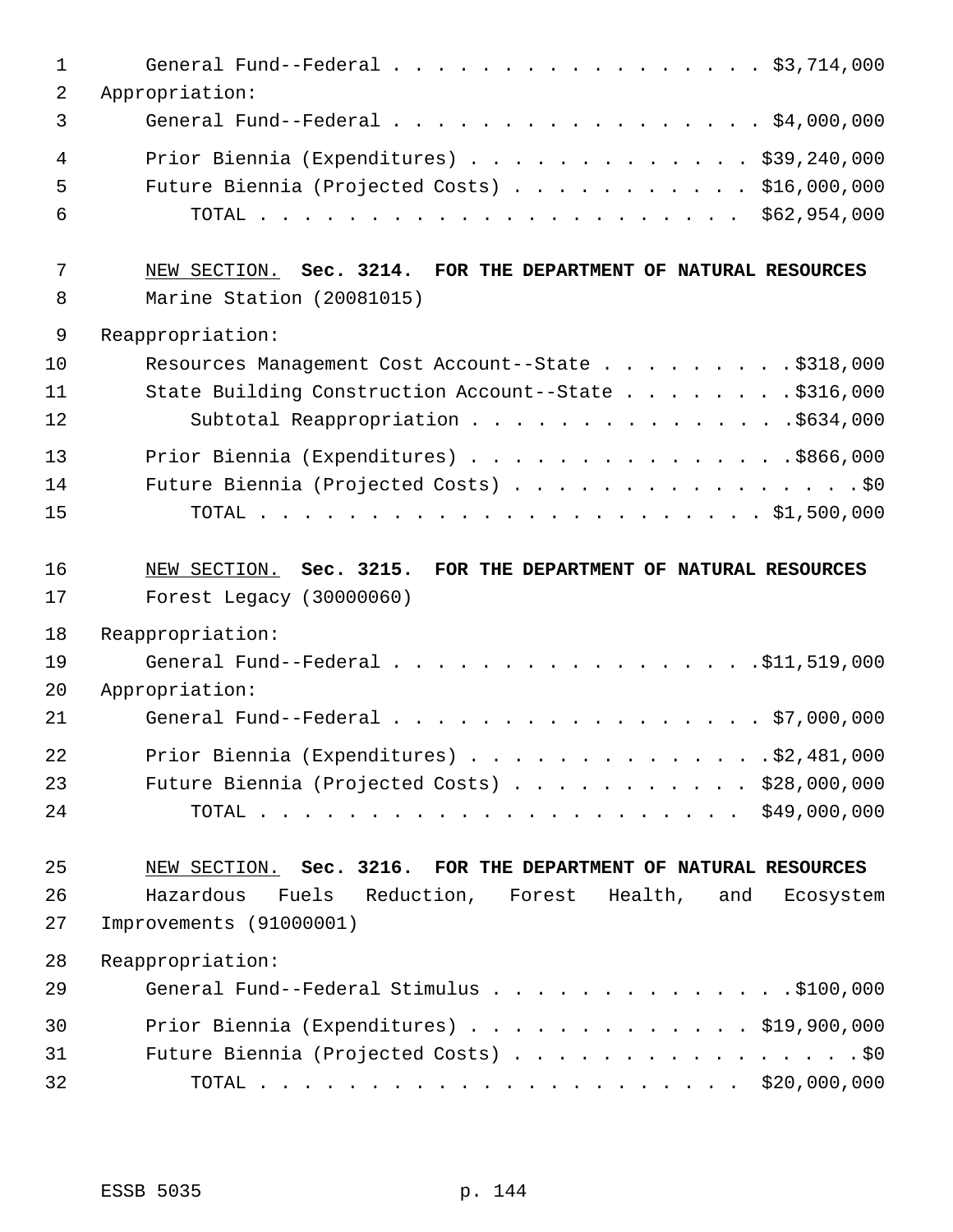NEW SECTION. **Sec. 3217. FOR THE DEPARTMENT OF NATURAL RESOURCES** National Coastal Wetland Conservation Program Lands Acquisition (91000007)

Reappropriation:

| $5^{\circ}$ | General Fund--Federal $\ldots$ , \$593,000 |
|-------------|--------------------------------------------|
| 6           | Prior Biennia (Expenditures) \$407,000     |
| 7           | Future Biennia (Projected Costs) \$0       |
| - 8         |                                            |

 NEW SECTION. **Sec. 3218. FOR THE DEPARTMENT OF NATURAL RESOURCES** Replacing State Forest Lands with Productive Forests (91000029)

 The reappropriation in this section is subject to the following conditions and limitations:

 (1) The total reappropriation is provided solely to the department to transfer from state forest land status to natural resources conservation area status certain state forest lands in counties with a population of 25,000 or less that are subject to timber harvest deferrals greater than thirty years due to the presence of wildlife species listed as endangered or threatened under the federal endangered species act. The approved list of properties for transfer is identified in the LEAP capital document No. 2011-5A, revised April 10, 2013.

 (2) Property transferred under this section must be appraised and transferred at fair market value, without consideration of management or regulatory encumbrances associated with wildlife species listed under the federal endangered species act. The value of the timber and other valuable materials transferred must be distributed as provided in RCW 79.64.110, in the same manner as valuable material revenues from other state forest lands in the applicable counties. The value of the land transferred must be deposited in the park land trust revolving account and be solely used to buy replacement state forest land within the same county as the property transferred, consistent with RCW 79.22.060.

 (3) Prior to or concurrent with conveyance of these properties, the department shall execute and record a real property instrument that dedicates the transferred properties to the purposes identified in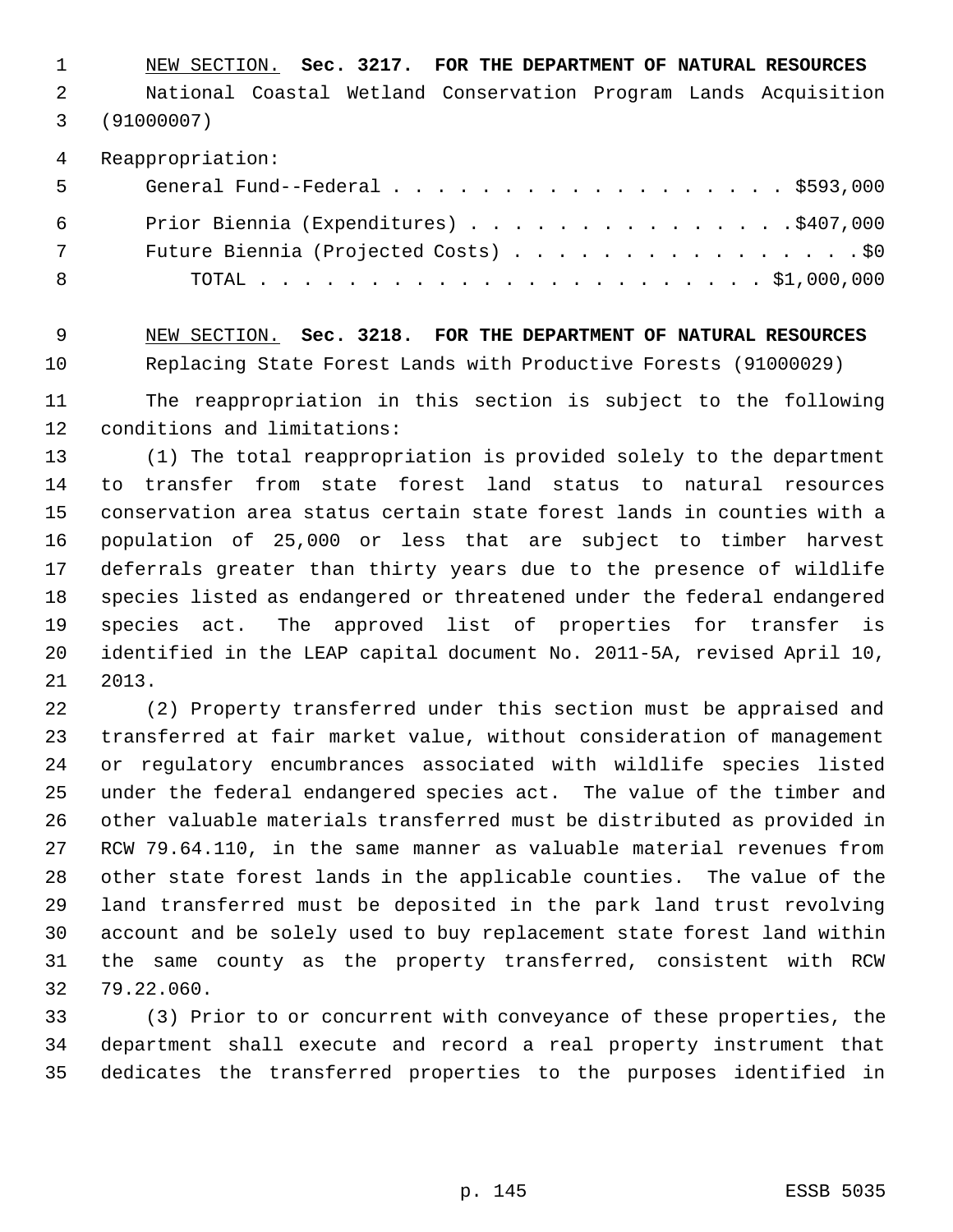subsection (1) of this section. Transfer agreements for properties identified in subsection (1) of this section must include terms that restrict the use of the property to the intended purpose.

 (4) The department and applicable counties shall work in good faith to carry out the intent of this section. However, the department or applicable counties may remove a property from the transfer list based on new, substantive information, if it is determined that transfer of the property is not in the statewide interest of either the state forest trust or the natural resources conservation area program.

Reappropriation:

| 11                | State Building Construction Account--State \$727,000 |
|-------------------|------------------------------------------------------|
| $12 \overline{ }$ | Prior Biennia (Expenditures) \$1,273,000             |
| 13 <sup>7</sup>   | Future Biennia (Projected Costs) \$0                 |
| 14                |                                                      |

 NEW SECTION. **Sec. 3219. FOR THE DEPARTMENT OF NATURAL RESOURCES** Puget SoundCorps (91000046)

Reappropriation:

| 18 | Aquatic Lands Enhancement Account--State \$3,000,000   |  |
|----|--------------------------------------------------------|--|
| 19 | State Building Construction Account--State \$8,436,000 |  |
| 20 | Subtotal Reappropriation \$11,436,000                  |  |
| 21 | Prior Biennia (Expenditures) \$1,564,000               |  |
| 22 | Future Biennia (Projected Costs) \$0                   |  |
| 23 |                                                        |  |

 NEW SECTION. **Sec. 3220. FOR THE DEPARTMENT OF NATURAL RESOURCES** Derelict Vessel Removal and Disposal (91000049)

 The appropriations in this section are subject to the following conditions and limitations: The appropriations are provided solely for the expedited removal and disposal of derelict vessels under RCW 79.100.100 and for vessels eligible for the voluntary vessel turn-in program established in chapter 291, Laws of 2013 (Engrossed Substitute House Bill No. 1245).

 (1) The department must streamline the process for removing and disposing of derelict vessels in order to expedite the elimination of the backlog of identified derelict vessels. Department staff resources must prioritize their time on the legal process of identifying legal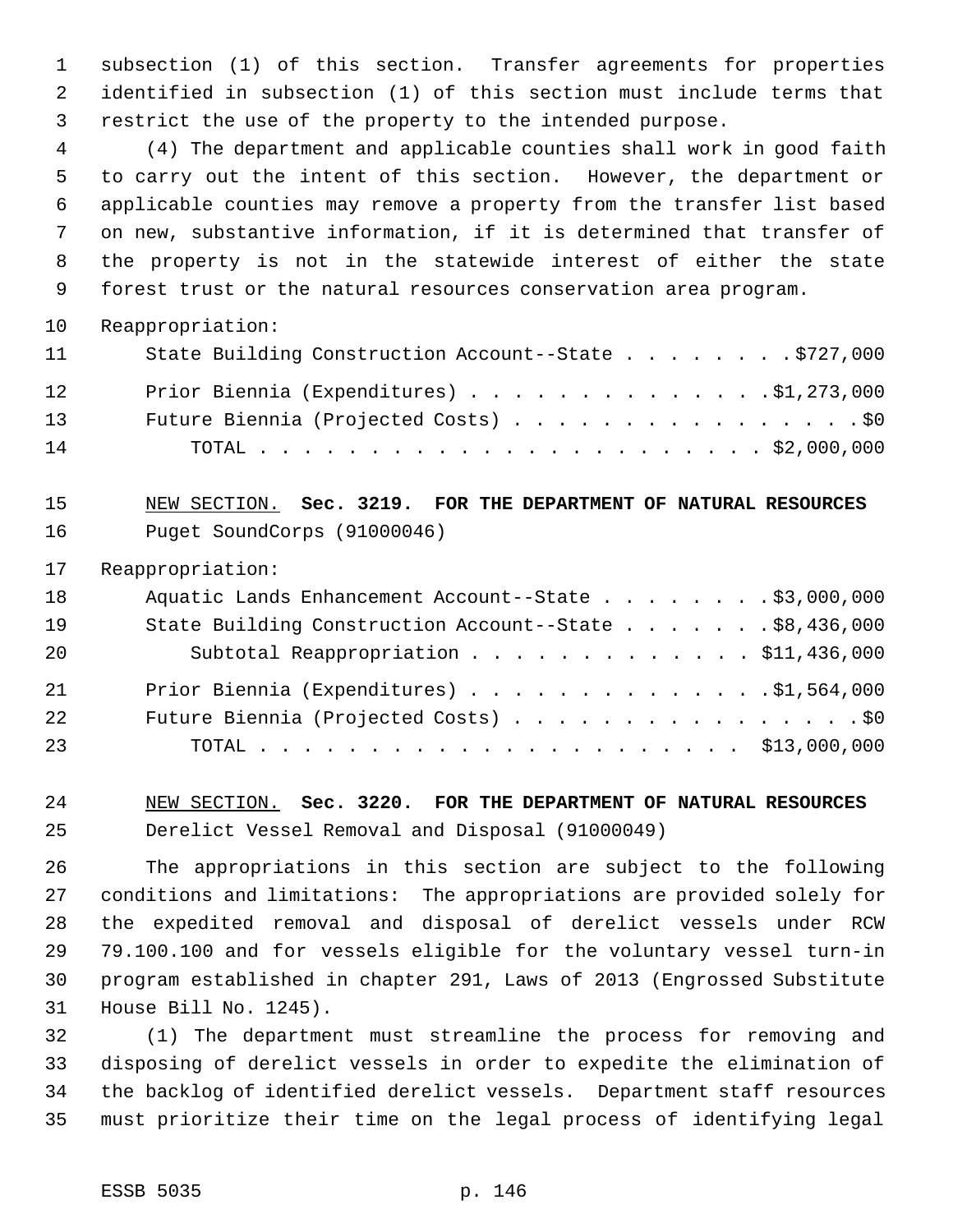ownership and responsibility and contracting for the removal and disposal of identified derelict vessels. The department must develop and execute contracts for removal and disposal of derelict vessels that:

(a) Ensure proper management of any hazardous wastes;

(b) Expedite the removal of identified derelict vessels; and

 (c) Balance costs of removal and disposal after accounting for salvage value with the need to develop contractor capacity to achieve the expedited elimination of the backlog of identified derelict vessels.

 (2) The department may expend up to three percent of the appropriations for administration of the project.

 (3) The department must submit a progress report each December 1st and May 1st of each year of the biennium. The report must include a list of the vessels removed and disposed of, the costs incurred for administration, removal, and disposal, and the number of vessels remaining to be removed and disposed of at the end of the reporting period.

Reappropriation:

| 20 | State Building Construction Account--State \$589,000        |
|----|-------------------------------------------------------------|
| 21 | Appropriation:                                              |
| 22 | Environmental Legacy Stewardship Account--State \$4,500,000 |
| 23 | Prior Biennia (Expenditures) \$2,411,000                    |
| 24 | Future Biennia (Projected Costs) \$0                        |
| 25 |                                                             |

 NEW SECTION. **Sec. 3221. FOR THE DEPARTMENT OF NATURAL RESOURCES** Urban Forest Restoration (Puget Sound Basin) (91000051)

Reappropriation:

| 29 | State Building Construction Account--State \$399,000 |
|----|------------------------------------------------------|
| 30 | Prior Biennia (Expenditures) \$1,000                 |
| 31 | Future Biennia (Projected Costs) \$0                 |
| 32 |                                                      |

 NEW SECTION. **Sec. 3222. FOR THE DEPARTMENT OF NATURAL RESOURCES** Large Debris Removal (91000052)

Reappropriation: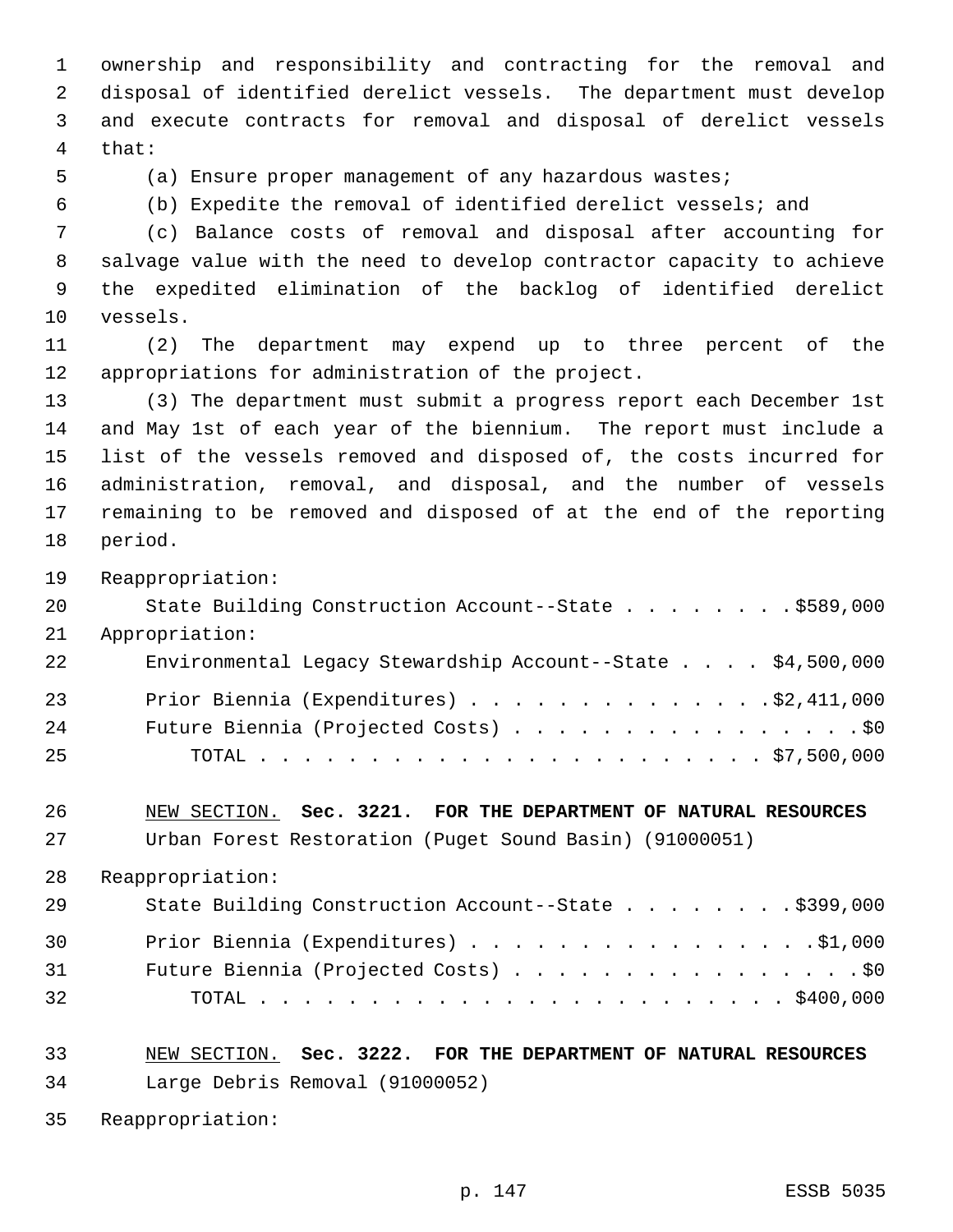| $\mathbf 1$ | State Building Construction Account--State \$188,000              |
|-------------|-------------------------------------------------------------------|
| 2           | Prior Biennia (Expenditures) $\ldots$ \$12,000                    |
| 3           | Future Biennia (Projected Costs) \$0                              |
| 4           |                                                                   |
| 5           | NEW SECTION. Sec. 3223. FOR THE DEPARTMENT OF NATURAL RESOURCES   |
| 6           | Secret Harbor Estuary Restoration - Cypress Island (91000053)     |
| 7           | Reappropriation:                                                  |
| 8           | State Building Construction Account--State \$415,000              |
| 9           | Prior Biennia (Expenditures) \$120,000                            |
| 10          | Future Biennia (Projected Costs) \$0                              |
| 11          |                                                                   |
| 12          | NEW SECTION. Sec. 3224. FOR THE DEPARTMENT OF NATURAL RESOURCES   |
| 13          | Restoration Projects to Improve Natural Resources (91000054)      |
| 14          | Reappropriation:                                                  |
| 15          | State Building Construction Account--State \$1,200,000            |
| 16          | Prior Biennia (Expenditures) $\ldots$ 91,360,000                  |
| 17          | Future Biennia (Projected Costs) \$0                              |
| 18          |                                                                   |
| 19          | NEW SECTION. Sec. 3225. FOR THE DEPARTMENT OF NATURAL RESOURCES   |
| 20          | Point Ruston Sediment Capping/Shoreline Restoration Stabilization |
| 21          | (91000065)                                                        |
| 22          | Reappropriation:                                                  |
|             |                                                                   |
| 23          | Cleanup Settlement Account--State \$6,584,000                     |
| 24          | Prior Biennia (Expenditures) \$616,000                            |
| 25          | Future Biennia (Projected Costs) \$0                              |
| 26          |                                                                   |
| 27          | NEW SECTION. Sec. 3226. FOR THE DEPARTMENT OF NATURAL RESOURCES   |
| 28          | Forest Hazard Reduction and Safety (91000066)                     |
| 29          | Reappropriation:                                                  |
| 30          | State Building Construction Account--State \$3,941,000            |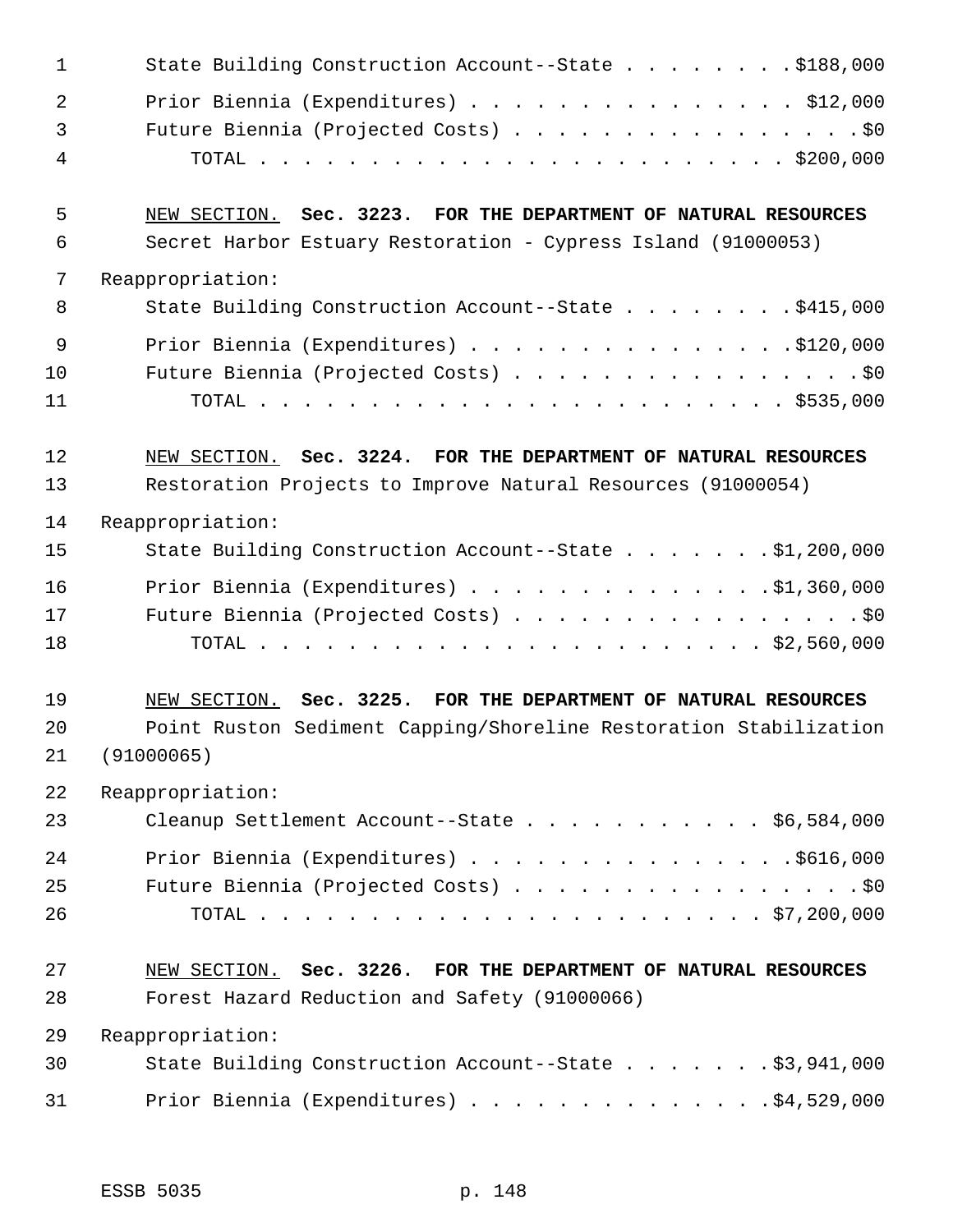| 1<br>$\overline{2}$ | Future Biennia (Projected Costs) \$0                                                                         |
|---------------------|--------------------------------------------------------------------------------------------------------------|
| 3<br>4              | NEW SECTION. Sec. 3227. FOR THE DEPARTMENT OF NATURAL RESOURCES<br>Shoreline Restoration Projects (92000011) |
| 5                   | Reappropriation:                                                                                             |
| 6                   | State Building Construction Account--State \$2,944,000                                                       |
| 7                   | Prior Biennia (Expenditures) $\ldots$ \$1,022,000                                                            |
| 8                   | Future Biennia (Projected Costs) \$0                                                                         |
| 9                   |                                                                                                              |
| 10                  | NEW SECTION. Sec. 3228. FOR THE DEPARTMENT OF NATURAL RESOURCES                                              |
| 11                  | Creosote Piling Removal (92000014)                                                                           |
| 12                  | Reappropriation:                                                                                             |
| 13                  | State Building Construction Account--State \$880,000                                                         |
| 14                  | Prior Biennia (Expenditures) \$770,000                                                                       |
| 15                  | Future Biennia (Projected Costs) \$0                                                                         |
| 16                  |                                                                                                              |
| 17                  | NEW SECTION. Sec. 3229. FOR THE DEPARTMENT OF NATURAL RESOURCES                                              |
| 18                  | Natural Areas Facilities Preservation and Access (30000208)                                                  |
| 19                  | The reappropriation in this section is subject to the following                                              |
| 20                  | conditions and limitations: The reappropriation is provided solely for                                       |
| 21                  | ecological restoration of the upland buffer areas within the Elk River                                       |
| 22                  | natural resource conservation area.                                                                          |
| 23                  | Reappropriation:                                                                                             |
| 24                  | Aquatic Land Enhancement Account--State \$345,000                                                            |
| 25                  | Prior Biennia (Expenditures) $\ldots$ 91,500,000                                                             |
| 26<br>27            | Future Biennia (Projected Costs) \$0                                                                         |
|                     |                                                                                                              |
| 28                  | NEW SECTION. Sec. 3230. FOR THE DEPARTMENT OF NATURAL RESOURCES                                              |
| 29                  | Forest Riparian Easement Program (30000198)                                                                  |
| 30                  | Appropriation:                                                                                               |
| 31                  | State Building Construction Account--State \$2,000,000                                                       |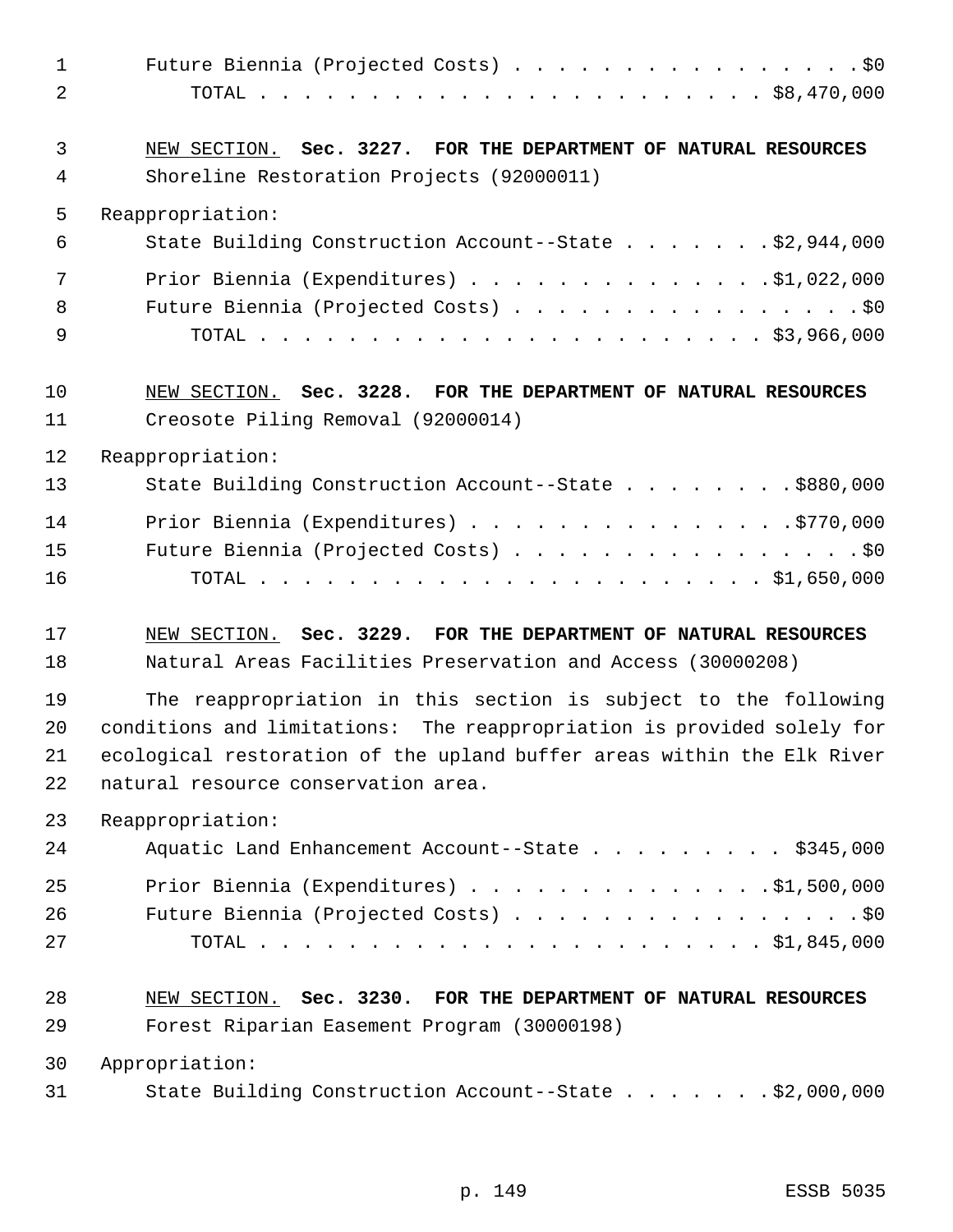| $\mathbf{1}$   | Prior Biennia (Expenditures) \$1,000,000               |  |
|----------------|--------------------------------------------------------|--|
|                | Future Biennia (Projected Costs) $\ldots$ \$41,336,000 |  |
| $\overline{3}$ |                                                        |  |

 NEW SECTION. **Sec. 3231. FOR THE DEPARTMENT OF NATURAL RESOURCES** Trust Land Transfer (30000200)

 The appropriation in this section is subject to the following conditions and limitations:

 (1) \$300,000 of the appropriation in this section is provided solely for a state trust land inventory evaluation. The inventory evaluation shall determine the acreage of department managed trust lands, by asset class, that may be eligible for the trust land transfer program over the next several decades, based on currently available information. The department shall provide an interim report to the legislature by January 31, 2014, on project scope, progress to date, and recommended criteria for the trust land transfer program. The department shall provide a final report by January 1, 2015.

 (2) The remaining appropriation is provided solely to the department to transfer from trust status, or enter into fifty year leases for, certain trust lands of statewide significance deemed appropriate for state park, fish and wildlife habitat, natural area preserve, natural resources conservation area, open space, or recreation purposes. The approved list of properties for lease or transfer is identified in the LEAP capital document No. 2013-3A, developed April 10, 2013.

 (3) Property transferred under this section must be appraised and transferred at fair market value. By September 30, 2013, the department must deposit in the common school construction account the portion of the appropriation in this section that represents the estimated value of the timber on the transferred properties. This transfer must be made in the same manner as timber revenues from other common school trust lands. No deduction may be made for the resource management cost account under RCW 79.64.040. The portion of the appropriation in this section that represents the value of the land transferred must be deposited in the natural resources real property replacement account.

 (4) Property subject to lease agreements under this section must be appraised at fair market value. Lease terms must be fifty years with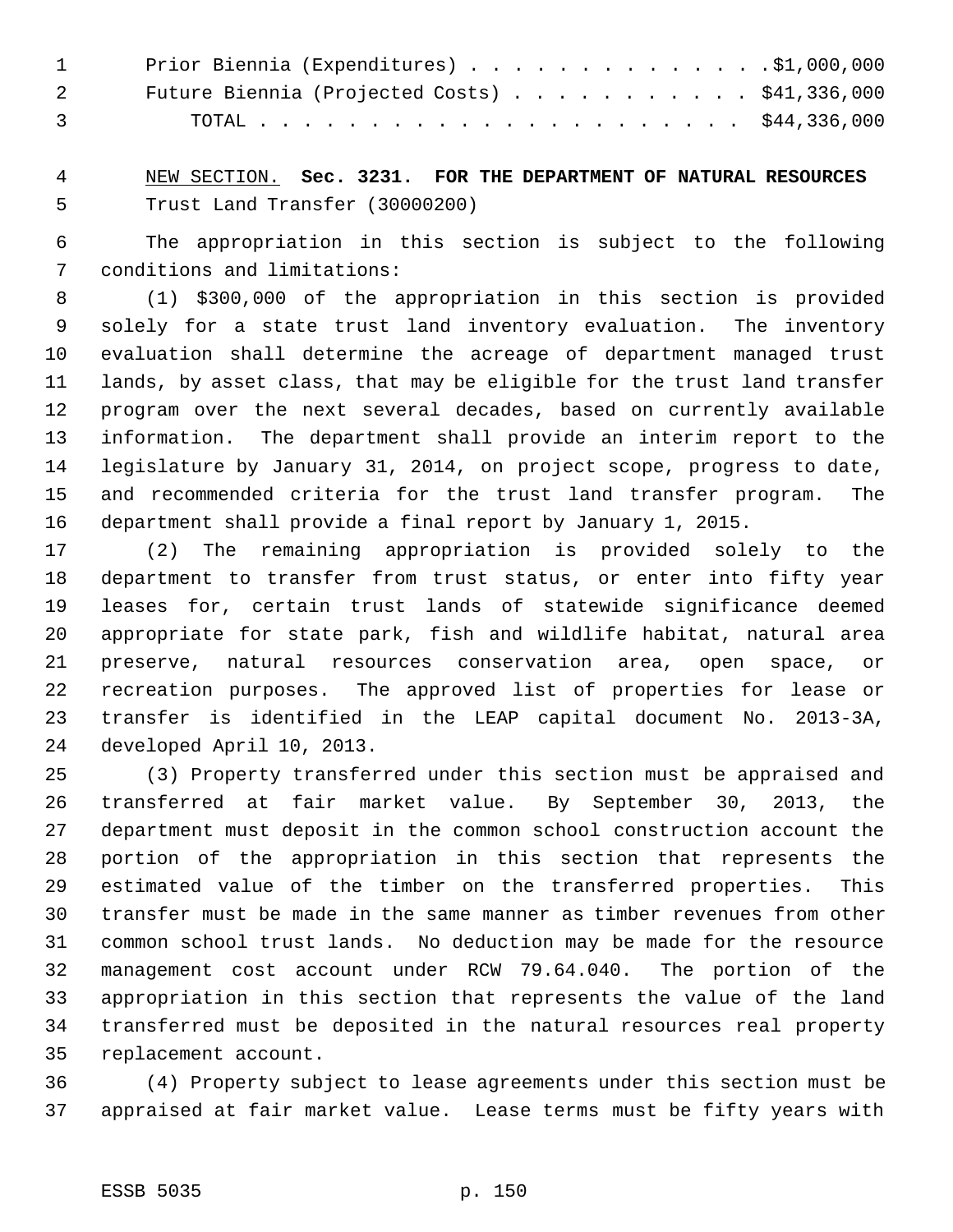options to renew for an additional fifty years. Lease payments must be lump sum payments for the entire term of the lease at the beginning of the lease. The department shall calculate such lump sum payments using professional appraisal standards. These lease payments may not exceed the fee simple purchase price based on current fair market value and must be deposited by the department to the common school construction account in the same manner as lease revenues from other common school trust lands. No deduction may be made for the resource management cost account under RCW 79.64.040. No later than September 30, 2013, the department must transfer to the common school construction account the portion of the appropriation in this section that is attributable to receipts from lease payments.

 (5) All reasonable costs incurred by the department to implement this section are authorized to be paid out of the appropriations. Authorized costs include the actual cost of appraisals, staff time, environmental reviews, surveys, and other similar costs and shall not exceed one and nine-tenths percent of the appropriation.

 (6) Intergrant exchanges between common school and other trust lands of equal value may occur if the exchange is in the interest of each trust, as determined by the board of natural resources.

 (7) Prior to or concurrent with conveyance of these properties, the department, with full cooperation of the receiving agencies, shall execute and record a real property instrument that dedicates the transferred properties to the purposes identified in subsection (1) of this section. Transfer and lease agreements for properties identified in subsection (1) of this section must include terms that restrict the use of the property to the intended purpose. Transfer and lease agreements may include provisions for receiving agencies to request alternative uses of the property, provided the alternative uses are compatible with the originally intended public purpose and the department and legislature approves such uses.

 (8) The department and receiving agencies shall work in good faith to carry out the intent of this section. However, the department or receiving agencies may remove a property from the transfer list based on new, substantive information, if it is determined that transfer of the property is not in the statewide interest of either the common school trust or the receiving agency.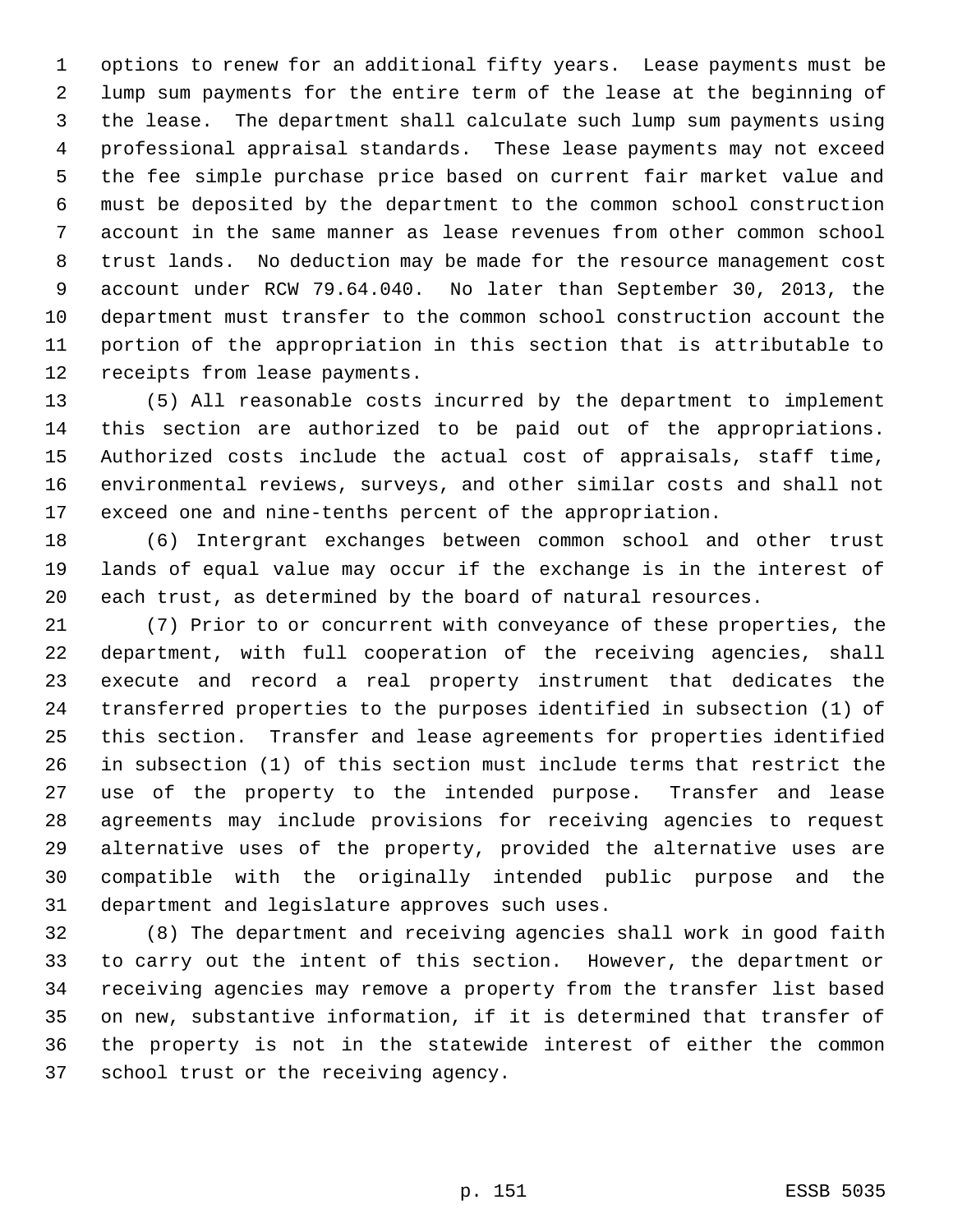(9) \$39,232,000 of the appropriation must be deposited in the common school construction account by September 30, 2013. The department shall execute trust land transfers so that after the deduction of reasonable costs as provided in subsection (4) of this section on an aggregate basis eighty percent of the total value of transferred property is timber value or lease payments and is deposited in the common school construction account. To achieve the eighty percent requirement, the department may choose to lease properties originally intended as transfers or transfer properties originally intended as leases.

 (10) By June 30, 2015, the state treasurer shall transfer to the common school construction account any unexpended balance of the appropriation in this section.

Appropriation:

| 15 | State Building Construction Account--State \$56,345,000 |
|----|---------------------------------------------------------|
| 16 | Prior Biennia (Expenditures) \$0                        |
| 17 | Future Biennia (Projected Costs) $\ldots$ \$240,000,000 |
| 18 |                                                         |

 NEW SECTION. **Sec. 3232. FOR THE DEPARTMENT OF NATURAL RESOURCES** Sustainable Recreation (30000207)

Appropriation:

| 22 | State Building Construction Account--State \$1,000,000 |
|----|--------------------------------------------------------|
| 23 | Prior Biennia (Expenditures) \$0                       |
| 24 | Future Biennia (Projected Costs) \$4,000,000           |
| 25 |                                                        |

## NEW SECTION. **Sec. 3233. FOR THE DEPARTMENT OF NATURAL RESOURCES** Road Maintenance and Abandonment Plans (RMAP) (30000211)

 Appropriation: 29 State Building Construction Account--State . . . . . . \$2,000,000 30 Prior Biennia (Expenditures) . . . . . . . . . . . . . . . . . . \$0 31 Future Biennia (Projected Costs) . . . . . . . . . . . . . . . . \$0 TOTAL . . . . . . . . . . . . . . . . . . . . . . . \$2,000,000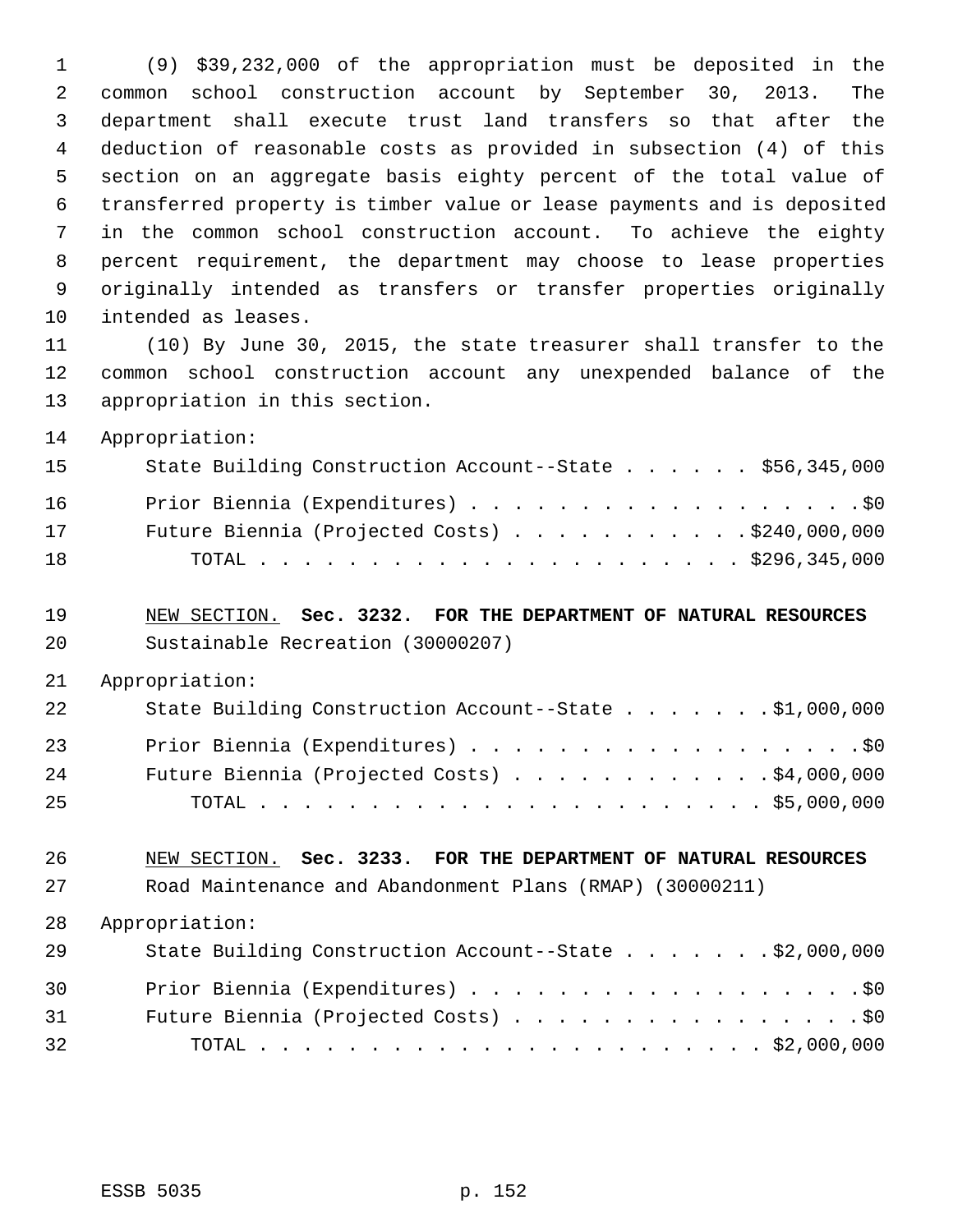| $\mathbf{1}$<br>$\overline{2}$ | NEW SECTION. Sec. 3234. FOR THE DEPARTMENT OF NATURAL RESOURCES<br>2013-2015 Minor Works Preservation (30000213) |
|--------------------------------|------------------------------------------------------------------------------------------------------------------|
| $\mathfrak{Z}$                 | Appropriation:                                                                                                   |
| 4                              | Resources Management Cost Account--State \$743,000                                                               |
| 5                              | Forest Development Account--State \$517,000                                                                      |
| 6                              | Subtotal Appropriation \$1,260,000                                                                               |
| 7                              |                                                                                                                  |
| 8                              | Future Biennia (Projected Costs) \$8,000,000                                                                     |
| 9                              |                                                                                                                  |
| 10                             | NEW SECTION. Sec. 3235. FOR THE DEPARTMENT OF NATURAL RESOURCES                                                  |
| 11                             | 2013-2015 Minor Works Programmatic (30000216)                                                                    |
| 12                             | Appropriation:                                                                                                   |
| 13                             | Forest Development Account--State \$442,000                                                                      |
| 14                             | Resources Management Cost Account--State \$961,000                                                               |
| 15                             | Subtotal Appropriation 91,403,000                                                                                |
| 16                             | Prior Biennia (Expenditures) \$0                                                                                 |
| 17                             | Future Biennia (Projected Costs) \$31,700,000                                                                    |
| 18                             |                                                                                                                  |
| 19                             | NEW SECTION. Sec. 3236. FOR THE DEPARTMENT OF NATURAL RESOURCES                                                  |
| 20                             | Natural Areas Preservation, Access, and Road Maintenance<br>and                                                  |
| 21                             | Abandonment Plans (RMAP) (30000218)                                                                              |
| 22                             | Appropriation:                                                                                                   |
| 23                             | State Building Construction Account--State \$1,000,000                                                           |
| 24                             | Prior Biennia (Expenditures) \$0                                                                                 |
| 25                             | Future Biennia (Projected Costs) \$4,000,000                                                                     |
| 26                             |                                                                                                                  |
| 27                             | NEW SECTION. Sec. 3237. FOR THE DEPARTMENT OF NATURAL RESOURCES                                                  |
| 28                             | Rivers and Habitat Open Space Program (30000221)                                                                 |
| 29                             | Appropriation:                                                                                                   |
| 30                             | State Building Construction Account--State \$500,000                                                             |
| 31                             | Prior Biennia (Expenditures) \$0                                                                                 |
| 32                             | Future Biennia (Projected Costs) $\ldots$ \$2,000,000                                                            |
| 33                             |                                                                                                                  |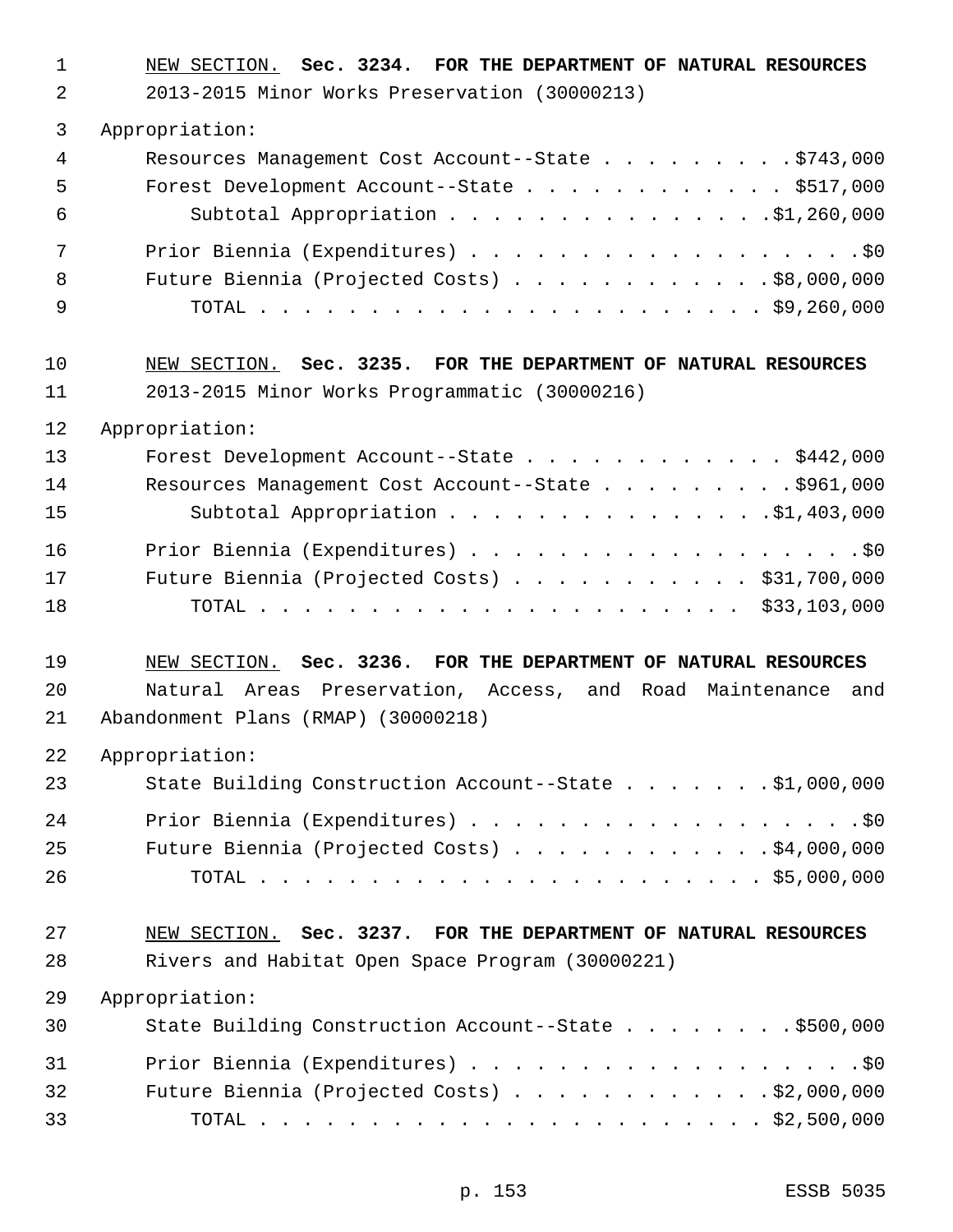NEW SECTION. **Sec. 3238. FOR THE DEPARTMENT OF NATURAL RESOURCES** Trust Land Replacement (30000222)

 The appropriations in this section are subject to the following conditions and limitations: The appropriations in this section are provided solely for acquiring replacement trust lands. Regarding the portion of state trust land that is known as "Pasco 16" that is south of Interstate 82 and west of Road 68 in undeveloped and/or in agricultural use, the legislature directs the department of natural resources to:

 (1) Coordinate with the city of Pasco to rezone current agriculture land in the area to reflect proposed residential and commercial land use that is consistent with the planning map held by the department and coordinate with the city in their efforts to finalize the plans for a frontage road and any other municipality improvements. The costs for rezoning, road planning, and making municipality improvements shall be 16 borne by the city and/or passed through to future development;

 (2) Sell at auction the areas of Pasco 16 that are designated as residential or multifamily as per chapter 79.11 RCW by June 30, 2015;

 (3) Reinvest the proceeds according to the department's current authorities; and

 (4) Manage the land north of the proposed frontage road designated as commercial land use through leases negotiated by the department to be consistent with the planned commercial land use.

Appropriation:

| 25 | Resources Management Cost Account--State \$25,000,000   |
|----|---------------------------------------------------------|
| 26 | Natural Resources Real Property                         |
| 27 | Replacement--State \$25,000,000                         |
| 28 | Community and Technical College Forest Reserve          |
| 29 | Account--State \$500,000                                |
| 30 | Subtotal Appropriation \$50,500,000                     |
| 31 | Prior Biennia (Expenditures) \$0                        |
| 32 | Future Biennia (Projected Costs) $\ldots$ \$202,000,000 |
| 33 |                                                         |

# NEW SECTION. **Sec. 3239. FOR THE DEPARTMENT OF NATURAL RESOURCES** State Forest Land Replacement (30000223)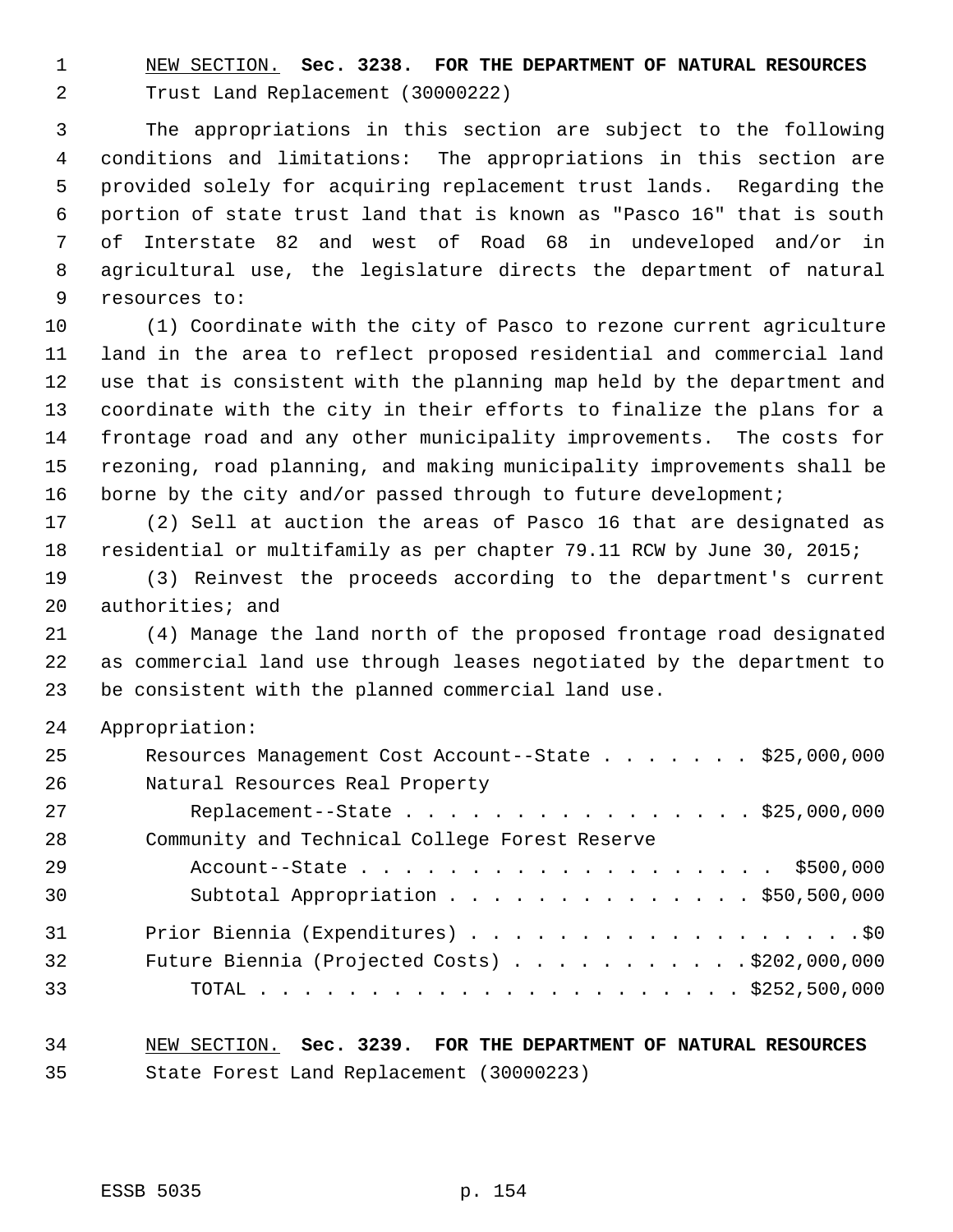The appropriation in this section is subject to the following conditions and limitations:

 (1) The appropriation in this section is provided solely to the department to transfer from state forest land status to natural resources conservation area status certain state forest lands in counties with a population of twenty-five thousand or less which are subject to timber harvest deferrals greater than thirty years due to the presence of wildlife species listed as endangered or threatened under the federal endangered species act. The total appropriation is to be used equally for the transfer of qualifying state forest lands in the qualifying counties.

 (2) Property transferred under this section must be appraised and transferred at fair market value, without consideration of management or regulatory encumbrances associated with wildlife species listed under the federal endangered species act. The value of the timber and other valuable materials transferred must be distributed as provided in RCW 79.64.110. The value of the land transferred must be deposited in the park land trust revolving account and be used solely to buy replacement state forest land, consistent with RCW 79.22.060.

 (3) Prior to or concurrent with conveyance of these properties, the department shall execute and record a real property instrument that dedicates the transferred properties to the purposes identified in subsection (1) of this section. Transfer agreements for properties identified in subsection (1) of this section must include terms that restrict the use of the property to the intended purpose.

 (4) The department and applicable counties shall work in good faith to carry out the intent of this section. The department will identify eligible properties for transfer, consistent with subsection (1) of this section, in consultation with the applicable counties, and will not execute any property transfers that are not in the statewide interest of either the state forest trust or the natural resources conservation area program.

Appropriation:

| 34 | State Building Construction Account--State \$1,500,000 |
|----|--------------------------------------------------------|
| 35 | Prior Biennia (Expenditures) \$0                       |
| 36 | Future Biennia (Projected Costs) \$0                   |
| 37 |                                                        |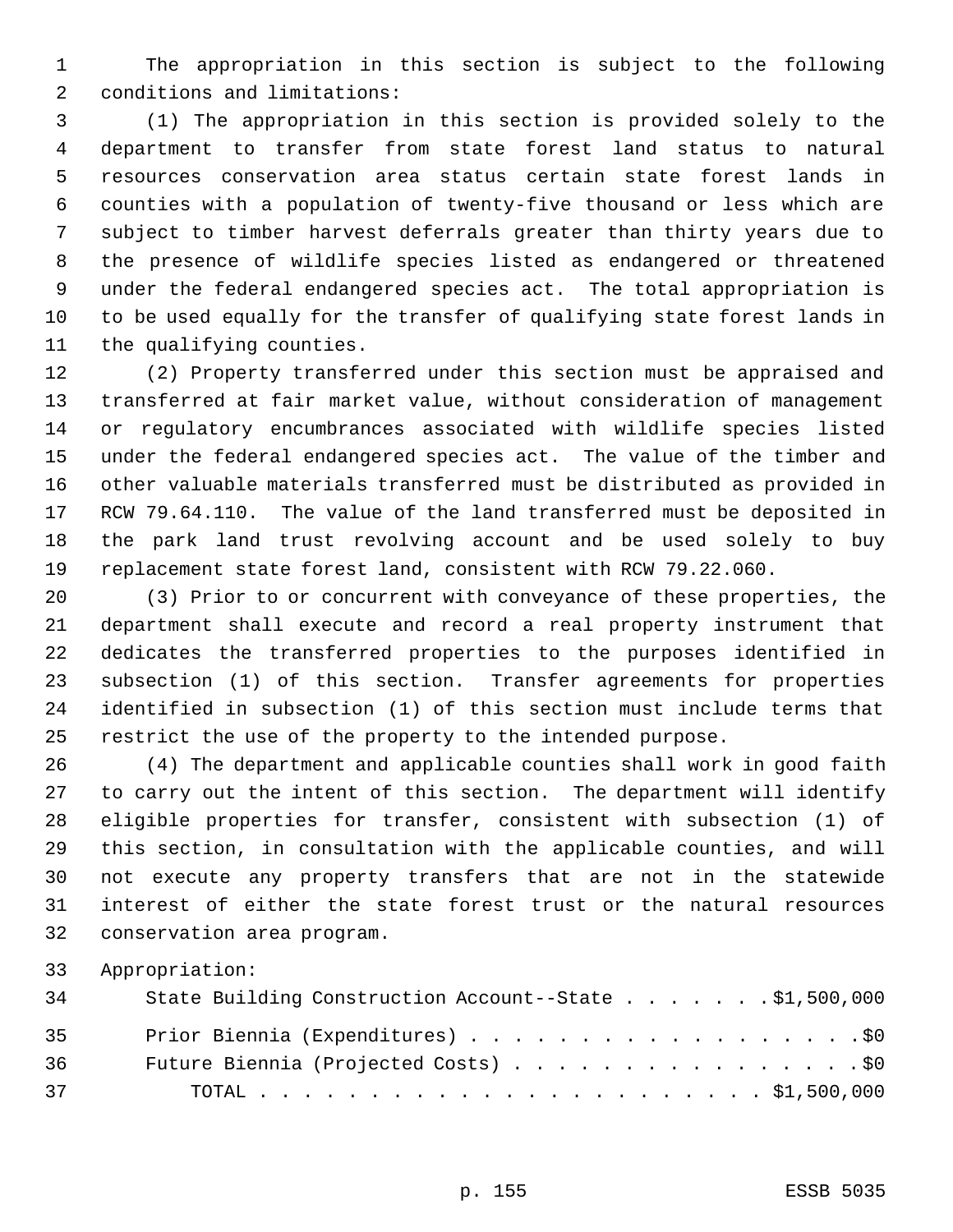NEW SECTION. **Sec. 3240. FOR THE DEPARTMENT OF NATURAL RESOURCES** Forest Hazard Reduction (30000224)

 The appropriation in this section is subject to the following conditions and limitations: The appropriation is provided solely for forest health hazard reduction treatments on state, federal, and private lands. The appropriation may be used for mechanical treatments, project planning, site preparation, permitting, or prescribed burning. The department, in consultation with the forest health technical advisory group, shall provide a report to the governor and the legislature by October 1, 2014, on its work to reduce forest health hazards from fiscal year 2010 through fiscal year 2014. This report must include an estimate of work needed through fiscal year 2020 on state, federal, and private lands and recommended mechanisms to fund this work.

Appropriation:

| 16 | State Building Construction Account--State \$4,000,000 |  |
|----|--------------------------------------------------------|--|
| 17 | Prior Biennia (Expenditures) \$0                       |  |
| 18 | Future Biennia (Projected Costs) \$20,000,000          |  |
| 19 |                                                        |  |

- NEW SECTION. **Sec. 3241. FOR THE DEPARTMENT OF NATURAL RESOURCES** Road Maintenance and Abandonment Plan (RMAP) (91000040)
- Reappropriation:

| 23 | State Building Construction Account--State \$3,710,000 |
|----|--------------------------------------------------------|
| 24 | Prior Biennia (Expenditures) $\ldots$ 93, 124, 000     |
| 25 | Future Biennia (Projected Costs) \$0                   |
| 26 |                                                        |

 NEW SECTION. **Sec. 3242. FOR THE DEPARTMENT OF NATURAL RESOURCES** Barbeque Flats Road Access (91000081)

Appropriation:

| 30 | State Building Construction Account--State \$500,000 |
|----|------------------------------------------------------|
| 31 | Prior Biennia (Expenditures) \$0                     |
| 32 | Future Biennia (Projected Costs) \$0                 |
| 33 |                                                      |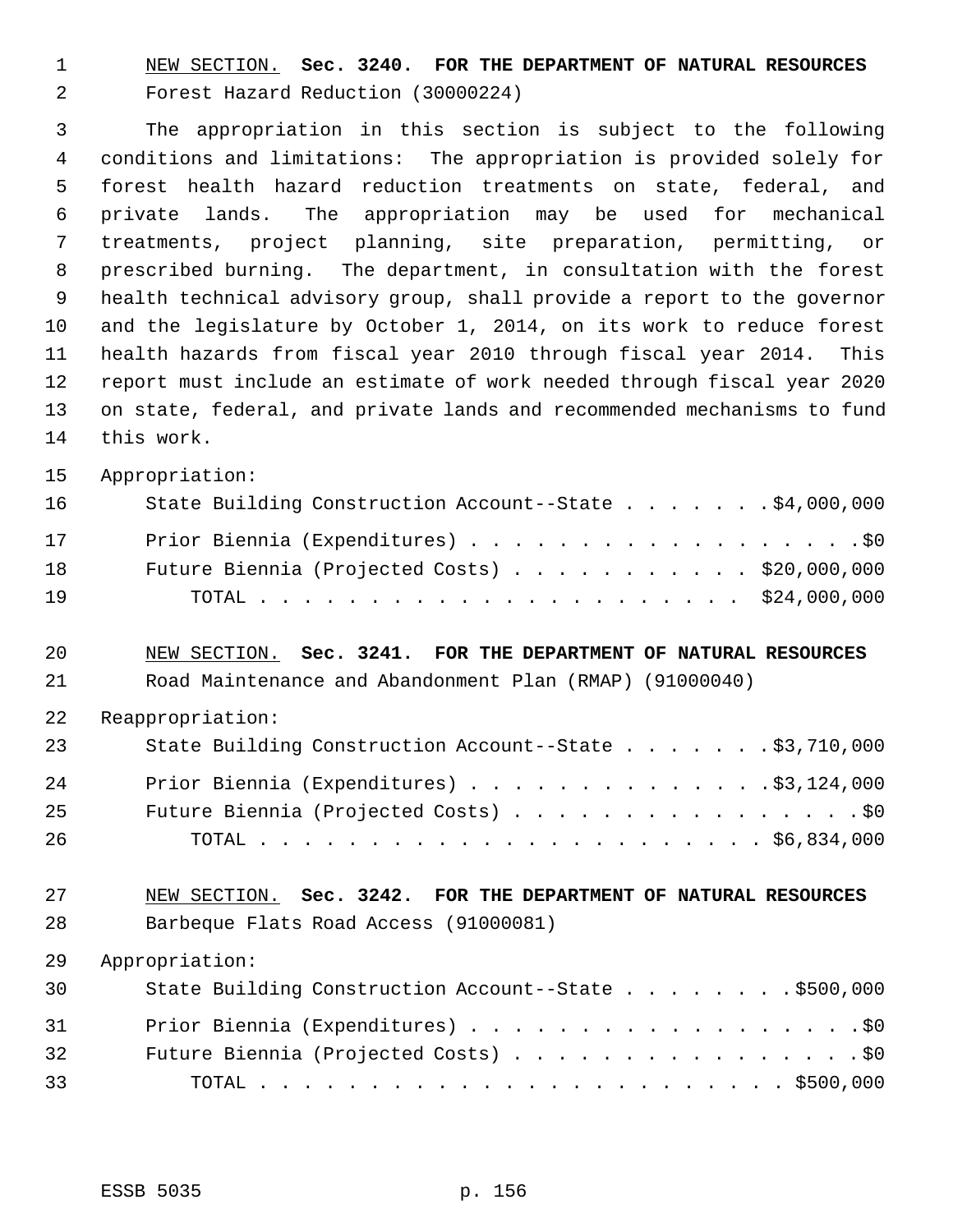| 1              | NEW SECTION. Sec. 3243. FOR THE DEPARTMENT OF NATURAL RESOURCES    |
|----------------|--------------------------------------------------------------------|
| $\mathfrak{D}$ | Quinault Coastal Forest and Watershed Restoration Grant (92000019) |
| 3              | Appropriation:                                                     |
| 4              | State Building Construction Account--State \$1,800,000             |
| 5              | Prior Biennia (Expenditures) \$0                                   |
| 6              | Future Biennia (Projected Costs) \$0                               |
| 7              |                                                                    |
| 8              | NEW SECTION. Sec. 3244. FOR THE DEPARTMENT OF NATURAL RESOURCES    |
| 9              | Patterson Pipeline (92000020)                                      |
| 10             | Appropriation:                                                     |

| 11              | Resource Management Cost Account--State \$2,500,000 |  |
|-----------------|-----------------------------------------------------|--|
| 12 <sup>°</sup> |                                                     |  |
| 13              | Future Biennia (Projected Costs) \$0                |  |
| 14              |                                                     |  |

 NEW SECTION. **Sec. 3245. FOR THE DEPARTMENT OF NATURAL RESOURCES** Yakima Basin Integrated Plan Land Purchase (92000018)

 The appropriations in this section are subject to the following conditions and limitations:

 (1) The appropriations are provided solely for acquisition of the approximately 50,272 acres in the upper Kittitas county known as the Teanaway Property, owned by American Forest Holdings, LLC at the agreed upon purchase price of \$97 million plus \$2,344,000 closing, and transaction costs, based on prior appraisals of the property. The department must expedite the review and execution of the transaction by September 15, 2013. The land must be held in the community forest trusts under chapter 79.155 RCW to serve the purposes of the community forest trust including the protection of Yakima river basin functioning as authorized in Second Substitute Senate Bill No. 5367. If Second Substitute Senate Bill No. 5367 is not enacted by June 30, 2013, this section is null and void.

 (2) The legislature recognizes and declares that the appropriation in this section from the natural resource real property replacement account constitutes a loan from the irreducible principal of the common school trust. The legislature finds that the provisions in Second Substitute Senate Bill No. 5367 regarding purchase review and approval,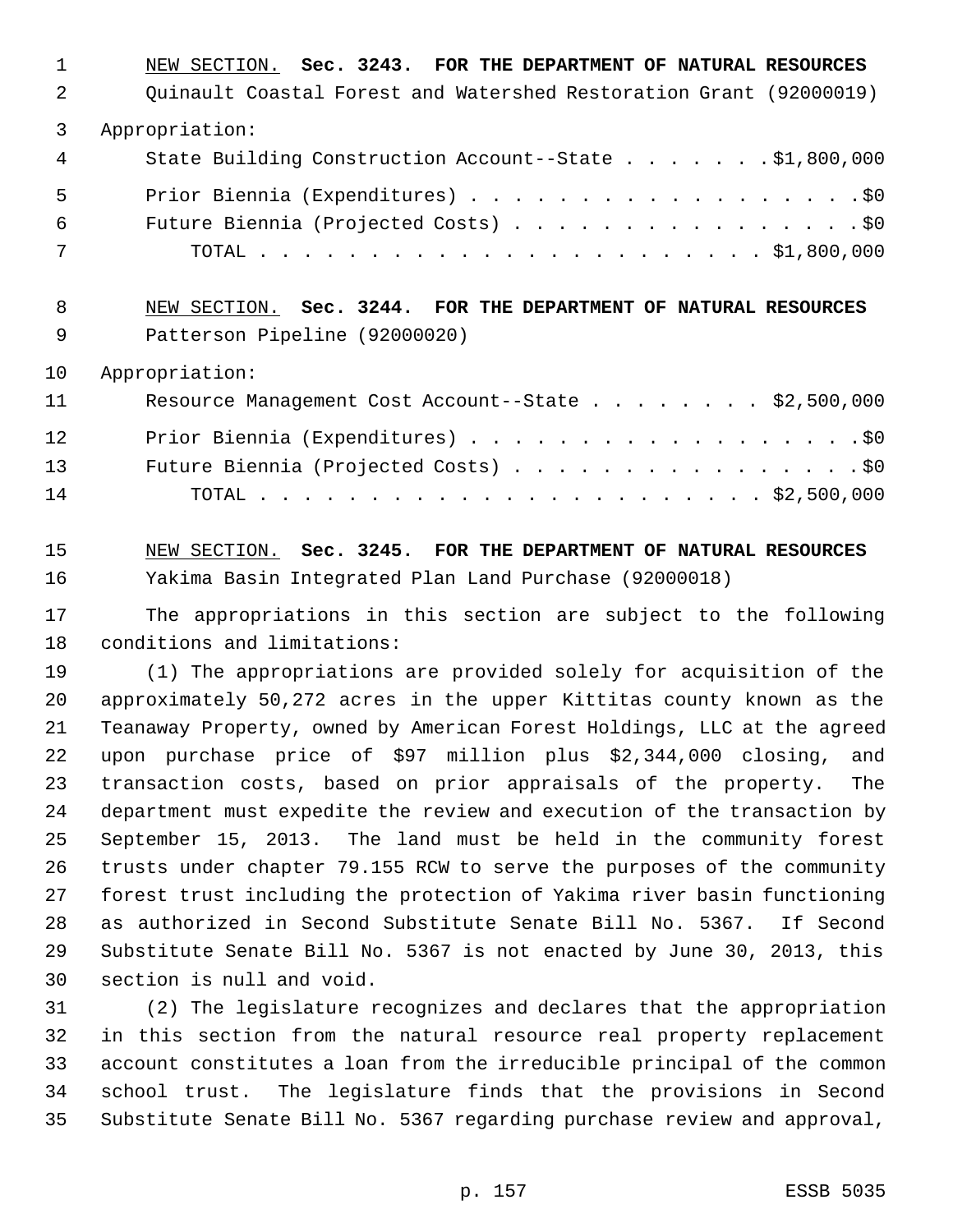transitional management plans, and eventual loan repayment or land disposition requirements ensure that the interest of the common school trust beneficiaries are protected.

 (3) The department must propose to the board of natural resources a schedule for transfer of trust land inholdings within the land purchase by this appropriation through the trust land transfer program. Appropriation:

| 8               | Natural Resources Real Property Replacement             |
|-----------------|---------------------------------------------------------|
| 9               | Account--State \$10,000,000                             |
| 10 <sub>1</sub> | State Building Construction Account--State \$89,344,000 |
| 11              | Subtotal Appropriation \$99,344,000                     |
| 12              | Prior Biennia (Expenditures) \$0                        |
| 13              | Future Biennia (Projected Costs) \$0                    |
| 14              |                                                         |

 NEW SECTION. **Sec. 3246. FOR THE DEPARTMENT OF AGRICULTURE** Health and Safety Improvements at Fairs (91000003)

#### Appropriation:

| 18 | State Building Construction Account--State \$1,000,000 |
|----|--------------------------------------------------------|
| 19 | Prior Biennia (Expenditures) \$0                       |
| 20 | Future Biennia (Projected Costs) \$0                   |
| 21 |                                                        |

# NEW SECTION. **Sec. 3247. FOR THE DEPARTMENT OF AGRICULTURE** Animal Disease Traceability (91000004)

Appropriation:

| 25 | Public Facility Construction Loan Revolving |
|----|---------------------------------------------|
| 26 | Account--State \$881,000                    |
| 27 | Prior Biennia (Expenditures) \$0            |
| 28 | Future Biennia (Projected Costs) \$0        |
| 29 |                                             |

(End of part)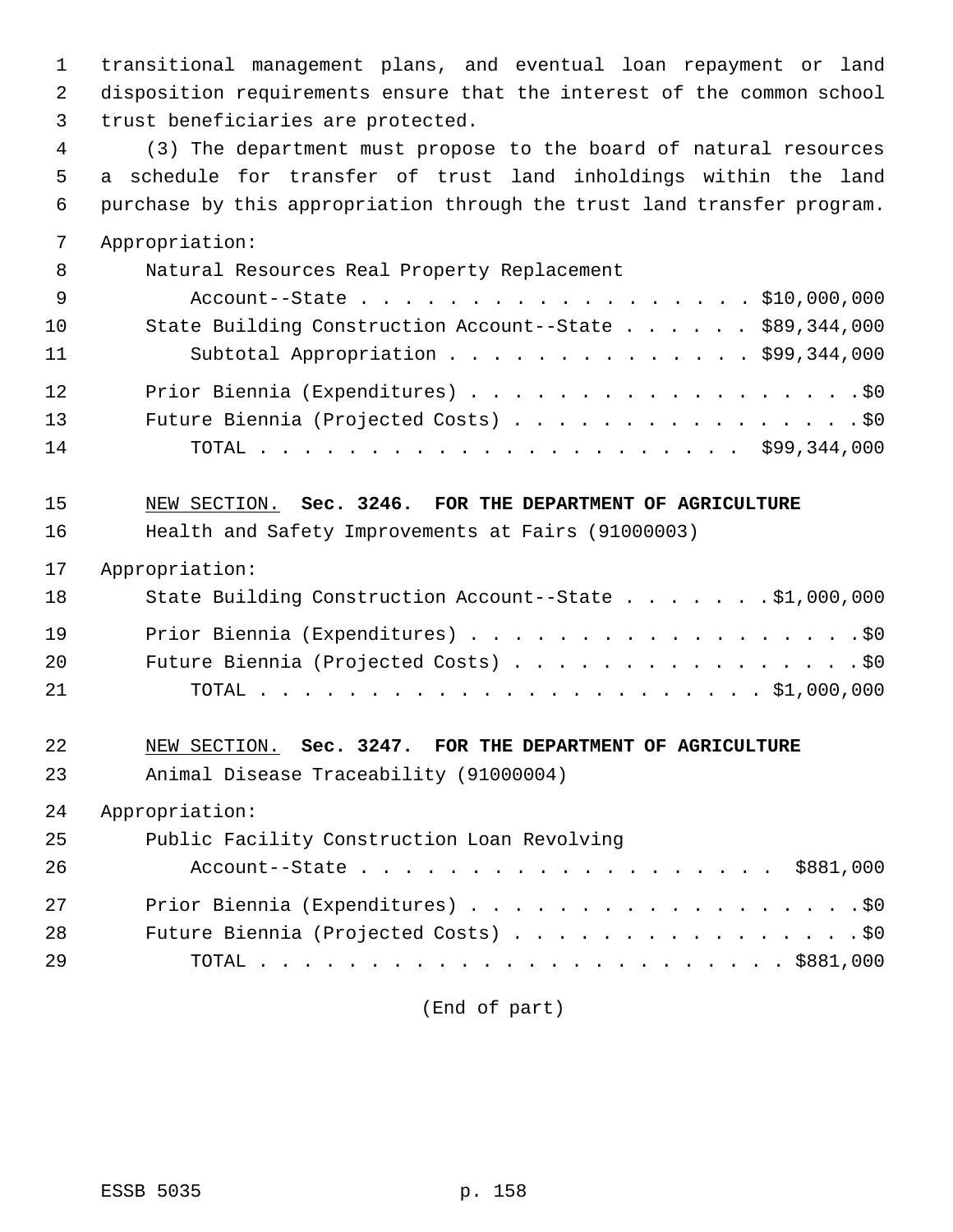| $\mathbf 1$    | PART 4                                                     |
|----------------|------------------------------------------------------------|
| $\overline{2}$ | <b>TRANSPORTATION</b>                                      |
|                |                                                            |
| 3              | NEW SECTION. Sec. 4001. FOR THE WASHINGTON STATE PATROL    |
| 4              | Emergency Repairs (30000031)                               |
| 5              | Appropriation:                                             |
| 6              | Fire Service Training Account--State \$200,000             |
| 7              | Prior Biennia (Expenditures) \$0                           |
| 8              | Future Biennia (Projected Costs) \$800,000                 |
| 9              |                                                            |
|                |                                                            |
| 10             | NEW SECTION. Sec. 4002. FOR THE WASHINGTON STATE PATROL    |
| 11             | Burn Building Repair (30000032)                            |
| 12             | Appropriation:                                             |
| 13             | Fire Service Training Account--State \$300,000             |
| 14             | Prior Biennia (Expenditures) \$0                           |
| 15             | Future Biennia (Projected Costs) \$300,000                 |
| 16             |                                                            |
|                |                                                            |
| 17             | NEW SECTION. Sec. 4003. FOR THE WASHINGTON STATE PATROL    |
| 18             | Fire Training Academy Burn Building Replacement (30000071) |
| 19             | Appropriation:                                             |
| 20             | Fire Service Training Account--State \$1,500,000           |
| 21             | Prior Biennia (Expenditures) \$0                           |
| 22             | Future Biennia (Projected Costs) \$13,000,000              |
| 23             |                                                            |
|                |                                                            |

(End of part)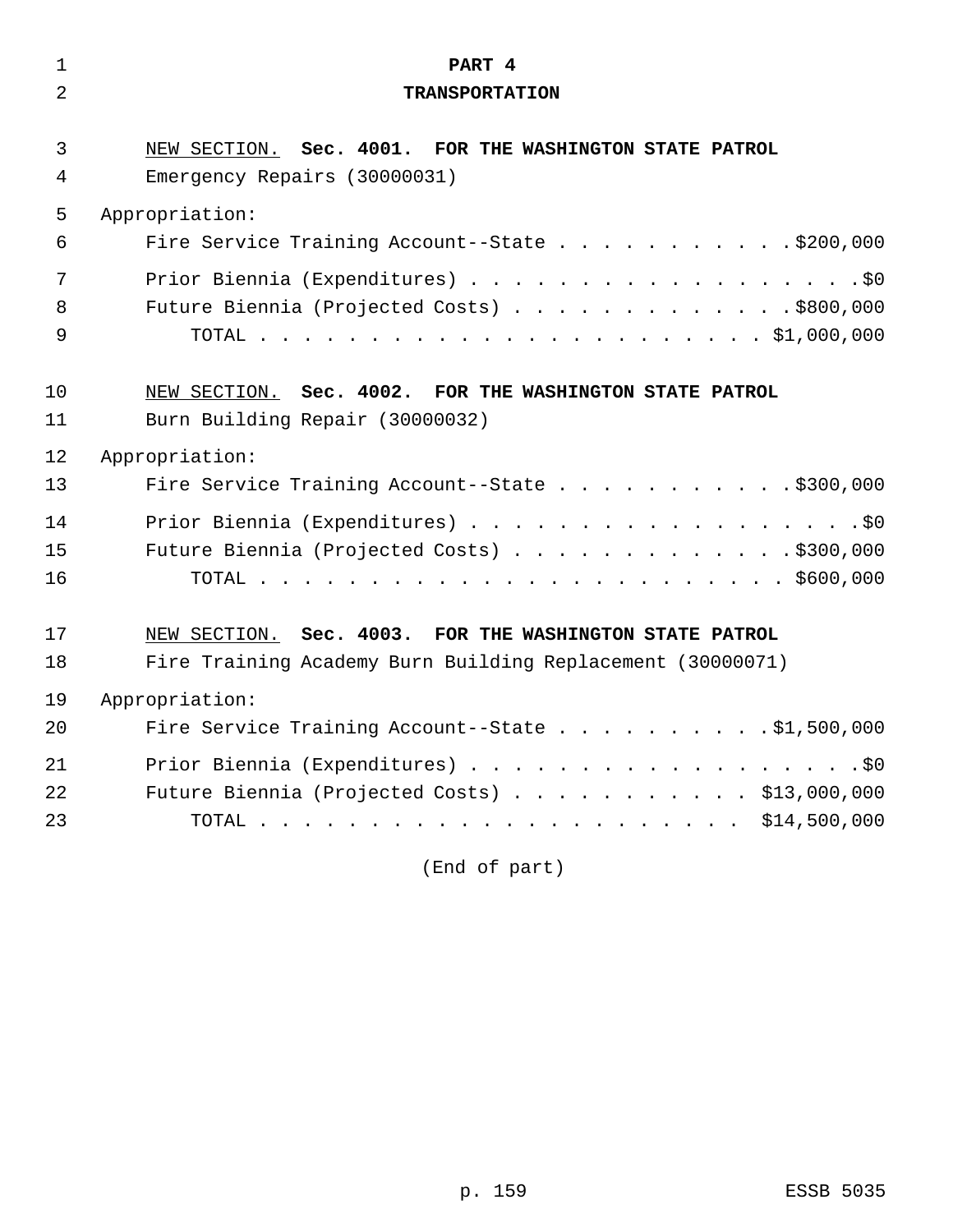| $\mathbf 1$    | PART 5                                                                                |
|----------------|---------------------------------------------------------------------------------------|
| $\overline{2}$ | <b>EDUCATION</b>                                                                      |
|                |                                                                                       |
| 3              | NEW SECTION. Sec. 5001. FOR<br>THE<br><b>SUPERINTENDENT</b><br>OF<br><b>PUBLIC</b>    |
| 4              | <b>INSTRUCTION</b>                                                                    |
| 5              | 2007-2009 School Construction Assistance Grant Program (20084200)                     |
| 6              | The reappropriation in this section is subject to the following                       |
| 7              | conditions and limitations: For school construction projects funded                   |
| 8              | school construction assistance grant program, the<br>through the                      |
| 9              | superintendent of public instruction shall require mapping the design                 |
| 10             | of new facilities and remapping the design of facilities to be                        |
| 11             | remodeled.                                                                            |
| 12             | Reappropriation:                                                                      |
| 13             | Common School Construction Account--State \$650,000                                   |
| 14             | Prior Biennia (Expenditures) \$791,109,000                                            |
| 15             | Future Biennia (Projected Costs) \$0                                                  |
| 16             |                                                                                       |
|                |                                                                                       |
| 17             | NEW SECTION. Sec. 5002.<br>FOR<br>THE<br><b>SUPERINTENDENT</b><br>OF<br><b>PUBLIC</b> |
| 18             | <b>INSTRUCTION</b>                                                                    |
| 19             | Northeast King County Skills Center (20084855)                                        |
| 20             | Reappropriation:                                                                      |
| 21             | School Construction and Skill Centers Building                                        |
| 22             |                                                                                       |
| 23             | Prior Biennia (Expenditures) $\ldots$ \$8,561,000                                     |
| 24             |                                                                                       |
|                | Future Biennia (Projected Costs) \$0                                                  |
| 25             |                                                                                       |
|                |                                                                                       |
| 26             | NEW SECTION. Sec. 5003. FOR<br><b>PUBLIC</b><br>THE<br><b>SUPERINTENDENT</b><br>OF    |
| 27             | <b>INSTRUCTION</b>                                                                    |
| 28             | Pierce County Skills Center (20084856)                                                |
| 29             | Reappropriation:                                                                      |
| 30             | State Building Construction Account--State \$6,198,000                                |
| 31             | School Construction and Skills Center Building                                        |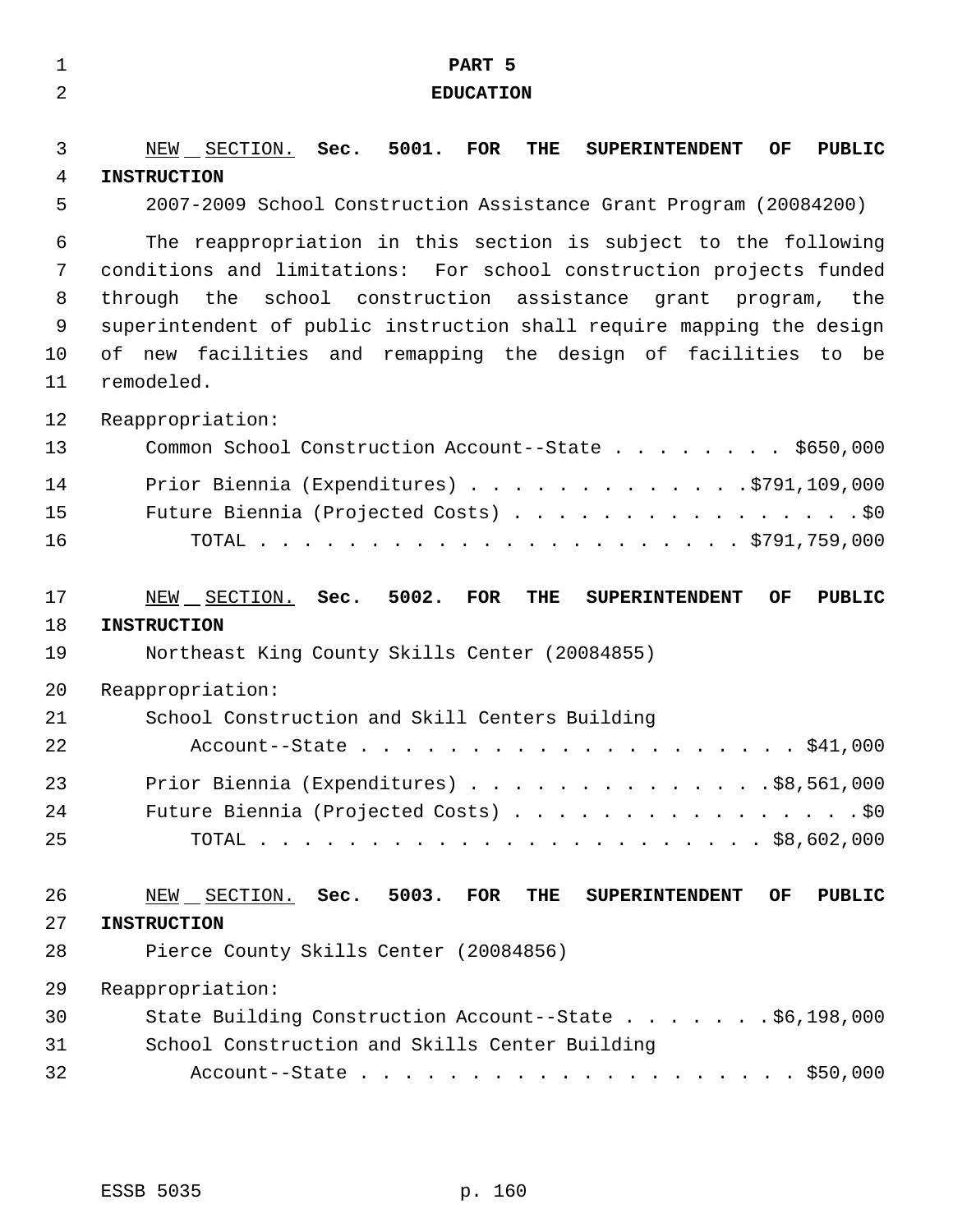| 1              | Subtotal Reappropriation \$6,248,000                    |
|----------------|---------------------------------------------------------|
|                | Appropriation:                                          |
| $\overline{3}$ | State Building Construction Account--State \$11,609,000 |
| 4              | Prior Biennia (Expenditures) $\ldots$ \$17,688,000      |
| 5              | Future Biennia (Projected Costs) \$0                    |
| 6              |                                                         |
|                |                                                         |

### NEW SECTION. **Sec. 5004. FOR THE SUPERINTENDENT OF PUBLIC INSTRUCTION**

2009-2011 School Construction Assistance Grant Program (30000031)

 The reappropriations in this section are subject to the following conditions and limitations: Up to \$14,000,000 of the state building construction account--state reappropriation in this section is for the Grand Coulee Dam school district school project, contingent on the availability of sufficient contributions from federal, local, private, or other sources to make up the remainder of the total cost of the project. The Grand Coulee Dam school district is faced with a unique set of local funding barriers and federal or other funds may substitute as the usual requirement for school district participation. In the event sufficient matching contributions are not secured by the Grand Coulee Dam school district, these funds shall lapse.

#### Reappropriation:

| 22 | State Building Construction Account--State \$14,000,000 |
|----|---------------------------------------------------------|
| 23 | Common School Construction Account--State \$12,000,000  |
| 24 | Subtotal Reappropriation \$26,000,000                   |
| 25 | Prior Biennia (Expenditures) \$490,595,000              |
| 26 | Future Biennia (Projected Costs) \$0                    |
| 27 |                                                         |

## NEW SECTION. **Sec. 5005. FOR THE SUPERINTENDENT OF PUBLIC INSTRUCTION**

Energy Efficiency and Small Repair Grants (91000007)

 The reappropriation in this section is subject to the following conditions and limitations: The reappropriation is subject to the provisions of section 5007, chapter 36, Laws of 2010 1st sp. sess.

Reappropriation: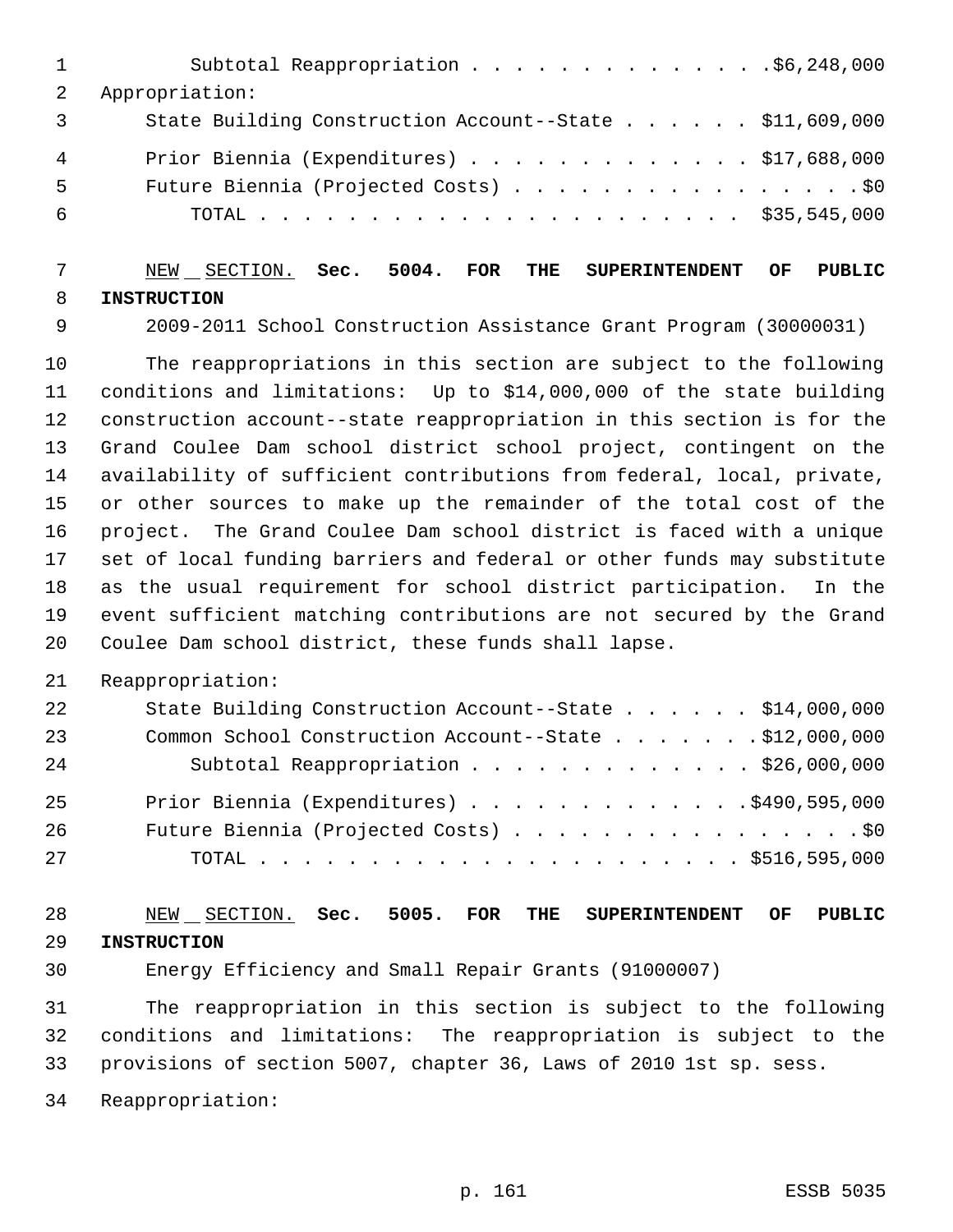| $\mathbf{1}$   | State Building Construction Account--State \$2,424,000                                                                       |
|----------------|------------------------------------------------------------------------------------------------------------------------------|
| $\overline{2}$ | Prior Biennia (Expenditures) \$67,465,000                                                                                    |
| 3              | Future Biennia (Projected Costs) \$0                                                                                         |
| 4              |                                                                                                                              |
| 5              | 5006.<br><b>FOR</b><br><b>PUBLIC</b><br>NEW SECTION. Sec.<br>THE<br><b>SUPERINTENDENT</b><br>OF                              |
| 6              | <b>INSTRUCTION</b>                                                                                                           |
| 7              | 2011-2013 School Construction Assistance Program (30000071)                                                                  |
| 8              | Reappropriation:                                                                                                             |
| 9              | State Building Construction Account--State \$52,566,000                                                                      |
| 10             | Common School Construction Account--State \$281,191,000                                                                      |
| 11             | Subtotal Reappropriation \$333,757,000                                                                                       |
| 12             | Prior Biennia (Expenditures) \$223,435,000                                                                                   |
| 13             | Future Biennia (Projected Costs) \$0                                                                                         |
| 14             |                                                                                                                              |
| 15<br>16       | Sec. 5007.<br><b>FOR</b><br>NEW SECTION.<br><b>THE</b><br><b>SUPERINTENDENT</b><br>OF<br><b>PUBLIC</b><br><b>INSTRUCTION</b> |
| 17             | Yakima Valley Technical Skills Center (30000076)                                                                             |
| 18             | Reappropriation:                                                                                                             |
| 19             | State Building Construction Account--State \$12,962,000                                                                      |
| 20             | Prior Biennia (Expenditures) \$12,481,000                                                                                    |
| 21             | Future Biennia (Projected Costs) \$0                                                                                         |
| 22             | TOTAL<br>\$25,443,000<br>$\frac{1}{2}$                                                                                       |
| 23<br>24       | NEW SECTION. Sec. 5008.<br>FOR<br>THE<br><b>PUBLIC</b><br>OF<br><b>SUPERINTENDENT</b><br><b>INSTRUCTION</b>                  |
| 25             | SEA-Tech Branch Campus of Tri-Tech Skills Center (30000078)                                                                  |
| 26             | Reappropriation:                                                                                                             |
| 27             | State Building Construction Account--State \$10,570,000                                                                      |
| 28             | Prior Biennia (Expenditures) \$949,000                                                                                       |
| 29             | Future Biennia (Projected Costs) \$0                                                                                         |
| 30             |                                                                                                                              |
| 31<br>32       | $NEW$ $SECTION.$ Sec. 5009.<br>FOR<br><b>PUBLIC</b><br>THE<br>OF<br><b>SUPERINTENDENT</b><br><b>INSTRUCTION</b>              |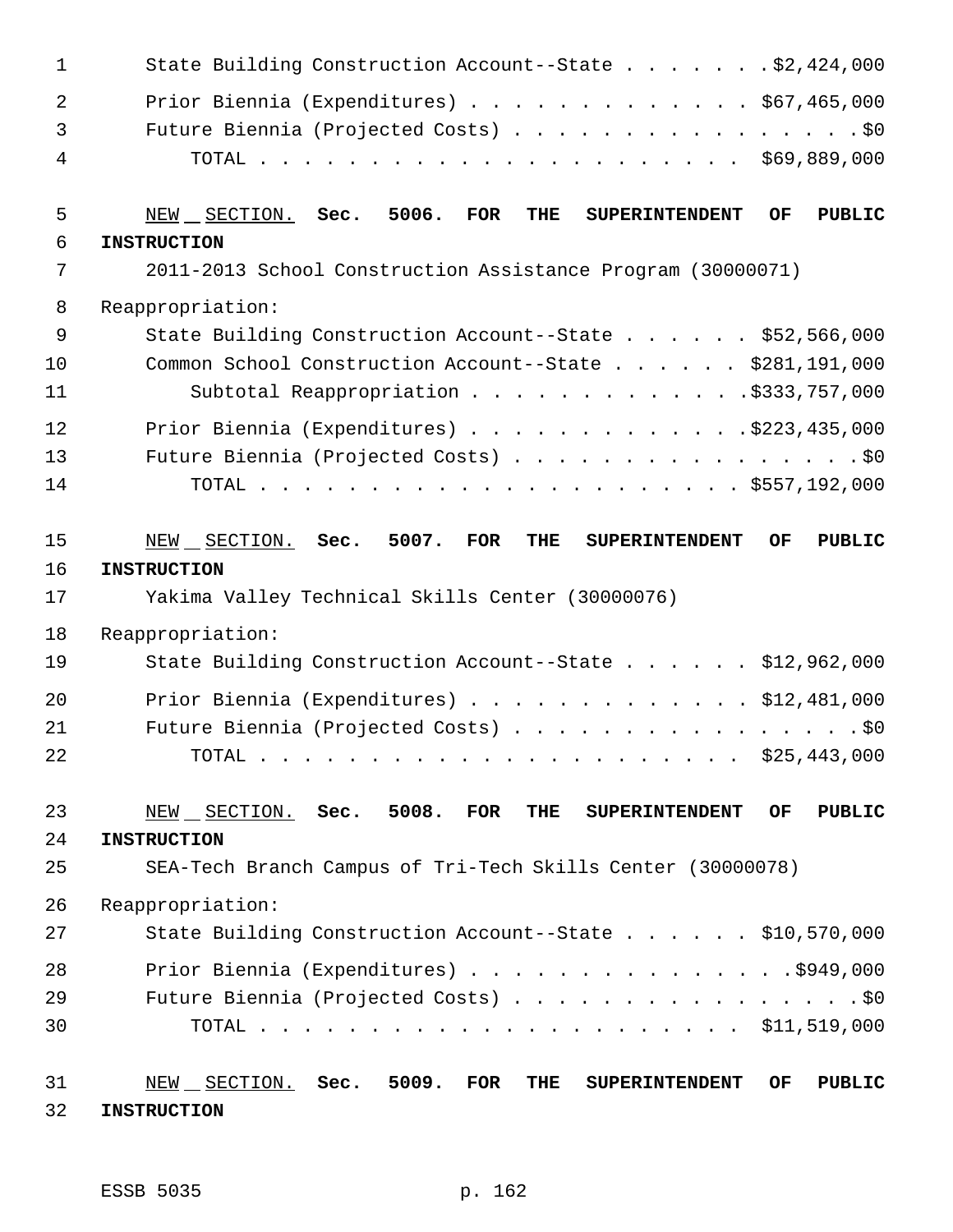Grant County Branch Campus of Wenatchee Valley Skills Center (30000091) Reappropriation: State Building Construction Account--State . . . . . . \$18,861,000 5 Prior Biennia (Expenditures) . . . . . . . . . . . . . . . \$547,000 Future Biennia (Projected Costs) . . . . . . . . . . . . . . . . \$0 TOTAL . . . . . . . . . . . . . . . . . . . . . . \$19,408,000 NEW SECTION. **Sec. 5010. FOR THE SUPERINTENDENT OF PUBLIC INSTRUCTION** Clark County Skills Center (30000093) Reappropriation: 12 State Building Construction Account--State . . . . . . . \$650,000 Appropriation: State Building Construction Account--State . . . . . . . \$7,151,000 15 Prior Biennia (Expenditures) . . . . . . . . . . . . . . . \$100,000 Future Biennia (Projected Costs) . . . . . . . . . . . . . . . . \$0 TOTAL . . . . . . . . . . . . . . . . . . . . . . . \$7,901,000 NEW SECTION. **Sec. 5011. FOR THE SUPERINTENDENT OF PUBLIC INSTRUCTION** Energy Operational Savings Project Grants (30000097) The reappropriation in this section is subject to the following conditions and limitations: The reappropriation is subject to the provisions of section 5011, chapter 49, Laws of 2011 1st sp.s. Reappropriation: State Building Construction Account--State . . . . . . . \$4,351,000 Prior Biennia (Expenditures) . . . . . . . . . . . . . \$15,649,000 27 Future Biennia (Projected Costs) . . . . . . . . . . . . . . . . \$0 TOTAL . . . . . . . . . . . . . . . . . . . . . . \$20,000,000 NEW SECTION. **Sec. 5012. FOR THE SUPERINTENDENT OF PUBLIC INSTRUCTION** Energy Efficiency Grants for K-12 Schools (91000017) Reappropriation: State Building Construction Account--State . . . . . . \$37,238,000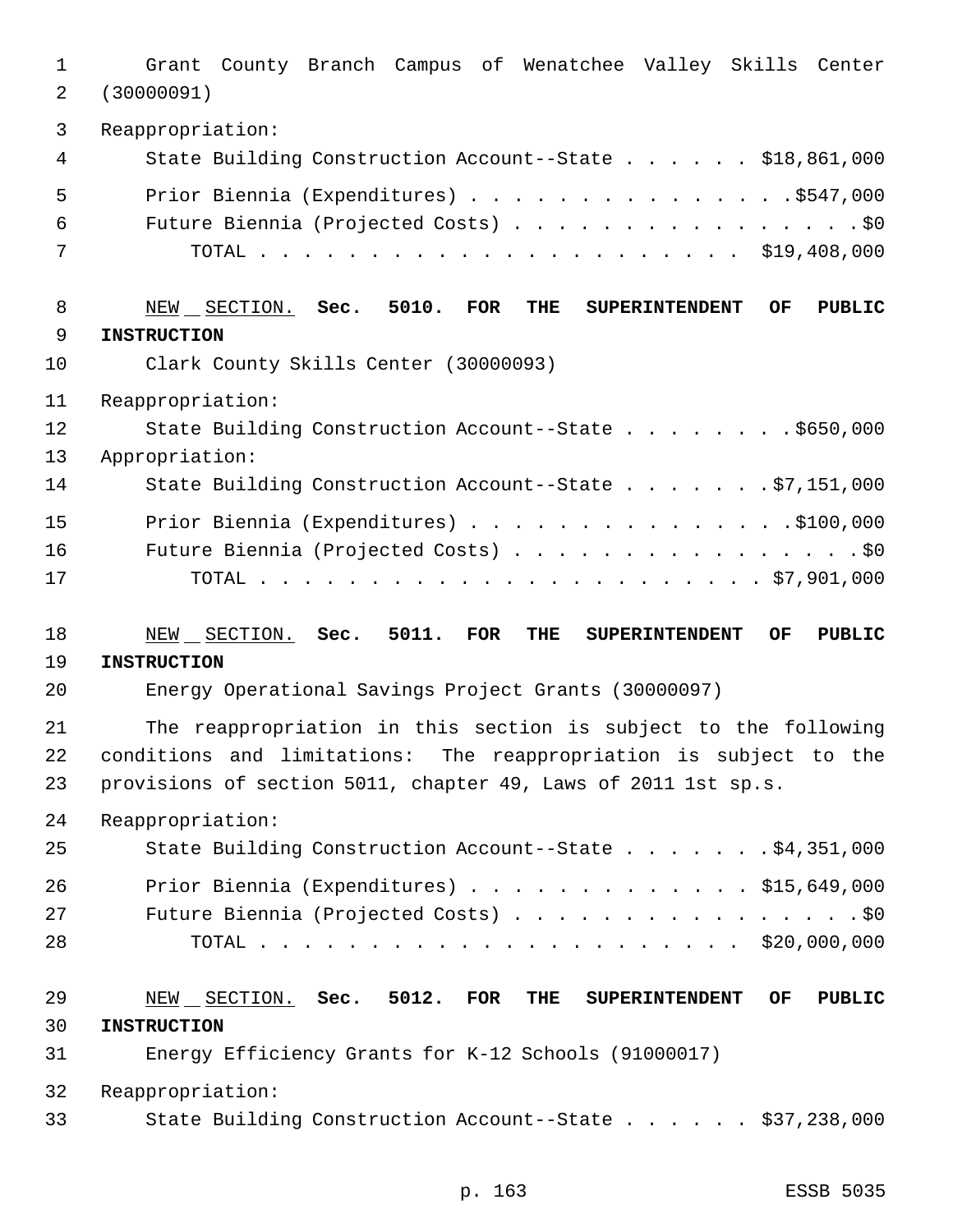| $\mathbf 1$    | Prior Biennia (Expenditures) $\ldots$ 92,762,000                                                   |
|----------------|----------------------------------------------------------------------------------------------------|
| $\overline{a}$ | Future Biennia (Projected Costs) \$0                                                               |
| 3              |                                                                                                    |
| 4              | 5013.<br>$NEW$ $SECTION.$ Sec.<br>FOR<br>THE<br><b>SUPERINTENDENT</b><br>OF.<br>PUBLIC             |
| 5              | <b>INSTRUCTION</b>                                                                                 |
| 6              | Wenatchee Valley Skills Center (92000004)                                                          |
| 7              | Reappropriation:                                                                                   |
| 8              | State Building Construction Account--State \$9,386,000                                             |
| 9              | Prior Biennia (Expenditures) $\ldots$ 9114,000                                                     |
| 10             | Future Biennia (Projected Costs) \$0                                                               |
| 11             |                                                                                                    |
| 12             | 5014.<br><b>FOR</b><br><b>PUBLIC</b><br>NEW SECTION. Sec.<br>THE<br><b>SUPERINTENDENT</b><br>OF    |
| 13             | <b>INSTRUCTION</b>                                                                                 |
| 14             | Spokane Area Professional - Technical Skills Center (92000005)                                     |
| 15             | Reappropriation:                                                                                   |
| 16             | State Building Construction Account--State \$1,800,000                                             |
| 17             | Appropriation:                                                                                     |
| 18             | State Building Construction Account--State \$11,887,000                                            |
| 19             | Prior Biennia (Expenditures) \$0                                                                   |
| 20             | Future Biennia (Projected Costs) \$0                                                               |
| 21             |                                                                                                    |
| 22             | $NEW$ $SECTION$ . Sec. 5015.<br><b>FOR</b><br>THE<br><b>PUBLIC</b><br><b>SUPERINTENDENT</b><br>OF. |
| 23             | <b>INSTRUCTION</b>                                                                                 |
| 24             | WA-NIC (Washington Network for Innovative Careers) Skills Center -                                 |
| 25             | Snoqualmie Valley School District/Bellevue Community College (92000006)                            |
| 26             | Reappropriation:                                                                                   |
| 27             | State Building Construction Account--State \$1,715,000                                             |
| 28             | Prior Biennia (Expenditures) \$0                                                                   |
| 29             |                                                                                                    |
| 30             |                                                                                                    |
| 31             | 5016.<br>$NEW$ $SECTION.$ Sec.<br>FOR<br><b>PUBLIC</b><br>THE<br><b>SUPERINTENDENT</b><br>OF.      |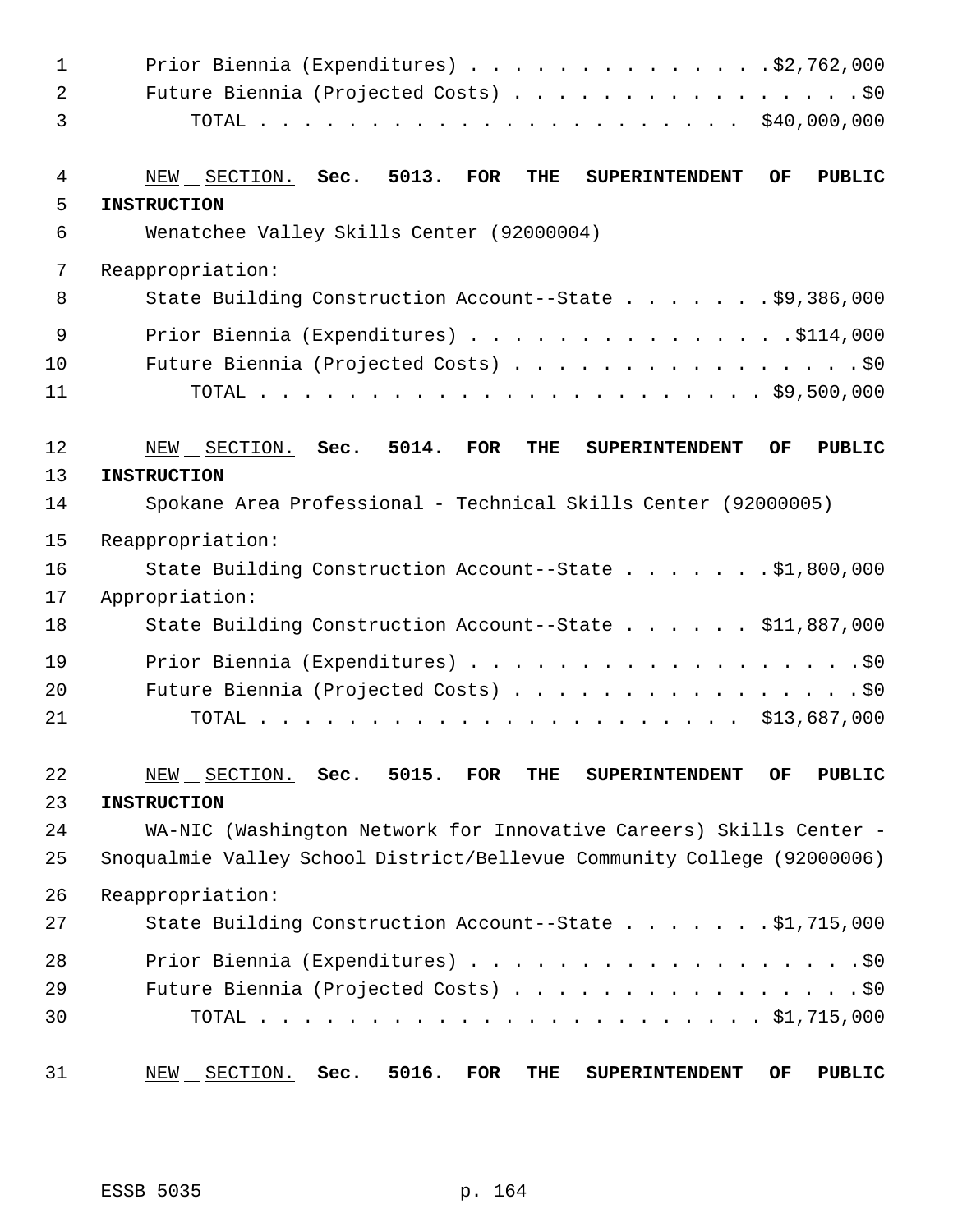#### **INSTRUCTION**

Puget Sound Skills Center (92000007)

 The reappropriation in this section is subject to the following conditions and limitations: The office of the superintendent of public instruction and the Puget Sound skills center shall enter into an interagency agreement with the office of financial management to provide funding for a budget evaluation study. The office of financial management shall use a budget evaluation study team approach using value engineering techniques and life cycle cost analysis in conducting the study. The office of financial management shall select the budget evaluation team members, contract for the study, and report the results to the legislature, the office of the superintendent of public instruction, and the Puget Sound skills center in a timely manner following completion of the study. The study must also include a review of land acquisitions for the project site, including whether there was adequate disclosure of fill materials that contained toxic substances or substandard soils that would require disposal prior to construction, and whether those disclosed conditions were accounted for in setting the purchase price and other considerations for the land acquisition.

Reappropriation:

| 22  | State Building Construction Account--State \$1,500,000 |
|-----|--------------------------------------------------------|
| 23  | Prior Biennia (Expenditures) \$0                       |
| 24  | Future Biennia (Projected Costs) \$0                   |
| -25 |                                                        |

### NEW SECTION. **Sec. 5017. FOR THE SUPERINTENDENT OF PUBLIC**

**INSTRUCTION**

- Distressed Schools (92000009)
- Reappropriation:

| 30 | State Building Construction Account--State \$22,415,000 |  |
|----|---------------------------------------------------------|--|
| 31 | Prior Biennia (Expenditures) \$4,985,000                |  |
| 32 | Future Biennia (Projected Costs) \$0                    |  |
| 33 |                                                         |  |
|    |                                                         |  |

 NEW SECTION. **Sec. 5018. FOR THE SUPERINTENDENT OF PUBLIC INSTRUCTION**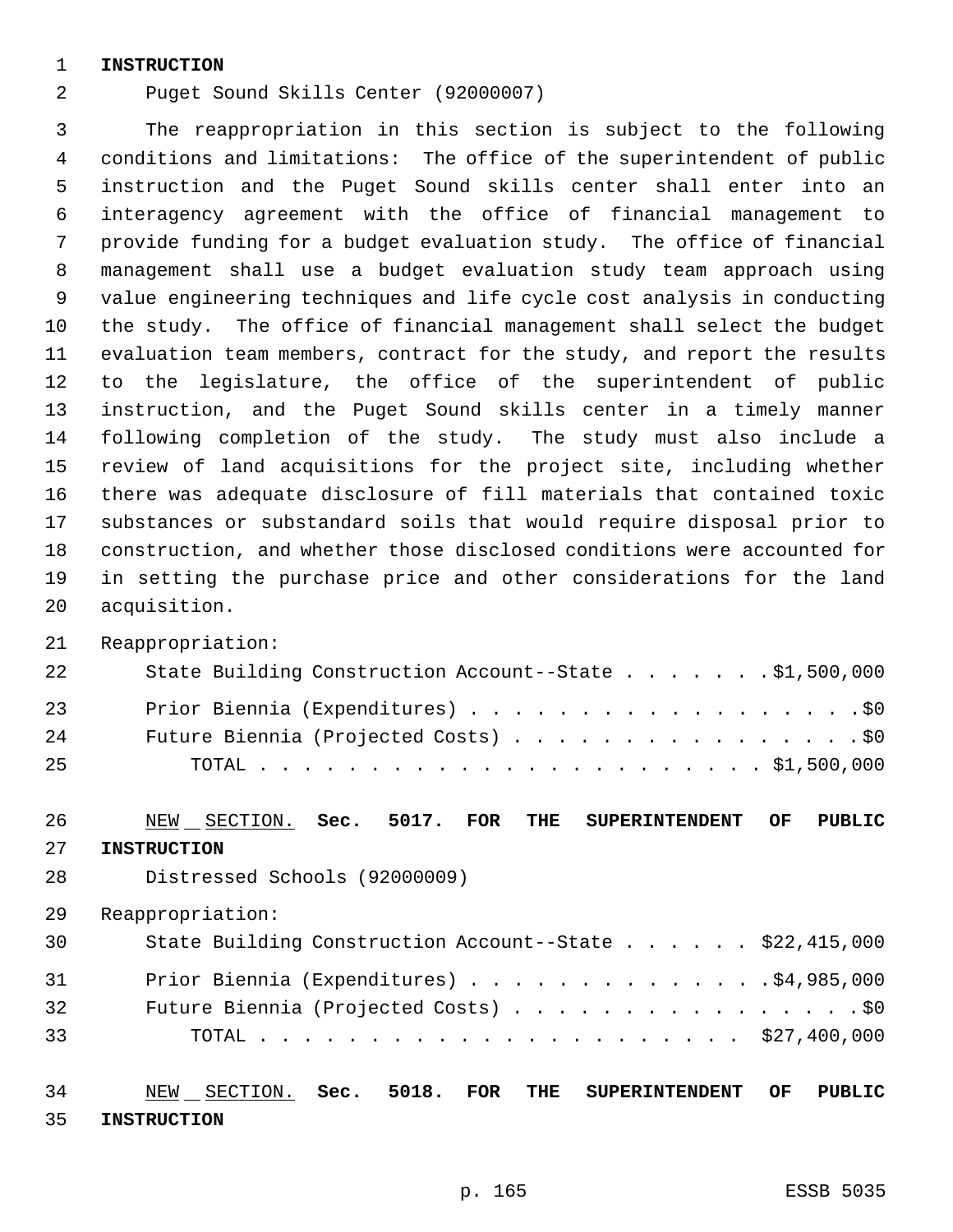Yakima Valley Technical Skills Center Sunnyside Satellite (92000013) Reappropriation: State Building Construction Account--State . . . . . . . \$5,938,000 Prior Biennia (Expenditures) . . . . . . . . . . . . . . .\$287,000 Future Biennia (Projected Costs) . . . . . . . . . . . . . . . . \$0 TOTAL . . . . . . . . . . . . . . . . . . . . . . . \$6,225,000 NEW SECTION. **Sec. 5019. FOR THE SUPERINTENDENT OF PUBLIC INSTRUCTION** Capital Program Administration (30000128) Appropriation: Common School Construction Account--State . . . . . . . \$3,854,000

13 Prior Biennia (Expenditures) . . . . . . . . . . . . . . . . . . \$0 Future Biennia (Projected Costs) . . . . . . . . . . . \$16,246,000 TOTAL . . . . . . . . . . . . . . . . . . . . . . \$20,100,000

 NEW SECTION. **Sec. 5020. FOR THE SUPERINTENDENT OF PUBLIC INSTRUCTION**

 2013-2015 School Construction Assistance Program - Maintenance (30000145)

 The appropriations in this section are subject to the following conditions and limitations:

 (1) \$1,340,000 of the common school construction account--state appropriation is provided solely for study and survey grants and for completing inventory and building condition assessments for all public school districts once every six years.

 (2) \$933,000 of the common school construction account--state appropriation is provided solely for mapping the design of new facilities and remapping the design of facilities to be remodeled, for school construction projects funded through the school construction assistance program.

 (3) \$250,000 of the common school construction account--state appropriation is provided solely for the superintendent of public instruction to create interagency agreements for the following purposes: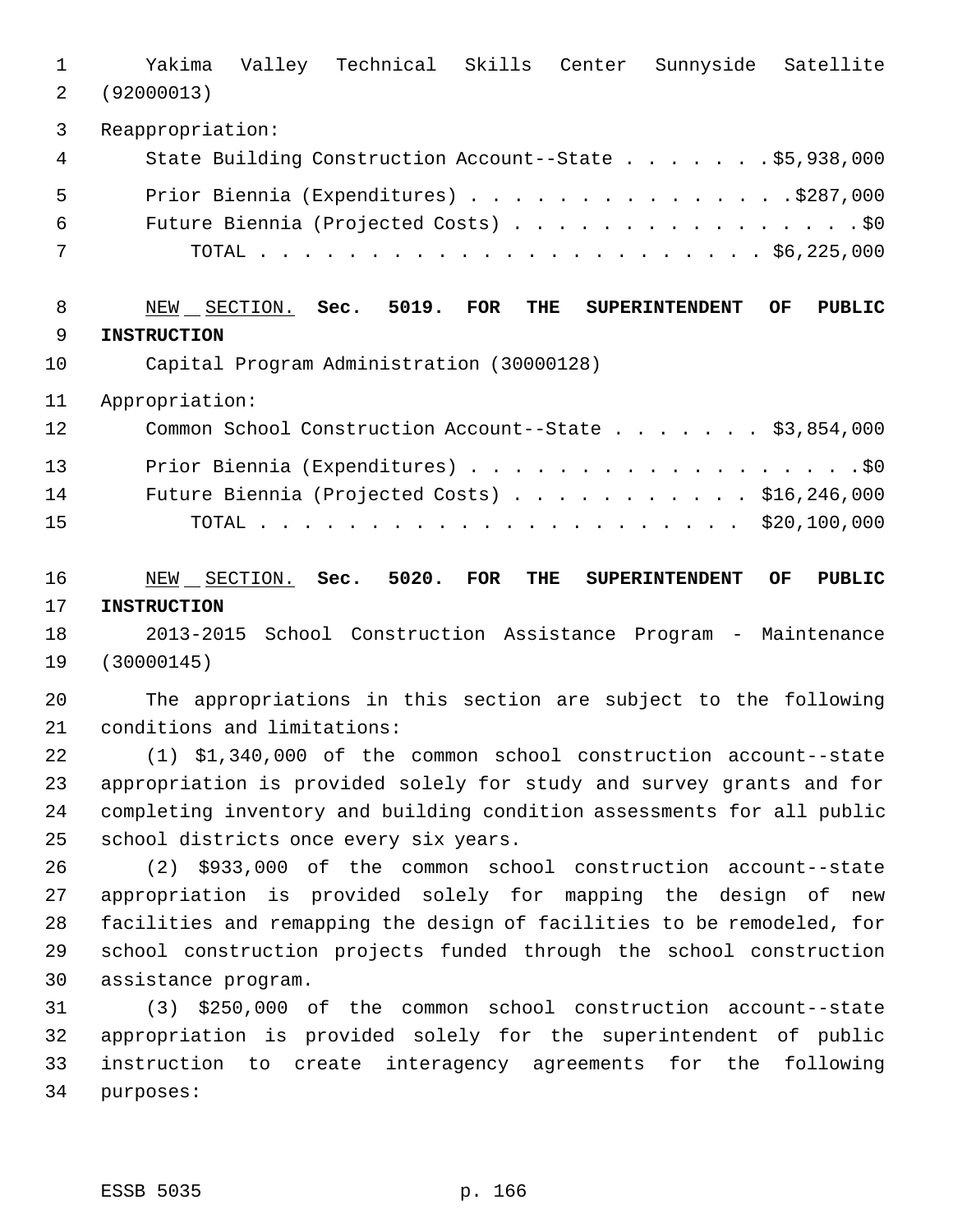(a) An interagency agreement with The Evergreen State College for a study by the Washington state institute for public policy on the relationship between school design and student performance. The institute must review available research on the relationship between school design and quality of school facilities and student performance. The institute must develop recommendations on how the school construction assistance program can better support state policy objectives to reform and improve public education if the review finds credible research that supports those recommendations. The institute must prepare a report describing the recommendations and their projected costs and benefits. The report must be submitted to the appropriate committees of the legislature by September 1, 2014. The institute must convene an advisory group to assist in the development of these recommendations. The advisory group must include representation from general classroom teachers at various grade levels, teachers of subjects that require specialized facilities such as science laboratories and vocational facilities, school facility managers, school facility designers, and other experts on the relationship between the quality and design of educational facilities, the efficacy of teaching and instruction, and student academic performance. The advisory group must review and consider findings and recommendations in the 2009 joint legislative task force on school construction funding. The recommendations must consider ways to provide financial assistance to develop and improve educational facilities to support at least the following policy objectives:

- (i) Greater access and more effective instruction in science, 27 technology, engineering, and math;
- 

(ii) Improved instruction;

(iii) Class size reduction in grades K-3;

 (iv) Expanded college and career readiness programs that require specialized facilities like skill centers.

 (b) An interagency agreement with the office of financial management to coordinate a review and make recommendations regarding the financing of specialized school facilities such as skill centers. A report to the appropriate committees of the legislature must be submitted by September 1, 2014. The review and recommendations must include:

(i) Brief overview of current funding mechanisms;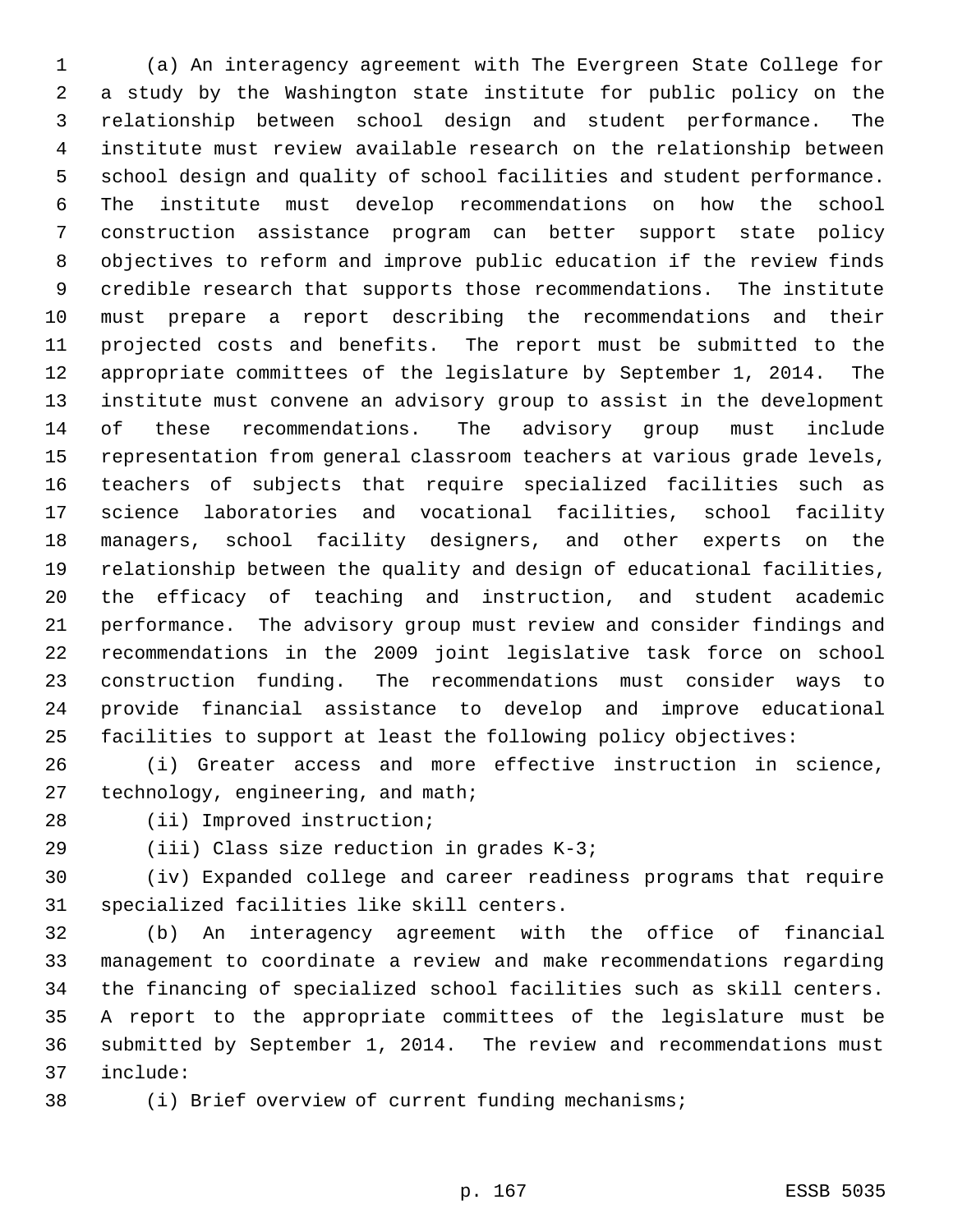(ii) Options for improving consistency, predictability, and cost- sharing;

 (iii) Options for revising the school construction assistance program and/or local levy authority to accommodate skill centers, facilities shared among districts, or other specialized educational program needs;

 (iv) A review of siting decision factors; financial incentives; education demands; and recommendations for maximizing the appropriate statewide siting of specialized facilities;

 (v) An evaluation of the benefit-cost of skill center expansion to satellite and branch campuses as implemented under RCW 28A.245.030;

 (vi) Options for increasing efficiency in the use of high-cost specialized school facilities, such as the shared use of specialized facilities at skill centers and community colleges, and ways to share funding responsibilities between multiple school districts and the state.

 (4) The office of the superintendent of public instruction must improve web-based access by taxpayers to school capacity and actual enrollment in order to understand possible opportunities to increase efficiency through consolidation. The office of the superintendent of public instruction must post this capacity and enrollment information on its web site.

 (5) Funds from this appropriation may be used to match federal dollars provided by the office of economic adjustment for school replacement facilities located on military bases.

 (6) The office of the superintendent of public instruction must expedite allocation and distribution of any eligible funds under the school construction assistance grant program to the Evergreen (Clark County) School District to address the school construction emergency resulting from the fire that destroyed the Crestline School.

 (7) The space allocations for state funding assistance purposes for districts with senior or four-year high schools with fewer than four hundred students, as outlined in WAC 392-343-035, must be computed in accordance with the following formula: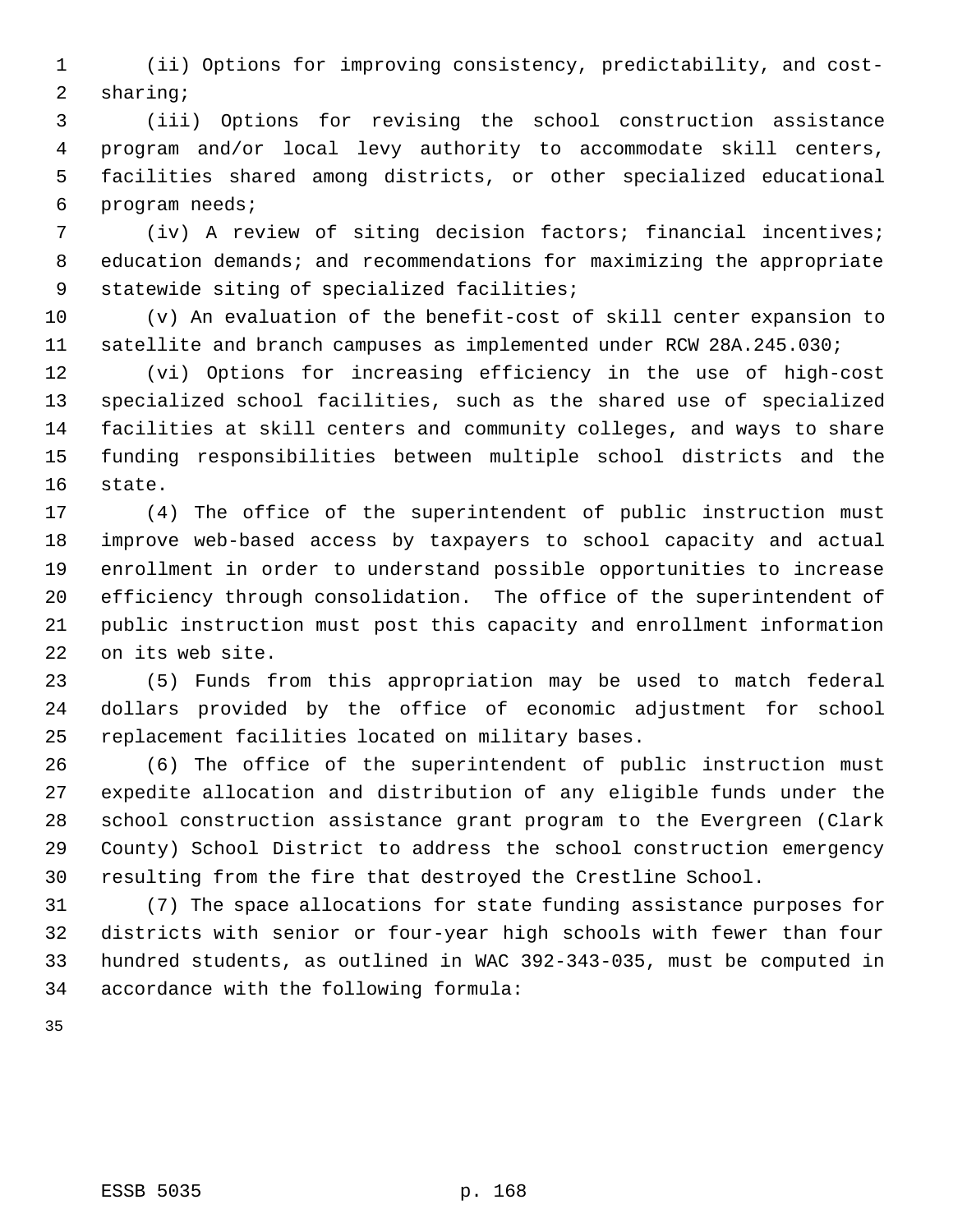| 1  |                    | <b>Number of Headcount</b>        | <b>Maximum Space</b>                                                  |
|----|--------------------|-----------------------------------|-----------------------------------------------------------------------|
| 2  |                    | <b>Student-Grades 9-12</b>        | <b>Allocation Per Facility</b>                                        |
| 3  |                    | $0 - 200$                         | 42,000 square feet                                                    |
| 4  |                    | 201-300                           | 48,000 square feet                                                    |
| 5  |                    | 301-or more                       | 52,000 square feet                                                    |
| 6  | Appropriation:     |                                   |                                                                       |
| 7  |                    |                                   | State Building Construction Account--State \$285,355,000              |
| 8  |                    |                                   | Common School Construction Account--State \$208,232,000               |
| 9  |                    |                                   | Common School Construction Account--Federal \$1,500,000               |
| 10 |                    |                                   | Subtotal Appropriation \$495,087,000                                  |
| 11 |                    |                                   |                                                                       |
| 12 |                    |                                   | Future Biennia (Projected Costs) \$3,099,310,000                      |
| 13 |                    |                                   |                                                                       |
|    |                    |                                   |                                                                       |
| 14 | NEW __ SECTION.    | Sec.<br>5021.                     | <b>FOR</b><br>THE<br><b>SUPERINTENDENT</b><br>OF<br><b>PUBLIC</b>     |
| 15 | <b>INSTRUCTION</b> |                                   |                                                                       |
| 16 |                    | Distressed Schools (91000024)     |                                                                       |
| 17 |                    |                                   | The appropriation in this section is subject to the following         |
| 18 |                    |                                   | conditions and limitations: The appropriation in this section is      |
| 19 |                    |                                   | provided solely for renovation of Cedar Park elementary school and to |
| 20 |                    |                                   | accelerate the replacement of Arbor Heights elementary school.        |
| 21 | Appropriation:     |                                   |                                                                       |
| 22 |                    |                                   | State Building Construction Account--State \$10,000,000               |
| 23 |                    |                                   | Prior Biennia (Expenditures) \$0                                      |
| 24 |                    |                                   | Future Biennia (Projected Costs) \$0                                  |
| 25 |                    |                                   |                                                                       |
|    |                    |                                   |                                                                       |
| 26 |                    | NEW SECTION. Sec. 5022.           | <b>PUBLIC</b><br><b>FOR</b><br>THE<br><b>SUPERINTENDENT</b><br>OF     |
| 27 | <b>INSTRUCTION</b> |                                   |                                                                       |
| 28 |                    | Tahoma School District (91000023) |                                                                       |
| 29 |                    |                                   | The appropriation in this section is subject to the following         |
| 30 |                    |                                   | conditions and limitations: Up to \$4,000,000 of the appropriation in |
| 31 |                    |                                   | this section is for the purchase of property from King county for the |
| 32 |                    |                                   | siting of a school within the Tahoma school district.                 |
| 33 | Appropriation:     |                                   |                                                                       |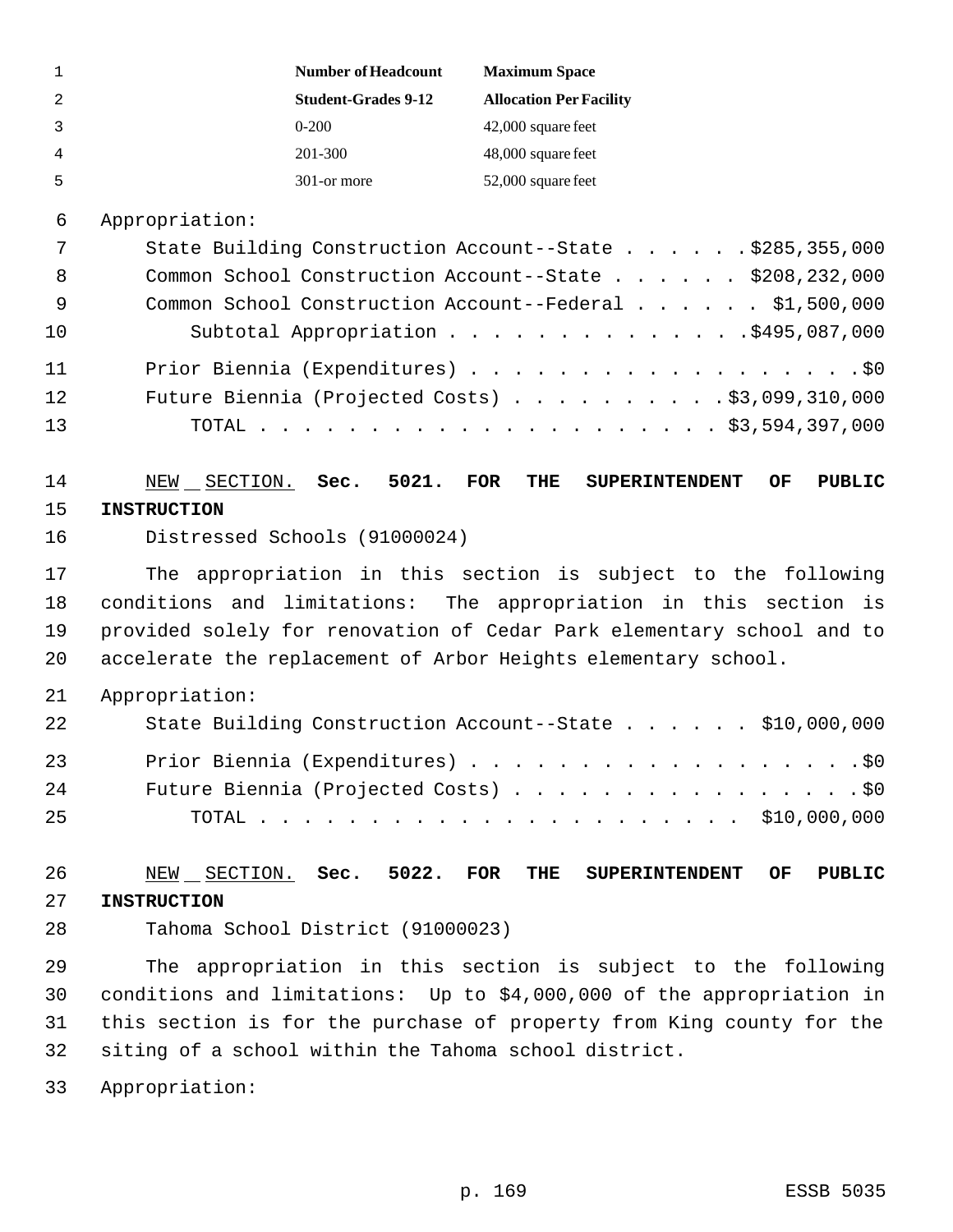| 1              | State Building Construction Account--State \$4,000,000                                          |
|----------------|-------------------------------------------------------------------------------------------------|
| $\overline{2}$ | Prior Biennia (Expenditures) \$0                                                                |
| 3              | Future Biennia (Projected Costs) \$0                                                            |
| 4              |                                                                                                 |
| 5              | NEW SECTION. Sec.<br>5023.<br>FOR<br>THE<br><b>OF</b><br>PUBLIC<br><b>SUPERINTENDENT</b>        |
| 6<br>7         | <b>INSTRUCTION</b><br>Energy Efficiency Grants for K-12 Schools (91000025)                      |
|                |                                                                                                 |
| 8<br>9         | Appropriation:<br>State Building Construction Account--State \$7,000,000                        |
|                |                                                                                                 |
| 10             | Prior Biennia (Expenditures) \$0                                                                |
| 11<br>12       | Future Biennia (Projected Costs) \$0                                                            |
|                |                                                                                                 |
| 13             | 5024.<br><b>FOR</b><br><b>PUBLIC</b><br>NEW SECTION. Sec.<br>THE<br><b>SUPERINTENDENT</b><br>OF |
| 14             | <b>INSTRUCTION</b>                                                                              |
| 15             | Spokane Valley Tech (91000026)                                                                  |
| 16             | Appropriation:                                                                                  |
| 17             | State Building Construction Account--State \$1,500,000                                          |
| 18             | Prior Biennia (Expenditures) \$0                                                                |
| 19             | Future Biennia (Projected Costs) \$0                                                            |
| 20             |                                                                                                 |
| 21             | $NEW$ SECTION. Sec. 5025. FOR THE SUPERINTENDENT OF PUBLIC                                      |
| 22             | <b>INSTRUCTION</b>                                                                              |
| 23             | School Security Improvement Grants (92000015)                                                   |
| 24             | The appropriation in this section is subject to the following                                   |
| 25             | conditions and limitations: The appropriation is provided solely for                            |
| 26             | nonrecurring costs associated with school facility safety projects                              |
| 27             | consistent with chapter 233, Laws of 2013 (Second Engrossed Substitute                          |
| 28             | Senate Bill No. 5197).                                                                          |
| 29             | Appropriation:                                                                                  |
| 30             | State Building Construction Account--State \$10,000,000                                         |
| 31             | Prior Biennia (Expenditures) \$0                                                                |
| 32             | Future Biennia (Projected Costs) \$0                                                            |
| 33             |                                                                                                 |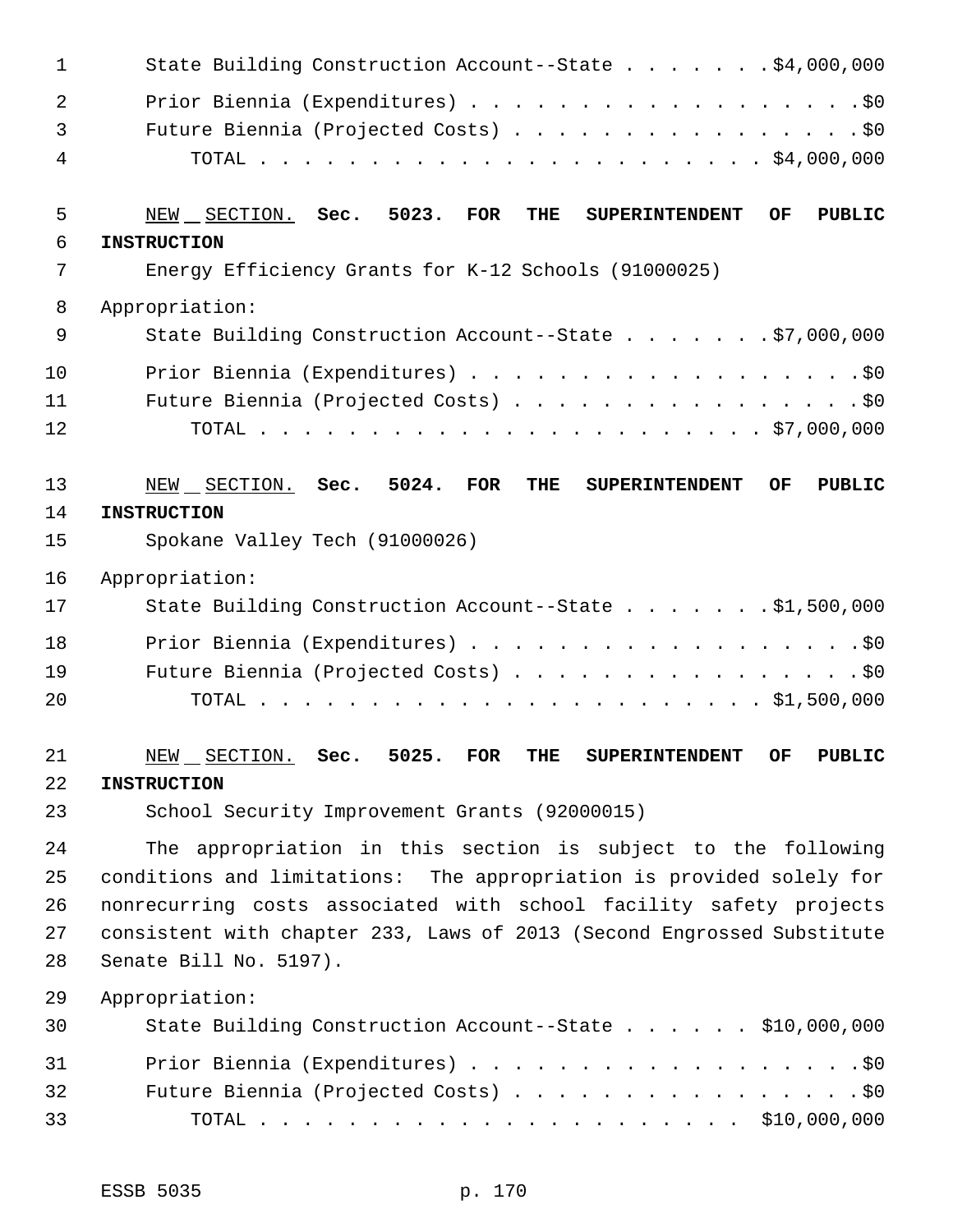| $\mathbf{1}$   | NEW SECTION. Sec. 5026. FOR<br>THE<br>OF<br><b>PUBLIC</b><br><b>SUPERINTENDENT</b>                 |
|----------------|----------------------------------------------------------------------------------------------------|
| $\overline{a}$ | <b>INSTRUCTION</b>                                                                                 |
| 3              | Delta High School (92000017)                                                                       |
| 4              | Appropriation:                                                                                     |
| 5              | State Building Construction Account--State \$5,400,000                                             |
| 6              | Prior Biennia (Expenditures) \$0                                                                   |
| 7              | Future Biennia (Projected Costs) \$0                                                               |
| 8              |                                                                                                    |
| 9              | 5027.<br>Sec.<br><b>FOR</b><br>THE<br>OF<br><b>PUBLIC</b><br>NEW SECTION.<br><b>SUPERINTENDENT</b> |
| 10             | <b>INSTRUCTION</b>                                                                                 |
| 11             | School District STEM Vocational Building Renovation<br>San<br>Juan                                 |
| 12             | (91000027)                                                                                         |
| 13             | Appropriation:                                                                                     |
| 14             | State Building Construction Account--State \$1,000,000                                             |
| 15             |                                                                                                    |
| 16             | Future Biennia (Projected Costs) \$0                                                               |
| 17             |                                                                                                    |
| 18             | NEW SECTION. Sec. 5028. FOR THE STATE SCHOOL FOR THE BLIND                                         |
| 19             | General Campus Preservation (30000018)                                                             |
| 20             | Reappropriation:                                                                                   |
| 21             | State Building Construction Account--State \$149,000                                               |
| 22             | Prior Biennia (Expenditures) $\ldots$ 9401,000                                                     |
| 23             | Future Biennia (Projected Costs) \$0                                                               |
| 24             |                                                                                                    |
| 25             | NEW SECTION. Sec. 5029. FOR THE STATE SCHOOL FOR THE BLIND                                         |
| 26             | General Campus Preservation (30000033)                                                             |
| 27             | Appropriation:                                                                                     |
| 28             | State Building Construction Account--State \$500,000                                               |
| 29             |                                                                                                    |
| 30             | Future Biennia (Projected Costs) \$2,215,000                                                       |
| 31             |                                                                                                    |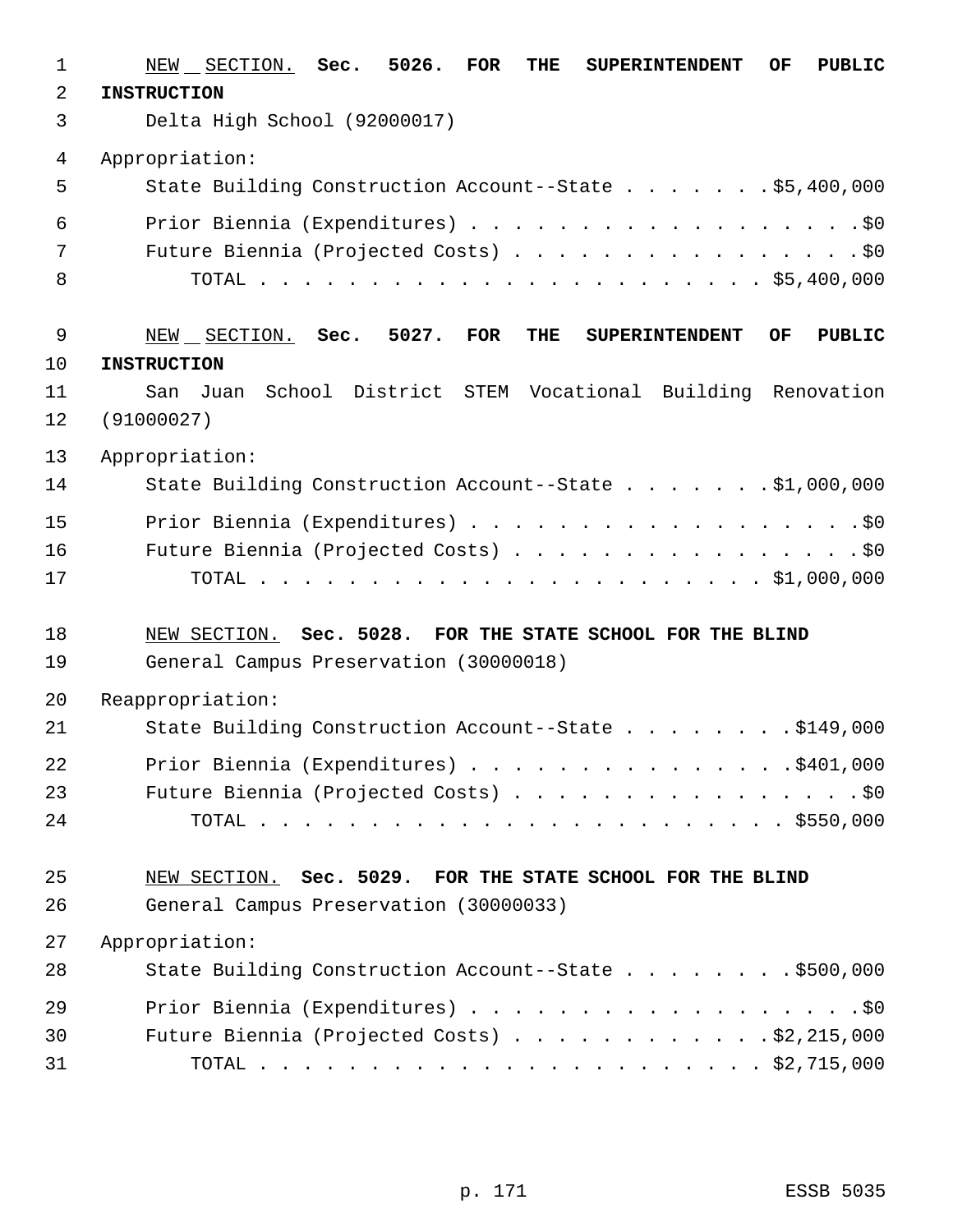| $\mathbf{1}$ | NEW SECTION. Sec. 5030.<br>FOR THE WASHINGTON STATE<br><b>CENTER</b><br><b>FOR</b> |
|--------------|------------------------------------------------------------------------------------|
| 2            | CHILDHOOD DEAFNESS AND HEARING LOSS                                                |
| 3            | Minor Public Works (30000023)                                                      |
| 4            | Appropriation:                                                                     |
| 5            | State Building Construction Account--State \$1,000,000                             |
| 6            | Prior Biennia (Expenditures) \$0                                                   |
| 7            | Future Biennia (Projected Costs) \$0                                               |
| 8            |                                                                                    |
| 9            | NEW SECTION. Sec. 5031. FOR THE UNIVERSITY OF WASHINGTON                           |
| 10           | UW Bothell (20082006)                                                              |
| 11           | Reappropriation:                                                                   |
| 12           | State Building Construction Account--State \$1,700,000                             |
| 13           | University of Washington Building Account--State \$12,963,000                      |
| 14           | Subtotal Reappropriation \$14,663,000                                              |
| 15           | Prior Biennia (Expenditures) \$23,337,000                                          |
| 16           | Future Biennia (Projected Costs) \$0                                               |
| 17           |                                                                                    |
| 18           | NEW SECTION. Sec. 5032. FOR THE UNIVERSITY OF WASHINGTON                           |
| 19           | House of Knowledge Longhouse (30000021)                                            |
| 20           | Reappropriation:                                                                   |
| 21           | State Building Construction Account--State \$2,400,000                             |
| 22           |                                                                                    |
| 23           | Future Biennia (Projected Costs) \$0                                               |
| 24           |                                                                                    |
| 25           | NEW SECTION. Sec. 5033. FOR THE UNIVERSITY OF WASHINGTON                           |
| 26           | Odegaard Undergraduate Learning Center (30000370)                                  |
| 27           | Reappropriation:                                                                   |
| 28           | State Building Construction Account--State \$900,000                               |
| 29           | Prior Biennia (Expenditures) $\ldots$ \$15,675,000                                 |
| 30           | Future Biennia (Projected Costs) \$0                                               |
| 31           |                                                                                    |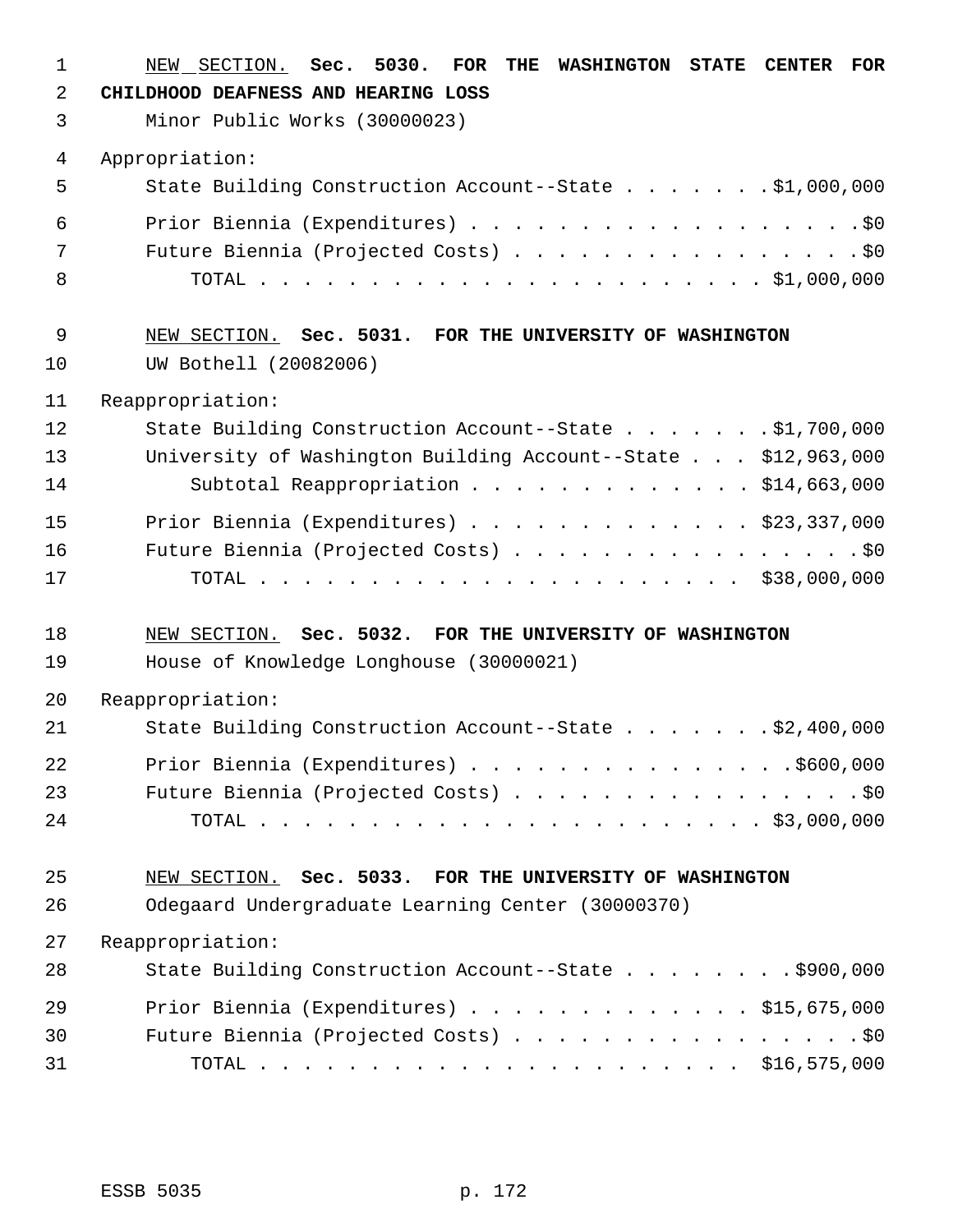| $\mathbf 1$    | NEW SECTION. Sec. 5034. FOR THE UNIVERSITY OF WASHINGTON                                                |
|----------------|---------------------------------------------------------------------------------------------------------|
| $\overline{2}$ | High Voltage Infrastructure Improvement Project (30000371)                                              |
| 3              | Reappropriation:                                                                                        |
| 4              | State Building Construction Account--State \$200,000                                                    |
| 5              | Prior Biennia (Expenditures) \$4,165,000                                                                |
| 6              | Future Biennia (Projected Costs) \$0                                                                    |
| 7              |                                                                                                         |
| 8              | NEW SECTION. Sec. 5035. FOR THE UNIVERSITY OF WASHINGTON                                                |
| 9              | University of Washington Minor Capital Repairs (30000372)                                               |
| 10             | Reappropriation:                                                                                        |
| 11             | State Building Construction Account--State \$500,000                                                    |
| 12             | University of Washington Building Account--State \$2,000,000                                            |
| 13             | Subtotal Reappropriation \$2,500,000                                                                    |
| 14             | Prior Biennia (Expenditures) \$36,487,000                                                               |
| 15             | Future Biennia (Projected Costs) \$0                                                                    |
| 16             |                                                                                                         |
| 17             |                                                                                                         |
|                |                                                                                                         |
|                | NEW SECTION. Sec. 5036. FOR THE UNIVERSITY OF WASHINGTON                                                |
| 18<br>19       | University of Washington Tacoma Campus Development and<br>Soil<br>Remediation (92000002)                |
|                |                                                                                                         |
| 20             | Reappropriation:                                                                                        |
| 21<br>22       | State Building Construction Account--State \$4,300,000<br>State Toxics Control Account--State \$700,000 |
| 23             | Subtotal Reappropriation \$5,000,000                                                                    |
| 24             |                                                                                                         |
| 25             | Prior Biennia (Expenditures) \$0<br>Future Biennia (Projected Costs) \$0                                |
| 26             |                                                                                                         |
| 27             | NEW SECTION. Sec. 5037. FOR THE UNIVERSITY OF WASHINGTON                                                |
| 28             | Denny Hall Renovation (20081002)                                                                        |
| 29             | The appropriation in this section is subject to the following                                           |
| 30             | conditions and limitations: In conjunction with the appropriation in                                    |
| 31             | this section, the University of Washington is authorized to issue a                                     |
| 32             | bond or bonds in an amount not to exceed \$20,000,000 in value for the                                  |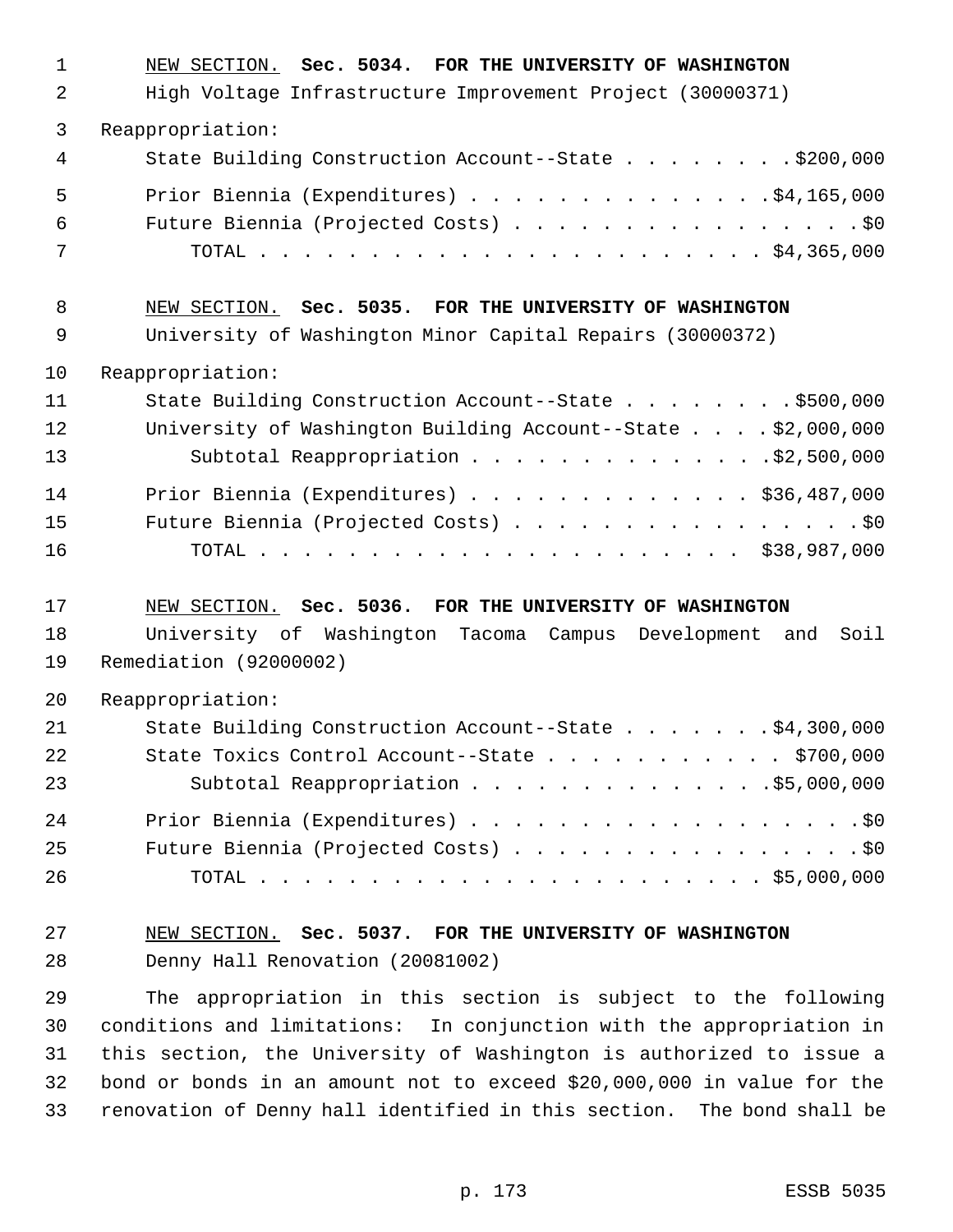financed from building fee and trust land revenues deposited into the university's bond retirement account, in accordance with RCW 28B.20.700 through 28B.20.740. Appropriation: State Building Construction Account--State . . . . . . \$30,590,000 Prior Biennia (Expenditures) . . . . . . . . . . . . . .\$2,302,000 Future Biennia (Projected Costs) . . . . . . . . . . . . . . . . \$0 TOTAL . . . . . . . . . . . . . . . . . . . . . . \$32,892,000 NEW SECTION. **Sec. 5038. FOR THE UNIVERSITY OF WASHINGTON** Lewis Hall Renovation (20081003) Appropriation: State Building Construction Account--State . . . . . . . \$2,587,000 Prior Biennia (Expenditures) . . . . . . . . . . . . . .\$1,478,000 Future Biennia (Projected Costs) . . . . . . . . . . . \$19,095,000 TOTAL . . . . . . . . . . . . . . . . . . . . . . \$23,160,000 NEW SECTION. **Sec. 5039. FOR THE UNIVERSITY OF WASHINGTON** Burke Museum Renovation (20082850) Reappropriation: State Building Construction Account--State . . . . . . . \$3,000,000 Prior Biennia (Expenditures) . . . . . . . . . . . . . . .\$800,000 Future Biennia (Projected Costs) . . . . . . . . . . . \$14,000,000 TOTAL . . . . . . . . . . . . . . . . . . . . . . \$17,800,000 NEW SECTION. **Sec. 5040. FOR THE UNIVERSITY OF WASHINGTON** University of Washington Tacoma - Soils Remediation (20082852) Reappropriation: 26 State Toxics Control Account--State . . . . . . . . . . \$500,000 27 Prior Biennia (Expenditures) . . . . . . . . . . . . . . . . \$500,000 Future Biennia (Projected Costs) . . . . . . . . . . . \$20,000,000 TOTAL . . . . . . . . . . . . . . . . . . . . . . \$21,000,000 NEW SECTION. **Sec. 5041. FOR THE UNIVERSITY OF WASHINGTON** University of Washington Magnuson Health Sciences Center Roofing

Replacement Project (30000483)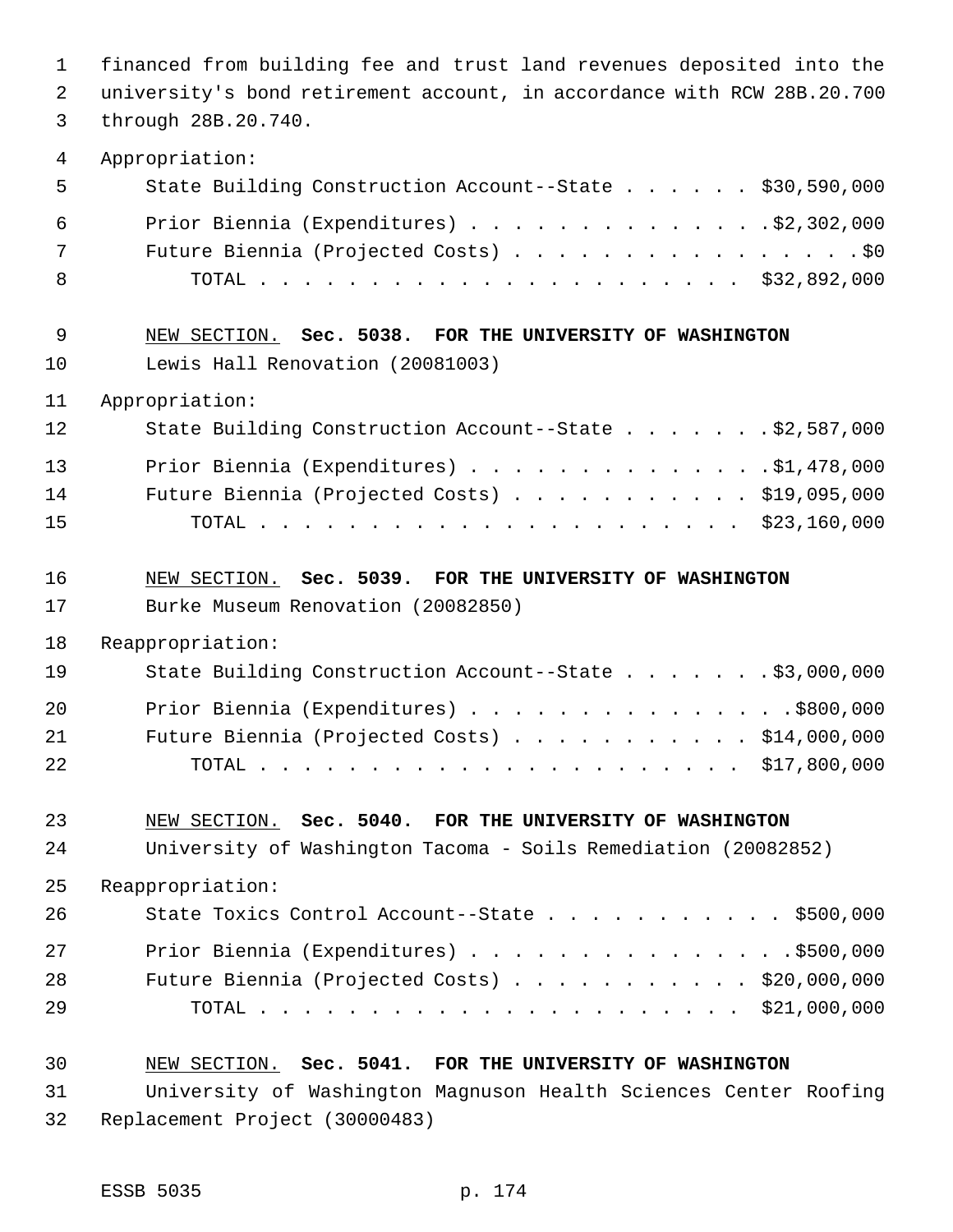| 1              | Appropriation:                                                                 |
|----------------|--------------------------------------------------------------------------------|
| $\overline{2}$ | State Building Construction Account--State \$5,794,000                         |
| 3              | University of Washington Building Account--State \$735,000                     |
| 4              | Subtotal Appropriation \$6,529,000                                             |
| 5              | Prior Biennia (Expenditures) \$0                                               |
| 6              | Future Biennia (Projected Costs) \$0                                           |
| 7              |                                                                                |
| 8              | NEW SECTION. Sec. 5042. FOR THE UNIVERSITY OF WASHINGTON                       |
| 9              | Minor Capital Repairs - Preservation (30000494)                                |
| 10             | Appropriation:                                                                 |
| 11             | State Building Construction Account--State \$3,539,000                         |
| 12             | University of Washington Building Account--State \$43,215,000                  |
| 13             | Subtotal Appropriation \$46,754,000                                            |
| 14             | Prior Biennia (Expenditures) \$0                                               |
| 15             | Future Biennia (Projected Costs) \$208,000,000                                 |
| 16             |                                                                                |
|                |                                                                                |
|                |                                                                                |
| 17             | NEW SECTION. Sec. 5043. FOR THE UNIVERSITY OF WASHINGTON                       |
| 18<br>19       | Preventive Facility Maintenance and Building System<br>Repairs<br>(91000013)   |
| 20             | Appropriation:                                                                 |
| 21             | University of Washington Building Account--State \$25,825,000                  |
| 22             | Prior Biennia (Expenditures) \$0                                               |
| 23             | Future Biennia (Projected Costs) \$0                                           |
| 24             |                                                                                |
|                |                                                                                |
| 25             | NEW SECTION. Sec. 5044. FOR THE UNIVERSITY OF WASHINGTON                       |
| 26<br>27       | University of Washington Tacoma Urban/Science Education Facility<br>(91000014) |
| 28             | Appropriation:                                                                 |
| 29             | State Building Construction Account--State \$1,900,000                         |
| 30             |                                                                                |
| 31             | Future Biennia (Projected Costs) \$0                                           |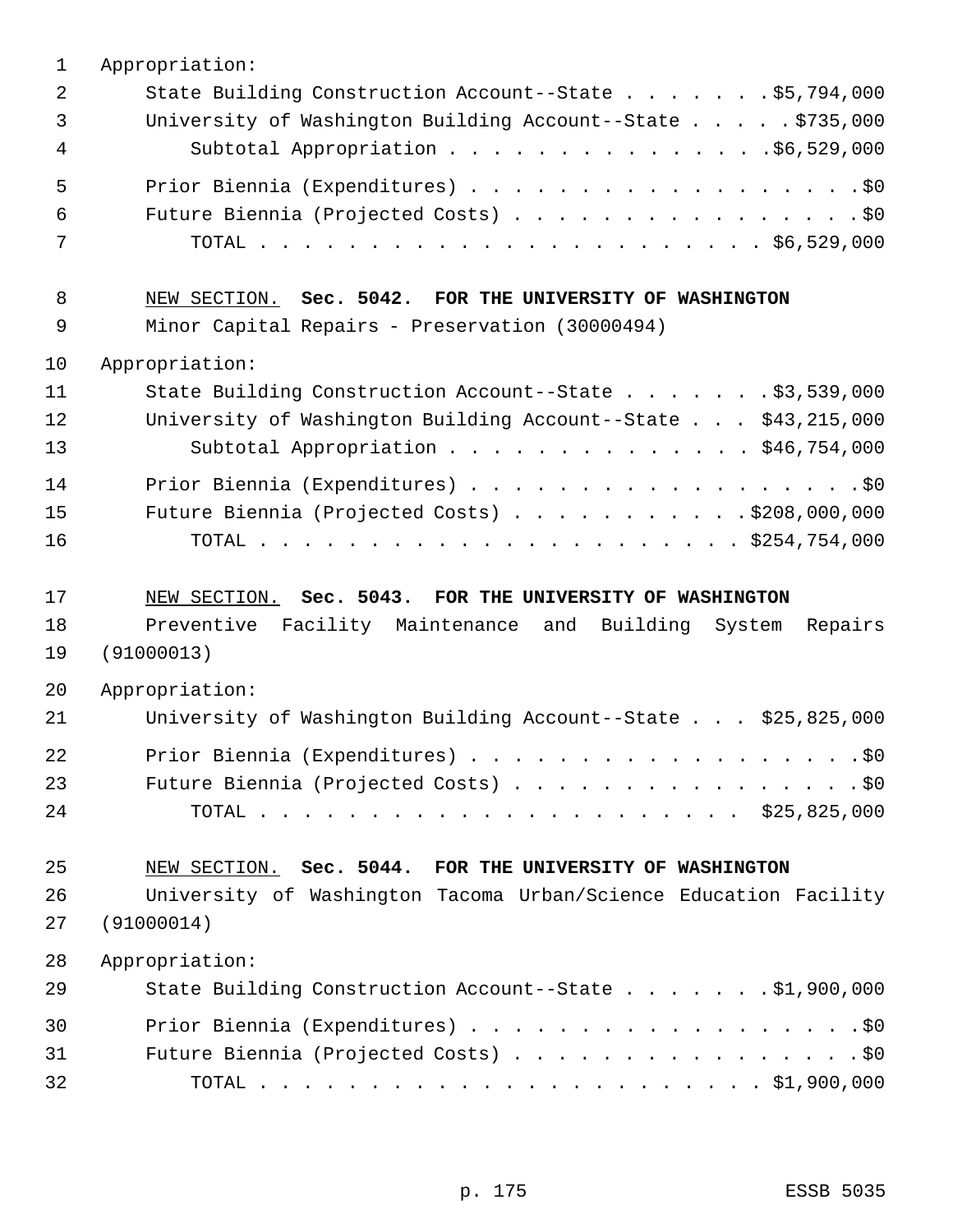| $\mathbf 1$    | NEW SECTION. Sec. 5045. FOR THE WASHINGTON STATE UNIVERSITY     |
|----------------|-----------------------------------------------------------------|
| $\overline{2}$ | Washington State University Spokane - Riverpoint Biomedical and |
| 3              | Health Sciences (20162953)                                      |
| 4              | Reappropriation:                                                |
| 5              | State Building Construction Account--State \$5,230,000          |
| 6              | Washington State University Building Account--State \$3,770,000 |
| 7              | Subtotal Reappropriation \$9,000,000                            |
| 8              | Prior Biennia (Expenditures) \$41,140,000                       |
| 9              | Future Biennia (Projected Costs) \$0                            |
| 10             |                                                                 |
| 11             | NEW SECTION. Sec. 5046. FOR THE WASHINGTON STATE UNIVERSITY     |
| 12             | Minor Works - Preservation (30000525)                           |
| 13             | Reappropriation:                                                |
| 14             | Washington State University Building Account--State \$6,300,000 |
| 15             | Prior Biennia (Expenditures) \$18,015,000                       |
| 16             | Future Biennia (Projected Costs) \$0                            |
| 17             |                                                                 |
|                |                                                                 |
| 18             | NEW SECTION. Sec. 5047. FOR THE WASHINGTON STATE UNIVERSITY     |
| 19             | Preventive Maintenance and Building System Repairs (91000024)   |
| 20             | Appropriation:                                                  |
| 21             | Washington State University Building                            |
| 22             | Account--State \$10,115,000                                     |
| 23             | Prior Biennia (Expenditures) \$0                                |
| 24             | Future Biennia (Projected Costs) \$0                            |
| 25             |                                                                 |
| 26             | NEW SECTION. Sec. 5048. FOR THE WASHINGTON STATE UNIVERSITY     |
| 27             | Washington State University Pullman - Troy Hall Renovation      |
| 28             | (20061030)                                                      |
| 29             | Appropriation:                                                  |
| 30             | State Building Construction Account--State \$1,527,000          |
| 31             | Washington State University Building Account--State \$494,000   |
| 32             | Subtotal Appropriation \$2,021,000                              |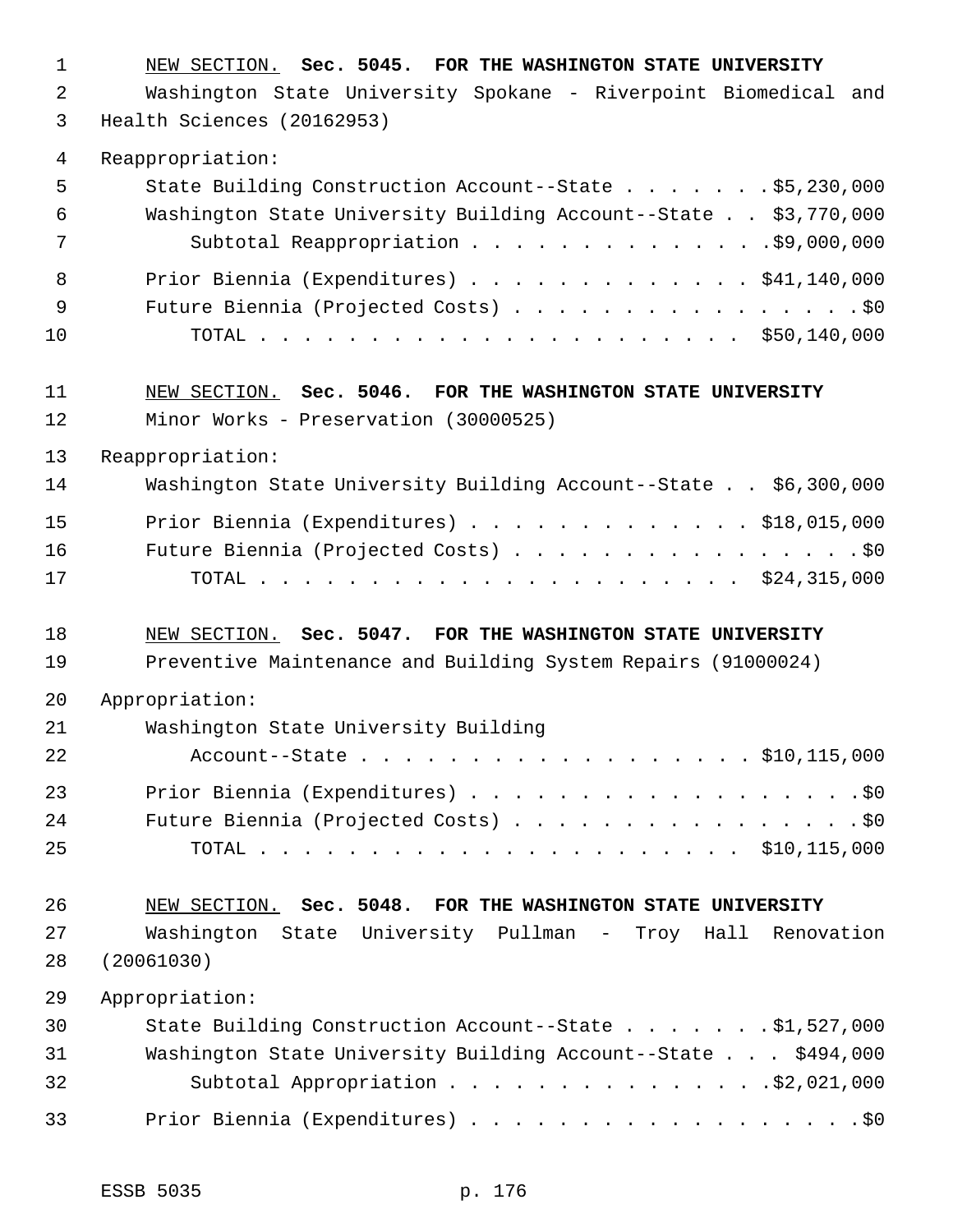| $\mathbf{1}$                            | Future Biennia (Projected Costs) $\ldots$ \$34,550,000                                                                                                                                                                                                                                                                                                                                                                                                                                                                                                               |
|-----------------------------------------|----------------------------------------------------------------------------------------------------------------------------------------------------------------------------------------------------------------------------------------------------------------------------------------------------------------------------------------------------------------------------------------------------------------------------------------------------------------------------------------------------------------------------------------------------------------------|
| 2                                       |                                                                                                                                                                                                                                                                                                                                                                                                                                                                                                                                                                      |
| 3                                       | NEW SECTION. Sec. 5049. FOR THE WASHINGTON STATE UNIVERSITY                                                                                                                                                                                                                                                                                                                                                                                                                                                                                                          |
| 4                                       | Clean Technology Laboratory (30000069)                                                                                                                                                                                                                                                                                                                                                                                                                                                                                                                               |
| 5<br>6<br>7<br>8<br>9<br>10<br>11<br>12 | The appropriation in this section is subject to the following<br>conditions and limitations: In conjunction with the appropriation in<br>this section, the Washington State University is authorized to issue a<br>bond or bonds in an amount not to exceed \$20,000,000 in value for<br>construction of the clean technology laboratory identified in this<br>The bond shall be financed from building fee and trust land<br>section.<br>revenues deposited into the university's bond retirement account, in<br>accordance with RCW 28B.30.700 through 28B.30.780. |
| 13                                      | Appropriation:                                                                                                                                                                                                                                                                                                                                                                                                                                                                                                                                                       |
| 14                                      | State Building Construction Account--State \$30,335,000                                                                                                                                                                                                                                                                                                                                                                                                                                                                                                              |
| 15                                      | Prior Biennia (Expenditures) $\ldots$ 92,500,000                                                                                                                                                                                                                                                                                                                                                                                                                                                                                                                     |
| 16                                      | Future Biennia (Projected Costs) \$0                                                                                                                                                                                                                                                                                                                                                                                                                                                                                                                                 |
| 17                                      |                                                                                                                                                                                                                                                                                                                                                                                                                                                                                                                                                                      |
| 18                                      | NEW SECTION. Sec. 5050. FOR THE WASHINGTON STATE UNIVERSITY                                                                                                                                                                                                                                                                                                                                                                                                                                                                                                          |
| 19                                      | Washington State University Prosser - Viticulture and Enology                                                                                                                                                                                                                                                                                                                                                                                                                                                                                                        |
| 20                                      | Facility (30000500)                                                                                                                                                                                                                                                                                                                                                                                                                                                                                                                                                  |
| 21                                      | Appropriation:                                                                                                                                                                                                                                                                                                                                                                                                                                                                                                                                                       |
| 22                                      | Washington State University Building Account--State \$2,792,000                                                                                                                                                                                                                                                                                                                                                                                                                                                                                                      |
| 23                                      | Prior Biennia (Expenditures) \$0                                                                                                                                                                                                                                                                                                                                                                                                                                                                                                                                     |
| 24                                      | Future Biennia (Projected Costs) \$0                                                                                                                                                                                                                                                                                                                                                                                                                                                                                                                                 |
| 25                                      |                                                                                                                                                                                                                                                                                                                                                                                                                                                                                                                                                                      |
| 26                                      | NEW SECTION. Sec. 5051. FOR THE WASHINGTON STATE UNIVERSITY                                                                                                                                                                                                                                                                                                                                                                                                                                                                                                          |
| 27                                      | Washington State University Prosser - Agriculture Technology                                                                                                                                                                                                                                                                                                                                                                                                                                                                                                         |
| 28                                      | Building Addition (30000518)                                                                                                                                                                                                                                                                                                                                                                                                                                                                                                                                         |
| 29                                      | Appropriation:                                                                                                                                                                                                                                                                                                                                                                                                                                                                                                                                                       |
| 30                                      | Washington State University Building Account--State \$2,114,000                                                                                                                                                                                                                                                                                                                                                                                                                                                                                                      |
| 31                                      | Prior Biennia (Expenditures) \$0                                                                                                                                                                                                                                                                                                                                                                                                                                                                                                                                     |
| 32                                      | Future Biennia (Projected Costs) \$0                                                                                                                                                                                                                                                                                                                                                                                                                                                                                                                                 |
| 33                                      |                                                                                                                                                                                                                                                                                                                                                                                                                                                                                                                                                                      |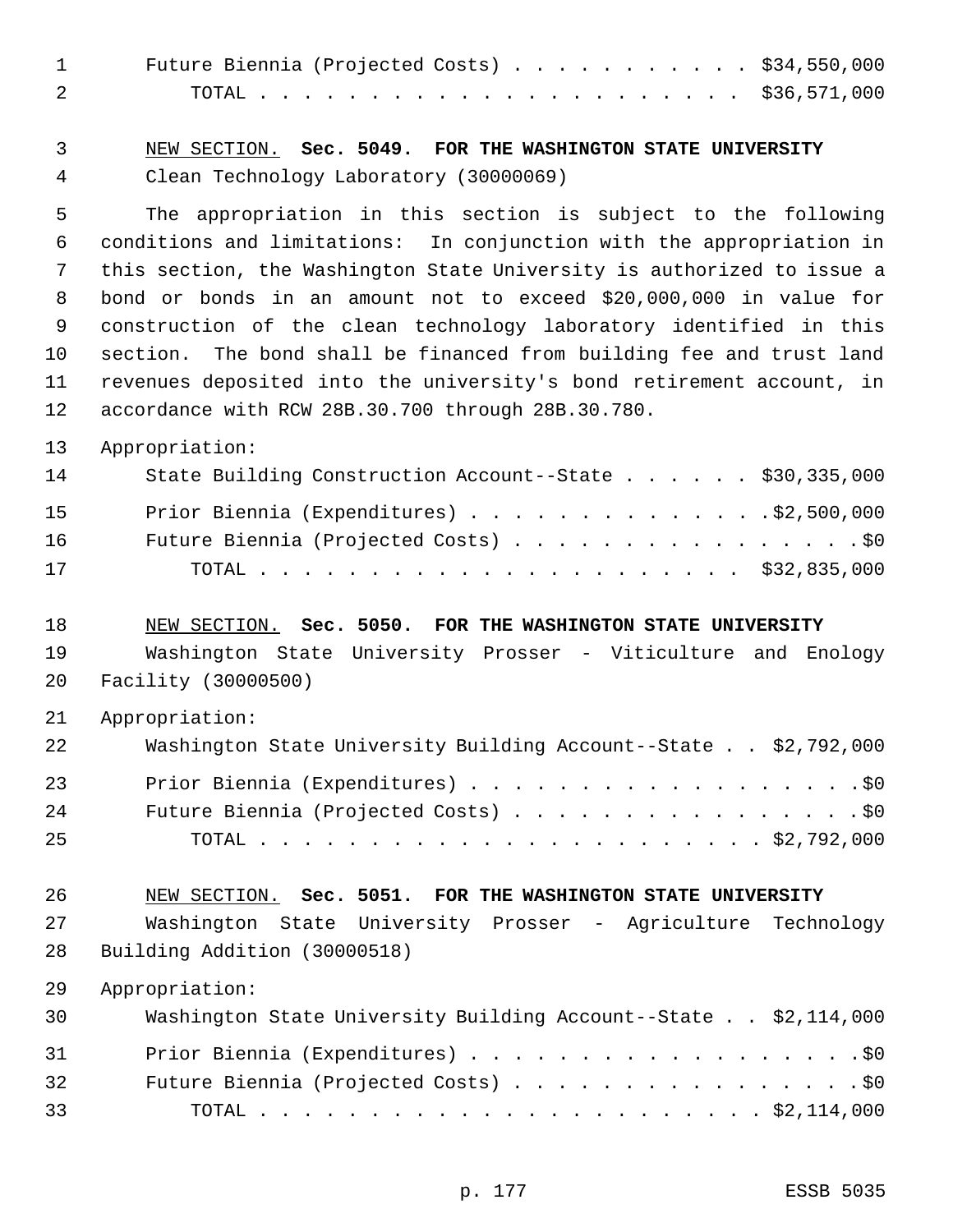| $\mathbf 1$ | NEW SECTION. Sec. 5052. FOR THE WASHINGTON STATE UNIVERSITY      |  |  |
|-------------|------------------------------------------------------------------|--|--|
| 2           | Washington State University Pullman - Plant Sciences Building    |  |  |
| 3           | $(REC#5)$ (30000519)                                             |  |  |
| 4           | Appropriation:                                                   |  |  |
| 5           | Washington State University Building Account--State \$500,000    |  |  |
| 6           | Prior Biennia (Expenditures) \$0                                 |  |  |
| 7           | Future Biennia (Projected Costs) $\ldots$ \$65,500,000           |  |  |
| 8           |                                                                  |  |  |
| 9           | NEW SECTION. Sec. 5053. FOR THE WASHINGTON STATE UNIVERSITY      |  |  |
| 10          | Plant Growth (Greenhouse) Facilities, Phase 1 (30000835)         |  |  |
| 11          | Appropriation:                                                   |  |  |
| 12          | Washington State University Building Account--State \$225,000    |  |  |
| 13          | Prior Biennia (Expenditures) \$0                                 |  |  |
| 14          | Future Biennia (Projected Costs) $\ldots$ \$14,775,000           |  |  |
| 15          |                                                                  |  |  |
| 16          | NEW SECTION. Sec. 5054. FOR THE WASHINGTON STATE UNIVERSITY      |  |  |
| 17          | 2013-2015 Minor Works - Preservation, Safety, and Infrastructure |  |  |
| 18          | (30000849)                                                       |  |  |
| 19          | Appropriation:                                                   |  |  |
| 20          | State Building Construction Account--State \$12,214,000          |  |  |
| 21          | Washington State University Building                             |  |  |
| 22          | Account--State \$16,350,000                                      |  |  |
| 23          | Subtotal Appropriation \$28,564,000                              |  |  |
| 24          | Prior Biennia (Expenditures) \$0                                 |  |  |
| 25          | Future Biennia (Projected Costs) \$0                             |  |  |
| 26          |                                                                  |  |  |
| 27          | NEW SECTION. Sec. 5055. FOR THE WASHINGTON STATE UNIVERSITY      |  |  |
| 28          | Washington State University Pullman Pedestrian Bridge (91000028) |  |  |
| 29          | Appropriation:                                                   |  |  |
| 30          | Washington State University Building                             |  |  |
| 31          | Account--State \$1,500,000                                       |  |  |
| 32          | Prior Biennia (Expenditures) \$0                                 |  |  |
| 33          | Future Biennia (Projected Costs) \$0                             |  |  |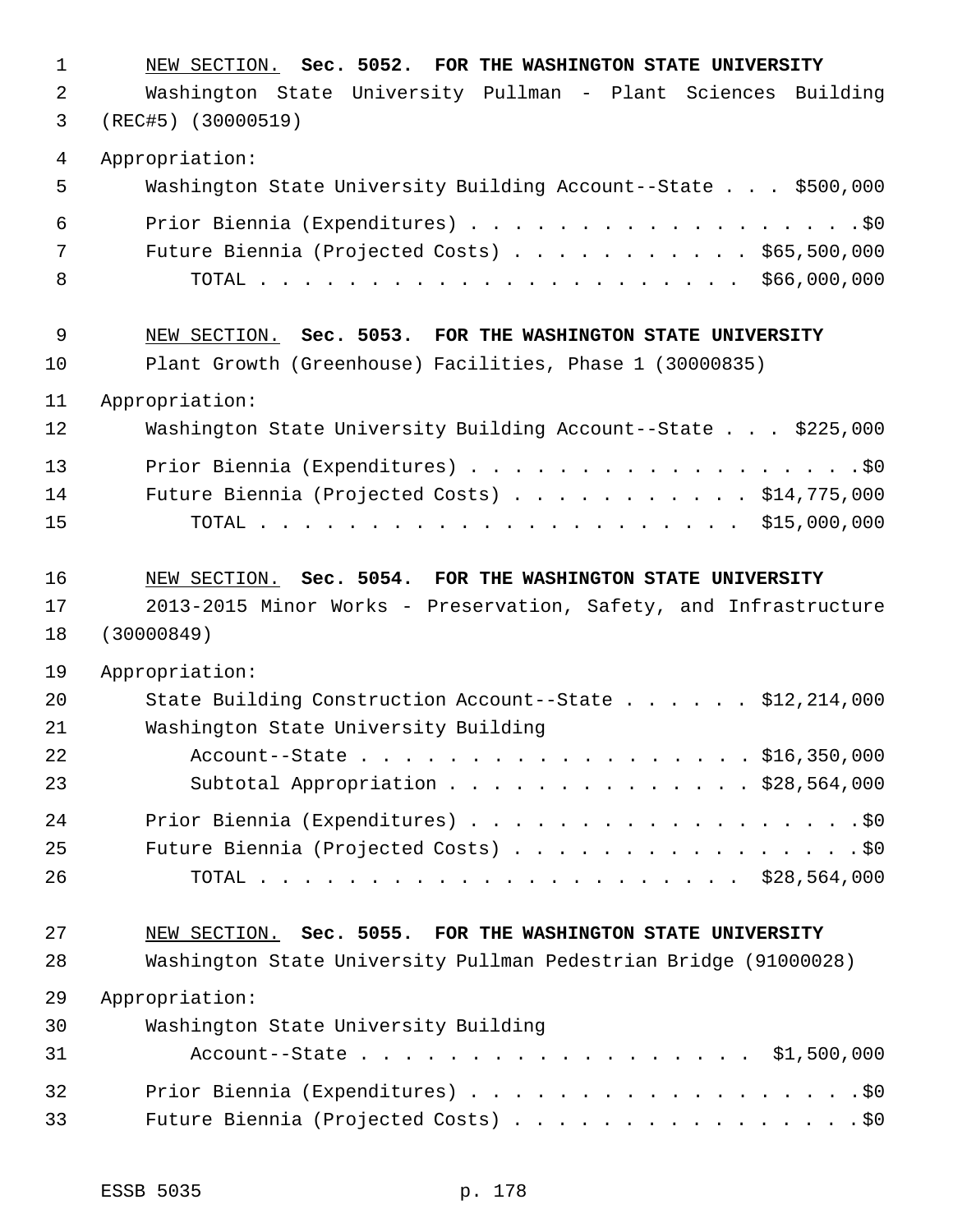TOTAL . . . . . . . . . . . . . . . . . . . . . . . \$1,500,000

 NEW SECTION. **Sec. 5056. FOR THE WASHINGTON STATE UNIVERSITY** Everett University Center (91000026)

 The appropriation in this section is subject to the following conditions and limitations:

 (1) The building must be delivered using design build, as defined by chapter 39.10 RCW, with a guarantee for energy, operations, and maintenance performance.

 (2) To ensure that the total cost of the project is accounted for and the most reasonable and cost efficient design is used, Washington State University shall develop life cycle costs for this project. The life cycle costs shall represent the present value sum of capital costs, installation costs, operating costs, and maintenance costs over the life expectancy of the project. The legislature further finds the most effective approach to the life cycle cost analysis is to integrate it into the early part of the design process.

 (3) Washington State University shall develop a minimum of three project alternatives for use in the life cycle cost analysis. These alternatives must be both distinctly different and viable solutions to the issue being addressed. The chosen alternative must be the most reasonable and cost-effective solution. A brief description of each project alternative and why it was chosen must be included in the life cycle cost analysis.

 (4) The office of financial management shall: (a) Make available a life cycle cost model to be used for analysis; and (b) in consultation with the department of enterprise services, provide assistance in using the life cycle cost model.

 (5) The Washington State University shall consider architectural and engineering firms' and general contractors' experience using life cycle costs, operating costs, and energy efficiency measures when selecting an architectural and engineering firm, or when selecting a contractor using alternative contracting methods.

Appropriation:

| 34 | State Building Construction Account--State \$10,000,000 |  |
|----|---------------------------------------------------------|--|
| 35 | Prior Biennia (Expenditures) \$0                        |  |
| 36 | Future Biennia (Projected Costs) \$0                    |  |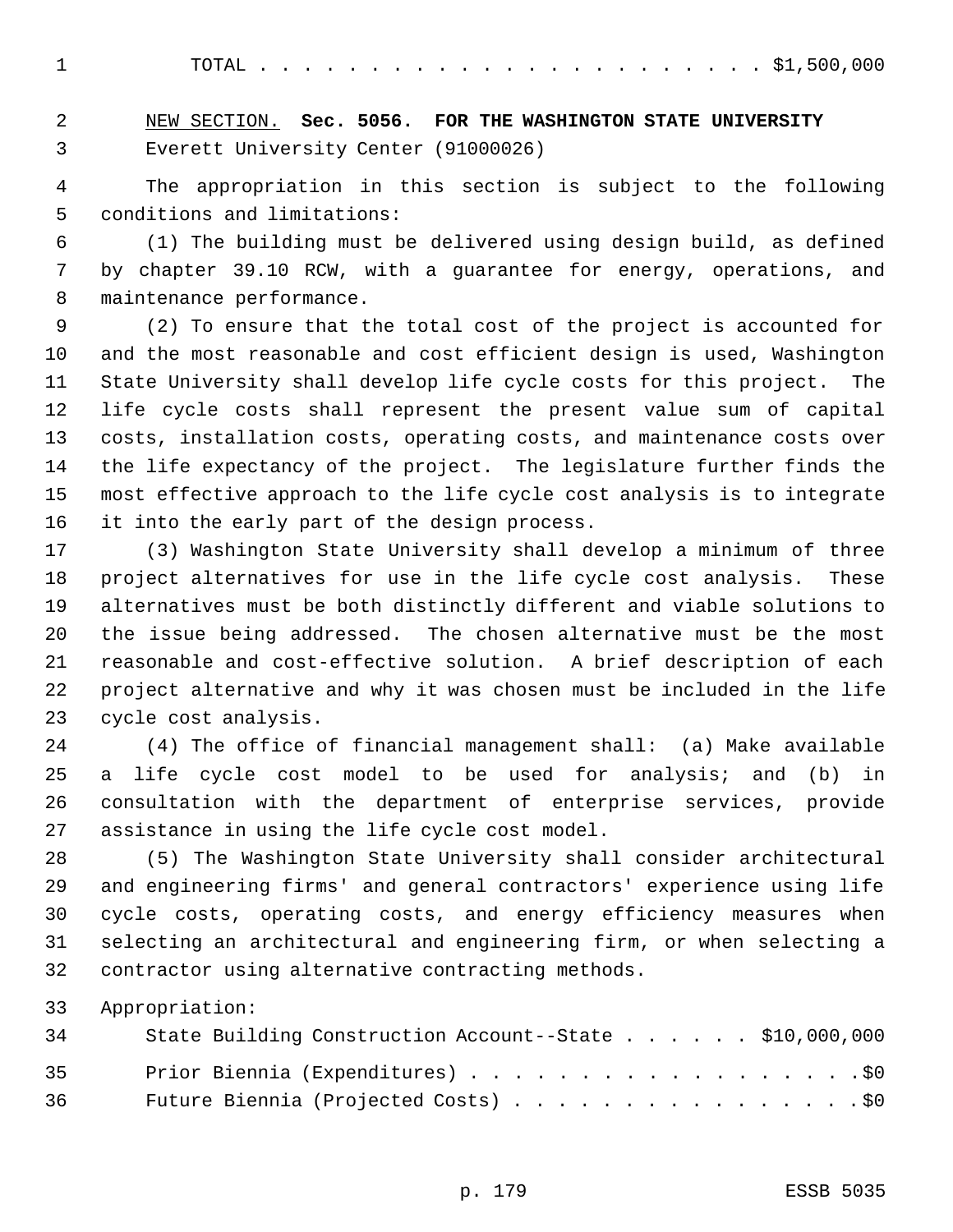TOTAL . . . . . . . . . . . . . . . . . . . . . . \$10,000,000

 NEW SECTION. **Sec. 5057. FOR THE WASHINGTON STATE UNIVERSITY** Benefit-Cost Analyses of the Yakima River Basin Integrated Plan Projects (91000027)

 The appropriation in this section is subject to the following conditions and limitations:

 (1) The appropriation in this section is provided solely for the state of Washington water research center to prepare separate benefit-cost analyses for each of the projects proposed in the 2012 Yakima river basin integrated water resources management plan (Yakima integrated plan), as listed in subsection (7) of this section.

 (2) To the greatest extent possible, the center must use information from existing studies, supplemented by primary research, to measure and evaluate each project's benefits and costs.

 (3) The center must measure and report the economic benefits of each project on a disaggregated basis, so that it is clear the extent to which an individual project is expected to result in increases in fish populations, increases in the reliability of irrigation water during severe drought years, and improvements in municipal and domestic water supply.

 (4) The center may enter into agreements with other state universities and with private consultants as needed to accomplish the scope of work.

 (5) The center may consult, as necessary, with the department of ecology and the Yakima river basin water enhancement project workgroup.

 (6) No more than twelve percent of the total appropriation may be retained for administrative overhead expenses.

 (7) The center must submit the benefit-cost analyses, findings and any recommendations on the following projects by December 15, 2014, to appropriate legislative fiscal committees:

- (a) Tributary/mainstem enhancement
- (b) Box canyon creek
- (c) Subordination of power generation (Roza and Chandler)
- (d) Aquifer storage and recovery projects
- (e) Agricultural conservation
- (f) Municipal conservation
- (g) Water bank exchange programs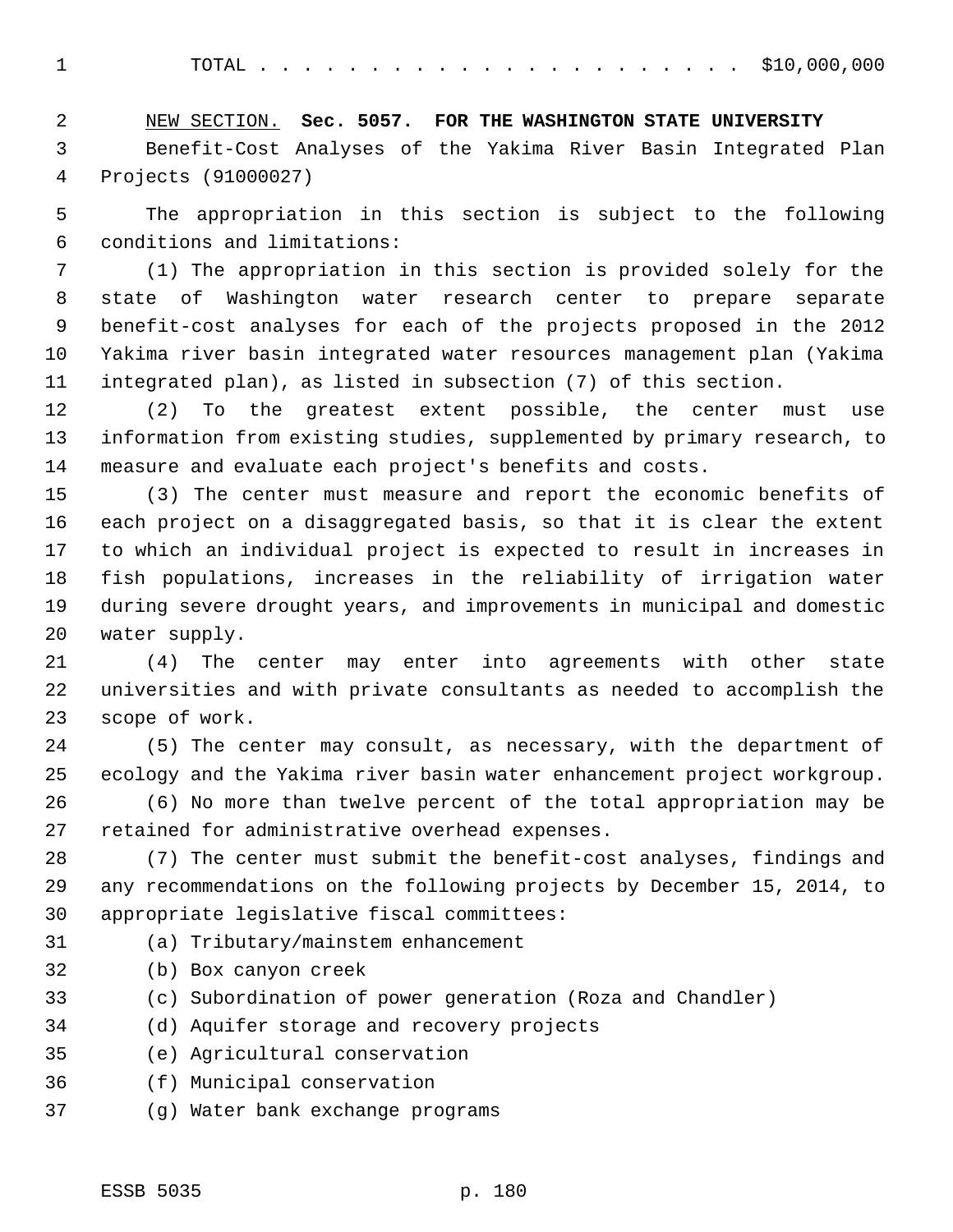| $\mathbf 1$    | (h) Cle Elum reservoir                                                                                 |
|----------------|--------------------------------------------------------------------------------------------------------|
| $\overline{2}$ | (i) Keechelus, Kachess, Tieton reservoir                                                               |
| 3              | (j) Keechelus to Kachess pipeline                                                                      |
| 4              | (k) Wymer reservoir                                                                                    |
| 5              | (1) Bumping reservoir enlargement                                                                      |
| 6              | Appropriation:                                                                                         |
| 7              | State Building Construction Account--State \$300,000                                                   |
| 8              | Prior Biennia (Expenditures) \$0                                                                       |
| 9              | Future Biennia (Projected Costs) \$0                                                                   |
| 10             |                                                                                                        |
| 11             | NEW SECTION. Sec. 5058. FOR THE EASTERN WASHINGTON UNIVERSITY                                          |
| 12             | Patterson Hall Remodel (20062002)                                                                      |
| 13             | Reappropriation:                                                                                       |
| 14             | State Building Construction Account--State \$13,885,000                                                |
| 15             | Prior Biennia (Expenditures) $\ldots$ \$42,958,000                                                     |
| 16             | Future Biennia (Projected Costs) \$0                                                                   |
| 17             |                                                                                                        |
|                |                                                                                                        |
| 18             | NEW SECTION. Sec. 5059. FOR THE EASTERN WASHINGTON UNIVERSITY                                          |
| 19             | Upgrade/Repair Campus Water System (30000422)                                                          |
| 20             | Appropriation:                                                                                         |
| 21             | State Building Construction Account--State \$5,508,000                                                 |
| 22             | Eastern Washington University Capital Projects                                                         |
| 23             | Account--State \$1,770,000                                                                             |
| 24             | Subtotal Appropriation 57,278,000                                                                      |
| 25             | Prior Biennia (Expenditures) \$0                                                                       |
| 26             | Future Biennia (Projected Costs) \$0                                                                   |
| 27             |                                                                                                        |
|                |                                                                                                        |
| 28<br>29       | NEW SECTION. Sec. 5060. FOR THE EASTERN WASHINGTON UNIVERSITY<br>Minor Works - Preservation (30000427) |
| 30             | Reappropriation:                                                                                       |
| 31             | State Building Construction Account--State \$1,320,000                                                 |
| 32             | Eastern Washington University Capital Projects                                                         |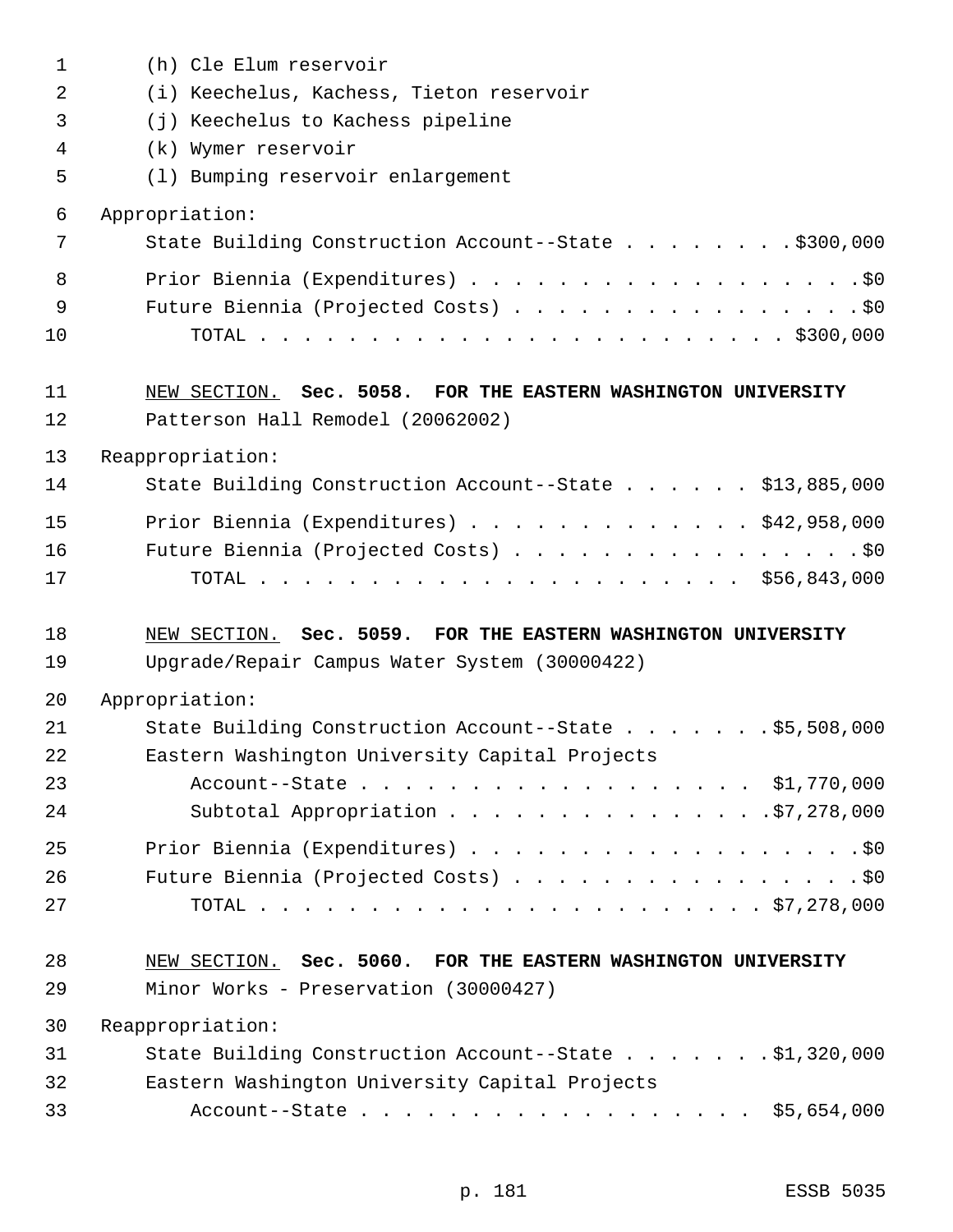| $\mathbf 1$    | Subtotal Reappropriation \$6,974,000                              |
|----------------|-------------------------------------------------------------------|
| $\overline{2}$ | Prior Biennia (Expenditures) \$9,666,000                          |
| 3              | Future Biennia (Projected Costs) \$0                              |
| 4              |                                                                   |
| 5              | NEW SECTION. Sec. 5061. FOR THE EASTERN WASHINGTON UNIVERSITY     |
| 6              | University Science Center - Science II (30000466)                 |
| 7              | Appropriation:                                                    |
| 8              | State Building Construction Account--State \$350,000              |
| 9              | Prior Biennia (Expenditures) \$0                                  |
| 10             | Future Biennia (Projected Costs) \$86,970,000                     |
| 11             |                                                                   |
| 12             | NEW SECTION. Sec. 5062. FOR THE EASTERN WASHINGTON UNIVERSITY     |
| 13             | Eastern Washington University Minor Works Preservation (30000468) |
| 14             | Appropriation:                                                    |
| 15             | State Building Construction Account--State \$1,434,000            |
| 16             | Eastern Washington University Capital Projects                    |
| 17             | Account--State \$7,066,000                                        |
| 18             | Subtotal Appropriation \$8,500,000                                |
| 19             |                                                                   |
| 20             | Future Biennia (Projected Costs) \$0                              |
| 21             |                                                                   |
| 22             | NEW SECTION. Sec. 5063. FOR THE EASTERN WASHINGTON UNIVERSITY     |
| 23             | Preventive Maintenance and Building System Repairs (30000500)     |
| 24             | Appropriation:                                                    |
| 25             | Eastern Washington University Capital Projects                    |
| 26             | Account--State \$2,217,000                                        |
| 27             | Prior Biennia (Expenditures) \$0                                  |
| 28             | Future Biennia (Projected Costs) \$0                              |
| 29             |                                                                   |
| 30             | NEW SECTION. Sec. 5064. FOR THE CENTRAL WASHINGTON UNIVERSITY     |
| 31             | Science Building (30000045)                                       |
| 32             | Reappropriation:                                                  |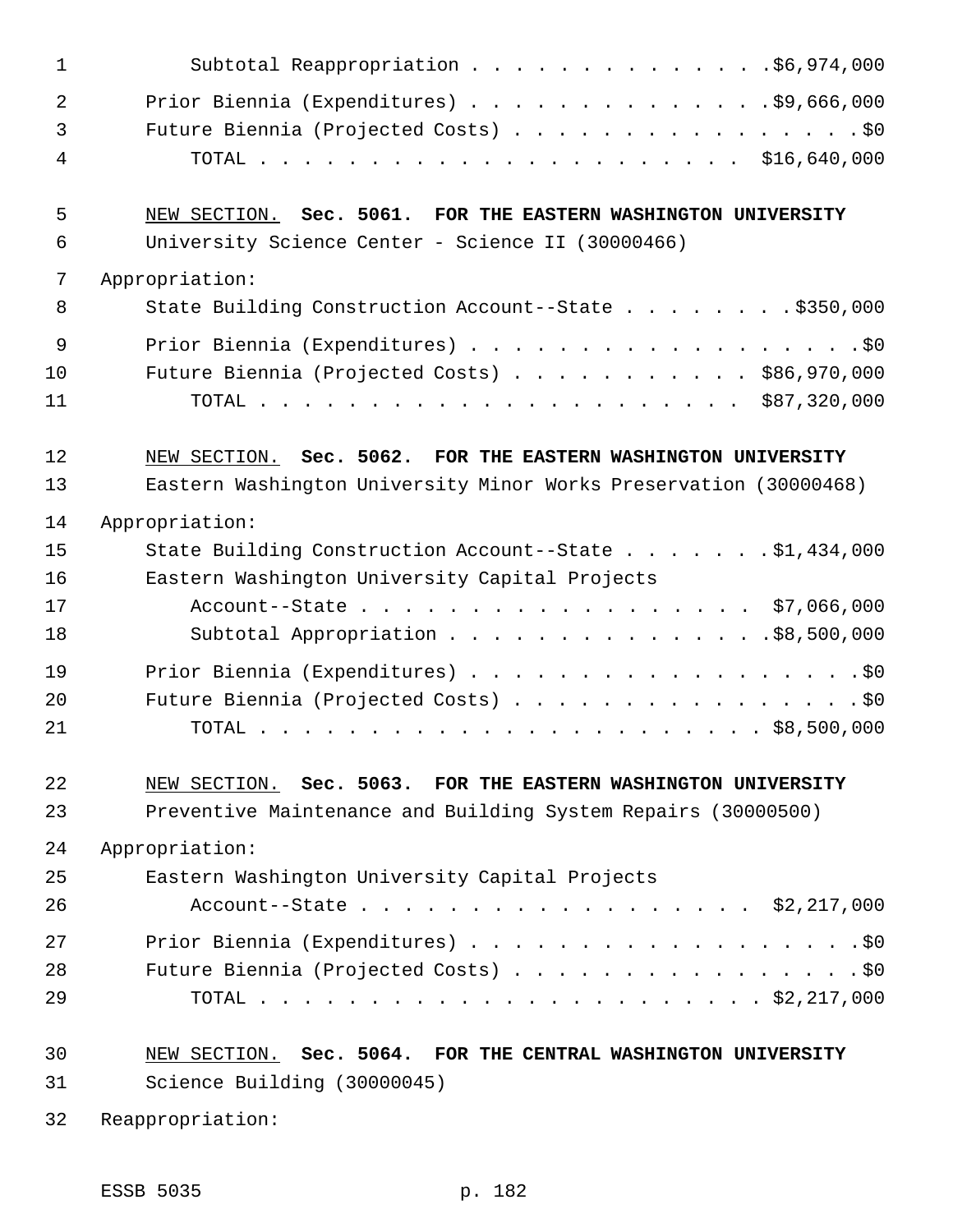| $\mathbf{1}$ | State Building Construction Account--State \$900,000            |
|--------------|-----------------------------------------------------------------|
| 2            | Appropriation:                                                  |
| 3            | State Building Construction Account--State \$61,193,000         |
| 4            | Prior Biennia (Expenditures) \$1,678,000                        |
| 5            | Future Biennia (Projected Costs) \$0                            |
| 6            |                                                                 |
| 7            | NEW SECTION. Sec. 5065. FOR THE CENTRAL WASHINGTON UNIVERSITY   |
| 8            | Minor Works Preservation (30000444)                             |
| 9            | Reappropriation:                                                |
| 10           | Central Washington University Capital Projects                  |
| 11           | Account--State \$3,500,000                                      |
| 12           | Prior Biennia (Expenditures) \$3,930,000                        |
| 13           | Future Biennia (Projected Costs) \$0                            |
| 14           |                                                                 |
| 15           | NEW SECTION. Sec. 5066. FOR THE CENTRAL WASHINGTON UNIVERSITY   |
| 16           | Combined Utilities (30000448)                                   |
| 17           | Reappropriation:                                                |
| 18           | State Building Construction Account--State \$700,000            |
| 19           | Appropriation:                                                  |
| 20           | State Building Construction Account--State \$5,730,000          |
| 21           | Central Washington University Capital Projects                  |
| 22           | Account--State \$480,000                                        |
| 23           |                                                                 |
| 24           | Prior Biennia (Expenditures) $\ldots$ \$3,300,000               |
| 25           | Future Biennia (Projected Costs) \$19,600,000                   |
| 26           |                                                                 |
| 27           | NEW SECTION. Sec. 5067. FOR THE CENTRAL WASHINGTON UNIVERSITY   |
| 28           | Samuelson Communication and Technology Center (SCTC) (30000451) |
| 29           | Reappropriation:                                                |
| 30           | State Building Construction Account--State \$3,000,000          |
| 31           | Prior Biennia (Expenditures) \$2,000,000                        |
| 32           | Future Biennia (Projected Costs) \$65,481,000                   |
| 33           |                                                                 |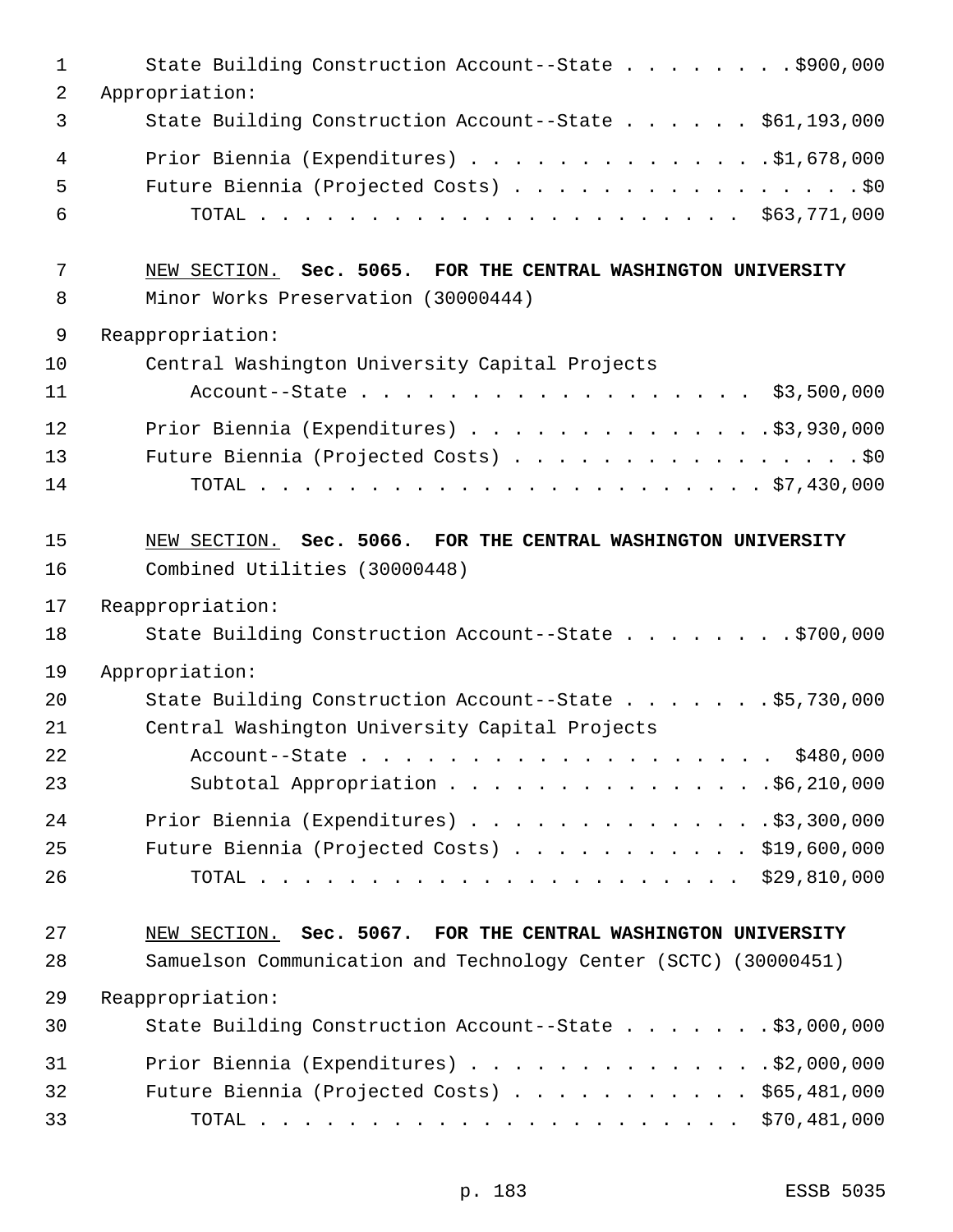| 1  | NEW SECTION. Sec. 5068. FOR THE CENTRAL WASHINGTON UNIVERSITY  |
|----|----------------------------------------------------------------|
| 2  | Minor Works Preservation (30000615)                            |
| 3  | Appropriation:                                                 |
| 4  | Central Washington University Capital Projects                 |
| 5  | Account--State \$7,000,000                                     |
| 6  | Prior Biennia (Expenditures) \$0                               |
| 7  | Future Biennia (Projected Costs) \$0                           |
| 8  |                                                                |
| 9  | NEW SECTION. Sec. 5069. FOR THE CENTRAL WASHINGTON UNIVERSITY  |
| 10 | Preventive Maintenance and Building System Repairs (30000677)  |
| 11 | Appropriation:                                                 |
| 12 | Central Washington University Capital Projects                 |
| 13 | Account--State \$2,422,000                                     |
| 14 | Prior Biennia (Expenditures) \$0                               |
| 15 | Future Biennia (Projected Costs) \$0                           |
| 16 |                                                                |
| 17 | NEW SECTION. Sec. 5070. FOR THE EVERGREEN STATE COLLEGE        |
| 18 | Communications Laboratory Building Preservation and Renovation |
| 19 | (30000002)                                                     |
| 20 | Reappropriation:                                               |
| 21 | The Evergreen State College Capital Projects                   |
| 22 | Account--State \$350,000                                       |
| 23 | Prior Biennia (Expenditures) $\ldots$ \$10,631,000             |
| 24 | Future Biennia (Projected Costs) \$0                           |
| 25 |                                                                |
| 26 | NEW SECTION. Sec. 5071. FOR THE EVERGREEN STATE COLLEGE        |
| 27 | Facilities Preservation (30000051)                             |
| 28 | Reappropriation:                                               |
| 29 | The Evergreen State College Capital Projects                   |
| 30 | Account--State \$375,000                                       |
| 31 | Prior Biennia (Expenditures) \$6,560,000                       |
| 32 | Future Biennia (Projected Costs) \$0                           |
| 33 |                                                                |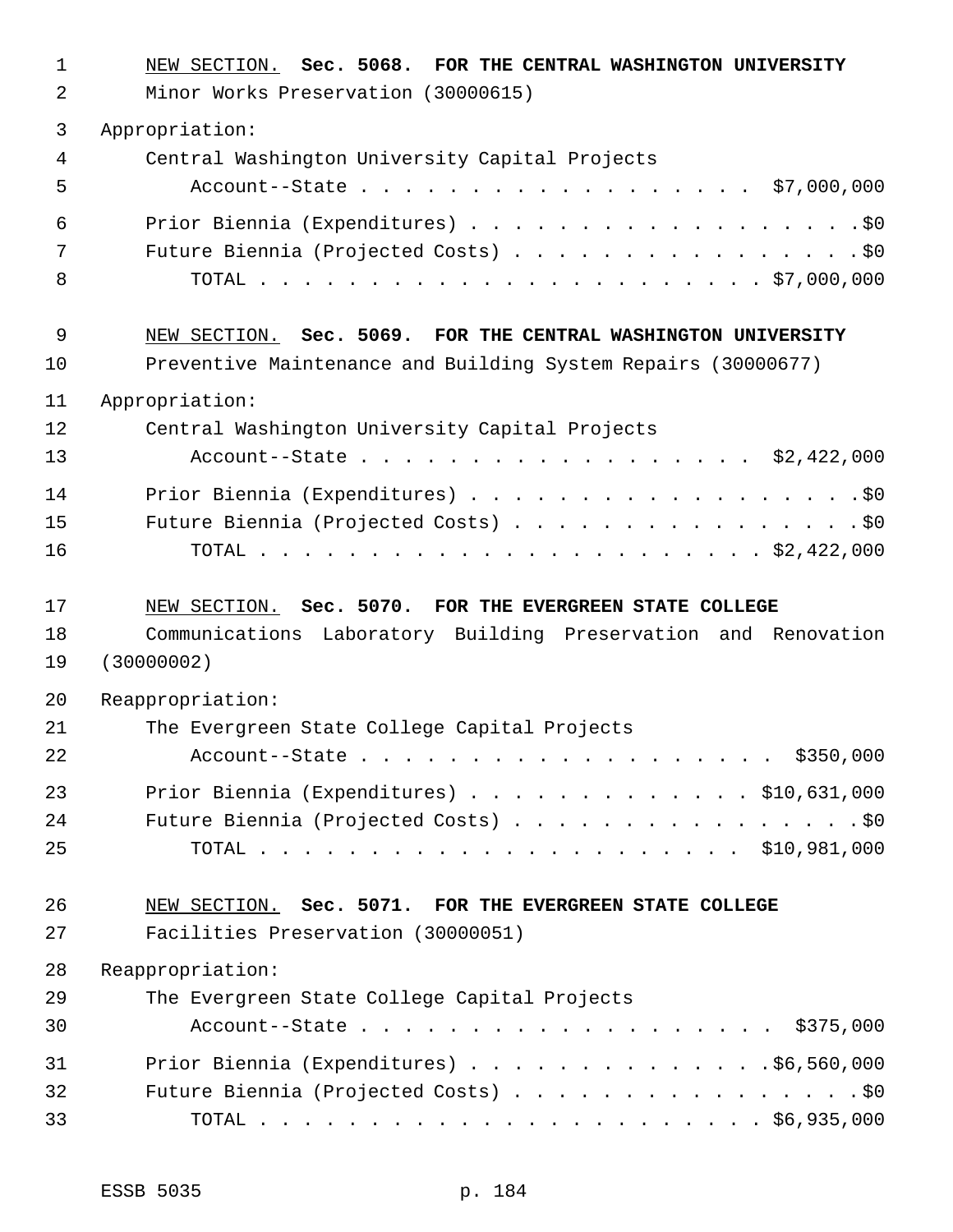- NEW SECTION. **Sec. 5072. FOR THE EVERGREEN STATE COLLEGE**
- Facility Preservation (30000084)

### Appropriation:

| 4   | State Building Construction Account--State \$1,580,000 |
|-----|--------------------------------------------------------|
| .5  | The Evergreen State College Capital Projects           |
| 6   | Account--State \$5,120,000                             |
| 7   |                                                        |
| - 8 |                                                        |
| - 9 | Future Biennia (Projected Costs) \$212,000             |
| 10  |                                                        |
|     |                                                        |

## NEW SECTION. **Sec. 5073. FOR THE EVERGREEN STATE COLLEGE**

Science Center - Lab I, 2nd Floor Renovation (30000116)

Reappropriation:

| 14 | State Building Construction Account--State \$375,000 |
|----|------------------------------------------------------|
| 15 | Prior Biennia (Expenditures) \$4,575,000             |
| 16 | Future Biennia (Projected Costs) \$0                 |
| 17 |                                                      |

## NEW SECTION. **Sec. 5074. FOR THE EVERGREEN STATE COLLEGE**

Science Center - Lab II, 2nd Floor Renovation (30000117)

Appropriation:

| 21 | State Building Construction Account--State \$3,544,000 |
|----|--------------------------------------------------------|
| 22 | The Evergreen State College Capital Projects           |
| 23 | Account--State \$1,150,000                             |
| 24 |                                                        |
| 25 | Prior Biennia (Expenditures) \$0                       |
| 26 | Future Biennia (Projected Costs) \$0                   |
| 27 |                                                        |

## NEW SECTION. **Sec. 5075. FOR THE EVERGREEN STATE COLLEGE**

Science Center - Lab I Basement Renovation (30000118)

Appropriation:

| 31 | State Building Construction Account--State \$1,805,000 |
|----|--------------------------------------------------------|
| 32 | Prior Biennia (Expenditures) \$0                       |
| 33 | Future Biennia (Projected Costs) \$0                   |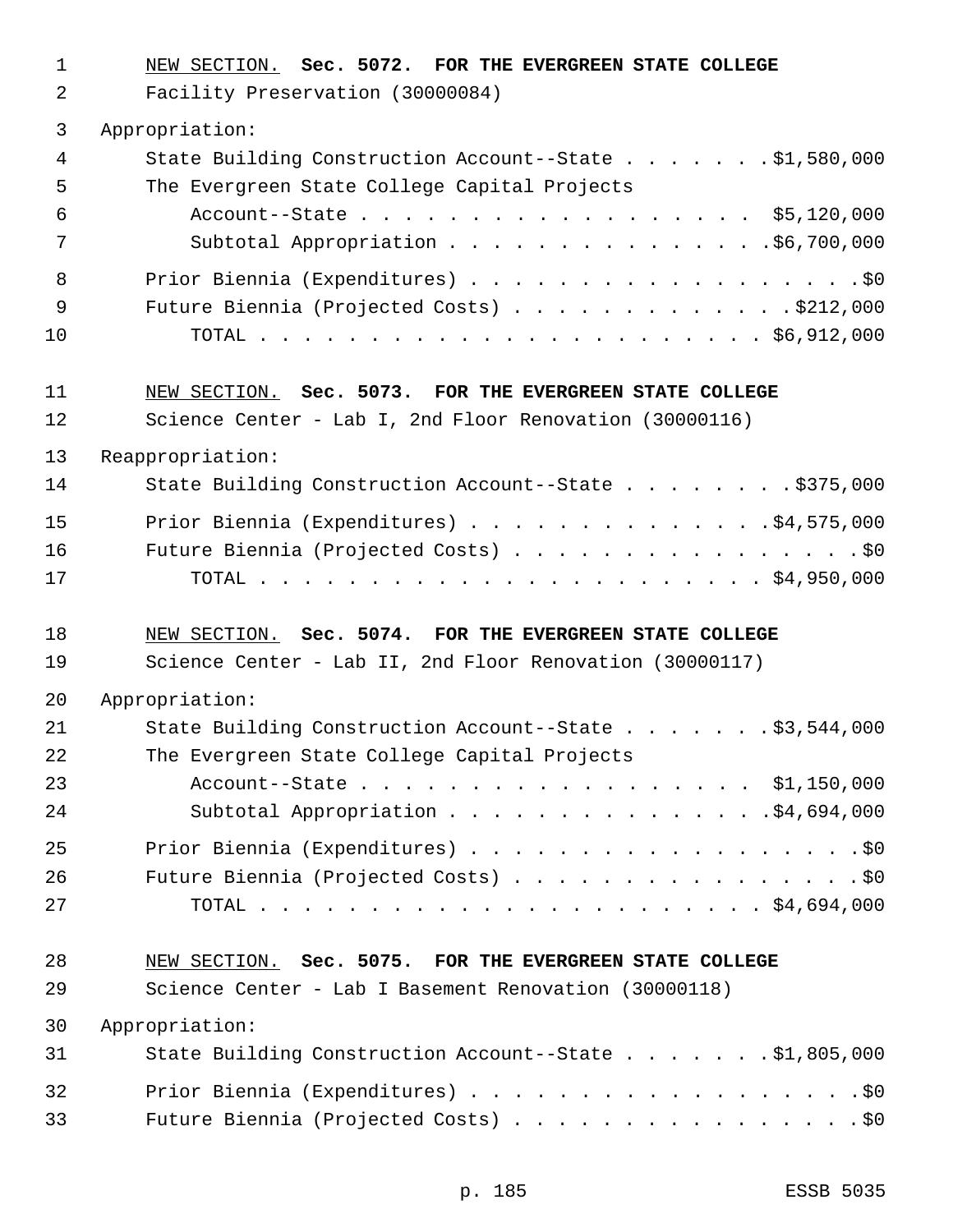TOTAL . . . . . . . . . . . . . . . . . . . . . . . \$1,805,000 NEW SECTION. **Sec. 5076. FOR THE EVERGREEN STATE COLLEGE** Lecture Hall Remodel (30000493) Appropriation: State Building Construction Account--State . . . . . . . \$1,308,000 Prior Biennia (Expenditures) . . . . . . . . . . . . . . .\$300,000 7 Future Biennia (Projected Costs) . . . . . . . . . . \$15,457,000 TOTAL . . . . . . . . . . . . . . . . . . . . . . \$17,065,000 NEW SECTION. **Sec. 5077. FOR THE EVERGREEN STATE COLLEGE** Preventive Facility Maintenance and Building System Repair (30000503) Appropriation: The Evergreen State College Capital Projects 14 Account--State . . . . . . . . . . . . . . . . . \$760,000 15 Prior Biennia (Expenditures) . . . . . . . . . . . . . . . . . . \$0 Future Biennia (Projected Costs) . . . . . . . . . . . . . . . . \$0 TOTAL . . . . . . . . . . . . . . . . . . . . . . . . \$760,000 NEW SECTION. **Sec. 5078. FOR THE WESTERN WASHINGTON UNIVERSITY** Carver Academic Renovation (20081060) Reappropriation: State Building Construction Account--State . . . . . . . \$2,000,000 Prior Biennia (Expenditures) . . . . . . . . . . . . . .\$5,374,000 Future Biennia (Projected Costs) . . . . . . . . . . . \$73,531,000 TOTAL . . . . . . . . . . . . . . . . . . . . . . \$80,905,000 NEW SECTION. **Sec. 5079. FOR THE WESTERN WASHINGTON UNIVERSITY** Classroom and Lab Upgrades (30000425) Reappropriation: State Building Construction Account--State . . . . . . . . \$50,000 Western Washington University Capital Projects Account--State . . . . . . . . . . . . . . . . . . . \$489,000 31 Subtotal Reappropriation . . . . . . . . . . . . . . \$539,000 Prior Biennia (Expenditures) . . . . . . . . . . . . . .\$4,260,000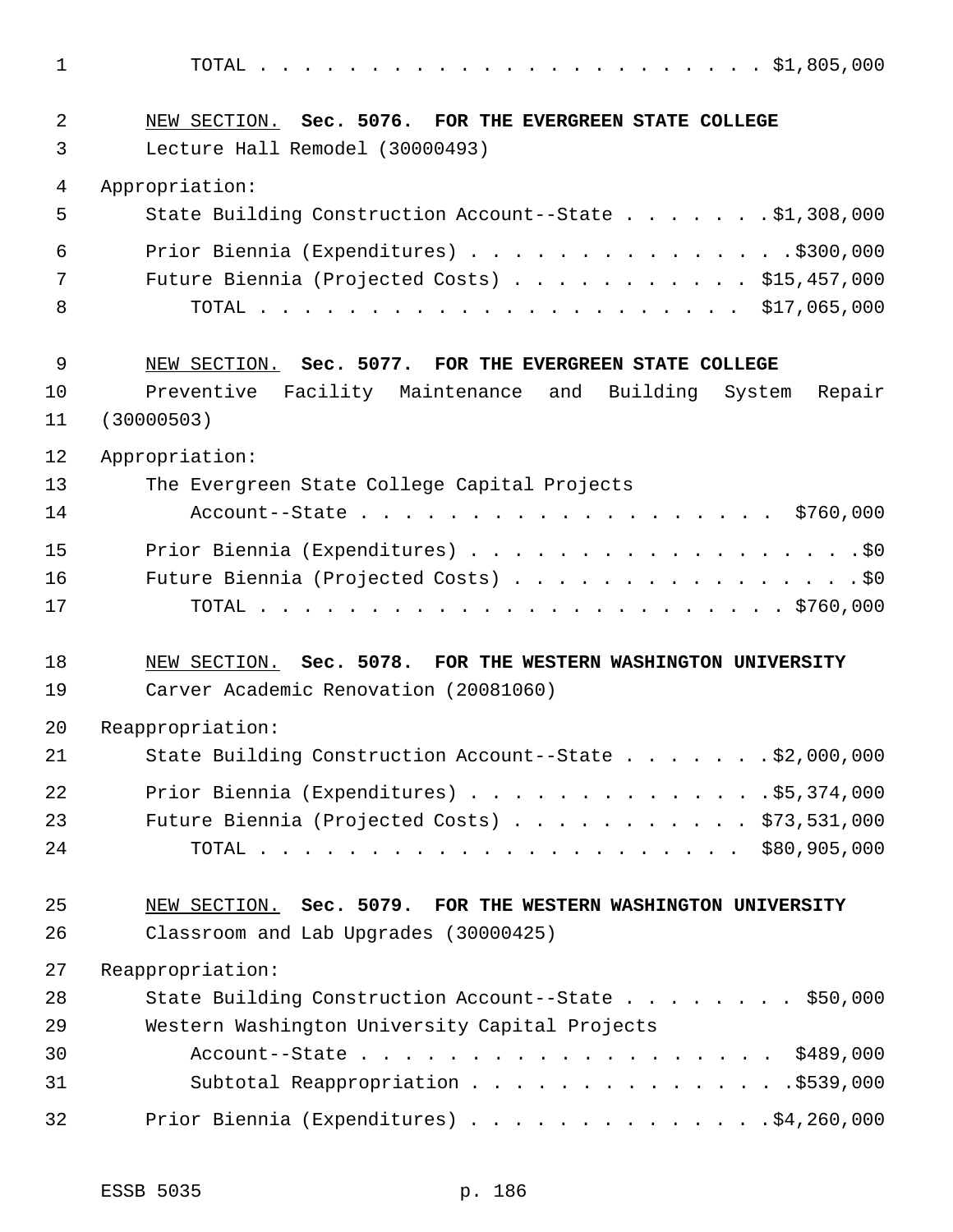| $\mathbf 1$    | Future Biennia (Projected Costs) \$0                           |
|----------------|----------------------------------------------------------------|
| $\overline{2}$ |                                                                |
| 3              | NEW SECTION. Sec. 5080. FOR THE WESTERN WASHINGTON UNIVERSITY  |
| 4              | Fraser Hall Renovation (30000427)                              |
| 5              | Reappropriation:                                               |
| 6              | State Building Construction Account--State \$2,500,000         |
| 7              | Prior Biennia (Expenditures) \$2,440,000                       |
| 8              | Future Biennia (Projected Costs) \$0                           |
| 9              |                                                                |
| 10             | NEW SECTION. Sec. 5081. FOR THE WESTERN WASHINGTON UNIVERSITY  |
| 11             | Minor Works - Preservation (30000431)                          |
| 12             | Reappropriation:                                               |
| 13             | Western Washington University Capital Projects                 |
| 14             | Account--State \$2,508,000                                     |
| 15             | Prior Biennia (Expenditures) \$7,286,000                       |
| 16             | Future Biennia (Projected Costs) \$0                           |
| 17             |                                                                |
| 18             | NEW SECTION. Sec. 5082. FOR THE WESTERN WASHINGTON UNIVERSITY  |
| 19             | Preventive Facility Maintenance and Building System<br>Repairs |
| 20             | (91000006)                                                     |
| 21             | Appropriation:                                                 |
| 22             | Western Washington University Capital Projects                 |
| 23             | Account--State \$3,614,000                                     |
| 24             |                                                                |
| 25             | Future Biennia (Projected Costs) \$0                           |
| 26             |                                                                |
| 27             | NEW SECTION. Sec. 5083. FOR THE WESTERN WASHINGTON UNIVERSITY  |
| 28             | North Campus Utility Upgrade (30000426)                        |
| 29             | Appropriation:                                                 |
| 30             | State Building Construction Account--State \$3,462,000         |
| 31             | Western Washington University Capital Projects                 |
| 32             | \$120,000                                                      |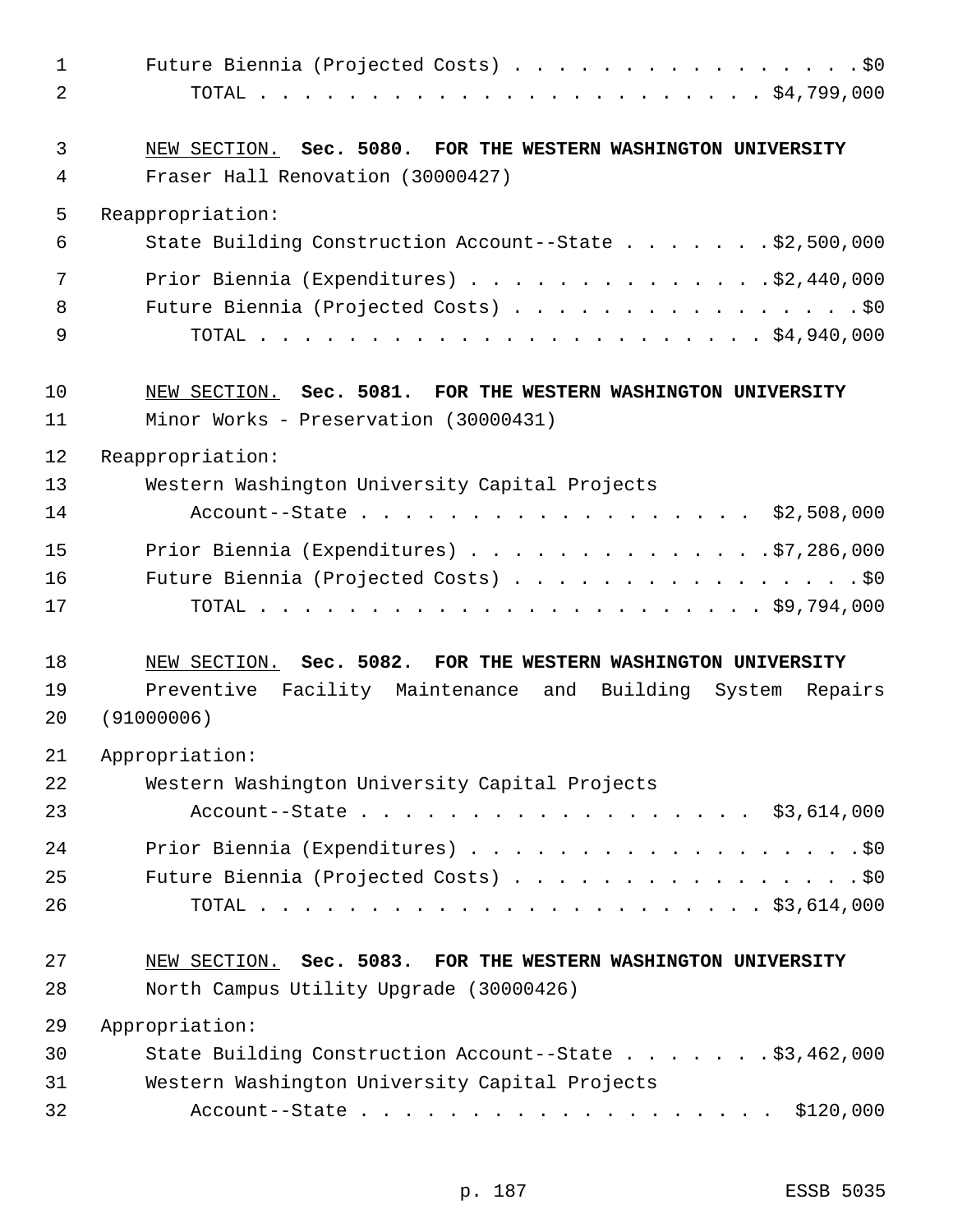| $\mathbf 1$ | Subtotal Appropriation \$3,582,000                                                                    |
|-------------|-------------------------------------------------------------------------------------------------------|
| 2           | Prior Biennia (Expenditures) \$0                                                                      |
| 3           | Future Biennia (Projected Costs) \$0                                                                  |
| 4           |                                                                                                       |
| 5           | NEW SECTION. Sec. 5084. FOR THE WESTERN WASHINGTON UNIVERSITY                                         |
| 6           | Classroom and Lab Upgrades Phase 2 (30000518)                                                         |
| 7           | Appropriation:                                                                                        |
| 8           | State Building Construction Account--State \$3,830,000                                                |
| 9           | Western Washington University Capital Projects                                                        |
| 10          | Account--State \$916,000                                                                              |
| 11          | Subtotal Appropriation \$4,746,000                                                                    |
| 12          | Prior Biennia (Expenditures) \$0                                                                      |
| 13          | Future Biennia (Projected Costs) \$0                                                                  |
| 14          |                                                                                                       |
| 15          | NEW SECTION. Sec. 5085. FOR THE WESTERN WASHINGTON UNIVERSITY                                         |
| 16          | Minor Works - Preservation (30000524)                                                                 |
|             |                                                                                                       |
| 17          | Appropriation:                                                                                        |
| 18          | Western Washington University Capital Projects                                                        |
| 19          | Account--State \$7,500,000                                                                            |
| 20          | Prior Biennia (Expenditures) \$0                                                                      |
| 21          | Future Biennia (Projected Costs) \$30,000,000                                                         |
| 22          |                                                                                                       |
| 23          | NEW SECTION. Sec. 5086. FOR THE WESTERN WASHINGTON UNIVERSITY                                         |
| 24          | Performing Arts Exterior Renewal (30000428)                                                           |
| 25          |                                                                                                       |
| 26          | Appropriation:<br>State Building Construction Account--State \$2,947,000                              |
| 27          | Prior Biennia (Expenditures) \$0                                                                      |
| 28          | Future Biennia (Projected Costs) \$0                                                                  |
| 29          |                                                                                                       |
| 30          | 5087.<br>FOR THE<br><b>HISTORICAL</b><br>NEW<br>SECTION.<br>Sec.<br><b>WASHINGTON</b><br><b>STATE</b> |
| 31          | <b>SOCIETY</b>                                                                                        |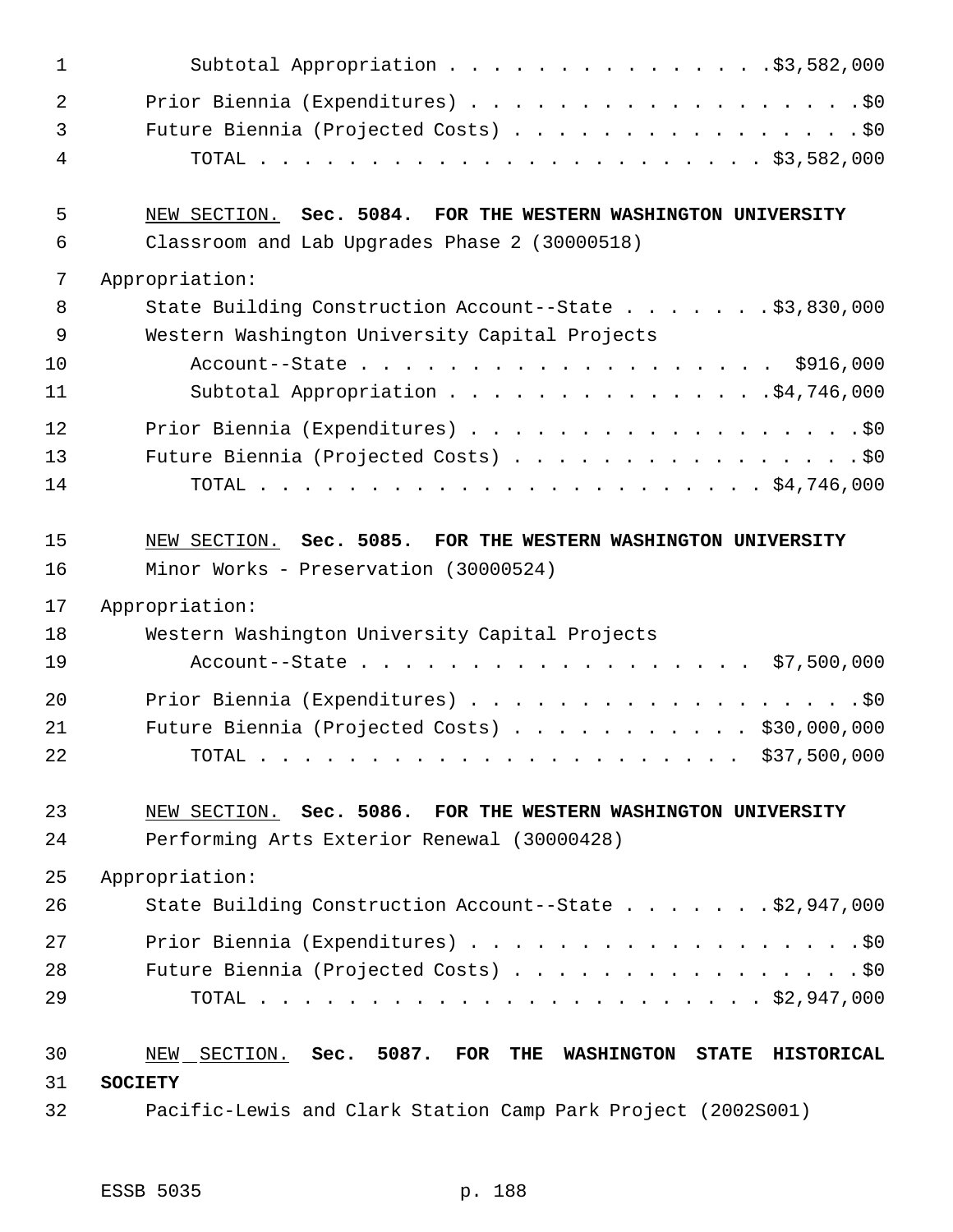| $\mathbf 1$ | Reappropriation:                                                                                                                  |
|-------------|-----------------------------------------------------------------------------------------------------------------------------------|
| 2           | State Building Construction Account--State \$226,000                                                                              |
| 3           | Prior Biennia (Expenditures) \$4,261,000                                                                                          |
| 4           | Future Biennia (Projected Costs) \$0                                                                                              |
| 5           |                                                                                                                                   |
|             |                                                                                                                                   |
| 6           | NEW SECTION. Sec. 5088.<br>$_{\rm FOR}$<br>THE<br><b>WASHINGTON</b><br>STATE HISTORICAL                                           |
| 7           | <b>SOCIETY</b>                                                                                                                    |
| 8           | Washington Heritage Grants (20074004)                                                                                             |
| $\mathsf 9$ | The reappropriation in this section is subject to the following                                                                   |
| 10          | conditions and limitations:                                                                                                       |
| 11          | The reappropriation in this section is subject to<br>(1)<br>the                                                                   |
| 12          | provisions of RCW 27.34.330.                                                                                                      |
| 13          | (2) The reappropriation in this section is subject to the project                                                                 |
| 14          | list in section 5137, chapter 520, Laws of 2007.                                                                                  |
| 15          | reappropriation in this section is subject to<br>(3)<br>The<br>the                                                                |
| 16          | provisions of section 5044, chapter 36, Laws of 2010 1st sp. sess.                                                                |
| 17          | Reappropriation:                                                                                                                  |
| 18          | State Building Construction Account--State \$626,000                                                                              |
| 19          | Prior Biennia (Expenditures) \$9,279,000                                                                                          |
| 20          | Future Biennia (Projected Costs) \$0                                                                                              |
| 21          |                                                                                                                                   |
|             |                                                                                                                                   |
| 22<br>23    | 5089.<br>SECTION.<br>Sec.<br><b>FOR</b><br><b>HISTORICAL</b><br>NEW<br>THE<br><b>WASHINGTON</b><br><b>STATE</b><br><b>SOCIETY</b> |
| 24          | Washington Heritage Project Capital Grants (30000011)                                                                             |
| 25          | The reappropriation in this section is subject to the following                                                                   |
| 26          | conditions and limitations:                                                                                                       |
| 27          | The reappropriation in this section is subject to the<br>(1)                                                                      |
| 28          | provisions of section 5120, chapter 497, Laws of 2009.                                                                            |
| 29          | The reappropriation in this section is subject to the<br>(2)                                                                      |
| 30          | provisions of section 5045, chapter 36, Laws of 2010 1st sp. sess.                                                                |
| 31          | Reappropriation:                                                                                                                  |
| 32          | State Building Construction Account--State \$1,152,000                                                                            |
| 33          | Prior Biennia (Expenditures) \$8,273,000                                                                                          |
| 34          | Future Biennia (Projected Costs) \$0                                                                                              |
|             |                                                                                                                                   |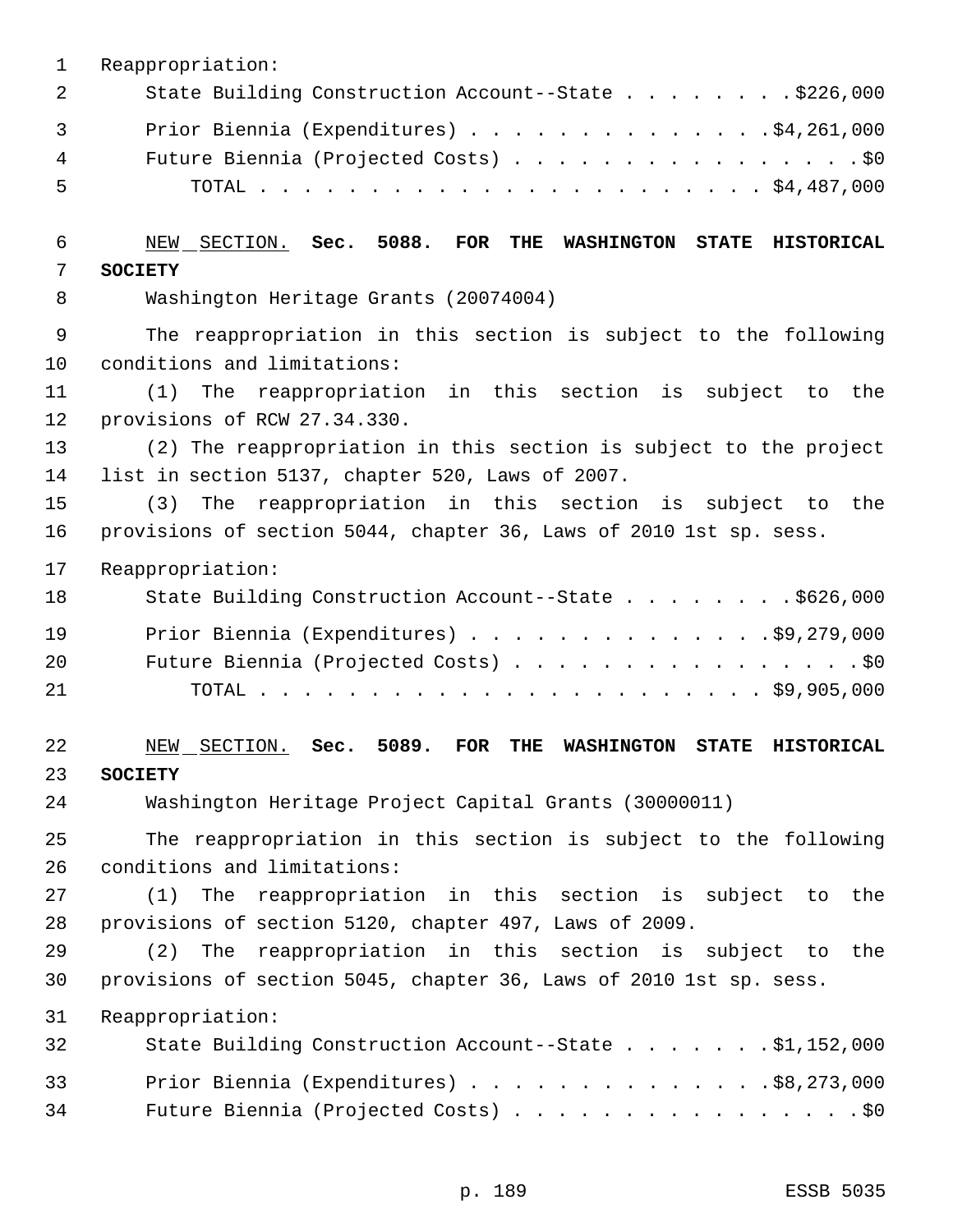TOTAL . . . . . . . . . . . . . . . . . . . . . . . \$9,425,000 NEW SECTION. **Sec. 5090. FOR THE WASHINGTON STATE HISTORICAL SOCIETY** Building Preservation (30000111) Reappropriation: State Building Construction Account--State . . . . . . . . \$414,000 Prior Biennia (Expenditures) . . . . . . . . . . . . . . .\$386,000 8 Future Biennia (Projected Costs) . . . . . . . . . . . . . . . . \$0 TOTAL . . . . . . . . . . . . . . . . . . . . . . . . \$800,000 NEW SECTION. **Sec. 5091. FOR THE WASHINGTON STATE HISTORICAL SOCIETY** Washington Heritage Grants (30000117) The reappropriation in this section is subject to the following conditions and limitations: (1) The reappropriation in this section is subject to the provisions of RCW 27.34.330. (2) The reappropriation in this section is subject to the provisions of section 622, chapter 1, Laws of 2012 2nd sp. sess. Reappropriation: State Building Construction Account--State . . . . . . . \$3,729,000

| 20 - | State Building Construction Account--State $S377297000$ |
|------|---------------------------------------------------------|
| 21   | Prior Biennia (Expenditures) $\ldots$ \$3,353,000       |
| 22   | Future Biennia (Projected Costs) \$0                    |
| 23   |                                                         |

# NEW SECTION. **Sec. 5092. FOR THE WASHINGTON STATE HISTORICAL SOCIETY**

 Facilities Preservation - Minor Works Projects (30000164) Appropriation: State Building Construction Account--State . . . . . . . \$2,483,000 Prior Biennia (Expenditures) . . . . . . . . . . . . . . . . . .\$0 30 Future Biennia (Projected Costs) . . . . . . . . . . . . . . . . \$0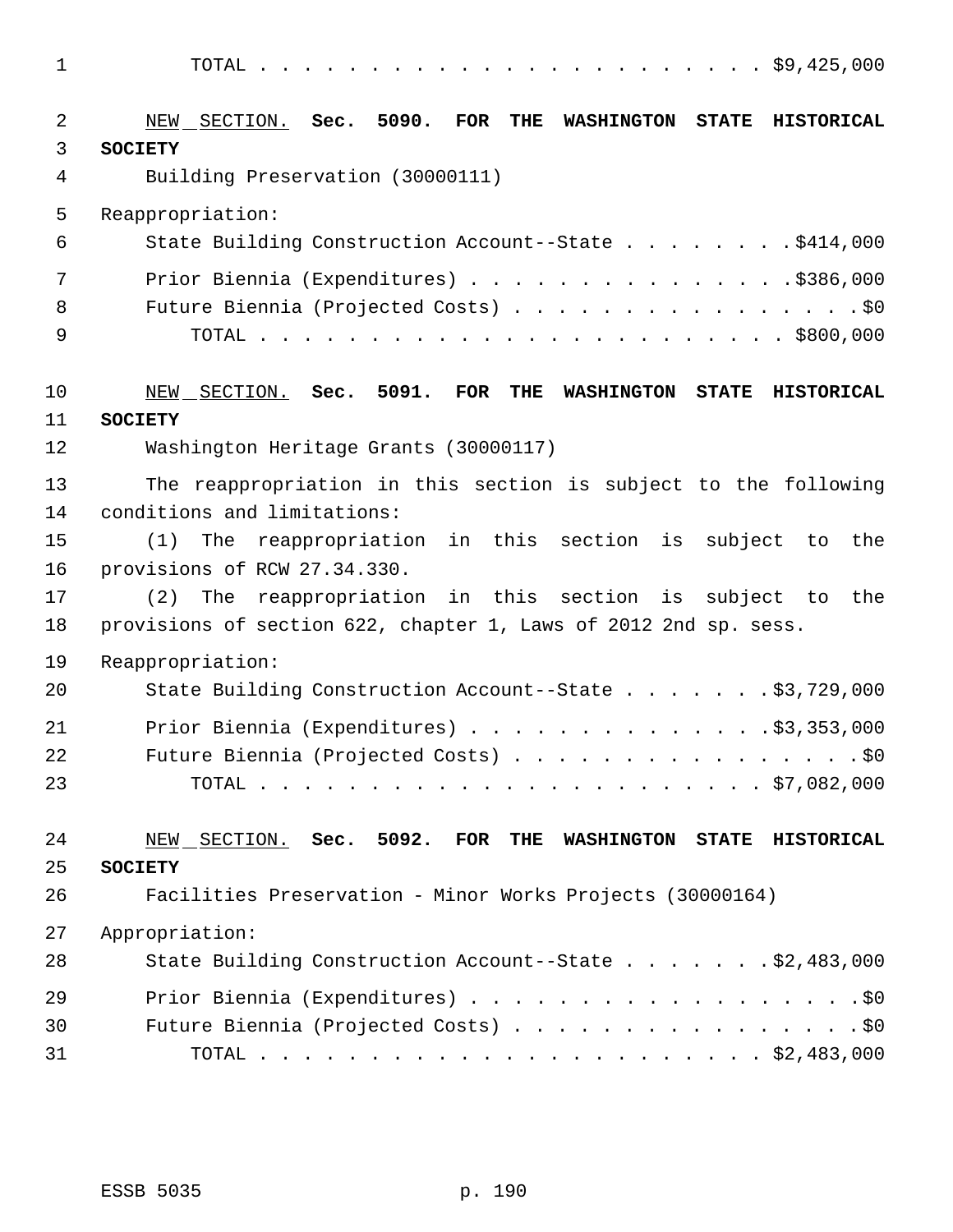| 1        | 5093.<br>NEW<br>SECTION.<br>Sec.<br><b>FOR</b><br>THE<br><b>WASHINGTON</b><br><b>STATE</b><br><b>HISTORICAL</b> |
|----------|-----------------------------------------------------------------------------------------------------------------|
| 2        | <b>SOCIETY</b>                                                                                                  |
| 3        | Heritage Capital Grants (30000170)                                                                              |
| 4        | appropriation in this section is subject to the following<br>The                                                |
| 5        | conditions and limitations:                                                                                     |
| 6        | subject<br>the<br>(1)<br>The<br>appropriation<br>provisions<br>оf<br>is<br>to<br>RCW                            |
| 7        | 27.34.330.                                                                                                      |
| 8        | (2) The appropriation is provided solely for the following list of                                              |
| 9        | projects:                                                                                                       |
|          |                                                                                                                 |
| 10       | <b>Authorized Amount</b><br>Project                                                                             |
| 11       | Tacoma Chinese Reconciliation Park<br>\$400,000                                                                 |
| 12       | \$800,000<br>Mabton High School Historic Restoration                                                            |
| 13       | 1912 Metaline Falls School<br>\$34,000                                                                          |
| 14       | Restoration of Duwamish Hill Preserve<br>\$515,000                                                              |
| 15       | Coastal Salish Institute at Northwest Indian College<br>\$1,000,000                                             |
| 16       | \$290,000<br><b>Washington Hall Restoration</b>                                                                 |
| 17       | Maritime Heritage Education Center at Lake Union<br>\$990,000                                                   |
| 18       | Public Access to the Mary Olsen Farm<br>\$286,000<br><b>Paramount Theatre</b>                                   |
| 19       | \$146,000<br><b>Chambers Prairie Schoolhouse</b>                                                                |
| 20       | \$39,000                                                                                                        |
| 21       | Vancouver National Historic Reserve Trust<br>\$283,000                                                          |
| 22       | Archives Building at the Island Heritage Museum<br>\$52,000<br><b>Western Forest Industries Museum</b>          |
| 23       | \$385,000<br>Jacob & Emma Reard House                                                                           |
| 24<br>25 | \$40,000<br>Chinook School Rehabilitation<br>\$115,000                                                          |
| 26       | Shoreline Historical Museum<br>\$219,000                                                                        |
| 27       | <b>Eddon Boat Restoration</b><br>\$128,000                                                                      |
| 28       | Yamasaki Courtyard Renewal<br>\$654,000                                                                         |
| 29       | Railway History Center<br>\$789,000                                                                             |
| 30       | Covenant Beach Bible Camp Historic Dining Hall<br>\$850,000                                                     |
| 31       | Virginia V Hull Restoration<br>\$221,000                                                                        |
| 32       | <b>Coastal Heritage Alliance</b><br>\$82,000                                                                    |
| 33       | Historical Dash Point School<br>\$25,000                                                                        |
| 34       | Nordic Heritage Museum<br>\$1,000,000                                                                           |
| 35       | Washington State Holocaust Museum<br>\$150,000                                                                  |
| 36       | Highline Heritage Museum<br>\$338,000                                                                           |
|          |                                                                                                                 |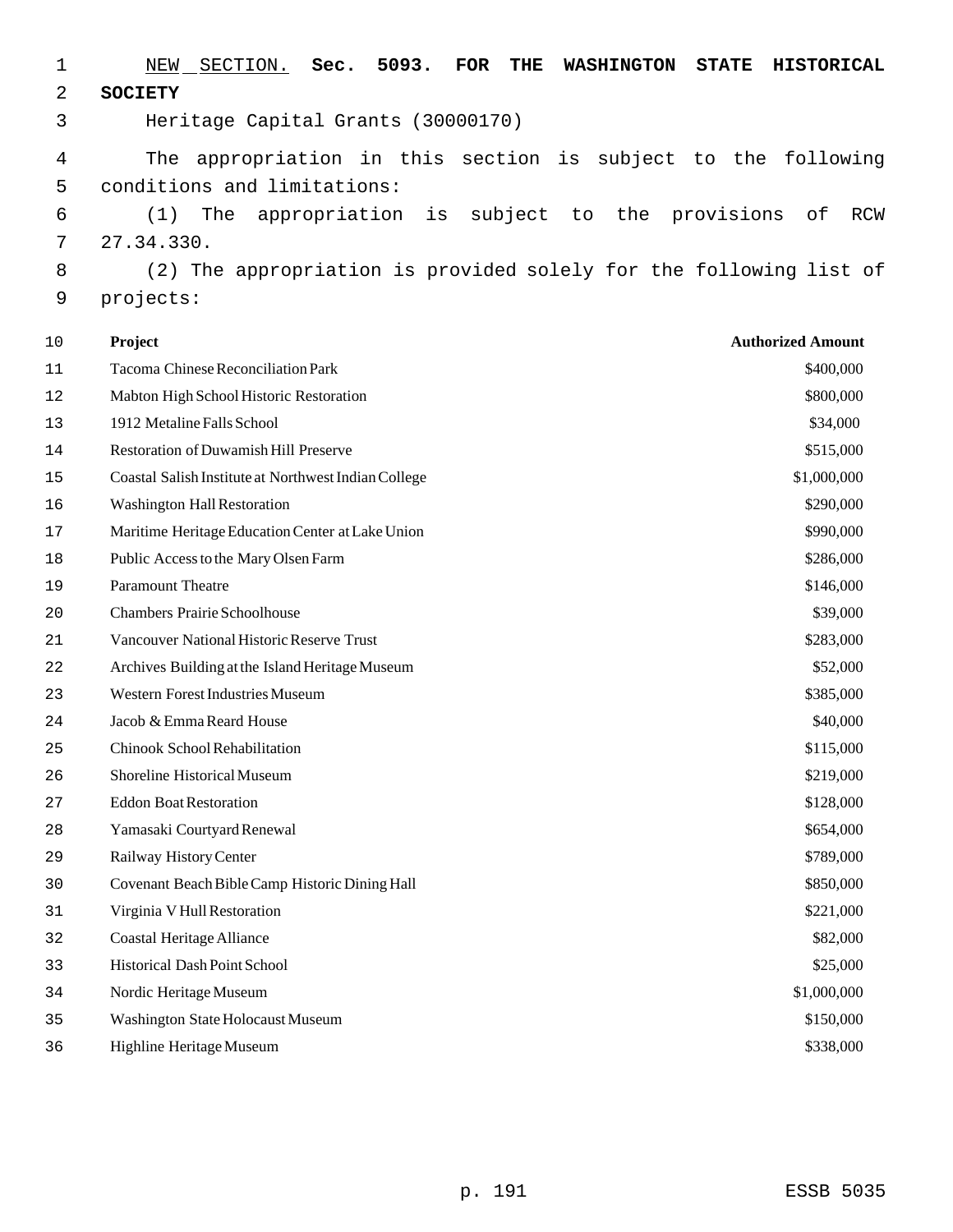**Total \$9,831,000**

| $\overline{2}$ | Appropriation:                                                                                         |
|----------------|--------------------------------------------------------------------------------------------------------|
| 3              | State Building Construction Account--State \$9,831,000                                                 |
| $\overline{4}$ | Prior Biennia (Expenditures) \$0                                                                       |
| 5              | Future Biennia (Projected Costs) \$0                                                                   |
| 6              |                                                                                                        |
| 7              | 5094.<br><b>STATE</b><br>NEW SECTION. Sec.<br><b>FOR</b><br>THE<br><b>EASTERN</b><br><b>WASHINGTON</b> |
| 8              | HISTORICAL SOCIETY                                                                                     |
| 9              | Minor Works - Campbell House Preservation (30000021)                                                   |
| 10             | Appropriation:                                                                                         |
| 11             | State Building Construction Account--State \$240,000                                                   |
| 12             | Prior Biennia (Expenditures) \$0                                                                       |
| 13             | Future Biennia (Projected Costs) \$124,000                                                             |
| 14             |                                                                                                        |
| 15             | NEW SECTION. Sec. 5095.<br>FOR<br>THE<br><b>STATE</b><br><b>EASTERN</b><br><b>WASHINGTON</b>           |
| 16             | HISTORICAL SOCIETY                                                                                     |
| 17             | Minor Works - Northwest Museum of Arts and Culture (30000026)                                          |
| 18             |                                                                                                        |
|                | Appropriation:                                                                                         |
| 19             | State Building Construction Account--State \$55,000                                                    |
| 20             | Prior Biennia (Expenditures) \$0                                                                       |
| 21             | Future Biennia (Projected Costs) \$193,000                                                             |
| 22             | TOTAL                                                                                                  |
| 23             | NEW SECTION. Sec. 5096. FOR THE COMMUNITY AND TECHNICAL COLLEGE                                        |
| 24             | <b>SYSTEM</b>                                                                                          |
| 25             | Olympic College: Humanities and Student Services (20061204)                                            |
| 26             | Reappropriation:                                                                                       |
| 27             | State Building Construction Account--State \$83,000                                                    |
| 28             | Prior Biennia (Expenditures) \$41,305,000                                                              |
| 29             | Future Biennia (Projected Costs) \$0                                                                   |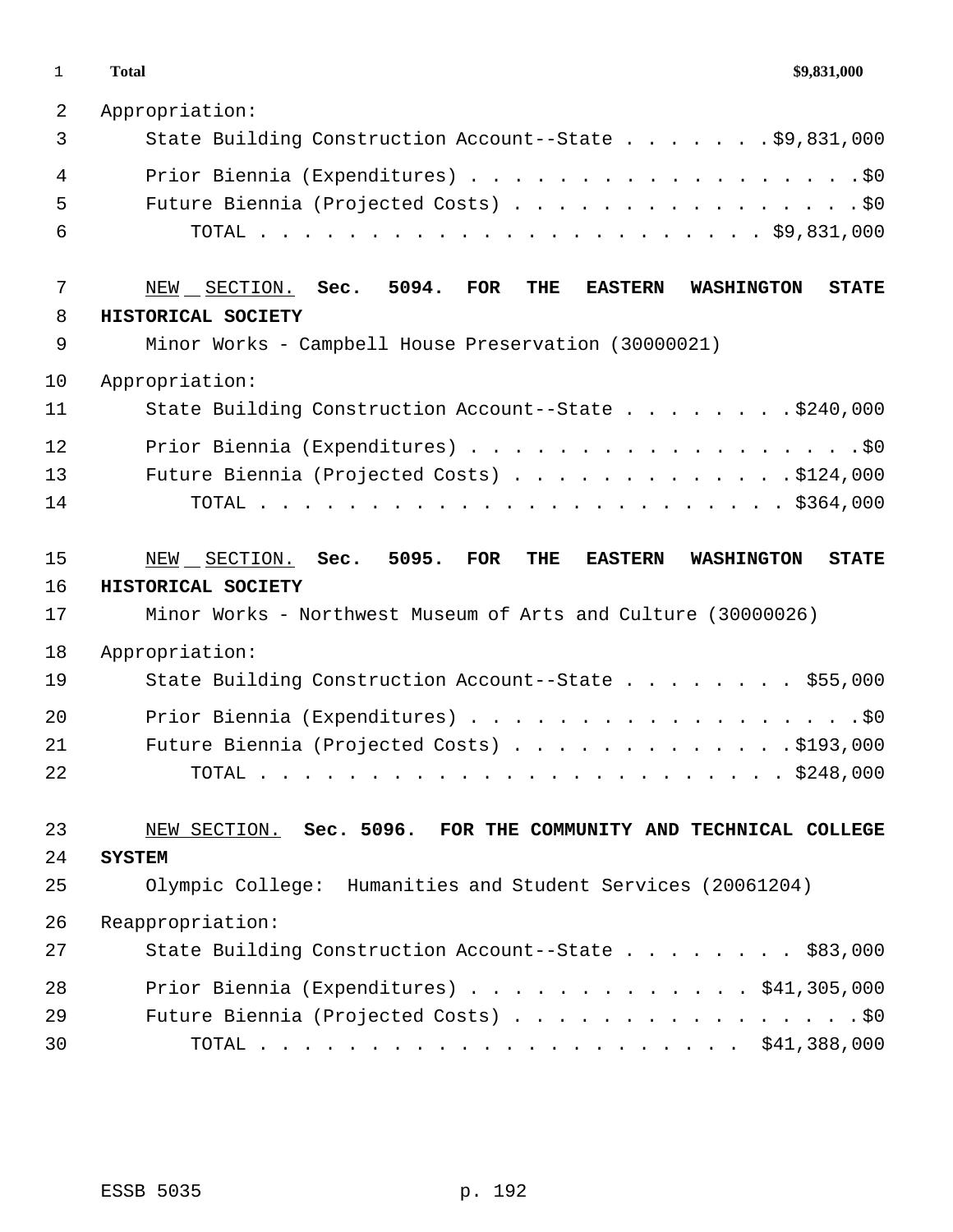NEW SECTION. **Sec. 5097. FOR THE COMMUNITY AND TECHNICAL COLLEGE SYSTEM** Spokane Falls Community College: Campus Classrooms (20062696) Reappropriation: 5 State Building Construction Account--State . . . . . \$12,629,000 Prior Biennia (Expenditures) . . . . . . . . . . . . . .\$6,987,000 Future Biennia (Projected Costs) . . . . . . . . . . . . . . . . \$0 TOTAL . . . . . . . . . . . . . . . . . . . . . . \$19,616,000 NEW SECTION. **Sec. 5098. FOR THE COMMUNITY AND TECHNICAL COLLEGE SYSTEM** South Puget Sound Community College: Learning Resource Center (20062698) Reappropriation: 14 State Building Construction Account--State . . . . . \$18,185,000 Prior Biennia (Expenditures) . . . . . . . . . . . . . \$15,476,000 Future Biennia (Projected Costs) . . . . . . . . . . . . . . . . \$0 TOTAL . . . . . . . . . . . . . . . . . . . . . . \$33,661,000 NEW SECTION. **Sec. 5099. FOR THE COMMUNITY AND TECHNICAL COLLEGE SYSTEM** Clover Park Technical College: Allied Health Care Facility (20062699) Reappropriation: 23 State Building Construction Account--State . . . . . \$11,450,000 Prior Biennia (Expenditures) . . . . . . . . . . . . . \$10,883,000 25 Future Biennia (Projected Costs) . . . . . . . . . . . . . . . . \$0 TOTAL . . . . . . . . . . . . . . . . . . . . . . \$22,333,000 NEW SECTION. **Sec. 5100. FOR THE COMMUNITY AND TECHNICAL COLLEGE SYSTEM** Seattle Central Community College: Wood Construction Center (20081216) Reappropriation: 32 State Building Construction Account--State . . . . . . . . \$942,000 Prior Biennia (Expenditures) . . . . . . . . . . . . . \$21,367,000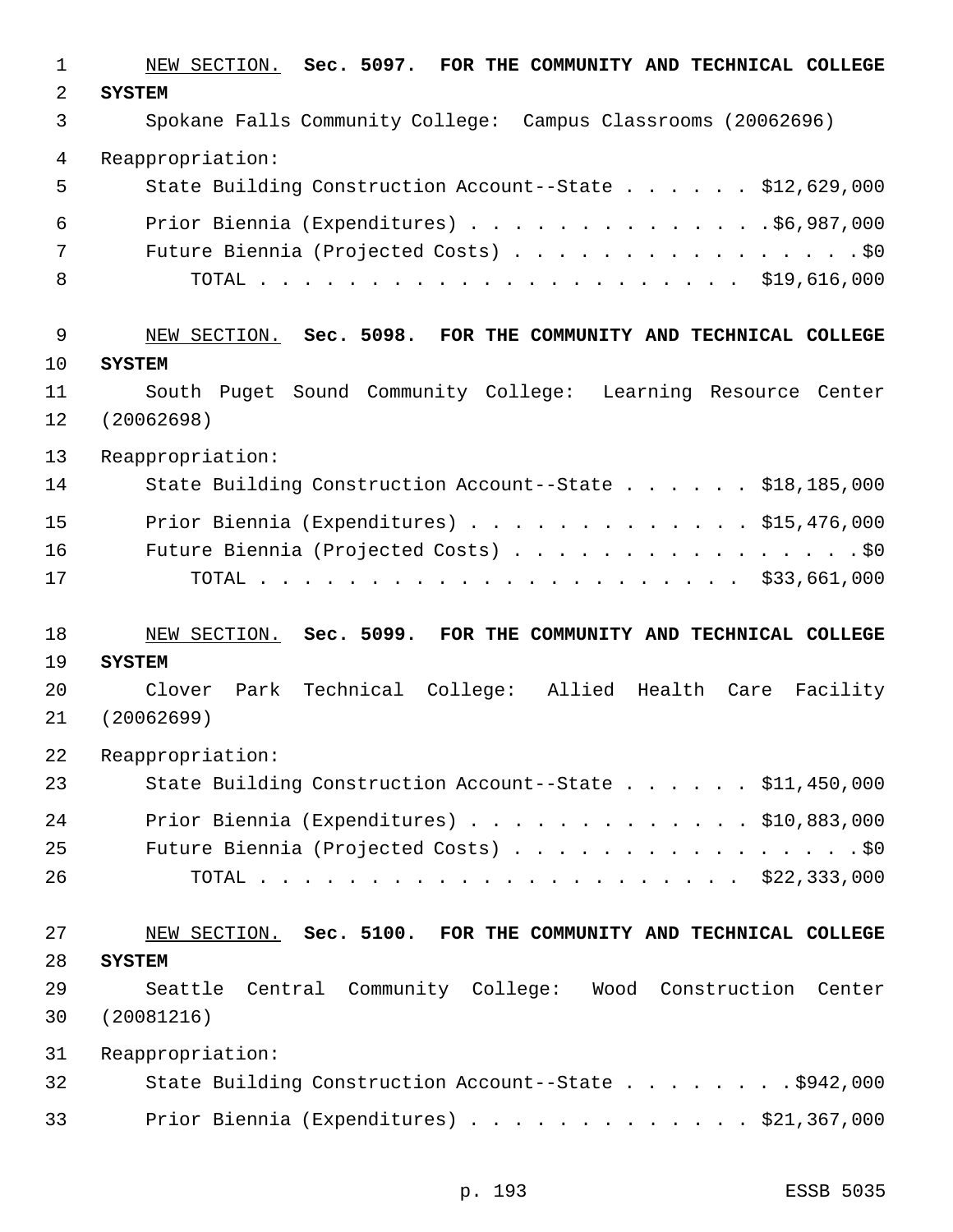| 2<br>3<br>4<br><b>SYSTEM</b><br>5<br>$\epsilon$<br>Reappropriation:<br>7<br>8<br>9<br>10<br>11<br>NEW SECTION. Sec. 5102. FOR THE COMMUNITY AND TECHNICAL COLLEGE<br>12<br><b>SYSTEM</b><br>13<br>Everett Community College: Index Hall Replacement (20081221)<br>14<br>Reappropriation:<br>15<br>16<br>17<br>18<br>19<br>NEW SECTION. Sec. 5103. FOR THE COMMUNITY AND TECHNICAL COLLEGE<br>20<br><b>SYSTEM</b><br>Industry Building<br>Green River Community College:<br>Trades and<br>21<br>(20081222)<br>22<br>23<br>Reappropriation:<br>24<br>25<br>Appropriation:<br>26<br>27 | $\mathbf{1}$ | Future Biennia (Projected Costs) \$0                               |
|-------------------------------------------------------------------------------------------------------------------------------------------------------------------------------------------------------------------------------------------------------------------------------------------------------------------------------------------------------------------------------------------------------------------------------------------------------------------------------------------------------------------------------------------------------------------------------------|--------------|--------------------------------------------------------------------|
|                                                                                                                                                                                                                                                                                                                                                                                                                                                                                                                                                                                     |              |                                                                    |
|                                                                                                                                                                                                                                                                                                                                                                                                                                                                                                                                                                                     |              |                                                                    |
|                                                                                                                                                                                                                                                                                                                                                                                                                                                                                                                                                                                     |              | NEW SECTION. Sec. 5101. FOR THE COMMUNITY AND TECHNICAL COLLEGE    |
|                                                                                                                                                                                                                                                                                                                                                                                                                                                                                                                                                                                     |              |                                                                    |
|                                                                                                                                                                                                                                                                                                                                                                                                                                                                                                                                                                                     |              | Spokane Community College: Technical Education Building (20081220) |
|                                                                                                                                                                                                                                                                                                                                                                                                                                                                                                                                                                                     |              |                                                                    |
|                                                                                                                                                                                                                                                                                                                                                                                                                                                                                                                                                                                     |              | State Building Construction Account--State \$4,804,000             |
|                                                                                                                                                                                                                                                                                                                                                                                                                                                                                                                                                                                     |              | Prior Biennia (Expenditures) \$21,626,000                          |
|                                                                                                                                                                                                                                                                                                                                                                                                                                                                                                                                                                                     |              | Future Biennia (Projected Costs) \$0                               |
|                                                                                                                                                                                                                                                                                                                                                                                                                                                                                                                                                                                     |              |                                                                    |
|                                                                                                                                                                                                                                                                                                                                                                                                                                                                                                                                                                                     |              |                                                                    |
|                                                                                                                                                                                                                                                                                                                                                                                                                                                                                                                                                                                     |              |                                                                    |
|                                                                                                                                                                                                                                                                                                                                                                                                                                                                                                                                                                                     |              |                                                                    |
|                                                                                                                                                                                                                                                                                                                                                                                                                                                                                                                                                                                     |              |                                                                    |
|                                                                                                                                                                                                                                                                                                                                                                                                                                                                                                                                                                                     |              | State Building Construction Account--State \$8,652,000             |
|                                                                                                                                                                                                                                                                                                                                                                                                                                                                                                                                                                                     |              | Prior Biennia (Expenditures) \$27,662,000                          |
|                                                                                                                                                                                                                                                                                                                                                                                                                                                                                                                                                                                     |              | Future Biennia (Projected Costs) \$0                               |
|                                                                                                                                                                                                                                                                                                                                                                                                                                                                                                                                                                                     |              |                                                                    |
|                                                                                                                                                                                                                                                                                                                                                                                                                                                                                                                                                                                     |              |                                                                    |
|                                                                                                                                                                                                                                                                                                                                                                                                                                                                                                                                                                                     |              |                                                                    |
|                                                                                                                                                                                                                                                                                                                                                                                                                                                                                                                                                                                     |              |                                                                    |
|                                                                                                                                                                                                                                                                                                                                                                                                                                                                                                                                                                                     |              |                                                                    |
|                                                                                                                                                                                                                                                                                                                                                                                                                                                                                                                                                                                     |              |                                                                    |
|                                                                                                                                                                                                                                                                                                                                                                                                                                                                                                                                                                                     |              | State Building Construction Account--State \$573,000               |
|                                                                                                                                                                                                                                                                                                                                                                                                                                                                                                                                                                                     |              |                                                                    |
|                                                                                                                                                                                                                                                                                                                                                                                                                                                                                                                                                                                     |              | State Building Construction Account--State \$26,774,000            |
|                                                                                                                                                                                                                                                                                                                                                                                                                                                                                                                                                                                     |              | Prior Biennia (Expenditures) \$1,272,000                           |
| 28                                                                                                                                                                                                                                                                                                                                                                                                                                                                                                                                                                                  |              | Future Biennia (Projected Costs) \$0                               |
| 29                                                                                                                                                                                                                                                                                                                                                                                                                                                                                                                                                                                  |              |                                                                    |
| 30                                                                                                                                                                                                                                                                                                                                                                                                                                                                                                                                                                                  |              | NEW SECTION. Sec. 5104. FOR THE COMMUNITY AND TECHNICAL COLLEGE    |
| 31<br><b>SYSTEM</b>                                                                                                                                                                                                                                                                                                                                                                                                                                                                                                                                                                 |              |                                                                    |
| 32<br>Grays Harbor College: Science and Math Building (20081226)                                                                                                                                                                                                                                                                                                                                                                                                                                                                                                                    |              |                                                                    |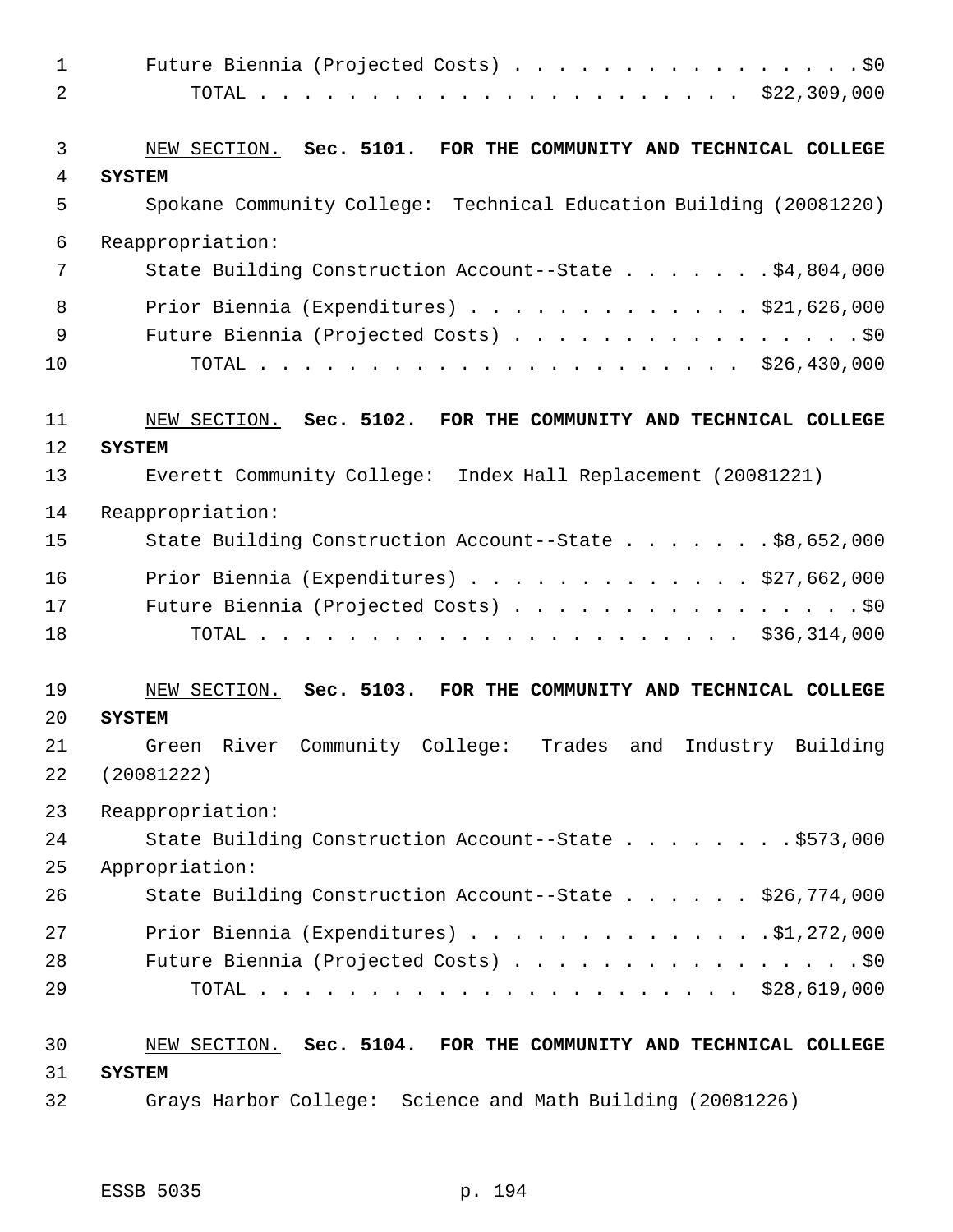| 1  | Appropriation:                                                  |
|----|-----------------------------------------------------------------|
| 2  | State Building Construction Account--State \$41,576,000         |
| 3  | Prior Biennia (Expenditures) $\ldots$ 92,568,000                |
| 4  | Future Biennia (Projected Costs) \$0                            |
| 5  |                                                                 |
| 6  | NEW SECTION. Sec. 5105. FOR THE COMMUNITY AND TECHNICAL COLLEGE |
| 7  | <b>SYSTEM</b>                                                   |
| 8  | Pierce College Fort Steilacoom: Cascade Core (20081321)         |
| 9  | Reappropriation:                                                |
| 10 | State Building Construction Account--State \$568,000            |
| 11 | Community/Technical College Capital Projects                    |
| 12 | Account--State \$219,000                                        |
| 13 | Subtotal Reappropriation \$787,000                              |
| 14 | Prior Biennia (Expenditures) $\ldots$ \$23,054,000              |
| 15 | Future Biennia (Projected Costs) \$0                            |
| 16 |                                                                 |
|    |                                                                 |
| 17 | NEW SECTION. Sec. 5106. FOR THE COMMUNITY AND TECHNICAL COLLEGE |
| 18 | <b>SYSTEM</b>                                                   |
| 19 | Tacoma Community College: Health Careers Center (20082701)      |
| 20 | Reappropriation:                                                |
| 21 | State Building Construction Account--State \$34,971,000         |
| 22 | Prior Biennia (Expenditures) \$6,202,000                        |
| 23 | Future Biennia (Projected Costs) \$0                            |
| 24 |                                                                 |
| 25 | NEW SECTION. Sec. 5107. FOR THE COMMUNITY AND TECHNICAL COLLEGE |
| 26 | <b>SYSTEM</b>                                                   |
| 27 | Bellevue Community College: Health Science Building (20082702)  |
| 28 | Reappropriation:                                                |
| 29 | State Building Construction Account--State \$170,000            |
| 30 | Appropriation:                                                  |
| 31 | State Building Construction Account--State \$28,672,000         |
| 32 | Prior Biennia (Expenditures) \$2,884,000                        |
|    |                                                                 |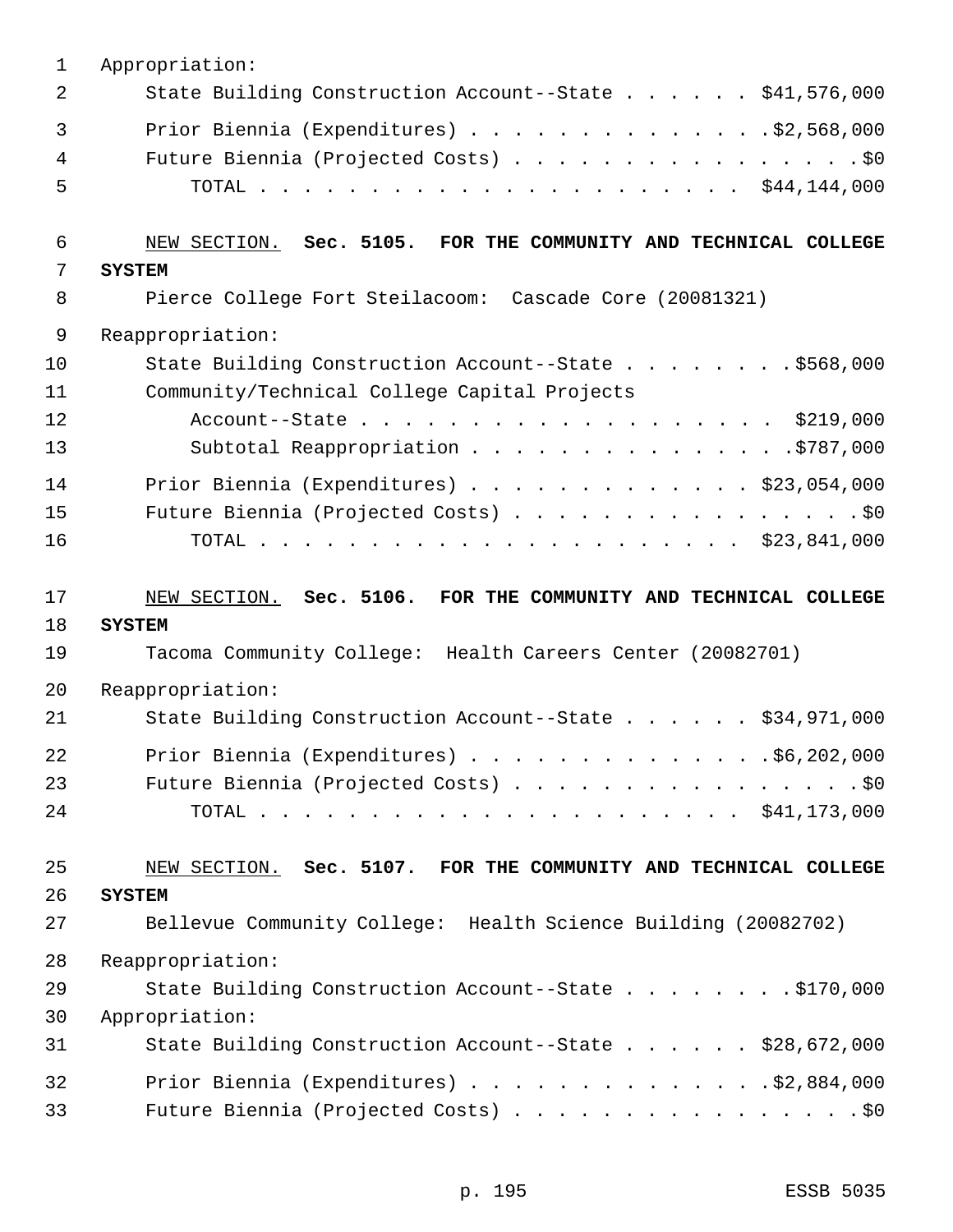| $\mathbf 1$ | \$31,726,000                                                       |
|-------------|--------------------------------------------------------------------|
| 2           | NEW SECTION. Sec. 5108. FOR THE COMMUNITY AND TECHNICAL COLLEGE    |
| 3           | <b>SYSTEM</b>                                                      |
| 4           | Bates Technical College: Mohler Communications Technology Center   |
| 5           | (20082703)                                                         |
| 6           | Reappropriation:                                                   |
| 7           | State Building Construction Account--State \$219,000               |
| 8           | Appropriation:                                                     |
| 9           | State Building Construction Account--State \$23,808,000            |
| 10          | Prior Biennia (Expenditures) \$1,709,000                           |
| 11          | Future Biennia (Projected Costs) \$0                               |
| 12          |                                                                    |
| 13          | NEW SECTION. Sec. 5109. FOR THE COMMUNITY AND TECHNICAL COLLEGE    |
| 14          | <b>SYSTEM</b>                                                      |
| 15          | Columbia Basin College: Social Science Center (20082704)           |
| 16          | Appropriation:                                                     |
| 17          | State Building Construction Account--State \$965,000               |
| 18          | Prior Biennia (Expenditures) \$109,000                             |
| 19          | Future Biennia (Projected Costs) \$14,758,000                      |
| 20          |                                                                    |
| 21          | NEW SECTION. Sec. 5110.<br>FOR THE COMMUNITY AND TECHNICAL COLLEGE |
| 22          | <b>SYSTEM</b>                                                      |
| 23          | Technologies<br>College: Health and Advanced<br>Building<br>Clark  |
| 24          | (20082705)                                                         |
| 25          | Reappropriation:                                                   |
| 26          | State Building Construction Account--State \$1,335,000             |
| 27          | Appropriation:                                                     |
| 28          | State Building Construction Account--State \$33,784,000            |
| 29          | Prior Biennia (Expenditures) \$1,239,000                           |
| 30          | Future Biennia (Projected Costs) \$0                               |
| 31          |                                                                    |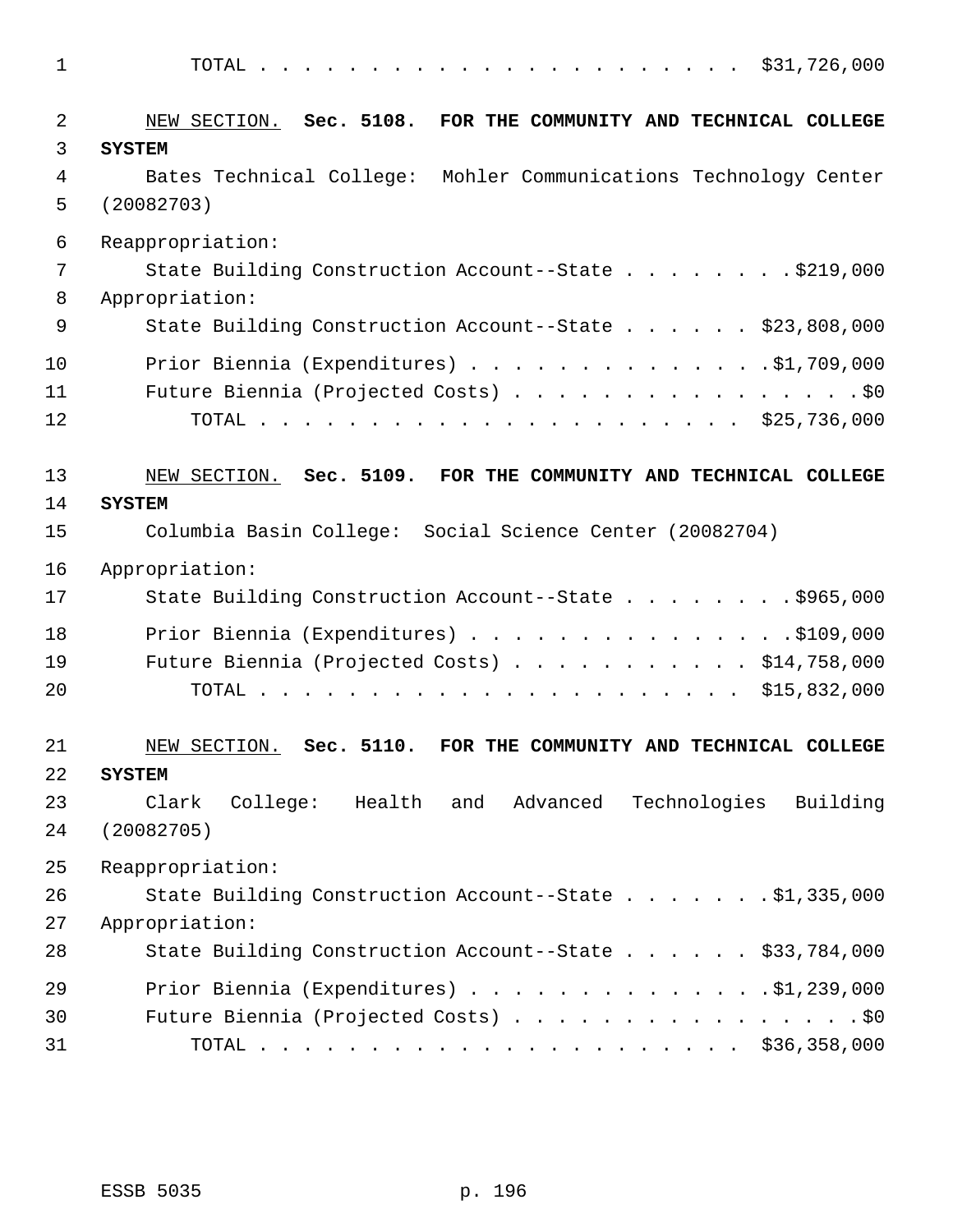| 1              | NEW SECTION. Sec. 5111. FOR THE COMMUNITY AND TECHNICAL COLLEGE |
|----------------|-----------------------------------------------------------------|
| 2              | <b>SYSTEM</b>                                                   |
| 3              | Peninsula College: Fort Worden Building 202 (30000114)          |
| $\overline{4}$ | Reappropriation:                                                |
| 5              | State Building Construction Account--State \$4,191,000          |
| 6              | Prior Biennia (Expenditures) \$186,000                          |
| 7              | Future Biennia (Projected Costs) \$0                            |
| 8              |                                                                 |
| 9              | NEW SECTION. Sec. 5112. FOR THE COMMUNITY AND TECHNICAL COLLEGE |
| 10             | <b>SYSTEM</b>                                                   |
| 11             | Bellingham Technical College: Fisheries Program (30000117)      |
| 12             | Reappropriation:                                                |
| 13             | State Building Construction Account--State \$1,590,000          |
| 14             | Prior Biennia (Expenditures) \$410,000                          |
| 15             | Future Biennia (Projected Costs) \$0                            |
| 16             |                                                                 |
| 17             | NEW SECTION. Sec. 5113. FOR THE COMMUNITY AND TECHNICAL COLLEGE |
| 18             | <b>SYSTEM</b>                                                   |
| 19             | Lower Columbia College: Myklebust Gymnasium (30000118)          |
| 20             | Reappropriation:                                                |
| 21             | State Building Construction Account--State \$1,712,000          |
| 22             | Prior Biennia (Expenditures) \$288,000                          |
| 23             | Future Biennia (Projected Costs) \$0                            |
| 24             |                                                                 |
| 25             | NEW SECTION. Sec. 5114. FOR THE COMMUNITY AND TECHNICAL COLLEGE |
| 26             | <b>SYSTEM</b>                                                   |
| 27             | Seattle Central Community College: Seattle Maritime<br>Academy  |
| 28             | (30000120)                                                      |
| 29             | Reappropriation:                                                |
| 30             | State Building Construction Account--State \$220,000            |
| 31             | Appropriation:                                                  |
| 32             | State Building Construction Account--State \$15,491,000         |
| 33             | Prior Biennia (Expenditures) \$1,117,000                        |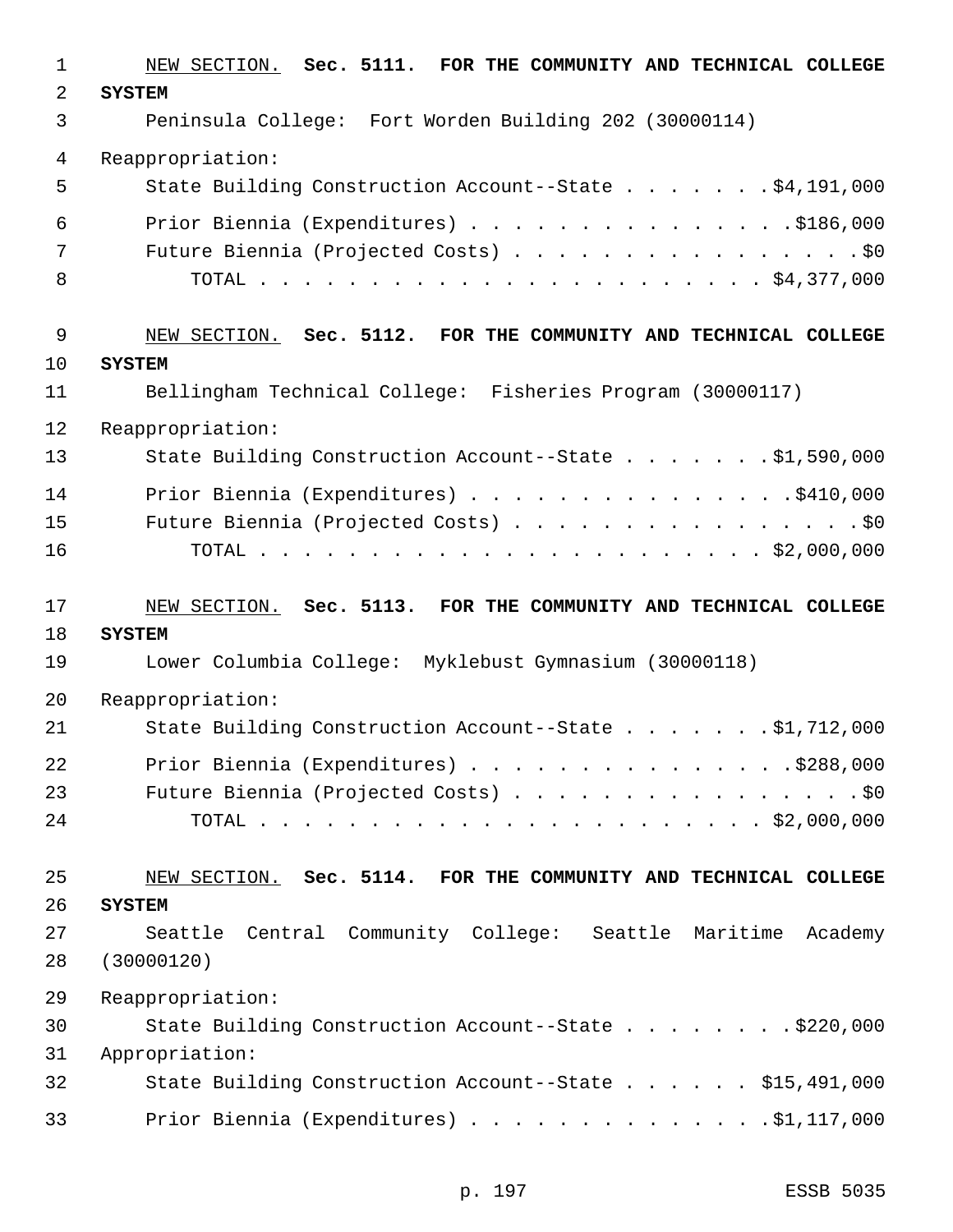| $\mathbf{1}$   | Future Biennia (Projected Costs) \$0                                      |
|----------------|---------------------------------------------------------------------------|
| 2              |                                                                           |
|                |                                                                           |
| $\mathfrak{Z}$ | NEW SECTION. Sec. 5115. FOR THE COMMUNITY AND TECHNICAL COLLEGE           |
| 4              | <b>SYSTEM</b>                                                             |
| 5              | Yakima Valley Community College: Palmer Martin Building (30000121)        |
| 6              | Reappropriation:                                                          |
| 7              | State Building Construction Account--State \$3,000                        |
| 8              | Appropriation:                                                            |
| 9              | State Building Construction Account--State \$19,243,000                   |
| 10             | Prior Biennia (Expenditures) \$994,000                                    |
| 11             | Future Biennia (Projected Costs) \$0                                      |
| 12             |                                                                           |
|                |                                                                           |
| 13             | NEW SECTION. Sec. 5116. FOR THE COMMUNITY AND TECHNICAL COLLEGE           |
| 14             | <b>SYSTEM</b>                                                             |
| 15             | Olympic College: College Instruction Center (30000122)                    |
| 16             | The reappropriation in this section is subject to the following           |
| 17             | conditions and limitations: Olympic community college shall enter into    |
| 18             | an interagency agreement with the office of financial management to       |
| 19             | provide funding for a budget evaluation study. The office of financial    |
| 20             | management shall use a budget evaluation study team approach using        |
| 21             | value engineering techniques and life cycle cost analysis in conducting   |
| 22             | the study. The office of financial management shall select the budget     |
| 23<br>24       | evaluation team members, contract for the study, and report the results   |
|                | to the legislature and agencies in a timely manner following the study.   |
| 25             | Reappropriation:                                                          |
| 26             | State Building Construction Account--State \$3,212,000                    |
| 27             | Prior Biennia (Expenditures) \$412,000                                    |
| 28             | Future Biennia (Projected Costs) \$0                                      |
| 29             |                                                                           |
|                |                                                                           |
| 30             | NEW SECTION. Sec. 5117. FOR THE COMMUNITY AND TECHNICAL COLLEGE           |
| 31<br>32       | <b>SYSTEM</b><br>Centralia Community College: Student Services (30000123) |
|                |                                                                           |
| 33             | Appropriation:                                                            |

ESSB 5035 p. 198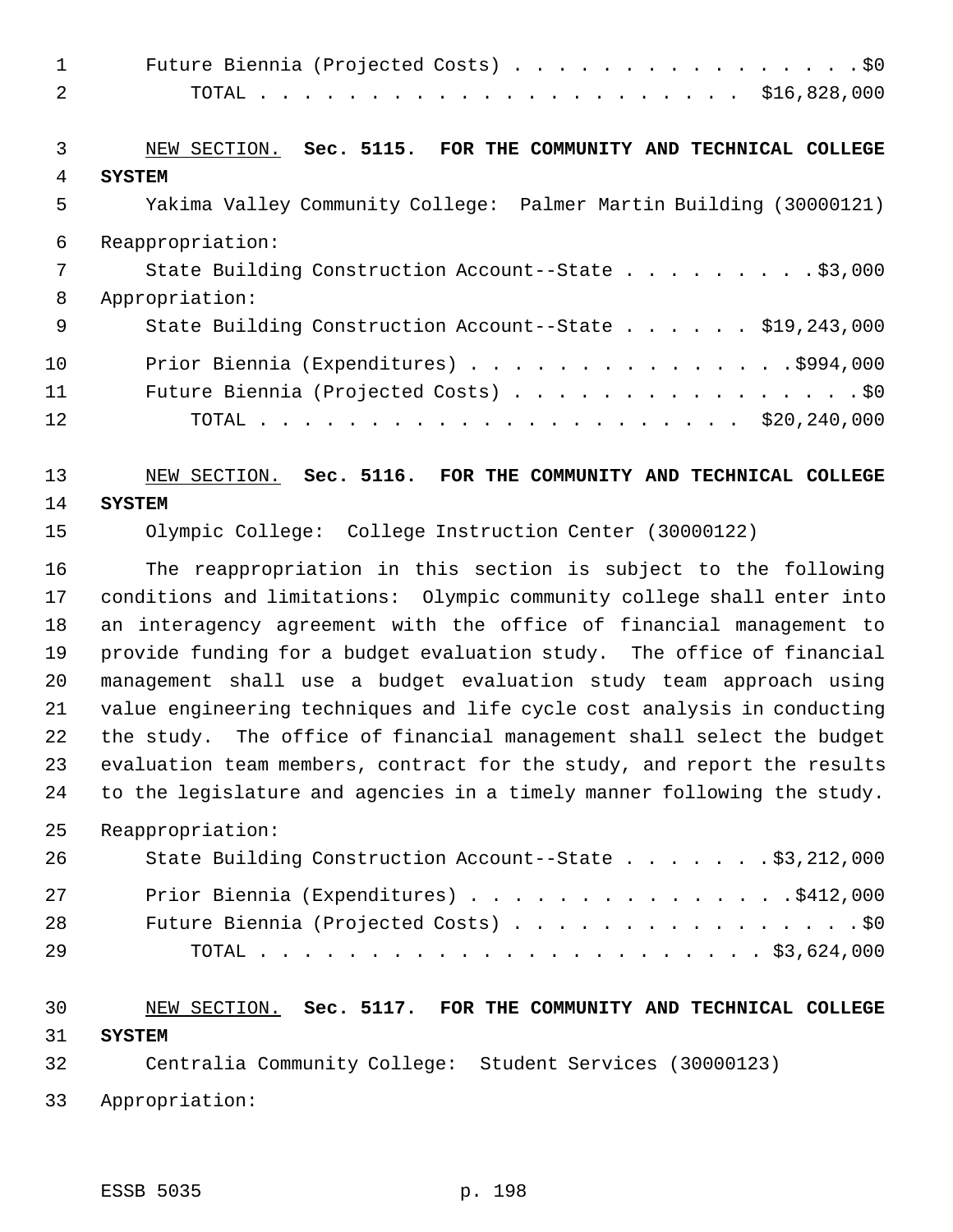| $\mathbf{1}$ | State Building Construction Account--State \$2,517,000                                |
|--------------|---------------------------------------------------------------------------------------|
| 2            | Prior Biennia (Expenditures) \$0                                                      |
| 3            | Future Biennia (Projected Costs) \$33,075,000                                         |
| 4            |                                                                                       |
| 5            |                                                                                       |
| 6            | NEW SECTION. Sec. 5118. FOR THE COMMUNITY AND TECHNICAL COLLEGE                       |
| 7            | <b>SYSTEM</b>                                                                         |
| 8            | Peninsula College: Allied Health and Early Childhood Development<br>Center (30000126) |
| 9            | Appropriation:                                                                        |
| 10           | State Building Construction Account--State \$1,810,000                                |
| 11           | Prior Biennia (Expenditures) \$0                                                      |
| 12           | Future Biennia (Projected Costs) \$26,756,000                                         |
| 13           |                                                                                       |
| 14           | NEW SECTION. Sec. 5119. FOR THE COMMUNITY AND TECHNICAL COLLEGE                       |
| 15           | <b>SYSTEM</b>                                                                         |
| 16           | North Seattle Community College: Technology Building Renewal                          |
| 17           | (30000129)                                                                            |
| 18           | Reappropriation:                                                                      |
| 19           | State Building Construction Account--State \$22,159,000                               |
| 20           | Prior Biennia (Expenditures) \$3,260,000                                              |
| 21           | Future Biennia (Projected Costs) \$0                                                  |
| 22           |                                                                                       |
| 23           | NEW SECTION. Sec. 5120. FOR THE COMMUNITY AND TECHNICAL COLLEGE                       |
| 24           | <b>SYSTEM</b>                                                                         |
| 25           | Green River Community College: Science, Math, and Technology                          |
| 26           | Building (30000130)                                                                   |
| 27           | Reappropriation:                                                                      |
| 28           | State Building Construction Account--State \$8,271,000                                |
| 29           | Prior Biennia (Expenditures) $\ldots$ \$11,606,000                                    |
| 30           | Future Biennia (Projected Costs) \$0                                                  |
| 31           |                                                                                       |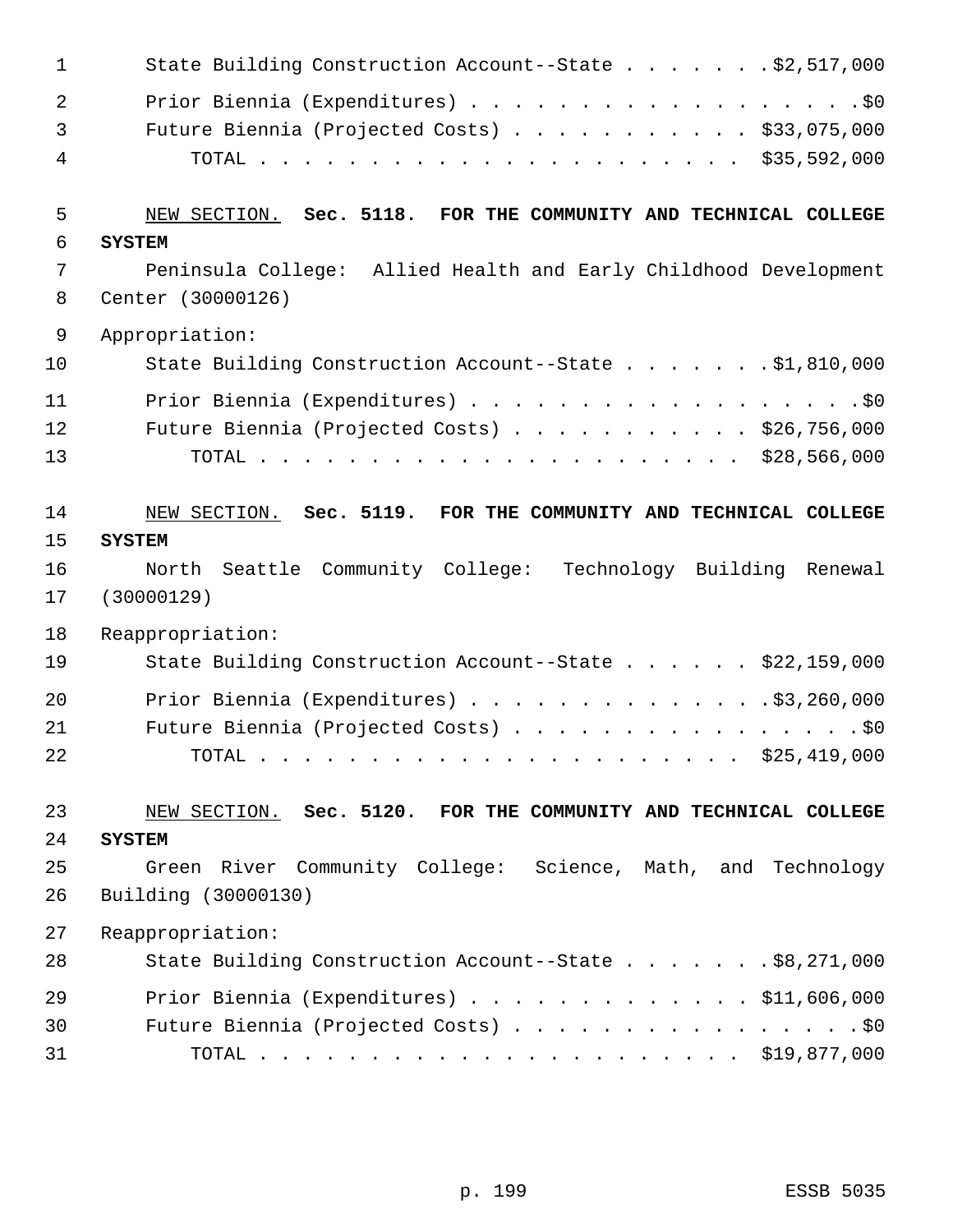| $\mathbf{1}$ | NEW SECTION. Sec. 5121. FOR THE COMMUNITY AND TECHNICAL COLLEGE    |
|--------------|--------------------------------------------------------------------|
| 2            | <b>SYSTEM</b>                                                      |
| 3            | Renton Technical College: Automotive Complex Renovation (30000134) |
| 4            | Appropriation:                                                     |
| 5            | State Building Construction Account--State \$1,583,000             |
| 6            | Prior Biennia (Expenditures) \$0                                   |
| 7            | Future Biennia (Projected Costs) \$16,716,000                      |
| 8            |                                                                    |
| 9            | NEW SECTION. Sec. 5122. FOR THE COMMUNITY AND TECHNICAL COLLEGE    |
| 10           | <b>SYSTEM</b>                                                      |
| 11           | Edmonds Community College: Science Engineering Technology Building |
| 12           | (30000137)                                                         |
| 13           | Appropriation:                                                     |
| 14           | State Building Construction Account--State \$7,820,000             |
| 15           | Prior Biennia (Expenditures) \$0                                   |
| 16           | Future Biennia (Projected Costs) \$30,000,000                      |
| 17           |                                                                    |
| 18           | NEW SECTION. Sec. 5123. FOR THE COMMUNITY AND TECHNICAL COLLEGE    |
| 19           | <b>SYSTEM</b>                                                      |
| 20           | Whatcom Community College: Learning Commons (30000138)             |
| 21           | Appropriation:                                                     |
| 22           | State Building Construction Account--State \$1,822,000             |
| 23           | Prior Biennia (Expenditures) \$0                                   |
| 24           | Future Biennia (Projected Costs) $\ldots$ \$29,802,000             |
| 25           |                                                                    |
| 26           | NEW SECTION. Sec. 5124. FOR THE COMMUNITY AND TECHNICAL COLLEGE    |
| 27           | <b>SYSTEM</b>                                                      |
| 28           | Site Repairs "A" (30000504)                                        |
| 29           | Reappropriation:                                                   |
| 30           | State Building Construction Account--State \$1,620,000             |
| 31           | Community/Technical College Capital Projects                       |
| 32           | Account--State \$2,379,000                                         |
| 33           | Subtotal Reappropriation \$3,999,000                               |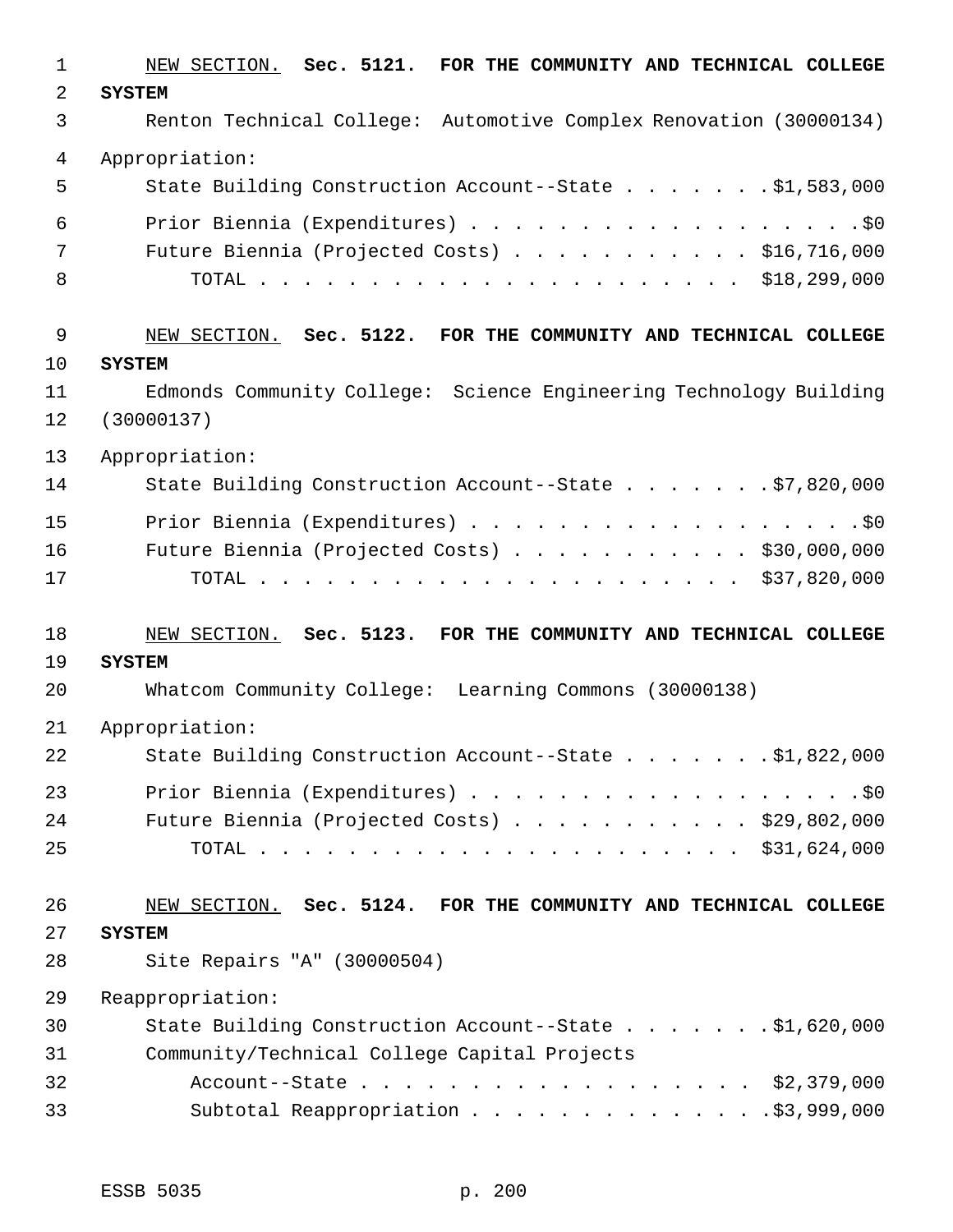| $\mathbf 1$    | Prior Biennia (Expenditures) \$1,046,000                              |
|----------------|-----------------------------------------------------------------------|
| $\overline{a}$ | Future Biennia (Projected Costs) \$0                                  |
| 3              |                                                                       |
|                |                                                                       |
| 4              | NEW SECTION. Sec. 5125. FOR THE COMMUNITY AND TECHNICAL COLLEGE       |
| 5              | <b>SYSTEM</b>                                                         |
| 6              | Facility Repairs "A" (30000505)                                       |
| 7              | Reappropriation:                                                      |
| 8              | Community/Technical College Capital Projects                          |
| 9              | Account--State \$7,676,000                                            |
| 10             | Prior Biennia (Expenditures) \$8,153,000                              |
| 11             | Future Biennia (Projected Costs) \$0                                  |
| 12             |                                                                       |
|                |                                                                       |
| 13             | NEW SECTION. Sec. 5126. FOR THE COMMUNITY AND TECHNICAL COLLEGE       |
| 14             | <b>SYSTEM</b>                                                         |
| 15             | South Seattle Community College: Cascade Court (30000128)             |
| 16             | Appropriation:                                                        |
| 17             | State Building Construction Account--State \$2,087,000                |
| 18             |                                                                       |
| 19             | Future Biennia (Projected Costs) \$32,684,000                         |
| 20             |                                                                       |
|                |                                                                       |
| 21             | NEW SECTION.<br>Sec. 5127.<br>FOR THE COMMUNITY AND TECHNICAL COLLEGE |
| 22             | <b>SYSTEM</b>                                                         |
| 23             | Roof Repairs "A" (30000434)                                           |
| 24             | Reappropriation:                                                      |
| 25             | Community/Technical College Capital Projects                          |
| 26             | Account--State \$3,708,000                                            |
| 27             | Prior Biennia (Expenditures) \$5,417,000                              |
| 28             | Future Biennia (Projected Costs) \$0                                  |
| 29             |                                                                       |
|                |                                                                       |
| 30             | NEW SECTION. Sec. 5128. FOR THE COMMUNITY AND TECHNICAL COLLEGE       |
| 31             | <b>SYSTEM</b>                                                         |
| 32             | Minor Works - Preservation (30000461)                                 |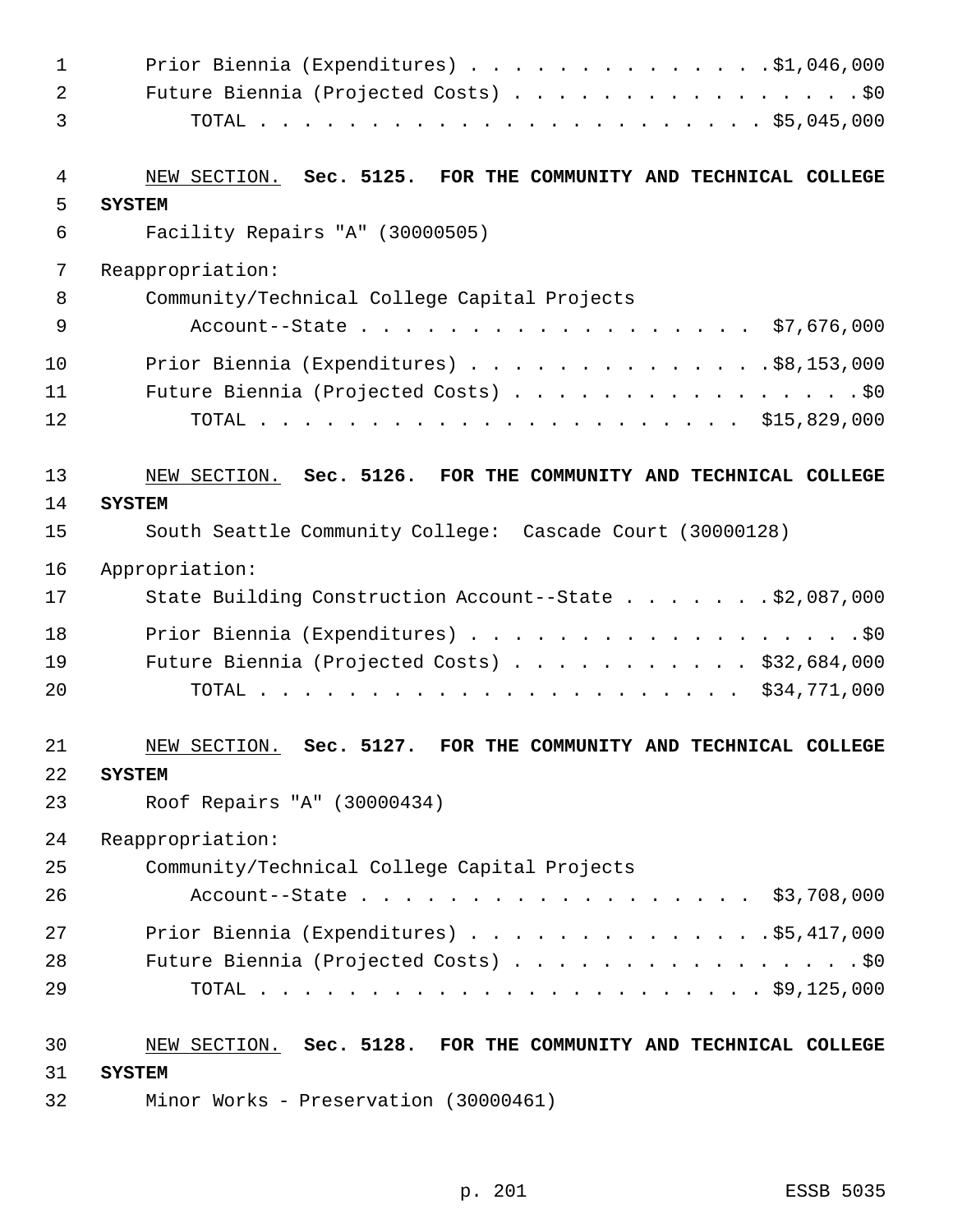| $\mathbf 1$    | Reappropriation:                                                |
|----------------|-----------------------------------------------------------------|
| $\overline{2}$ | Community/Technical College Capital Projects                    |
| 3              | Account--State \$10,544,000                                     |
| $\overline{4}$ | Prior Biennia (Expenditures) \$5,457,000                        |
| 5              | Future Biennia (Projected Costs) \$0                            |
| 6              |                                                                 |
| 7              | NEW SECTION. Sec. 5129. FOR THE COMMUNITY AND TECHNICAL COLLEGE |
| 8              | <b>SYSTEM</b>                                                   |
| 9              | Minor Works - Program (30000674)                                |
| 10             | Reappropriation:                                                |
| 11             | State Building Construction Account--State \$7,270,000          |
| 12             | Prior Biennia (Expenditures) \$12,730,000                       |
| 13             | Future Biennia (Projected Costs) \$0                            |
| 14             |                                                                 |
| 15             | NEW SECTION. Sec. 5130. FOR THE COMMUNITY AND TECHNICAL COLLEGE |
| 16             | <b>SYSTEM</b>                                                   |
| 17             | Preventive Maintenance and Building System Repairs (91000043)   |
| 18             | Appropriation:                                                  |
| 19             | Community/Technical College Capital Projects                    |
| 20             | Account--State \$22,800,000                                     |
| 21             | Prior Biennia (Expenditures) \$0                                |
| 22             | Future Biennia (Projected Costs) \$0                            |
| 23             |                                                                 |
| 24             | NEW SECTION. Sec. 5131. FOR THE COMMUNITY AND TECHNICAL COLLEGE |
| 25             | <b>SYSTEM</b>                                                   |
| 26             | Minor Works - Program (30000723)                                |
| 27             | Appropriation:                                                  |
| 28             | State Building Construction Account--State \$354,000            |
| 29             | Community/Technical College Capital Projects                    |
| 30             | Account--State \$14,236,000                                     |
| 31             | State Higher Education Construction Account--State \$620,000    |
| 32             | Community and Technical College Forest Reserve                  |
| 33             | Account--State \$582,000                                        |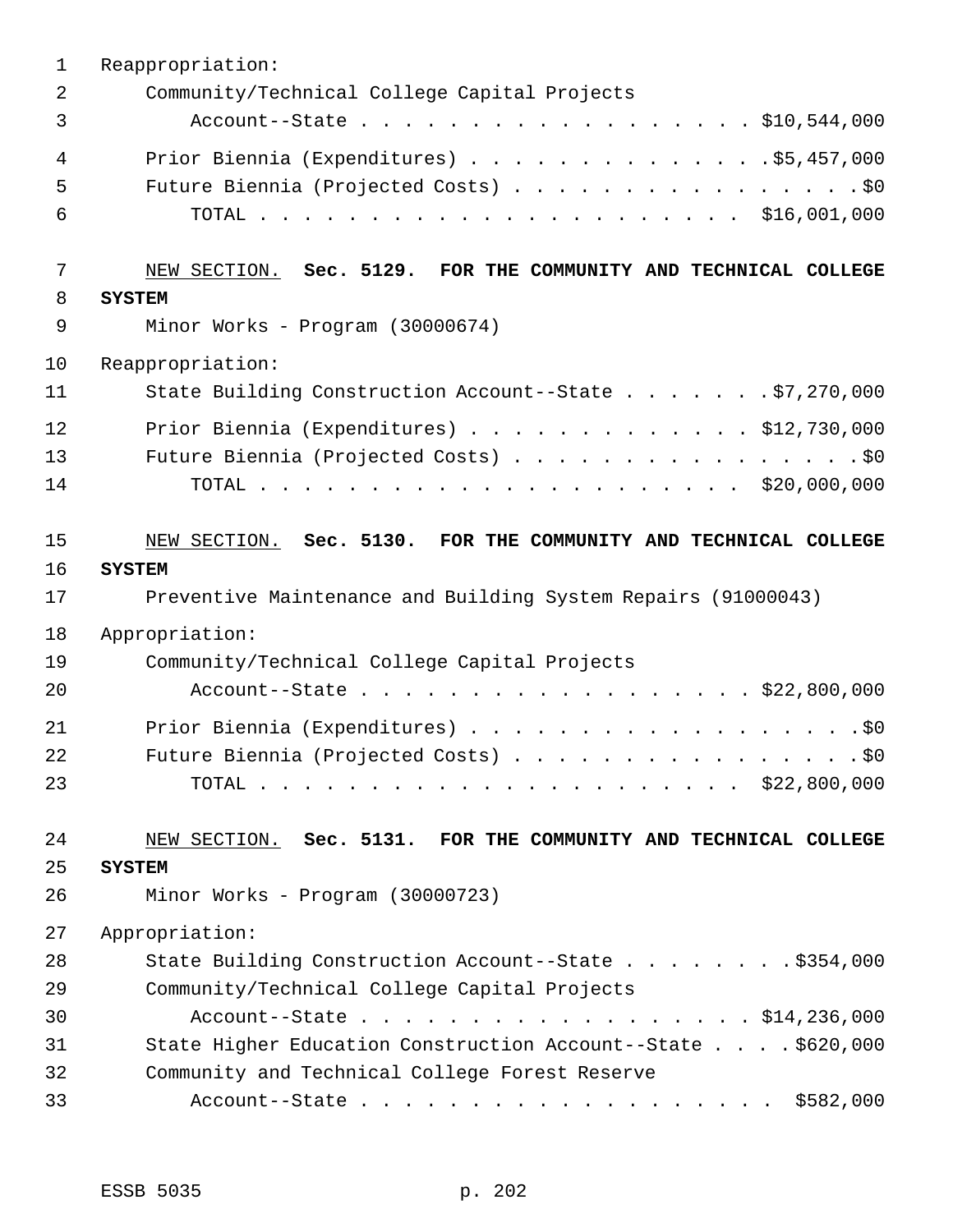| $\mathbf 1$ | Gardner-Evans Higher Education Construction                     |
|-------------|-----------------------------------------------------------------|
| 2           | Account--State \$3,000,000                                      |
| 3           | Subtotal Appropriation \$18,792,000                             |
| 4           | Prior Biennia (Expenditures) \$0                                |
| 5           | Future Biennia (Projected Costs) \$0                            |
| 6           |                                                                 |
| 7           | NEW SECTION. Sec. 5132. FOR THE COMMUNITY AND TECHNICAL COLLEGE |
| 8           | <b>SYSTEM</b>                                                   |
| 9           | Minor Works - Preservation (30000779)                           |
| 10          | Appropriation:                                                  |
| 11          | Community/Technical College Capital Projects                    |
| 12          | Account--State \$17,600,000                                     |
| 13          | Prior Biennia (Expenditures) \$0                                |
| 14          | Future Biennia (Projected Costs) \$0                            |
| 15          |                                                                 |
| 16          | NEW SECTION. Sec. 5133. FOR THE COMMUNITY AND TECHNICAL COLLEGE |
| 17          | <b>SYSTEM</b>                                                   |
|             |                                                                 |
| 18          | Roof Repairs (30000844)                                         |
| 19          | Appropriation:                                                  |
| 20          | Community/Technical College Capital Projects                    |
| 21          | \$7,785,000<br>Account--State                                   |
| 22          |                                                                 |
| 23          | Future Biennia (Projected Costs) \$0                            |
| 24          |                                                                 |
| 25          | NEW SECTION. Sec. 5134. FOR THE COMMUNITY AND TECHNICAL COLLEGE |
| 26          | <b>SYSTEM</b>                                                   |
| 27          | Facility Repairs (30000897)                                     |
| 28          | Appropriation:                                                  |
| 29          | State Building Construction Account--State \$20,852,000         |
| 30          | Community/Technical College Capital Projects                    |
| 31          | Account--State \$1,282,000                                      |
| 32          | Subtotal Appropriation \$22,134,000                             |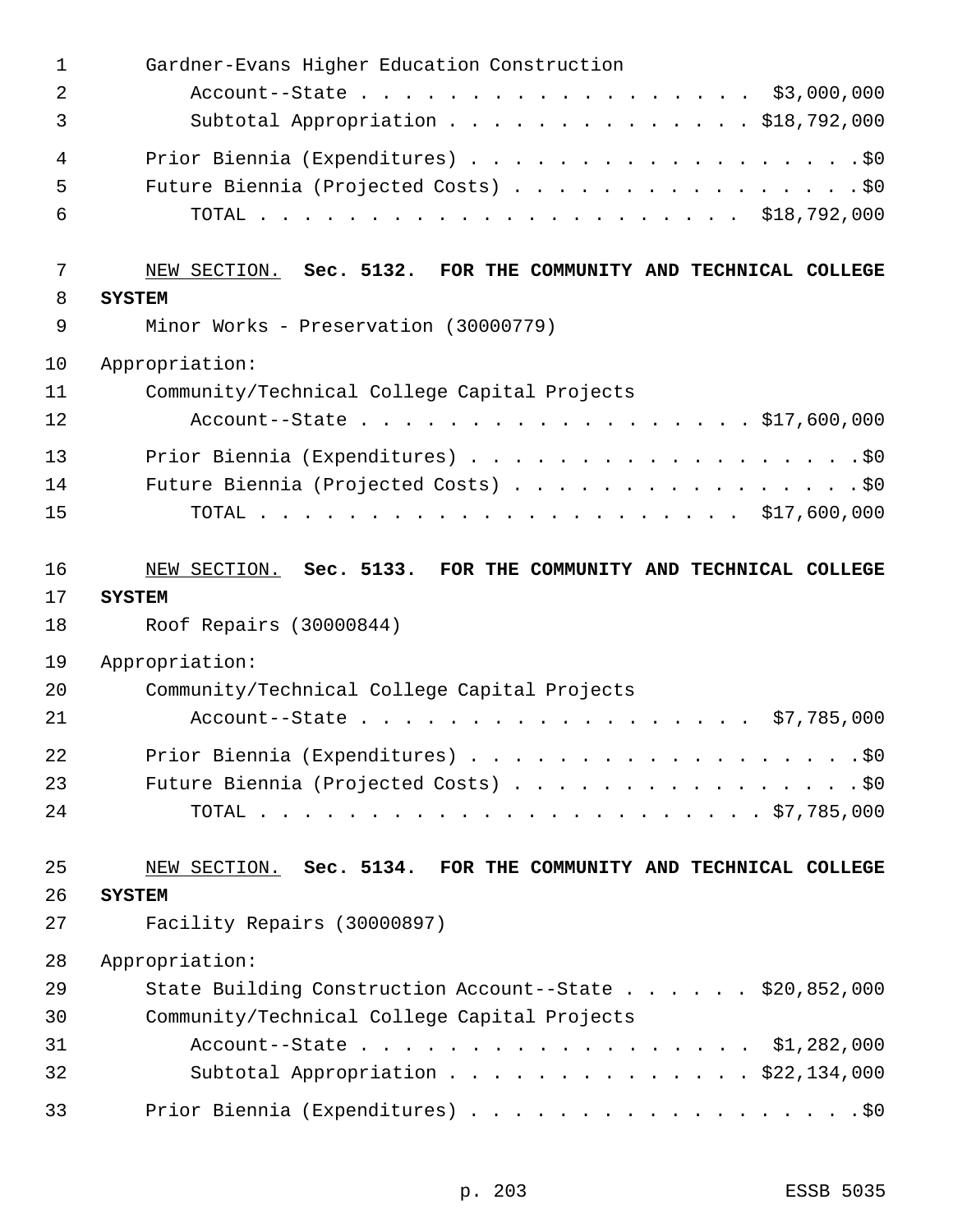| 1              | Future Biennia (Projected Costs) \$0                            |
|----------------|-----------------------------------------------------------------|
| 2              |                                                                 |
| 3              | NEW SECTION. Sec. 5135. FOR THE COMMUNITY AND TECHNICAL COLLEGE |
| $\overline{4}$ | <b>SYSTEM</b>                                                   |
| 5              | Site Repairs (30000941)                                         |
| 6              | Appropriation:                                                  |
| 7              | Community/Technical College Capital Projects                    |
| 8              | Account--State \$2,574,000                                      |
| 9              |                                                                 |
| 10             | Future Biennia (Projected Costs) \$0                            |
| 11             | TOTAL                                                           |

(End of part)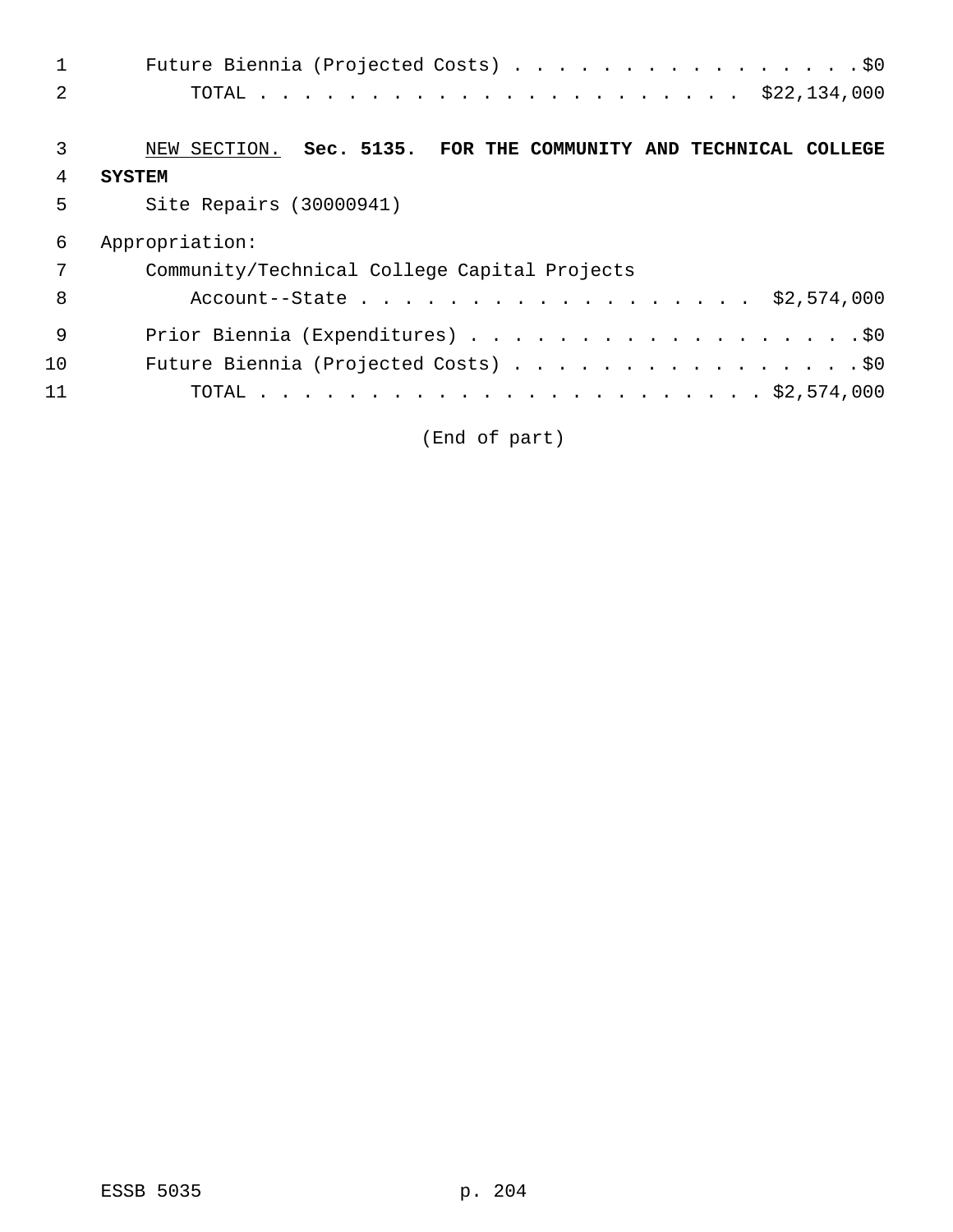**PART 6 2013 SUPPLEMENTAL CAPITAL BUDGET**

# **Sec. 6001.** 2012 2nd sp.s. c 2 s 1022 (uncodified) is amended to read as follows:

#### **FOR THE DEPARTMENT OF ENTERPRISE SERVICES**

Engineering and Architectural Services: Staffing (91000005)

 The appropriation in this section is subject to the following conditions and limitations:

 Up to \$75,000 is for the department of enterprise services to conduct a review of the state's current public works procurement processes and provide a report by December 15, 2012, to the appropriate committees of the legislature and the governor with procurement reform recommendations. For recommendations that require a statutory change, the report should include draft legislation needed to accomplish the report's recommendations. The director may contract with a private entity for assistance to conduct the study. The capital projects advisory review board will provide advice and assistance as required by the director. The report will include historical data on (1) the use of change orders; (2) the use of job order contracting; (3) how are competitive public works contracts advertised; and (4) contract closeout procedures. State agencies that will participate include one research university, one natural resource agency, and one general government agency.

Appropriation:

| 25 | State Building Construction Account--State $($ $($ $\frac{1}{57}, 751, 000)$ $)$ |
|----|----------------------------------------------------------------------------------|
| 26 | \$8,541,000                                                                      |
| 27 |                                                                                  |
| 28 | Future Biennia (Projected Costs) $\ldots$ \$34,250,000                           |
| 29 | TOTAL ( $(\frac{1}{242}, 001, 000)$ )                                            |
| 30 | \$42,791,000                                                                     |

 **Sec. 6002.** 2012 2nd sp.s. c 2 s 1024 (uncodified) is amended to read as follows:

**FOR THE DEPARTMENT OF ENTERPRISE SERVICES**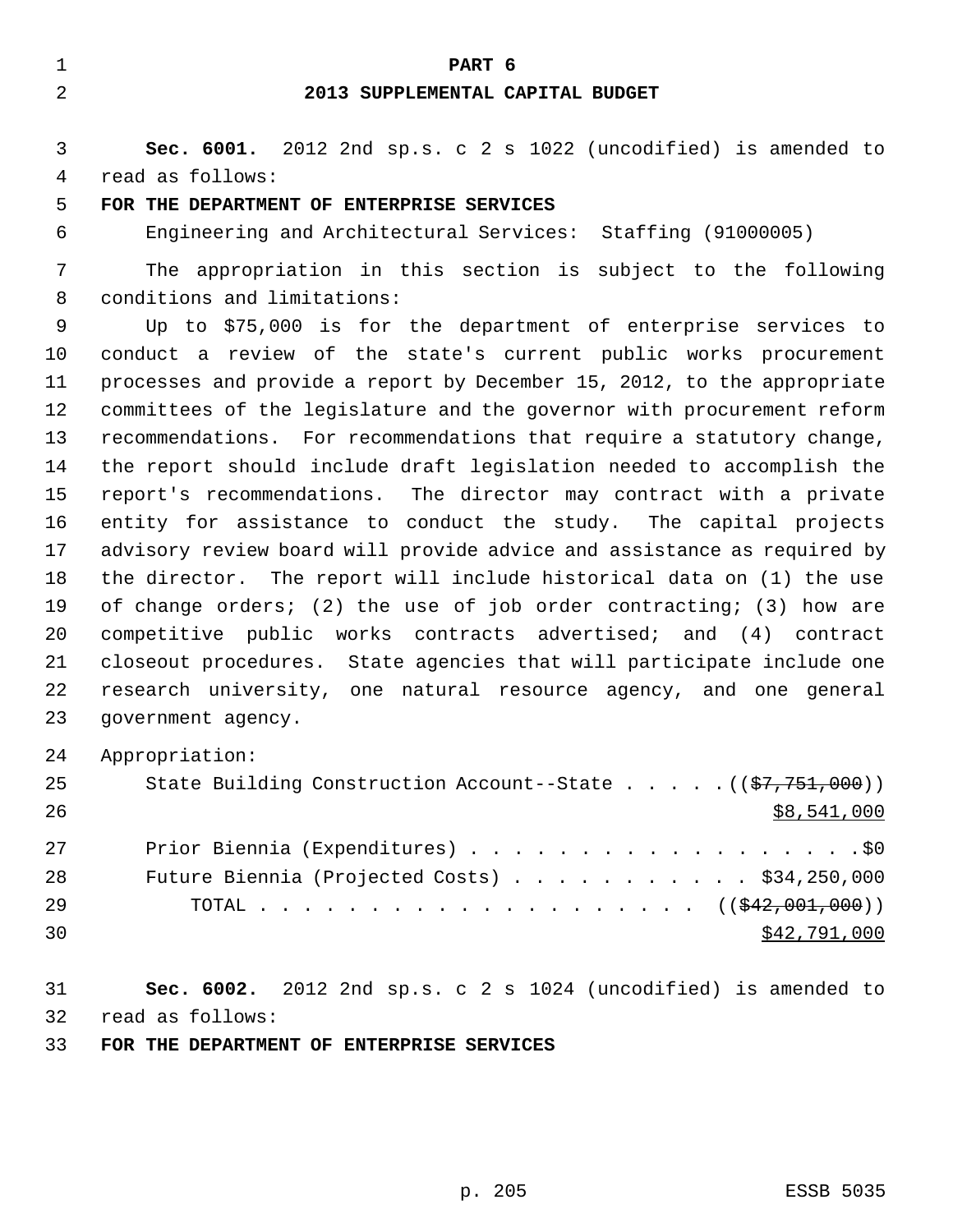Natural Resource Building Roof Replacement and Exterior Foam Insulation System Repairs (30000546) Appropriation: 4 State Building Construction Account--State . . . . . . ((\$982,000))  $5 - 5$ 6 Prior Biennia (Expenditures) . . . . . . . . . . . . . . . . . . \$0 7 Future Biennia (Projected Costs) . . . . . . . . . . . . . . . . \$0 TOTAL . . . . . . . . . . . . . . . . . . . . . . ((\$982,000))  $\frac{1}{9}$  \$4,482,000 **Sec. 6003.** 2012 2nd sp.s. c 2 s 1025 (uncodified) is amended to read as follows: **FOR THE DEPARTMENT OF ENTERPRISE SERVICES** Natural Resource Building Roof Replacement and Exterior Foam Insulation System Repairs (30000546) Appropriation: 16 Capitol Building Construction Account--State . . . . ((\$3,500,000))  $17 \frac{\text{S0}}{100}$  Prior Biennia (Expenditures) . . . . . . . . . . . . . . . . . .\$0 19 Future Biennia (Projected Costs) . . . . . . . . . . . . . . . . \$0 TOTAL . . . . . . . . . . . . . . . . . . . . . ((\$3,500,000)) **Sec. 6004.** 2011 1st sp. s. c 48 s 1022 (uncodified) is amended to read as follows: **FOR THE DEPARTMENT OF ((GENERAL ADMINISTRATION)) ENTERPRISE SERVICES** Engineering and Architectural Services: Staffing (91000005) Appropriation: Charitable, Educational, Penal and Reformatory Institutions Account--State . . . . . . . . . . . . . \$928,000 29 ((Capitol Building Construction Account--State . . . . . . \$790,000 Subtotal Appropriation . . . . . . . . . . . . . .\$1,718,000)) Prior Biennia (Expenditures) . . . . . . . . . . . . . . . . . .\$0 32 Future Biennia (Projected Costs) . . . . . . . . . . . . . . . . \$0 TOTAL . . . . . . . . . . . . . . . . . . . . . ((\$1,718,000))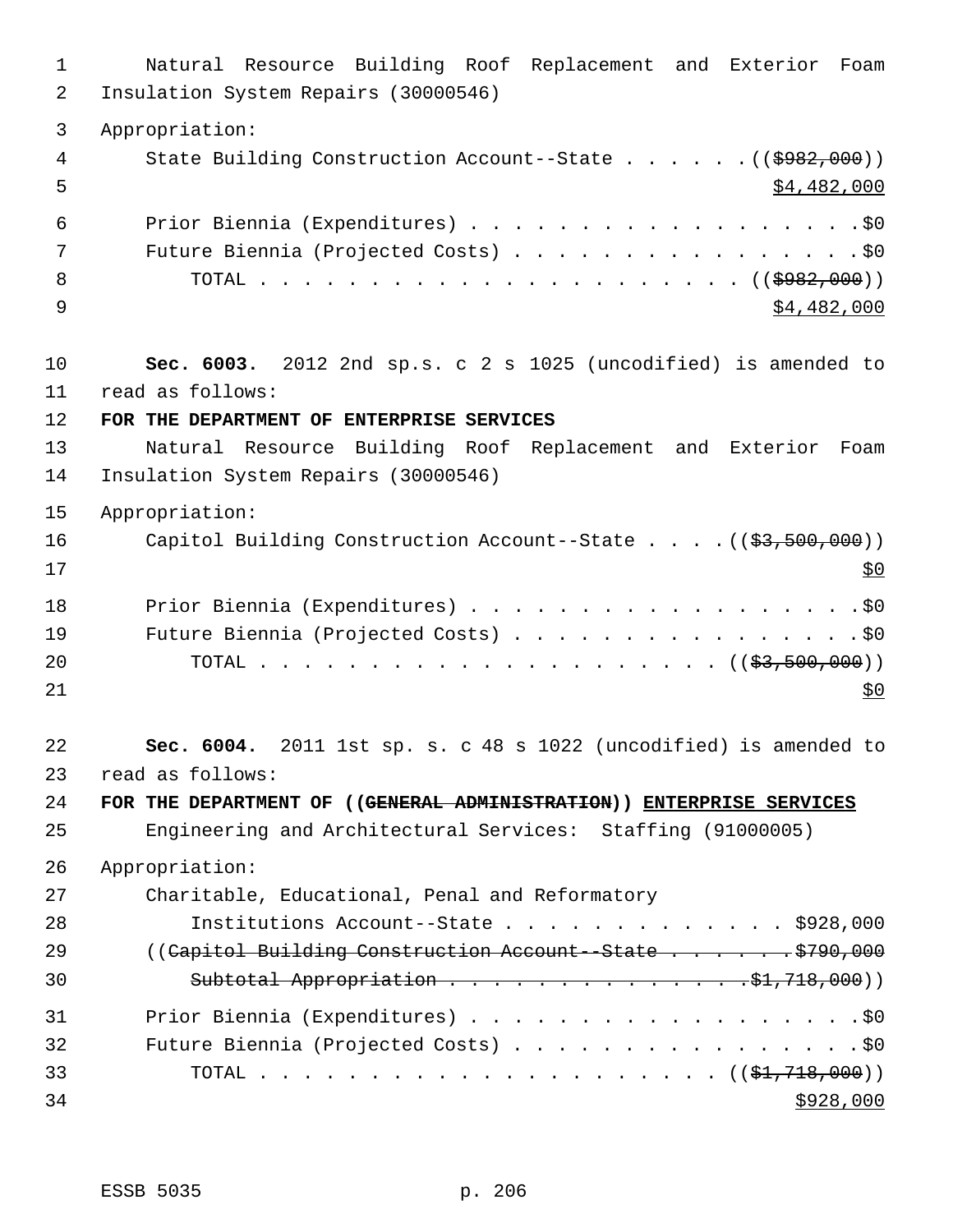| 1              | Sec. 6005. 2011 1st sp.s. c 48 s 1023 (uncodified) is amended to                  |
|----------------|-----------------------------------------------------------------------------------|
| $\overline{a}$ | read as follows:                                                                  |
| 3              | FOR THE DEPARTMENT OF ((GENERAL ADMINISTRATION)) ENTERPRISE SERVICES              |
| 4              | Legislative Building Critical Hydronic Loop Repairs (30000584)                    |
| 5              | Appropriation:                                                                    |
| 6              | Capitol Building Construction Account--State $((\frac{21}{71}, \frac{179}{700}))$ |
| 7              | <u>\$0</u>                                                                        |
| 8              | Prior Biennia (Expenditures) \$0                                                  |
| 9              | Future Biennia (Projected Costs) \$0                                              |
| 10             |                                                                                   |
| 11             | <u>\$0</u>                                                                        |
| 12             | NEW SECTION. Sec. 6006. FOR THE DEPARTMENT OF ENTERPRISE SERVICES                 |
| 13             | Legislative Building Critical Hydronic Loop Repairs (30000584)                    |
| 14             | Appropriation:                                                                    |
| 15             | State Building Construction Account--State \$1,179,000                            |
| 16             |                                                                                   |
| 17             | Future Biennia (Projected Costs) \$0                                              |
| 18             |                                                                                   |
| 19             | Sec. 6007. 2012 2nd sp.s. c 2 s 3002 (uncodified) is amended to                   |
| 20             | read as follows:                                                                  |
| 21             | FOR THE DEPARTMENT OF ECOLOGY                                                     |
| 22             | Clean Up Toxic Sites - Puget Sound (91000032)                                     |
| 23             | The appropriation in this section is subject to the following                     |
| 24             | conditions and limitations: The appropriation in this section is                  |
| 25             | provided solely for the following ranked list of projects.<br>(( <del>If</del> -a |
| 26             | specified project has not met the requirements for executing a contract           |
| 27             | with the department by April 30, 2013, the department may allocate the            |
| 28             | amount specified to additional projects awarded on a competitive basis            |
| 29             | provided that the awardee is ready to proceed with the project.))                 |
| 30             | Project<br><b>Authorized</b>                                                      |
| 31             | Amount                                                                            |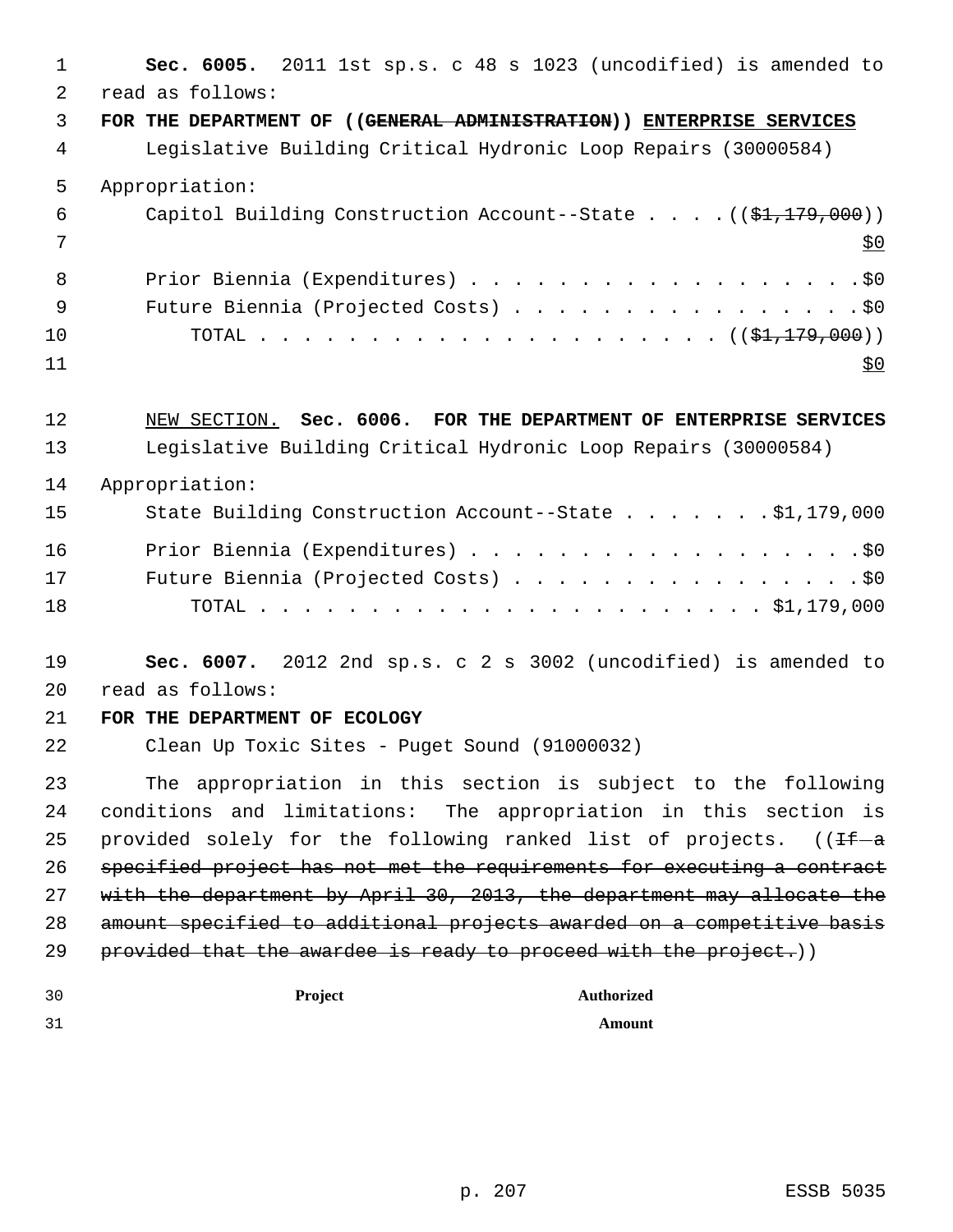| 1        | Port Gamble Bay - Open up 90                                                    | \$2,000,000 |
|----------|---------------------------------------------------------------------------------|-------------|
| 2        | acres of geoduck ((tracks)) tracts                                              |             |
| 3        | Port Gamble Bay - Source                                                        | \$7,000,000 |
| 4        | control, habitat preservation, and                                              |             |
| 5        | cleanup sustainability                                                          |             |
| 6        | Administration                                                                  | \$270,000   |
| 7        | <b>Total</b>                                                                    | \$9,270,000 |
| 8        | Appropriation:                                                                  |             |
| 9        | State Toxics Control Account--State \$9,270,000                                 |             |
| 10       |                                                                                 |             |
| 11       | Future Biennia (Projected Costs) \$0                                            |             |
| 12       |                                                                                 |             |
|          |                                                                                 |             |
| 13       | Sec. 6008. 2011 1st sp.s. c 49 s 3052 (uncodified) is amended to                |             |
| 14       | read as follows:                                                                |             |
| 15       | FOR THE STATE PARKS AND RECREATION COMMISSION                                   |             |
| 16       | Fort Worden State Park: Building 202 Rehabilitation (30000027)                  |             |
| 17       | Appropriation:                                                                  |             |
| 18       | State Building Construction Account--State ((\$2,377,000))                      |             |
| 19       |                                                                                 | <u>\$0</u>  |
| 20       | Prior Biennia (Expenditures)                                                    | $.$ \$0     |
| 21       | Future Biennia (Projected Costs) \$0                                            |             |
| 22       | TOTAL                                                                           |             |
| 23       |                                                                                 | \$0         |
|          |                                                                                 |             |
| 24       | Sec. 6009. 2011 1st sp.s. c 48 s 3070 (uncodified) is amended to                |             |
| 25       | read as follows:                                                                |             |
| 26<br>27 | FOR THE RECREATION AND CONSERVATION FUNDING BOARD                               |             |
|          | Aquatic Lands Enhancement Account (30000143)                                    |             |
| 28       | The appropriations in this section are subject to the following                 |             |
| 29       | conditions and limitations: The appropriations are provided solely for          |             |
| 30       | the list of projects in LEAP capital document No. 2011-3B, ((developed          |             |
| 31       | April 6, 2011)) revised April 10, 2013.                                         |             |
| 32       | Appropriation:                                                                  |             |
| 33       | Aquatic Lands Enhancement Account--State $($ $($ $\frac{6}{56}$ , 806, 000) $)$ |             |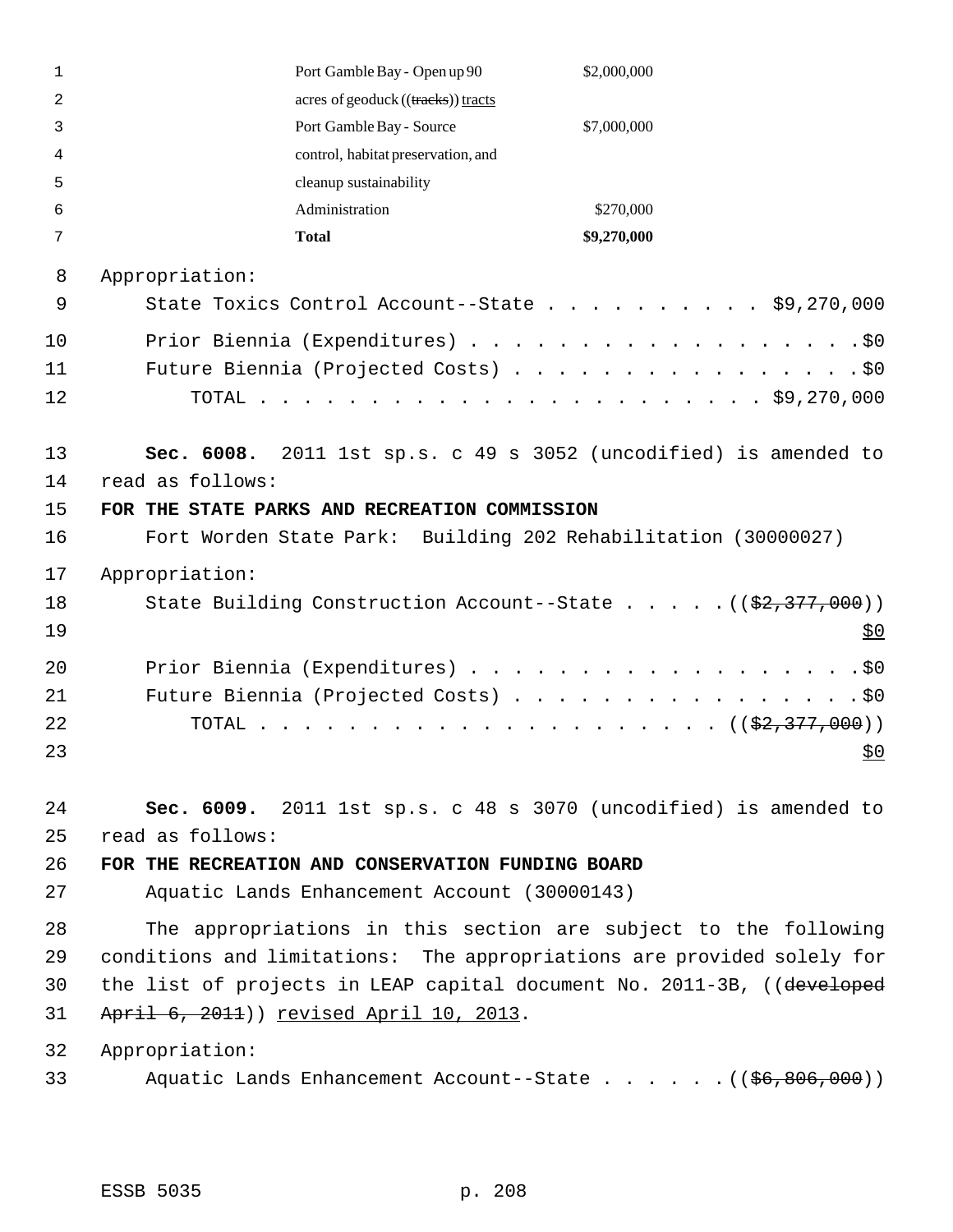$1 \quad$  \$6,461,000

| 2              | Prior Biennia (Expenditures) \$0     |
|----------------|--------------------------------------|
| $\overline{3}$ | Future Biennia (Projected Costs) \$0 |
| 4              |                                      |
| -5             | \$6,461,000                          |

 **Sec. 6010.** 2011 1st sp s. c 49 s 3112 (uncodified) is amended to read as follows:

**FOR THE DEPARTMENT OF NATURAL RESOURCES**

Replacing State Forest Lands with Productive Forests (91000029)

 The appropriation in this section is subject to the following conditions and limitations:

 (1) The total appropriation is provided solely to the department to transfer from state forest land status to natural resources conservation area status certain state forest lands in counties with a population of 25,000 or less which are subject to timber harvest deferrals greater than thirty years due to the presence of wildlife species listed as endangered or threatened under the federal endangered species act. The approved list of properties for transfer is 19 identified in the LEAP capital document No. 2011-5A, ((developed March 24, 2011)) revised April 10, 2013.

 (2) Property transferred under this section must be appraised and transferred at fair market value, without consideration of management or regulatory encumbrances associated with wildlife species listed under the federal endangered species act. The value of the timber and other valuable materials transferred must be distributed as provided in RCW 79.64.110, in the same manner as valuable material revenues from other state forest lands in the applicable counties. The value of the land transferred must be deposited in the park land trust revolving account and be solely used to buy replacement state forest land within the same county as the property transferred, consistent with RCW 79.22.060.

 (3) Prior to or concurrent with conveyance of these properties, the department shall execute and record a real property instrument that dedicates the transferred properties to the purposes identified in subsection (1) of this section. Transfer agreements for properties identified in subsection (1) of this section must include terms that restrict the use of the property to the intended purpose.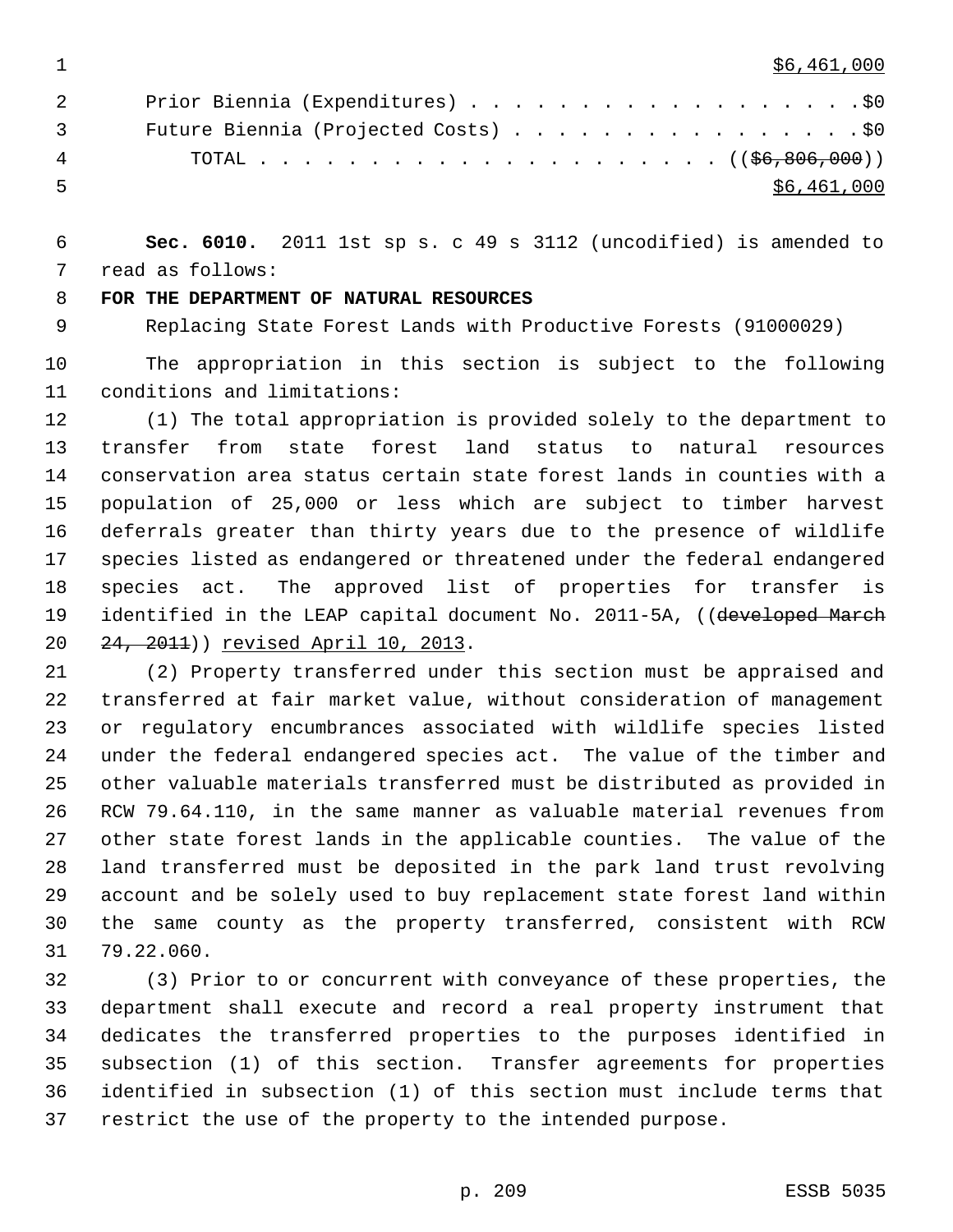(4) The department and applicable counties shall work in good faith to carry out the intent of this section. However, the department or applicable counties may remove a property from the transfer list based on new, substantive information, if it is determined that transfer of the property is not in the statewide interest of either the state forest trust or the natural resources conservation area program.

Appropriation:

| 8   | State Building Construction Account--State \$2,000,000 |
|-----|--------------------------------------------------------|
| - 9 | Prior Biennia (Expenditures) \$0                       |
| 10  | Future Biennia (Projected Costs) \$0                   |
| 11  |                                                        |

 NEW SECTION. **Sec. 6011. FOR THE DEPARTMENT OF NATURAL RESOURCES** Natural Areas Facilities Preservation and Access (30000208)

 The appropriation in this section is subject to the following conditions and limitations: The appropriation is provided solely for ecological restoration of the upland buffer areas within the Elk River natural resource conservation area.

Appropriation:

| 19 | Aquatic Lands Enhancement Account--State \$345,000 |
|----|----------------------------------------------------|
| 20 | Prior Biennia (Expenditures) \$0                   |
| 21 | Future Biennia (Projected Costs) \$0               |
| 22 |                                                    |

 **Sec. 6012.** 2012 2nd sp.s. c 2 s 5005 (uncodified) is amended to read as follows:

**FOR THE SUPERINTENDENT OF PUBLIC INSTRUCTION**

2011-13 School Construction Assistance Program (30000071)

 The appropriations in this section are subject to the following conditions and limitations:

 (1) \$1,337,000 of the common school construction account--state appropriation is provided solely for study and survey grants and for completing inventory and building condition assessments for all public school districts once every six years.

(2) In calculating square foot eligibility for state assistance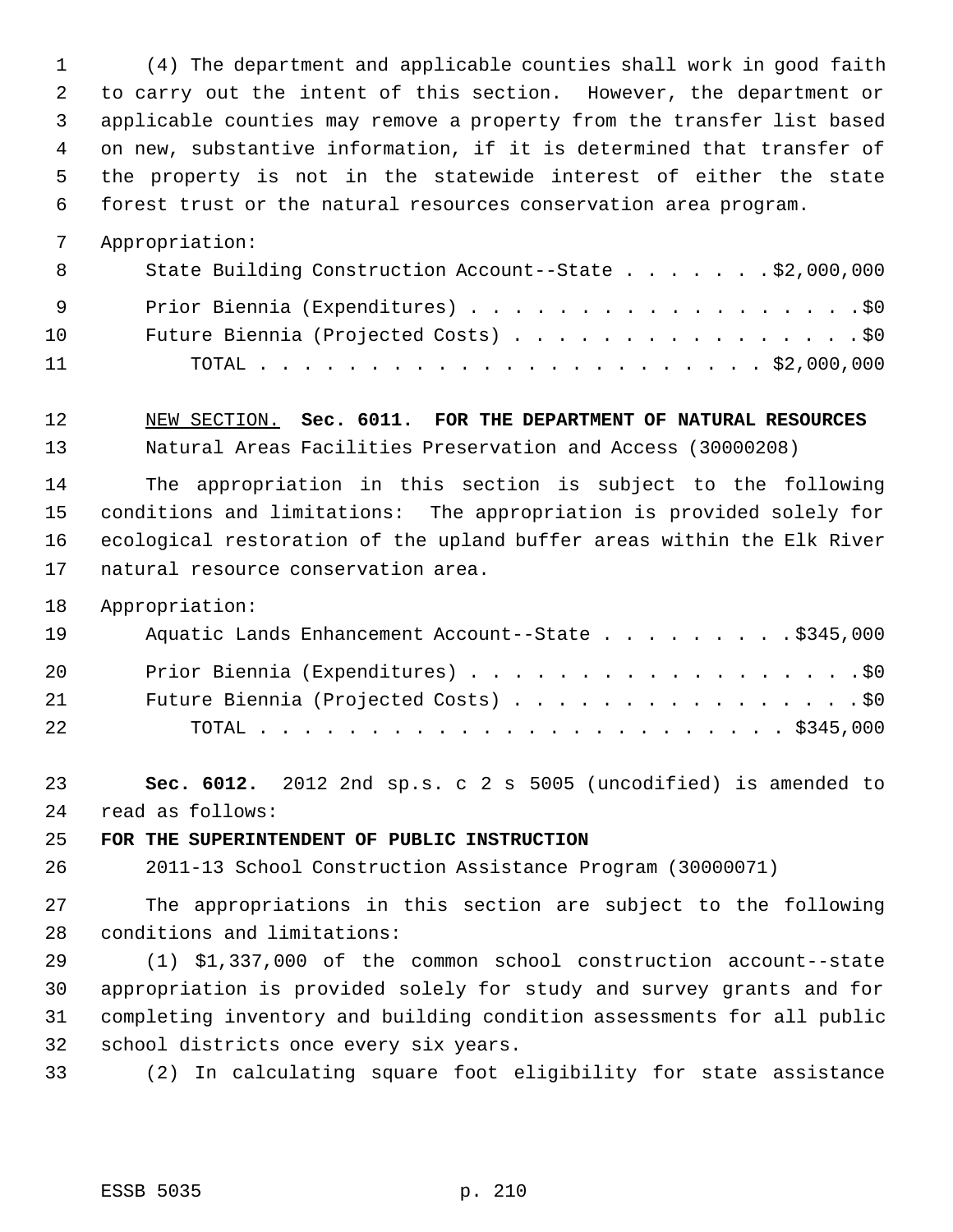grants, kindergarten student headcount shall not be reduced by fifty percent. (3) \$952,000 of the common school construction account--state appropriation is provided solely for mapping the design of new facilities and remapping the design of facilities to be remodeled, for school construction projects funded through the school construction assistance program. Appropriation: 9 Common School Construction Account--State . . . . . \$307,558,000 10 Common School Construction Account--Federal . . . . ((\$1,600,000)) \$2,230,000 12 Subtotal Appropriation . . . . . . . . . . . . ((\$309,158,000))  $\frac{13}{309}$ , 788,000 14 Prior Biennia (Expenditures) . . . . . . . . . . . . . . . . . . \$0 Future Biennia (Projected Costs) . . . . . . . . . . \$1,351,139,000 16 TOTAL . . . . . . . . . . . . . . . . . ((\$1,660,297,000))  $31,660,927,000$  **Sec. 6013.** 2011 1st sp.s. c 49 s 5101 (uncodified) is amended to read as follows: **FOR THE COMMUNITY AND TECHNICAL COLLEGE SYSTEM** Peninsula College: Fort Worden Building 202 (30000114) Appropriation: 23 State Building Construction Account--State . . . . . ((\$2,000,000)) \$4,377,000 Prior Biennia (Expenditures) . . . . . . . . . . . . . . . . . .\$0 26 Future Biennia (Projected Costs) . . . . . . . . . . . . . . . . \$0 TOTAL . . . . . . . . . . . . . . . . . . . . . ((\$2,000,000)) \$4,377,000 NEW SECTION. **Sec. 6014. COLUMBIA RIVER BASIN NONTAXABLE AND TAXABLE BOND PROCEEDS.** Portions of the appropriation authority granted by this act from the Columbia river basin water supply development account may be transferred to the Columbia river basin taxable bond water supply development account as deemed necessary by the state finance committee to comply with the federal internal revenue service rules and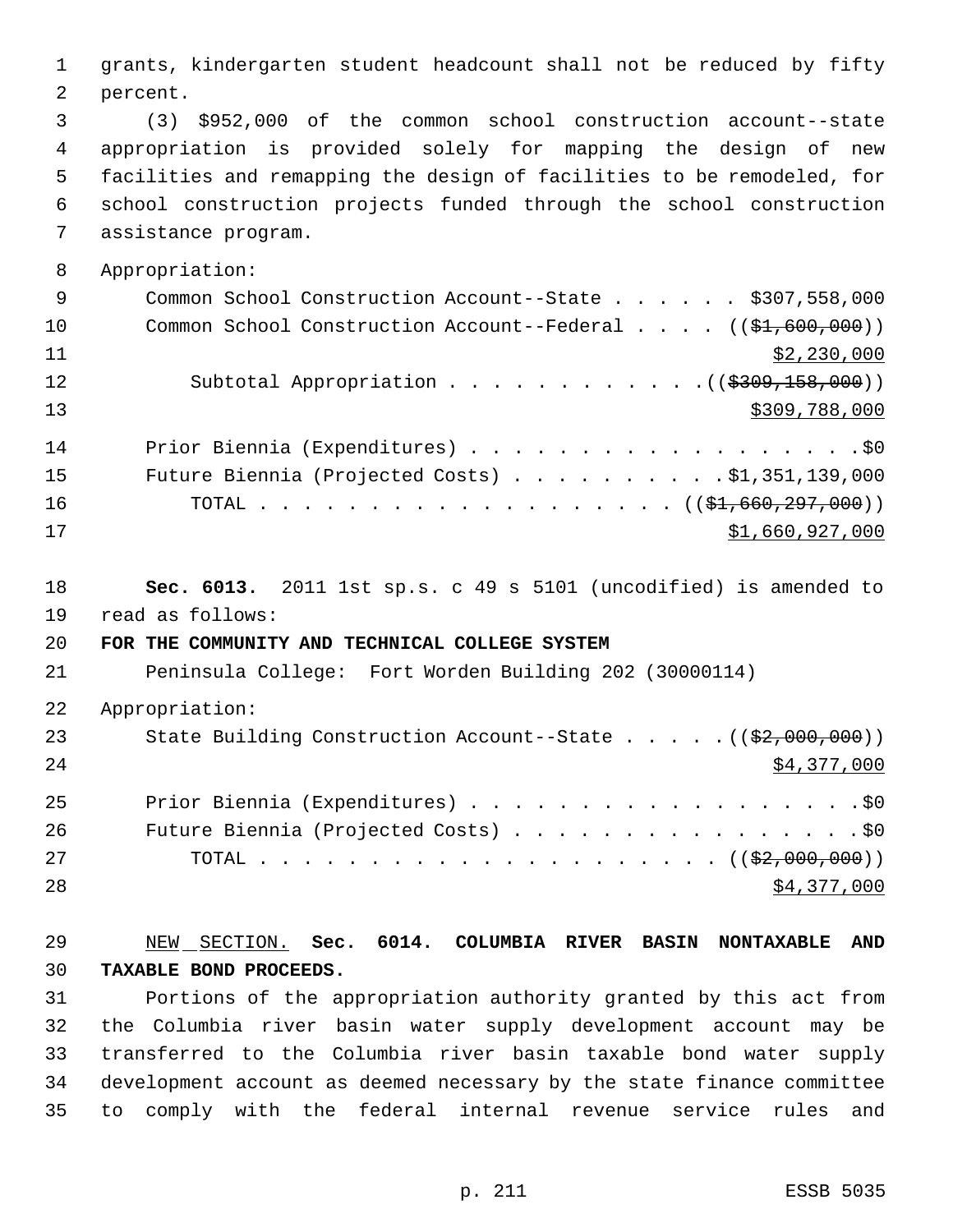regulations pertaining to the use of nontaxable bond proceeds. The state treasurer shall submit written notification to the director of financial management if it is determined that a shift of appropriation authority between the Columbia river basin water supply development account and the Columbia river basin taxable bond water supply development account is necessary, or that a shift of appropriation authority from the Columbia river basin taxable bond water supply development account to the Columbia river basin water supply development account may be made.

(End of part)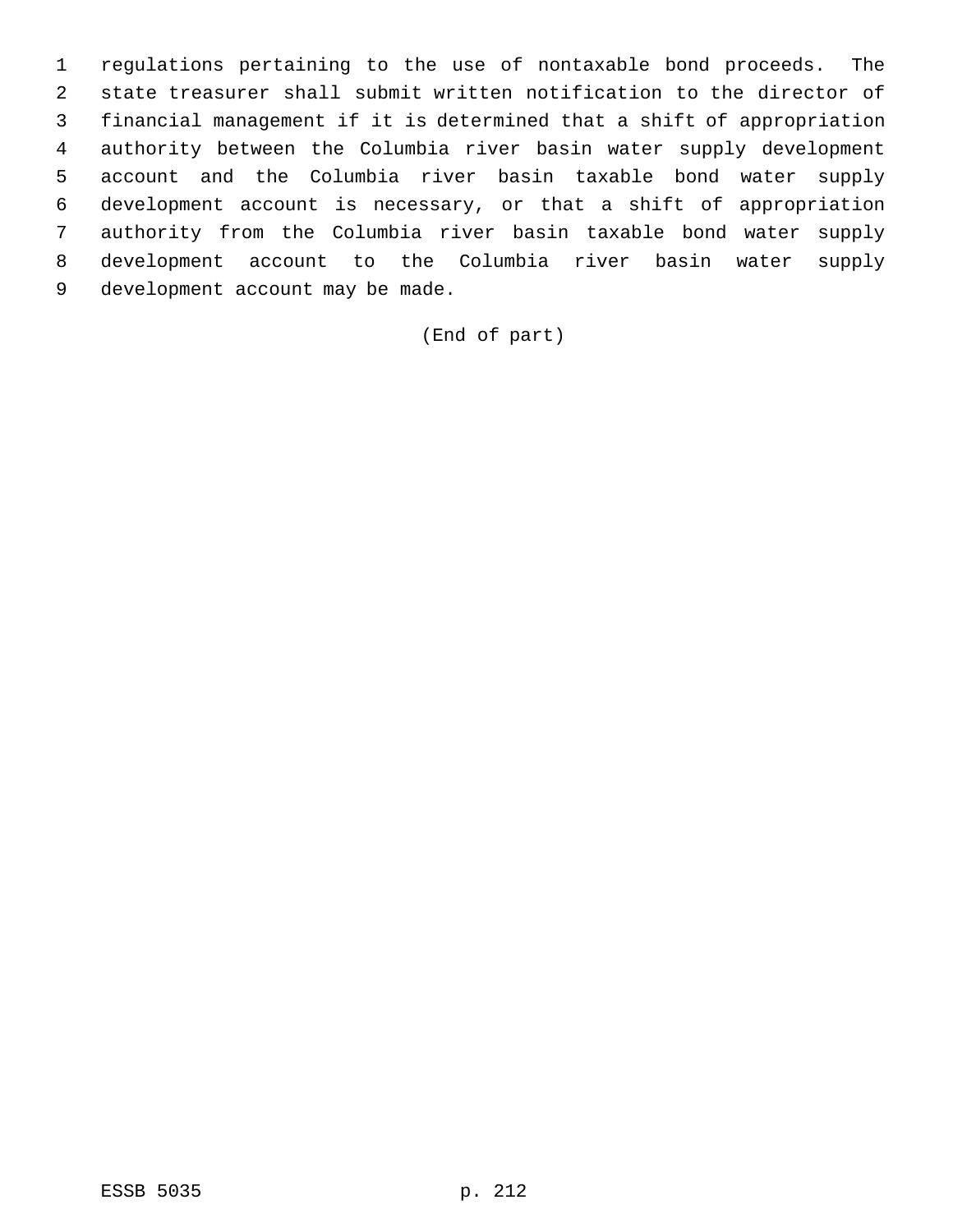#### **PART 7**

#### **MISCELLANEOUS PROVISIONS**

 NEW SECTION. **Sec. 7001.** RCW 43.88.031 requires the disclosure of the estimated debt service costs associated with new capital bond appropriations. The estimated debt service costs for the appropriations contained in this act are twenty-eight million dollars for the 2013-2015 biennium, one hundred ninety million dollars for the 2015-2017 biennium, and two hundred seventy-eight million dollars for the 2017-2019 biennium.

 NEW SECTION. **Sec. 7002.** (1) Allotments for appropriations in this act shall be provided in accordance with the capital project review requirements adopted by the office of financial management and in compliance with RCW 43.88.110. Projects that will be employing alternative public works construction procedures under chapter 39.10 RCW are subject to the allotment procedures defined in this section and RCW 43.88.110.

 (2) Each project is defined as proposed in the legislative budget notes or in the governor's budget document.

 NEW SECTION. **Sec. 7003.** (1) The legislature finds that use of life cycle cost analysis will aid public entities, architects, engineers, and contractors in making design and construction decisions that positively impact both the initial construction cost and the ongoing operating and maintenance cost of a project. To ensure that the total cost of a project is accounted for and the most reasonable and cost efficient design is used, agencies shall develop life cycle costs for any construction project over \$5,000,000. The life cycle costs shall represent the present value sum of capital costs, installation costs, operating costs, and maintenance costs over the life expectancy of the project. The legislature further finds the most effective approach to the life cycle cost analysis is to integrate it into the early part of the design process.

 (2) Agencies shall develop a minimum of three project alternatives for use in the life cycle cost analysis. These alternatives must be both distinctly different and viable solutions to the issue being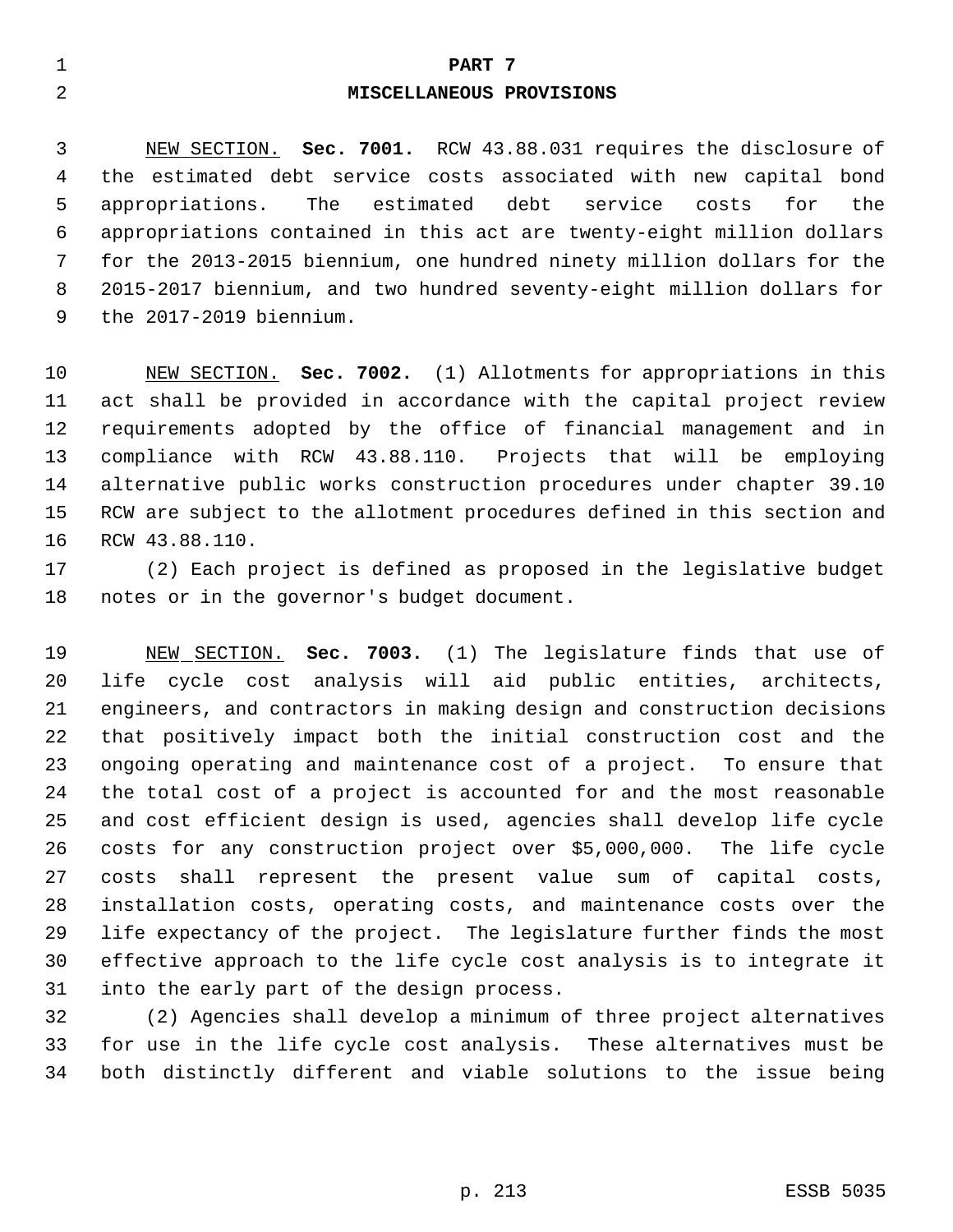addressed. The chosen alternative must be the most reasonable and cost-effective solution. A brief description of each project alternative and why it was chosen must be included in the life cycle cost analysis section of the predesign.

 (3) The office of financial management shall: (a) Make available a life cycle cost model to be used for analysis; (b) in consultation with the department of enterprise services, provide assistance in using the life cycle cost model; and (c) update the life cycle cost model annually including assumptions for inflation rates, discount rates, and energy rates.

11 (4) Agencies shall consider architectural and engineering firms' and general contractors' experience using life cycle costs, operating costs, and energy efficiency measures when selecting an architectural and engineering firm, or when selecting contractors using alternative contracting methods.

 NEW SECTION. **Sec. 7004.** To ensure that major construction projects are carried out in accordance with legislative and executive intent, appropriations in this act in excess of \$5,000,000 shall not be expended or encumbered until the office of financial management has reviewed and approved the agency's predesign. The predesign document must include, but not be limited to, program, site, and cost analysis, including life-cycle cost, in accordance with the predesign manual adopted by the office of financial management. The results of life- cycle cost analysis shall be a primary consideration in the selection of a building design. Construction shall proceed only upon providing to the office of financial management the life-cycle costs. To improve monitoring of major construction projects, progress reports must be submitted by the agency administering the project to the office of financial management and to the fiscal committees of the house of representatives and senate. Reports must be submitted on July 1st and December 31st each year in a format to be developed by the office of financial management.

 NEW SECTION. **Sec. 7005.** (1) To ensure minor works appropriations are carried out in accordance with legislative intent, funds appropriated in this act shall not be allotted until project lists are on file at the office of financial management, the house of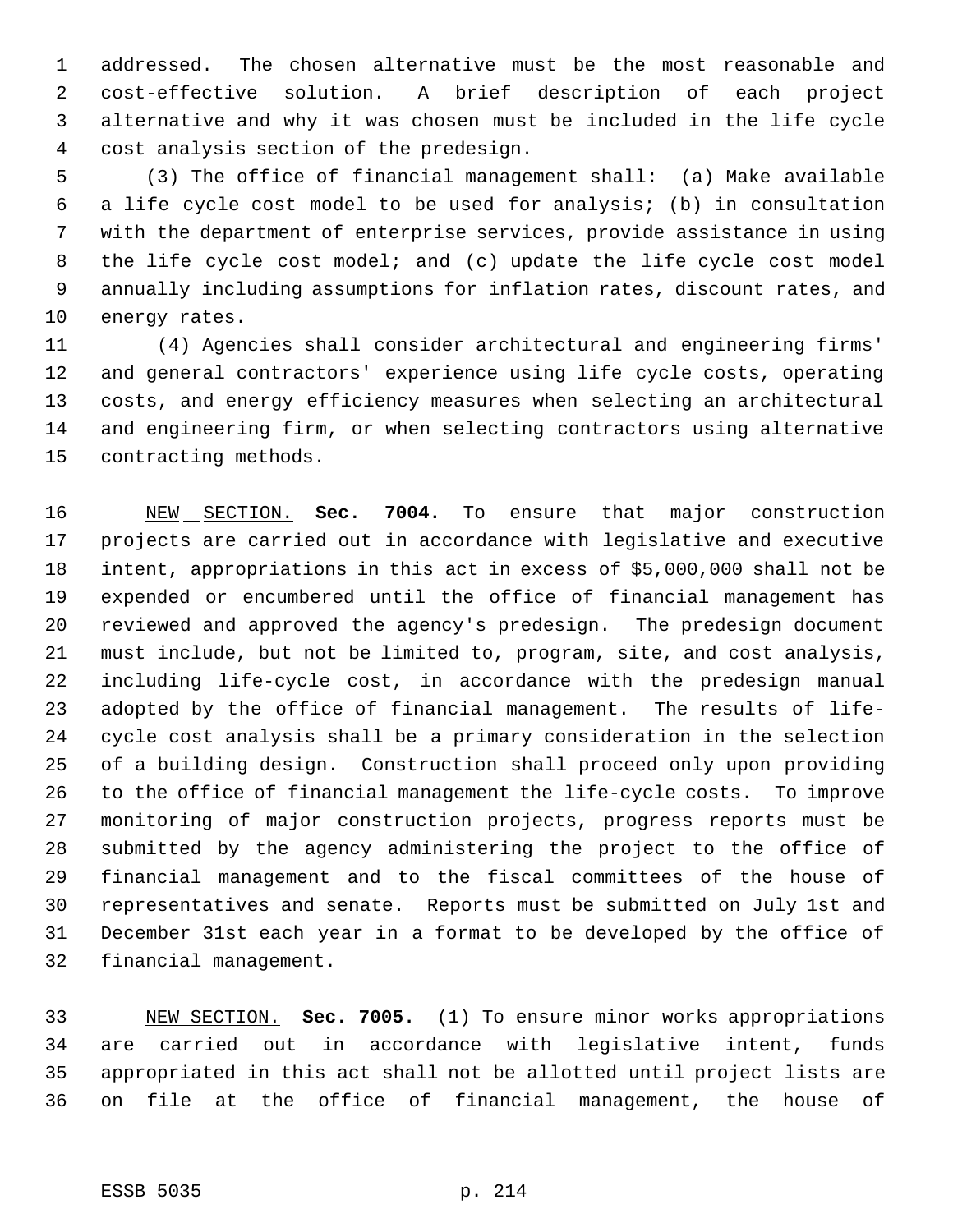representatives capital budget committee, and the senate ways and means committee. All projects must meet the criteria included in subsection (2)(a) of this section. Revisions to the lists must be filed with the office of financial management, the house of representatives capital budget committee, and the senate ways and means committee and include an explanation of variances from the prior lists before funds may be expended on the revisions.

 (2)(a) Minor works projects are single line appropriations that include multiple projects of a similar nature and that are valued between \$25,000 and \$1,000,000 each, with the exception of higher education minor works projects that may be valued up to \$2,000,000. These projects can generally be completed within two years of the appropriation with the funding provided. Agencies are prohibited from including projects on their minor works lists that are a phase of a larger project, and that if combined over a continuous period of time, would exceed \$1,000,000, or \$2,000,000 for higher education minor works projects. Improvements for accessibility in compliance with the Americans with disabilities act may be included in any of the above minor works categories.

 (b) Minor works appropriations shall not be used for, among other things: Studies, except for technical or engineering reviews or designs that lead directly to and support a project on the same minor works list; planning; design outside the scope of work on a minor works list; moveable, temporary, and traditionally funded operating equipment not in compliance with the equipment criteria established by the office of financial management; software not dedicated to control of a specialized system; moving expenses; land or facility acquisition; rolling stock, computers or to supplement funding for projects with funding shortfalls unless expressly authorized elsewhere in this act. The office of financial management may make an exception to the limitations described in this subsection (2)(b) for exigent circumstances after notifying the legislative fiscal committees and waiting ten days for comments by the legislature regarding the proposed exception.

 (c) Minor works preservation projects may include program improvements of no more than twenty-five percent of the individual minor works preservation project cost.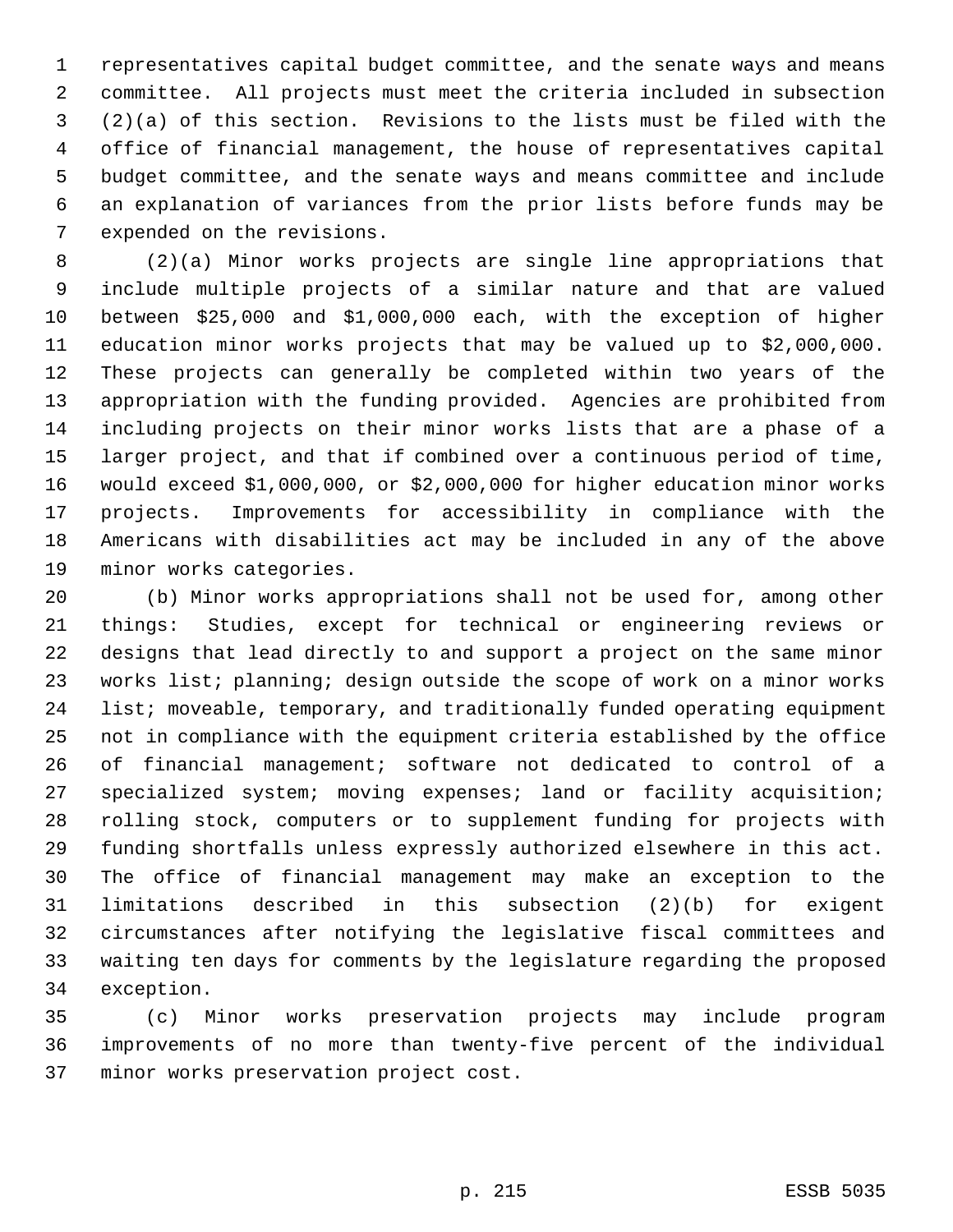(3) Minor works projects are intended to be one-time expenditures that do not require future state resources to complete.

 NEW SECTION. **Sec. 7006.** (1) The office of financial management may authorize a transfer of appropriation authority provided for a capital project that is in excess of the amount required for the completion of such project to another capital project for which the appropriation is insufficient. No such transfer may be used to expand the capacity of any facility beyond that intended in making the appropriation. Such transfers may be effected only between capital appropriations to a specific department, commission, agency, or institution of higher education and only between capital projects that are funded from the same fund or account. No transfers may occur between projects to local government agencies except where the grants are provided within a single omnibus appropriation and where such transfers are specifically authorized by the implementing statutes that govern the grants.

 (2) The office of financial management may find that an amount is in excess of the amount required for the completion of a project only if: (a) The project as defined in the notes to the budget document is substantially complete and there are funds remaining; or (b) bids have been let on a project and it appears to a substantial certainty that the project as defined in the notes to the budget document can be completed within the biennium for less than the amount appropriated in this act.

 (3) For the purposes of this section, the intent is that each project be defined as proposed to the legislature in the governor's budget document, unless it clearly appears from the legislative history that the legislature intended to define the scope of a project in a different way.

 (4) A report of any transfer effected under this section, except emergency projects or any transfer under \$250,000, shall be filed with the legislative fiscal committees of the senate and house of representatives by the office of financial management at least thirty days before the date the transfer is effected. The office of financial management shall report all emergency or smaller transfers within thirty days from the date of transfer.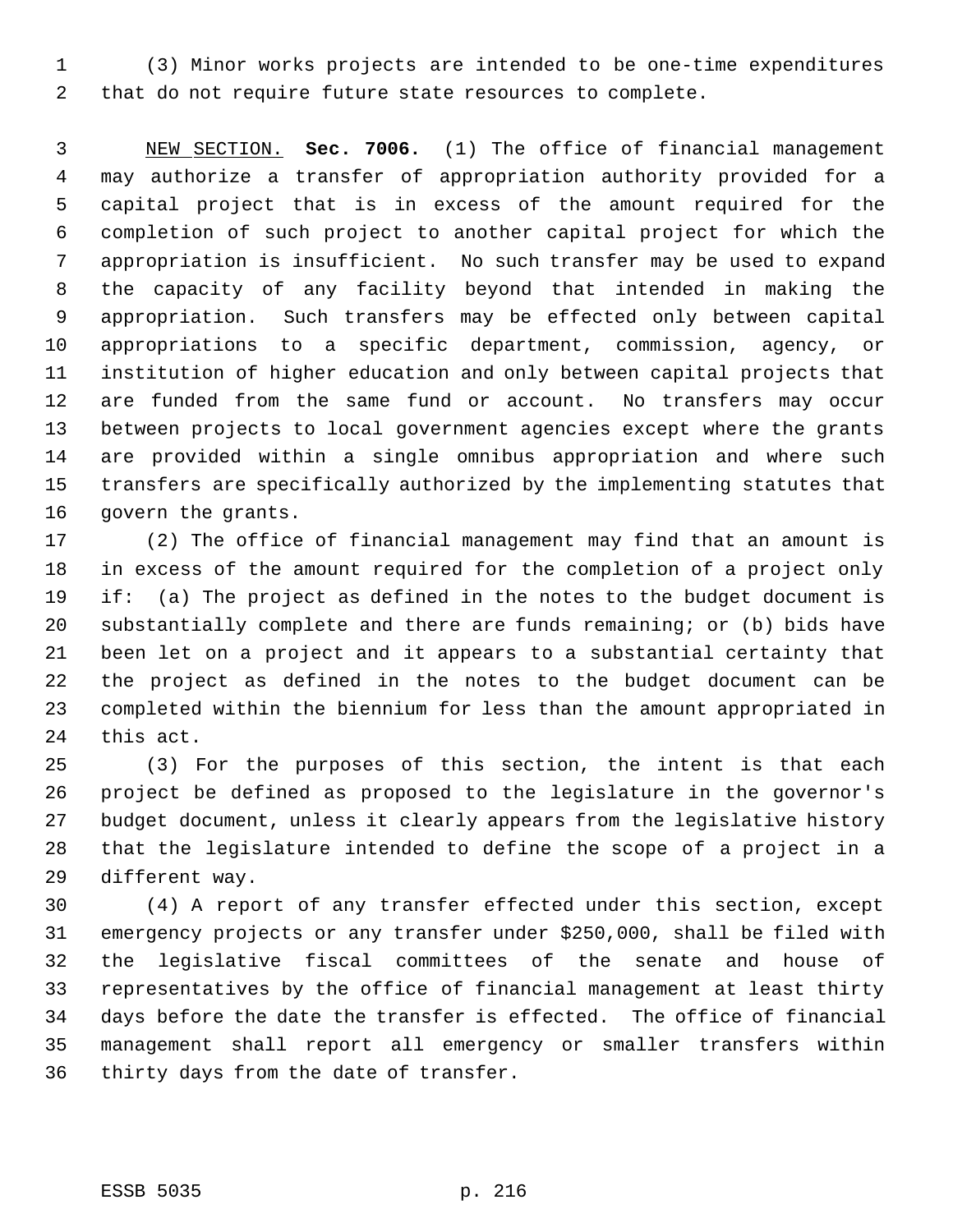NEW SECTION. **Sec. 7007.** (1) It is expected that projects be ready to proceed in a timely manner depending on the type or phase of the project or program that is the subject of the appropriation in this act. Except for major projects that customarily may take more than two biennia to complete from predesign to the end of construction, or large infrastructure grant or loan programs supporting projects that often take more than two biennia to complete, the legislature generally does not intend to reappropriate funds more than once, particularly for smaller grant programs, local/community projects, and minor works.

 (2) Agencies shall expedite the expenditure of reappropriations and appropriations in this act in order to: (a) Rehabilitate infrastructure resources; (b) accelerate environmental rehabilitation and restoration projects for the improvement of the state's natural environment; (c) reduce additional costs associated with acquisition and construction inflationary pressures; and (d) provide additional employment opportunities associated with capital expenditures.

 (3) To the extent feasible, agencies are directed to accelerate expenditure rates at their current level of permanent employees and shall use contracted design and construction services wherever necessary to meet the goals of this section.

 NEW SECTION. **Sec. 7008.** The office of financial management, in accordance with RCW 28B.77.070 and 43.88D.010, shall include the following in the scoring process: (1) The office of financial management shall develop a single prioritized list that includes all projects requesting funding, with the exception of minor works and predesign requests. Predesigns shall be on a separate prioritized list; (2) the office of financial management shall increase the weighting of the reasonableness of cost criteria; (3) projects shall be scored only once unless the office of financial management, or the requesting school, find that the project scope or budget has significantly changed.

## NEW SECTION. **Sec. 7009. FOR THE OFFICE OF FINANCIAL MANAGEMENT**

 State Toxic Control and Environmental Legacy Stewardship Accounts Budgeting

 The office of financial management, working with the department of ecology and legislative fiscal committee staff, shall develop a process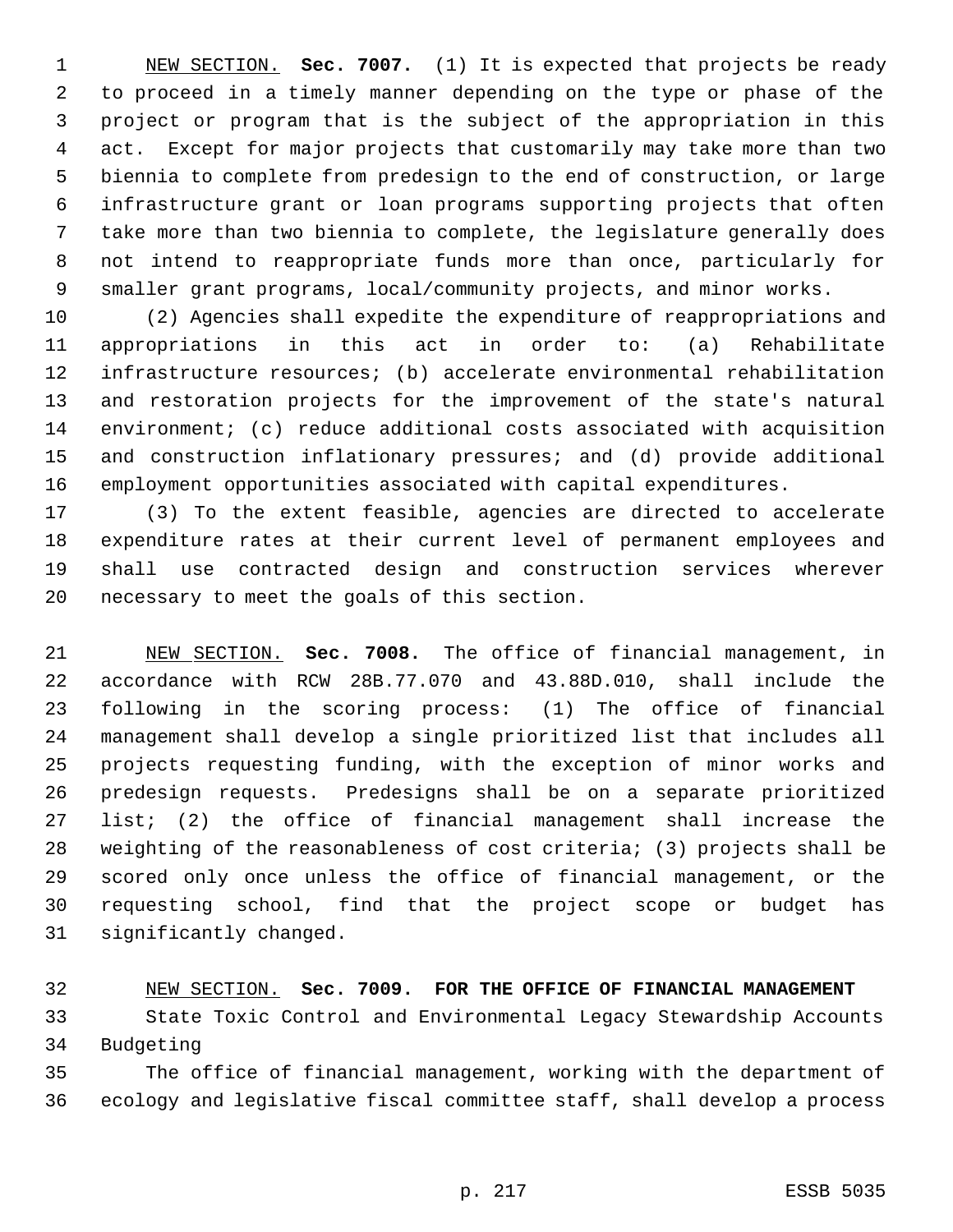and procedures for the budgeting of the state toxics control account and the environmental legacy stewardship account to ensure adequate funding for the base operating programs as specified in RCW 70.105D.070 (3) is maintained. This includes recommendations on how the base operating budget work will be assigned to the two accounts, and, if future shifts between the two accounts are necessary to maintain existing funding levels, procedures that describe when they are to be addressed through maintenance level or policy level decision packages. These procedures shall be submitted to the legislative fiscal and environmental committees by October 1, 2013.

 NEW SECTION. **Sec. 7010.** State agencies, including institutions of higher education, shall allot and report full-time equivalent staff for capital projects in a manner comparable to staff reporting for operating expenditures.

 NEW SECTION. **Sec. 7011.** Executive Order No. 05-05, archaeological and cultural resources, was issued effective November 10, 2005. Agencies and higher education institutions shall comply with the requirements set forth in this executive order.

 NEW SECTION. **Sec. 7012. FOR THE STATE TREASURER--TRANSFERS** Thurston County Capital Facilities Account: For transfer to the 21 Capitol Building Construction Account . . . . . . . . . . \$3,200,000

 NEW SECTION. **Sec. 7013. FOR THE STATE TREASURER--TRANSFERS** State Toxic Control Account: For transfer to the 24 Radioactive Mixed Waste Account . . . . . . . . . . . . . \$2,000,000 State Toxic Control Account: For transfer to the Local Toxic Control Account . . . . . . . . . . . . . . . . \$4,000,000 Environmental Legacy Stewardship Account: For 28 transfer to the Local Toxic Control Account . . . . . . . \$12,000,000

 NEW SECTION. **Sec. 7014.** ACQUISITION OF PROPERTIES AND FACILITIES THROUGH FINANCIAL CONTRACTS. The following agencies may enter into financial contracts, paid from any funds of an agency, appropriated or nonappropriated, for the purposes indicated and in not more than the principal amounts indicated, plus financing expenses and required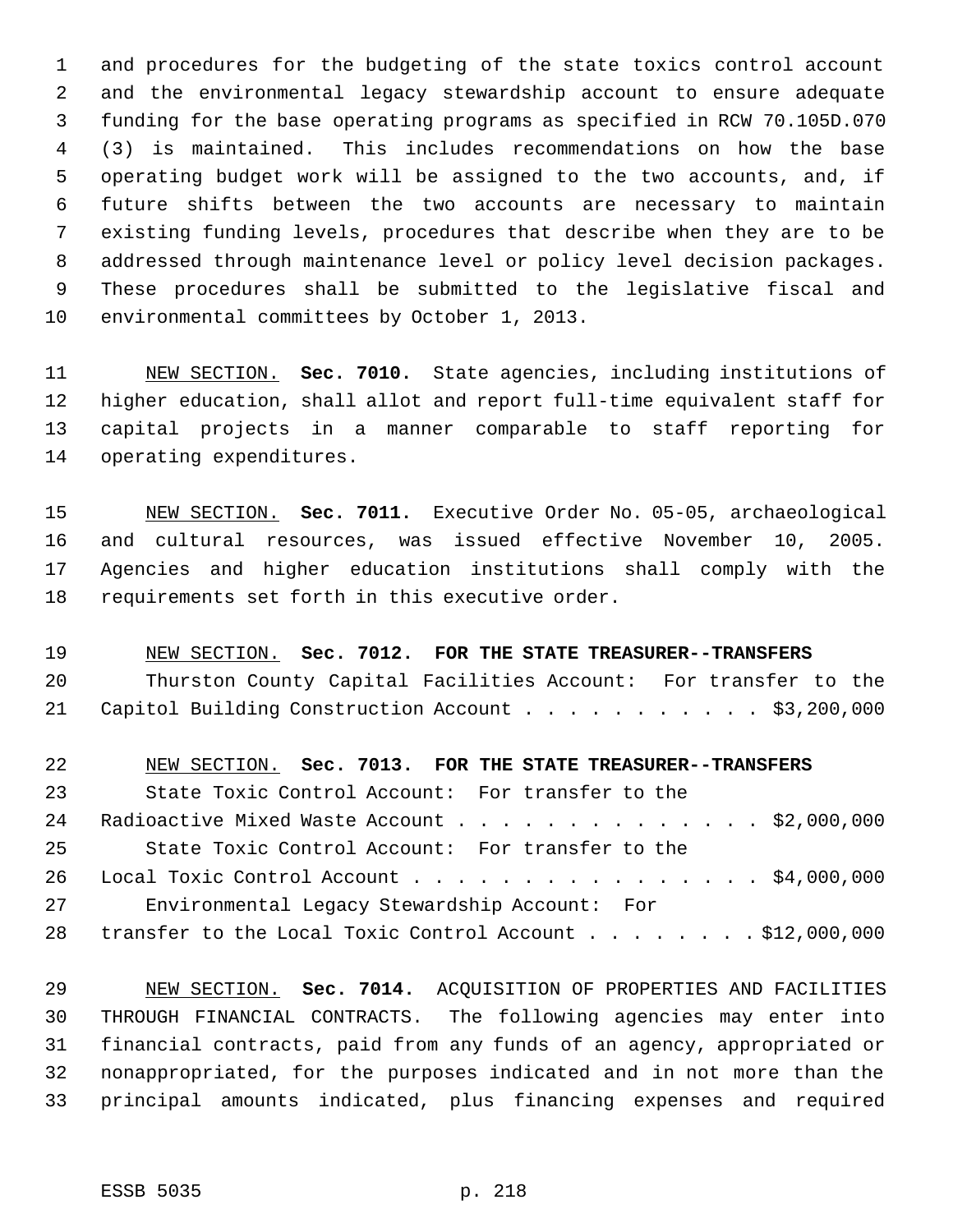reserves pursuant to chapter 39.94 RCW. When securing properties under this section, agencies shall use the most economical financial contract option available, including long-term leases, lease-purchase agreements, lease-development with option to purchase agreements or financial contracts using certificates of participation. Expenditures made by an agency for one of the indicated purposes before the issue date of the authorized financial contract and any certificates of participation therein are intended to be reimbursed from proceeds of the financial contract and any certificates of participation therein to the extent provided in the agency's financing plan approved by the state finance committee.

 State agencies may enter into agreements with the department of enterprise services and the state treasurer's office to develop requests to the legislature for acquisition of properties and facilities through financial contracts. The agreements may include charges for services rendered.

 Those noninstructional facilities of higher education institutions authorized in this section to enter into financial contracts are not eligible for state funded maintenance and operations. Instructional space that is available for regularly scheduled classes for academic transfer, basic skills, and workforce training programs may be eligible for state funded maintenance and operations.

(1) Community and technical colleges:

 (a) Enter into a financing contract on behalf of Peninsula College for up to \$2,000,000 plus financing expenses and required reserves pursuant to chapter 39.94 RCW to renovate or replace the Forks satellite building.

 (b) Enter into a financing contract on behalf of South Puget Sound Community College for up to \$5,000,000 plus financing expenses and required reserves pursuant to chapter 39.94 RCW to renovate the downtown Lacey campus.

 (c) Enter into a financing contract on behalf of Walla Walla Community College for up to \$1,000,000 plus financing expenses and required reserves pursuant to chapter 39.94 RCW to purchase up to forty acres of land.

 (d) Enter into a financing contract on behalf of Green River Community College for up to \$15,000,000 plus financing expenses and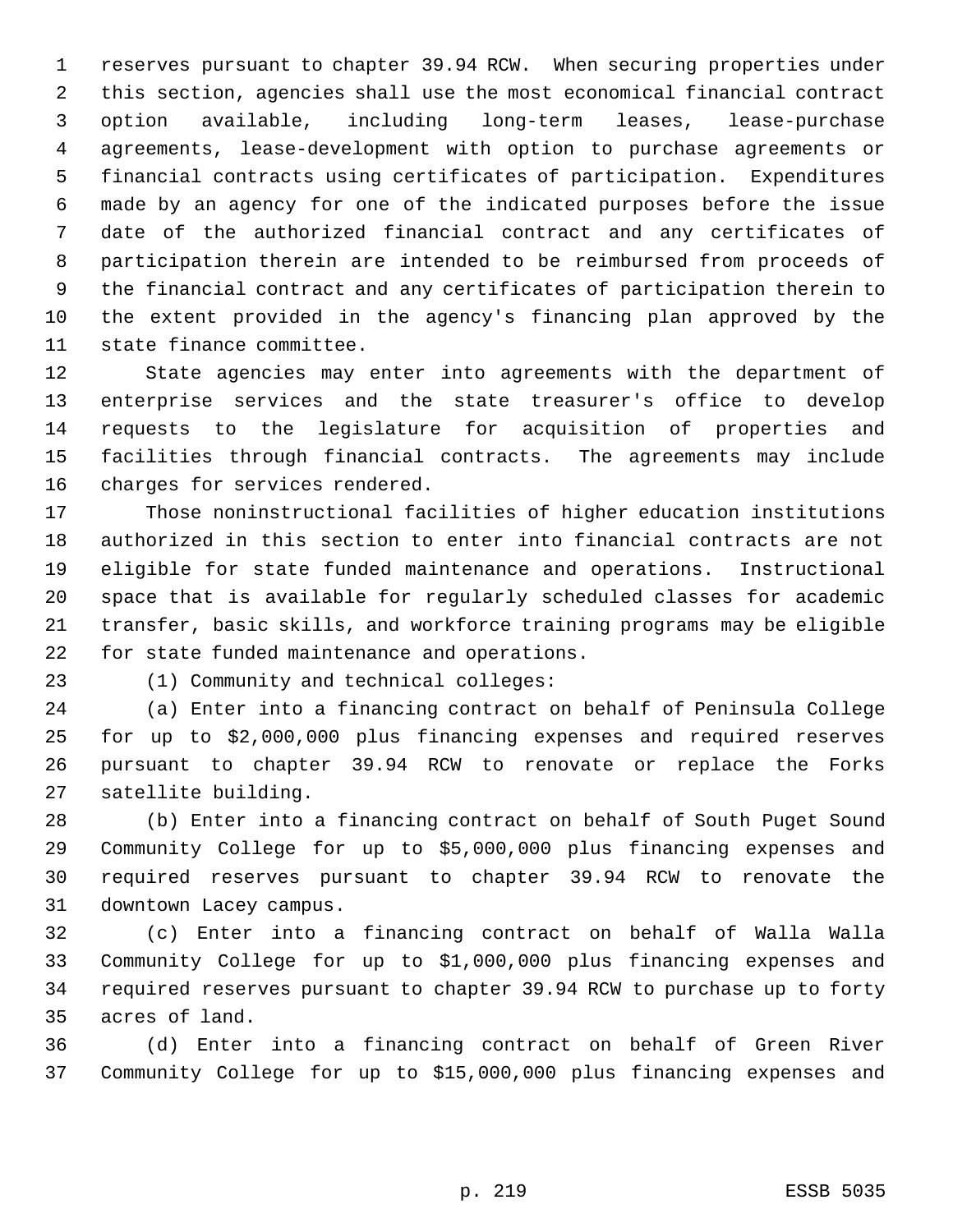required reserves pursuant to chapter 39.94 RCW to construct a replacement facility for the student life center.

 (e) Enter into a financing contract on behalf of Whatcom Community College for up to \$11,000,000 plus financing expenses and required reserves pursuant to chapter 39.94 RCW to construct a student recreation center.

 (f) Enter into a financing contract on behalf of Spokane Community College for up to \$3,100,000 plus financing expenses and required reserves pursuant to chapter 39.94 RCW to construct an addition to the student services building.

 (g) Enter into a long-term lease on behalf of Spokane Community College at Felts Field suitable for the aerospace training center program, subject to the approval of the office of financial management as required by chapter 43.82 RCW.

(2) Department of enterprise services:

 (a) Enter into a financing contract for up to \$1,000,000 plus financing expenses and required reserves pursuant to chapter 39.94 RCW for the modifications to the Yakima office building in preparation for the department of social and health services use of the building.

 (b) Enter into a financing contract for up to \$69,000,000 plus financing expenses and required reserves pursuant to chapter 39.94 RCW to construct a new office building at 1063 Capitol Way South, Olympia. The building will be delivered using design build, as defined by chapter 39.10 RCW, with a guarantee for energy, operations and maintenance performance. The term for performance validation must not be less than five years. The state may use state employees for services not related to building performance. Criteria for selecting a contractor must include life cycle costs, energy costs or energy use index. The scope of the building shall be between two hundred thousand and two hundred twenty-five thousand square feet of office space based on the office of financial management's direction for square feet and tenants identified in the programming phase including the Washington State Patrol. Tenant lease costs for the building may not exceed \$26 per gross square foot including debt services and operating expenses. Proposals must be received by January 31, 2014. This is phase one of a two-phase process that includes future demolition of the current general administration building and construction of a similar facility which may include the state library as a tenant.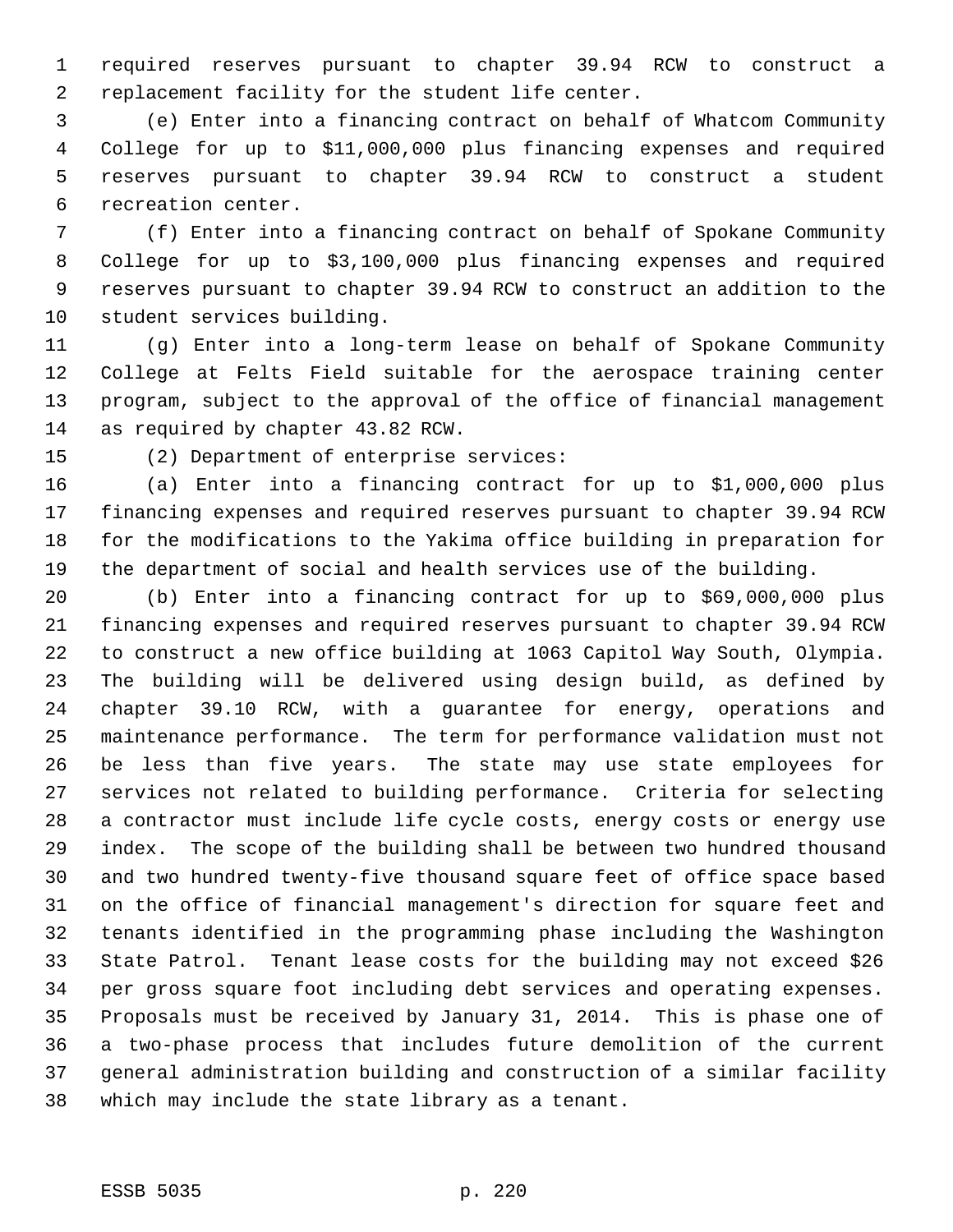**Sec. 7015.** RCW 43.34.080 and 2011 1st sp.s. c 21 s 34 are each amended to read as follows:

 (1) The capitol campus design advisory committee is established as an advisory group to the capitol committee and the director of 5 ((general - administration)) enterprise services to review programs, planning, design, and landscaping of state capitol facilities and grounds and to make recommendations that will contribute to the attainment of architectural, aesthetic, functional, and environmental excellence in design and maintenance of capitol facilities on campus and located in neighboring communities.

 (2) The advisory committee shall consist of the following persons who shall be appointed by and serve at the pleasure of the director of ((general administration)) enterprise services:

(a) Two architects;

(b) A landscape architect; and

(c) An urban planner.

17 The director of ((general-administration)) enterprise services shall appoint the chair and vice chair and shall provide the staff and resources necessary for implementing this section. The advisory committee shall meet at least once every ninety days and at the call of the chair.

 The members of the committee shall be reimbursed as provided in RCW 43.03.220 and 44.04.120.

 (3) The advisory committee shall also consist of the secretary of state and two members of the house of representatives, one from each caucus, who shall be appointed by the speaker of the house of representatives, and two members of the senate, one from each caucus, who shall be appointed by the president of the senate.

 (4) The advisory committee shall review plans and designs affecting state capitol facilities as they are developed. The advisory committee's review shall include:

 (a) The process of solicitation and selection of appropriate professional design services including design-build proposals;

 (b) Compliance with the capitol campus master plan and design concepts as adopted by the capitol committee;

 (c) The design, siting, and grouping of state capitol facilities relative to the service needs of state government and the impact upon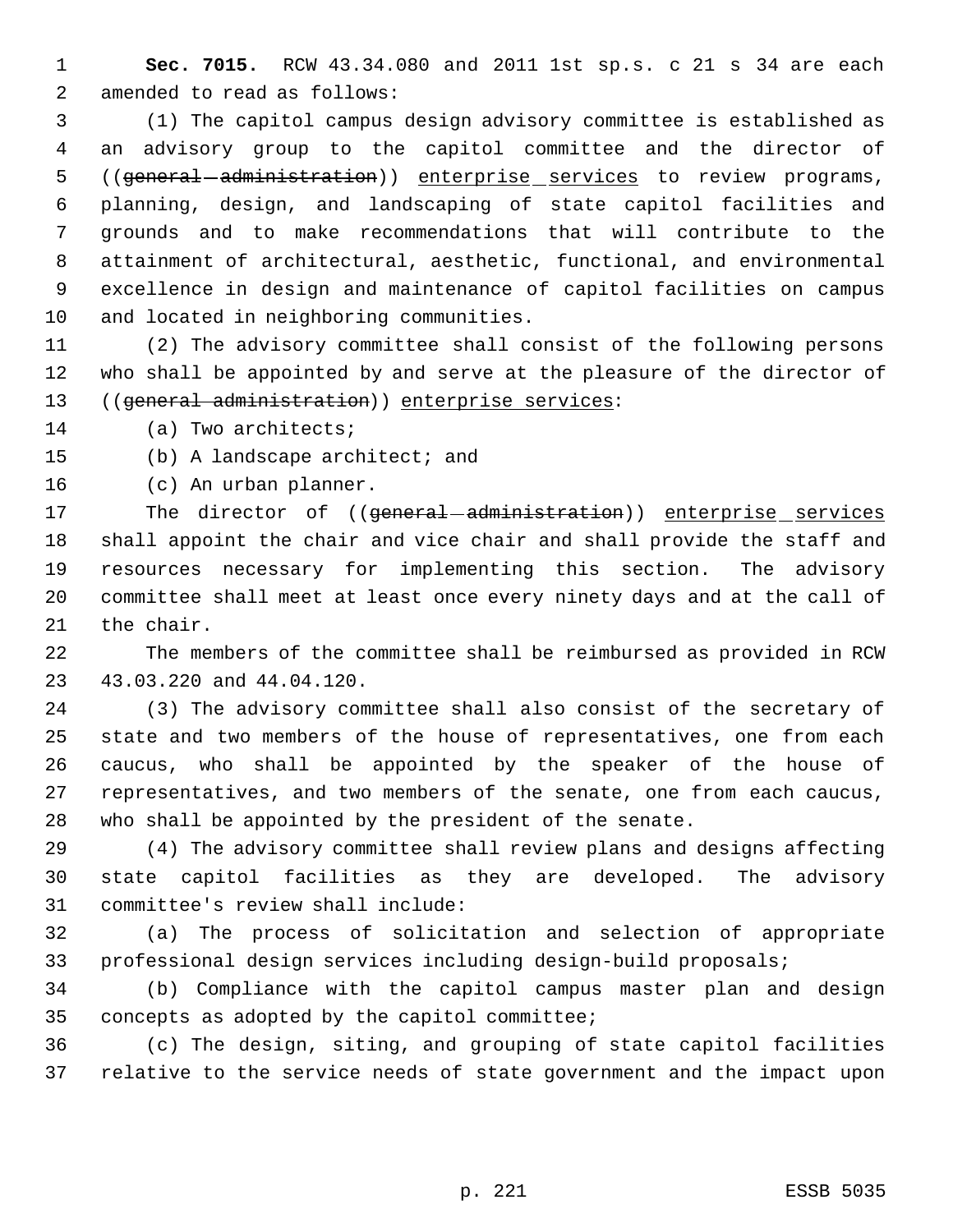the local community's economy, environment, traffic patterns, and other factors;

 (d) The relationship of overall state capitol facility planning to the respective comprehensive plans for long-range urban development of the cities of Olympia, Lacey, and Tumwater, and Thurston county; and

 (e) Landscaping plans and designs, including planting proposals, street furniture, sculpture, monuments, and access to the capitol campus and buildings.

 (5) For development of the property known as the 1063 block, the 10 committee may review the proposal selected by the department of 11 enterprise services but must not propose changes that will affect the 12 scope, budget, or schedule of the project.

 NEW SECTION. **Sec. 7016.** PUGET SOUND PROTECTION AND RESTORATION. Consistent with RCW 90.71.340, when expending appropriations under this act that contribute to Puget Sound protection and recovery, agencies shall consult with the Puget Sound partnership to ensure that projects and expenditures are either in, or consistent with the 2020 action agenda. These consultations shall include the exchange of information on specific actions, projects, associated funding, performance measures, and other information necessary to track project implementation and ensure alignment with the action agenda. In situations where the Puget Sound partnership finds that a project is not in, or is not consistent with the action agenda Puget Sound partnership shall document this finding and report back to the governor and legislative fiscal committees.

 NEW SECTION. **Sec. 7017.** FOR THE ARTS COMMISSION--ART WORK ALLOWANCE POOLING. (1) One-half of one percent of moneys appropriated in this act for original construction of school plant facilities is provided solely for the purposes of RCW 28A.335.210. The Washington state arts commission may combine the proceeds from individual projects in order to fund larger works of art or mobile art displays in consultation with the superintendent of public instruction and representatives of school district boards.

 (2) One-half of one percent of moneys appropriated in this act for original construction or any major renovation or remodel work exceeding two hundred thousand dollars by colleges or universities is provided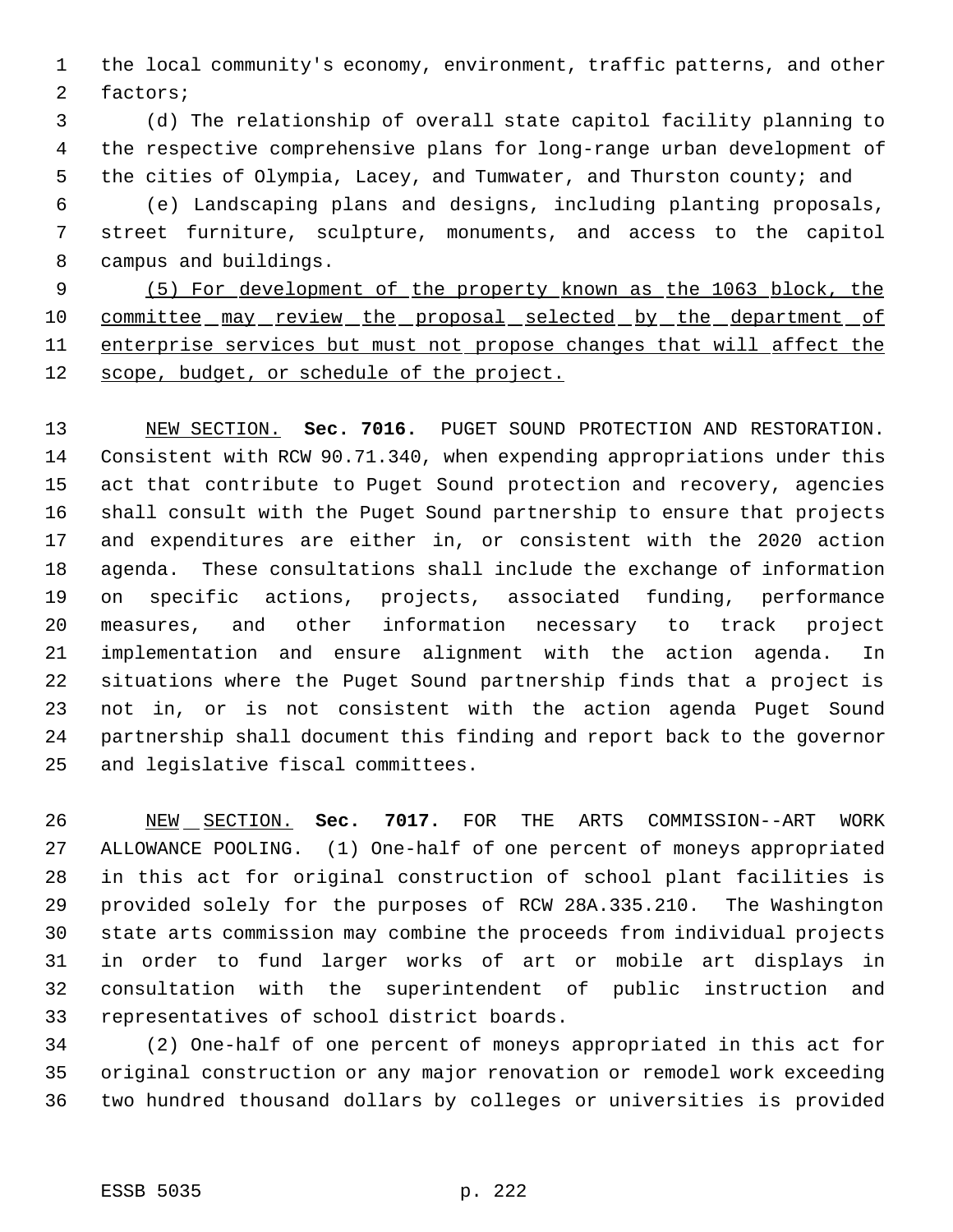solely for the purposes of RCW 28B.10.027. The Washington state arts commission may combine the proceeds from individual projects in order to fund larger works of art or mobile art displays in consultation with the board of regents or trustees.

 (3) One-half of one percent of moneys appropriated in this act for original construction of any public building by a state agency as defined in RCW 43.17.020 is provided solely for the purposes of RCW 43.17.200. The Washington state arts commission may combine the proceeds from individual projects in order to fund larger works of art or mobile art displays in consultation with the state agency.

 (4) At least eighty-five percent of the moneys spent by the Washington state arts commission during the 2013-2015 biennium for the purposes of RCW 28A.335.210, 28B.10.027, and 43.17.200 must be expended solely for direct acquisition of works of art. The commission may use up to \$100,000 of this amount to conserve or maintain existing pieces in the state art collection pursuant to chapter 36, Laws of 2005.

 NEW SECTION. **Sec. 7018.** The amounts shown under the headings "Prior Biennia," "Future Biennia," and "Total" in this act are for informational purposes only and do not constitute legislative approval of these amounts. "Prior biennia" typically refers to the immediate prior biennium for reappropriations, but may refer to multiple biennia in the case of specific projects. A "future biennia" amount is an estimate of what may be appropriated for the project or program in the 2015-2017 biennium and the following three biennia; an amount of zero does not necessarily constitute legislative intent to not provide funding for the project or program in the future.

 NEW SECTION. **Sec. 7019.** To carry out the provisions of this act, the governor may assign responsibility for predesign, design, construction, and other related activities to any appropriate agency.

 NEW SECTION. **Sec. 7020.** If any federal moneys appropriated by this act for capital projects are not received by the state, the department or agency to which the moneys were appropriated may replace the federal moneys with funds available from private or local sources. No replacement may occur under this section without the prior approval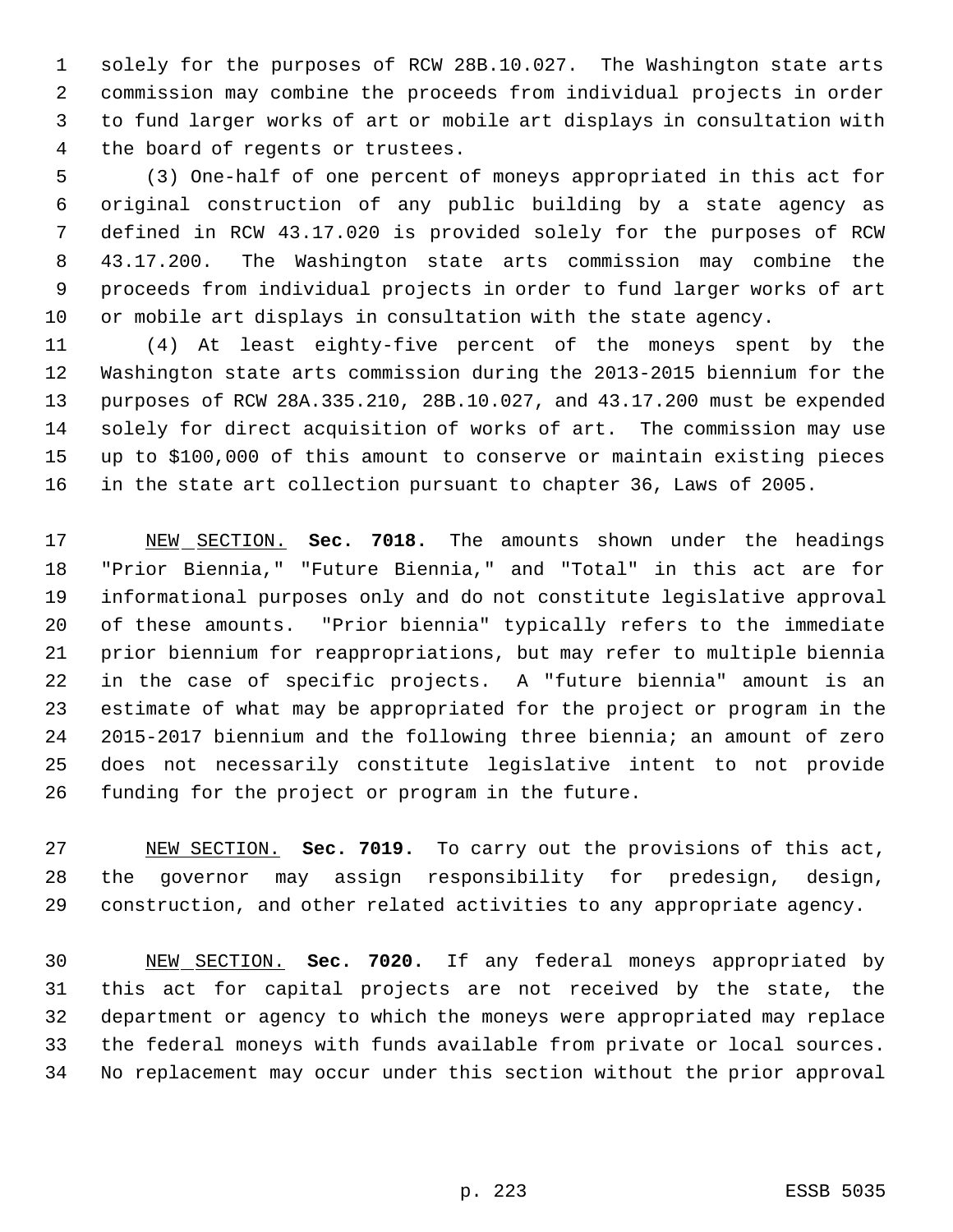of the director of financial management in consultation with the senate ways and means committee and the house of representatives capital budget committee.

 NEW SECTION. **Sec. 7021.** (1) Unless otherwise stated, for all appropriations under this act that require a match of nonstate money or in-kind contributions, the following requirement, consistent with RCW 43.88.150, shall apply: Expenditures of state money shall be timed so that the state share of project expenditures never exceeds the intended state share of total project costs.

 (2) Provision of the full amount of required matching funds is not required to permit the expenditure of capital budget appropriations for phased projects if a proportional amount of the required matching funds is provided for each distinct, identifiable phase of the project.

 NEW SECTION. **Sec. 7022.** NONTAXABLE AND TAXABLE BOND PROCEEDS. Portions of the appropriation authority granted by this act from the state building construction account, or any other account receiving bond proceeds, may be transferred to the state taxable building construction account as deemed necessary by the state finance committee to comply with the federal internal revenue service rules and regulations pertaining to the use of nontaxable bond proceeds. Portions of the general obligation bond proceeds authorized by chapter . . ., Laws of 2013 (Substitute House Bill No. 1088, the general obligation bond bill) for deposit into the state taxable building construction account that are in excess of amounts required to comply with the federal internal revenue service rules and regulations shall be deposited into the state building construction account. The state treasurer shall submit written notification to the director of financial management if it is determined that a shift of appropriation authority between the state building construction account, or any other account receiving bond proceeds, and the state taxable building construction account is necessary, or that a shift of appropriation authority from the state taxable building construction account to the state building construction account may be made.

 NEW SECTION. **Sec. 7023.** By June 30, 2014, the department of social and health services shall transfer deed of the property known as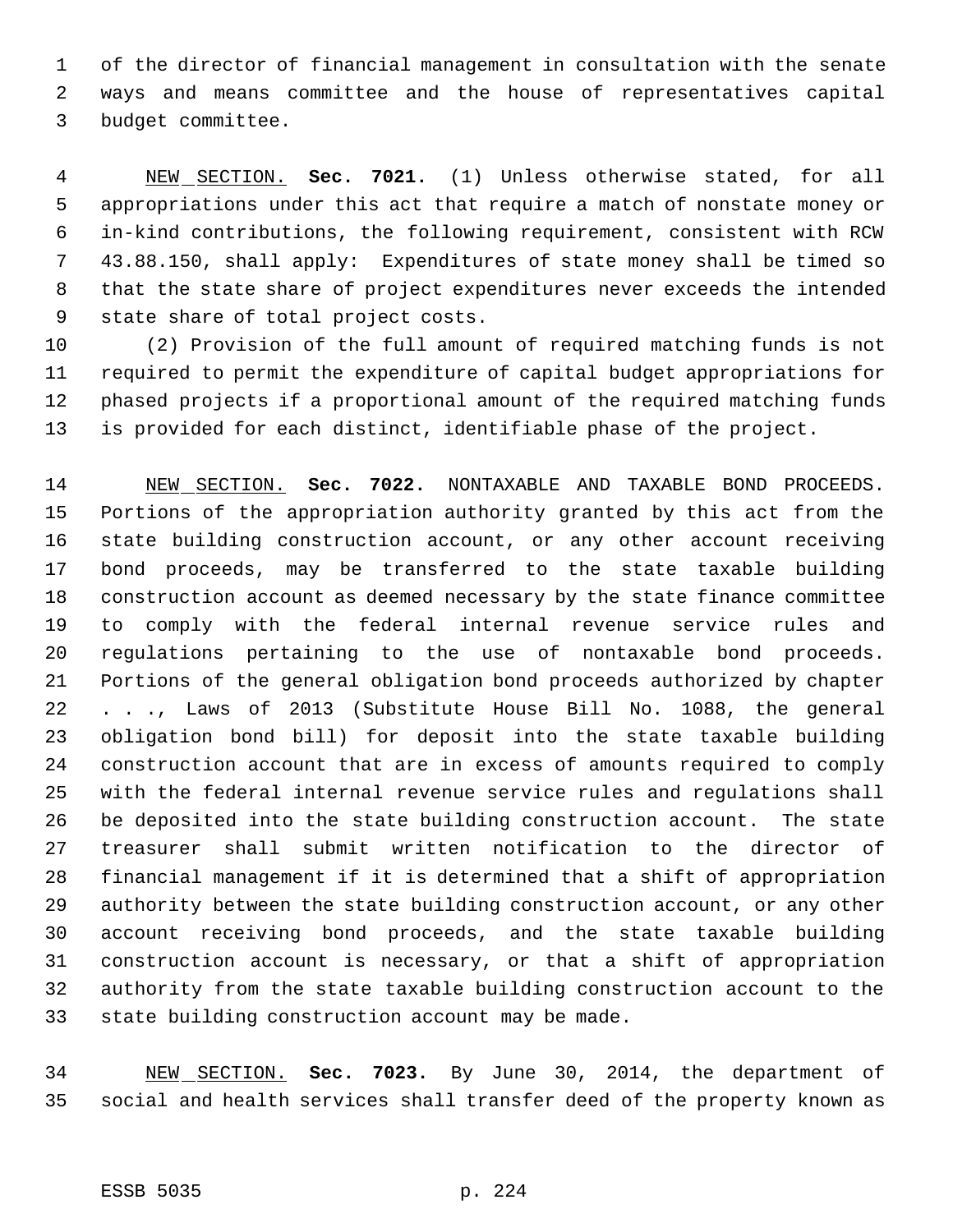the Stan Hedwall park to the city of Chehalis. The property includes the park and any land adjacent that may be owned by the department. The transfer must be at no cost to the city. When the deed is transferred to the city, the lease expires. The city shall continue to maintain and operate the land as a park.

 NEW SECTION. **Sec. 7024.** The office of financial management, in consultation with the fiscal committees of the legislature, may select capital projects that have completed predesign to undergo a budget evaluation study. The budget evaluation study team approach using value engineering techniques and life cycle cost analysis must be utilized by the office of financial management in conducting the studies. The office of financial management shall select the budget evaluation team members, contract for the study, and report the results to the legislature and agencies in a timely manner following the study. Funds from the project appropriation must be used by the office of financial management through an interagency agreement with the affected 17 agencies to cover the cost of the study.

 NEW SECTION. **Sec. 7025.** COLUMBIA RIVER BASIN NONTAXABLE AND TAXABLE BOND PROCEEDS.

 Portions of the appropriation authority granted by this act from the Columbia river basin water supply development account may be transferred to the Columbia river basin taxable bond water supply development account as deemed necessary by the state finance committee to comply with the federal internal revenue service rules and regulations pertaining to the use of nontaxable bond proceeds. The state treasurer shall submit written notification to the director of financial management if it is determined that a shift of appropriation authority between the Columbia river basin water supply development account and the Columbia river basin taxable bond water supply development account is necessary, or that a shift of appropriation authority from the Columbia river basin taxable bond water supply development account to the Columbia river basin water supply development account may be made.

 **Sec. 7026.** RCW 28B.15.210 and 2011 1st sp.s. c 48 s 7022 are each amended to read as follows: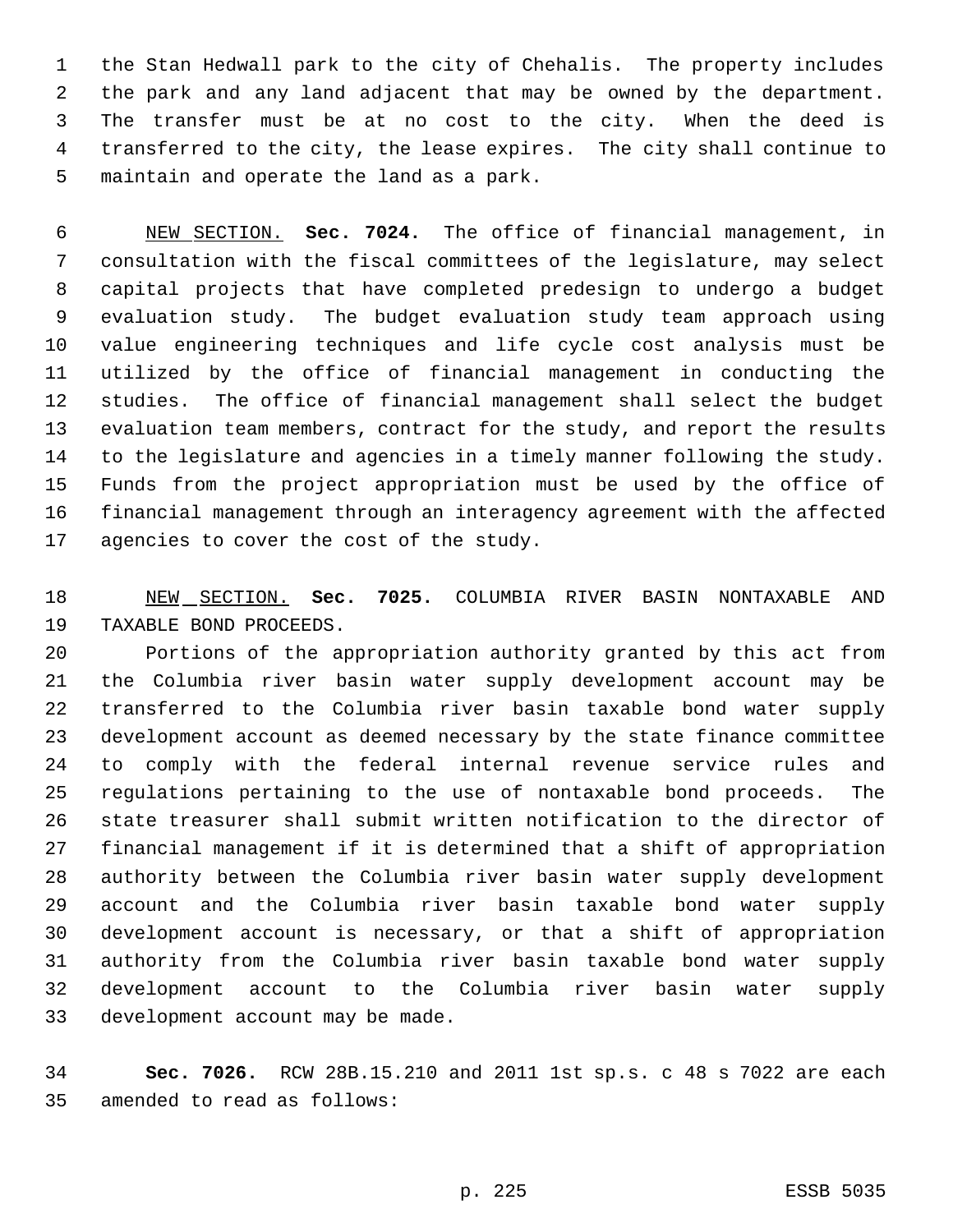Within thirty-five days from the date of collection thereof, all building fees at the University of Washington, including building fees to be charged students registering in the schools of medicine and dentistry, shall be paid into the state treasury and credited as follows:

 One-half or such larger portion as may be necessary to prevent a default in the payments required to be made out of the bond retirement fund to the "University of Washington bond retirement fund" and the remainder thereof to the "University of Washington building account." The sum so credited to the University of Washington building account shall be used exclusively for the purpose of erecting, altering, maintaining, equipping, or furnishing buildings, and for certificates of participation under chapter 39.94 RCW, except for any sums transferred as authorized in RCW 28B.20.725(3). The sum so credited to the University of Washington bond retirement fund shall be used for the payment of principal of and interest on bonds outstanding as provided by chapter 28B.20 RCW except for any sums transferred as authorized in 18 RCW 28B.20.725(5). ((<del>During the 2011-2013 biennium, sums credited to</del> 19 the University of Washington building account shall also be used for 20 routine facility maintenance and utility costs.)) During the 2013-2015 21 biennium, sums credited to the University of Washington building 22 account shall also be used for routine facility maintenance, utility 23 costs, and facility condition assessments.

 **Sec. 7027.** RCW 28B.20.725 and 2011 1st sp.s. c 48 s 7020 are each amended to read as follows:

The board is hereby empowered:

 (1) To reserve the right to issue bonds later on a parity with any bonds being issued;

 (2) To authorize the investing of moneys in the bond retirement fund and any reserve account therein;

 (3) To authorize the transfer of money from the University of Washington building account to the bond retirement fund when necessary to prevent a default in the payments required to be made out of such fund;

 (4) To create a reserve account or accounts in the bond retirement fund to secure the payment of the principal of and interest on any bonds;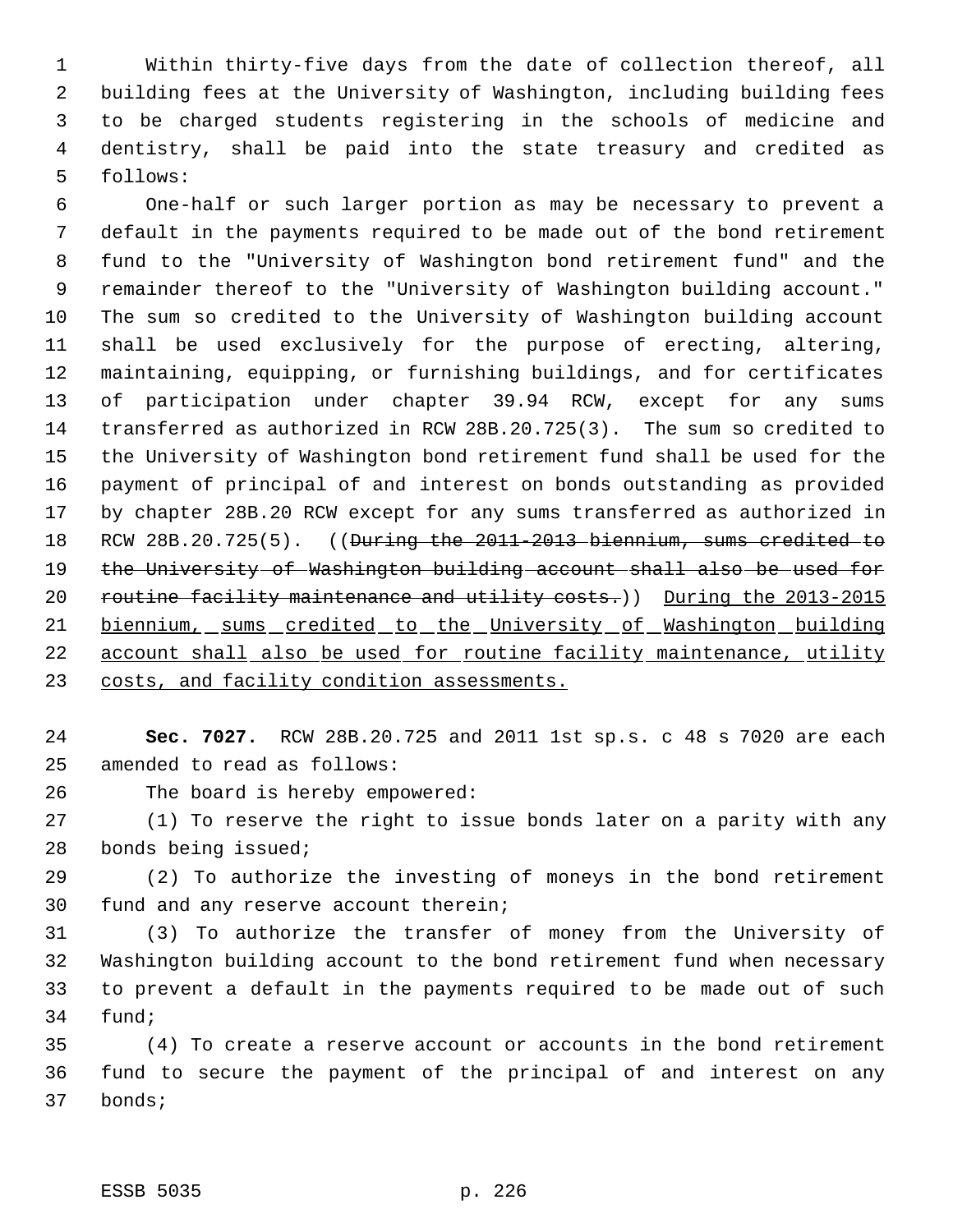(5) To authorize the transfer to the University of Washington building account of any money on deposit in the bond retirement fund in excess of debt service for a period of three years from the date of such transfer on all outstanding bonds payable out of such fund. 5 ((However, during the 2009-2011 fiscal biennium, the legislature may transfer to the University of Washington building account moneys that are in excess of the debt service due within one year of the date of 8 transfer on all outstanding bonds payable out of the bond retirement 9 fund.)) However, during the 2011-2013 fiscal biennium, the legislature may transfer to the University of Washington building account moneys that are in excess of the debt service due within one year of the date of transfer on all outstanding bonds payable out of the bond retirement fund. However, during the 2013-2015 fiscal biennium, the legislature may transfer to the University of Washington building account moneys 15 that are in excess of the debt service due within the 2013-2015 fiscal 16 biennium from the date of such transfer on all outstanding bonds 17 payable out of the bond retirement fund.

 **Sec. 7028.** RCW 28B.15.310 and 2011 1st sp.s. c 48 s 7023 are each amended to read as follows:

 Within thirty-five days from the date of collection thereof, all building fees shall be paid and credited as follows: To the Washington State University bond retirement fund, one-half or such larger portion as may be necessary to prevent a default in the payments required to be made out of such bond retirement fund; and the remainder thereof to the Washington State University building account.

 The sum so credited to the Washington State University building account shall be expended by the board of regents for buildings, equipment, or maintenance on the campus of Washington State University as may be deemed most advisable and for the best interests of the university, and for certificates of participation under chapter 39.94 RCW, except for any sums transferred as authorized by law. During the 2011-2013 biennium, sums credited to the Washington State University building account shall also be used for routine facility maintenance and utility costs. During the 2013-2015 biennium, sums credited to the Washington State University building account shall also be used for 36 routine facility maintenance, utility costs, and facility condition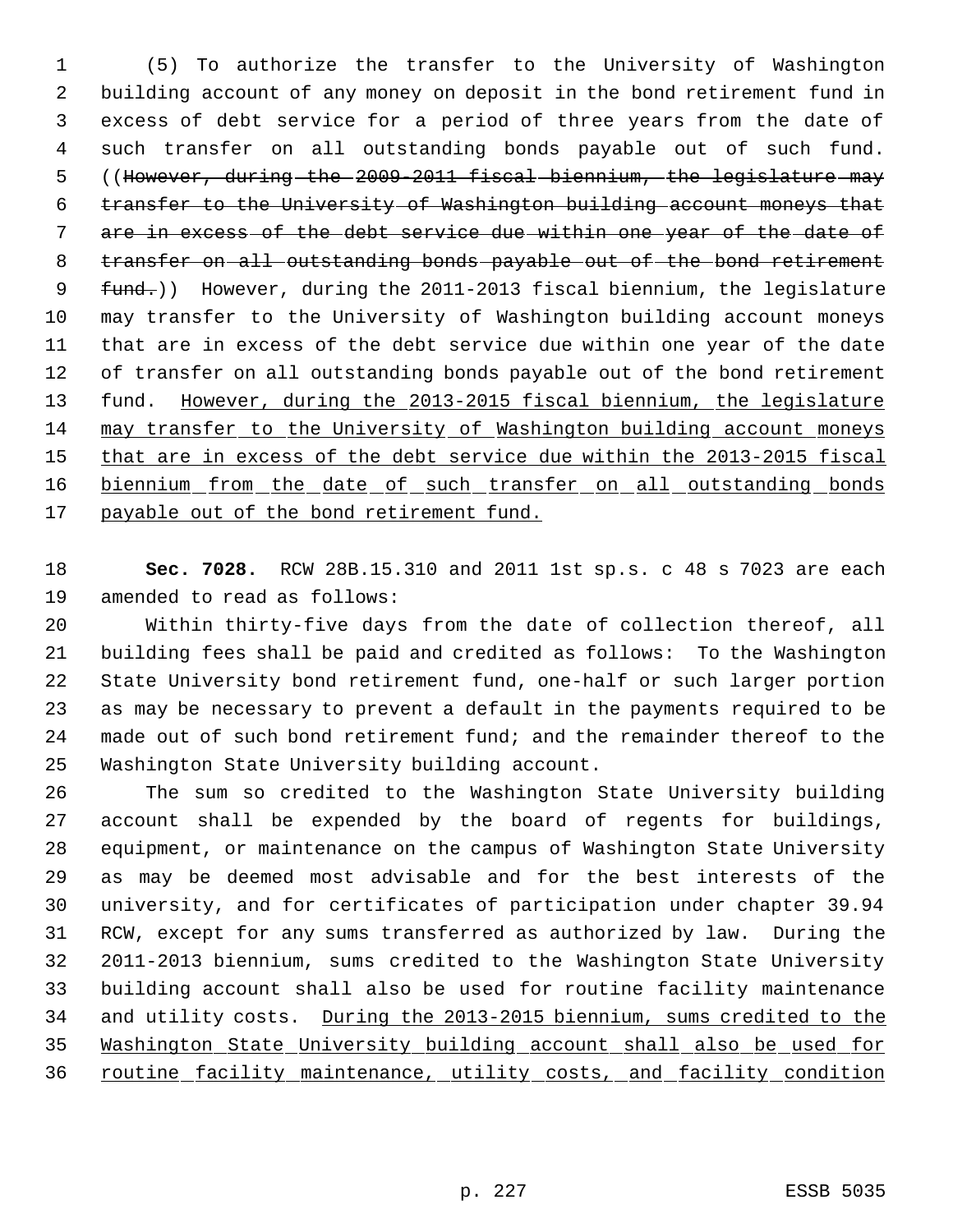assessments. Expenditures so made shall be accounted for in accordance with existing law and shall not be expended until appropriated by the legislature.

 The sum so credited to the Washington State University bond retirement fund shall be used to pay and secure the payment of the principal of and interest on building bonds issued by the university, except for any sums which may be transferred out of such fund as authorized by law.

 **Sec. 7029.** RCW 28B.30.750 and 2011 1st sp.s. c 48 s 7021 are each amended to read as follows:

The board is hereby empowered:

 (1) To reserve the right to issue bonds later on a parity with any bonds being issued;

 (2) To authorize the investing of moneys in the bond retirement fund and any reserve account therein;

 (3) To authorize the transfer of money from the Washington State University building account to the bond retirement fund when necessary to prevent a default in the payments required to be made out of such fund;

 (4) To create a reserve account or accounts in the bond retirement fund to secure the payment of the principal of and interest on any bonds;

 (5) To authorize the transfer to the Washington State University building account of any money on deposit in the bond retirement fund in excess of debt service for a period of three years from the date of such transfer on all outstanding bonds payable out of such fund. 27 ((However, during the 2009-2011 fiscal biennium, the legislature may 28 transfer-to-the-Washington-State-University-building-account-moneys that are in excess of the debt service due within one year of the date 30 of transfer on all outstanding bonds payable out of the bond retirement 31 fund.)) However, during the 2011-2013 fiscal biennium, the legislature may transfer to the Washington State University building account moneys that are in excess of the debt service due within one year of the date of transfer on all outstanding bonds payable out of the bond retirement fund. However, during the 2013-2015 fiscal biennium, the legislature may transfer to the Washington State University building account moneys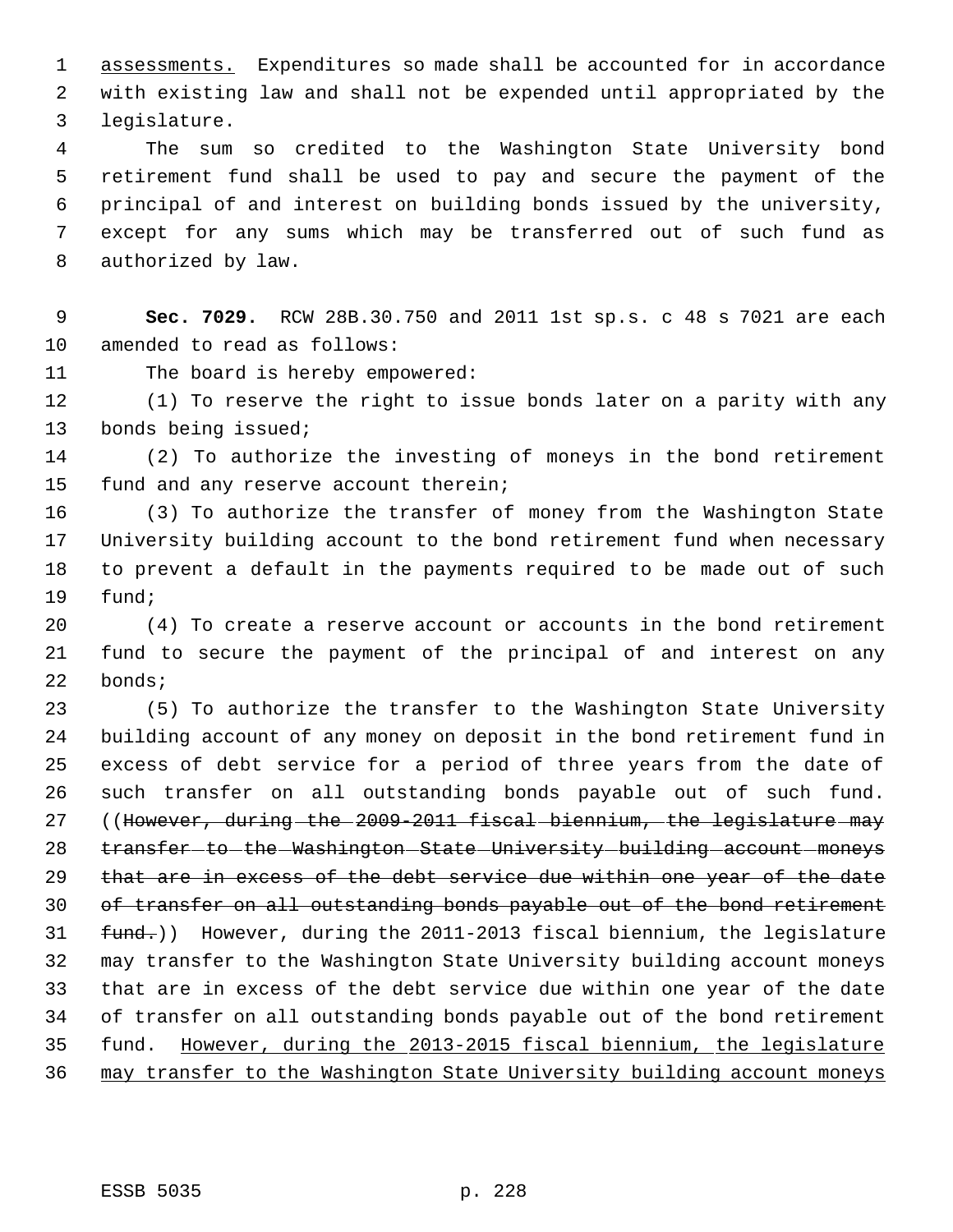1 that are in excess of the debt service due within the 2013-2015 fiscal

2 biennium from the date of such transfer on all outstanding bonds payable out of the bond retirement fund.

 **Sec. 7030.** RCW 28B.35.370 and 2011 1st sp.s. c 48 s 7024 are each amended to read as follows:

 Within thirty-five days from the date of collection thereof all building fees of each regional university and The Evergreen State College shall be paid into the state treasury and these together with such normal school fund revenues as provided in RCW 28B.35.751 as are received by the state treasury shall be credited as follows:

 (1) On or before June 30th of each year the board of trustees of each regional university and The Evergreen State College, if issuing bonds payable out of its building fees and above described normal school fund revenues, shall certify to the state treasurer the amounts required in the ensuing twelve months to pay and secure the payment of the principal of and interest on such bonds. The amounts so certified by each regional university and The Evergreen State College shall be a prior lien and charge against all building fees and above described normal school fund revenues of such institution. The state treasurer shall thereupon deposit the amounts so certified in the Eastern Washington University capital projects account, the Central Washington University capital projects account, the Western Washington University capital projects account, or The Evergreen State College capital projects account respectively, which accounts are hereby created in the state treasury. The amounts deposited in the respective capital projects accounts shall be used to pay and secure the payment of the principal of and interest on the building bonds issued by such regional universities and The Evergreen State College as authorized by law. If in any twelve month period it shall appear that the amount certified by any such board of trustees is insufficient to pay and secure the payment of the principal of and interest on the outstanding building and above described normal school fund revenue bonds of its institution, the state treasurer shall notify the board of trustees and such board shall adjust its certificate so that all requirements of moneys to pay and secure the payment of the principal of and interest on all such bonds then outstanding shall be fully met at all times.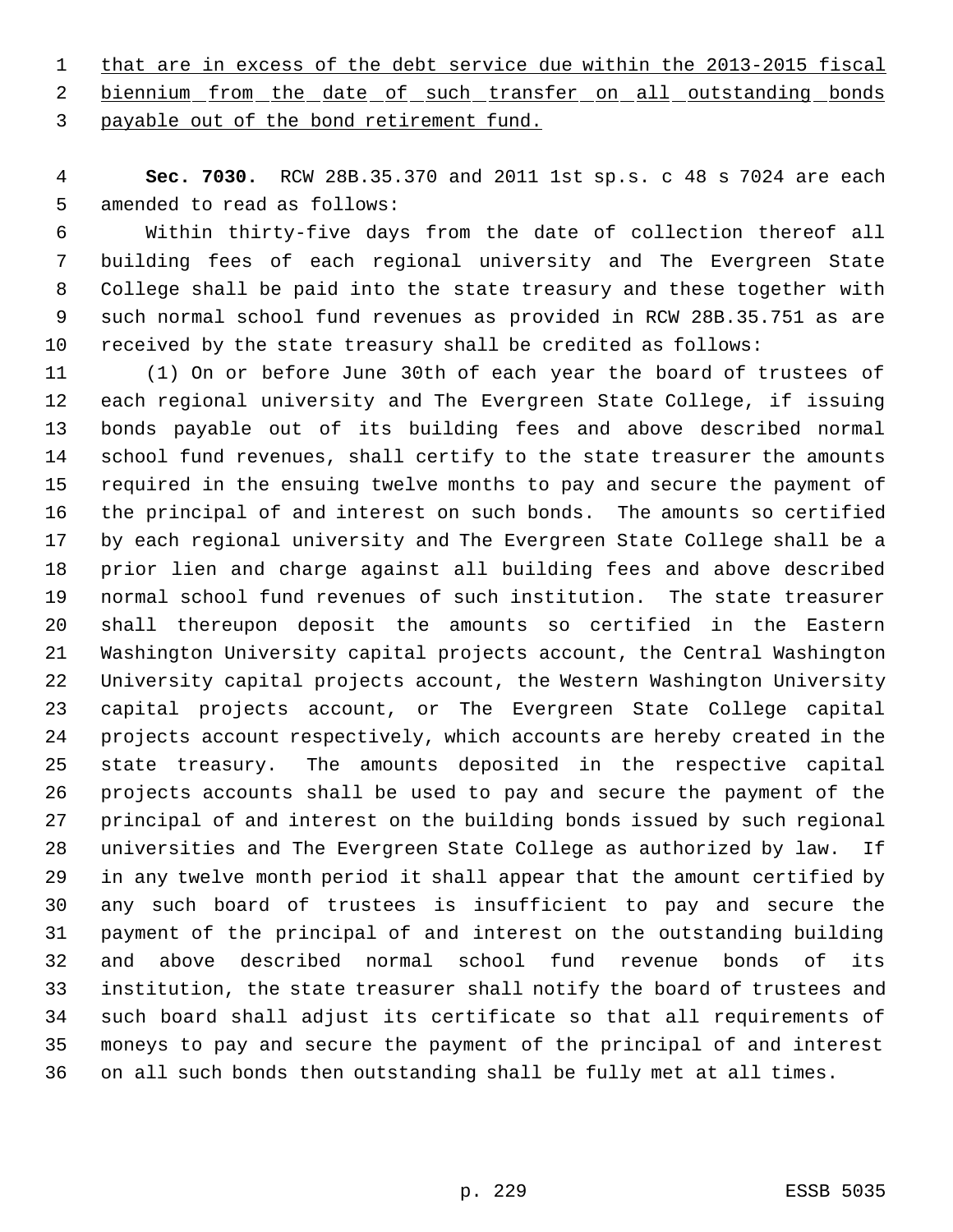(2) All normal school fund revenue pursuant to RCW 28B.35.751 shall be deposited in the Eastern Washington University capital projects account, the Central Washington University capital projects account, the Western Washington University capital projects account, or The Evergreen State College capital projects account respectively, which accounts are hereby created in the state treasury. The sums deposited in the respective capital projects accounts shall be appropriated and expended to pay and secure the payment of the principal of and interest on bonds payable out of the building fees and normal school revenue and for the construction, reconstruction, erection, equipping, maintenance, demolition and major alteration of buildings and other capital assets, and the acquisition of sites, rights-of-way, easements, improvements or appurtenances in relation thereto except for any sums transferred therefrom as authorized by law. During the 2011-2013 biennium, sums in the respective capital accounts shall also be used for routine facility 16 maintenance and utility costs. During the 2013-2015 biennium, sums in 17 the respective capital accounts shall also be used for routine facility 18 maintenance, utility costs, and facility condition assessments.

 (3) Funds available in the respective capital projects accounts may also be used for certificates of participation under chapter 39.94 RCW.

 **Sec. 7031.** RCW 28B.50.360 and 2011 1st sp.s. c 48 s 7025 are each amended to read as follows:

 Within thirty-five days from the date of start of each quarter all collected building fees of each such community and technical college shall be paid into the state treasury, and shall be credited as follows:

 (1) On or before June 30th of each year the college board if issuing bonds payable out of building fees shall certify to the state treasurer the amounts required in the ensuing twelve-month period to pay and secure the payment of the principal of and interest on such bonds. The state treasurer shall thereupon deposit the amounts so certified in the community and technical college capital projects account. Such amounts of the funds deposited in the community and technical college capital projects account as are necessary to pay and secure the payment of the principal of and interest on the building bonds issued by the college board as authorized by this chapter shall be devoted to that purpose. If in any twelve-month period it shall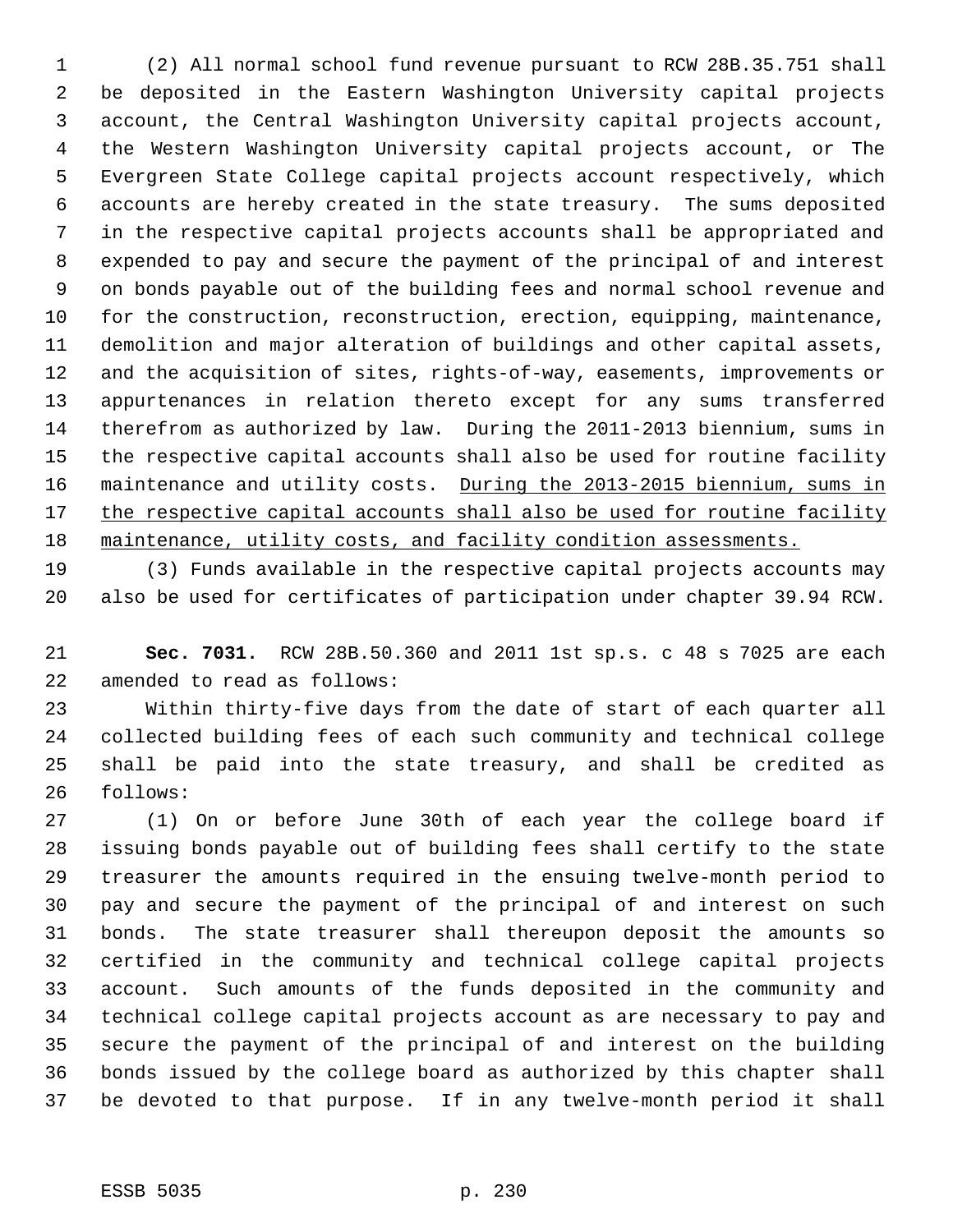appear that the amount certified by the college board is insufficient to pay and secure the payment of the principal of and interest on the outstanding building bonds, the state treasurer shall notify the college board and such board shall adjust its certificate so that all requirements of moneys to pay and secure the payment of the principal and interest on all such bonds then outstanding shall be fully met at all times.

 (2) The community and technical college capital projects account is hereby created in the state treasury. The sums deposited in the capital projects account shall be appropriated and expended to pay and secure the payment of the principal of and interest on bonds payable out of the building fees and for the construction, reconstruction, erection, equipping, maintenance, demolition and major alteration of buildings and other capital assets owned by the state board for community and technical colleges in the name of the state of Washington, and the acquisition of sites, rights-of-way, easements, improvements or appurtenances in relation thereto, engineering and 18 architectural services provided by the department of ((general 19 administration)) enterprise services, and for the payment of principal of and interest on any bonds issued for such purposes. During the 2011-2013 biennium, sums in the capital projects account shall also be 22 used for routine facility maintenance and utility costs. During the 2013-2015 biennium, sums in the capital projects account shall also be used for routine facility maintenance and utility costs.

 (3) Funds available in the community and technical college capital projects account may also be used for certificates of participation under chapter 39.94 RCW.

 **Sec. 7032.** RCW 43.155.070 and 2013 c 275 s 3 are each amended to read as follows:

 (1) To qualify for financial assistance under this chapter the board must determine that a local government meets all of the following conditions:

 (a) The city or county must be imposing a tax under chapter 82.46 RCW at a rate of at least one-quarter of one percent;

 (b) The local government must have developed a capital facility plan; and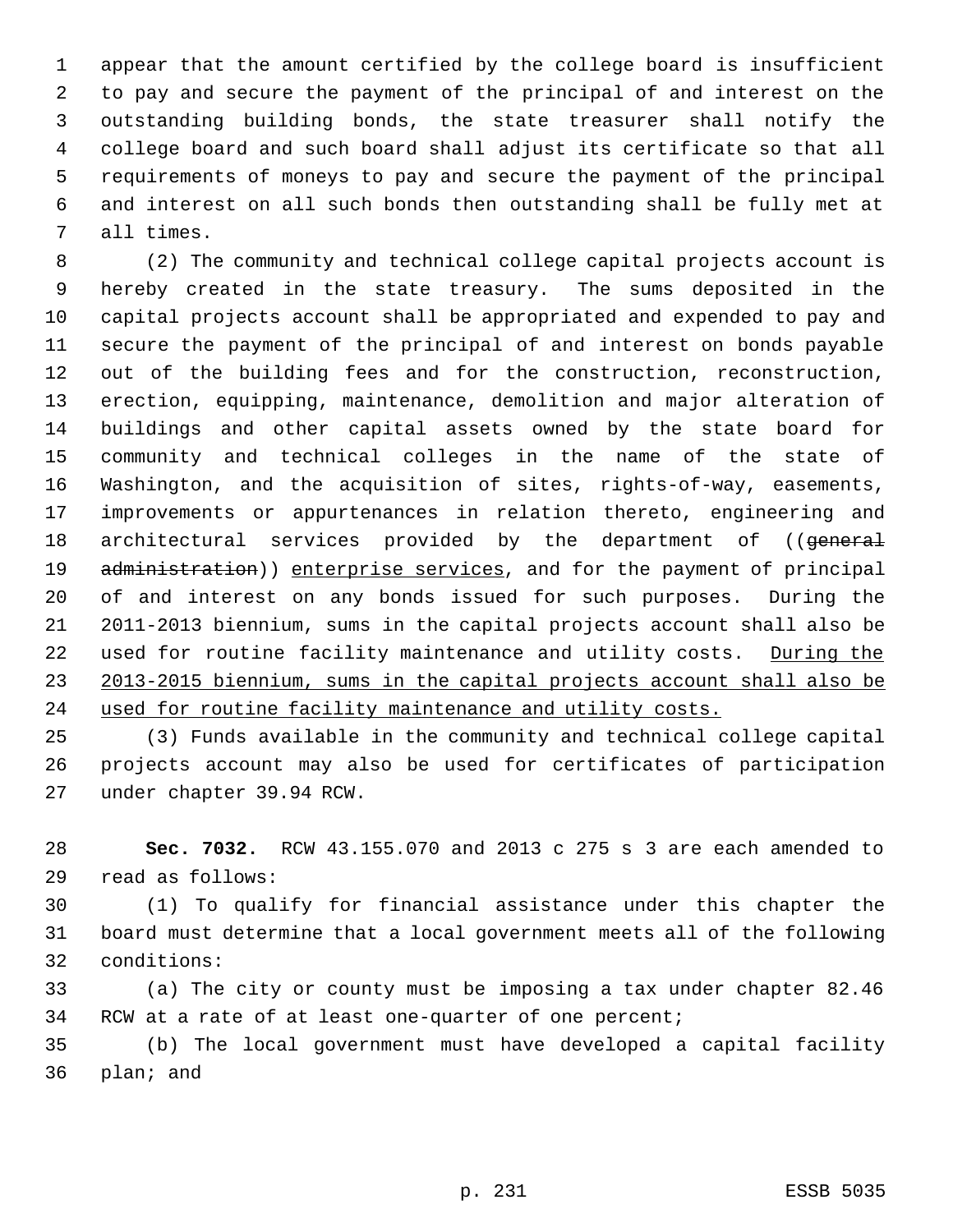(c) The local government must be using all local revenue sources which are reasonably available for funding public works, taking into consideration local employment and economic factors.

 (2) Except where necessary to address a public health need or substantial environmental degradation, a county, city, or town planning under RCW 36.70A.040 may not receive financial assistance under this chapter unless it has adopted a comprehensive plan, including a capital facilities plan element, and development regulations as required by RCW 36.70A.040. This subsection does not require any county, city, or town planning under RCW 36.70A.040 to adopt a comprehensive plan or development regulations before requesting or receiving financial assistance under this chapter if such request is made before the expiration of the time periods specified in RCW 36.70A.040. A county, city, or town planning under RCW 36.70A.040 that has not adopted a comprehensive plan and development regulations within the time periods specified in RCW 36.70A.040 may apply for and receive financial assistance under this chapter if the comprehensive plan and development regulations are adopted as required by RCW 36.70A.040 before executing a contractual agreement for financial assistance with the board.

 (3) In considering awarding financial assistance for public facilities to special districts requesting funding for a proposed facility located in a county, city, or town planning under RCW 36.70A.040, the board must consider whether the county, city, or town planning under RCW 36.70A.040 in whose planning jurisdiction the proposed facility is located has adopted a comprehensive plan and development regulations as required by RCW 36.70A.040.

 (4) The board must develop a priority process for public works projects as provided in this section. The intent of the priority process is to maximize the value of public works projects accomplished with assistance under this chapter. The board must attempt to assure a geographical balance in assigning priorities to projects. The board must consider at least the following factors in assigning a priority to a project:

 (a) Whether the local government receiving assistance has experienced severe fiscal distress resulting from natural disaster or emergency public works needs;

(b) Except as otherwise conditioned by RCW 43.155.110, whether the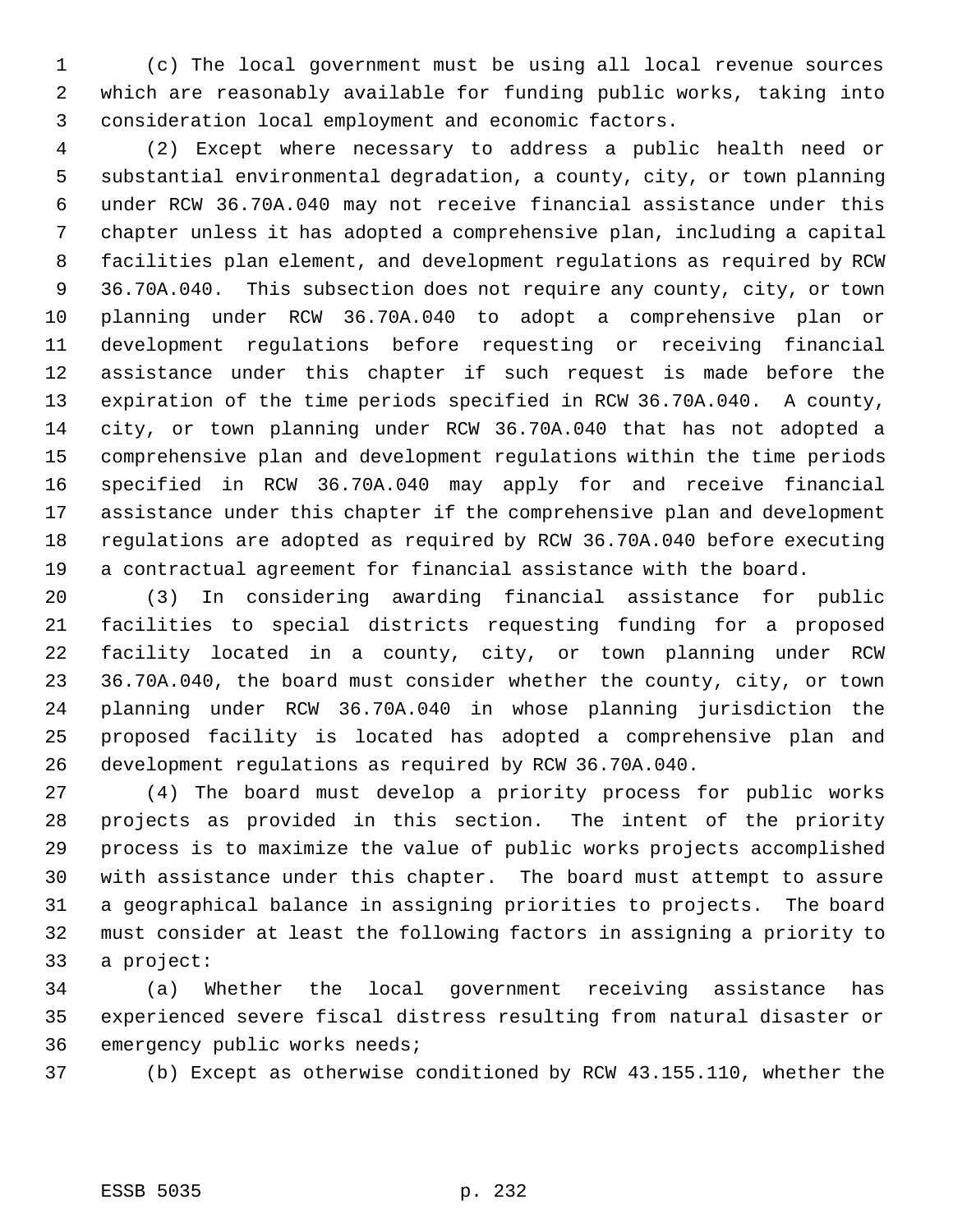entity receiving assistance is a Puget Sound partner, as defined in RCW 90.71.010;

 (c) Whether the project is referenced in the action agenda developed by the Puget Sound partnership under RCW 90.71.310;

 (d) Whether the project is critical in nature and would affect the health and safety of a great number of citizens;

 (e) Whether the applicant's permitting process has been certified 8 as streamlined by the office of regulatory assistance;

 (f) Whether the applicant has developed and adhered to guidelines regarding its permitting process for those applying for development permits consistent with section 1(2), chapter 231, Laws of 2007;

 (g) The cost of the project compared to the size of the local 13 government and amount of loan money available;

(h) The number of communities served by or funding the project;

 (i) Whether the project is located in an area of high unemployment, 16 compared to the average state unemployment;

 (j) Whether the project is the acquisition, expansion, improvement, or renovation by a local government of a public water system that is in violation of health and safety standards, including the cost of extending existing service to such a system;

 (k) Except as otherwise conditioned by RCW 43.155.120, and effective one calendar year following the development of model evergreen community management plans and ordinances under RCW 35.105.050, whether the entity receiving assistance has been recognized, and what gradation of recognition was received, in the evergreen community recognition program created in RCW 35.105.030;

 (l) The relative benefit of the project to the community, considering the present level of economic activity in the community and the existing local capacity to increase local economic activity in communities that have low economic growth; and

(m) Other criteria that the board considers advisable.

 (5) For the 2013-2015 fiscal biennium, in place of the criteria, 33 ranking, and submission processes for construction loan lists provided in subsections (4) and (7) of this section:

 (a) The board must develop a process for numerically ranking applications for construction loans submitted by local governments. The board must consider, at a minimum and in any order, the following factors in assigning a numerical ranking to a project: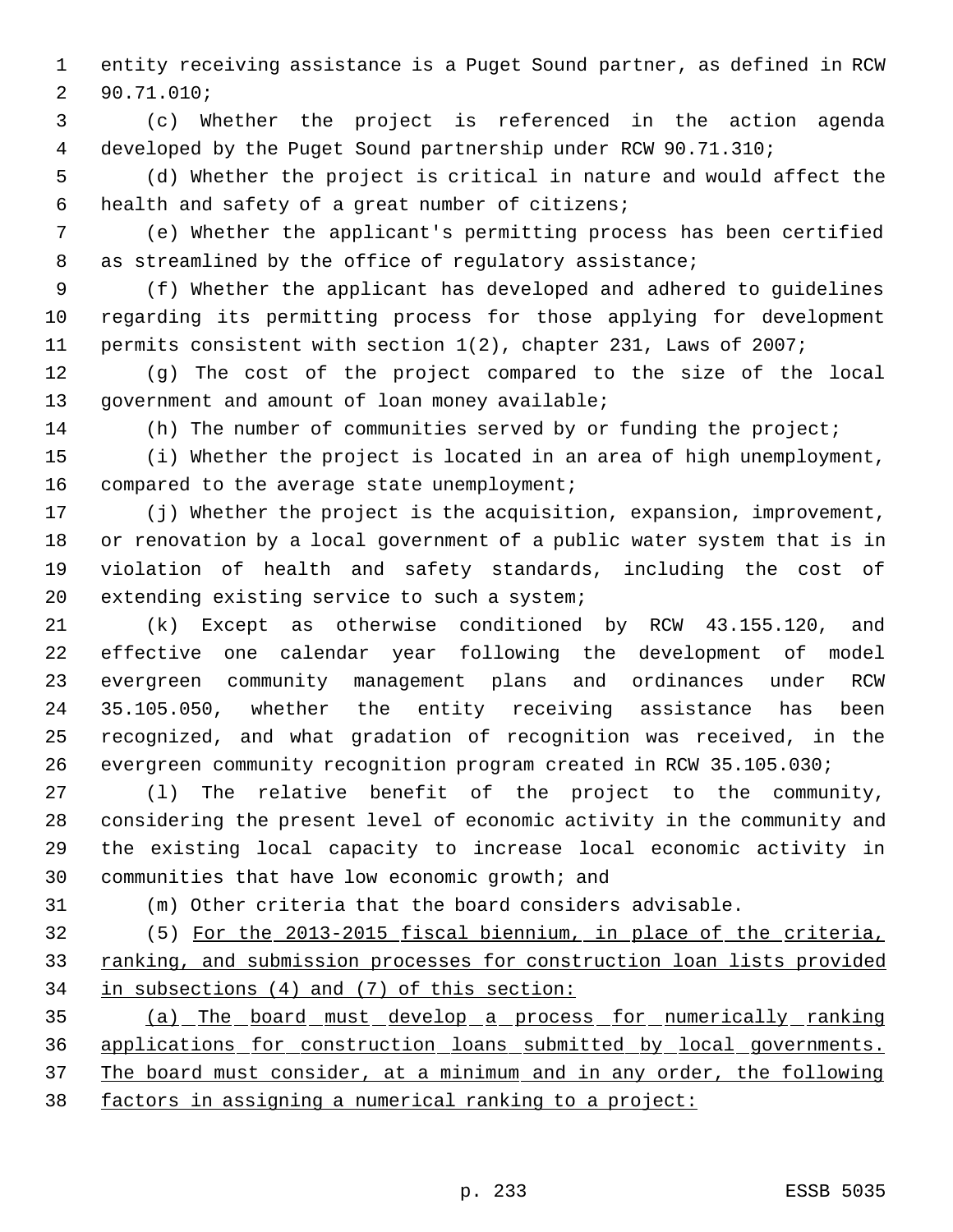| 1  | (i) Whether the project is critical in nature and would affect the      |
|----|-------------------------------------------------------------------------|
| 2  | health and safety of many people;                                       |
| 3  | (ii) The extent to which the project leverages nonstate funds;          |
| 4  | (iii) The extent to which the project is ready to proceed to            |
| 5  | construction;                                                           |
| 6  | <u>(iv) Whether the project is located in an area of high</u>           |
| 7  | unemployment, compared to the average state unemployment;               |
| 8  | (v) Whether the project promotes the sustainable use of resources       |
| 9  | and environmental quality;                                              |
| 10 | (vi) Whether the project consolidates or regionalizes systems;          |
| 11 | (vii) Whether the project encourages economic development through       |
| 12 | mixed-use and mixed income development consistent with chapter 36.70A   |
| 13 | RCW;                                                                    |
| 14 | (viii) Whether the system is being well-managed in the present and      |
| 15 | for long-term sustainability;                                           |
| 16 | (ix) Achieving equitable distribution of funds by geography and         |
| 17 | population;                                                             |
| 18 | (x) The extent to which the project meets the following state           |
| 19 | policy objectives:                                                      |
| 20 | (A) Efficient use of state resources;                                   |
| 21 | (B) Preservation and enhancement of health and safety;                  |
| 22 | (C) Abatement of pollution and protection of the environment;           |
| 23 | (D) Creation of new, family wage jobs, and avoidance of shifting        |
| 24 | existing jobs from one Washington state community to another;           |
| 25 | (E) Fostering economic development consistent with chapter 36.70A       |
| 26 | RCW;                                                                    |
| 27 | (F) Efficiency in delivery of goods and services, public transit,       |
| 28 | and transportation;                                                     |
| 29 | (G) Avoidance of additional costs to state and local governments        |
| 30 | that adversely impact local residents and small businesses; and         |
| 31 | (H) Reduction of the overall cost of public infrastructure; and         |
| 32 | (xi) Other criteria that the board considers necessary to achieve       |
| 33 | the purposes of this chapter.                                           |
| 34 | (b) Before November 1, 2014, the board must develop and submit to       |
| 35 | <u>the appropriate fiscal committees of the senate and house of</u>     |
| 36 | representatives a ranked list of qualified public works projects which  |
| 37 | have been evaluated by the board and are recommended for funding by the |
| 38 | legislature. The maximum amount of funding that the board may           |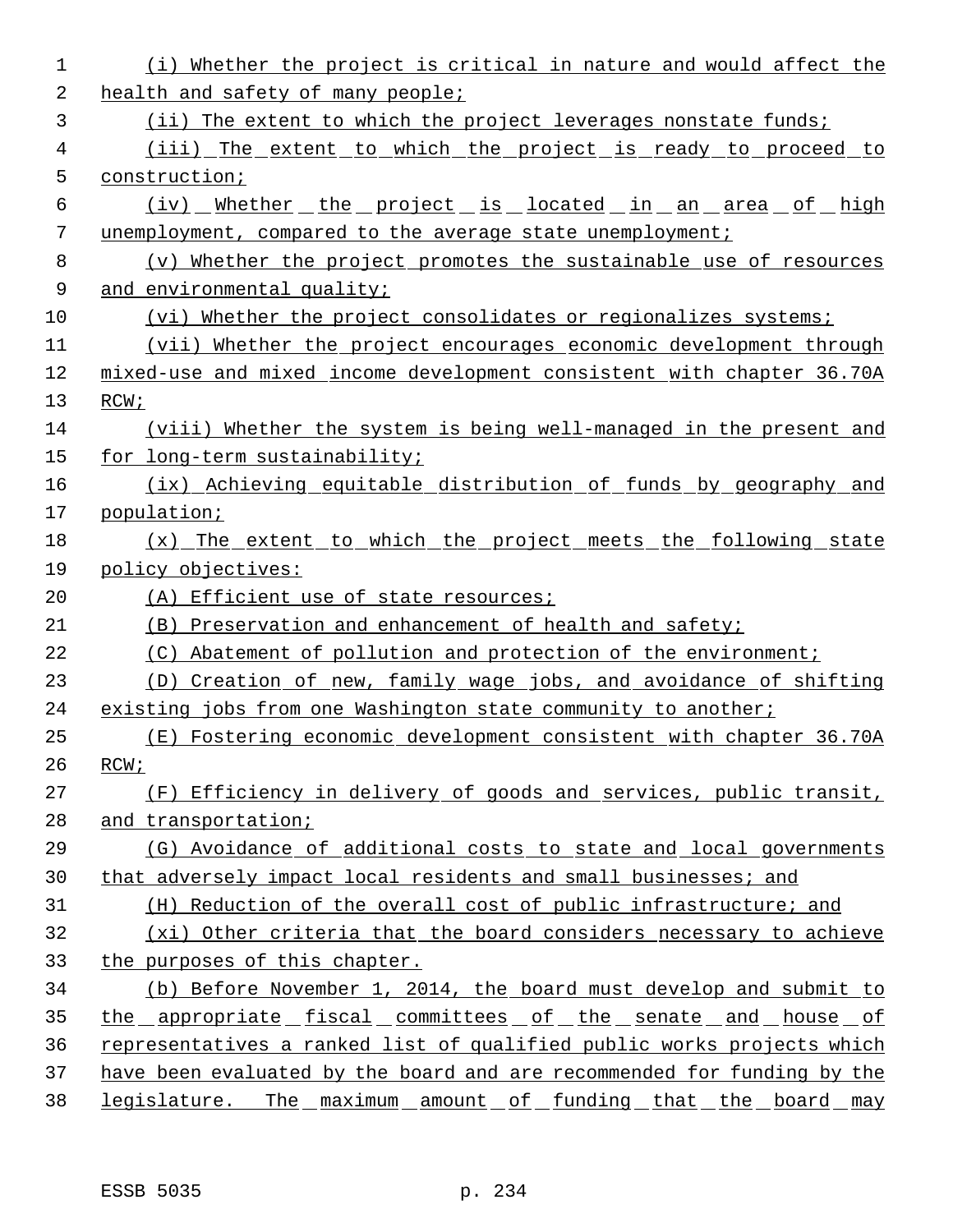recommend for any jurisdiction is ten million dollars per biennium. For each project on the ranked list, as well as for eligible projects not recommended for funding, the board must document the numerical 4 ranking that was assigned.

 (6) Existing debt or financial obligations of local governments may not be refinanced under this chapter. Each local government applicant must provide documentation of attempts to secure additional local or other sources of funding for each public works project for which financial assistance is sought under this chapter.

 $((\langle 6 \rangle) )$  (7) Before November 1st of each even-numbered year, the board must develop and submit to the appropriate fiscal committees of the senate and house of representatives a description of the loans made 13 under RCW 43.155.065, 43.155.068, and subsection  $((+9))$  (10) of this section during the preceding fiscal year and a prioritized list of projects which are recommended for funding by the legislature, including one copy to the staff of each of the committees. The list must include, but not be limited to, a description of each project and recommended financing, the terms and conditions of the loan or financial guarantee, the local government jurisdiction and unemployment rate, demonstration of the jurisdiction's critical need for the project and documentation of local funds being used to finance the public works project. The list must also include measures of fiscal capacity for each jurisdiction recommended for financial assistance, compared to authorized limits and state averages, including local government sales 25 taxes; real estate excise taxes; property taxes; and charges for or taxes on sewerage, water, garbage, and other utilities.

 $((+7))$   $(8)$  The board may not sign contracts or otherwise financially obligate funds from the public works assistance account before the legislature has appropriated funds for a specific list of public works projects. The legislature may remove projects from the list recommended by the board. The legislature may not change the order of the priorities recommended for funding by the board.

33 ( $(\overline{+8})$ ) (9) Subsection ( $(\overline{+7})$ ) (8) of this section does not apply 34 to loans made under RCW 43.155.065, 43.155.068, and subsection  $((+9))$ 35 (10) of this section.

36  $((+9))$  (10) Loans made for the purpose of capital facilities plans 37 are exempted from subsection  $((+7))$   $(8)$  of this section.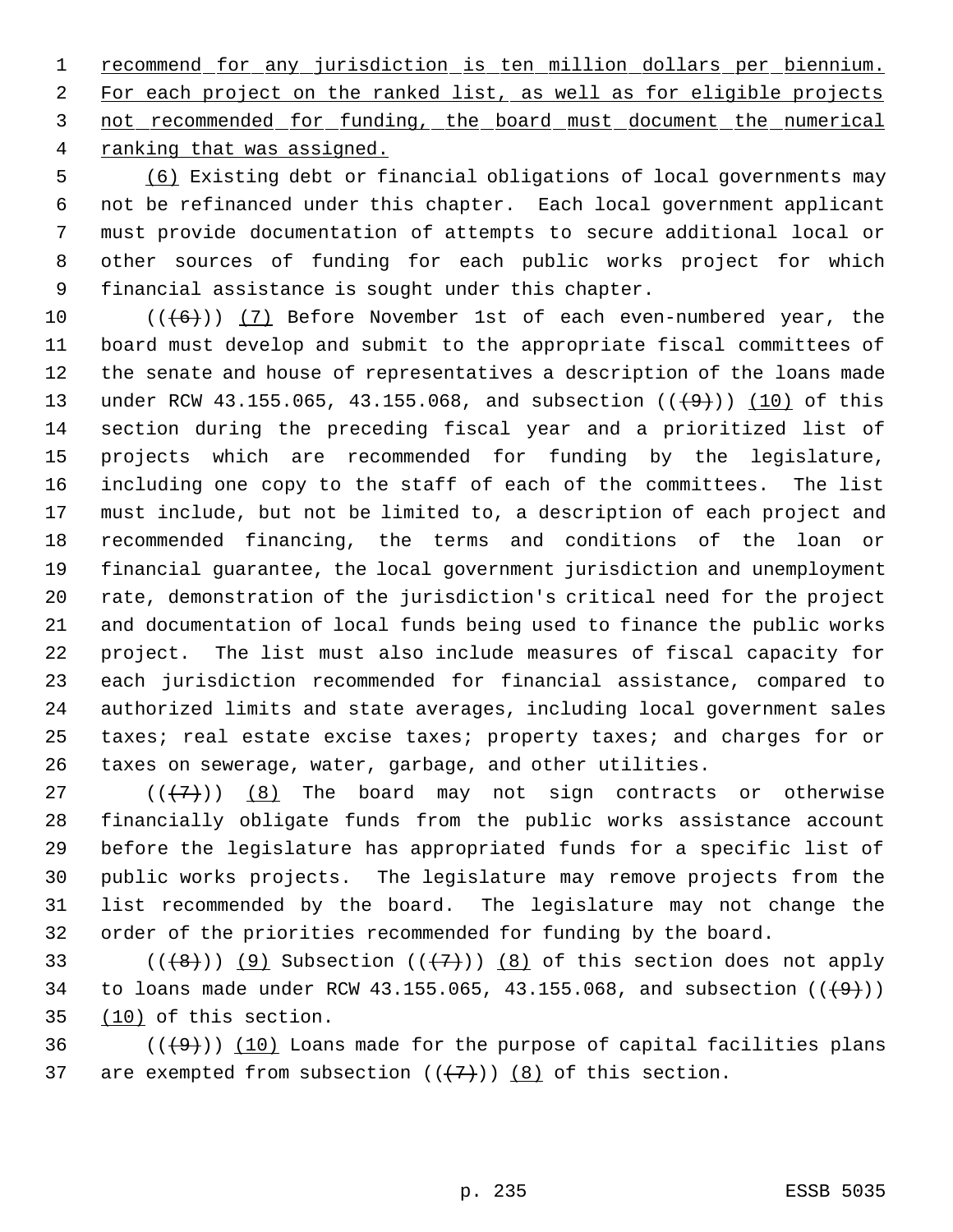1 (( $(10)$ )) (11) To qualify for loans or pledges for solid waste or recycling facilities under this chapter, a city or county must demonstrate that the solid waste or recycling facility is consistent with and necessary to implement the comprehensive solid waste management plan adopted by the city or county under chapter 70.95 RCW.

 $((+11))$   $(12)$  After January 1, 2010, any project designed to address the effects of storm water or wastewater on Puget Sound may be funded under this section only if the project is not in conflict with the action agenda developed by the Puget Sound partnership under RCW 90.71.310.

11 (13) During the 2013-2015 fiscal biennium, for projects involving 12 repair, replacement, or improvement of a wastewater treatment plant or 13 other public works facility for which an investment grade efficiency 14 audit is obtainable, the public works board must require as a contract 15 condition that the project sponsor undertake an investment grade 16 efficiency audit. The project sponsor may finance the costs of the 17 audit as part of its public works assistance account program loan.

18 (14)(a) For public works assistance account application rounds 19 conducted during the 2013-2015 fiscal biennium, the board must 20 implement policies and procedures designed to maximize local government 21 use of federally-funded drinking water and clean water state revolving 22 funds operated by the state departments of health and ecology. The 23 board, department of ecology, and department of health must jointly 24 develop evaluation criteria and application procedures that will 25 increase access of eligible drinking water and wastewater projects to 26 the public works assistance account for short-term preconstruction 27 financing and to the federally funded state revolving funds for 28 construction financing. The procedures must also strengthen 29 coordinated funding of preconstruction and construction projects.

30 (b) For all construction loan projects proposed to the legislature 31 for funding during the 2013-2015 fiscal biennium, the board must base 32 interest rates on the average daily market interest rate for tax-exempt 33 municipal bonds as published in the bond buyer's index for the period 34 from sixty to thirty days before the start of the application cycle. 35 For projects with a repayment period between five and twenty years, the 36 rate must be sixty percent of the market rate. For projects with a 37 repayment period under five years, the rate must be thirty percent of 38 the market rate. The board must also provide reduced interest rates,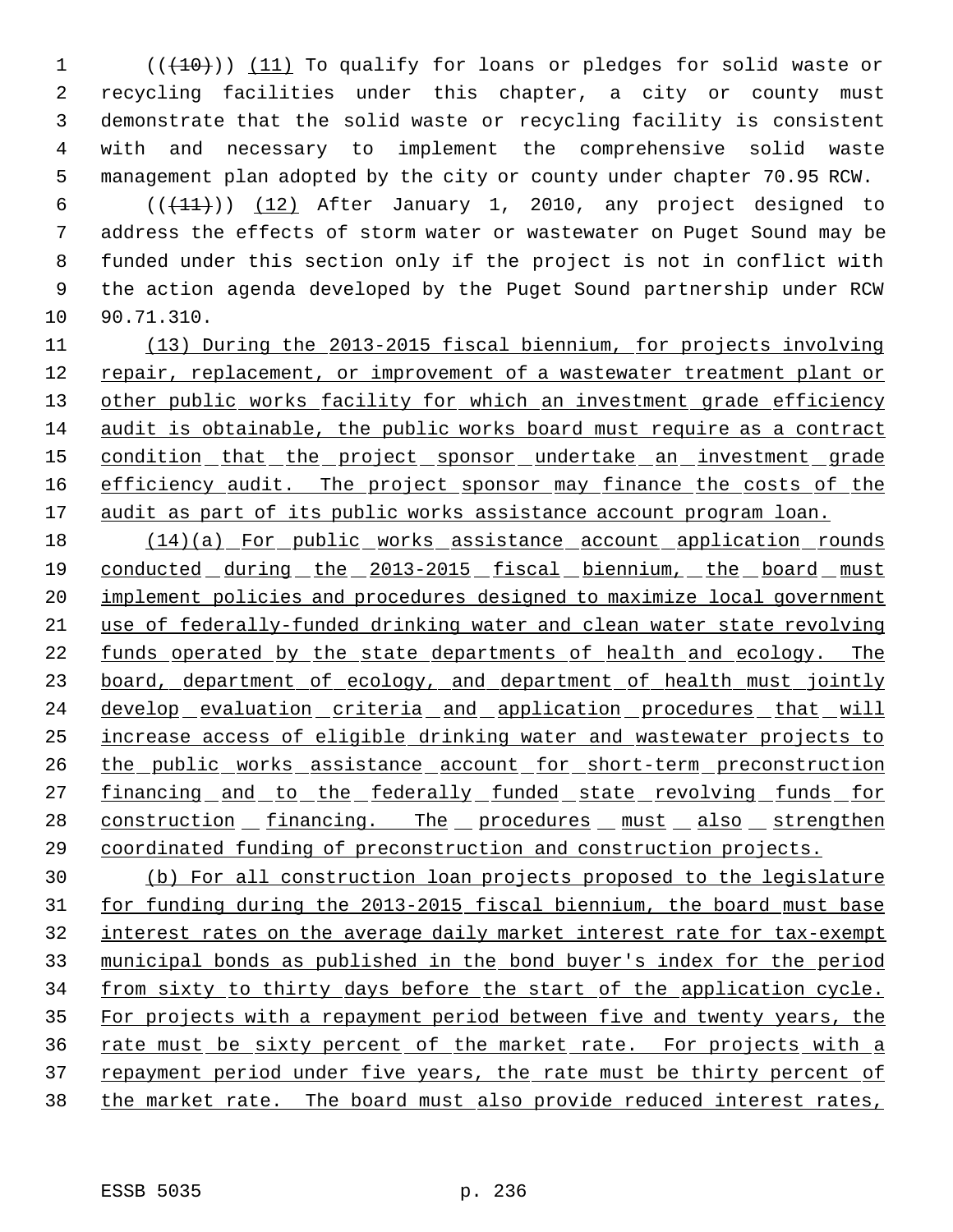extended repayment periods, or forgivable principal loans for projects that meet financial hardship criteria as measured by the affordability index or similar standard measure of financial hardship.

4 (c) By December 1, 2013, the board must recommend to the appropriate committees of the legislature statutory language to make permanent these new criteria, procedures, and financing policies.

 **Sec. 7033.** RCW 70.105D.070 and 2013 2nd sp.s. c 1 s 9 are each amended to read as follows:

 (1) The state toxics control account and the local toxics control account are hereby created in the state treasury.

 (2)(a) Moneys collected under RCW 82.21.030 must be deposited as follows: Fifty-six percent to the state toxics control account under subsection (3) of this section and forty-four percent to the local toxics control account under subsection (4) of this section. When the cumulative amount of deposits made to the state and local toxics control accounts under this section reaches the limit during a fiscal year as established in (b) of this subsection, the remainder of the moneys collected under RCW 82.21.030 during that fiscal year must be deposited into the environmental legacy stewardship account created in RCW 70.105D.--- (section 10, chapter 1, Laws of 2013 2nd sp. sess.).

 (b) The limit on distributions of moneys collected under RCW 82.21.030 to the state and local toxics control accounts for the fiscal year beginning July 1, 2013, is one hundred forty million dollars.

 (c) In addition to the funds required under (a) of this subsection, the following moneys must be deposited into the state toxics control account: (i) The costs of remedial actions recovered under this chapter or chapter 70.105A RCW; (ii) penalties collected or recovered under this chapter; and (iii) any other money appropriated or transferred to the account by the legislature.

 (3) Moneys in the state toxics control account must be used only to carry out the purposes of this chapter, including but not limited to the following activities:

 (a) The state's responsibility for hazardous waste planning, management, regulation, enforcement, technical assistance, and public education required under chapter 70.105 RCW;

(b) The state's responsibility for solid waste planning,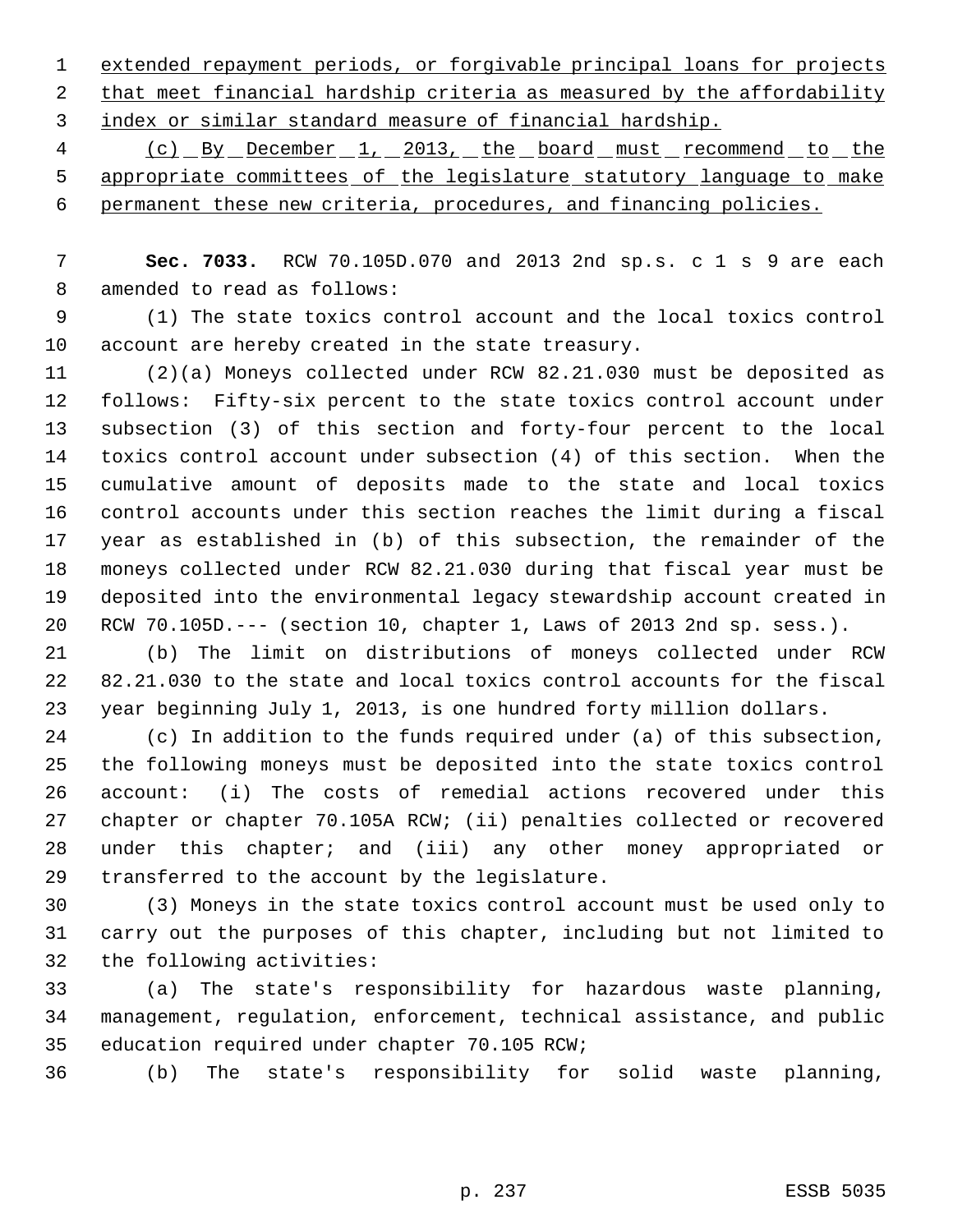management, regulation, enforcement, technical assistance, and public education required under chapter 70.95 RCW;

 (c) The hazardous waste clean-up program required under this chapter;

(d) State matching funds required under federal cleanup law;

 (e) Financial assistance for local programs in accordance with chapters 70.95, 70.95C, 70.95I, and 70.105 RCW;

 (f) State government programs for the safe reduction, recycling, or disposal of paint and hazardous wastes from households, small businesses, and agriculture;

 (g) Oil and hazardous materials spill prevention, preparedness, 12 training, and response activities;

 (h) Water and environmental health protection and monitoring programs;

(i) Programs authorized under chapter 70.146 RCW;

(j) A public participation program;

 (k) Public funding to assist potentially liable persons to pay for the costs of remedial action in compliance with clean-up standards under RCW 70.105D.030(2)(e) but only when the amount and terms of such funding are established under a settlement agreement under RCW 70.105D.040(4) and when the director has found that the funding will achieve both: (i) A substantially more expeditious or enhanced cleanup than would otherwise occur; and (ii) the prevention or mitigation of unfair economic hardship;

 (l) Development and demonstration of alternative management technologies designed to carry out the hazardous waste management priorities of RCW 70.105.150;

 (m) State agriculture and health programs for the safe use, reduction, recycling, or disposal of pesticides;

 (n) Storm water pollution control projects and activities that protect or preserve existing remedial actions or prevent hazardous clean-up sites;

 (o) Funding requirements to maintain receipt of federal funds under the federal solid waste disposal act (42 U.S.C. Sec. 6901 et seq.);

 (p) Air quality programs and actions for reducing public exposure to toxic air pollution;

(q) Public funding to assist prospective purchasers to pay for the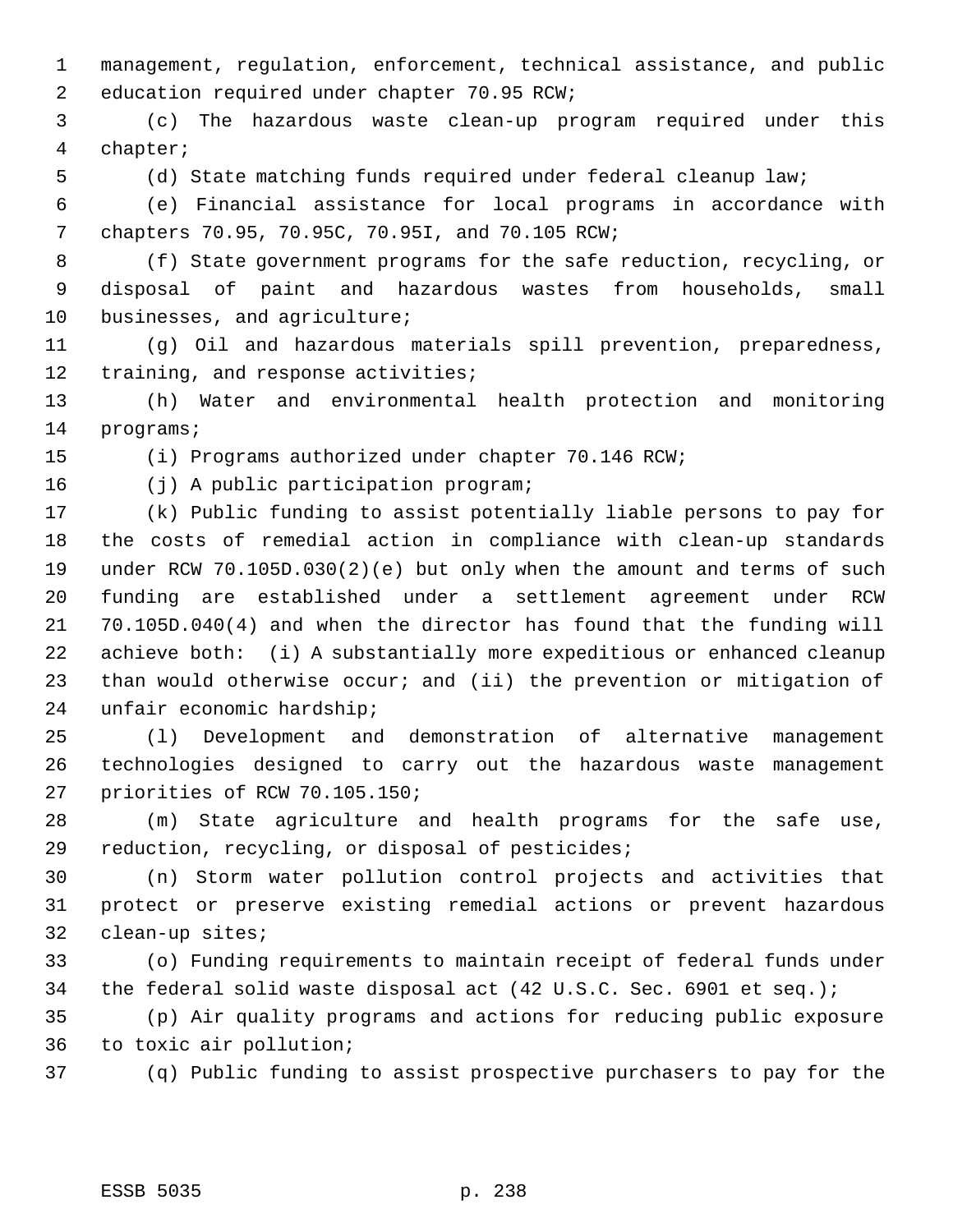costs of remedial action in compliance with clean-up standards under RCW 70.105D.030(2)(e) if:

 (i) The facility is located within a redevelopment opportunity zone designated under RCW 70.105D.--- (section 4, chapter 1, Laws of 2013 2nd sp. sess.);

 (ii) The amount and terms of the funding are established under a settlement agreement under RCW 70.105D.040(5); and

 (iii) The director has found the funding meets any additional criteria established in rule by the department, will achieve a substantially more expeditious or enhanced cleanup than would otherwise occur, and will provide a public benefit in addition to cleanup commensurate with the scope of the public funding;

 (r) Petroleum-based plastic or expanded polystyrene foam debris 14 cleanup activities in fresh or marine waters; ((and))

 (s) Appropriations to the local toxics control account or the environmental legacy stewardship account created in RCW 70.105D.--- (section 10, chapter 1, Laws of 2013 2nd sp. sess.), if the legislature determines that priorities for spending exceed available funds in those accounts;

 (t) For the 2013-2015 fiscal biennium, moneys in the state toxics control account may be spent on projects in section 3159 of this act 22 and for transfer to the local toxics control account; and

 (u) For the 2013-2015 fiscal biennium, moneys in the state toxics 24 control account may be transferred to the radioactive mixed waste account.

 (4)(a) The department shall use moneys deposited in the local toxics control account for grants or loans to local governments for the following purposes in descending order of priority:

 (i) Extended grant agreements entered into under (c)(i) of this subsection;

 (ii) Remedial actions, including planning for adaptive reuse of properties as provided for under (c)(iv) of this subsection. The department must prioritize funding of remedial actions at:

 (A) Facilities on the department's hazardous sites list with a high hazard ranking for which there is an approved remedial action work plan or an equivalent document under federal cleanup law;

(B) Brownfield properties within a redevelopment opportunity zone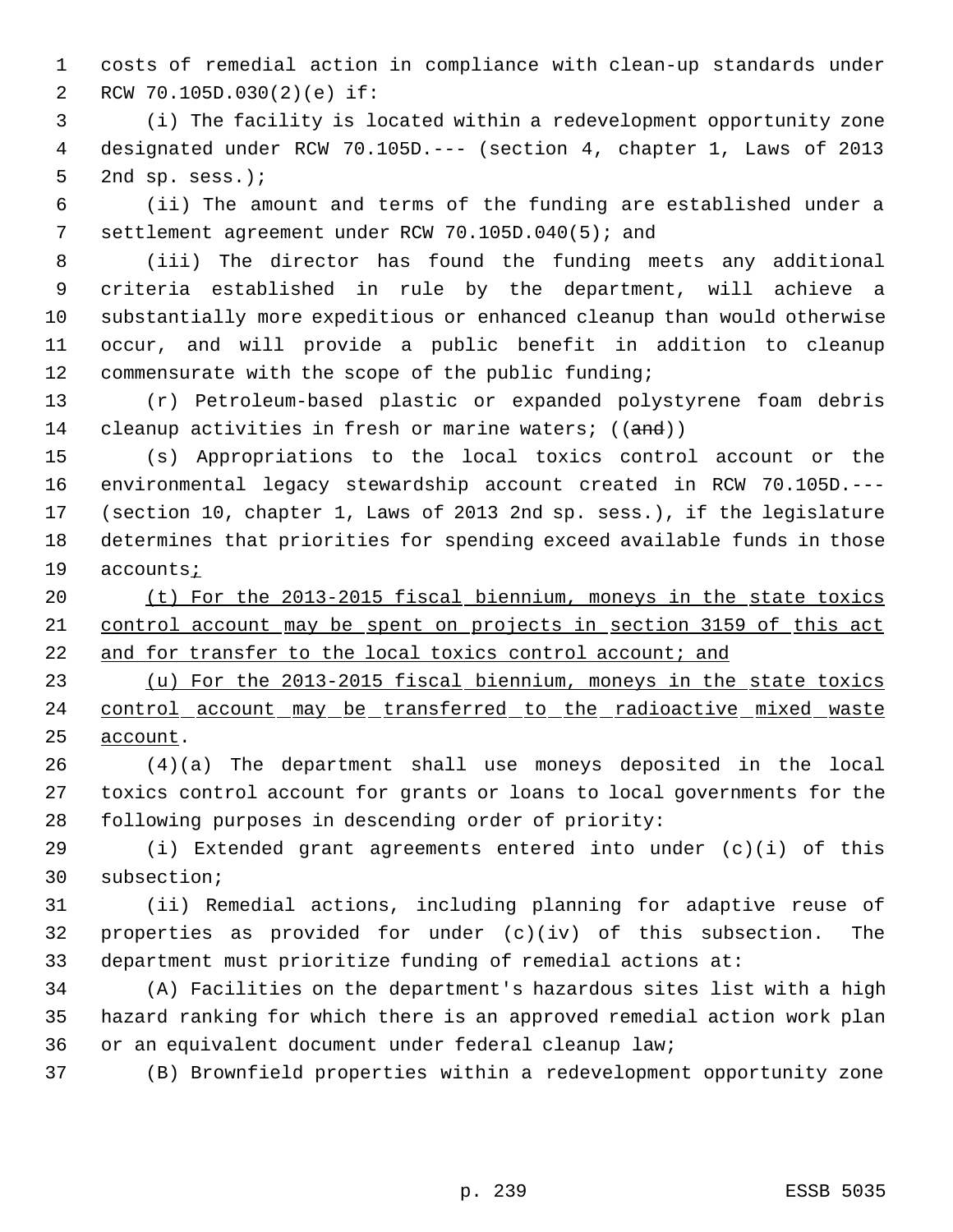if the local government is a prospective purchaser of the property and there is a department-approved remedial action work plan or equivalent document under the federal cleanup law;

 (iii) Storm water pollution source projects that: (A) Work in conjunction with a remedial action; (B) protect completed remedial actions against recontamination; or (C) prevent hazardous clean-up sites;

(iv) Hazardous waste plans and programs under chapter 70.105 RCW;

 (v) Solid waste plans and programs under chapters 70.95, 70.95C, 70.95I, and 70.105 RCW;

 (vi) Petroleum-based plastic or expanded polystyrene foam debris cleanup activities in fresh or marine waters; and

 (vii) Appropriations to the state toxics control account or the environmental legacy stewardship account created in RCW 70.105D.--- (section 10, chapter 1, Laws of 2013 2nd sp. sess.), if the legislature determines that priorities for spending exceed available funds in those accounts.

 (b) Funds for plans and programs must be allocated consistent with the priorities and matching requirements established in chapters 70.105, 70.95C, 70.95I, and 70.95 RCW.

 (c) To expedite cleanups throughout the state, the department may use the following strategies when providing grants to local governments under this subsection:

 (i) Enter into an extended grant agreement with a local government conducting remedial actions at a facility where those actions extend over multiple biennia and the total eligible cost of those actions exceeds twenty million dollars. The agreement is subject to the following limitations:

 (A) The initial duration of such an agreement may not exceed ten years. The department may extend the duration of such an agreement upon finding substantial progress has been made on remedial actions at the facility;

 (B) Extended grant agreements may not exceed fifty percent of the total eligible remedial action costs at the facility; and

 (C) The department may not allocate future funding to an extended grant agreement unless the local government has demonstrated to the department that funds awarded under the agreement during the previous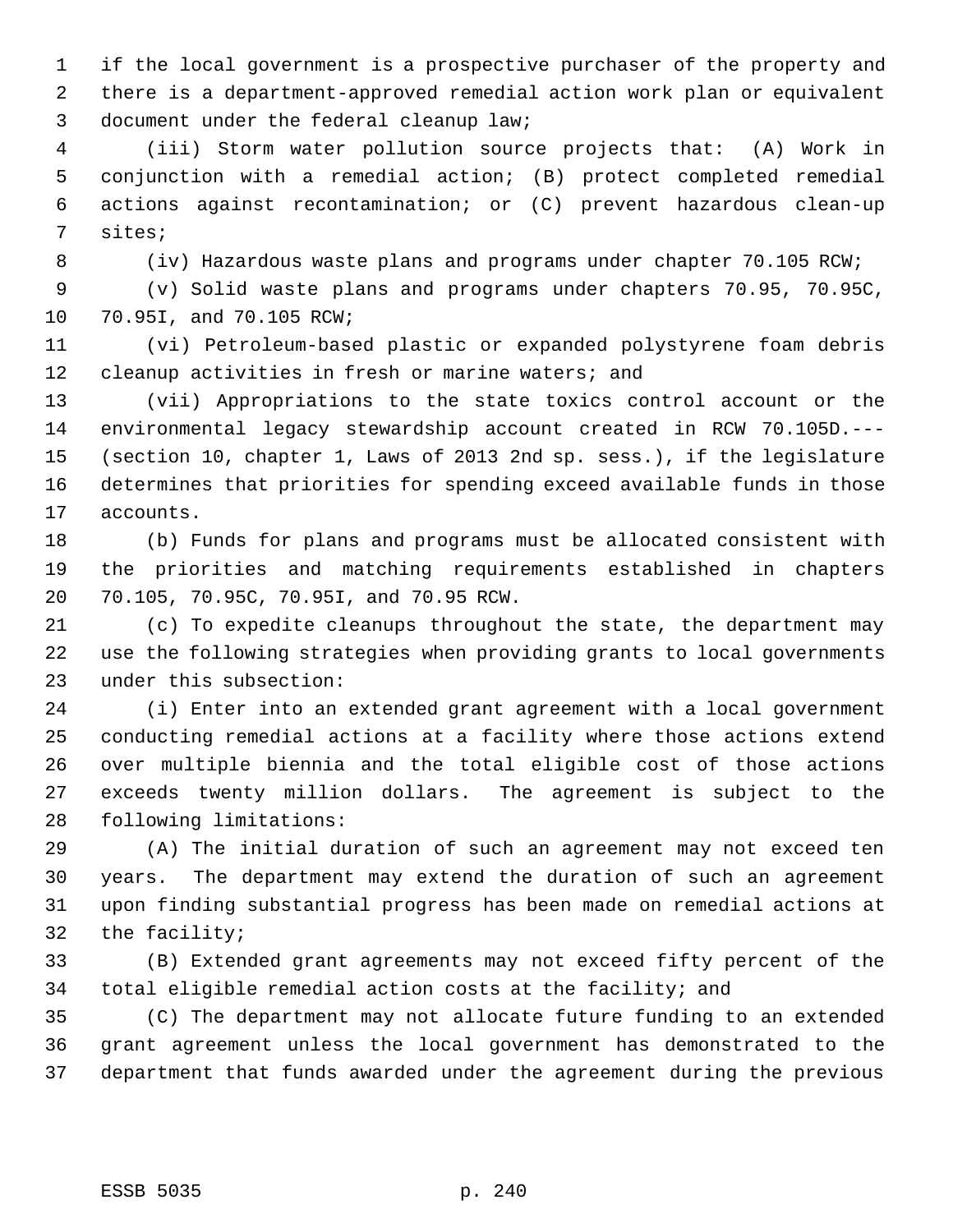biennium have been substantially expended or contracts have been 2 entered into to substantially expend the funds;

 (ii) Enter into a grant agreement with a local government conducting a remedial action that provides for periodic reimbursement of remedial action costs as they are incurred as established in the agreement;

 (iii) Enter into a grant agreement with a local government prior to it acquiring a property or obtaining necessary access to conduct remedial actions, provided the agreement is conditioned upon the local government acquiring the property or obtaining the access in accordance with a schedule specified in the agreement;

 (iv) Provide integrated planning grants to local governments to fund studies necessary to facilitate remedial actions at brownfield properties and adaptive reuse of properties following remediation. Eligible activities include, but are not limited to: Environmental site assessments; remedial investigations; health assessments; feasibility studies; site planning; community involvement; land use and regulatory analyses; building and infrastructure assessments; economic and fiscal analyses; and any environmental analyses under chapter 43.21C RCW;

 (v) Provide grants to local governments for remedial actions related to areawide groundwater contamination. To receive the funding, the local government does not need to be a potentially liable person or be required to seek reimbursement of grant funds from a potentially liable person;

 (vi) The director may alter grant matching requirements to create incentives for local governments to expedite cleanups when one of the following conditions exists:

 (A) Funding would prevent or mitigate unfair economic hardship imposed by the clean-up liability;

 (B) Funding would create new substantial economic development, public recreational opportunities, or habitat restoration opportunities that would not otherwise occur; or

 (C) Funding would create an opportunity for acquisition and redevelopment of brownfield property under RCW 70.105D.040(5) that would not otherwise occur;

(vii) When pending grant applications under (c)(iv) and (v) of this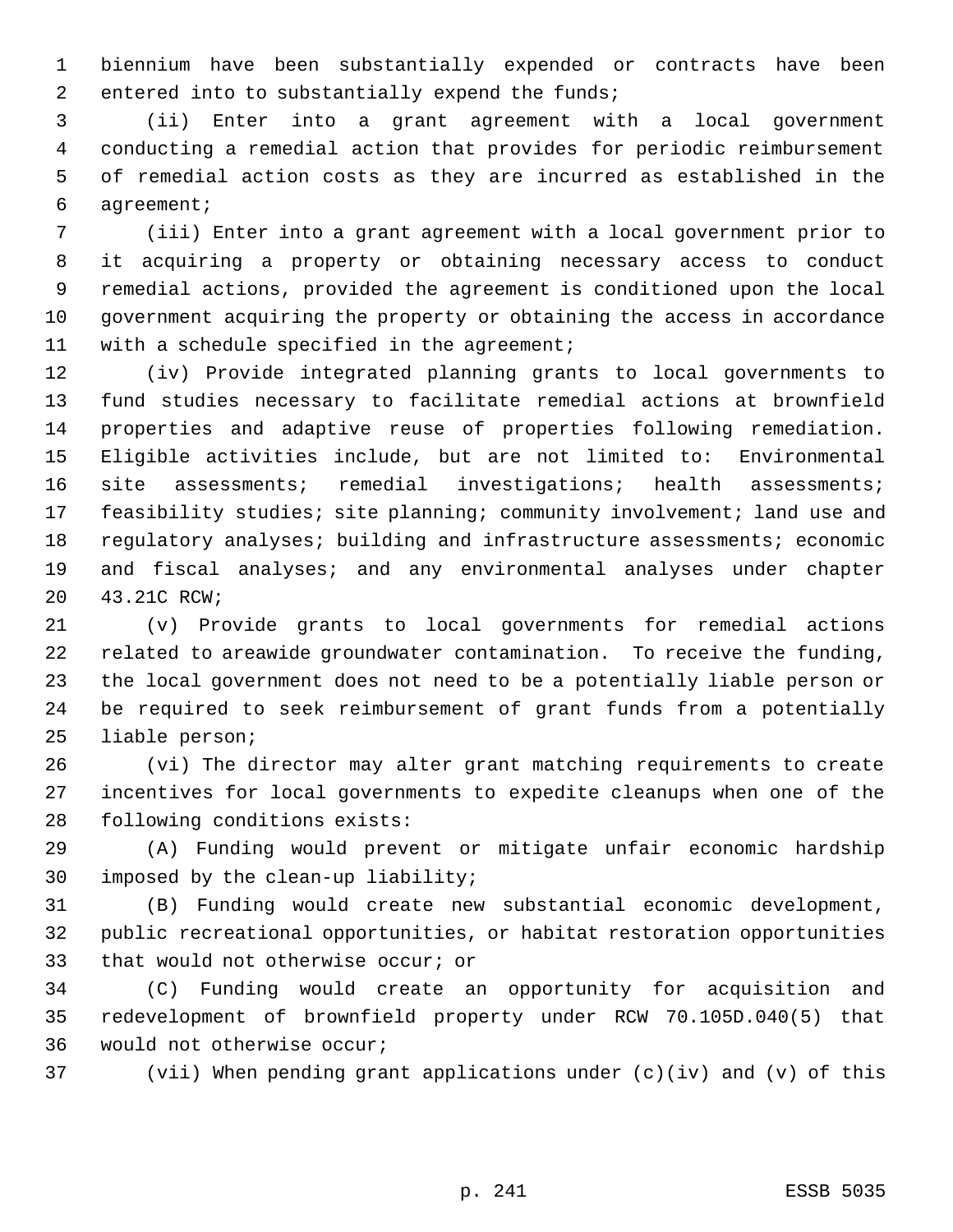subsection (4) exceed the amount of funds available, designated redevelopment opportunity zones must receive priority for distribution of available funds.

 (d) To expedite multiparty clean-up efforts, the department may 5 purchase remedial action cost-cap insurance. For the 2013-2015 fiscal biennium, moneys in the local toxics control account may be spent on projects in sections 3024, 3035, 3036, and 3059 of this act.

 (5) Except for unanticipated receipts under RCW 43.79.260 through 43.79.282, moneys in the state and local toxics control accounts may be spent only after appropriation by statute.

 (6) No moneys deposited into either the state or local toxics control account may be used for: Natural disasters where there is no hazardous substance contamination; high performance buildings; solid waste incinerator facility feasibility studies, construction, maintenance, or operation; or after January 1, 2010, for projects designed to address the restoration of Puget Sound, funded in a competitive grant process, that are in conflict with the action agenda developed by the Puget Sound partnership under RCW 90.71.310. However, this subsection does not prevent an appropriation from the state toxics control account to the department of revenue to enforce compliance with the hazardous substance tax imposed in chapter 82.21 RCW.

 (7) Except during the 2011-2013 fiscal biennium, one percent of the moneys collected under RCW 82.21.030 shall be allocated only for public participation grants to persons who may be adversely affected by a release or threatened release of a hazardous substance and to not-for- profit public interest organizations. The primary purpose of these grants is to facilitate the participation by persons and organizations in the investigation and remedying of releases or threatened releases of hazardous substances and to implement the state's solid and hazardous waste management priorities. No grant may exceed sixty thousand dollars. Grants may be renewed annually. Moneys appropriated for public participation that are not expended at the close of any biennium revert to the state toxics control account.

 (8) The department shall adopt rules for grant or loan issuance and performance. To accelerate both remedial action and economic recovery, the department may expedite the adoption of rules necessary to implement chapter 1, Laws of 2013 2nd sp. sess. using the expedited procedures in RCW 34.05.353. The department shall initiate the award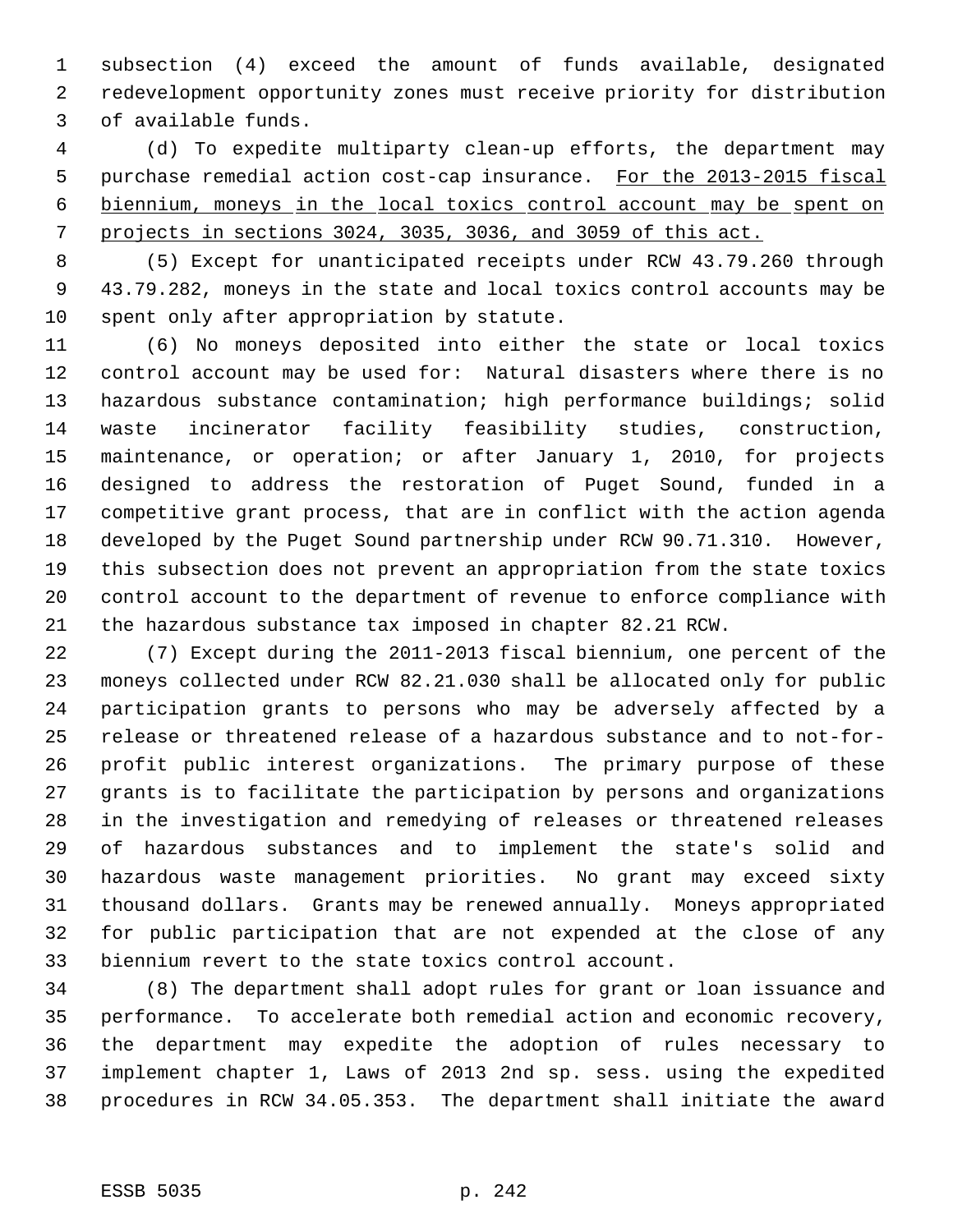of financial assistance by August 1, 2013. To ensure the adoption of rules will not delay financial assistance, the department may administer the award of financial assistance through interpretive guidance pending the adoption of rules through July 1, 2014.

 (9) Except as provided under subsection (3)(k) and (q) of this section, nothing in chapter 1, Laws of 2013 2nd sp. sess. effects the ability of a potentially liable person to receive public funding.

 (10) During the 2013-2015 fiscal biennium the local toxics control account may also be used for the centennial clean water program and for storm water grants.

 **Sec. 7034.** RCW 79.17.010 and 2012 2nd sp.s. c 2 s 6006 are each amended to read as follows:

 (1) The department, with the approval of the board, may exchange any state land and any timber thereon for any land of equal value in order to:

(a) Facilitate the marketing of forest products of state lands;

(b) Consolidate and block-up state lands;

(c) Acquire lands having commercial recreational leasing potential;

19 (d) Acquire county-owned lands;

 (e) Acquire urban property which has greater income potential or which could be more efficiently managed by the department in exchange for state urban lands as defined in RCW 79.19.100; or

 (f) Acquire any other lands when such exchange is determined by the board to be in the best interest of the trust for which the state land is held.

 (2) Land exchanged under this section shall not be used to reduce the publicly owned forest land base.

 (3) The board shall determine that each land exchange is in the best interest of the trust for which the land is held prior to authorizing the land exchange.

 (4)(a) During the biennium ending June 30, 2013, for the purposes of maintaining working farm and forest landscapes or acquiring natural resource lands at risk of development, the department, with approval of the board of natural resources, may exchange any state land and any timber thereon for any land and proceeds of equal value, when it can be demonstrated that the trust fiduciary obligations can be better fulfilled after an exchange is completed. Proceeds may be in the form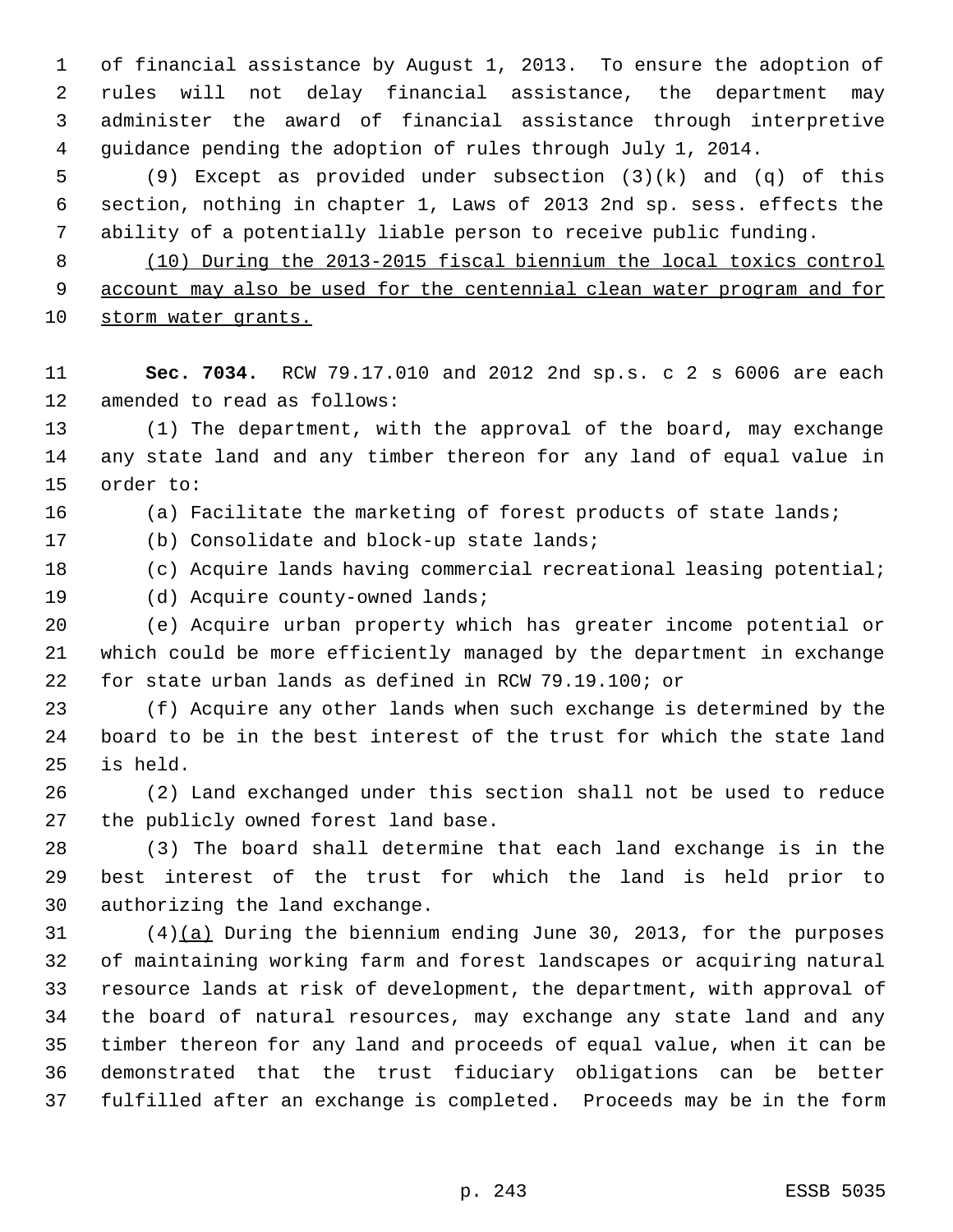of cash or services in order to achieve the purposes established in this section. Any cash received as part of an exchange transaction shall be deposited in the resource management cost account to pay for administrative expenses incurred in carrying out an exchange transaction. These administrative expenses include road maintenance and abandonment expenses. The amount of proceeds received from the exchange partner may not exceed five percent of the total value of the exchange. The receipt of proceeds shall not change the character of the transaction from an exchange to a sale.

 (b) During the biennium ending June 30, 2015, for the purposes of maintaining working farm and forest landscapes or acquiring natural 12 resource lands at risk of development, the department, with approval of 13 the board of natural resources, may exchange any state land and any timber thereon for any land and proceeds of equal value, when it can be 15 demonstrated that the trust fiduciary obligations can be better 16 fulfilled after an exchange is completed. Proceeds may be in the form 17 of cash or services in order to achieve the purposes established in 18 this section. Any cash received as part of an exchange transaction 19 shall be deposited in the resource management cost account to pay for 20 administrative expenses incurred in carrying out an exchange transaction. These administrative expenses include road maintenance 22 and abandonment expenses. The amount of proceeds received from the 23 exchange partner may not exceed five percent of the total value of the 24 exchange. The receipt of proceeds shall not change the character of the transaction from an exchange to a sale.

 (5) Prior to executing an exchange under this section, and in addition to the public notice requirements set forth in RCW 79.17.050, the department shall consult with legislative members, other state and federal agencies, local governments, tribes, local stakeholders, conservation groups, and any other interested parties to identify and address cultural resource issues and the potential of the state lands proposed for exchange to be used for open space, park, school, or critical habitat purposes.

 **Sec. 7035.** RCW 79.17.020 and 2012 2nd sp.s. c 2 s 6007 are each amended to read as follows:

 (1) The board of county commissioners of any county and/or the mayor and city council or city commission of any city or town and/or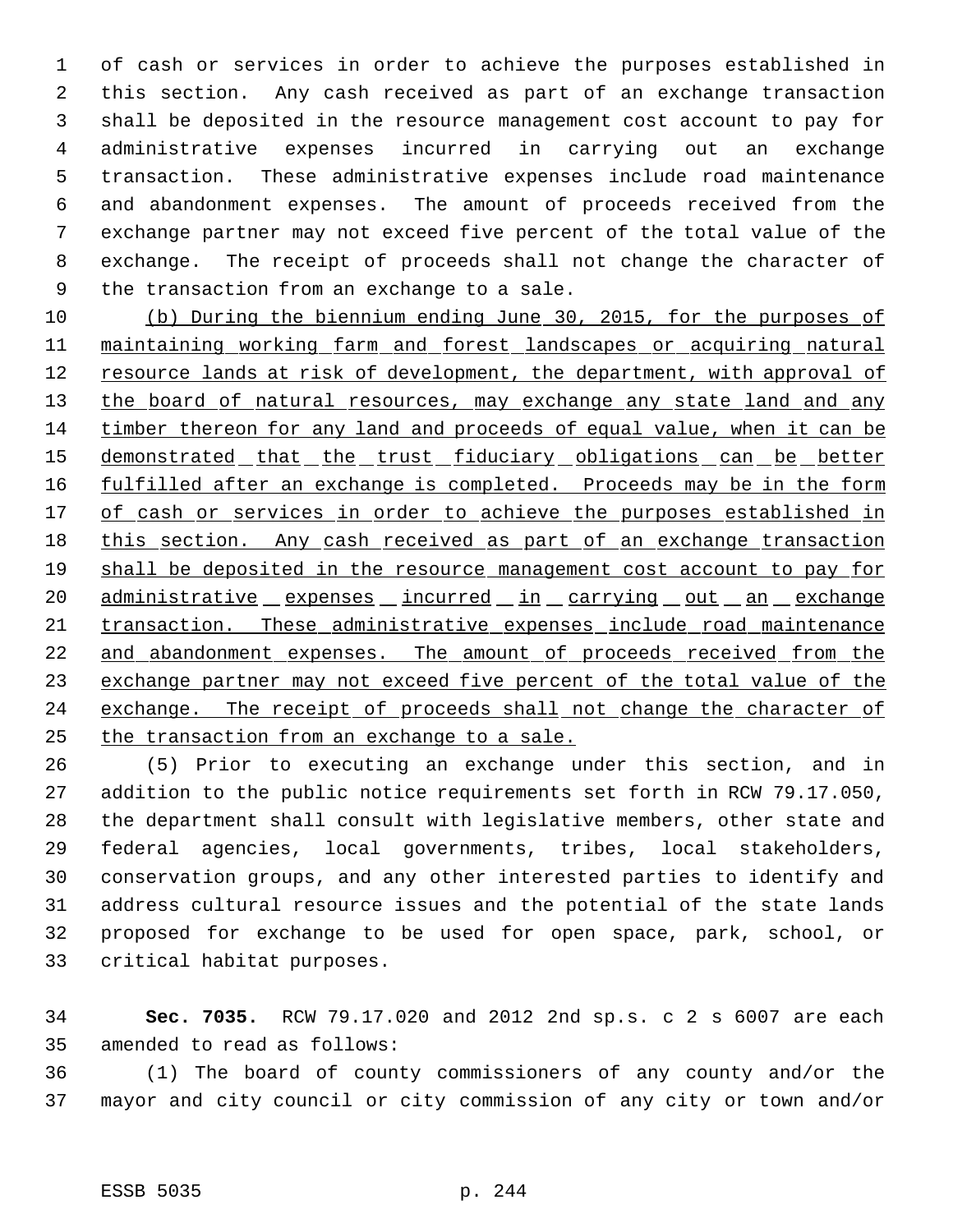the board shall have authority to exchange, each with the other, or with the federal forest service, the federal government or any proper agency thereof and/or with any private landowner, county land of any character, land owned by municipalities of any character, and state forest land owned by the state under the jurisdiction of the department, for real property of equal value for the purpose of consolidating and blocking up the respective land holdings of any county, municipality, the federal government, or the state of Washington or for the purpose of obtaining lands having commercial recreational leasing potential.

 (2)(a) During the biennium ending June 30, 2013, for the purposes of maintaining working farm and forest landscapes or acquiring natural resource lands at risk of development, the department, with approval of the board of natural resources, may exchange any state land and any timber thereon for any land and proceeds of equal value, when it can be demonstrated that the trust fiduciary obligations can be better fulfilled after an exchange is completed. Proceeds may be in the form of cash or services in order to achieve the purposes established in this section. Any cash received as part of an exchange transaction shall be deposited in the forest development account to pay for administrative expenses incurred in carrying out an exchange transaction. These administrative expenses include road maintenance and abandonment expenses. The amount of proceeds received from the exchange partner may not exceed five percent of the total value of the exchange. The receipt of proceeds shall not change the character of the transaction from an exchange to a sale.

 (b) During the biennium ending June 30, 2015, for the purposes of maintaining working farm and forest landscapes or acquiring natural 29 resource lands at risk of development, the department, with approval of the board of natural resources, may exchange any state land and any 31 timber thereon for any land and proceeds of equal value, when it can be 32 demonstrated that the trust fiduciary obligations can be better fulfilled after an exchange is completed. Proceeds may be in the form of cash or services in order to achieve the purposes established in 35 this section. Any cash received as part of an exchange transaction 36 shall be deposited in the forest development account to pay for 37 administrative expenses incurred in carrying out an exchange transaction. These administrative expenses include road maintenance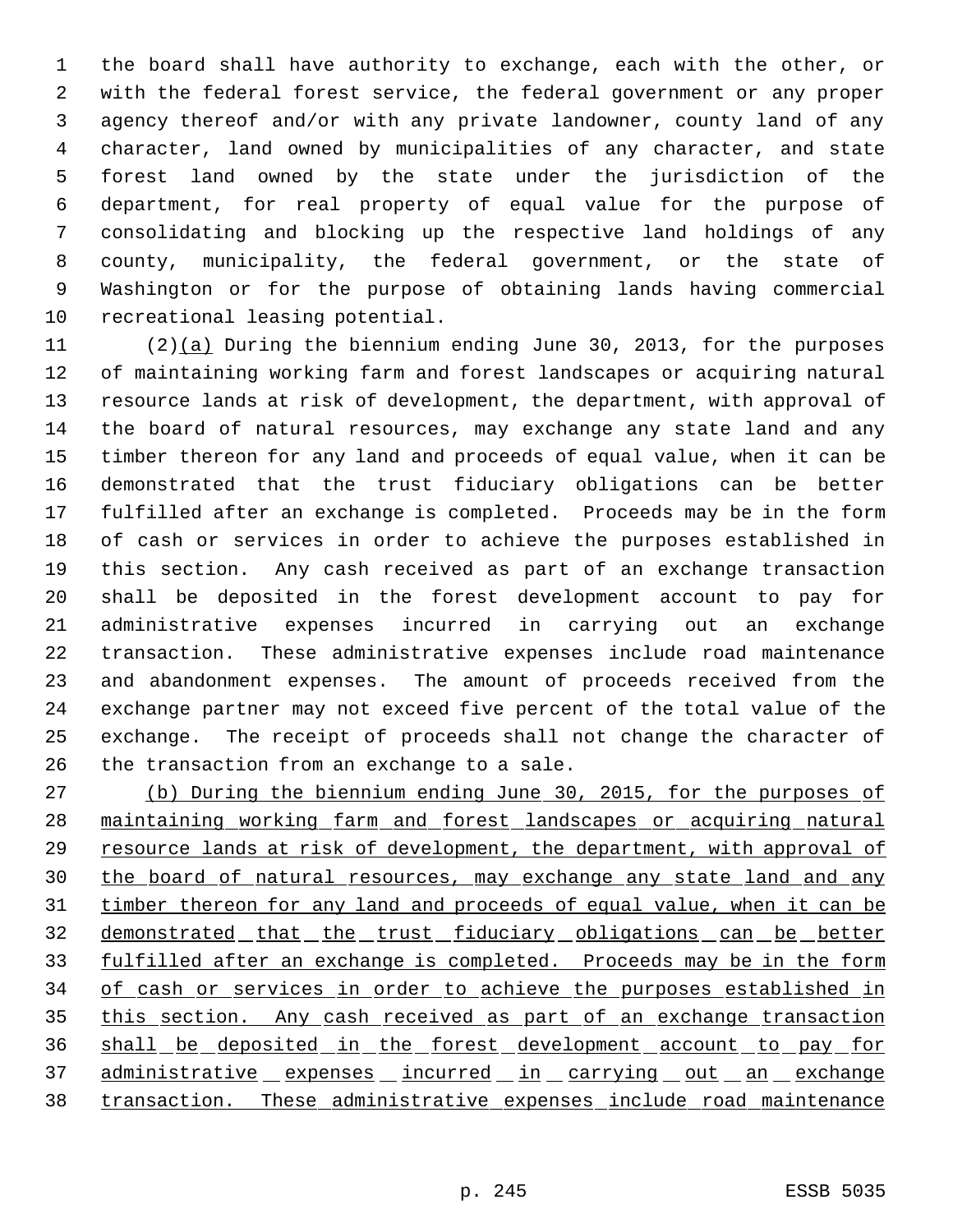1 and abandonment expenses. The amount of proceeds received from the exchange partner may not exceed five percent of the total value of the exchange. The receipt of proceeds shall not change the character of 4 the transaction from an exchange to a sale.

 (3) Prior to executing an exchange under this section, and in addition to the public notice requirements set forth in RCW 79.17.050, the department shall consult with legislative members, other state and federal agencies, local governments, tribes, local stakeholders, conservation groups, and any other interested parties to identify and address cultural resource issues, and the potential of the state lands proposed for exchange to be used for open space, park, school, or critical habitat purposes.

 **Sec. 7036.** 2005 c 8 s 1 (uncodified) is amended to read as follows:

 Pursuant to chapter 43.155 RCW, the following project loans recommended by the public works board are authorized to be made with funds appropriated from the public works assistance account:

 (1) Bainbridge Island--storm sewer project--construct a storm sewer waste management facility including bins for storage of asphalt, concrete, wood chips, rock, sand and gravel, and miscellaneous woody debris; and test remaining soil and remove contaminated soils from the Head of the Bay site . . . . . . . . . . . . . . . . . . . . . \$782,000

 (2) Bainbridge Island--sanitary sewer project--upgrade wastewater treatment plant by upgrading the following: Headworks, biosolids, oxidation ditch aeration basins, sludge holding basins, secondary clarification, and sludge pumping and effluent outfall . . . \$3,618,000

 (3) Battle Ground--sanitary sewer project--expand the capacity in the shared use facilities by performing the design engineering and construction for a parallel sewer line interceptor, 1 new transmission pump station, an influent pressure main, and treatment plant improvements to increase the capacity from 10.3 million gallons per day to 16 million gallons per day . . . . . . . . . . . . . . . \$10,000,000

 (4) Birchbay water and sewer district--sanitary sewer project-- extend the existing sanitary sewer system constructing approximately 10,000 feet of gravity sewer mains, including manholes, side sewers to each lot, and other sewer appurtenances. The project will also include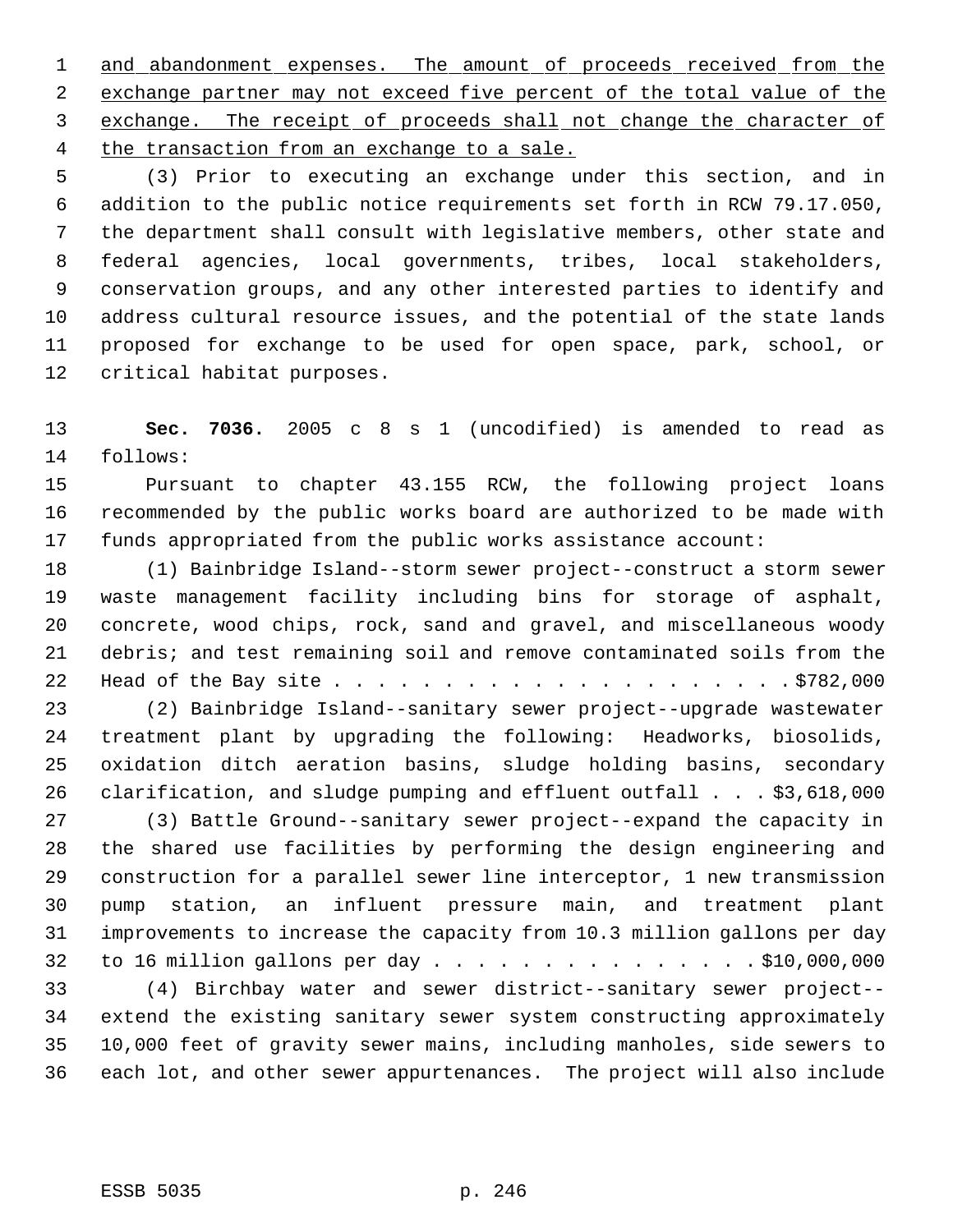temporary erosion and sedimentation control measures and other public/private improvement restoration following sewer installation 3 . . . . . . . . . . . . . . . . . . . . . . . . . . . . . . \$765,000 (5) Blaine--sanitary sewer project--construct a wastewater pretreatment facility and a 700,000 gallon equalization storage facilities along and underneath Marine Drive to prevent raw sewage overflows into Drayton Harbor, construction of control structures required to operate and maintain facilities, and reconstruction of 9 existing lift station number one . . . . . . . . . . . . . . \$5,080,000 (6) Brewster--sanitary sewer project--retrofit south lift station and dry well/wet well system will be converted to a submersible pump station, headworks structure will be enclosed, including electrical and ventilation systems, replacement of chlorine gas disinfection system with UV disinfection, construction of a plant water system, adding new effluent flow meter and automatic sampler, replacement of activated sludge pumps, retrofitting primary clarifier, installation of a new dewatering facility, electrical, and control features and appurtenances 18 . . . . . . . . . . . . . . . . . . . . . . . . . . . . . \$2,659,600 (7) Carnation--sanitary sewer project--eliminate current septic tank/drainfield systems and replace them with a centralized sewer collection system that will connect directly to the treatment facility being built by King County, including approximately 26,000 feet of vacuum sewer collector pipes, 3,000 feet of force main, approximately 700 side sewers and the associated abandonment of septic tank/drainfield systems, relocation of 10,000 feet of water main, telemetry system for new sewer facilities, and a vacuum/pump station 27 . . . . . . . . . . . . . . . . . . . . . . . . . . . . . \$4,374,700 (8) Castle Rock--sanitary sewer project--upgrade wastewater treatment plant by constructing a new treatment process, structures and equipment, new oxidation ditch, modernized headworks, disinfecting with ultraviolet, installation of a belt thickener, and press for solids and secondary clarifiers . . . . . . . . . . . . . . . . . . . . .\$655,000 (9) Chinook water district--domestic water project--construct a new 34 package water filter plant . . . . . . . . . . . . . . . . . \$1,425,000 (10) College Place--domestic water project--construct a 1.5 million gallon water storage reservoir, install a booster station, approximately 7,100 feet of 16 inch water transmission mains, three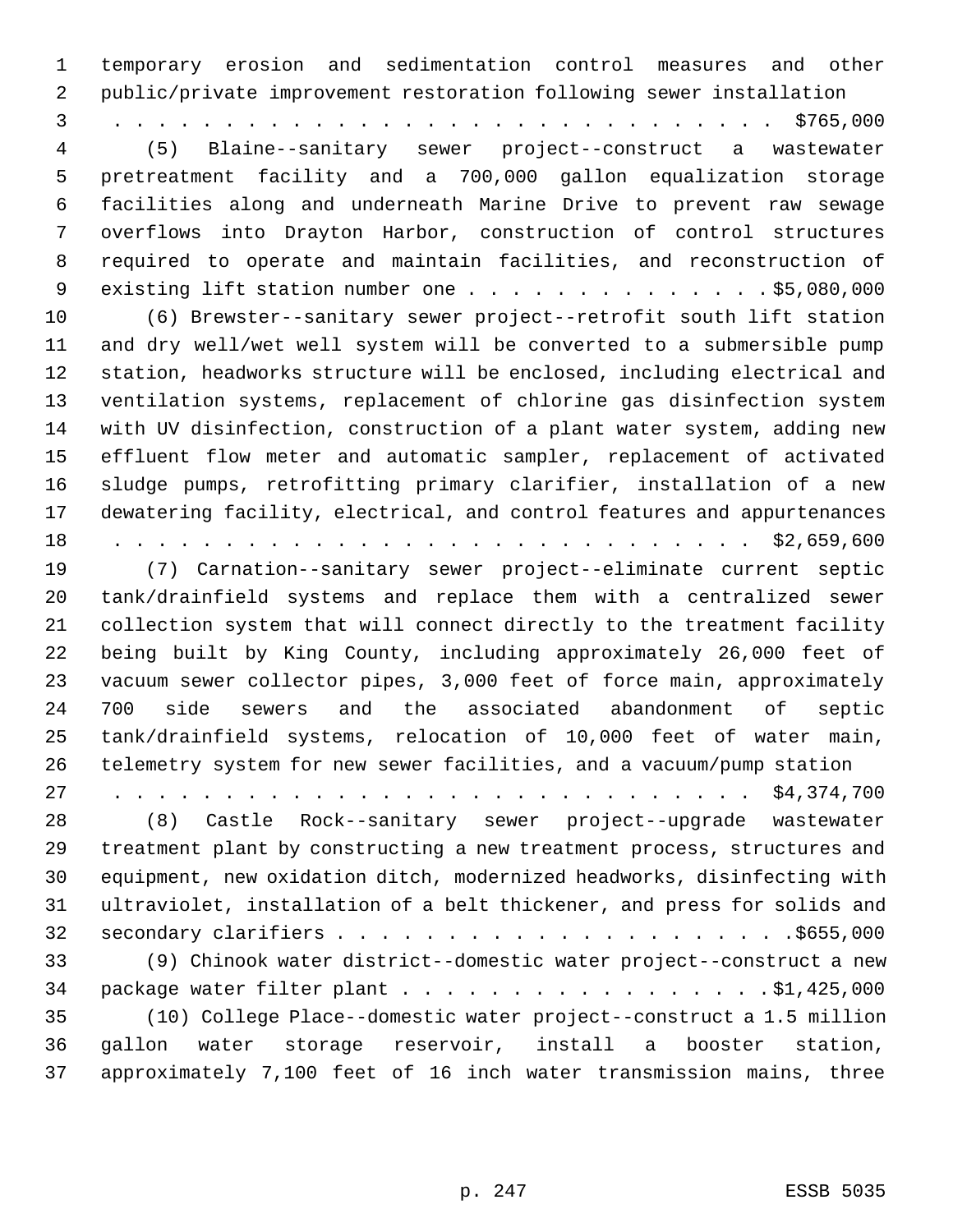pressure reducing valve stations, and a second booster station in the Regency Park package system, telemetry improvements, and associated appurtenances . . . . . . . . . . . . . . . . . . . . . . . \$2,975,000 (11) Douglas county--storm sewer project--construction of a detention basin of approximately 35 acre feet, construction of an urban conveyance and water quality project that consists of construction of about 2,000 feet of closed conduit, 1,000 feet of open channel, and construction of a water quality treatment facility, and all appropriate appurtenances . . . . . . . . . . . . . . . . . . . . . . . \$2,835,600 (12) Dupont--sanitary sewer project--replace approximately 6,600 feet of sanitary sewer line with manholes, 103 side sewers, and overlaying 4,200 feet of street. The city of DuPont will also purchase capacity from Pierce County allowing the transfer of flows for 14 treatment to Pierce County . . . . . . . . . . . . . . . . \$1,985,600 (13) East Wenatchee water district--domestic water project-- increase capacity and remedy leaking mains by replacing approximately 17 one mile of 12 inch ductile iron transmission main . . . . . . \$490,875 (14) Eatonville--domestic water project--construct a membrane filtration system and use the existing disinfection system, install a booster pump station, additional well sources, basin modifications, and approximately 1,200 feet of transmission main to connect to the existing system . . . . . . . . . . . . . . . . . . . . . . . \$807,500 (15) Edmonds--sanitary sewer project--lift station elimination and rehabilitation project includes elimination of lift station seven, demolish the facility and construct approximately 1,550 feet of gravity sewer line, and install a new line from current location of lift station seven to lift station eight. Replace lift station eight, including upsizing of the wet well and replacement of all mechanical and electrical equipment and replacement and upsizing of approximately 450 feet of force main . . . . . . . . . . . . . . . . . . . \$1,216,903 (16) Enumclaw--sanitary sewer project--upgrade and expand the existing wastewater treatment plant by constructing a new headworks, install new extended aeration activated sludge basins, anaerobic/anoxic basins, and two additional secondary clarifiers. The city will also include construction of chemical facilities, enlarging laboratory area, sludge dewatering, and stabilization facilities and related appurtenances . . . . . . . . . . . . . . . . . . . . . . . \$9,750,000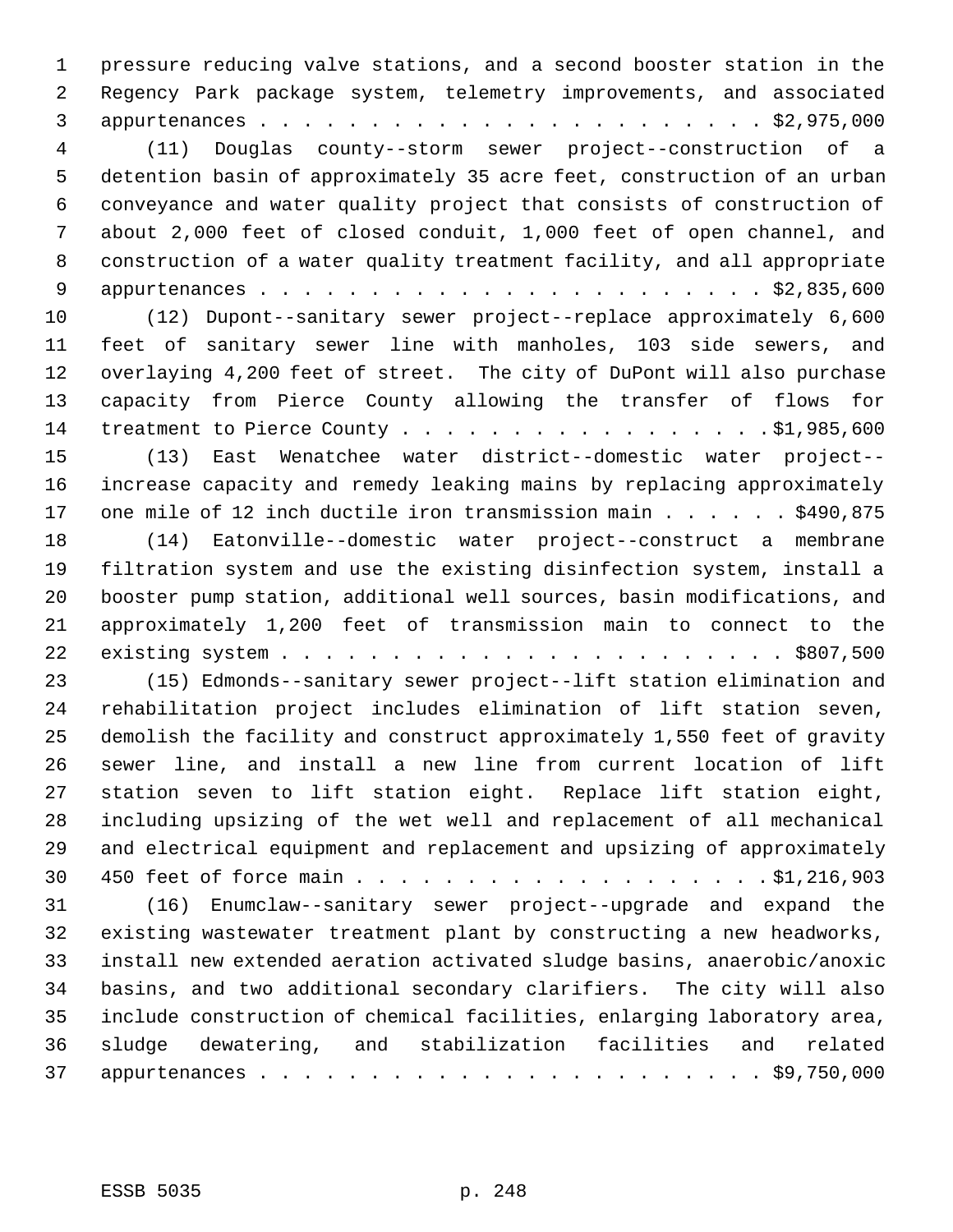(17) Ephrata--sanitary sewer project--construction of approximately 2,400 feet of sanitary sewer main, 200 feet of side sewer pipe, eight manholes and appurtenances, and the rehabilitation of approximately one 4 mile of access roadway in the port of Ephrata . . . . . . . . \$289,000 (18) Everett--sanitary sewer project--construct upgrades to the wastewater treatment plant that include: A headworks grit system, construction of two primary clarifiers, a new biofilter, new piping arrangements, modifications to the trickling filter pump station, installation of primary sludge grit removal equipment, sludge dispersion equipment, flow metering, new hypochlorite generation facilities, new scum collection and dewatering equipment, and minor 12 upgrade of the north effluent pump station . . . . . . . . \$10,000,000 (19) Freeland water district--domestic water project--solve the source and storage needs by constructing a new reservoir, connection of the new well to the new reservoir, connection of the new reservoir to the system, rehabilitation of the existing well number one, and all 17 appropriate appurtenances . . . . . . . . . . . . . . . . . \$308,030 (20) Gig Harbor--sanitary sewer project--upgrade to the wastewater treatment plant to improve its efficiency and effectiveness. In addition, an outfall extension into Colvos Passage, including a diffuser will be constructed. Project will result in a higher quality 22 effluent being discharged to Puget Sound . . . . . . . . . \$10,000,000 (21) Goldendale--road project--reconstruct approximately 2,700 feet of East Collins Drive. This will include curb and gutters, storm drainage facilities, sewer line repair and replacement, water line replacement, and a 40 foot curb to curb road section consisting of two eleven foot travel lanes and two nine foot parking areas . . . \$827,316 (22) Highland water district--domestic water project--construct a 0.5 million gallon steel water tank and foundation, appurtenances such as water lines and valves, access road, and other site improvements as needed . . . . . . . . . . . . . . . . . . . . . . . . . . . \$573,750 (23) Ilwaco--sanitary sewer project--replace approximately 2,000 feet of sanitary sewer lines and 2,250 feet of storm sewer lines, including contributing laterals. In addition, installation of new manholes, catch basins, and other related improvements would be made as part of the project . . . . . . . . . . . . . . . . . . . . . \$774,000 (24) Jefferson County public utility district 1--domestic water project--extend water system to service the entire Marrowstone Island.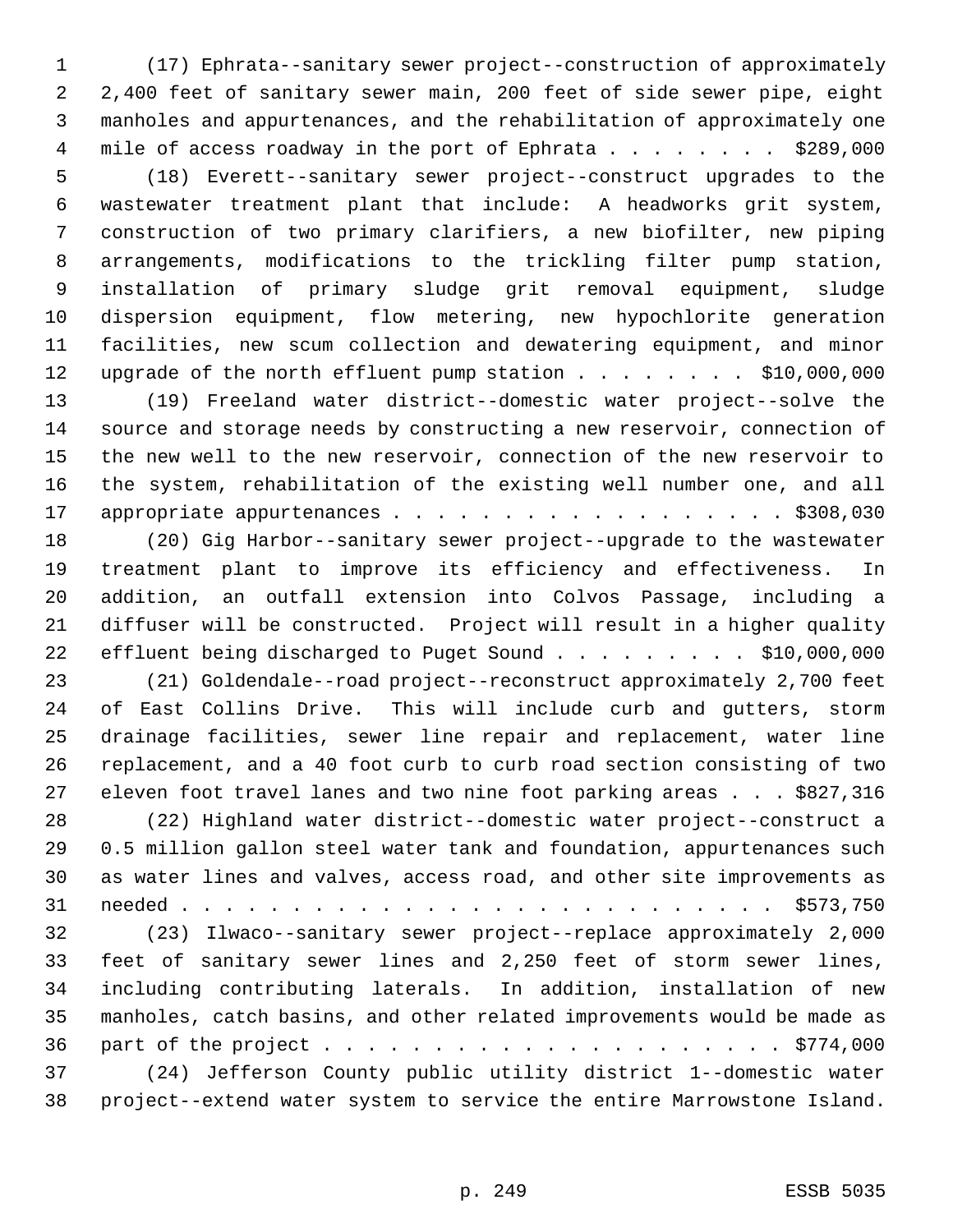Replacing individual wells with a public water supply. This will include installation of approximately 150,000 feet of water mains with accoutrements, a new 300,000 gallon storage tank, and expansion of existing treatment facilities. This will ensure a consistent source of 5 potable water for the residents . . . . . . . . . . . . . \$2,000,000

 (25) Jefferson County public utility district 1--sanitary sewer project--replace approximately 80 individual septic systems with a new community drainfield system, consisting of approximately 12 grinder pump stations, twin booster pump stations, two dosing tanks, and other components necessary to enable the system to function properly. Completion of this project will virtually eliminate the release of any 12 untreated effluent into the wetland and Discovery Bay . . . . \$948,924

 (26) Kennewick--domestic water project--upgrade the water treatment plant with installation of a new membrane filtration at the Columbia River plant and installation of an ultraviolet disinfection system at the Ranney collector number five. Other related improvements will be made to the system as part of the project. This project will bring the city into compliance with the department of health's ground water under 19 the influence (GWI) requirements . . . . . . . . . . . . . \$10,000,000

 (27) King county water district No. 111--domestic water project-- construct four water treatment facilities. Each facility will include chlorine generation systems, backwash recycling facilities, SCADA systems at each plant, and any other related activities necessary to complete the construction. This will enable the district to be in compliance with iron and manganese MCLs and eliminate the hazards 26 associated with chlorine . . . . . . . . . . . . . . . . . . \$1,255,428

 (28) King county water district No. 125--domestic water project-- upgrade pressure zone 2 by installing two secondary source connections, including pressure-reducing valves, valves, piping, and appurtenances and approximately 150 feet of water main. The project will also include replacement of approximately 12,500 feet of undersized water main, including all valves, fittings, hydrants, and appurtenances and 33 project area restoration as required . . . . . . . . . . . . \$1,088,850

 (29) Lake Forest Park--sanitary sewer project--installation of a series of extensions to the city of Lake Forest Park's sanitary sewer system to provide service to residential areas currently not serviced. This will include construction of approximately 3.8 miles of sewer main extension including gravity sewer, pressure piping, service connections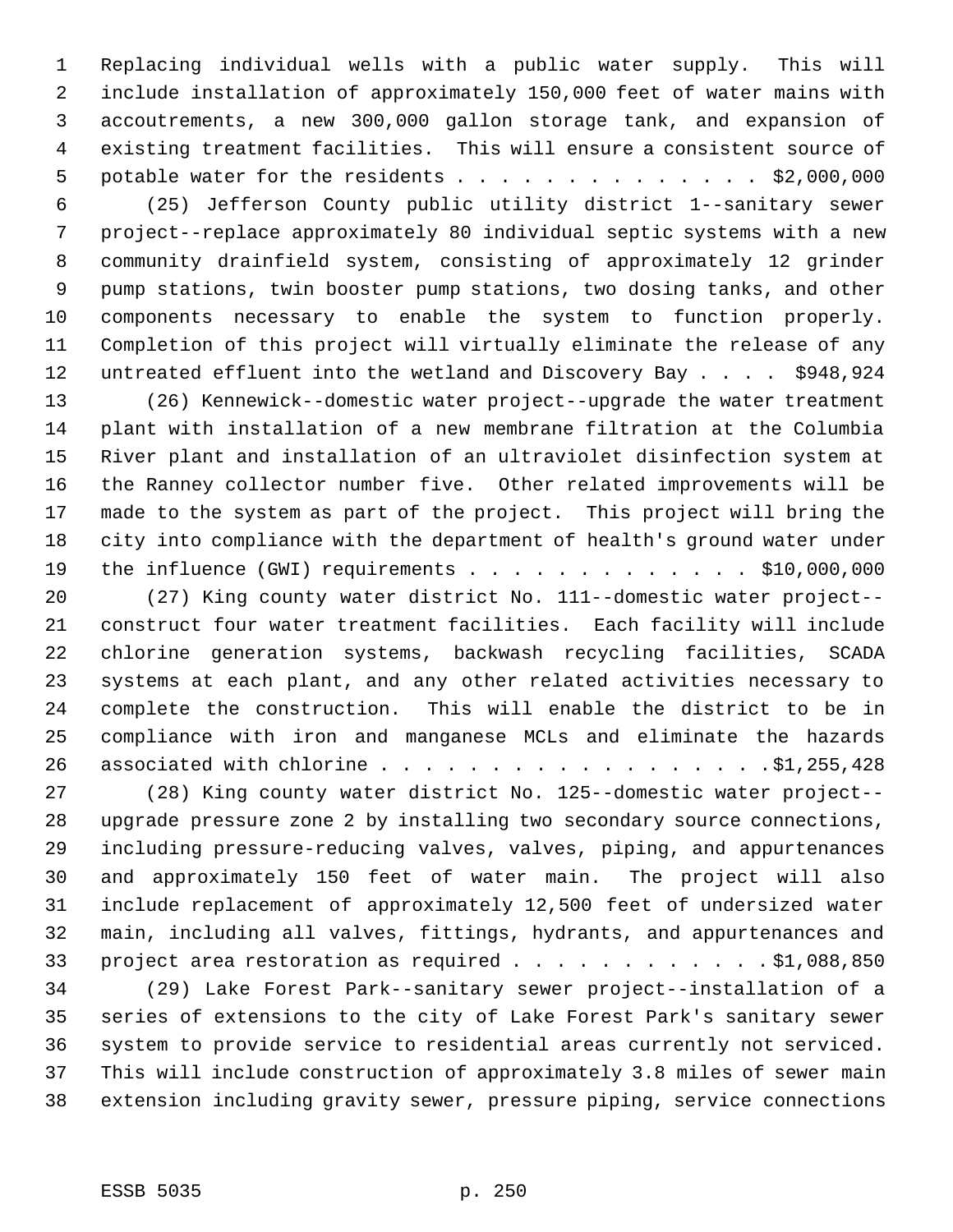and side sewers, lift stations, grinder pump assemblies, surface restoration, temporary erosion and sedimentation control, and related work . . . . . . . . . . . . . . . . . . . . . . . . . . . \$4,656,000 (30) Leavenworth--domestic water project--reconstruct old reservoir

 on existing site, including new structural walls, new roof, and related appurtenances. Project will also include installation of a SCADA monitoring/radio telemetry control system . . . . . . . . . \$1,400,000

 (31) LOTT wastewater alliance--sanitary sewer project--construct four secondary clarifier mechanisms, replacement of RAS pumps, secondary scum pumping improvements, and motorized actuators. Upgrades to equipment and mechanisms will enable LOTT to meet increasing loads at the Budd Inlet wastewater treatment plant and improve the effluent quality . . . . . . . . . . . . . . . . . . . . . . . . . . \$4,278,404 (32) Malaga water district--domestic water project--construct a new

 52,000 gallon partially buried concrete reservoir and connecting piping and install security fencing around tank. This project will enable the district to ensure a continuous safe water supply to the homes and businesses in the area . . . . . . . . . . . . . . . . . . . . \$161,500

 (33) Manchester water district--domestic water project--upgrade a wide range of the water system. Project will include installation of a SCADA system with all hardware, software, and backup equipment. Installation of a new flow meter at each wellhead and pump station. Distribution/transmission piping replacements and upgrades to the Mile Hill Road area, Yukon Harbor Drive and Southworth Drive. Installation of two interties in the South Street and Garfield Road area. Construction of two pressure-reducing stations located in the Beach 27 Drive and Harper Hill areas . . . . . . . . . . . . . . . . . \$970,870

 (34) Mason county public utility district 1--domestic water project--source improvements and system rehabilitation to the newly acquired Arcadia Estates system. Project will include pump and controls for well number two, 24,000 gallon storage reservoir with draft fire hydrant, three booster pumps, two pressure tanks, pressure-reducing station, service meters, and three blow off assemblies. This will remove the red operating permit and ensure a 35 safe and reliable source of potable water for the community . . . . .

36 . . . . . . . . . . . . . . . . . . . . . . . . . . . . . . . \$95,950 (35) Mason county public utility district 1--domestic water project--rehabilitate the source of supply at the newly acquired Twanoh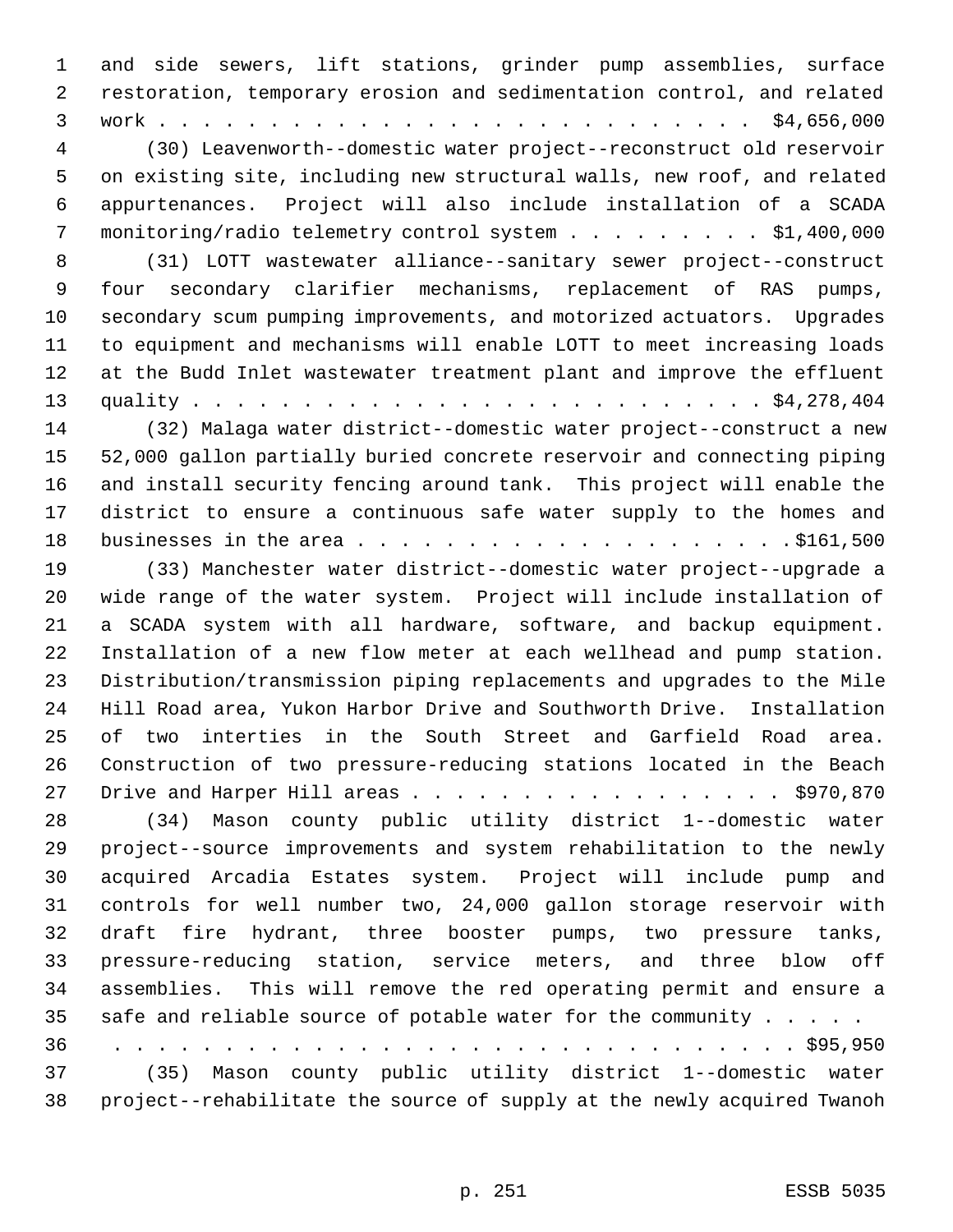Heights water system. This project will include rehabilitation of well number one, installation of two pumps, abandonment of well number two per department of ecology rules, service meters and air release valves. This project will allow the community to have a continuous, safe and reliable water source . . . . . . . . . . . . . . . . . . . . \$172,900

 (36) Mason county public utility district 1--domestic water project--address system needs for the Madrona Beach water system by constructing a 11,500 gallon reservoir, booster station, site work/plumbing, service meters, and a source meter. This will enable the public utility district to comply with department of health 11 requirements and remove a blue operating permit . . . . . . \$171,000 (37) Mason county public utility district 1--domestic water

 project--make improvements to the newly acquired Canal Beach water system. The improvements include drilling and testing a new well source, constructing a 20,000 gallon storage tank, piped system intertie, fire service line and hydrant, water services with new meters, and abandonment of existing well sources per department of ecology rules . . . . . . . . . . . . . . . . . . . . . . . . \$171,712

 (38) Mason county public utility district 1--domestic water project--make improvements to the Minerva Terrace water system that will include drill and test well, integrate well into system, booster station with all appurtenances, 35,200 gallon reservoir, and a draft fire hydrant. This will enable the system to have the red operating 24 permit to be lifted and comply with department of health rules . . . .

25 . . . . . . . . . . . . . . . . . . . . . . . . . . . . . . \$217,550 (39) Northeast Sammamish sewer/water district--domestic water project--construct a new water treatment plant, new 0.5 million gallon reservoir and pump station, new transmission water main, and new distribution main and associated minor improvements. The district will then be able to meet the federal arsenic level regulations and ensure

31 a safe source of potable water for the community . . . . . \$4,154,970

 (40) Northshore utility district--sanitary sewer project--install approximately 2,445 feet of gravity sewer main, manholes, connection to the sanitary sewer system, and related restoration and appurtenances. In addition, the district will replace approximately 2,400 feet of asbestos concrete water mains. This will resolve the negative environmental and health impacts of the failing septic systems in the area . . . . . . . . . . . . . . . . . . . . . . . . . . . . \$814,634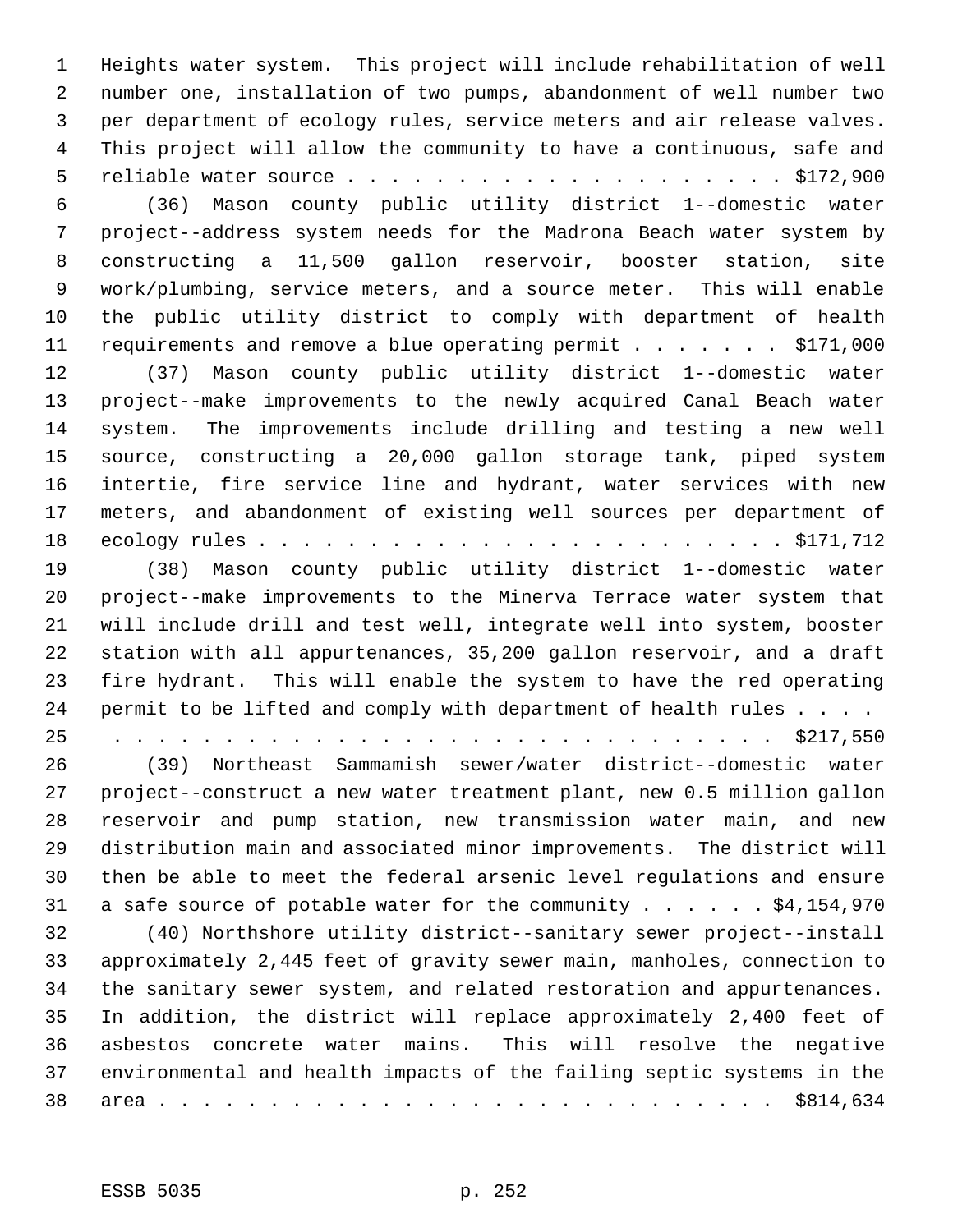(41) Northshore utility district--sanitary sewer project--install approximately 300 feet of gravity sewer main, manholes, connection to the sanitary sewer system, and related restoration and appurtenances. In addition, the district will replace approximately 300 feet of asbestos concrete water mains. This will resolve the negative environmental and health impacts of the failing septic systems in the area . . . . . . . . . . . . . . . . . . . . . . . . . . . . \$113,334 (42) Oak Harbor--domestic water project--replace existing water transmission mains being destroyed due to a highway project. The project includes construction of approximately 4,000 feet of transmission mains along Highway 20 just south of Deception Pass state park. Project will meet the city's foreseeable water requirements and 13 provide sufficient capacity for the Naval Air Station--Whidbey . . . . 14 . . . . . . . . . . . . . . . . . . . . . . . . . . . . . . \$834,700 (43) Orchard Avenue irrigation district number 6--domestic water project--install approximately 19,100 feet of PVC pipe. Approximately 210 buried meter boxes, reconnect approximately 400 existing services, and all required valves and other fittings. Project will eliminate public health concern over potential lead contamination from lead joint pipe . . . . . . . . . . . . . . . . . . . . . . . . . . . \$1,066,800 (44) Pierce County--road project--widen, reconstruct, and overlay the intersection of Canyon Road E and 176th Street E, which includes additional travel lanes in each direction and left and right turn lanes at the intersection, a new traffic signal system, traffic signal interconnect system, street lights, median, curb and gutter, concrete sidewalks, landscaping, undergrounding of utilities, storm drainage conveyance, storage, and treatment facilities. Project will increase carrying capacity and allow for economic development . . . . \$2,942,000 (45) Pullman--sanitary sewer project--construct a new variable volume digester at the wastewater treatment plant, with an approximate capacity of 350,000 gallons. The work includes site preparation and construction of the digester, necessary piping modifications, and modifications to the existing plant control system. Project will enable the city to meet the environmental protection agency's SRT requirements . . . . . . . . . . . . . . . . . . . . . . . \$1,912,000 (46) Pullman--domestic water project--construct a well to replace well number 3. Included in the project will be the drilling of the replacement well, well pump, motor, controls, disinfection equipment,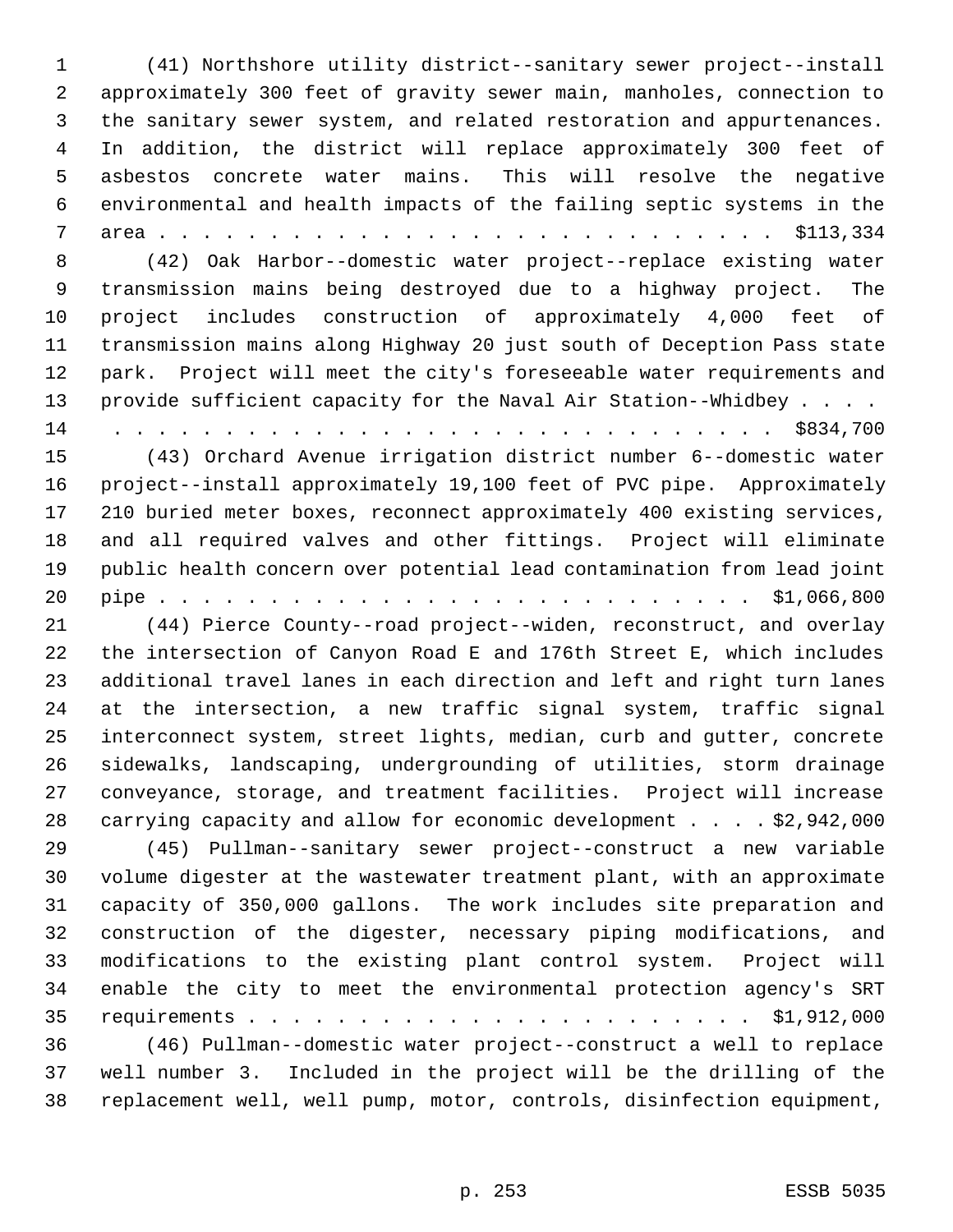fluoride injection equipment, a swell and chemical storage house, connection of transmission lines, and other related miscellaneous items and site work . . . . . . . . . . . . . . . . . . . . . . . . \$850,000 (47) Ridgefield--sanitary sewer project--construct a new pump station, install approximately 3,000 feet of force main, which will discharge directly into the treatment plant, and construct approximately 3,000 feet of gravity interceptor sewer. This project will enable the city to open up service to an area that is currently 9 not served and allow for economic development . . . . . . \$1,718,000 (48) Ritzville--domestic water project--increase the city's water capacity from 1,200 to 2,000 gallons per minute by drilling a new well. This will also include installing the necessary pump and connections to the storage tank and construct a well house to protect the equipment 14 . . . . . . . . . . . . . . . . . . . . . . . . . . . . . . \$845,000 (49) Ronald wastewater district--sanitary sewer project--sewer extension to unsewered areas includes installation of approximately 2,700 feet PVC sewer main and approximately 2,000 feet PVC sewers in three separate areas of the district. All associated appurtenances will also be instilled, such as manholes and side sewer stubs. Approximately 1,100 sewer trunk main will be repaired. The streets and other public improvements that are disturbed during construction will 22 be restored to city of Shoreline's standards . . . . . . . \$1,021,700 (50) Samish water district--sanitary sewer project--upgrade its system by replacing pumps and controls at six sewage pump stations, replace controls at one sewage pump station, upgrade SCADA, and replace inline valves on existing sewer force main. This will ensure that the 27 system operates within regulations . . . . . . . . . . . . . \$1,083,000 (51) Seattle--storm sewer project--increase capacity of the drainage system by installing approximately 1,760 feet of storm drain along South Trenton Street, 3rd Avenue South, and 4th Avenue South. Install 2,380 feet of storm drain along South Director Street and 7th Avenue South. The last part of the project will construct a new storm drain system on 8th Avenue South. These new drainage pipes will reduce flows to the combined sewer system and reduce the number of overflows 35 . . . . . . . . . . . . . . . . . . . . . . . . . . . . . \$3,400,000 (52) Seattle--storm sewer project--upgrade two culverts in the lower reaches of Taylor Creek to remove fish barriers and construct a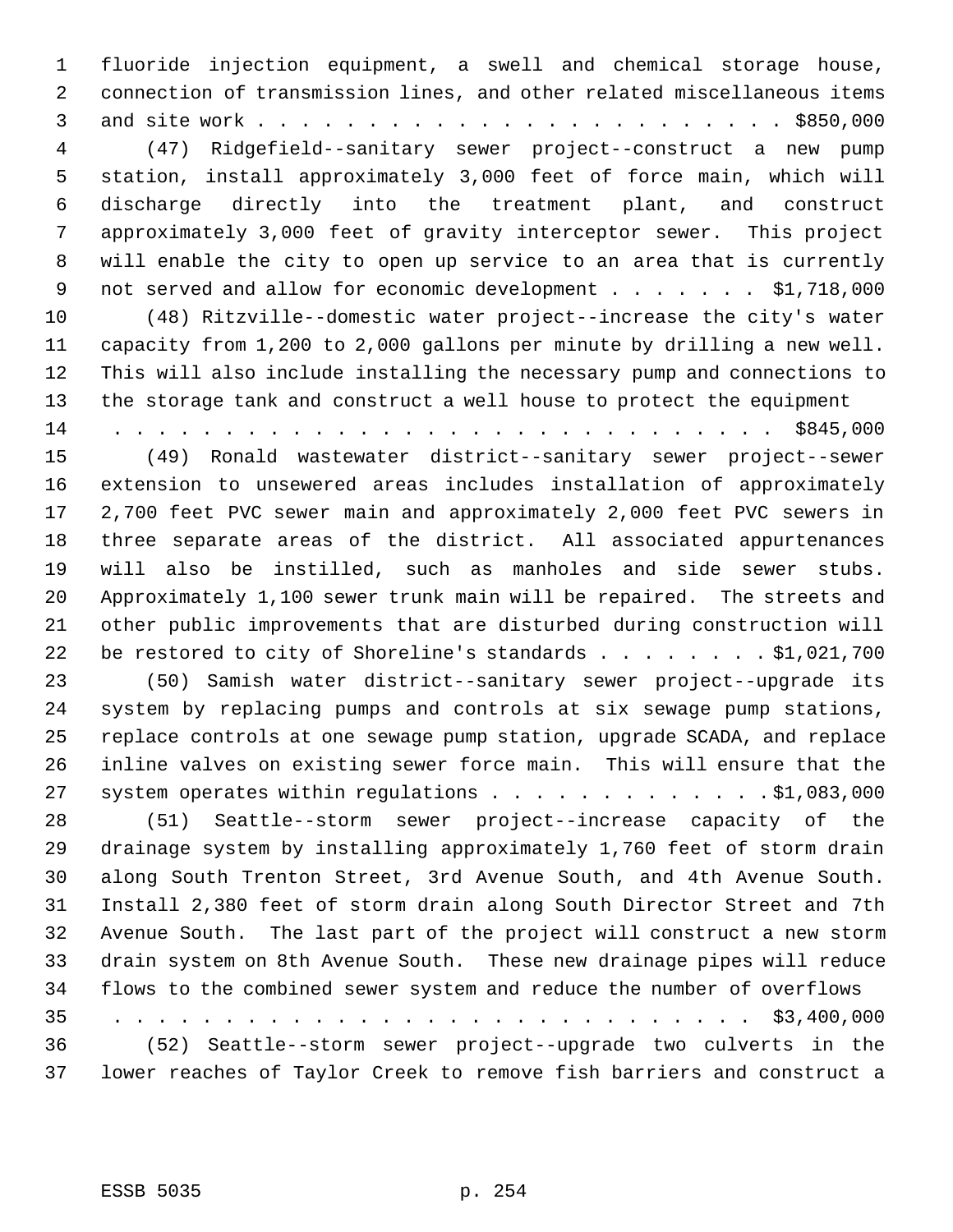fish ladder to improve fish passage and control sediment transportation. Other related improvements will be made to the area as part of the project . . . . . . . . . . . . . . . . . . . . . \$450,500 (53) Seattle--storm sewer project--construct two ponds that will include a 4 acre feet sediment collection pond, 2 acre feet decant pond, 750 feet of access road, 750 of decant piping, a gravel pump and its housing and controls, and 4,000 feet of landscaping around the new ponds. Additional related upgrades will be done to complete the project . . . . . . . . . . . . . . . . . . . . . . . . . . \$1,832,600 (54) Skyway water/sewer district--domestic water project--replace and upsize the supply meter from the city of Seattle system and replace approximately 6,350 feet of asbestos water supply line. In addition, four new pressure zones interties will be installed to improve flow between pressure zones within the water/sewer district . . . \$1,130,526 (55) Spokane--domestic water project--replace about 3,500 feet of riveted steel water transmission mains with ductile iron pipe. In addition, project will include all valves, connections, blowoffs, air valves, railroad crossing, and pavement restoration and traffic control 19 . . . . . . . . . . . . . . . . . . . . . . . . . . . . . \$3,453,975 (56) Spokane--domestic water project--construct a 2 million gallon elevated steel tank with an accompanying booster station. This will include all piping, valves, telemetry, instrumentation, excavation and 23 site preparation including landscaping, paving, and fencing . . . . . 24 . . . . . . . . . . . . . . . . . . . . . . . . . . . . . \$2,232,950 (57) Spokane county--road project--((construct a total of 8.3 miles of roadway from Havana Street to Forker Road and from Forker Road from Bigelow Gulch Road to Wellesley Road. The construction will provide for expanding the road to four traveled lanes plus eight foot shoulders to improve safety and traffic capacity. A center turn lane will be 30 added-at-locations-where-vehicles-routinely-make-left-turns. Eight foot shoulders will be added to provide for safety of pedestrians and bicycles . . . . . . . . . . . . . . . . . . . . . . . . \$10,000,000)) expand and realign the Bigelow Gulch/Forker Road Corridor to a four lane roadway with eight foot shoulders to improve traffic capacity and increase the overall safety of the corridor. This project will include engineering and design environmental and cultural review, acquisition of right-of-way and construction of 1.78 miles of roadway improvement.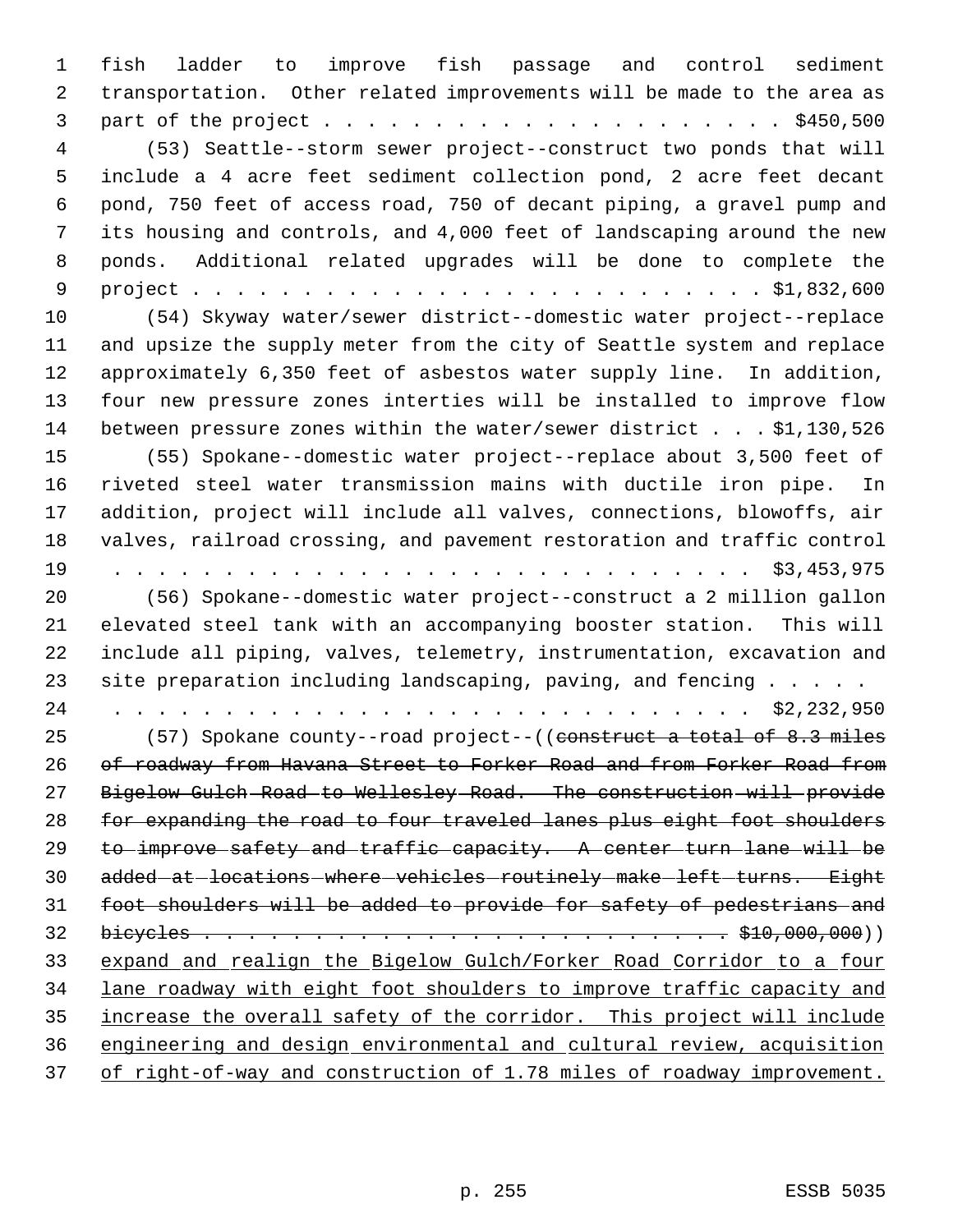In addition, design and right-of-way will be prepared and acquired for 2 the next continuous phase of the project . . . . . . . . . . \$4,500,000 (58) Stanwood--domestic water project--construct a 1 million gallon elevated water tank, water main, appurtenances, and equipment necessary to connect the new water tank to the existing system. Project will also install telemetry and control systems compatible with existing system, construction of a Cedarhome booster pump station for filling the Cedarhome reservoir, and improvements to the sites such as grading, fencing, and landscaping . . . . . . . . . . . . . . . . . .\$2,481,620 (59) Stevens County--solid waste project--expand municipal solid waste site by construction of an 11 acre lateral expansion, environmentally protective landfill lining and leachate collection system and construction of ancillary facilities such as perimeter roads. Leachate facilities will consist of piping, collection and conveyance facilities . . . . . . . . . . . . . . . . . . . \$2,600,000 (60) Union Gap--sanitary sewer project--construct approximately 3,400 feet of sewer interceptor and 1,800 feet of sewer laterals in 18 conjunction with new roadways in the Valley Mall Boulevard area . . . 19 . . . . . . . . . . . . . . . . . . . . . . . . . . . . . . \$676,429 (61) Washougal--sanitary sewer project--construct a redundant secondary clarifier adjacent to existing secondary clarifier, including piping connections to the existing clarifier distribution structure, scum pump station, and RAS/WAS pump room. Additional work will include RAS/WAS pump room modifications for installation of dedicated return and waste-activated sludge pumps, sidewalks, and site grading and all necessary electrical hardware and SCADA control modifications. Project will enable the city to meet their national pollution discharge 28 elimination system permit requirements . . . . . . . . . . . . \$794,000 (62) West Richland--sanitary sewer project--increase capacity by constructing a one million gallons per day biolac wastewater treatment facility, approximately 2,700 feet of sanitary sewer pipe, lift station, miscellaneous roadway patching, and site restoration. If additional funds are available, improvements to the facilities outfall structure will be designed along with facilities for sludge handling from the sewer maintenance program. Project will enable the city to meet their national pollution discharge elimination system permit requirements . . . . . . . . . . . . . . . . . . . . . . . \$4,000,000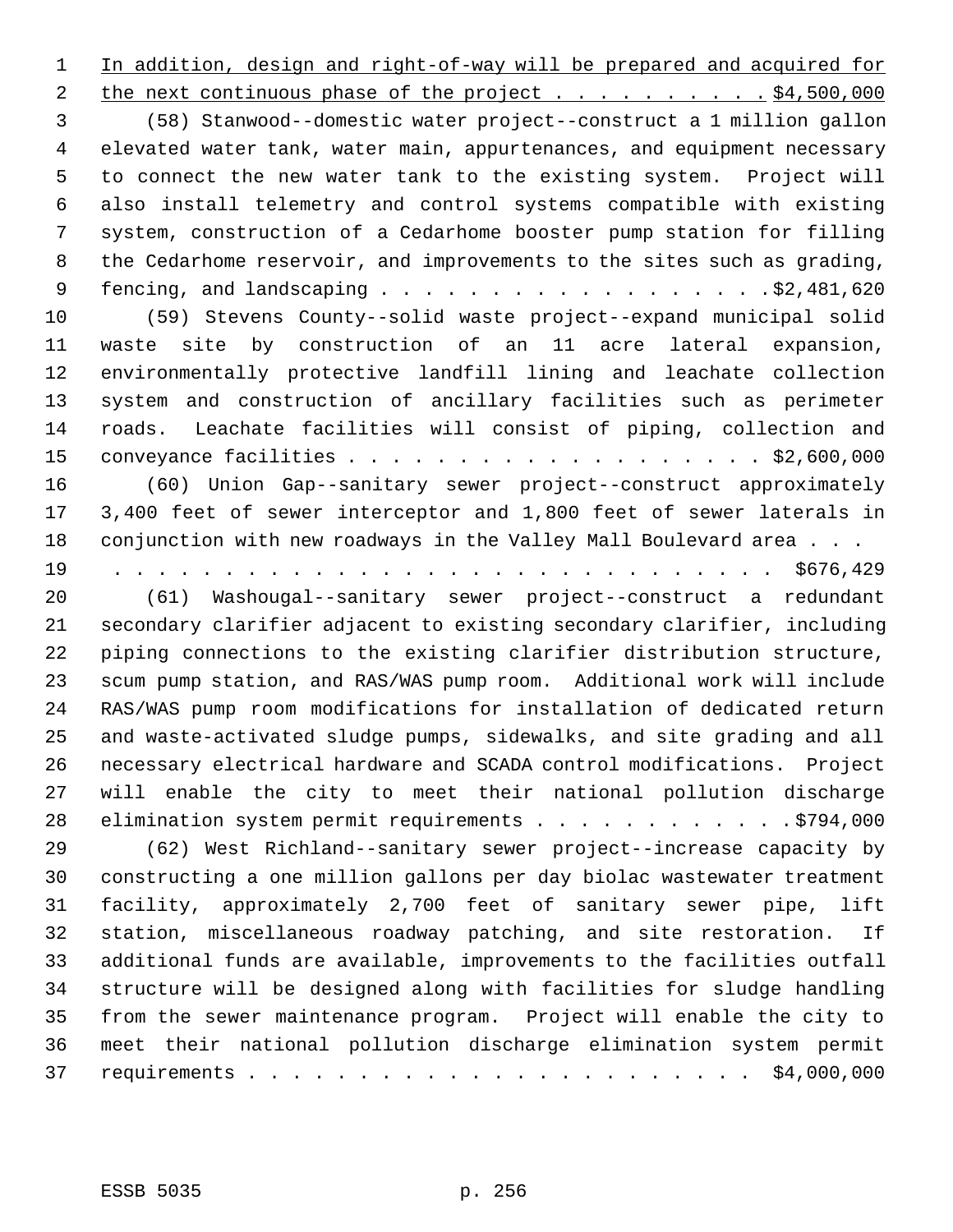(63) Witworth water district 2--domestic water project--The district will solve the area problems by installing approximately 27,090 of water lines together with valves and appurtenances, connection to the existing system, 15 hydrants, pavement repair, and other surface restoration. In addition, installation of a two million gallon steel reservoir and a 1,700 gallons per minute booster pump station and various piping, appurtenances, pumps, controls, security, 8 electrical, and connection to existing system . . . . . . . \$2,502,300 (64) Yakima--sanitary sewer project--The project will be done in two phases. Phase I will install approximately 6,640 feet of sewer main trunk line in River Road from North 16th Avenue to North 40th Avenue. Phase II will install 5,500 feet of sewer main trunk line in

 River Road from North 6th Avenue to North 16th Avenue if public works trust fund loan funds remain and private development proceeds. The project will help prevent further loss of major employers by providing the transportation and utility infrastructure necessary to maintain competitive operations . . . . . . . . . . . . . . . . . . .\$2,307,000

 **Sec. 7037.** 2007 c 4 s 1 (uncodified) is amended to read as follows:

 Pursuant to chapter 43.155 RCW, the following project loans recommended by the public works board are authorized to be made with funds appropriated from the public works assistance account:

 (1) Airway Heights--sanitary sewer project--collection system improvements and an approximately 1 million gallon per day annual average flow wastewater treatment, reclamation, and groundwater recharge facility . . . . . . . . . . . . . . . . . . . . . \$7,000,000

 (2) Annapolis water district--domestic water project--interior and exterior of surface water reservoir will be sandblasted and painted to preserve structural integrity of the tank and eliminate breaches in the paint coating systems. Structural repairs will also be made to the tank and foundation . . . . . . . . . . . . . . . . . . . . . \$595,000

 (3) Blaine--sanitary sewer project--construct a new wastewater treatment plant to serve the projected demand for the next twenty years, using the latest membrane filtering technology to produce reuse-quality water effluent to minimize impacts to local shell fishing 36 . . . . . . . . . . . . . . . . . . . . . . . . . . . . . \$7,000,000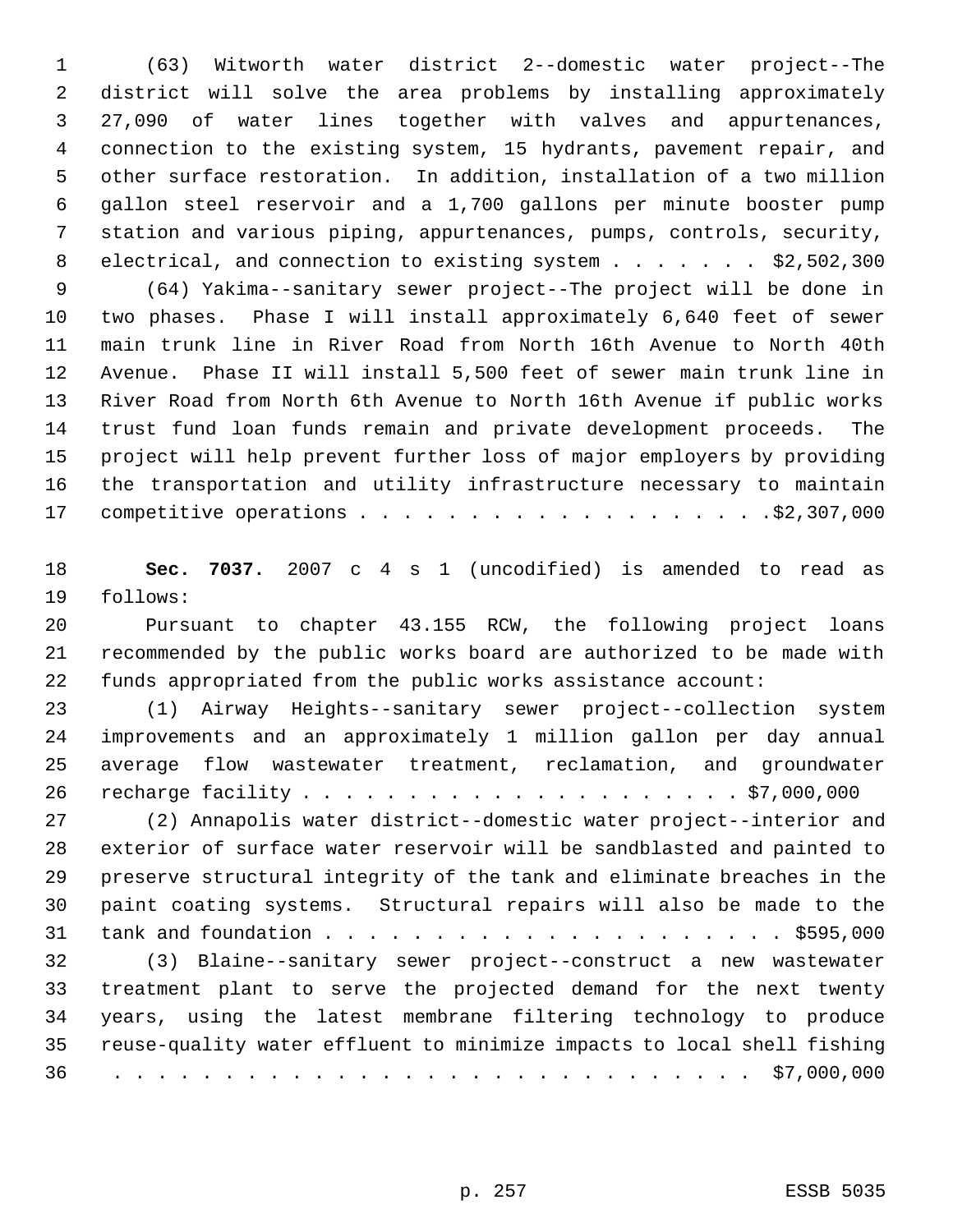(4) Bremerton--sanitary sewer project--upgrade a sewage pump station to increase capacity from 1,900 gallons per minute to 3,500 gallons per minute, eliminating combined sewer overflows into the Puget 4 Sound and meet a court order . . . . . . . . . . . . . . . . . \$675,000 (5) Bremerton--sanitary sewer project--design and construct a treatment plant upgrade to address the vital needs of the plant, create redundancy for essential treatment processes, and replace twenty year 8 old components and meet a court order . . . . . . . . . . \$3,000,000 (6) Bremerton--sanitary sewer project--construct approximately 1,300 feet new sewer interceptor and collector pipe to replace old, 11 failing shallow sewer and meet a court order . . . . . . . . . \$300,000 (7) Chelan county public utility district no. 1--domestic water project--design and construct: Two pump stations to increase capacity from approximately 4,000 gallons per minute to approximately 6,000 gallons per minute; a two million gallon reservoir; and approximately 5,000 feet of twelve and sixteen-inch water transmission mains to provide a reliable water source for approximately 4,500 customers 18 . . . . . . . . . . . . . . . . . . . . . . . . . . . . . \$5,267,000 (8) Cowlitz county--domestic water project--recoat the interior and exterior of four reservoirs to address areas of failure with the original coatings and protect the structural integrity of the reservoirs . . . . . . . . . . . . . . . . . . . . . . . . . \$340,000 (9) Cross Valley water district--domestic water project--relocation and replacement of a failing water supply line that is located in an extremely wet cow pasture. Approximately 3,500 linear feet of asbestos cement line will be replaced with twelve-inch ductile iron pipe, including all valves, hydrants, and appurtenances as well as complete restoration and paving . . . . . . . . . . . . . . . . . . . .\$532,525 (10) East Wenatchee water district--domestic water project-- construct approximately 6,000 lineal feet of twelve-inch water main that will serve as the supply main to the new approximately 1.5 million gallon reservoir . . . . . . . . . . . . . . . . . . . . . .\$2,772,700 (11) Friday Harbor--sanitary sewer project--construct a new offshore marine pipeline approximately 1,900 feet in length; a new pump station and approximately 3,650 feet of pipeline to the wastewater treatment plant . . . . . . . . . . . . . . . . . . . . . . \$4,378,000 (12) Grays Harbor county water district no. 1--domestic water project--provide adequate water supply from primary source to the north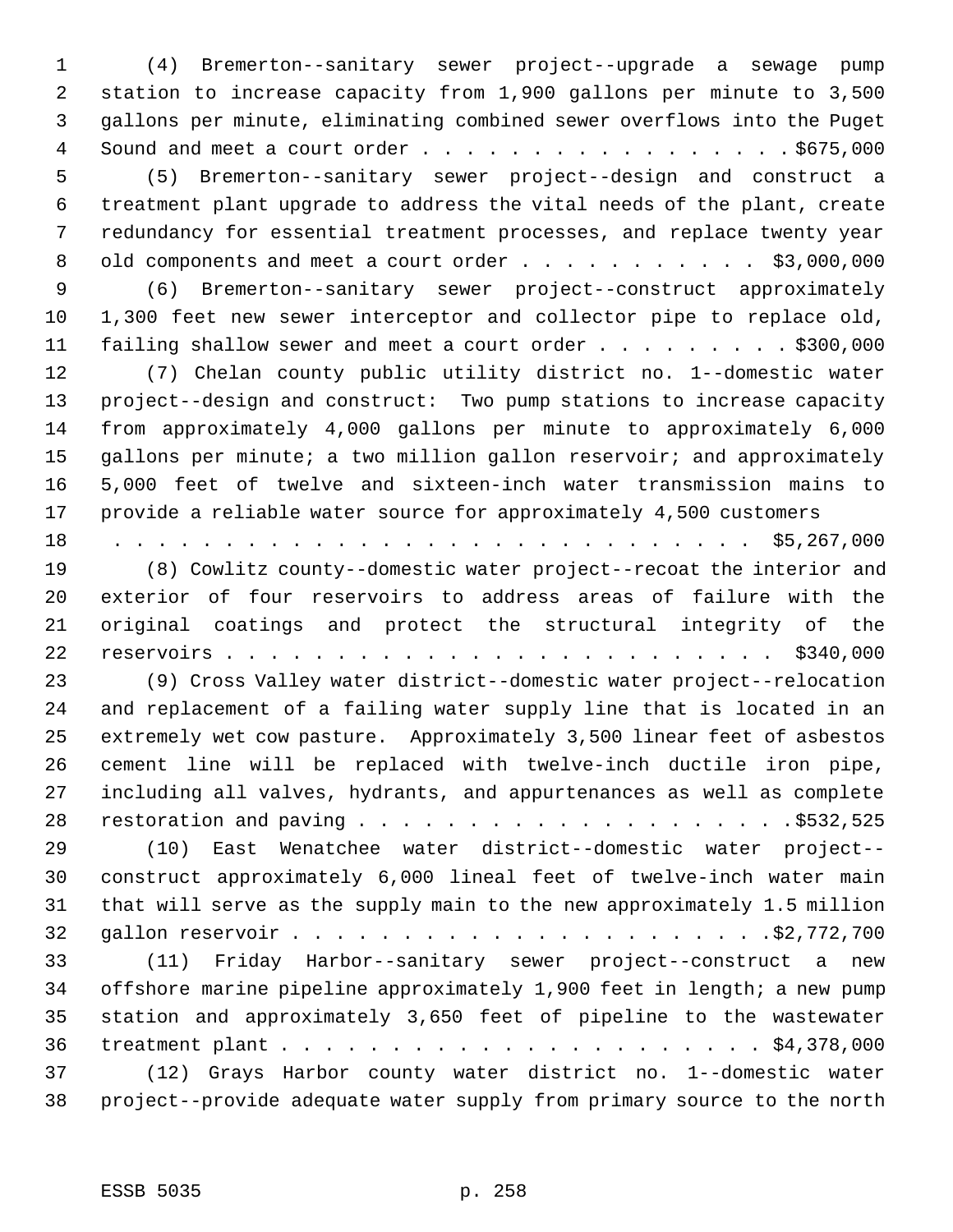end of the system to mitigate low pressure problems and comply with a bilateral compliance agreement; extend distribution system to provide service to residences with failing individual supplies; construct standby power generation facilities for primary source of supply; and construct additional storage and pumping facilities to provide reliable service and fire flow . . . . . . . . . . . . . . . . . . . \$6,717,575 (13) Lake Stevens sewer district--sanitary sewer project-- construction of a state of the art membrane bioreactor wastewater treatment facility outside the flood plain and an interceptor line and pump station . . . . . . . . . . . . . . . . . . . . . . . .\$7,000,000 (14) Mattawa--sanitary sewer project--complete public bidding and construction of the improvements consisting of an approximately 622,000 cubic foot HDPE lined long-term biosolids digestion basin, associated piping, rehabilitation of the existing biosolids drying beds, and fencing . . . . . . . . . . . . . . . . . . . . . . . . . . . \$465,585 (15) Port Angeles--sanitary sewer project--design and construction of approximately 4,500 feet of thirty-inch sewer main to the headworks 18 of the wastewater treatment plant . . . . . . . . . . . . \$1,875,000 19 (16) Snohomish--sanitary sewer project--((construct a fifteen and 20 ten-inch-sewer-to-reach-an-existing-pump-station; extend-the-above 21 sewer using an eight-inch pipe to another pump station; and replace an existing sewer with a ten-inch pipe to provide additional capacity for future service and to meet the conditions of a stipulated court order 24 . . . . . . . . . . . . . . . . . . . . . . . . . . . . \$7,000,000)) Segment 2: Add approximately 3,400 feet of sewer trunk to connect to 26 the Segment 1, thereby allowing two pump stations to be abandoned. 27 Segment 3: Replace approximately 1,200 feet of existing undersized sewer to provide additional capacity and to accommodate future service 29 north and east of Blackmans Lake . . . . . . . . . . . . . . \$1,400,000 (17) Toppenish--sanitary sewer project--construct a single activated sludge process to replace the existing wastewater treatment facility, including the installation of ultraviolet disinfection channels to replace chlorine gas. The solids handling system will also be improved . . . . . . . . . . . . . . . . . . . . . . . . \$7,000,000 (18) Walla Walla--sanitary sewer project--the third and final upgrade at the wastewater treatment plant to meet class A water reuse standards and to comply with an agreed order from the department of ecology . . . . . . . . . . . . . . . . . . . . . . . . . . \$6,856,875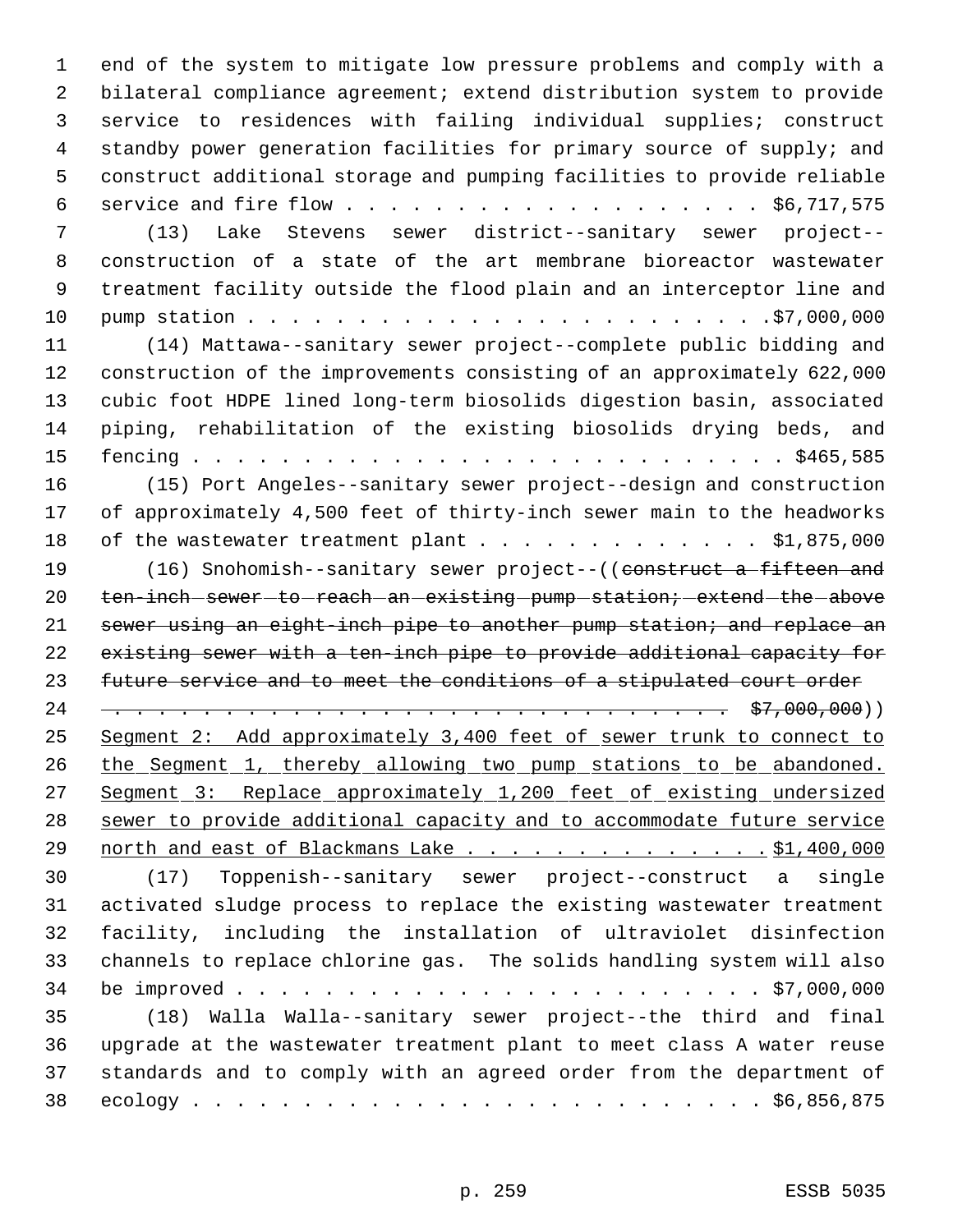(19) Yakima--sanitary sewer project--replacement of chlorine gas with ultraviolet disinfection at the Yakima regional wastewater treatment plant to complete the first phase of the facility improvements . . . . . . . . . . . . . . . . . . . . . . . \$2,300,000

 **Sec. 7038.** 2008 c 5 s 1 (uncodified) is amended to read as follows:

 Pursuant to chapter 43.155 RCW, the following project loans recommended by the public works board are authorized to be made with funds appropriated from the public works assistance account, and no loan authorized in this act shall bear an interest rate greater than one-half of one percent:

 (1) Arlington--sanitary sewer project--expand and upgrade the wastewater treatment plant and biosolids composting facility to meet new discharge limitations, produce a higher quality effluent, and 15 accommodate future growth . . . . . . . . . . . . . . . . . \$10,000,000

 (2) Auburn--street project--reconstruct approximately 0.3 miles of roadway with four travel lanes to bring up to current arterial and truck route standards and modify intersection to optimize efficiency and level of service . . . . . . . . . . . . . . . . . . . . \$1,800,000

 (3) Blaine--sanitary sewer project--construct a new wastewater treatment plant and section of outfall pipe to increase treatment capacity, produce reuse quality water, and improve Puget Sound water quality for shellfish . . . . . . . . . . . . . . . . . . .\$10,000,000 (4) Bonney Lake--domestic water project--replace approximately 71,000 linear feet of leaky water mains to reduce current water loss by

 ten percent . . . . . . . . . . . . . . . . . . . . . . . . \$5,352,000 (5) Bonney Lake--sanitary sewer project--replace approximately 12,000 linear feet of failing interceptor sewer pipes . . . \$4,648,000

 (6) Buckley--sanitary sewer project--rebuild the wastewater treatment plant to provide nutrient removal and meet state and federal discharge regulations and the construction of an interceptor \$5,000,000

 (7) Camas--sanitary sewer project--construct improvements to the wastewater treatment facilities to provide class A biosolids at the 34 main sewage pump station . . . . . . . . . . . . . . . . . \$10,000,000

 (8) Clark county--road project--construct new road segments, widen roadways, improve and redesign intersections, and install and modify traffic signals necessary to improve a major interchange with two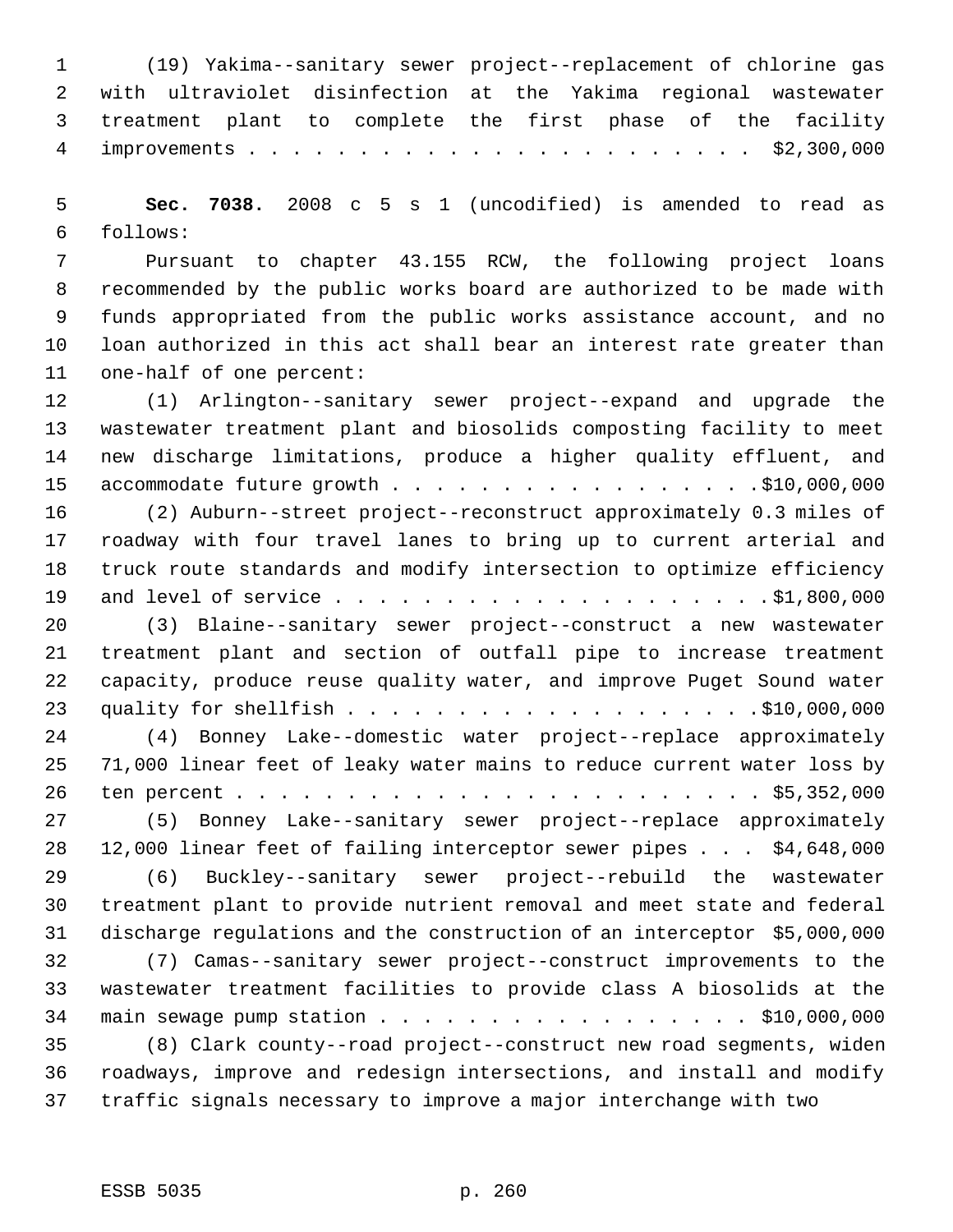freeways . . . . . . . . . . . . . . . . . . . . . . . . . \$10,000,000 (9) Clark regional wastewater district--sanitary sewer project-- modify existing and construct new wastewater facilities to process approximately 4.65 million gallons more of wastewater per day and ensure treatment processes continue to be in compliance with current regulations . . . . . . . . . . . . . . . . . . . . . . . . \$8,000,000 (10) Coal creek utility district--sanitary sewer project--construct sewer lift station, approximately 1,250 lineal feet of gravity sewer main, and 500 feet of force main to provide public sewer to approximately 25 properties on a lake that have private septic systems 11 that have failed or are in prefailure status . . . . . . . . . \$898,875 (11) College Place--domestic water project--construct two steel tanks, a booster station, approximately 6,000 feet of transmission line, 3,400 feet of water mains, three pressure reducing valves, and associated telemetry to rectify a deficiency in fire flow and standby 16 water storage protection . . . . . . . . . . . . . . . . . \$4,710,051 (12) Cowlitz county public utility district No. 1--domestic water project--construction of approximately six new groundwater supply wells, 2,100 feet of raw water piping a new water treatment plant producing approximately 20 million gallons per day of potable water, and approximately 4,350 feet of transmission main to connect to the system to replace current water supply that is being impacted by 23 increasing water sediment . . . . . . . . . . . . . . . . . \$3,213,000 (13) Ephrata--domestic water project--replace approximately 68,000 feet of failing water mains, 50,000 feet of failing water service pipes, and the resurfacing of 20 miles of overlaying roadway, including approximately 100 fire hydrants, 400 catch basins, 15 storm sewer drywells, 22,000 feet of curb and gutter, and 16,000 feet of storm sewer pipe . . . . . . . . . . . . . . . . . . . . . . . . .\$6,605,727 (14) Freeland water district--domestic water project--connect a new well and new reservoir to the existing system, rehabilitate the existing well, and install new equipment to increase system reliability, redundancy, and capacity. Install new chlorination 34 equipment to improve water quality . . . . . . . . . . . . . . \$347,516 (15) Gig Harbor--sanitary sewer project--improvements to the wastewater treatment plant including new equipment and electrical work, add a third clarifier, install ultraviolet disinfection, and extend and upsize the outfall . . . . . . . . . . . . . . . . . . . . \$10,000,000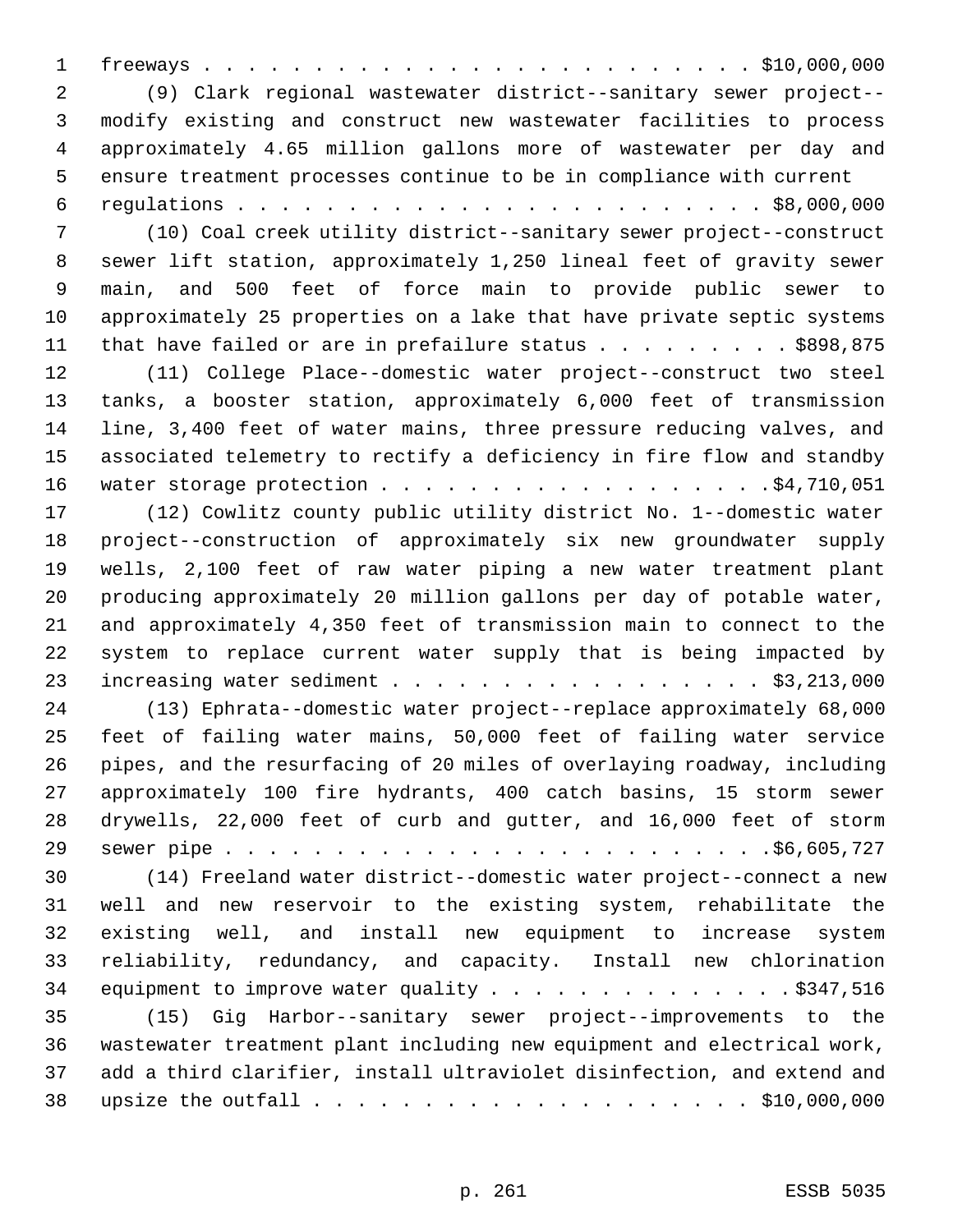(16) Highline water district--domestic water project--construction of 11,350 feet of transmission main and looping of pipes to eliminate low pressures and fire flows and improve water quality, and create a new pressure zone to correct high pressures . . . . . . . . \$5,390,418 (17) Karcher creek sewer district--sanitary sewer project--install a new sewer system, including a lift station and approximately 3,600 lineal feet of sewer main, in conjunction with a road project to service approximately 17 homes that will lose their septic systems due to the road project . . . . . . . . . . . . . . . . . . . . \$1,358,130 (18) Kennewick--sanitary sewer project--construct improvements to critical wastewater treatment plant processes to enhance reliability, improve energy efficiency and redundancy, as well as increase the 13 capacity of the sludge pumping station . . . . . . . . . . . \$5,500,000 14 (19) Kent--street project--construct ((two)) one bridge((s)), ((one 15 for the roadway over a set of railroad tracks, and one for railroad tracks over a lowered roadway. This will grade separate the tracks from the roadway to provide safe and reliable operations twenty-four hours a day . . . . . . . . . . . . . . . . . . . . . . .\$10,000,000)) and all preliminary activities, such as utility relocation, to prepare 20 for the future bridge to be constructed . . . . . . . . . . \$5,000,000 (20) King county--sanitary sewer project--construct 13,100 lineal feet of pipe to convey approximately 9 million gallons per day of reclaimed water to reduce withdrawals of 250-acre feet per year from the Sammamish river . . . . . . . . . . . . . . . . . . . . \$7,000,000 (21) La Center--sanitary sewer project--upgrade wastewater treatment plant to reduce the levels of nitrogen discharged in the effluent and approximately doubling the operation of the plant and 28 producing class A reuse water . . . . . . . . . . . . . . . \$10,000,000 (22) Lake Forest Park water district--domestic water project-- replace approximately 6,915 lineal feet of undersized and corroded water pipes to improve safety and reliability of the system by reducing 32 pipe failures and increasing fire flow . . . . . . . . . . . . \$917,935 (23) Lake Stevens--sanitary sewer project--construct a new wastewater treatment plant, 9,500 feet of interceptor line, a pump station, and an outfall pipe in partnership with Lake Stevens sewer district . . . . . . . . . . . . . . . . . . . . . . . . . \$10,000,000 (24) Lake Stevens sewer district--sanitary sewer project--construct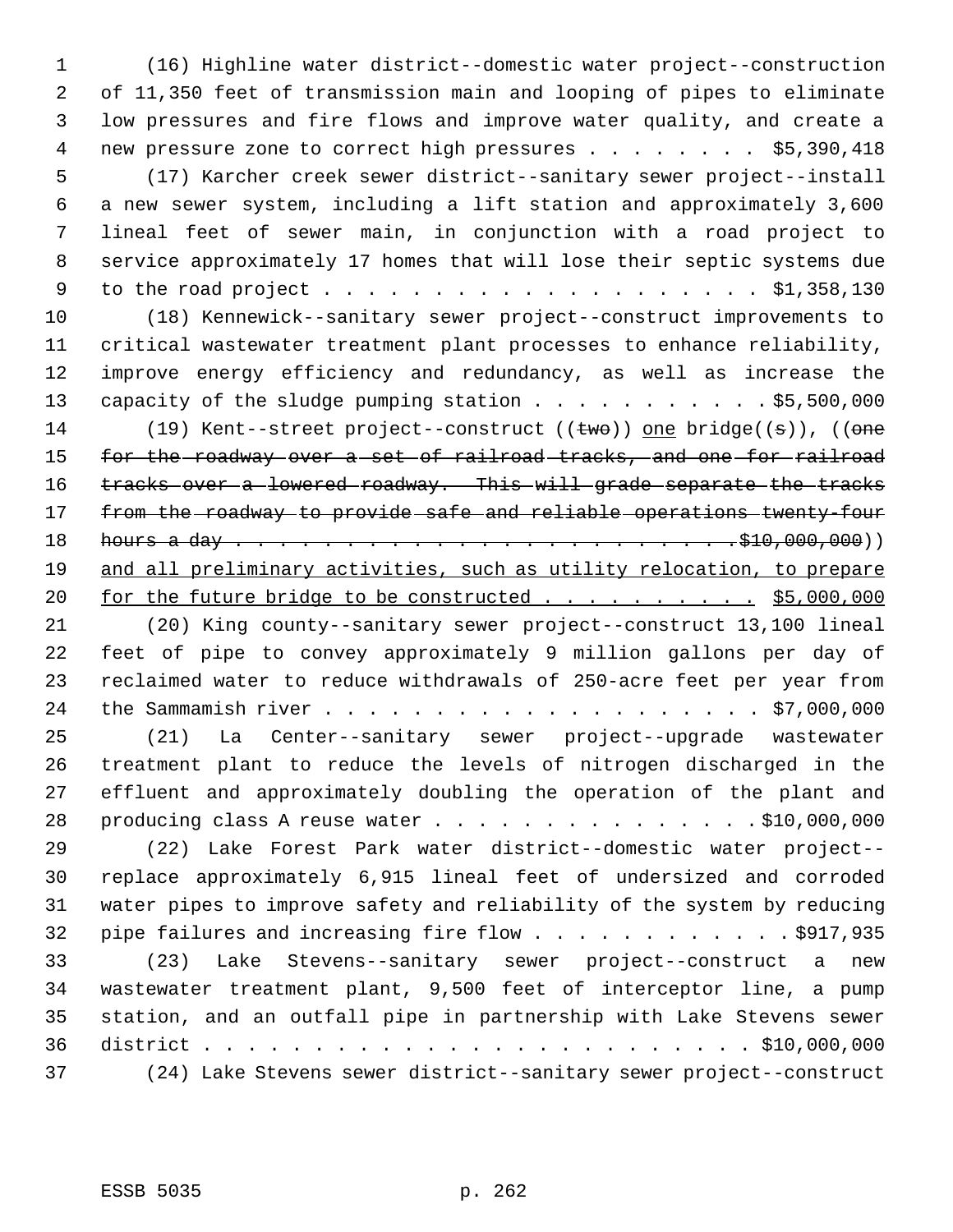a new wastewater treatment plant, 9,500 feet of interceptor line, a pump station, and an outfall pipe in partnership with the city of Lake Stevens . . . . . . . . . . . . . . . . . . . . . . . . . \$10,000,000 (25) Lakewood--sanitary sewer project--construct 3 pump stations, approximately 17,200 linear feet of force mains, 13,500 linear feet of gravity collector pipe line, and 320 side sewer stubs to service two neighborhoods currently served exclusively by septic systems . . . . . . . . . . . . . . . . . . . . . . . . . . \$1,840,000 (26) LOTT alliance--sanitary sewer project--construct approximately 7,400 feet of force main and replace existing pump station with new 1,000 gallon per minute pump station . . . . . . . . . . . . \$4,003,807 (27) Mansfield--sanitary sewer project--expand and rehabilitate wastewater treatment lagoons and effluent spray irrigation system as well as remove the discharge of groundwater from basement sump pumps to the collection system . . . . . . . . . . . . . . . . . . . . \$235,600 (28) Midway sewer district--sanitary sewer project--replace approximately 16,500 lineal feet of sewer mains and 50 manholes to 18 reduce infiltration and inflow . . . . . . . . . . . . . . . \$3,782,500 (29) Mount Vernon--sanitary sewer project--upgrade existing wastewater treatment plant, including a new pretreatment facility, 4 additional clarifiers, upgrade aeration basins, installation of an ultraviolet disinfection system, and odor control system . \$10,000,000 (30) Newcastle--road project--reconstruct, widen, and signalize approximately 5,200 linear feet of road to 2 lanes in each direction, add left turn lanes, sidewalks, bicycle lanes, install lighting systems, replace two-lane bridge with a four-lane bridge, and install new traffic signals . . . . . . . . . . . . . . . . . . . . \$5,000,000 (31) Olympia--sanitary sewer project--install approximately 6,500 linear feet of sewer mains and construct a lift station to serve 63 30 homes with failing on-site sewage systems . . . . . . . . . \$1,808,375 (32) Olympus Terrace sewer district--sanitary sewer project-- rehabilitate approximately 9,350 linear feet of sewer trunkline, construct approximately 9,800 linear feet of high-flow storm water bypass piping for excess flow, construct approximately 4,150 linear 35 feet of road access, and restore creek habitat . . . . . . \$8,000,000 (33) Omak--sanitary sewer project--add 2 compost containers, convert storage tank to sludge holding tank, and install a second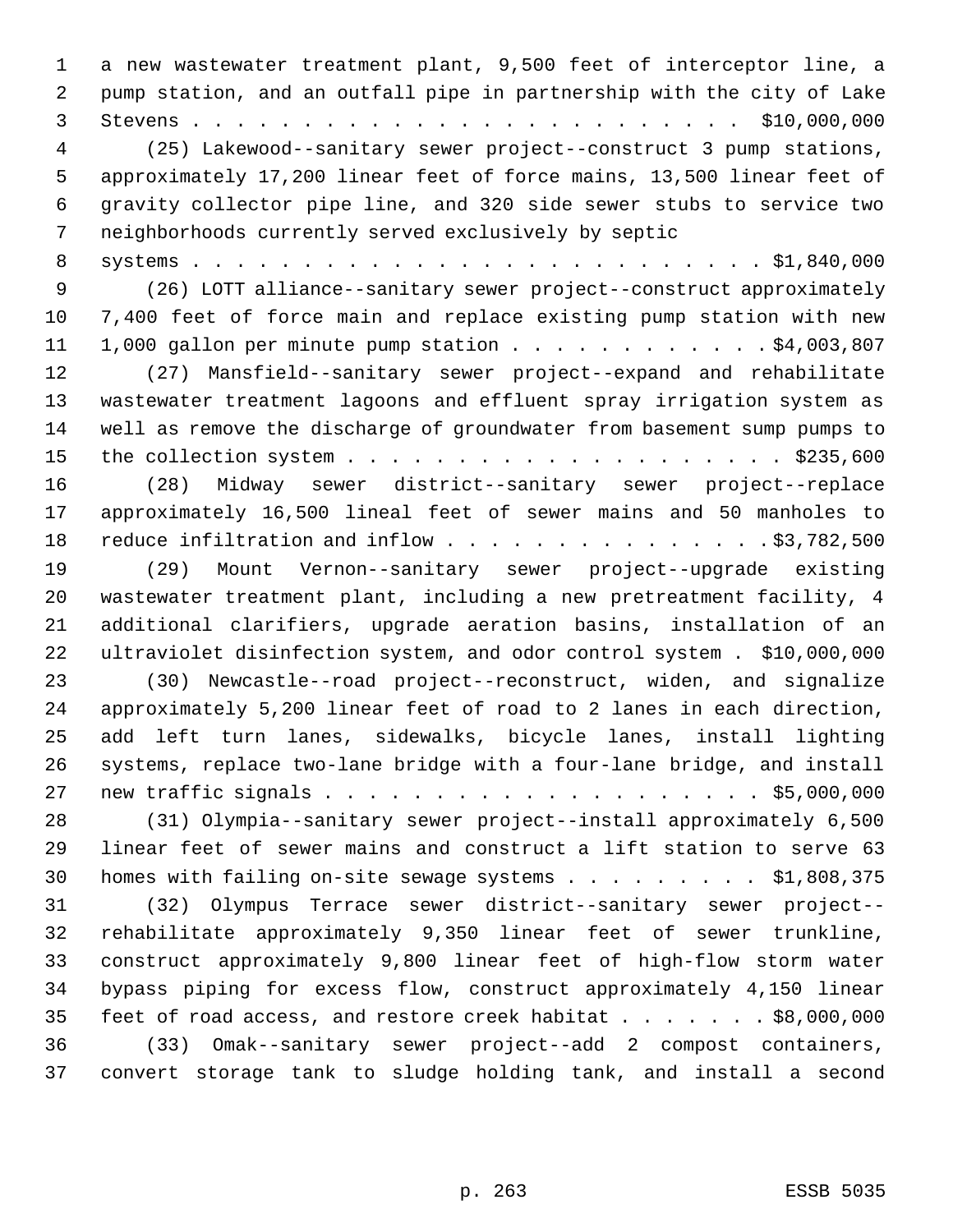headworks screen to increase the wastewater treatment plant capacity by 35 percent . . . . . . . . . . . . . . . . . . . . . . . . . .\$450,000 (34) Port Angeles--sanitary sewer project--construct approximately 11,500 feet of sewer main, modify a storage tank, and modify the wastewater treatment plant . . . . . . . . . . . . . . . . \$10,000,000 (35) Regional board of mayors--solid waste project--close landfill 7 site by capping and sealing with a soil cap . . . . . . . . . \$859,500 (36) Regional board of mayors--solid waste project--construct a new solid waste transfer station, including structures and equipment . . . . . . . . . . . . . . . . . . . . . . . \$1,541,000 (37) Ronald wastewater district--sanitary sewer project-- rehabilitate 2 lift stations by replacing pumps, valves, fittings, 13 piping, odor control systems, and electrical equipment . . . . \$955,400 (38) Seattle--domestic water project--replace floating pumps with land-based pump station with a maximum capacity of approximately 250 million gallons per day, including 8 pumps, concrete structure, a tunnel, approximately 4,000 feet of pipeline, and a standby generator. . . . . . . . . . . . . . . . . . . . . . . . . \$10,000,000 (39) Sedro-Woolley--sanitary sewer project--rehabilitate or replace 20 4 interceptor segments totaling approximately 29,700 linear feet( $(\tau)$ ) 21 and install 2 pump stations( $(7,$  and upgrade the secondary clarifier)) in 22 order to lift a building moratorium . . . . . . . . .  $($   $($ \$6,023,491 $)$ )  $\frac{1}{2}$  23,803,289 (40) Shelton--sanitary sewer project--construct a satellite reclamation plant with a capacity of approximately 0.4 million gallons per day to produce class A reclaimed water, approximately 22,000 linear feet of sewer pipelines, and approximately 25,000 linear feet of 28 reclaimed water force main . . . . . . . . . . . . . . . . . \$2,079,360 (41) Shelton--sanitary sewer project--replace approximately 38,480 linear feet of mainline sewers to reduce inflow and infiltration . . . . . . . . . . . . . . . . . . . . . . . \$5,737,500 (42) Skagit county sewer district No. 2--sanitary sewer project-- upgrade wastewater treatment plant to a water reclamation facility to provide class A reclaimed water with a capacity of approximately 0.35 million gallons per day . . . . . . . . . . . . . . . . . . \$10,000,000 (43) Snohomish--sanitary sewer project--construct approximately 1,900 feet of sewer pipe, a new pump station with a capacity of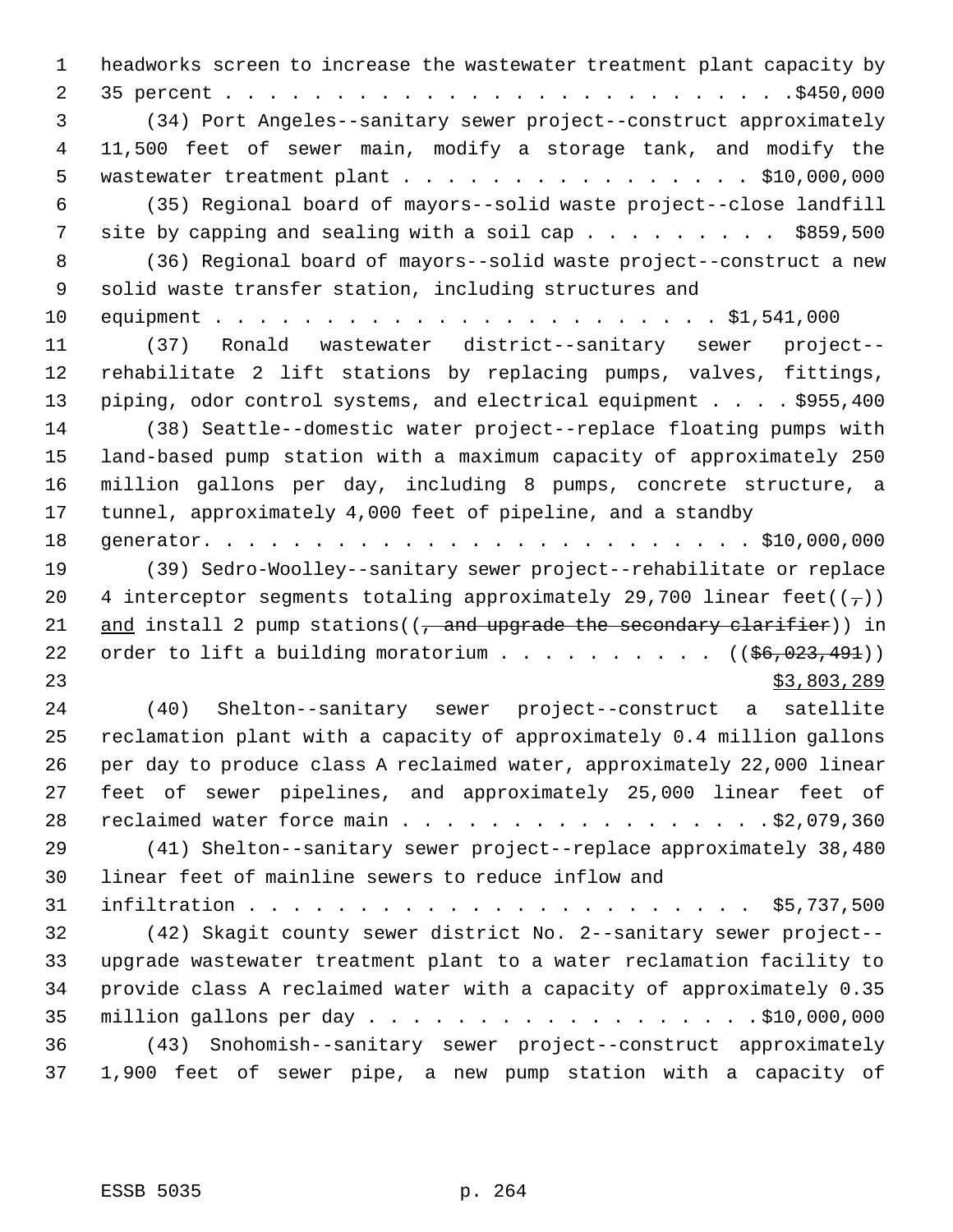approximately 8,000 gallons per minute, and approximately 4,300 feet of 2 force main to reduce overflows . . . . . . . . . . . . . . . \$2,000,000 (44) Snohomish--sanitary sewer project--upgrade existing wastewater treatment plant including a new influent flow structure, screens, aerators, effluent filtration, ultraviolet disinfection, effluent pump station, improvements to the existing lagoons, and electrical improvements . . . . . . . . . . . . . . . . . . . . . . . \$4,500,000 (45) Snohomish county--road project--construct a new, approximately two-mile, two-lane truck route around the city of Granite Falls, including 3 roundabouts to improve safety and air quality in the downtown area . . . . . . . . . . . . . . . . . . . . . . .\$10,000,000 (46) Southwest Suburban sewer district--sanitary sewer project-- replace and/or slipline approximately 5,470 feet of trunk/interceptor sewer main and construct a new lift station to reduce overflows . . . . . . . . . . . . . . . . . . . . . . . . . \$3,268,250 (47) Tacoma--domestic water project--replace 3 open-topped concrete reservoirs with 2 enclosed concrete reservoirs of approximately 33 million gallons each and related piping to comply with the safe drinking water act and a bilateral compliance agreement . . \$10,000,000 (48) Tekoa--sanitary sewer system--reconstruct approximately 1,000 feet of failing sewer line and manholes to reduce significant groundwater infiltration . . . . . . . . . . . . . . . . . . .\$135,115 (49) Three rivers regional wastewater authority--sanitary sewer project--construct 2 clarifiers and associated piping to replace 2 25 failed clarifiers at the wastewater plant  $\ldots$  . . . . . . \$6,630,750 (50) Washougal--sanitary sewer project--construct a new wastewater treatment plant headworks, including a fine screen, grit removal, and replace approximately 150 linear feet of gravity sewer, and make improvements to the lagoons, including 450 linear feet of piping, 30 modify overflow structures, and a new pump . . . . . . . . . \$3,100,000 (51) Yakima--domestic water project--develop a new, approximately 3,000 gallon per minute, domestic water well, including drilling, placement of casing, a new pump house, and connection to the existing water distribution system in order to augment the water supply during drought conditions . . . . . . . . . . . . . . . . . . . . .\$2,257,200 (52) Yakima--street project--construct 2 underpasses and reconstruct 3 lanes on each roadway under a railroad mainline to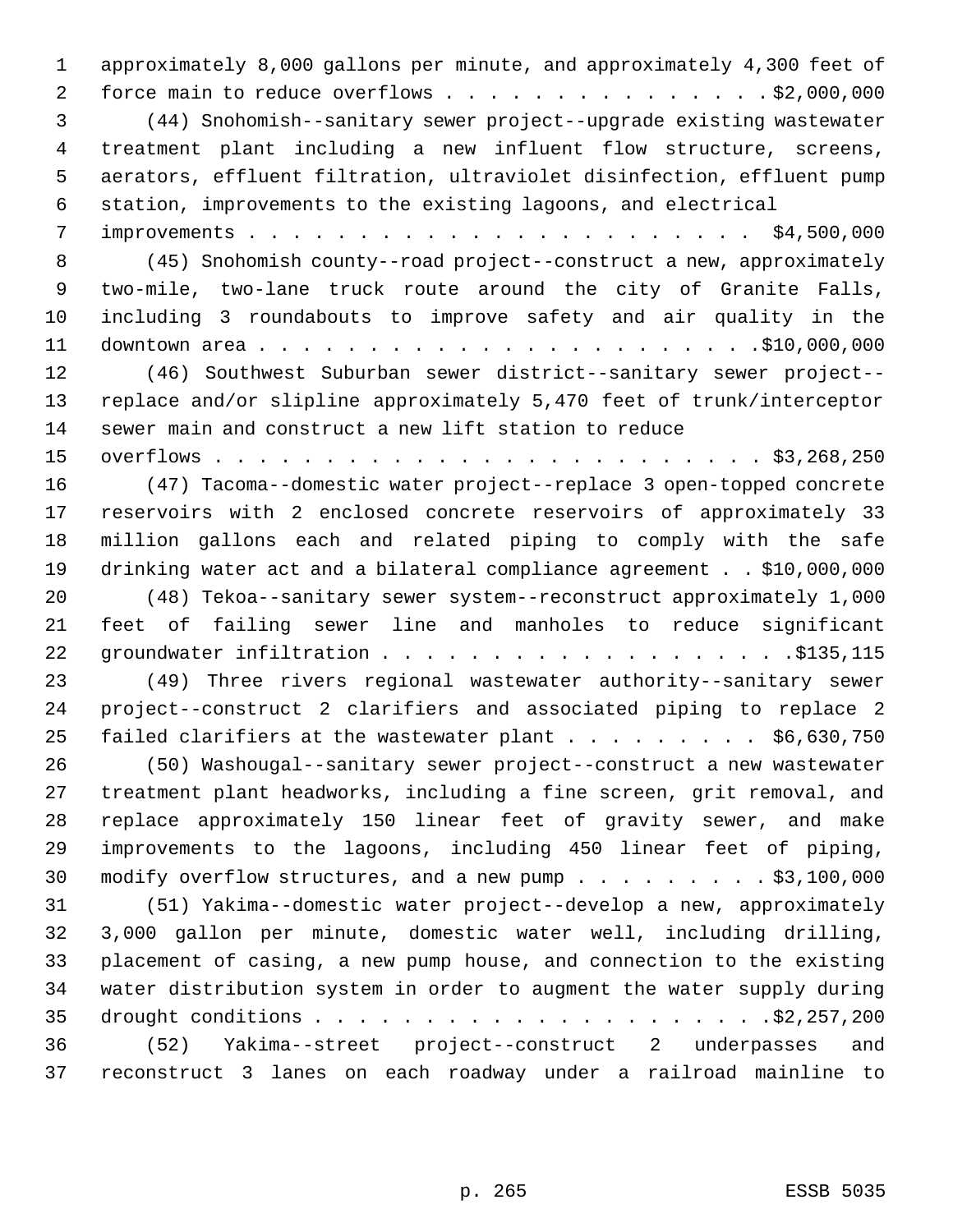accommodate additional rail and reduce traffic and emergency response 2 delays and air pollution . . . . . . . . . . . . . . . . . . \$3,000,000

 NEW SECTION. **Sec. 7039.** (1) The legislature finds that use of life cycle cost analysis will aid public entities, architects, engineers, and contractors in making design and construction decisions that positively impact both the initial construction cost and the ongoing operating and maintenance cost of a project. To ensure that the total cost of a project is accounted for and the most reasonable and cost efficient design is used, agencies shall develop life cycle costs for any construction project over \$5,000,000. The life cycle costs shall represent the present value sum of capital costs, installation costs, operating costs, and maintenance costs over the life expectancy of the project. The legislature further finds the most effective approach to the life cycle cost analysis is to integrate it into the early part of the design process. The office of financial management shall select six major construction projects that are estimated to be over five million dollars and have not procured the architectural firm for design, to have a life cycle cost analysis to be conducted early in the design process.

 (2) Agencies shall develop a minimum of three project alternatives for use in the life cycle cost analysis. These alternatives must be both distinctly different and viable solutions to the issue being addressed. The chosen alternative must be the most reasonable and cost-effective solution. A brief description of each project alternative and why it was chosen must be included in the life cycle cost analysis section of the predesign.

 (3) The Office of financial management shall: (a) Make available a life cycle cost model to be used for analysis; (b) in consultation with the department of enterprise services, provide assistance in using the life cycle cost model; and (d) update the life cycle cost model annually including assumptions for inflation rates, discount rates and energy rates.

 (4) Agencies shall consider architectural and engineering firms' and general contractors' experience using life cycle costs, operating costs, and energy efficiency measures when selecting an architectural and engineering firm, or when selecting contractors using alternative contracting methods.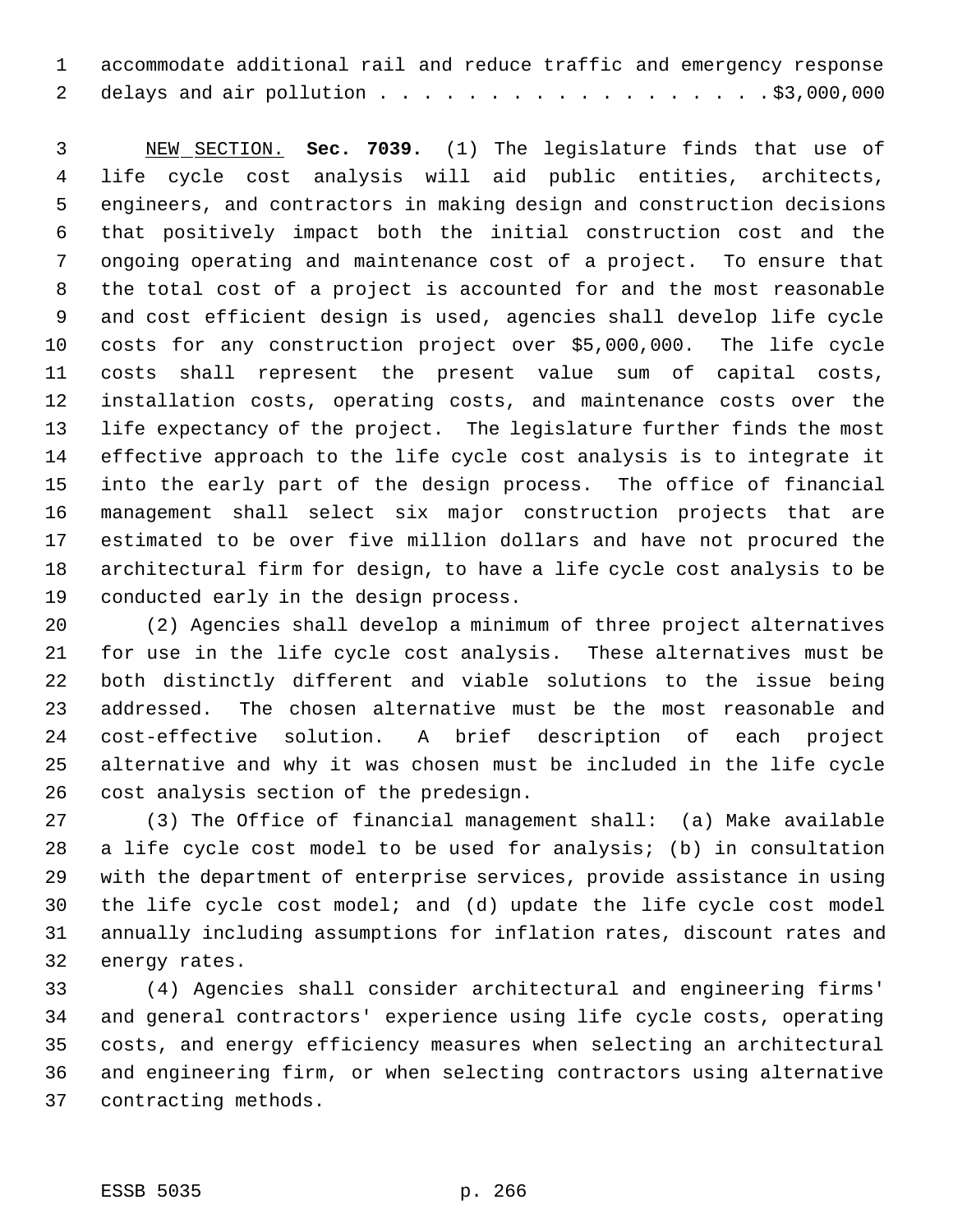**Sec. 7040.** RCW 46.68.350 and 2010 c 161 s 823 are each amended to read as follows:

 (1) The snowmobile account is created within the state treasury. Snowmobile registration fees, monetary civil penalties from snowmobile dealers, and snowmobile fuel tax moneys collected under this chapter and chapter 46.17 RCW and in excess of the amounts fixed for the administration of the registration and fuel tax provisions of this chapter must be deposited into the account and must be appropriated only to the state parks and recreation commission for the administration and coordination of this chapter.

 (2) The moneys collected by the department as snowmobile registration fees, monetary civil penalties from snowmobile dealers, and fuel tax moneys placed into the account must be distributed in the following manner:

 (a) Actual expenses not to exceed three percent for each year must be retained by the department to cover expenses incurred in the administration of the registration and fuel tax provisions of this chapter; and

 (b) The remainder of funds each year must be remitted to the state treasurer to be deposited into the snowmobile account of the general fund and must be appropriated only to the commission to be expended for snowmobile purposes. Purposes may include, but not necessarily be limited to, the administration, acquisition, development, operation, and maintenance of snowmobile facilities and development and implementation of snowmobile safety, enforcement, and education 26 programs. During the 2013-2015 biennium the legislature may 27 appropriate funds from the account to the department of natural 28 resources for purpose of planning and supporting snowmobile activities on lands purchased by the department in the Yakima river basin.

 (3) This section is not intended to discourage any public agency in this state from developing and implementing snowmobile programs. The commission may award grants to public agencies and contract with any public or private agency or person for the purpose of developing and implementing snowmobile programs, as long as the programs are not inconsistent with the rules adopted by the commission.

 **Sec. 7041.** RCW 79.17.210 and 2011 c 216 s 13 are each amended to read as follows: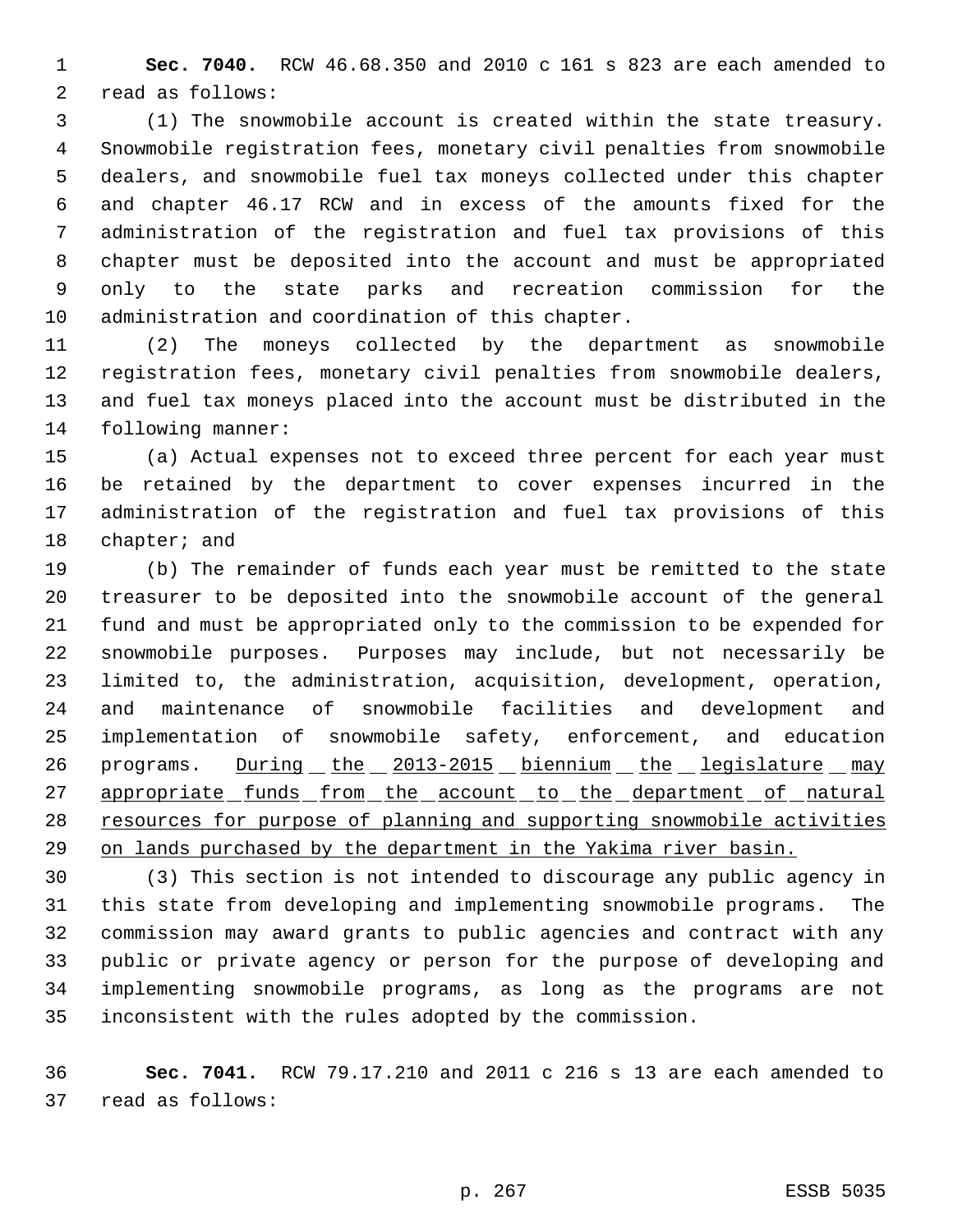(1) The legislature finds that the department has a need to maintain the real property asset base it manages and needs an accounting mechanism to complete transactions without reducing the real property asset base.

 (2) The natural resources real property replacement account is created in the state treasury. This account shall consist of funds transferred or paid for the disposal or transfer of real property by the department under RCW 79.17.200 and the transfer of state lands or state forest lands into community forest trust lands under RCW 79.155.040. The funds in this account shall be used solely for the acquisition of replacement real property and may be spent only when, 12 and as, authorized by legislative appropriation. During the 2013-2015 13 fiscal biennium, funds in the account may also be appropriated for the 14 land purchase in section . . . of this act under the provisions of 15 section . . . and Second Substitute Senate Bill No. 5367.

 **Sec. 7042.** RCW 70.105D.--- and 2013 2nd sp.s. c 1 s 10 are each amended to read as follows:

 (1) The environmental legacy stewardship account is created in the state treasury. Beginning July 1, 2013, and every fiscal year thereafter, the annual amount received from the tax imposed by RCW 82.21.030 that exceeds one hundred forty million dollars must be deposited into the environmental legacy stewardship account. The state treasurer may make periodic deposits into the environmental legacy stewardship account based on forecasted revenue. Moneys in the account may only be spent after appropriation.

 (2) Moneys in the environmental legacy stewardship account may be spent on performance and outcome based projects, model remedies, demonstrated technologies, procedures, contracts, and project management and oversight that result in significant reductions in the time to complete compared to baseline averages for:

(a) Purposes authorized under RCW 70.105D.070 (3) and (4);

 (b) Storm water low-impact retrofit projects and other projects with significant environmental benefits that reduce storm water pollution from existing infrastructure and development;

 (c) Cleanup and disposal of hazardous substances from abandoned or derelict vessels, defined for the purposes of this section as vessels that have little or no value and either have no identified owner or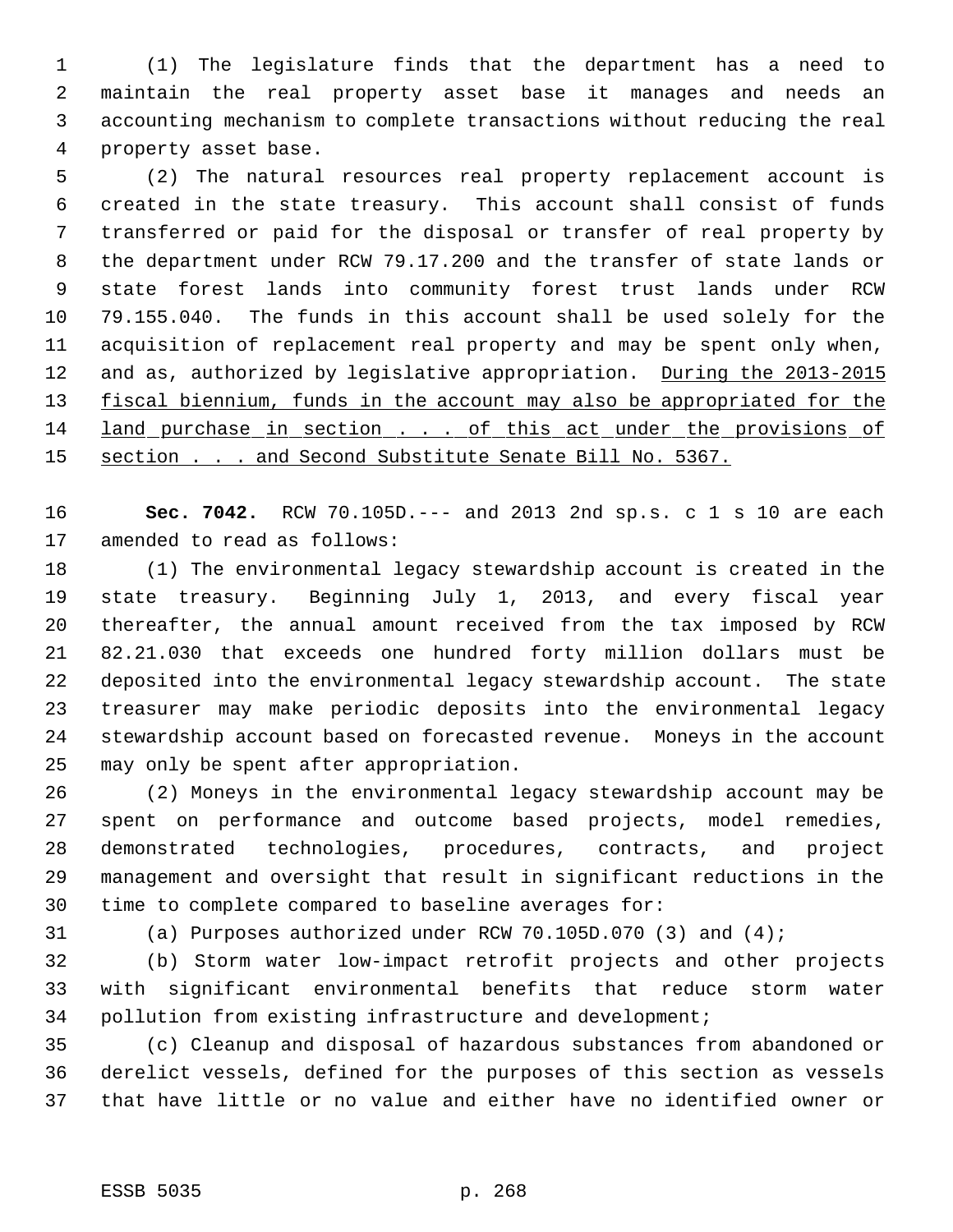have an identified owner lacking financial resources to clean up and dispose of the vessel, that pose a threat to human health or the environment; and

 (d) Appropriations to the state and local toxics control accounts created in RCW 70.105D.070 if the legislature determines that priorities for spending exceed available funds in those accounts.

 (3) Except as provided under RCW 70.105D.070(3) (k) and (q), nothing in this act expands the ability of a potentially liable person to receive public funding.

 (4) For the 2013-2015 fiscal biennium, moneys in the environmental 11 legacy stewardship account may be transferred to the local toxics control account.

 NEW SECTION. **Sec. 7043. FOR THE STATE TREASURER--TRANSFERS** State Toxic Control Account: For transfer to 15 the Local Toxic Control Account . . . . . . . . . . . \$4,000,000 Environmental Legacy Stewardship Account: For transfer to 17 the Local Toxic Control Account . . . . . . . . . . . \$12,000,000 NEW SECTION. **Sec. 7044.** This act is necessary for the immediate preservation of the public peace, health, or safety, or support of the state government and its existing public institutions, and takes effect

immediately.

(End of bill)